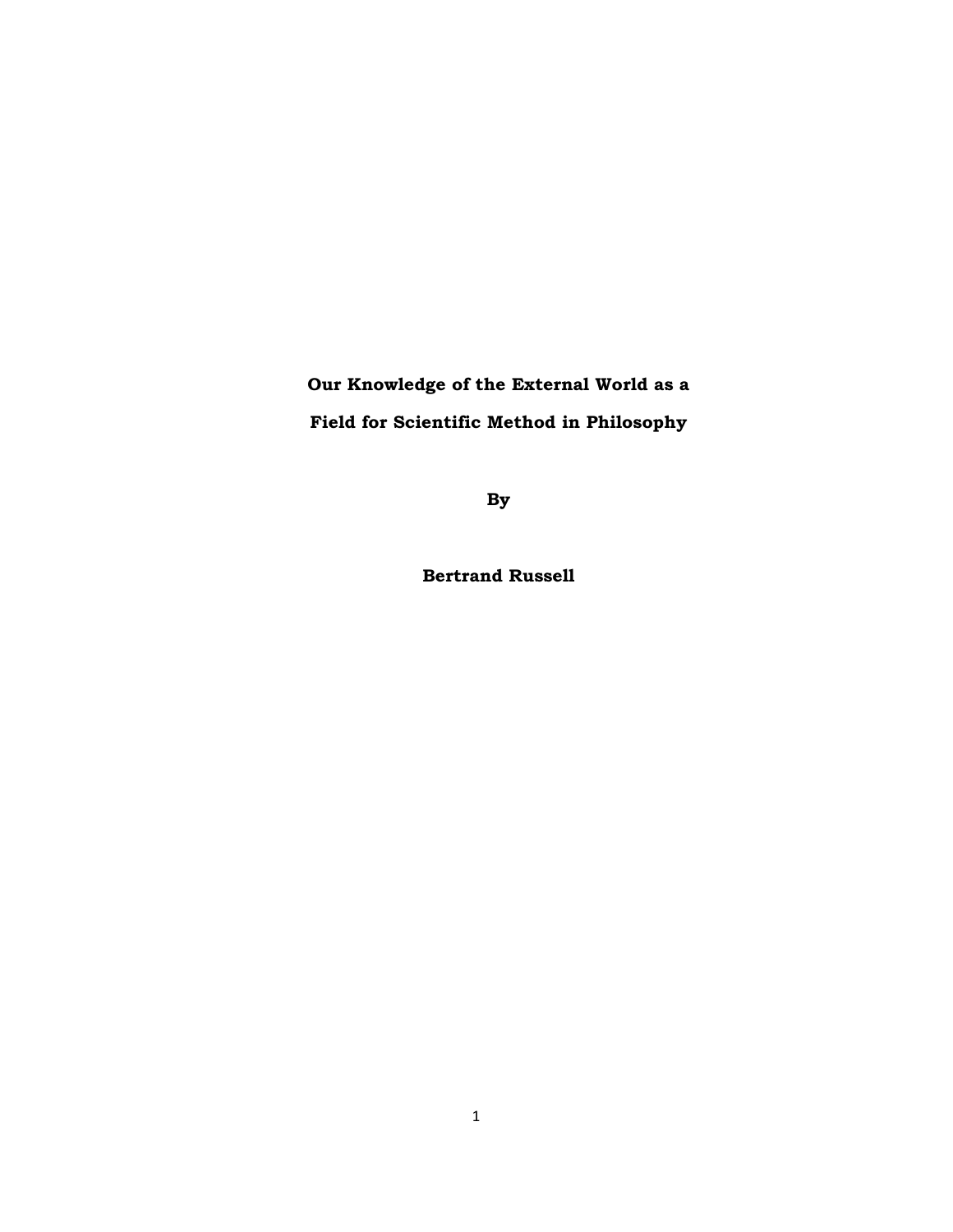#### PREFACE

The following lectures[1] are an attempt to show, by means of examples, the nature, capacity, and limitations of the logical-analytic method in philosophy. This method, of which the first complete example is to be found in the writings of Frege, has gradually, in the course of actual research, increasingly forced itself upon me as something perfectly definite, capable of embodiment in maxims, and adequate, in all branches of philosophy, to yield whatever objective scientific knowledge it is possible to obtain. Most of the methods hitherto practised have professed to lead to more ambitious results than any that logical analysis can claim to reach, but unfortunately these results have always been such as many competent philosophers considered inadmissible. Regarded merely as hypotheses and as aids to imagination, the great systems of the past serve a very useful purpose, and are abundantly worthy of study. But something different is required if philosophy is to become a science, and to aim at results independent of the tastes and temperament of the philosopher who advocates them. In what follows, I have endeavoured to show, however imperfectly, the way by which I believe that this desideratum is to be found.

[1] Delivered as Lowell Lectures in Boston, in March and April 1914.

The central problem by which I have sought to illustrate method is the problem of the relation between the crude data of sense and the space,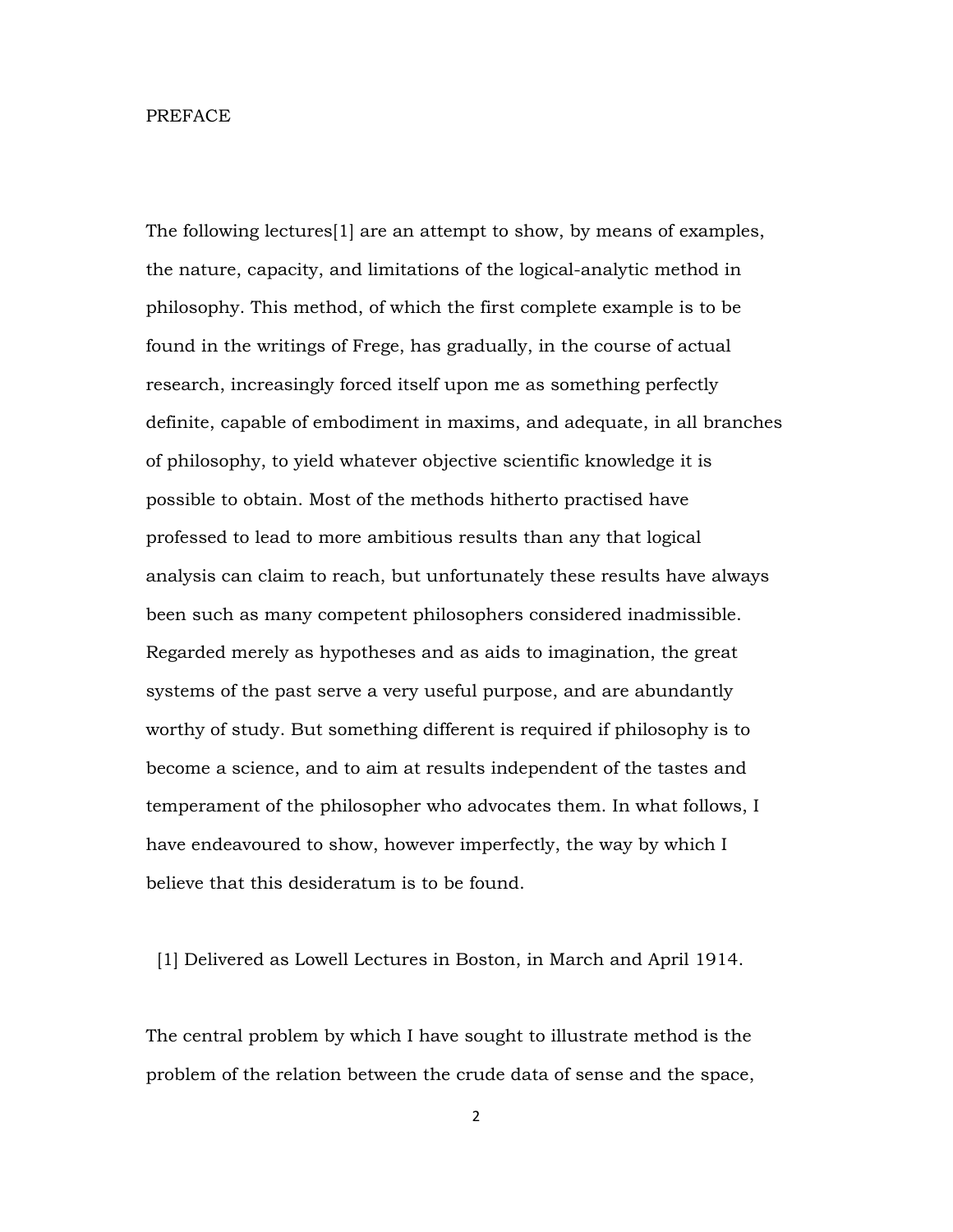time, and matter of mathematical physics. I have been made aware of the importance of this problem by my friend and collaborator Dr Whitehead, to whom are due almost all the differences between the views advocated here and those suggested in The Problems of Philosophy.[2] I owe to him the definition of points, the suggestion for the treatment of instants and "things," and the whole conception of the world of physics as a construction rather than an inference. What is said on these topics here is, in fact, a rough preliminary account of the more precise results which he is giving in the fourth volume of our Principia Mathematica.[3] It will be seen that if his way of dealing with these topics is capable of being successfully carried through, a wholly new light is thrown on the time-honoured controversies of realists and idealists, and a method is obtained of solving all that is soluble in their problem.

[2] London and New York, 1912 ("Home University Library").

 [3] The first volume was published at Cambridge in 1910, the second in 1912, and the third in 1913.

The speculations of the past as to the reality or unreality of the world of physics were baffled, at the outset, by the absence of any satisfactory theory of the mathematical infinite. This difficulty has been removed by the work of Georg Cantor. But the positive and detailed solution of the problem by means of mathematical constructions based upon sensible objects as data has only been rendered possible by the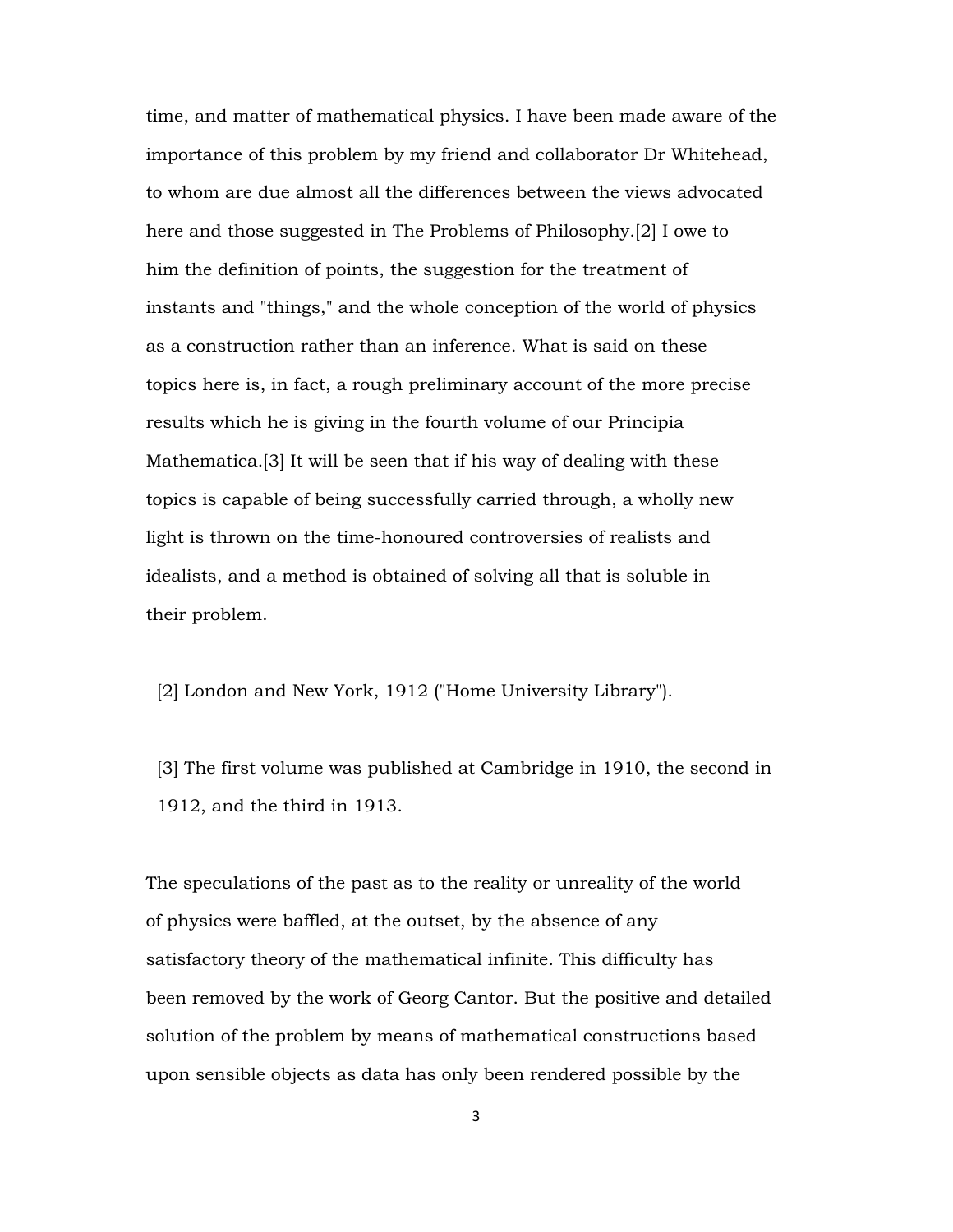growth of mathematical logic, without which it is practically impossible to manipulate ideas of the requisite abstractness and complexity. This aspect, which is somewhat obscured in a merely popular outline such as is contained in the following lectures, will become plain as soon as Dr Whitehead's work is published. In pure logic, which, however, will be very briefly discussed in these lectures, I have had the benefit of vitally important discoveries, not yet published, by my friend Mr Ludwig Wittgenstein.

Since my purpose was to illustrate method, I have included much that is tentative and incomplete, for it is not by the study of finished structures alone that the manner of construction can be learnt. Except in regard to such matters as Cantor's theory of infinity, no finality is claimed for the theories suggested; but I believe that where they are found to require modification, this will be discovered by substantially the same method as that which at present makes them appear probable, and it is on this ground that I ask the reader to be tolerant of their incompleteness.

Cambridge,

June 1914.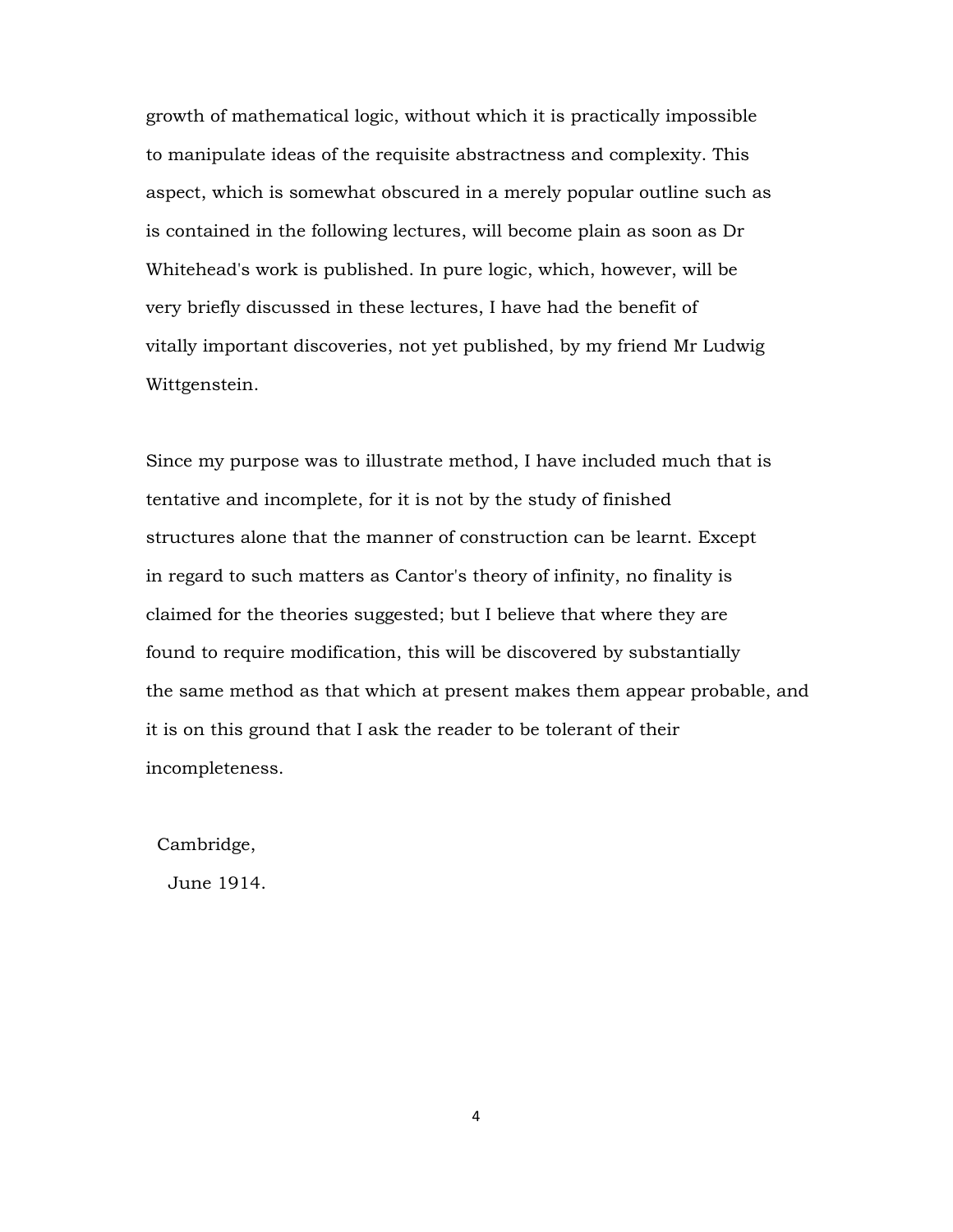## **CONTENTS**

# LECTURE

- I. Current Tendencies
- II. Logic as the Essence of Philosophy
- III. On our Knowledge of the External World
- IV. The World of Physics and the World of Sense
- V. The Theory of Continuity
- VI. The Problem of Infinity considered Historically
- VII. The Positive Theory of Infinity
- VIII. On the Notion of Cause, with Applications to the Free-will Problem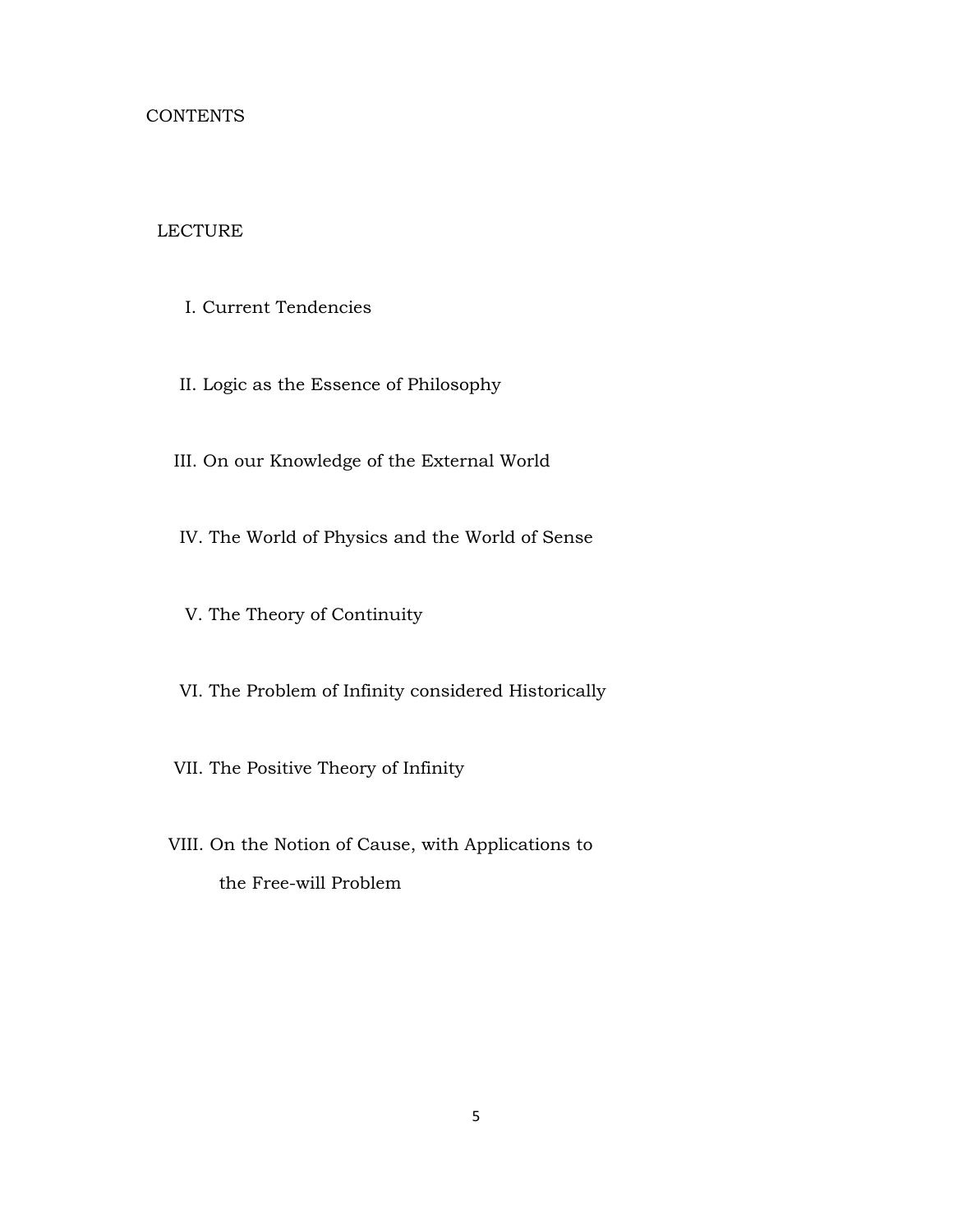#### CURRENT TENDENCIES

Philosophy, from the earliest times, has made greater claims, and achieved fewer results, than any other branch of learning. Ever since Thales said that all is water, philosophers have been ready with glib assertions about the sum-total of things; and equally glib denials have come from other philosophers ever since Thales was contradicted by Anaximander. I believe that the time has now arrived when this unsatisfactory state of things can be brought to an end. In the following course of lectures I shall try, chiefly by taking certain special problems as examples, to indicate wherein the claims of philosophers have been excessive, and why their achievements have not been greater. The problems and the method of philosophy have, I believe, been misconceived by all schools, many of its traditional problems being insoluble with our means of knowledge, while other more neglected but not less important problems can, by a more patient and more adequate method, be solved with all the precision and certainty to which the most advanced sciences have attained.

Among present-day philosophies, we may distinguish three principal types, often combined in varying proportions by a single philosopher, but in essence and tendency distinct. The first of these, which I shall call the classical tradition, descends in the main from Kant and Hegel;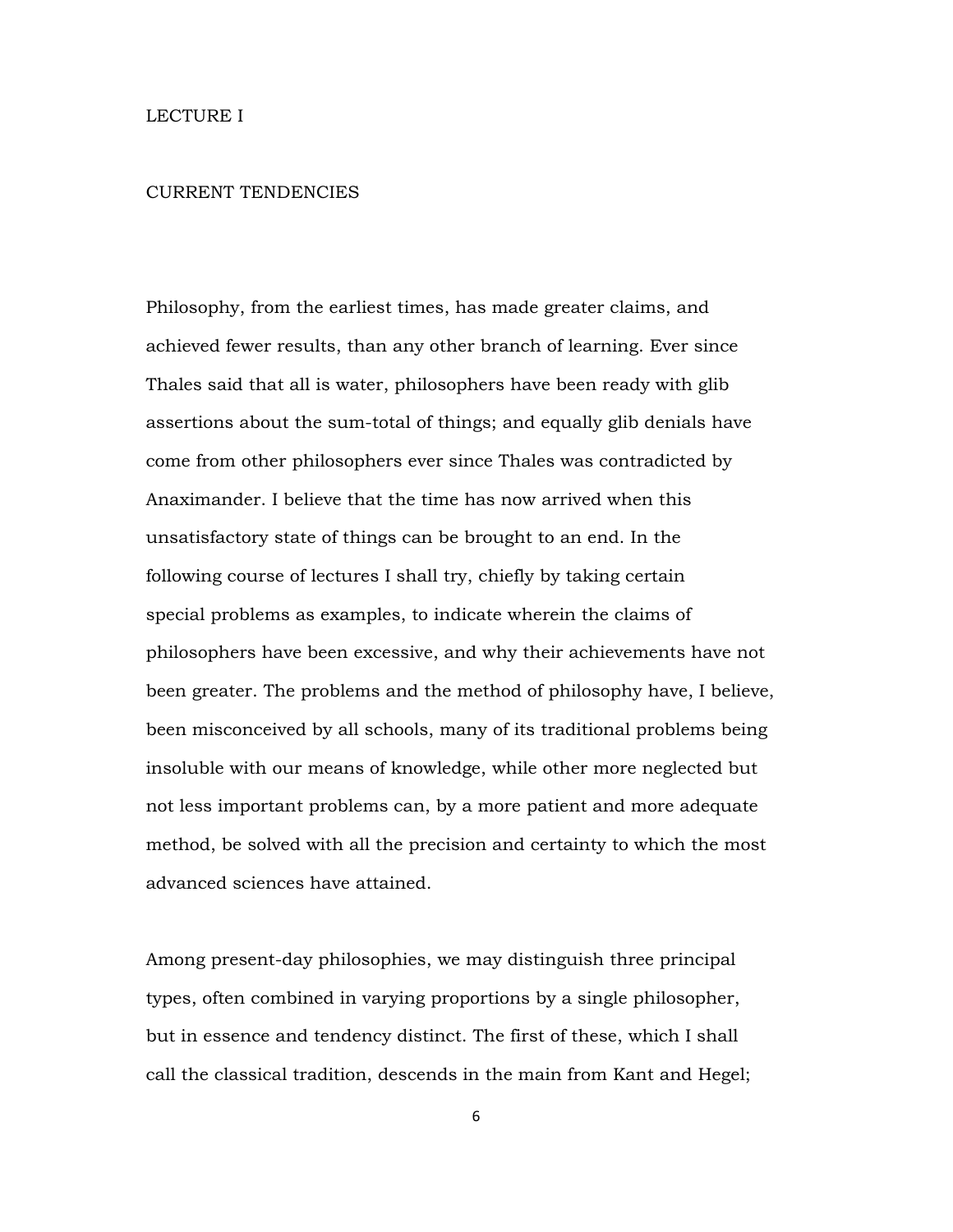it represents the attempt to adapt to present needs the methods and results of the great constructive philosophers from Plato downwards. The second type, which may be called evolutionism, derived its predominance from Darwin, and must be reckoned as having had Herbert Spencer for its first philosophical representative; but in recent times it has become, chiefly through William James and M. Bergson, far bolder and far more searching in its innovations than it was in the hands of Herbert Spencer. The third type, which may be called "logical atomism" for want of a better name, has gradually crept into philosophy through the critical scrutiny of mathematics. This type of philosophy, which is the one that I wish to advocate, has not as yet many whole-hearted adherents, but the "new realism" which owes its inception to Harvard is very largely impregnated with its spirit. It represents, I believe, the same kind of advance as was introduced into physics by Galileo: the substitution of piecemeal, detailed, and verifiable results for large untested generalities recommended only by a certain appeal to imagination. But before we can understand the changes advocated by this new philosophy, we must briefly examine and criticise the other two types with which it has to contend.

### A. The Classical Tradition

Twenty years ago, the classical tradition, having vanquished the opposing tradition of the English empiricists, held almost unquestioned sway in all Anglo-Saxon universities. At the present day, though it is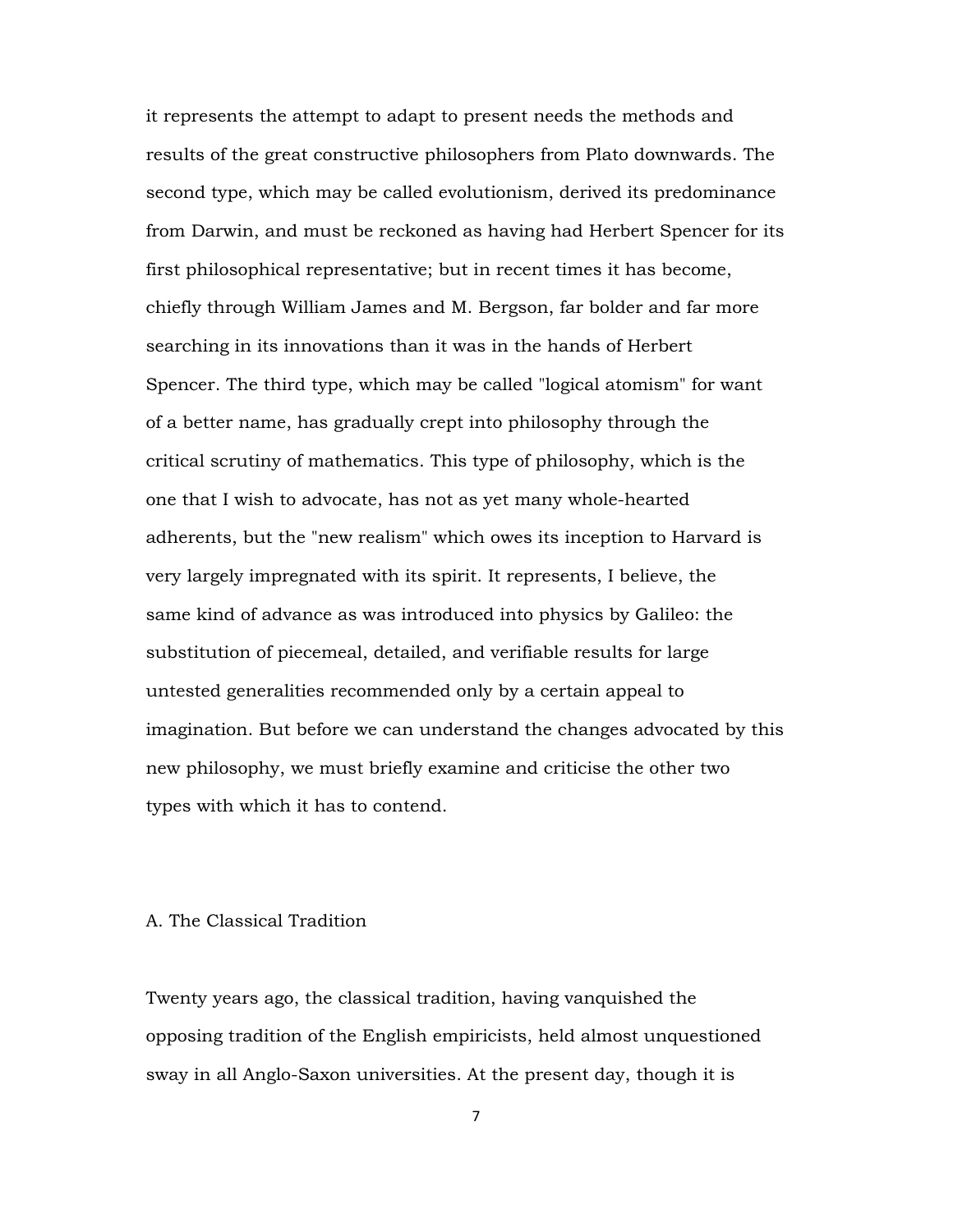losing ground, many of the most prominent teachers still adhere to it. In academic France, in spite of M. Bergson, it is far stronger than all its opponents combined; and in Germany it has many vigorous advocates. Nevertheless, it represents on the whole a decaying force, and it has failed to adapt itself to the temper of the age. Its advocates are, in the main, those whose extra-philosophical knowledge is literary, rather than those who have felt the inspiration of science. There are, apart from reasoned arguments, certain general intellectual forces against it--the same general forces which are breaking down the other great syntheses of the past, and making our age one of bewildered groping where our ancestors walked in the clear daylight of unquestioning certainty.

The original impulse out of which the classical tradition developed was the naïve faith of the Greek philosophers in the omnipotence of reasoning. The discovery of geometry had intoxicated them, and its a priori deductive method appeared capable of universal application. They would prove, for instance, that all reality is one, that there is no such thing as change, that the world of sense is a world of mere illusion; and the strangeness of their results gave them no qualms because they believed in the correctness of their reasoning. Thus it came to be thought that by mere thinking the most surprising and important truths concerning the whole of reality could be established with a certainty which no contrary observations could shake. As the vital impulse of the early philosophers died away, its place was taken by authority and tradition, reinforced, in the Middle Ages and almost to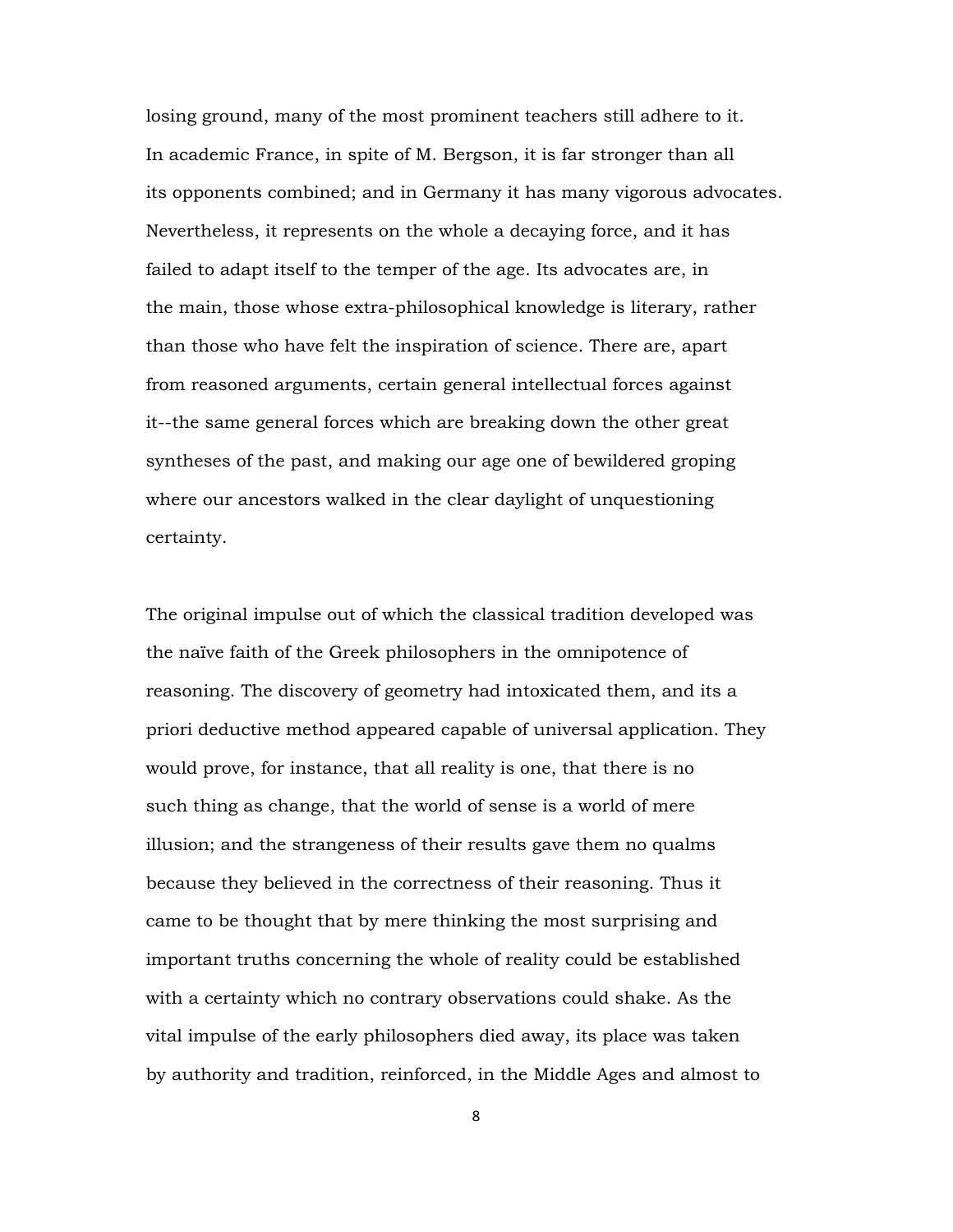our own day, by systematic theology. Modern philosophy, from Descartes onwards, though not bound by authority like that of the Middle Ages, still accepted more or less uncritically the Aristotelian logic. Moreover, it still believed, except in Great Britain, that a priori reasoning could reveal otherwise undiscoverable secrets about the universe, and could prove reality to be quite different from what, to direct observation, it appears to be. It is this belief, rather than any particular tenets resulting from it, that I regard as the distinguishing characteristic of the classical tradition, and as hitherto the main obstacle to a scientific attitude in philosophy.

The nature of the philosophy embodied in the classical tradition may be made clearer by taking a particular exponent as an illustration. For this purpose, let us consider for a moment the doctrines of Mr Bradley, who is probably the most distinguished living representative of this school. Mr Bradley's Appearance and Reality is a book consisting of two parts, the first called Appearance, the second Reality. The first part examines and condemns almost all that makes up our everyday world: things and qualities, relations, space and time, change, causation, activity, the self. All these, though in some sense facts which qualify reality, are not real as they appear. What is real is one single, indivisible, timeless whole, called the Absolute, which is in some sense spiritual, but does not consist of souls, or of thought and will as we know them. And all this is established by abstract logical reasoning professing to find self-contradictions in the categories condemned as mere appearance, and to leave no tenable alternative to the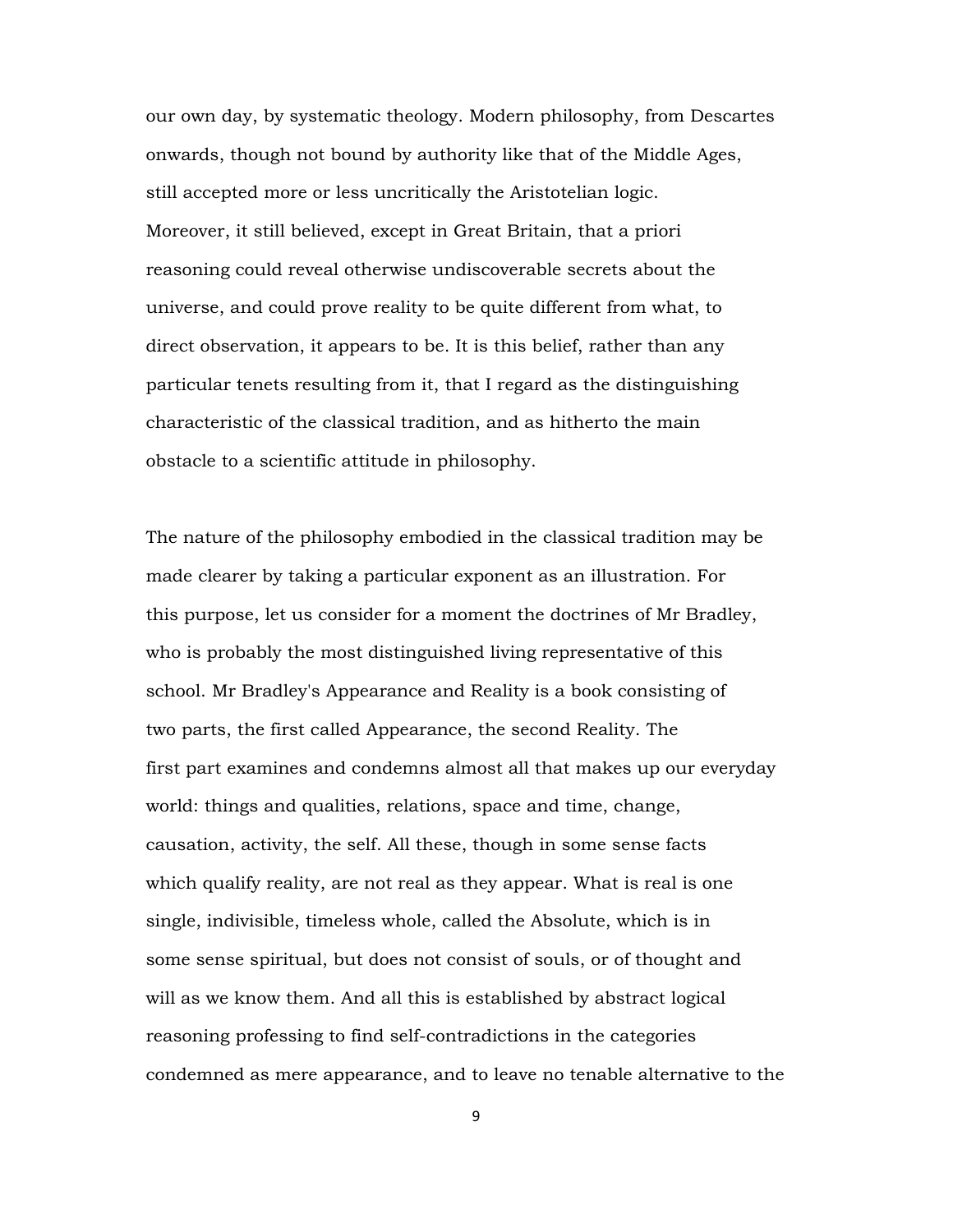kind of Absolute which is finally affirmed to be real.

One brief example may suffice to illustrate Mr Bradley's method. The world appears to be full of many things with various relations to each other--right and left, before and after, father and son, and so on. But relations, according to Mr Bradley, are found on examination to be self-contradictory and therefore impossible. He first argues that, if there are relations, there must be qualities between which they hold. This part of his argument need not detain us. He then proceeds:

"But how the relation can stand to the qualities is, on the other side, unintelligible. If it is nothing to the qualities, then they are not related at all; and, if so, as we saw, they have ceased to be qualities, and their relation is a nonentity. But if it is to be something to them, then clearly we shall require a new connecting relation. For the relation hardly can be the mere adjective of one or both of its terms; or, at least, as such it seems indefensible. And, being something itself, if it does not itself bear a relation to the terms, in what intelligible way will it succeed in being anything to them? But here again we are hurried off into the eddy of a hopeless process, since we are forced to go on finding new relations without end. The links are united by a link, and this bond of union is a link which also has two ends; and these require each a fresh link to connect them with the old. The problem is to find how the relation can stand to its qualities, and this problem is insoluble."[4]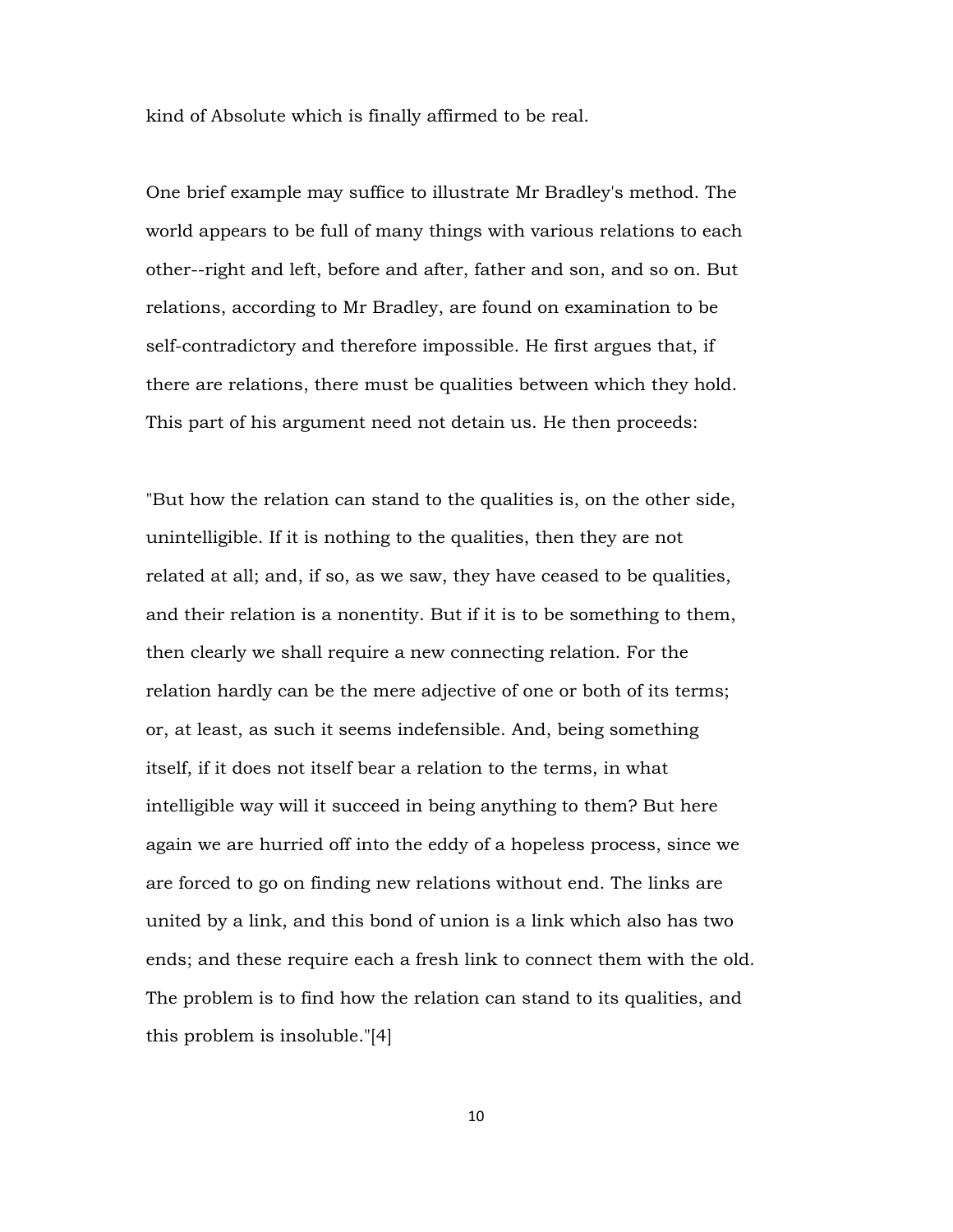## [4] Appearance and Reality, pp. 32-33.

I do not propose to examine this argument in detail, or to show the exact points where, in my opinion, it is fallacious. I have quoted it only as an example of method. Most people will admit, I think, that it is calculated to produce bewilderment rather than conviction, because there is more likelihood of error in a very subtle, abstract, and difficult argument than in so patent a fact as the interrelatedness of the things in the world. To the early Greeks, to whom geometry was practically the only known science, it was possible to follow reasoning with assent even when it led to the strangest conclusions. But to us, with our methods of experiment and observation, our knowledge of the long history of a priori errors refuted by empirical science, it has become natural to suspect a fallacy in any deduction of which the conclusion appears to contradict patent facts. It is easy to carry such suspicion too far, and it is very desirable, if possible, actually to discover the exact nature of the error when it exists. But there is no doubt that what we may call the empirical outlook has become part of most educated people's habit of mind; and it is this, rather than any definite argument, that has diminished the hold of the classical tradition upon students of philosophy and the instructed public generally.

The function of logic in philosophy, as I shall try to show at a later stage, is all-important; but I do not think its function is that which it has in the classical tradition. In that tradition, logic becomes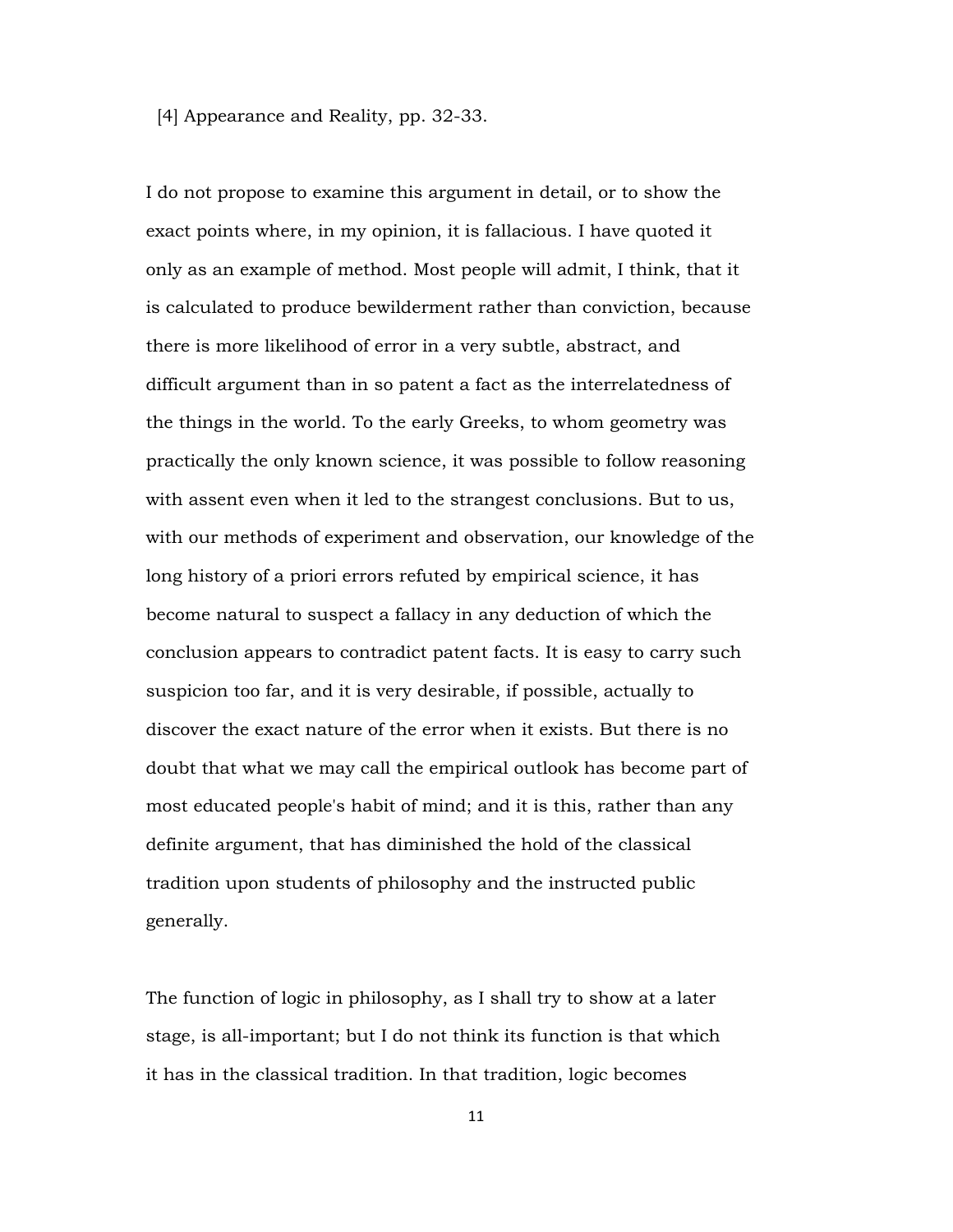constructive through negation. Where a number of alternatives seem, at first sight, to be equally possible, logic is made to condemn all of them except one, and that one is then pronounced to be realised in the actual world. Thus the world is constructed by means of logic, with little or no appeal to concrete experience. The true function of logic is, in my opinion, exactly the opposite of this. As applied to matters of experience, it is analytic rather than constructive; taken a priori, it shows the possibility of hitherto unsuspected alternatives more often than the impossibility of alternatives which seemed primâ facie possible. Thus, while it liberates imagination as to what the world may be, it refuses to legislate as to what the world is. This change, which has been brought about by an internal revolution in logic, has swept away the ambitious constructions of traditional metaphysics, even for those whose faith in logic is greatest; while to the many who regard logic as a chimera the paradoxical systems to which it has given rise do not seem worthy even of refutation. Thus on all sides these systems have ceased to attract, and even the philosophical world tends more and more to pass them by.

One or two of the favourite doctrines of the school we are considering may be mentioned to illustrate the nature of its claims. The universe, it tells us, is an "organic unity," like an animal or a perfect work of art. By this it means, roughly speaking, that all the different parts fit together and co-operate, and are what they are because of their place in the whole. This belief is sometimes advanced dogmatically, while at other times it is defended by certain logical arguments. If it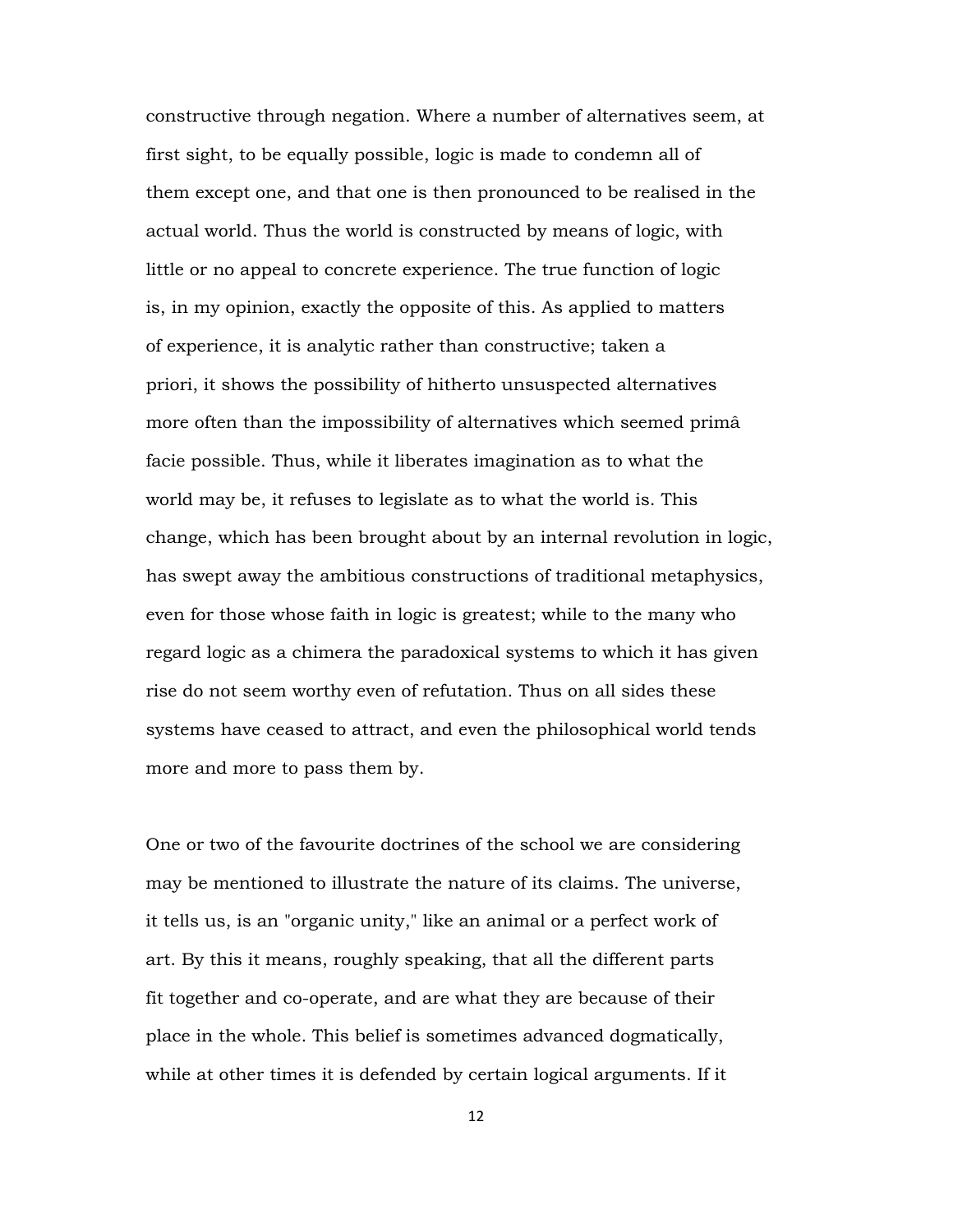is true, every part of the universe is a microcosm, a miniature reflection of the whole. If we knew ourselves thoroughly, according to this doctrine, we should know everything. Common sense would naturally object that there are people--say in China--with whom our relations are so indirect and trivial that we cannot infer anything important as to them from any fact about ourselves. If there are living beings in Mars or in more distant parts of the universe, the same argument becomes even stronger. But further, perhaps the whole contents of the space and time in which we live form only one of many universes, each seeming to itself complete. And thus the conception of the necessary unity of all that is resolves itself into the poverty of imagination, and a freer logic emancipates us from the strait-waistcoated benevolent institution which idealism palms off as the totality of being.

Another very important doctrine held by most, though not all, of the school we are examining is the doctrine that all reality is what is called "mental" or "spiritual," or that, at any rate, all reality is dependent for its existence upon what is mental. This view is often particularised into the form which states that the relation of knower and known is fundamental, and that nothing can exist unless it either knows or is known. Here again the same legislative function is ascribed to a priori argumentation: it is thought that there are contradictions in an unknown reality. Again, if I am not mistaken, the argument is fallacious, and a better logic will show that no limits can be set to the extent and nature of the unknown. And when I speak of the unknown, I do not mean merely what we personally do not know, but what is not known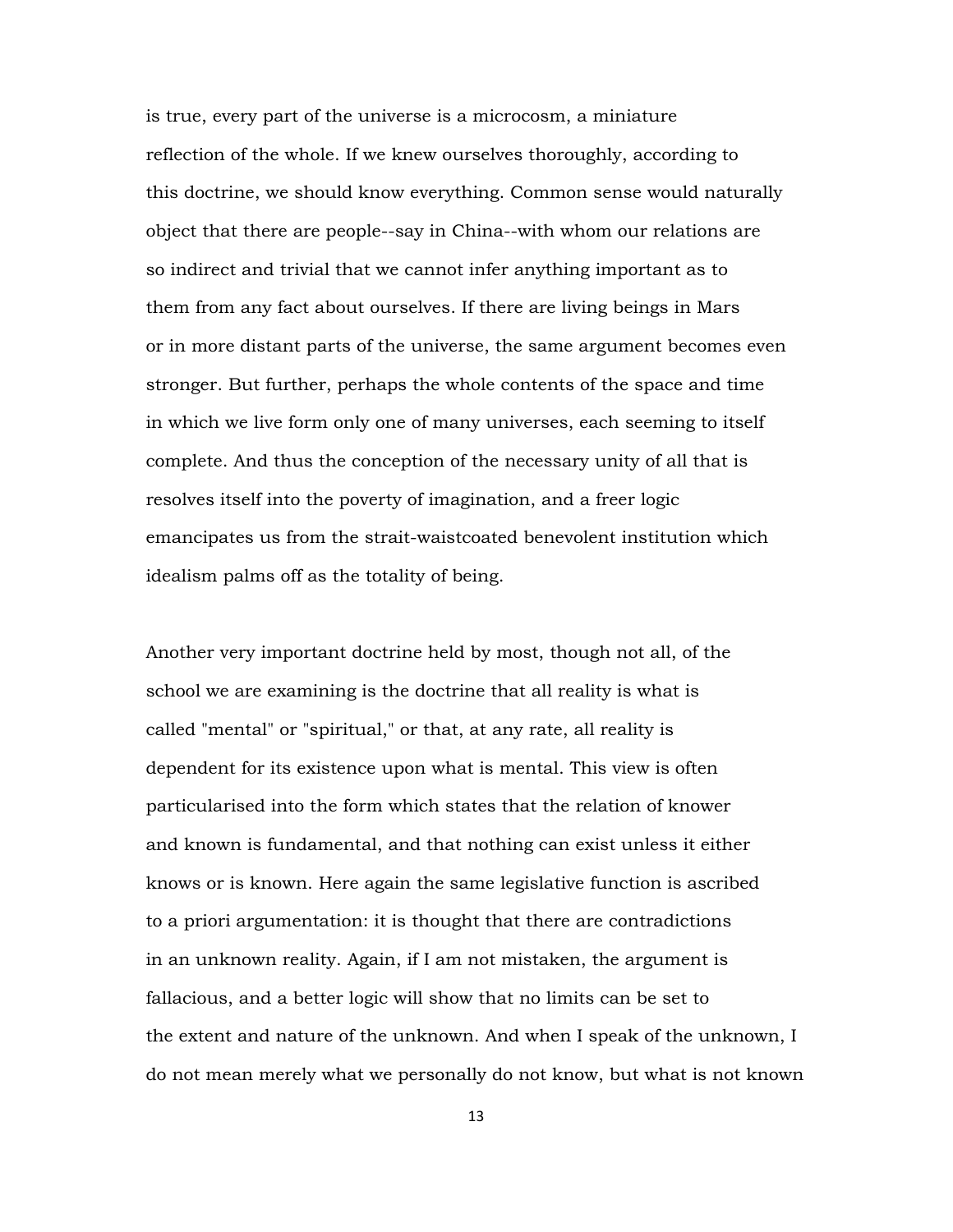to any mind. Here as elsewhere, while the older logic shut out possibilities and imprisoned imagination within the walls of the familiar, the newer logic shows rather what may happen, and refuses to decide as to what must happen.

The classical tradition in philosophy is the last surviving child of two very diverse parents: the Greek belief in reason, and the mediæval belief in the tidiness of the universe. To the schoolmen, who lived amid wars, massacres, and pestilences, nothing appeared so delightful as safety and order. In their idealising dreams, it was safety and order that they sought: the universe of Thomas Aquinas or Dante is as small and neat as a Dutch interior. To us, to whom safety has become monotony, to whom the primeval savageries of nature are so remote as to become a mere pleasing condiment to our ordered routine, the world of dreams is very different from what it was amid the wars of Guelf and Ghibelline. Hence William James's protest against what he calls the "block universe" of the classical tradition; hence Nietzsche's worship of force; hence the verbal bloodthirstiness of many quiet literary men. The barbaric substratum of human nature, unsatisfied in action, finds an outlet in imagination. In philosophy, as elsewhere, this tendency is visible; and it is this, rather than formal argument, that has thrust aside the classical tradition for a philosophy which fancies itself more virile and more vital.

## B. Evolutionism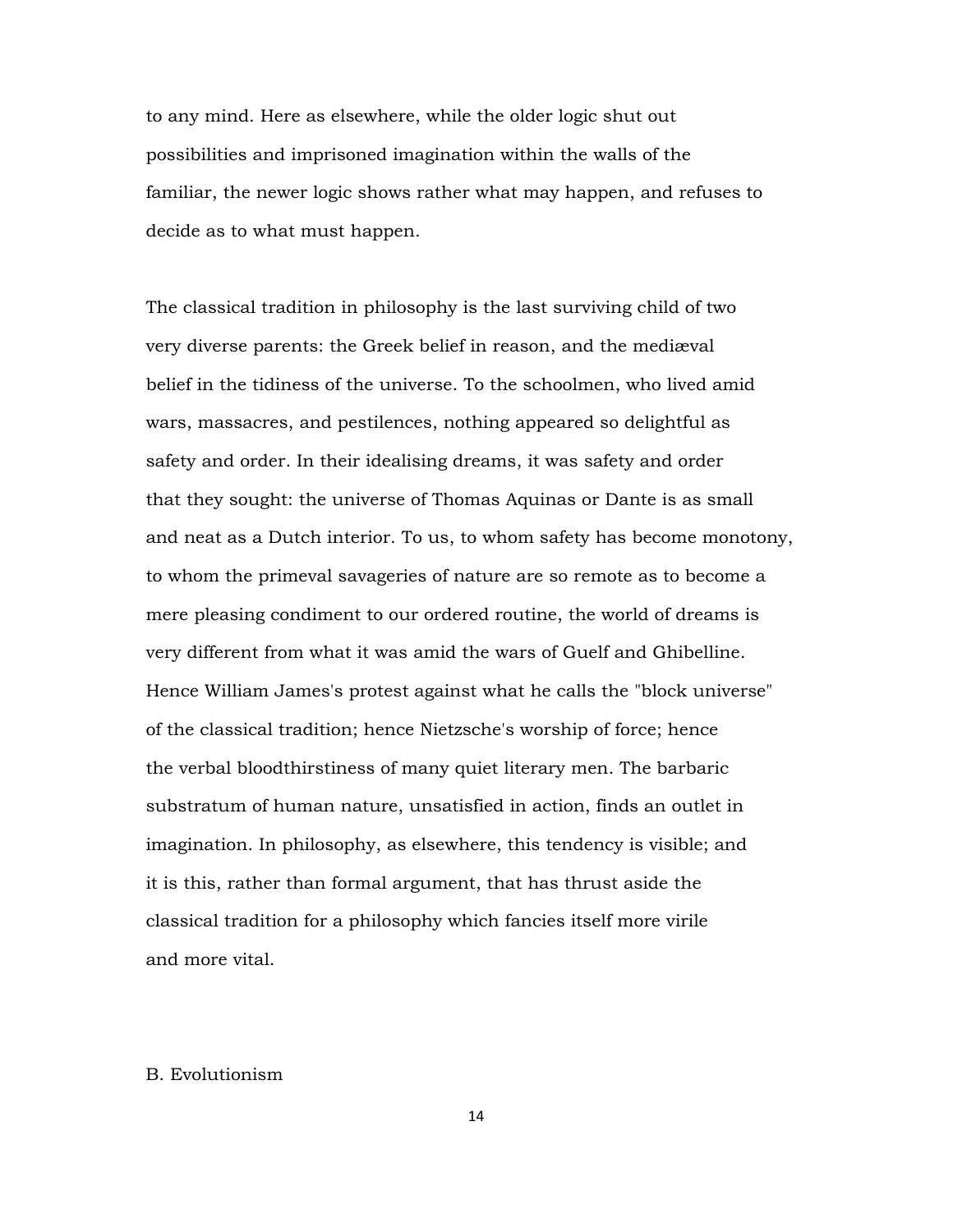Evolutionism, in one form or another, is the prevailing creed of our time. It dominates our politics, our literature, and not least our philosophy. Nietzsche, pragmatism, Bergson, are phases in its philosophic development, and their popularity far beyond the circles of professional philosophers shows its consonance with the spirit of the age. It believes itself firmly based on science, a liberator of hopes, an inspirer of an invigorating faith in human power, a sure antidote to the ratiocinative authority of the Greeks and the dogmatic authority of mediæval systems. Against so fashionable and so agreeable a creed it may seem useless to raise a protest; and with much of its spirit every modern man must be in sympathy. But I think that, in the intoxication of a quick success, much that is important and vital to a true understanding of the universe has been forgotten. Something of Hellenism must be combined with the new spirit before it can emerge from the ardour of youth into the wisdom of manhood. And it is time to remember that biology is neither the only science, nor yet the model to which all other sciences must adapt themselves. Evolutionism, as I shall try to show, is not a truly scientific philosophy, either in its method or in the problems which it considers. The true scientific philosophy is something more arduous and more aloof, appealing to less mundane hopes, and requiring a severer discipline for its successful practice.

Darwin's Origin of Species persuaded the world that the difference between different species of animals and plants is not the fixed, immutable difference that it appears to be. The doctrine of natural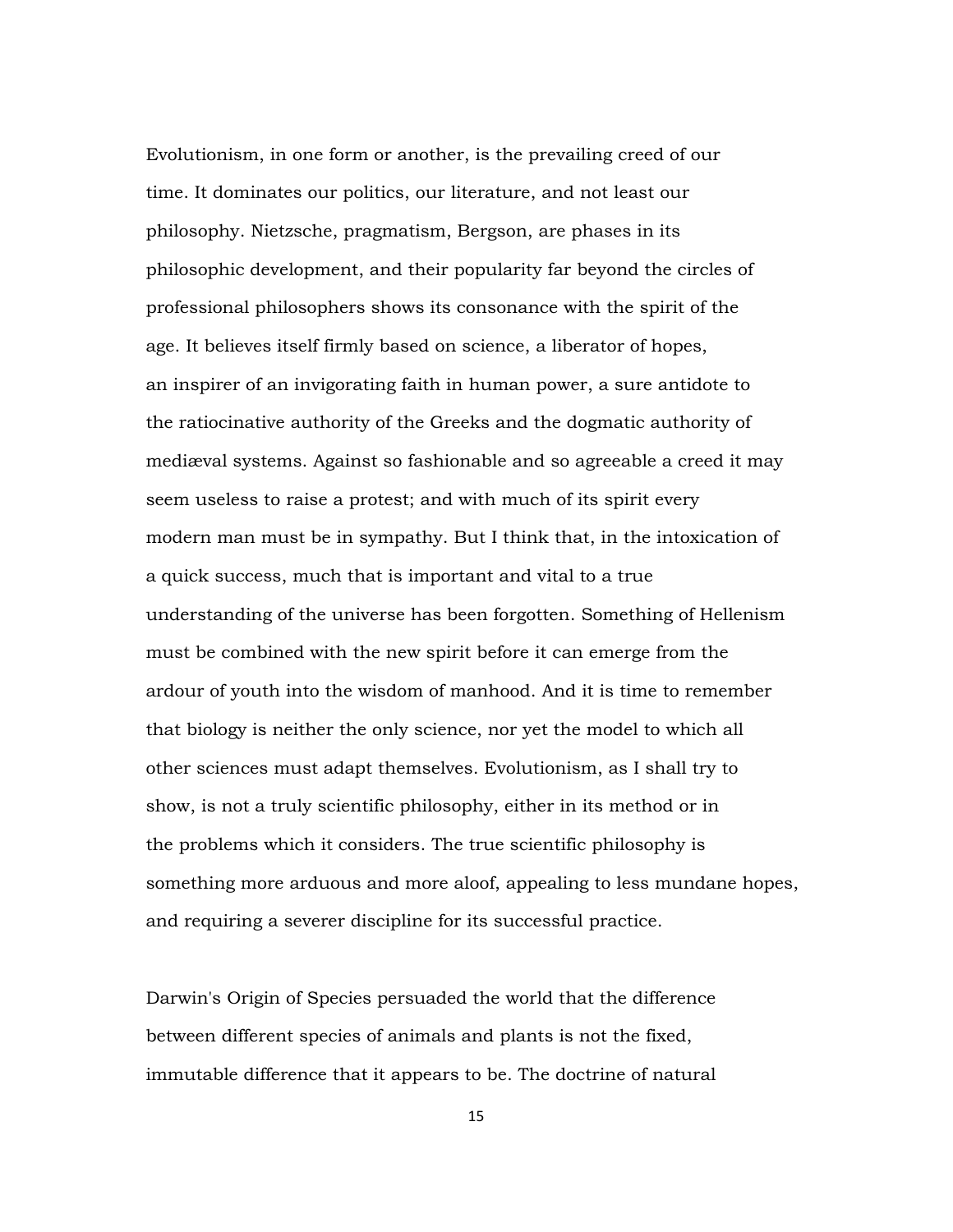kinds, which had rendered classification easy and definite, which was enshrined in the Aristotelian tradition, and protected by its supposed necessity for orthodox dogma, was suddenly swept away for ever out of the biological world. The difference between man and the lower animals, which to our human conceit appears enormous, was shown to be a gradual achievement, involving intermediate beings who could not with certainty be placed either within or without the human family. The sun and planets had already been shown by Laplace to be very probably derived from a primitive more or less undifferentiated nebula. Thus the old fixed landmarks became wavering and indistinct, and all sharp outlines were blurred. Things and species lost their boundaries, and none could say where they began or where they ended.

But if human conceit was staggered for a moment by its kinship with the ape, it soon found a way to reassert itself, and that way is the "philosophy" of evolution. A process which led from the amoeba to man appeared to the philosophers to be obviously a progress--though whether the amoeba would agree with this opinion is not known. Hence the cycle of changes which science had shown to be the probable history of the past was welcomed as revealing a law of development towards good in the universe--an evolution or unfolding of an ideal slowly embodying itself in the actual. But such a view, though it might satisfy Spencer and those whom we may call Hegelian evolutionists, could not be accepted as adequate by the more whole-hearted votaries of change. An ideal to which the world continuously approaches is, to these minds, too dead and static to be inspiring. Not only the aspirations, but the ideal too,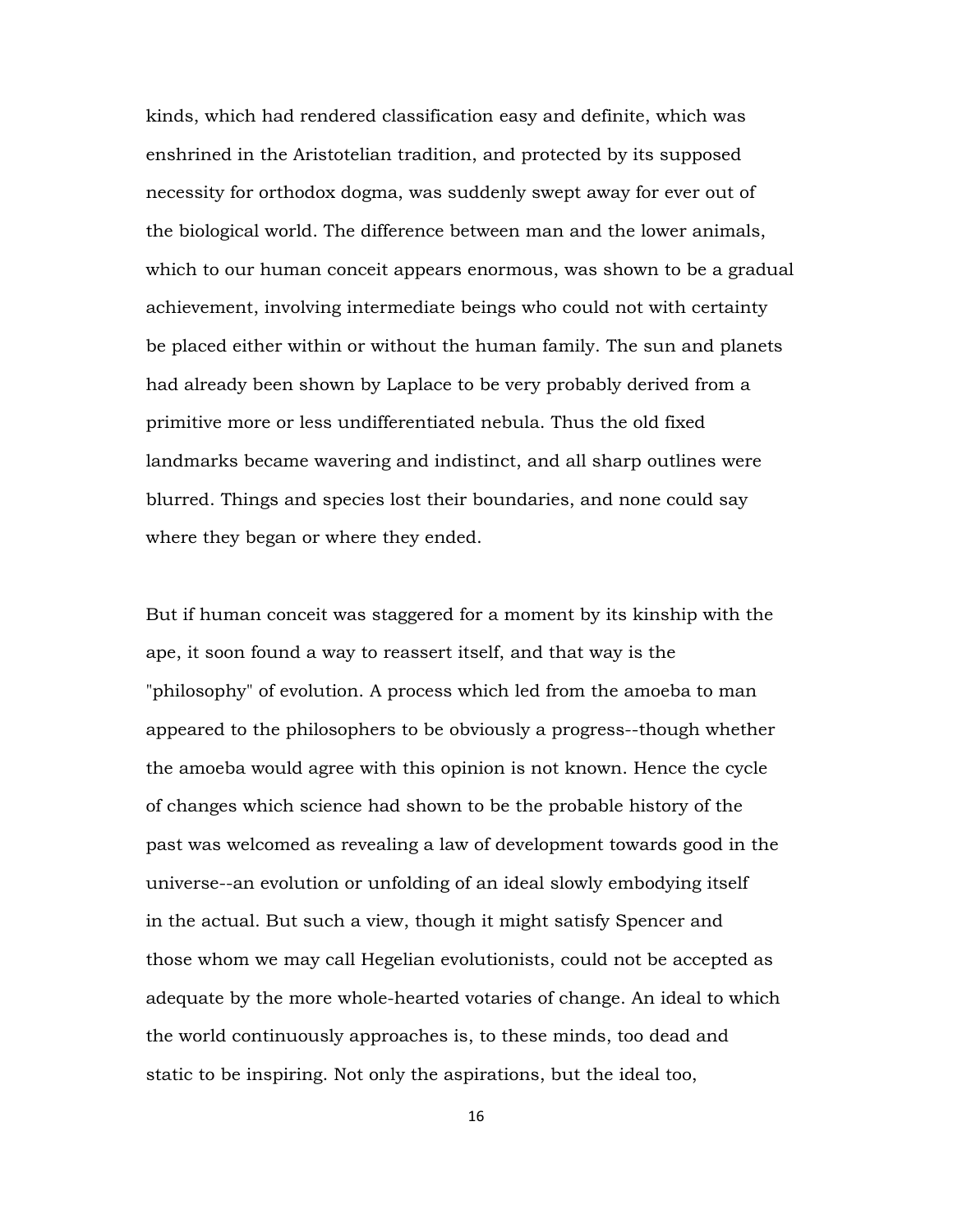must change and develop with the course of evolution; there must be no fixed goal, but a continual fashioning of fresh needs by the impulse which is life and which alone gives unity to the process.

Ever since the seventeenth century, those whom William James described as the "tender-minded" have been engaged in a desperate struggle with the mechanical view of the course of nature which physical science seems to impose. A great part of the attractiveness of the classical tradition was due to the partial escape from mechanism which it provided. But now, with the influence of biology, the "tender-minded" believe that a more radical escape is possible, sweeping aside not merely the laws of physics, but the whole apparently immutable apparatus of logic, with its fixed concepts, its general principles, and its reasonings which seem able to compel even the most unwilling assent. The older kind of teleology, therefore, which regarded the End as a fixed goal, already partially visible, towards which we were gradually approaching, is rejected by M. Bergson as not allowing enough for the absolute dominion of change. After explaining why he does not accept mechanism, he proceeds:[5]

"But radical finalism is quite as unacceptable, and for the same reason. The doctrine of teleology, in its extreme form, as we find it in Leibniz for example, implies that things and beings merely realise a programme previously arranged. But if there is nothing unforeseen, no invention or creation in the universe, time is useless again. As in the mechanistic hypothesis, here again it is supposed that all is given. Finalism thus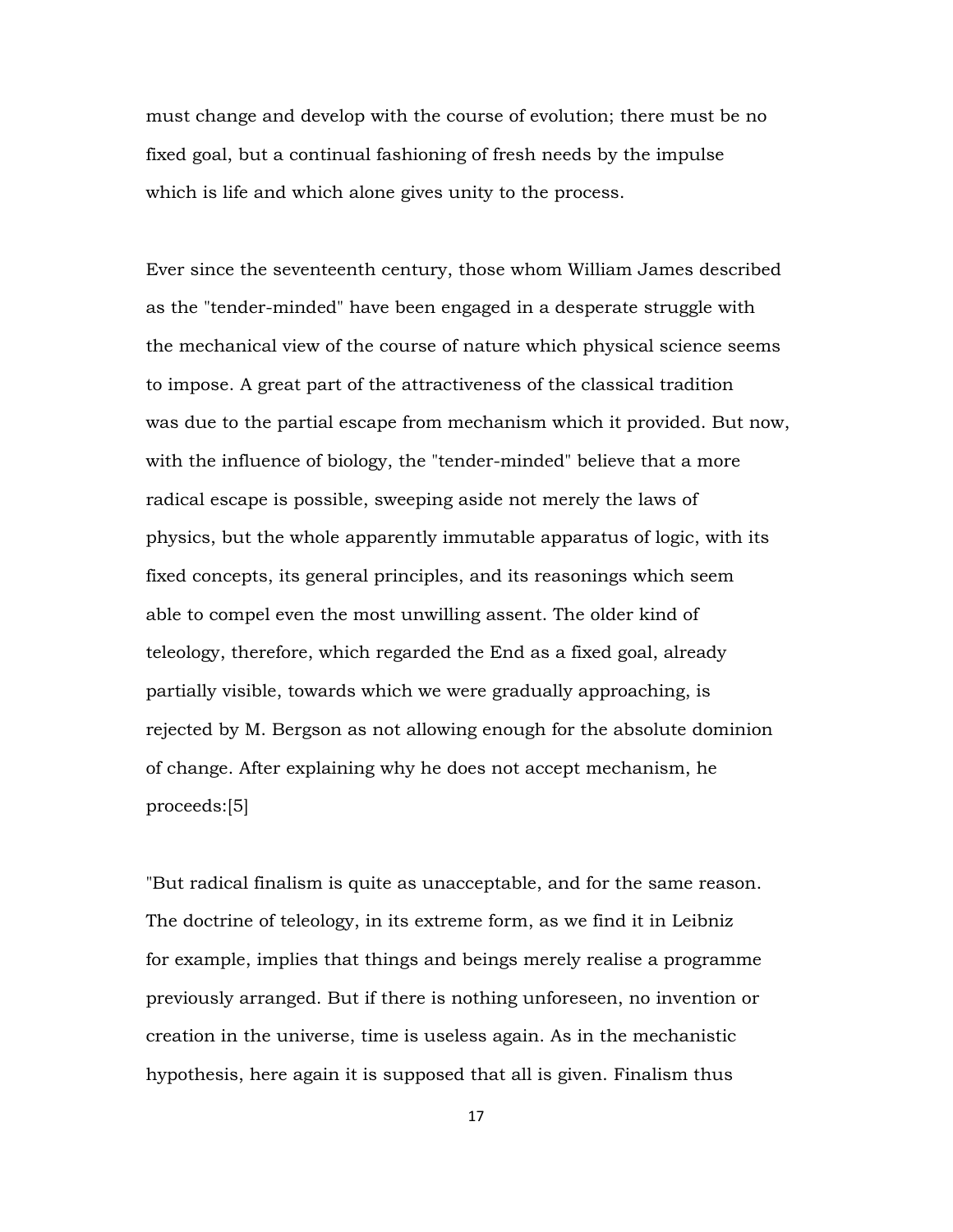understood is only inverted mechanism. It springs from the same postulate, with this sole difference, that in the movement of our finite intellects along successive things, whose successiveness is reduced to a mere appearance, it holds in front of us the light with which it claims to guide us, instead of putting it behind. It substitutes the attraction of the future for the impulsion of the past. But succession remains none the less a mere appearance, as indeed does movement itself. In the doctrine of Leibniz, time is reduced to a confused perception, relative to the human standpoint, a perception which would vanish, like a rising mist, for a mind seated at the centre of things.

"Yet finalism is not, like mechanism, a doctrine with fixed rigid outlines. It admits of as many inflections as we like. The mechanistic philosophy is to be taken or left: it must be left if the least grain of dust, by straying from the path foreseen by mechanics, should show the slightest trace of spontaneity. The doctrine of final causes, on the contrary, will never be definitively refuted. If one form of it be put aside, it will take another. Its principle, which is essentially psychological, is very flexible. It is so extensible, and thereby so comprehensive, that one accepts something of it as soon as one rejects pure mechanism. The theory we shall put forward in this book will therefore necessarily partake of finalism to a certain extent."

[5] Creative Evolution, English translation, p. 41.

M. Bergson's form of finalism depends upon his conception of life. Life,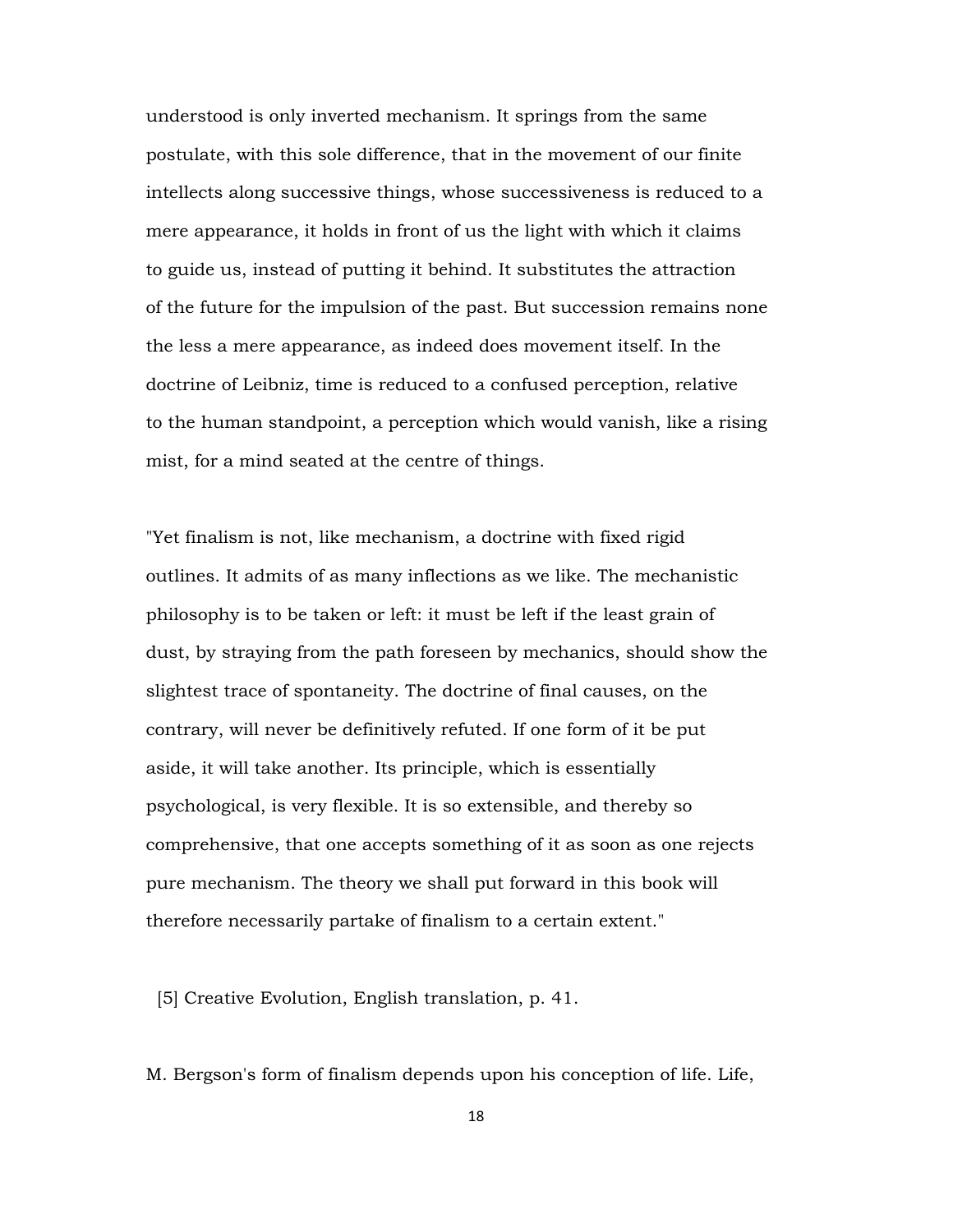in his philosophy, is a continuous stream, in which all divisions are artificial and unreal. Separate things, beginnings and endings, are mere convenient fictions: there is only smooth, unbroken transition. The beliefs of to-day may count as true to-day, if they carry us along the stream; but to-morrow they will be false, and must be replaced by new beliefs to meet the new situation. All our thinking consists of convenient fictions, imaginary congealings of the stream: reality flows on in spite of all our fictions, and though it can be lived, it cannot be conceived in thought. Somehow, without explicit statement, the assurance is slipped in that the future, though we cannot foresee it, will be better than the past or the present: the reader is like the child who expects a sweet because it has been told to open its mouth and shut its eyes. Logic, mathematics, physics disappear in this philosophy, because they are too "static"; what is real is an impulse and movement towards a goal which, like the rainbow, recedes as we advance, and makes every place different when we reach it from what it appeared to be at a distance.

Now I do not propose at present to enter upon a technical examination of this philosophy. At present I wish to make only two criticisms of it--first, that its truth does not follow from what science has rendered probable concerning the facts of evolution, and secondly, that the motives and interests which inspire it are so exclusively practical, and the problems with which it deals are so special, that it can hardly be regarded as really touching any of the questions that to my mind constitute genuine philosophy.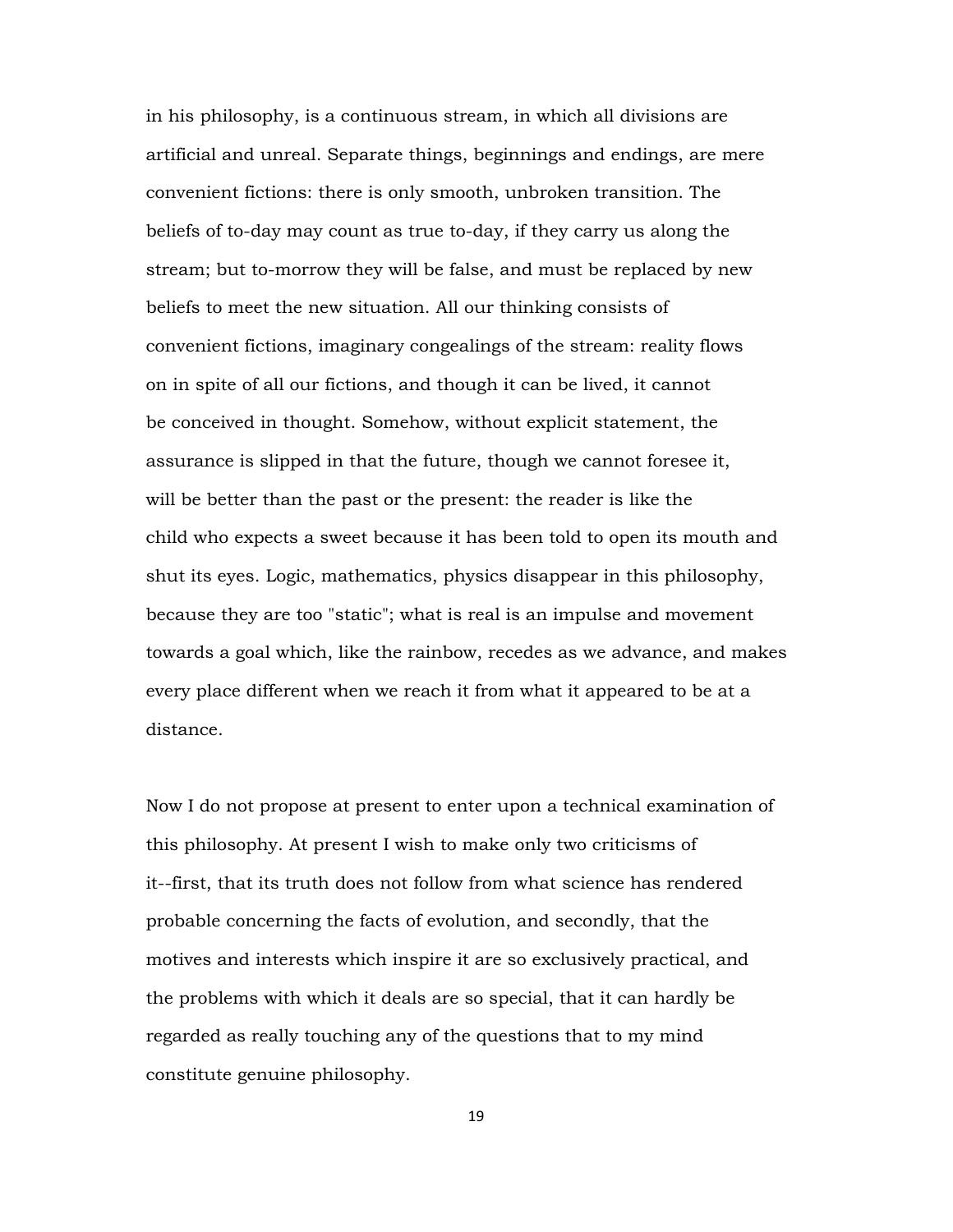(1) What biology has rendered probable is that the diverse species arose by adaptation from a less differentiated ancestry. This fact is in itself exceedingly interesting, but it is not the kind of fact from which philosophical consequences follow. Philosophy is general, and takes an impartial interest in all that exists. The changes suffered by minute portions of matter on the earth's surface are very important to us as active sentient beings; but to us as philosophers they have no greater interest than other changes in portions of matter elsewhere. And if the changes on the earth's surface during the last few millions of years appear to our present ethical notions to be in the nature of a progress, that gives no ground for believing that progress is a general law of the universe. Except under the influence of desire, no one would admit for a moment so crude a generalisation from such a tiny selection of facts. What does result, not specially from biology, but from all the sciences which deal with what exists, is that we cannot understand the world unless we can understand change and continuity. This is even more evident in physics than it is in biology. But the analysis of change and continuity is not a problem upon which either physics or biology throws any light: it is a problem of a new kind, belonging to a different kind of study. The question whether evolutionism offers a true or a false answer to this problem is not, therefore, a question to be solved by appeals to particular facts, such as biology and physics reveal. In assuming dogmatically a certain answer to this question, evolutionism ceases to be scientific, yet it is only in touching on this question that evolutionism reaches the subject-matter of philosophy. Evolutionism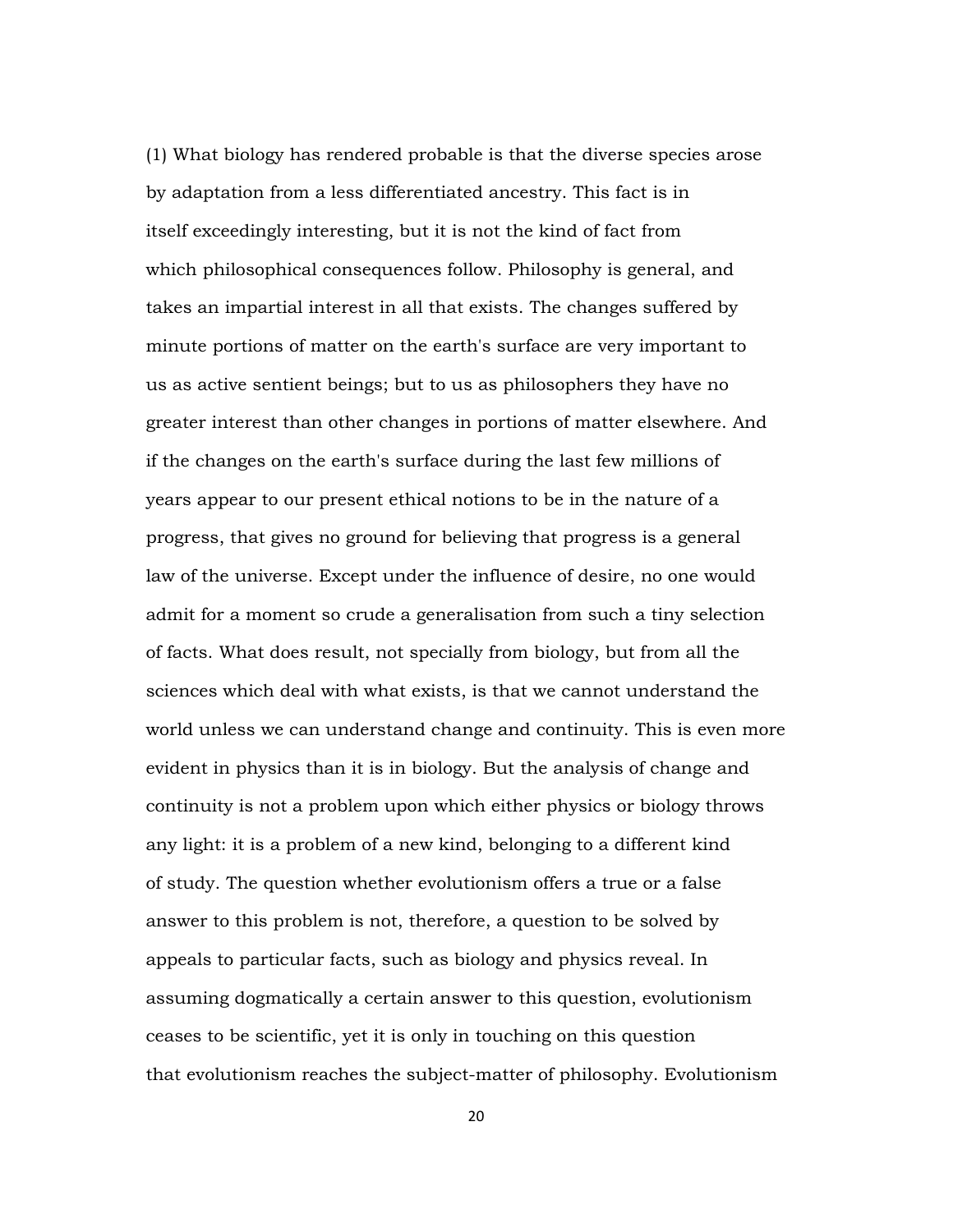thus consists of two parts: one not philosophical, but only a hasty generalisation of the kind which the special sciences might hereafter confirm or confute; the other not scientific, but a mere unsupported dogma, belonging to philosophy by its subject-matter, but in no way deducible from the facts upon which evolution relies.

(2) The predominant interest of evolutionism is in the question of human destiny, or at least of the destiny of Life. It is more interested in morality and happiness than in knowledge for its own sake. It must be admitted that the same may be said of many other philosophies, and that a desire for the kind of knowledge which philosophy really can give is very rare. But if philosophy is to become scientific--and it is our object to discover how this can be achieved--it is necessary first and foremost that philosophers should acquire the disinterested intellectual curiosity which characterises the genuine man of science. Knowledge concerning the future--which is the kind of knowledge that must be sought if we are to know about human destiny--is possible within certain narrow limits. It is impossible to say how much the limits may be enlarged with the progress of science. But what is evident is that any proposition about the future belongs by its subject-matter to some particular science, and is to be ascertained, if at all, by the methods of that science. Philosophy is not a short cut to the same kind of results as those of the other sciences: if it is to be a genuine study, it must have a province of its own, and aim at results which the other sciences can neither prove nor disprove.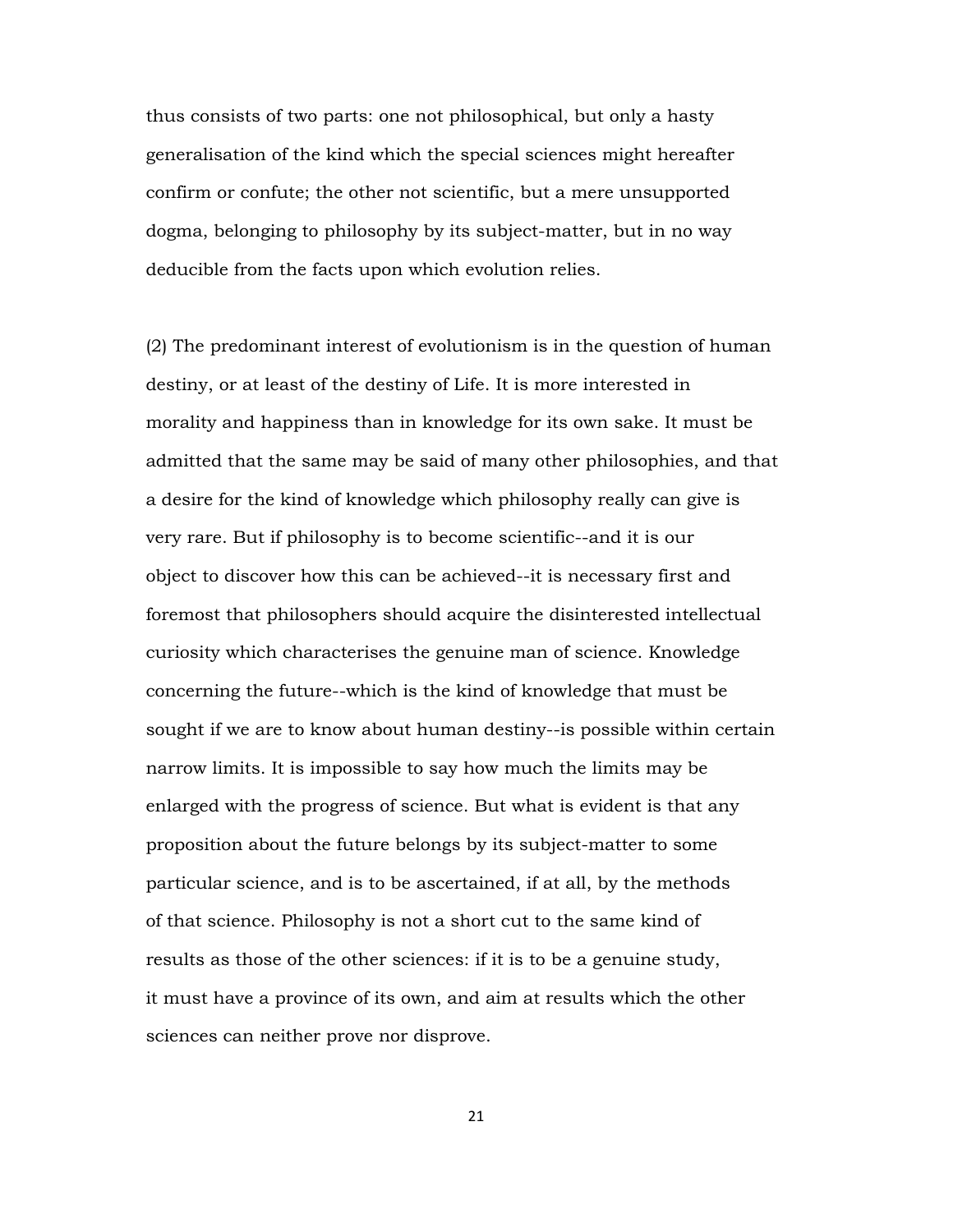The consideration that philosophy, if there is such a study, must consist of propositions which could not occur in the other sciences, is one which has very far-reaching consequences. All the questions which have what is called a human interest--such, for example, as the question of a future life--belong, at least in theory, to special sciences, and are capable, at least in theory, of being decided by empirical evidence. Philosophers have too often, in the past, permitted themselves to pronounce on empirical questions, and found themselves, as a result, in disastrous conflict with well-attested facts. We must, therefore, renounce the hope that philosophy can promise satisfaction to our mundane desires. What it can do, when it is purified from all practical taint, is to help us to understand the general aspects of the world and the logical analysis of familiar but complex things. Through this achievement, by the suggestion of fruitful hypotheses, it may be indirectly useful in other sciences, notably mathematics, physics, and psychology. But a genuinely scientific philosophy cannot hope to appeal to any except those who have the wish to understand, to escape from intellectual bewilderment. It offers, in its own domain, the kind of satisfaction which the other sciences offer. But it does not offer, or attempt to offer, a solution of the problem of human destiny, or of the destiny of the universe.

Evolutionism, if what has been said is true, is to be regarded as a hasty generalisation from certain rather special facts, accompanied by a dogmatic rejection of all attempts at analysis, and inspired by interests which are practical rather than theoretical. In spite,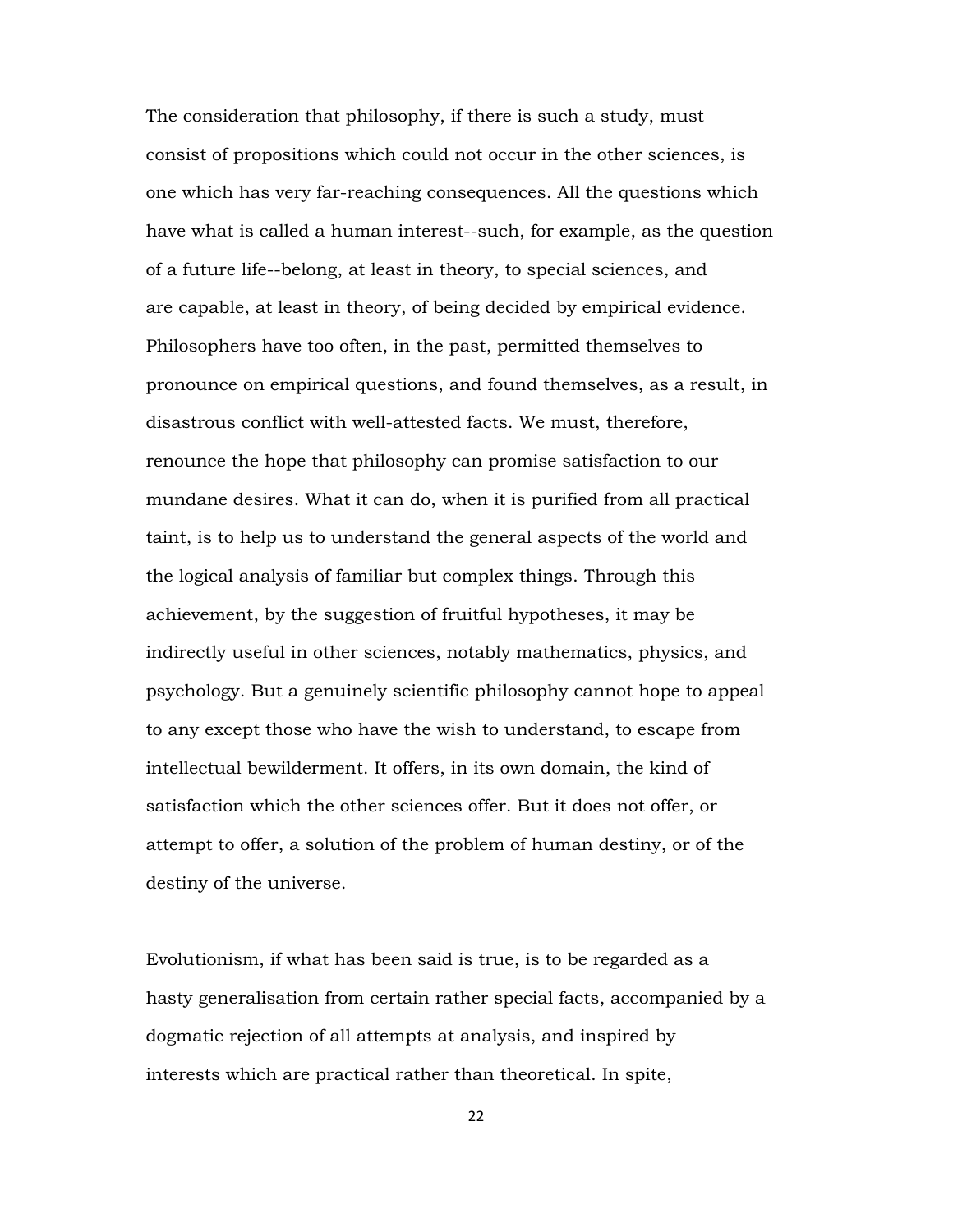therefore, of its appeal to detailed results in various sciences, it cannot be regarded as any more genuinely scientific than the classical tradition which it has replaced. How philosophy is to be rendered scientific, and what is the true subject-matter of philosophy, I shall try to show first by examples of certain achieved results, and then more generally. We will begin with the problem of the physical conceptions of space and time and matter, which, as we have seen, are challenged by the contentions of the evolutionists. That these conceptions stand in need of reconstruction will be admitted, and is indeed increasingly urged by physicists themselves. It will also be admitted that the reconstruction must take more account of change and the universal flux than is done in the older mechanics with its fundamental conception of an indestructible matter. But I do not think the reconstruction required is on Bergsonian lines, nor do I think that his rejection of logic can be anything but harmful. I shall not, however, adopt the method of explicit controversy, but rather the method of independent inquiry, starting from what, in a pre-philosophic stage, appear to be facts, and keeping always as close to these initial data as the requirements of consistency will permit.

Although explicit controversy is almost always fruitless in philosophy, owing to the fact that no two philosophers ever understand one another, yet it seems necessary to say something at the outset in justification of the scientific as against the mystical attitude. Metaphysics, from the first, has been developed by the union or the conflict of these two attitudes. Among the earliest Greek philosophers, the Ionians were more scientific and the Sicilians more mystical.[6] But among the latter,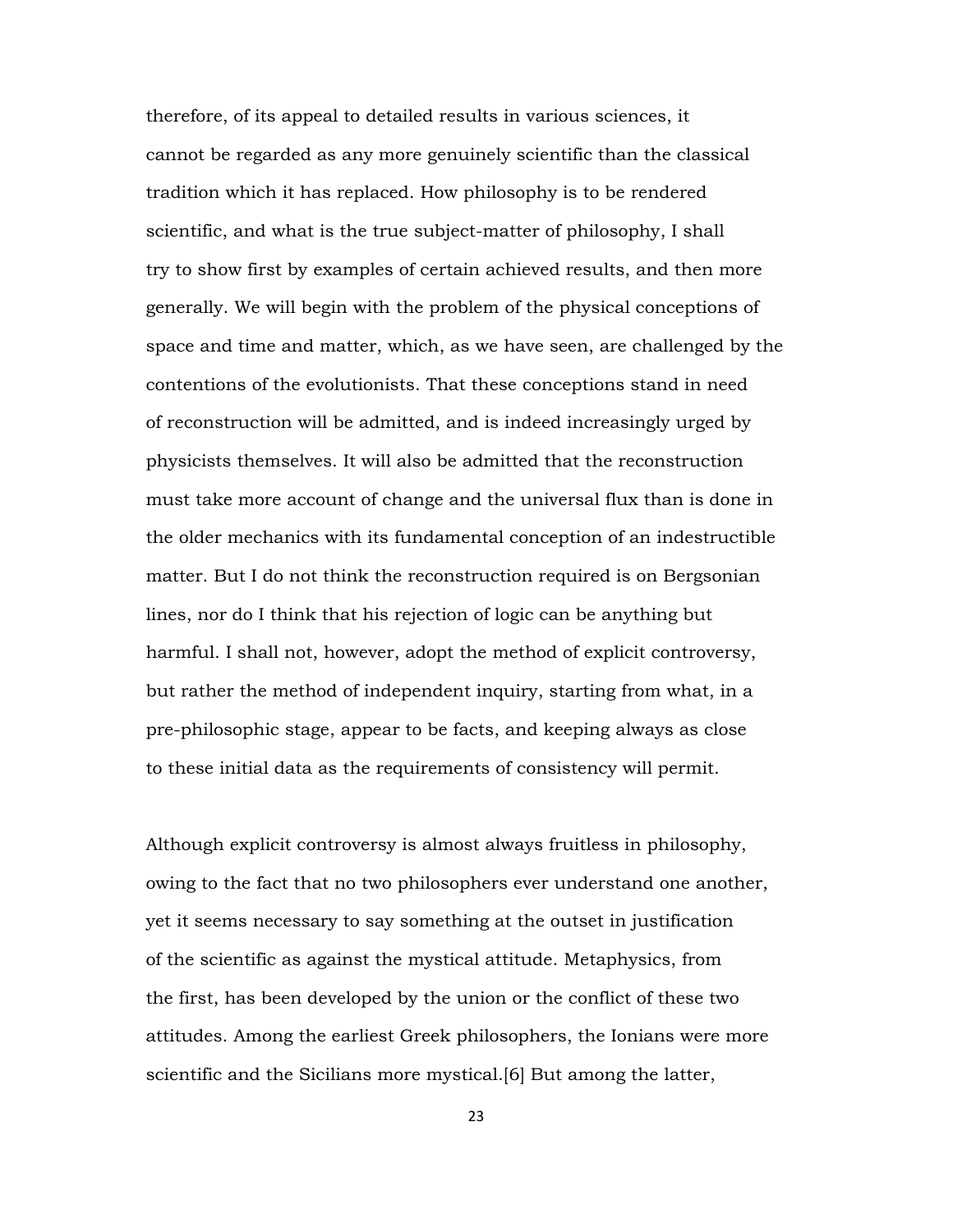Pythagoras, for example, was in himself a curious mixture of the two tendencies: the scientific attitude led him to his proposition on right-angled triangles, while his mystic insight showed him that it is wicked to eat beans. Naturally enough, his followers divided into two sects, the lovers of right-angled triangles and the abhorrers of beans; but the former sect died out, leaving, however, a haunting flavour of mysticism over much Greek mathematical speculation, and in particular over Plato's views on mathematics. Plato, of course, embodies both the scientific and the mystical attitudes in a higher form than his predecessors, but the mystical attitude is distinctly the stronger of the two, and secures ultimate victory whenever the conflict is sharp. Plato, moreover, adopted from the Eleatics the device of using logic to defeat common sense, and thus to leave the field clear for mysticism--a device still employed in our own day by the adherents of the classical tradition.

[6] Cf. Burnet, Early Greek Philosophy, pp. 85 ff.

The logic used in defence of mysticism seems to me faulty as logic, and in a later lecture I shall criticise it on this ground. But the more thorough-going mystics do not employ logic, which they despise: they appeal instead directly to the immediate deliverance of their insight. Now, although fully developed mysticism is rare in the West, some tincture of it colours the thoughts of many people, particularly as regards matters on which they have strong convictions not based on evidence. In all who seek passionately for the fugitive and difficult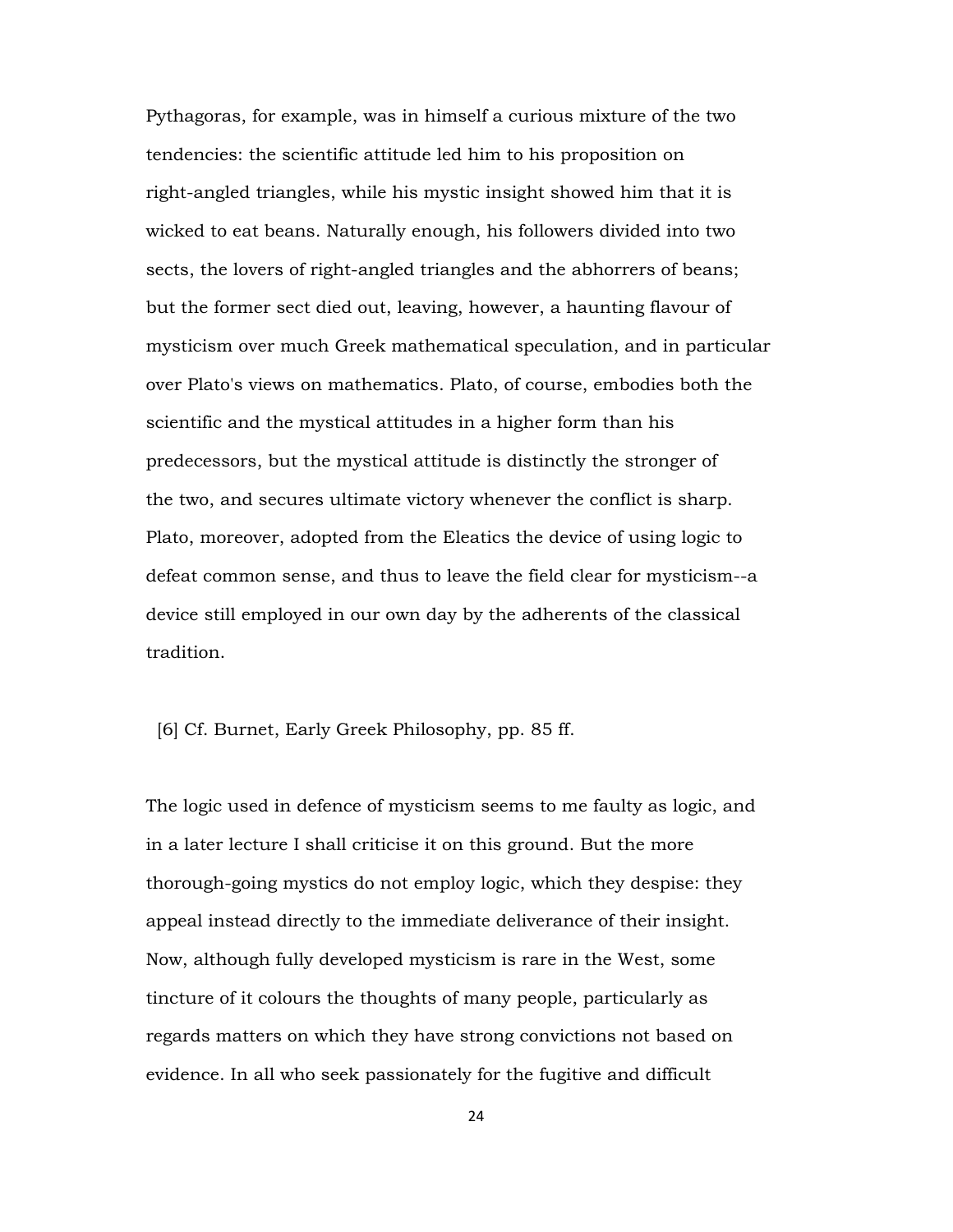goods, the conviction is almost irresistible that there is in the world something deeper, more significant, than the multiplicity of little facts chronicled and classified by science. Behind the veil of these mundane things, they feel, something quite different obscurely shimmers, shining forth clearly in the great moments of illumination, which alone give anything worthy to be called real knowledge of truth. To seek such moments, therefore, is to them the way of wisdom, rather than, like the man of science, to observe coolly, to analyse without emotion, and to accept without question the equal reality of the trivial and the important.

Of the reality or unreality of the mystic's world I know nothing. I have no wish to deny it, nor even to declare that the insight which reveals it is not a genuine insight. What I do wish to maintain--and it is here that the scientific attitude becomes imperative--is that insight, untested and unsupported, is an insufficient guarantee of truth, in spite of the fact that much of the most important truth is first suggested by its means. It is common to speak of an opposition between instinct and reason; in the eighteenth century, the opposition was drawn in favour of reason, but under the influence of Rousseau and the romantic movement instinct was given the preference, first by those who rebelled against artificial forms of government and thought, and then, as the purely rationalistic defence of traditional theology became increasingly difficult, by all who felt in science a menace to creeds which they associated with a spiritual outlook on life and the world. Bergson, under the name of "intuition," has raised instinct to the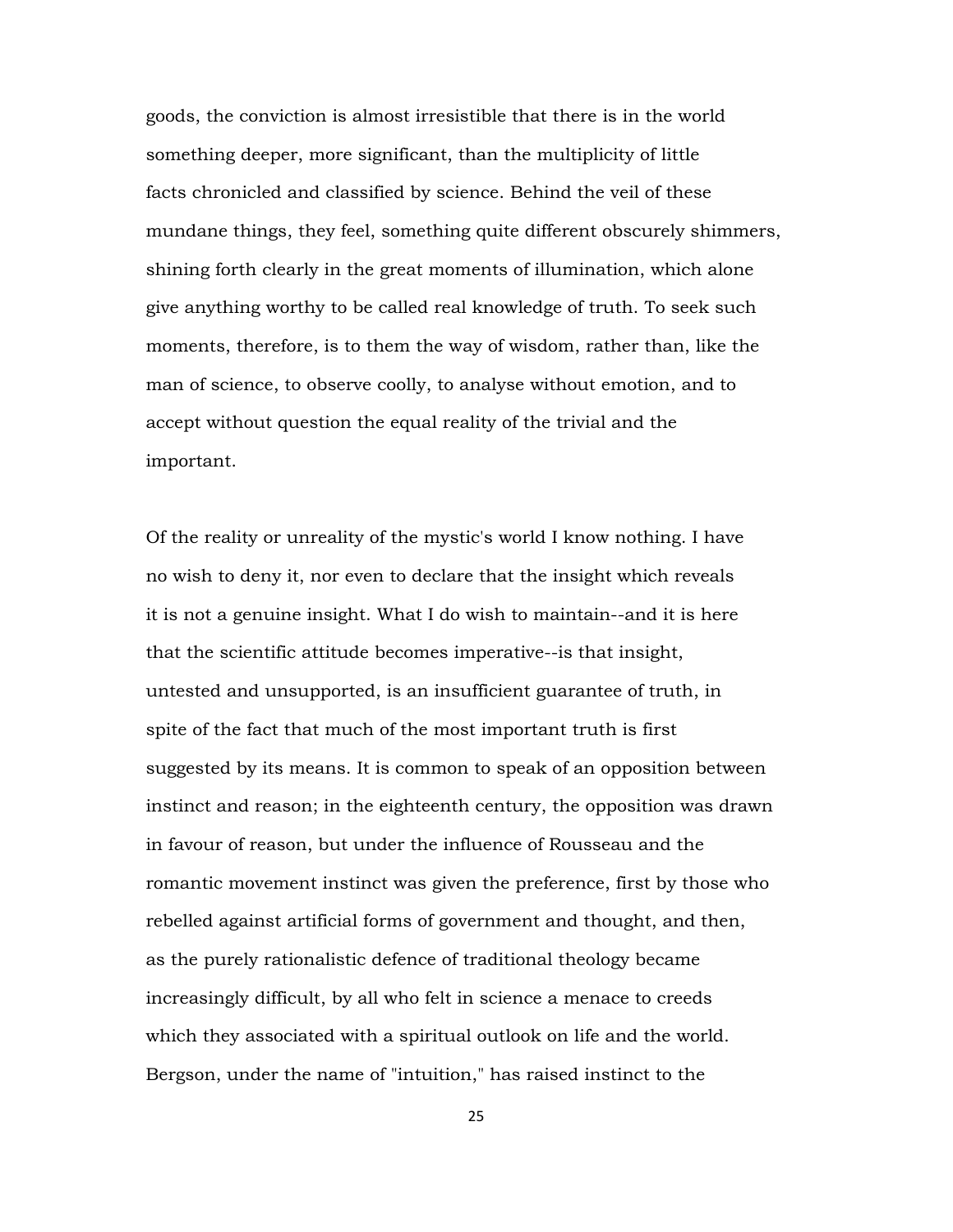position of sole arbiter of metaphysical truth. But in fact the opposition of instinct and reason is mainly illusory. Instinct, intuition, or insight is what first leads to the beliefs which subsequent reason confirms or confutes; but the confirmation, where it is possible, consists, in the last analysis, of agreement with other beliefs no less instinctive. Reason is a harmonising, controlling force rather than a creative one. Even in the most purely logical realms, it is insight that first arrives at what is new.

Where instinct and reason do sometimes conflict is in regard to single beliefs, held instinctively, and held with such determination that no degree of inconsistency with other beliefs leads to their abandonment. Instinct, like all human faculties, is liable to error. Those in whom reason is weak are often unwilling to admit this as regards themselves, though all admit it in regard to others. Where instinct is least liable to error is in practical matters as to which right judgment is a help to survival; friendship and hostility in others, for instance, are often felt with extraordinary discrimination through very careful disguises. But even in such matters a wrong impression may be given by reserve or flattery; and in matters less directly practical, such as philosophy deals with, very strong instinctive beliefs may be wholly mistaken, as we may come to know through their perceived inconsistency with other equally strong beliefs. It is such considerations that necessitate the harmonising mediation of reason, which tests our beliefs by their mutual compatibility, and examines, in doubtful cases, the possible sources of error on the one side and on the other. In this there is no opposition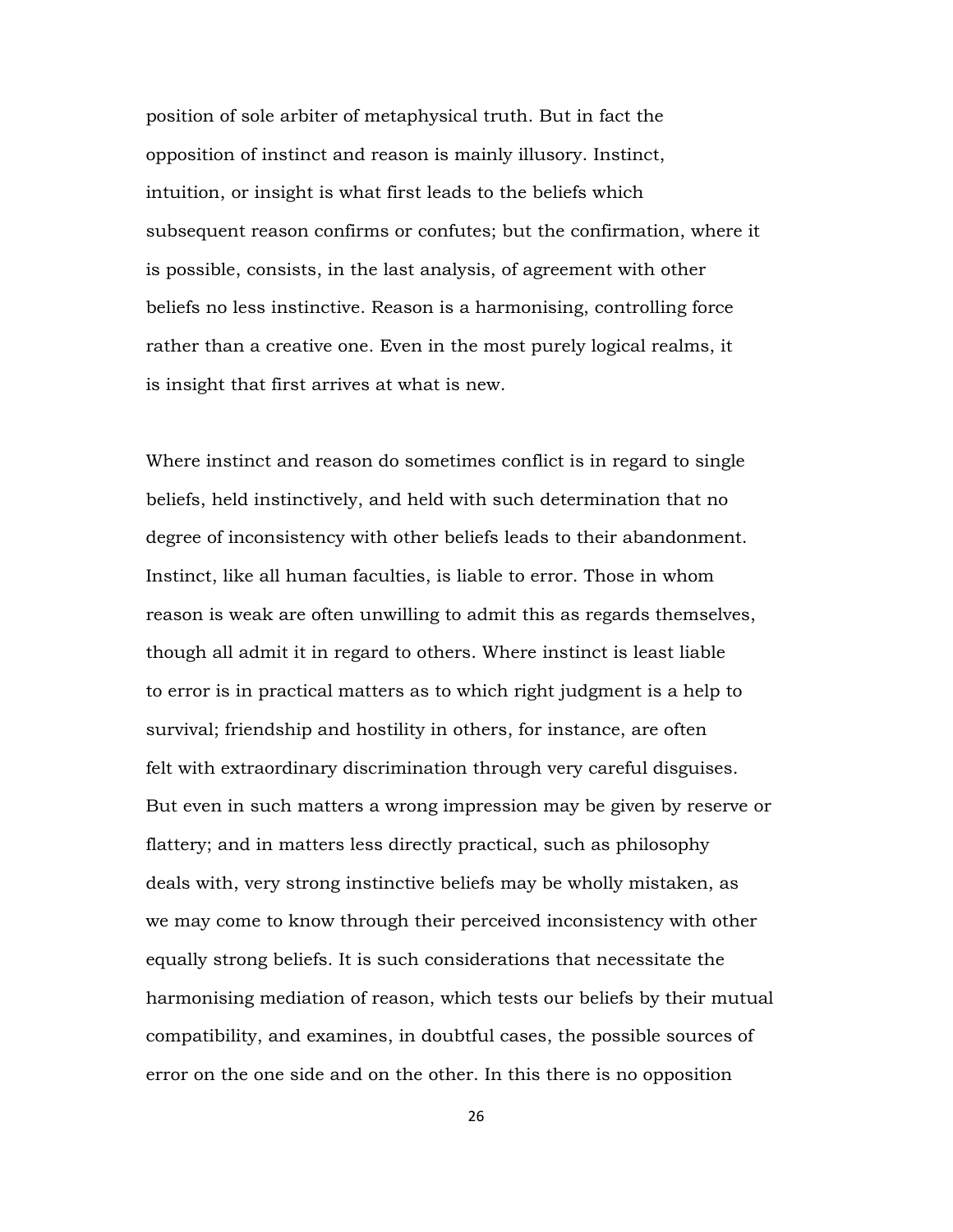to instinct as a whole, but only to blind reliance upon some one interesting aspect of instinct to the exclusion of other more commonplace but not less trustworthy aspects. It is such onesidedness, not instinct itself, that reason aims at correcting.

These more or less trite maxims may be illustrated by application to Bergson's advocacy of "intuition" as against "intellect." There are, he says, "two profoundly different ways of knowing a thing. The first implies that we move round the object; the second that we enter into it. The first depends on the point of view at which we are placed and on the symbols by which we express ourselves. The second neither depends on a point of view nor relies on any symbol. The first kind of knowledge may be said to stop at the relative; the second, in those cases where it is possible, to attain the absolute."[7] The second of these, which is intuition, is, he says, "the kind of intellectual sympathy by which one places oneself within an object in order to coincide with what is unique in it and therefore inexpressible" (p. 6). In illustration, he mentions self-knowledge: "there is one reality, at least, which we all seize from within, by intuition and not by simple analysis. It is our own personality in its flowing through time--our self which endures" (p. 8). The rest of Bergson's philosophy consists in reporting, through the imperfect medium of words, the knowledge gained by intuition, and the consequent complete condemnation of all the pretended knowledge derived from science and common sense.

[7] Introduction to Metaphysics, p. 1.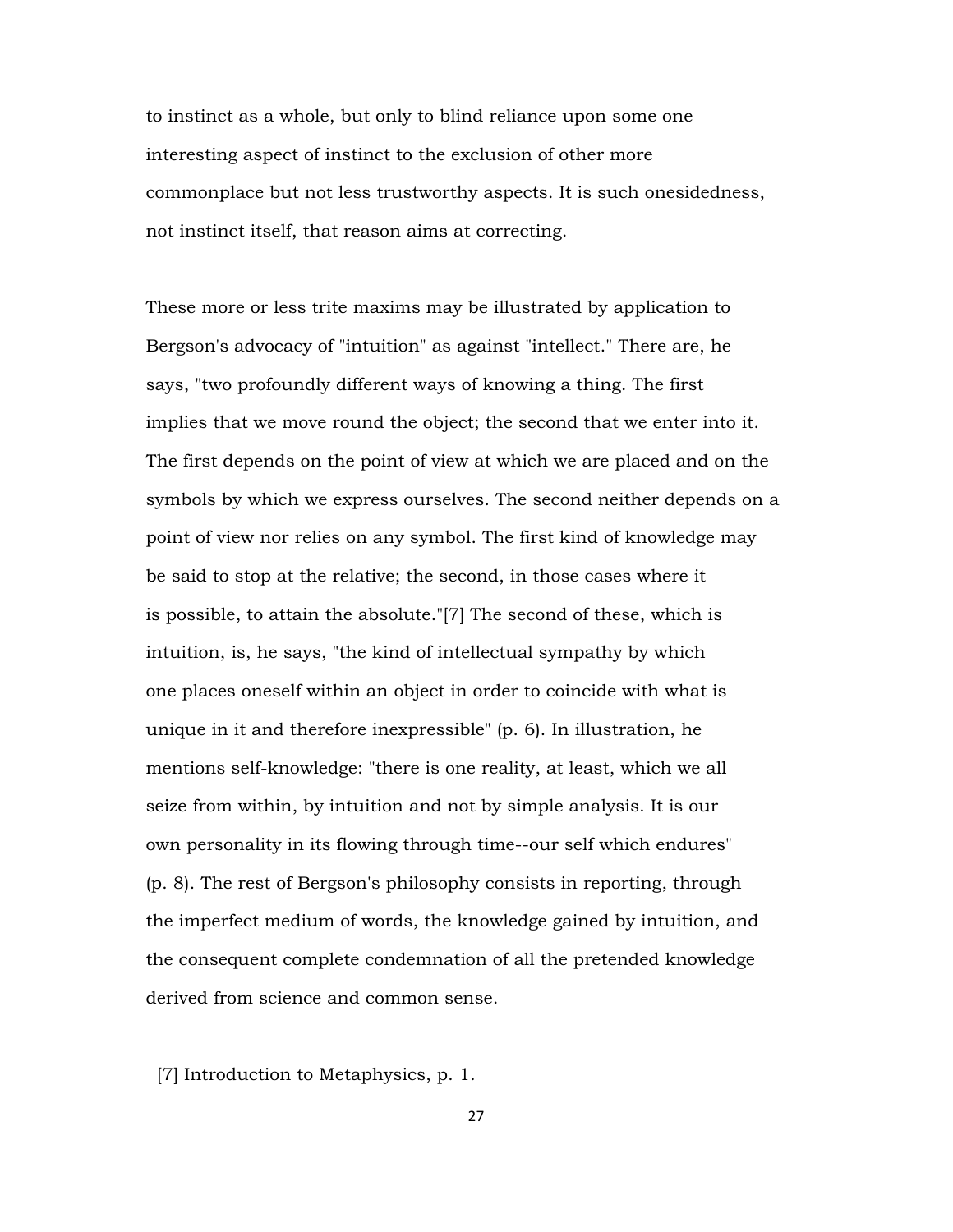This procedure, since it takes sides in a conflict of instinctive beliefs, stands in need of justification by proving the greater trustworthiness of the beliefs on one side than of those on the other. Bergson attempts this justification in two ways--first, by explaining that intellect is a purely practical faculty designed to secure biological success; secondly, by mentioning remarkable feats of instinct in animals, and by pointing out characteristics of the world which, though intuition can apprehend them, are baffling to intellect as he interprets it.

Of Bergson's theory that intellect is a purely practical faculty developed in the struggle for survival, and not a source of true beliefs, we may say, first, that it is only through intellect that we know of the struggle for survival and of the biological ancestry of man: if the intellect is misleading, the whole of this merely inferred history is presumably untrue. If, on the other hand, we agree with M. Bergson in thinking that evolution took place as Darwin believed, then it is not only intellect, but all our faculties, that have been developed under the stress of practical utility. Intuition is seen at its best where it is directly useful--for example, in regard to other people's characters and dispositions. Bergson apparently holds that capacity for this kind of knowledge is less explicable by the struggle for existence than, for example, capacity for pure mathematics. Yet the savage deceived by false friendship is likely to pay for his mistake with his life; whereas even in the most civilised societies men are not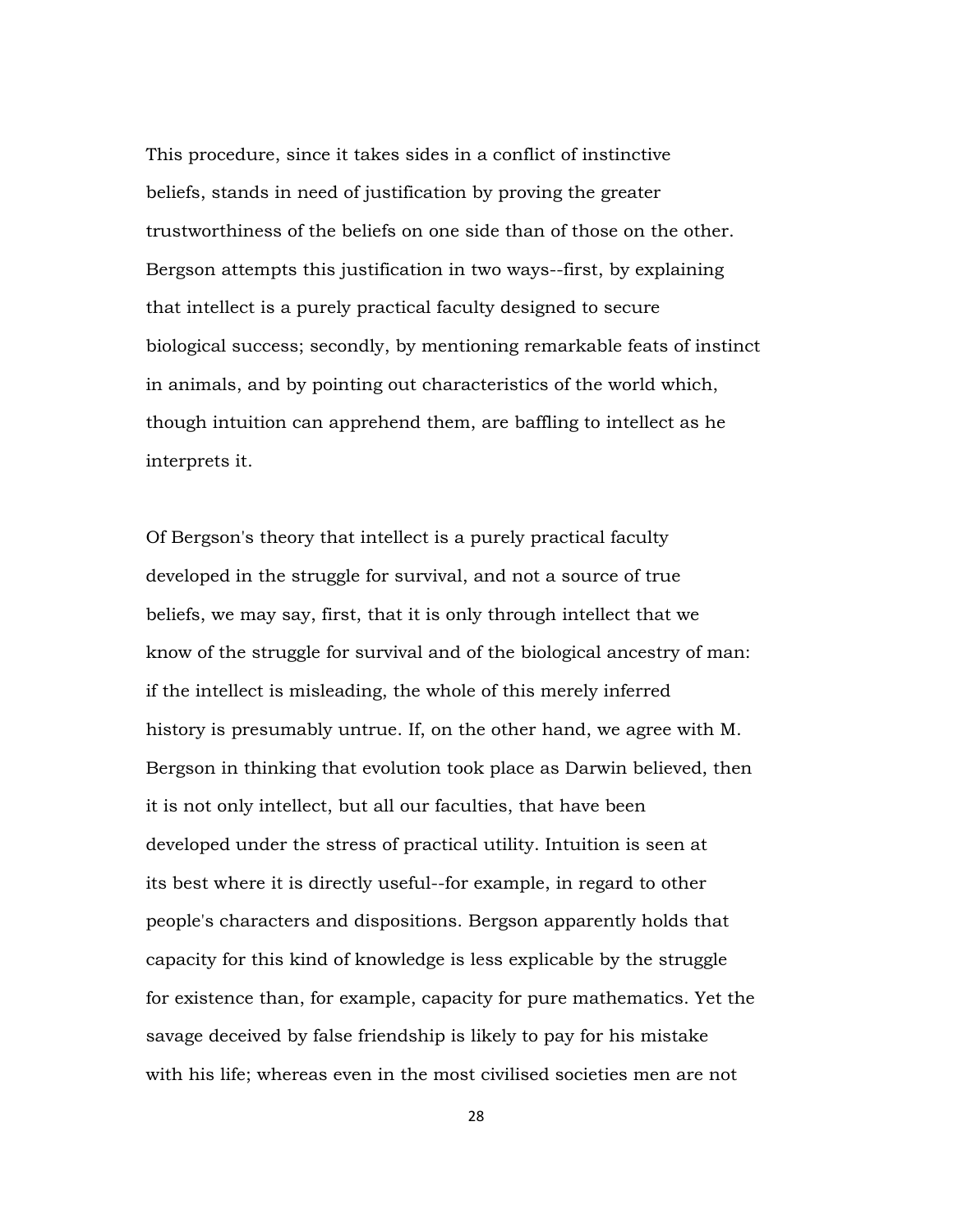put to death for mathematical incompetence. All the most striking of his instances of intuition in animals have a very direct survival value. The fact is, of course, that both intuition and intellect have been developed because they are useful, and that, speaking broadly, they are useful when they give truth and become harmful when they give falsehood. Intellect, in civilised man, like artistic capacity, has occasionally been developed beyond the point where it is useful to the individual; intuition, on the other hand, seems on the whole to diminish as civilisation increases. Speaking broadly, it is greater in children than in adults, in the uneducated than in the educated. Probably in dogs it exceeds anything to be found in human beings. But those who find in these facts a recommendation of intuition ought to return to running wild in the woods, dyeing themselves with woad and living on hips and haws.

Let us next examine whether intuition possesses any such infallibility as Bergson claims for it. The best instance of it, according to him, is our acquaintance with ourselves; yet self-knowledge is proverbially rare and difficult. Most men, for example, have in their nature meannesses, vanities, and envies of which they are quite unconscious, though even their best friends can perceive them without any difficulty. It is true that intuition has a convincingness which is lacking to intellect: while it is present, it is almost impossible to doubt its truth. But if it should appear, on examination, to be at least as fallible as intellect, its greater subjective certainty becomes a demerit, making it only the more irresistibly deceptive. Apart from self-knowledge, one of the most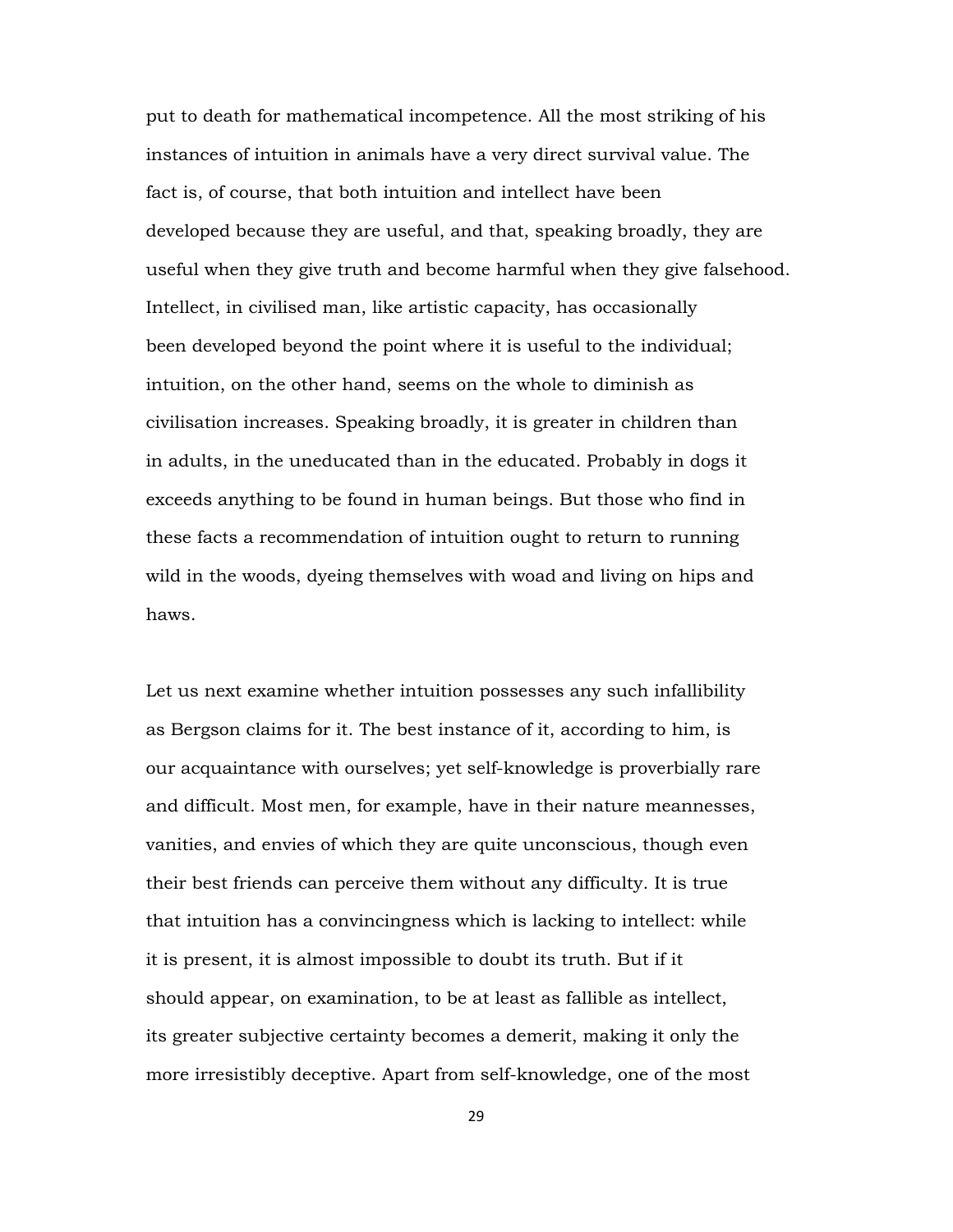notable examples of intuition is the knowledge people believe themselves to possess of those with whom they are in love: the wall between different personalities seems to become transparent, and people think they see into another soul as into their own. Yet deception in such cases is constantly practised with success; and even where there is no intentional deception, experience gradually proves, as a rule, that the supposed insight was illusory, and that the slower, more groping methods of the intellect are in the long run more reliable.

Bergson maintains that intellect can only deal with things in so far as they resemble what has been experienced in the past, while intuition has the power of apprehending the uniqueness and novelty that always belong to each fresh moment. That there is something unique and new at every moment, is certainly true; it is also true that this cannot be fully expressed by means of intellectual concepts. Only direct acquaintance can give knowledge of what is unique and new. But direct acquaintance of this kind is given fully in sensation, and does not require, so far as I can see, any special faculty of intuition for its apprehension. It is neither intellect nor intuition, but sensation, that supplies new data; but when the data are new in any remarkable manner, intellect is much more capable of dealing with them than intuition would be. The hen with a brood of ducklings no doubt has intuitions which seem to place her inside them, and not merely to know them analytically; but when the ducklings take to the water, the whole apparent intuition is seen to be illusory, and the hen is left helpless on the shore. Intuition, in fact, is an aspect and development of instinct, and, like all instinct, is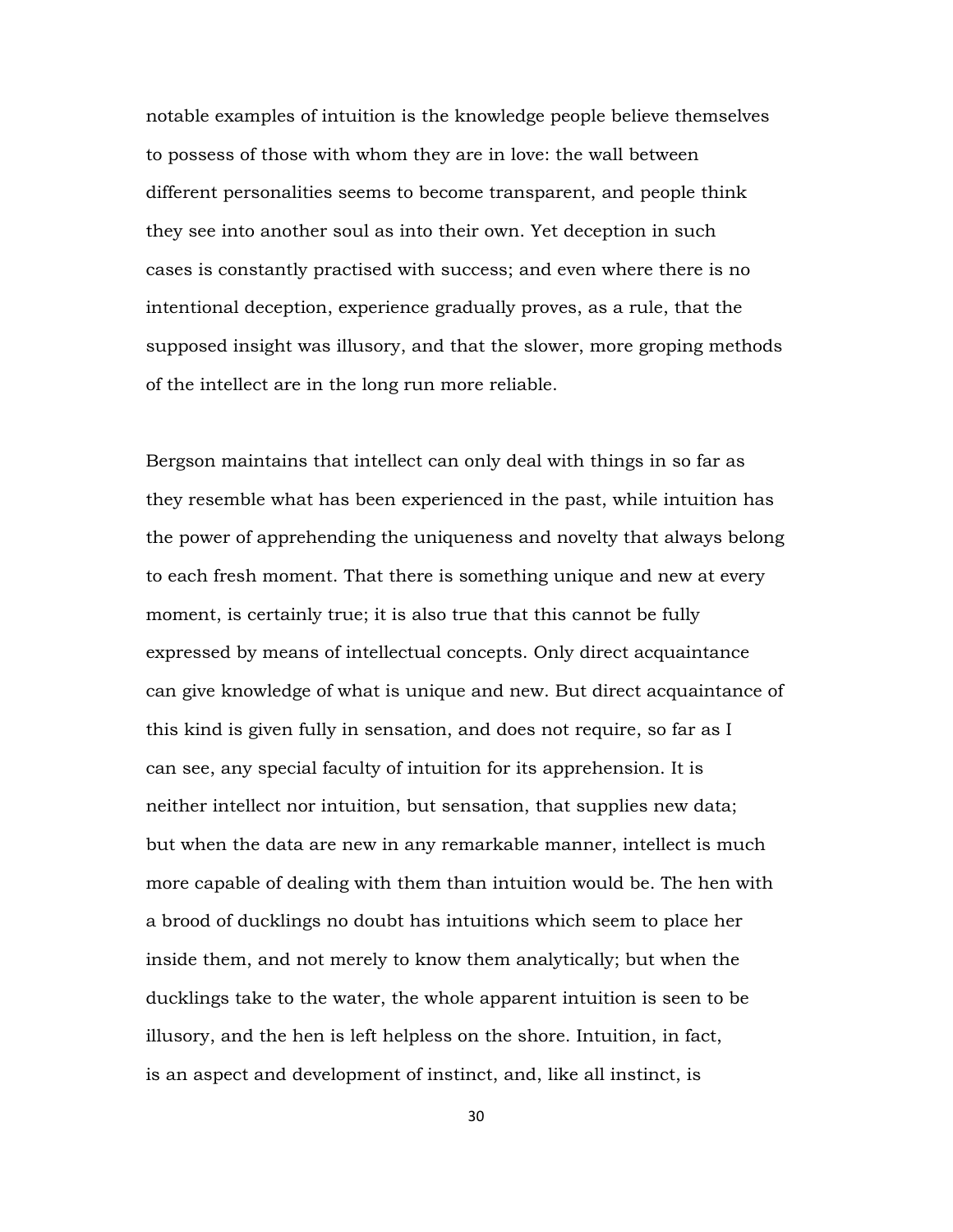admirable in those customary surroundings which have moulded the habits of the animal in question, but totally incompetent as soon as the surroundings are changed in a way which demands some non-habitual mode of action.

The theoretical understanding of the world, which is the aim of philosophy, is not a matter of great practical importance to animals, or to savages, or even to most civilised men. It is hardly to be supposed, therefore, that the rapid, rough and ready methods of instinct or intuition will find in this field a favourable ground for their application. It is the older kinds of activity, which bring out our kinship with remote generations of animal and semi-human ancestors, that show intuition at its best. In such matters as self-preservation and love, intuition will act sometimes (though not always) with a swiftness and precision which are astonishing to the critical intellect. But philosophy is not one of the pursuits which illustrate our affinity with the past: it is a highly refined, highly civilised pursuit, demanding, for its success, a certain liberation from the life of instinct, and even, at times, a certain aloofness from all mundane hopes and fears. It is not in philosophy, therefore, that we can hope to see intuition at its best. On the contrary, since the true objects of philosophy, and the habits of thought demanded for their apprehension, are strange, unusual, and remote, it is here, more almost than anywhere else, that intellect proves superior to intuition, and that quick unanalysed convictions are least deserving of uncritical acceptance.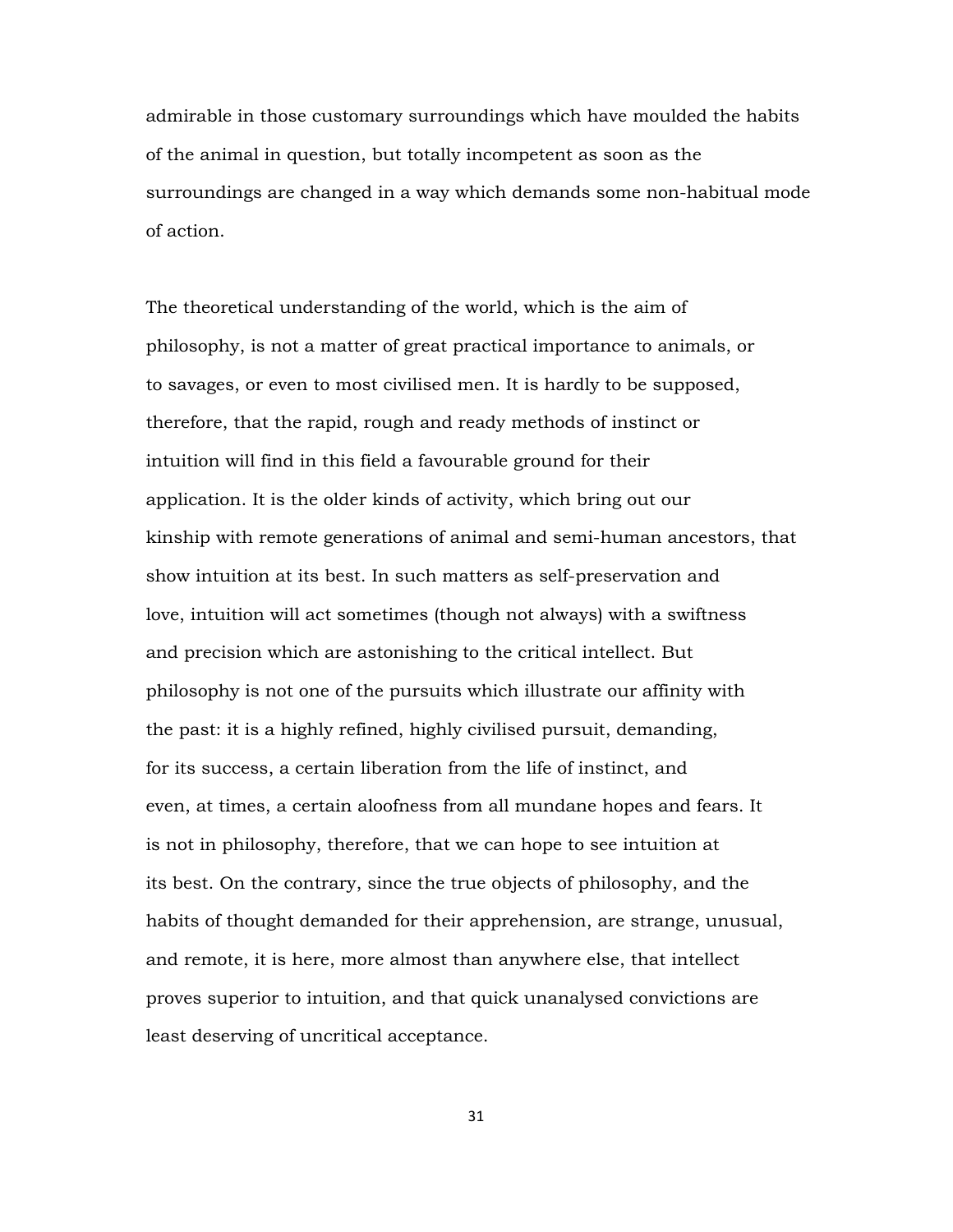Before embarking upon the somewhat difficult and abstract discussions which lie before us, it will be well to take a survey of the hopes we may retain and the hopes we must abandon. The hope of satisfaction to our more human desires--the hope of demonstrating that the world has this or that desirable ethical characteristic--is not one which, so far as I can see, philosophy can do anything whatever to satisfy. The difference between a good world and a bad one is a difference in the particular characteristics of the particular things that exist in these worlds: it is not a sufficiently abstract difference to come within the province of philosophy. Love and hate, for example, are ethical opposites, but to philosophy they are closely analogous attitudes towards objects. The general form and structure of those attitudes towards objects which constitute mental phenomena is a problem for philosophy; but the difference between love and hate is not a difference of form or structure, and therefore belongs rather to the special science of psychology than to philosophy. Thus the ethical interests which have often inspired philosophers must remain in the background: some kind of ethical interest may inspire the whole study, but none must obtrude in the detail or be expected in the special results which are sought.

If this view seems at first sight disappointing, we may remind ourselves that a similar change has been found necessary in all the other sciences. The physicist or chemist is not now required to prove the ethical importance of his ions or atoms; the biologist is not expected to prove the utility of the plants or animals which he dissects. In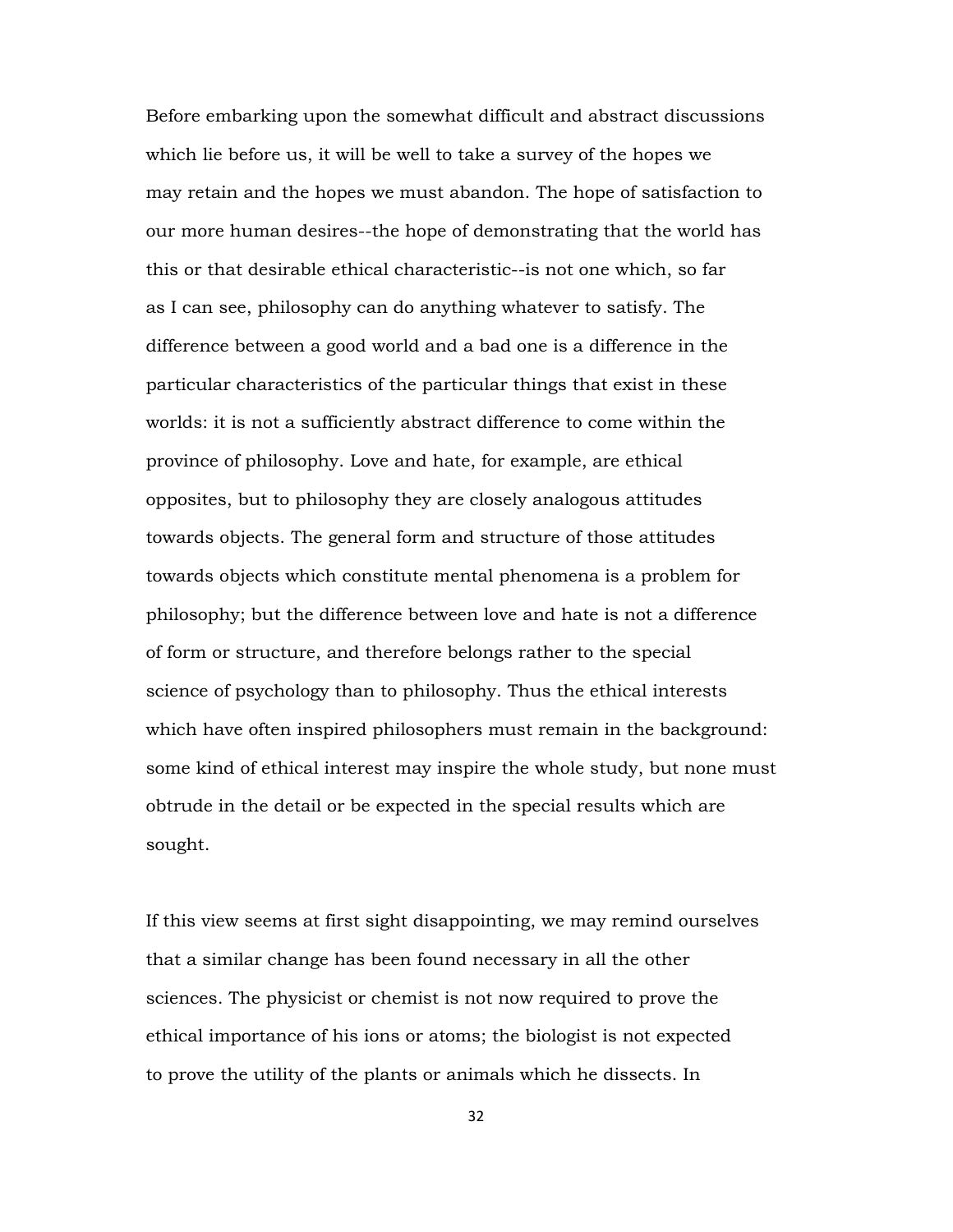pre-scientific ages this was not the case. Astronomy, for example, was studied because men believed in astrology: it was thought that the movements of the planets had the most direct and important bearing upon the lives of human beings. Presumably, when this belief decayed and the disinterested study of astronomy began, many who had found astrology absorbingly interesting decided that astronomy had too little human interest to be worthy of study. Physics, as it appears in Plato's Timæus for example, is full of ethical notions: it is an essential part of its purpose to show that the earth is worthy of admiration. The modern physicist, on the contrary, though he has no wish to deny that the earth is admirable, is not concerned, as physicist, with its ethical attributes: he is merely concerned to find out facts, not to consider whether they are good or bad. In psychology, the scientific attitude is even more recent and more difficult than in the physical sciences: it is natural to consider that human nature is either good or bad, and to suppose that the difference between good and bad, so all-important in practice, must be important in theory also. It is only during the last century that an ethically neutral science of psychology has grown up; and here too ethical neutrality has been essential to scientific success.

In philosophy, hitherto, ethical neutrality has been seldom sought and hardly ever achieved. Men have remembered their wishes, and have judged philosophies in relation to their wishes. Driven from the particular sciences, the belief that the notions of good and evil must afford a key to the understanding of the world has sought a refuge in philosophy. But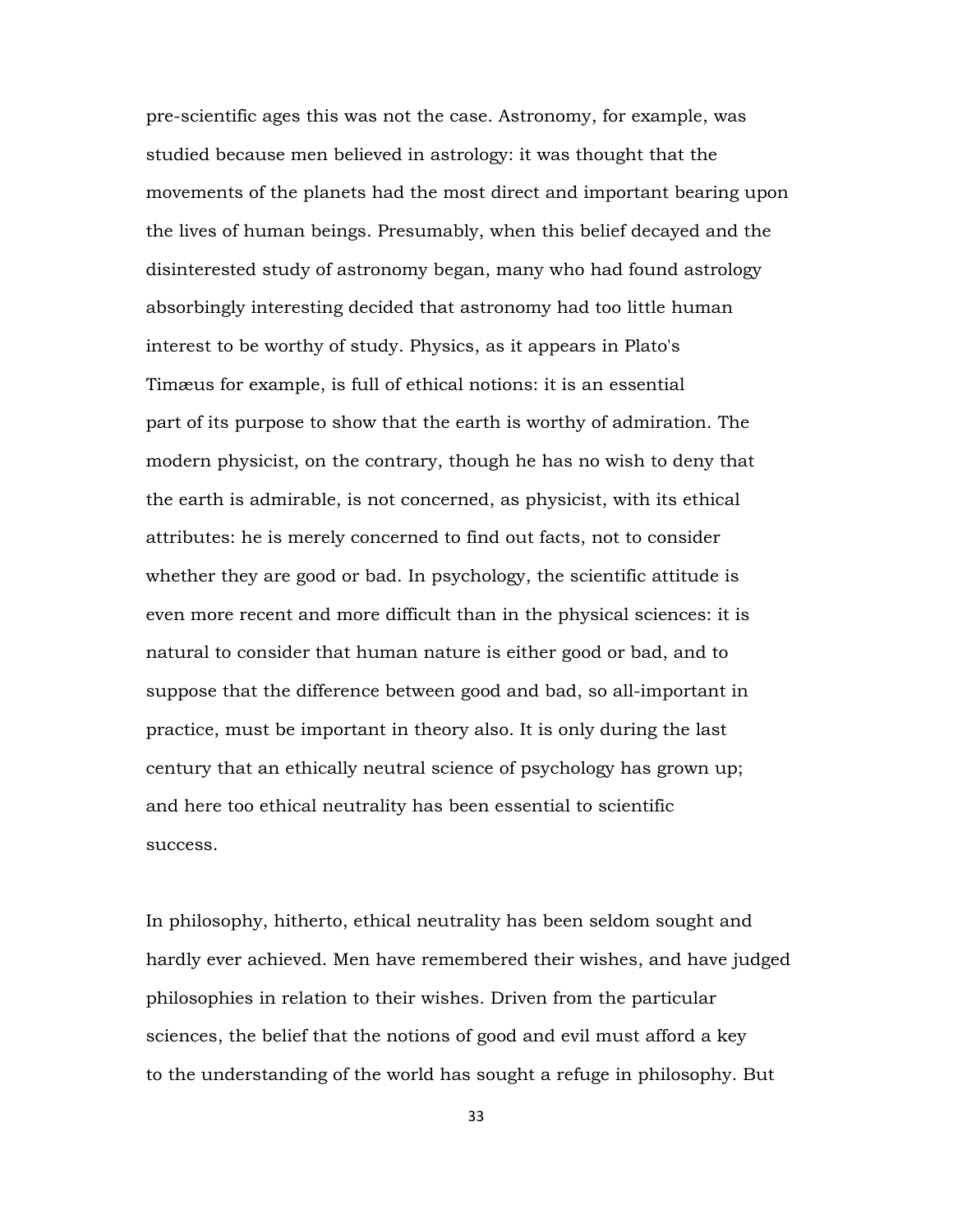even from this last refuge, if philosophy is not to remain a set of pleasing dreams, this belief must be driven forth. It is a commonplace that happiness is not best achieved by those who seek it directly; and it would seem that the same is true of the good. In thought, at any rate, those who forget good and evil and seek only to know the facts are more likely to achieve good than those who view the world through the distorting medium of their own desires.

The immense extension of our knowledge of facts in recent times has had, as it had in the Renaissance, two effects upon the general intellectual outlook. On the one hand, it has made men distrustful of the truth of wide, ambitious systems: theories come and go swiftly, each serving, for a moment, to classify known facts and promote the search for new ones, but each in turn proving inadequate to deal with the new facts when they have been found. Even those who invent the theories do not, in science, regard them as anything but a temporary makeshift. The ideal of an all-embracing synthesis, such as the Middle Ages believed themselves to have attained, recedes further and further beyond the limits of what seems feasible. In such a world, as in the world of Montaigne, nothing seems worth while except the discovery of more and more facts, each in turn the deathblow to some cherished theory; the ordering intellect grows weary, and becomes slovenly through despair.

On the other hand, the new facts have brought new powers; man's physical control over natural forces has been increasing with unexampled rapidity, and promises to increase in the future beyond all easily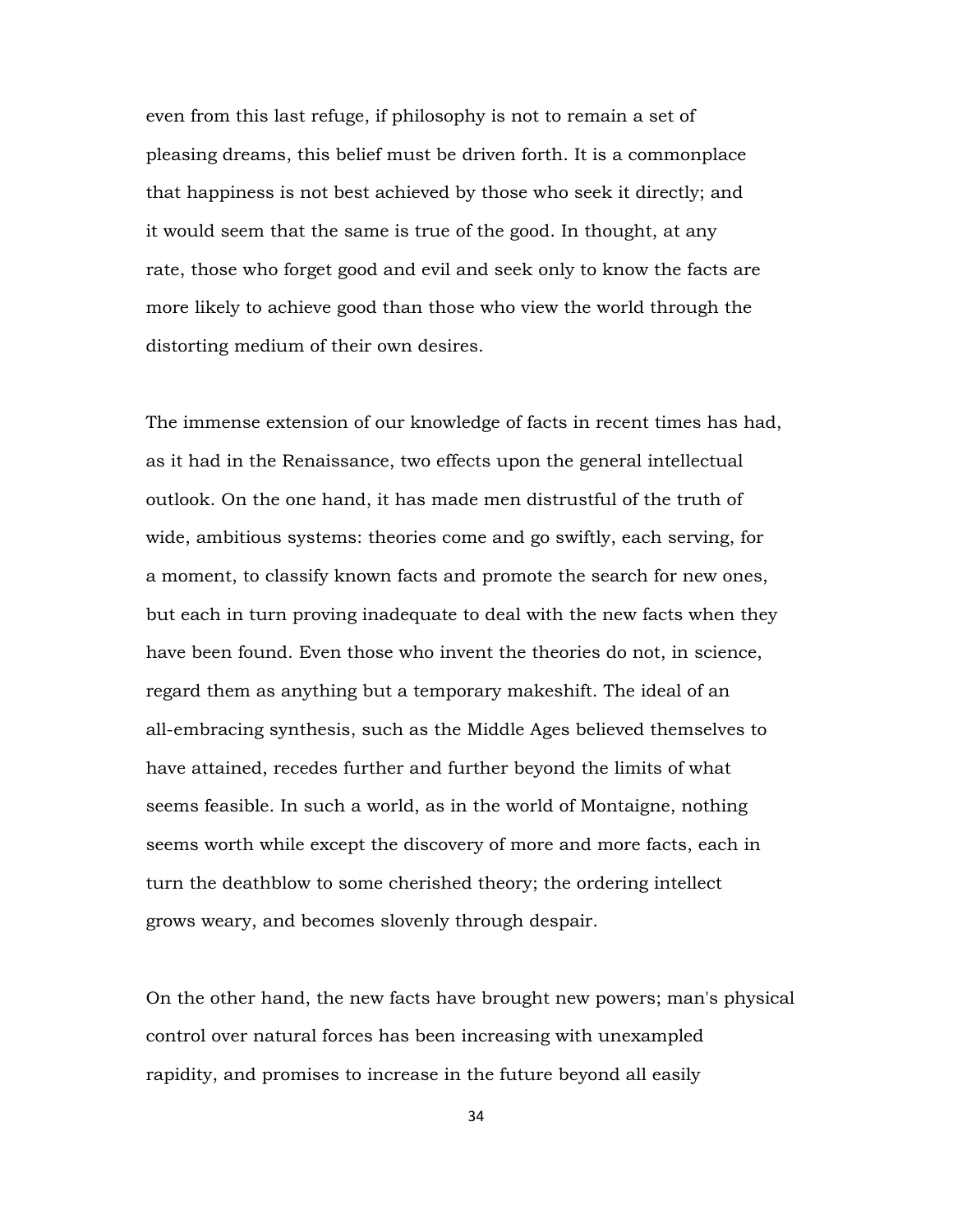assignable limits. Thus alongside of despair as regards ultimate theory there is an immense optimism as regards practice: what man can do seems almost boundless. The old fixed limits of human power, such as death, or the dependence of the race on an equilibrium of cosmic forces, are forgotten, and no hard facts are allowed to break in upon the dream of omnipotence. No philosophy is tolerated which sets bounds to man's capacity of gratifying his wishes; and thus the very despair of theory is invoked to silence every whisper of doubt as regards the possibilities of practical achievement.

In the welcoming of new fact, and in the suspicion of dogmatism as regards the universe at large, the modern spirit should, I think, be accepted as wholly an advance. But both in its practical pretensions and in its theoretical despair it seems to me to go too far. Most of what is greatest in man is called forth in response to the thwarting of his hopes by immutable natural obstacles; by the pretence of omnipotence, he becomes trivial and a little absurd. And on the theoretical side, ultimate metaphysical truth, though less all-embracing and harder of attainment than it appeared to some philosophers in the past, can, I believe, be discovered by those who are willing to combine the hopefulness, patience, and open-mindedness of science with something of the Greek feeling for beauty in the abstract world of logic and for the ultimate intrinsic value in the contemplation of truth.

The philosophy, therefore, which is to be genuinely inspired by the scientific spirit, must deal with somewhat dry and abstract matters, and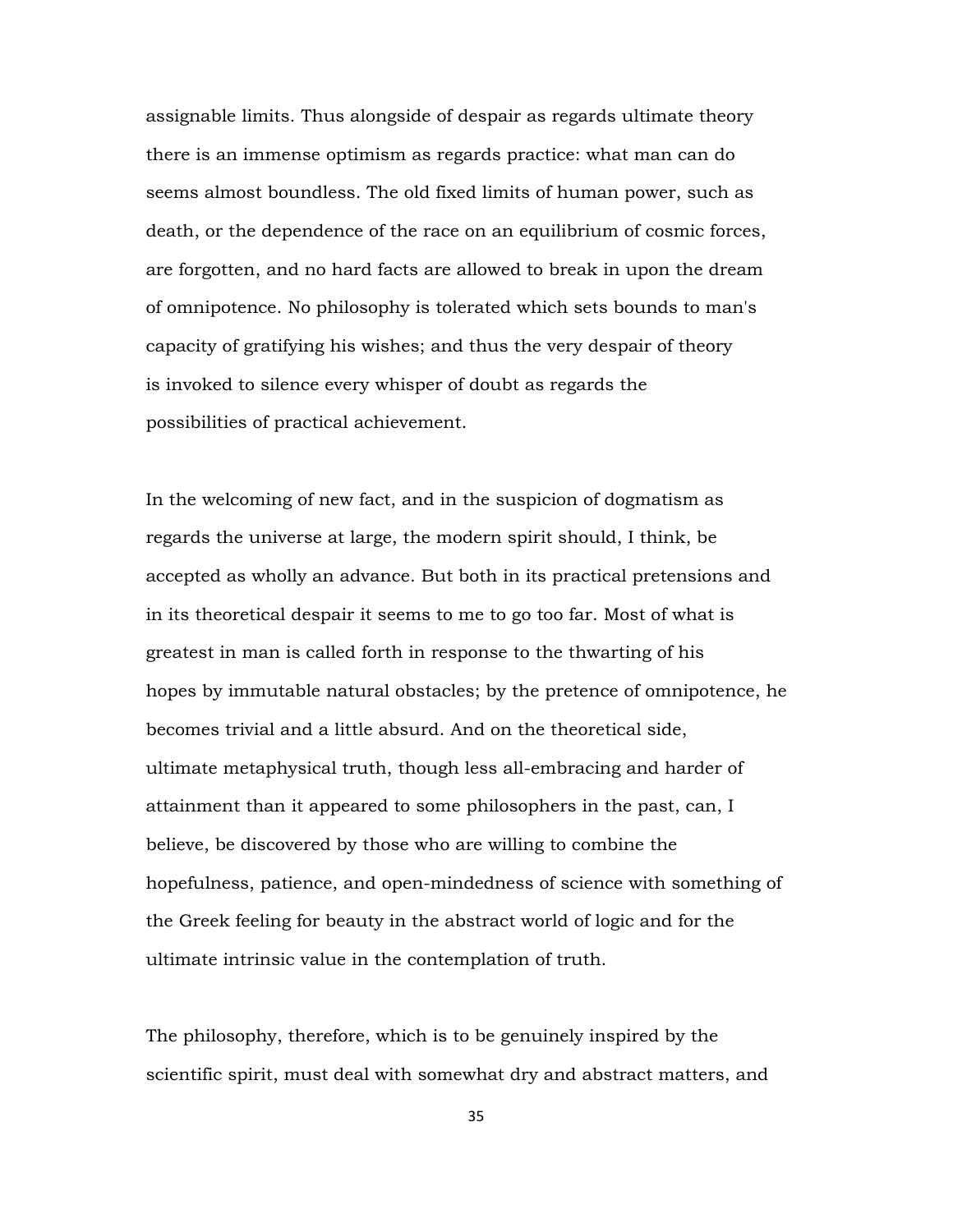must not hope to find an answer to the practical problems of life. To those who wish to understand much of what has in the past been most difficult and obscure in the constitution of the universe, it has great rewards to offer--triumphs as noteworthy as those of Newton and Darwin, and as important in the long run, for the moulding of our mental habits. And it brings with it--as a new and powerful method of investigation always does--a sense of power and a hope of progress more reliable and better grounded than any that rests on hasty and fallacious generalisation as to the nature of the universe at large. Many hopes which inspired philosophers in the past it cannot claim to fulfil; but other hopes, more purely intellectual, it can satisfy more fully than former ages could have deemed possible for human minds.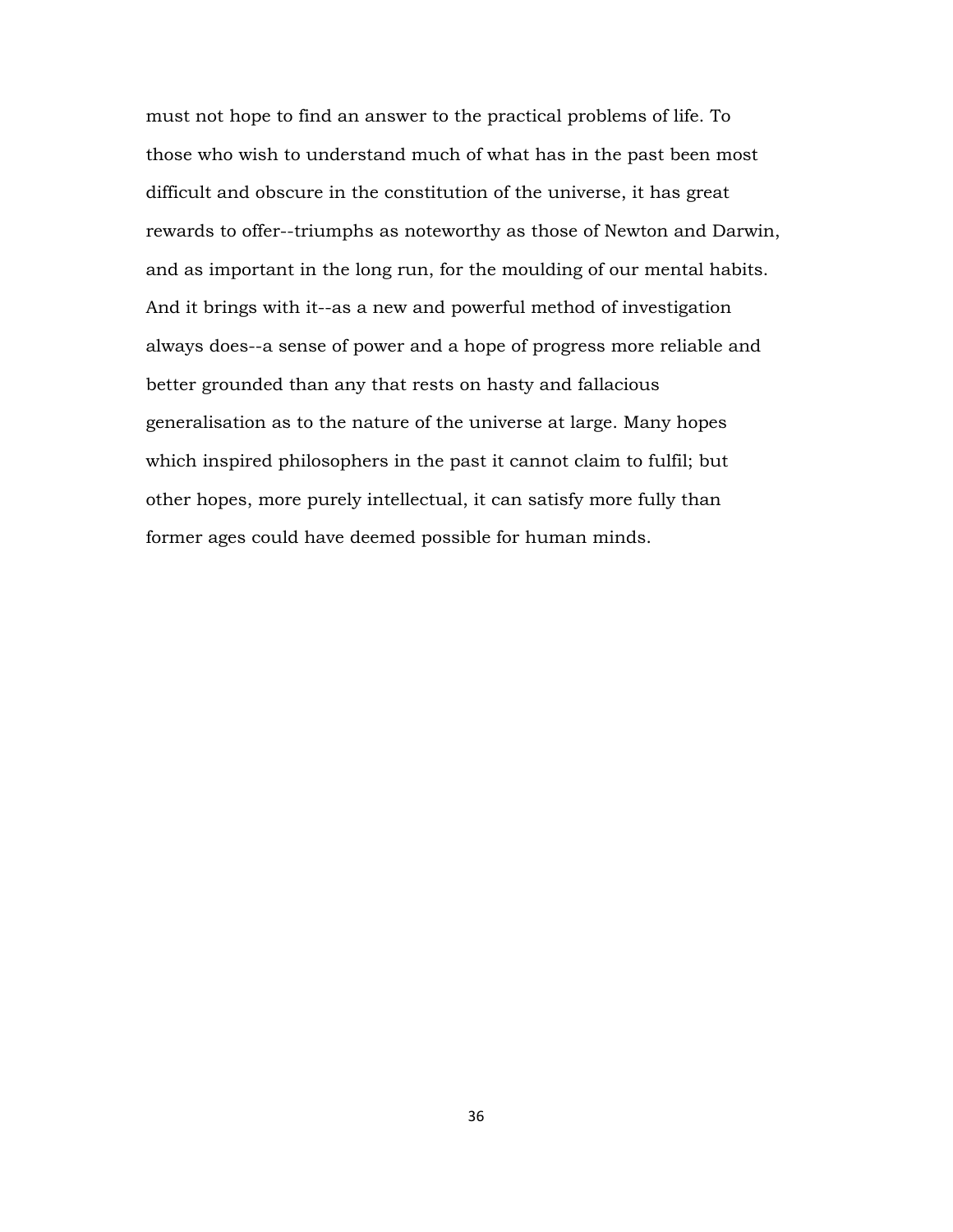## LECTURE II

## LOGIC AS THE ESSENCE OF PHILOSOPHY

The topics we discussed in our first lecture, and the topics we shall discuss later, all reduce themselves, in so far as they are genuinely philosophical, to problems of logic. This is not due to any accident, but to the fact that every philosophical problem, when it is subjected to the necessary analysis and purification, is found either to be not really philosophical at all, or else to be, in the sense in which we are using the word, logical. But as the word "logic" is never used in the same sense by two different philosophers, some explanation of what I mean by the word is indispensable at the outset.

Logic, in the Middle Ages, and down to the present day in teaching, meant no more than a scholastic collection of technical terms and rules of syllogistic inference. Aristotle had spoken, and it was the part of humbler men merely to repeat the lesson after him. The trivial nonsense embodied in this tradition is still set in examinations, and defended by eminent authorities as an excellent "propædeutic," i.e. a training in those habits of solemn humbug which are so great a help in later life. But it is not this that I mean to praise in saying that all philosophy is logic. Ever since the beginning of the seventeenth century, all vigorous minds that have concerned themselves with inference have abandoned the mediæval tradition, and in one way or other have widened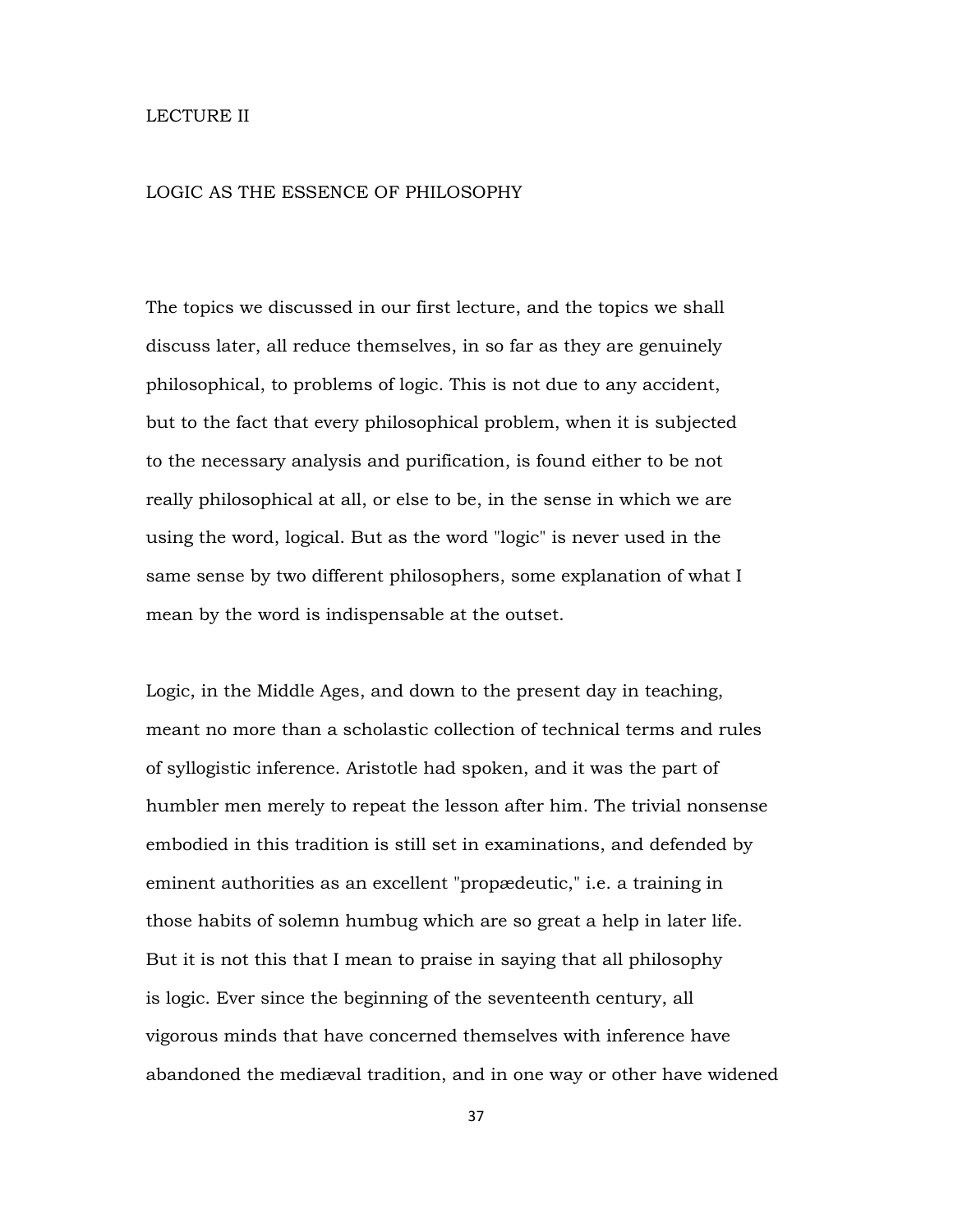the scope of logic.

The first extension was the introduction of the inductive method by Bacon and Galileo--by the former in a theoretical and largely mistaken form, by the latter in actual use in establishing the foundations of modern physics and astronomy. This is probably the only extension of the old logic which has become familiar to the general educated public. But induction, important as it is when regarded as a method of investigation, does not seem to remain when its work is done: in the final form of a perfected science, it would seem that everything ought to be deductive. If induction remains at all, which is a difficult question, it will remain merely as one of the principles according to which deductions are effected. Thus the ultimate result of the introduction of the inductive method seems not the creation of a new kind of non-deductive reasoning, but rather the widening of the scope of deduction by pointing out a way of deducing which is certainly not syllogistic, and does not fit into the mediæval scheme.

The question of the scope and validity of induction is of great difficulty, and of great importance to our knowledge. Take such a question as, "Will the sun rise to-morrow?" Our first instinctive feeling is that we have abundant reason for saying that it will, because it has risen on so many previous mornings. Now, I do not myself know whether this does afford a ground or not, but I am willing to suppose that it does. The question which then arises is: What is the principle of inference by which we pass from past sunrises to future ones? The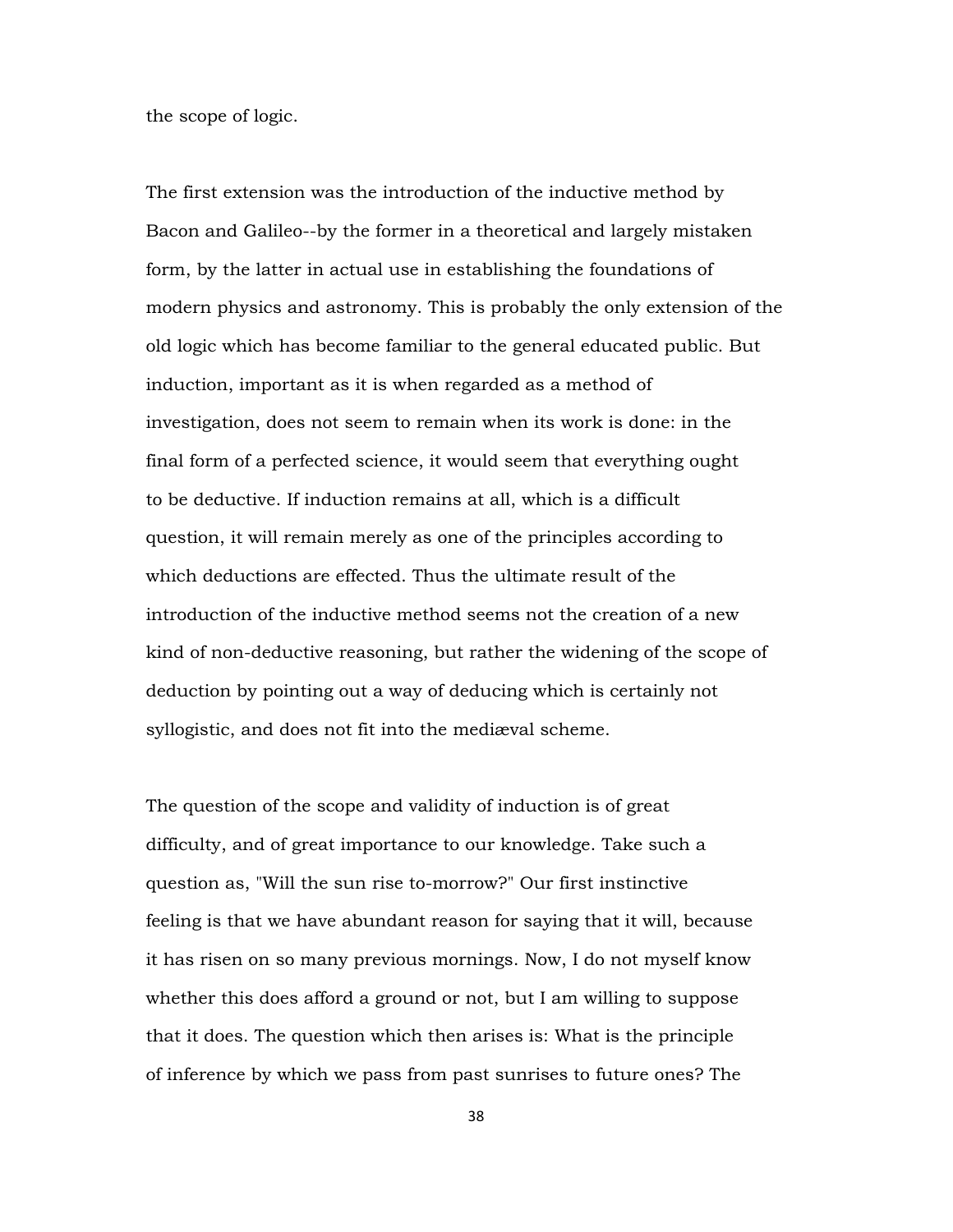answer given by Mill is that the inference depends upon the law of causation. Let us suppose this to be true; then what is the reason for believing in the law of causation? There are broadly three possible answers: (1) that it is itself known a priori; (2) that it is a postulate; (3) that it is an empirical generalisation from past instances in which it has been found to hold. The theory that causation is known a priori cannot be definitely refuted, but it can be rendered very unplausible by the mere process of formulating the law exactly, and thereby showing that it is immensely more complicated and less obvious than is generally supposed. The theory that causation is a postulate, i.e. that it is something which we choose to assert although we know that it is very likely false, is also incapable of refutation; but it is plainly also incapable of justifying any use of the law in inference. We are thus brought to the theory that the law is an empirical generalisation, which is the view held by Mill.

But if so, how are empirical generalisations to be justified? The evidence in their favour cannot be empirical, since we wish to argue from what has been observed to what has not been observed, which can only be done by means of some known relation of the observed and the unobserved; but the unobserved, by definition, is not known empirically, and therefore its relation to the observed, if known at all, must be known independently of empirical evidence. Let us see what Mill says on this subject.

According to Mill, the law of causation is proved by an admittedly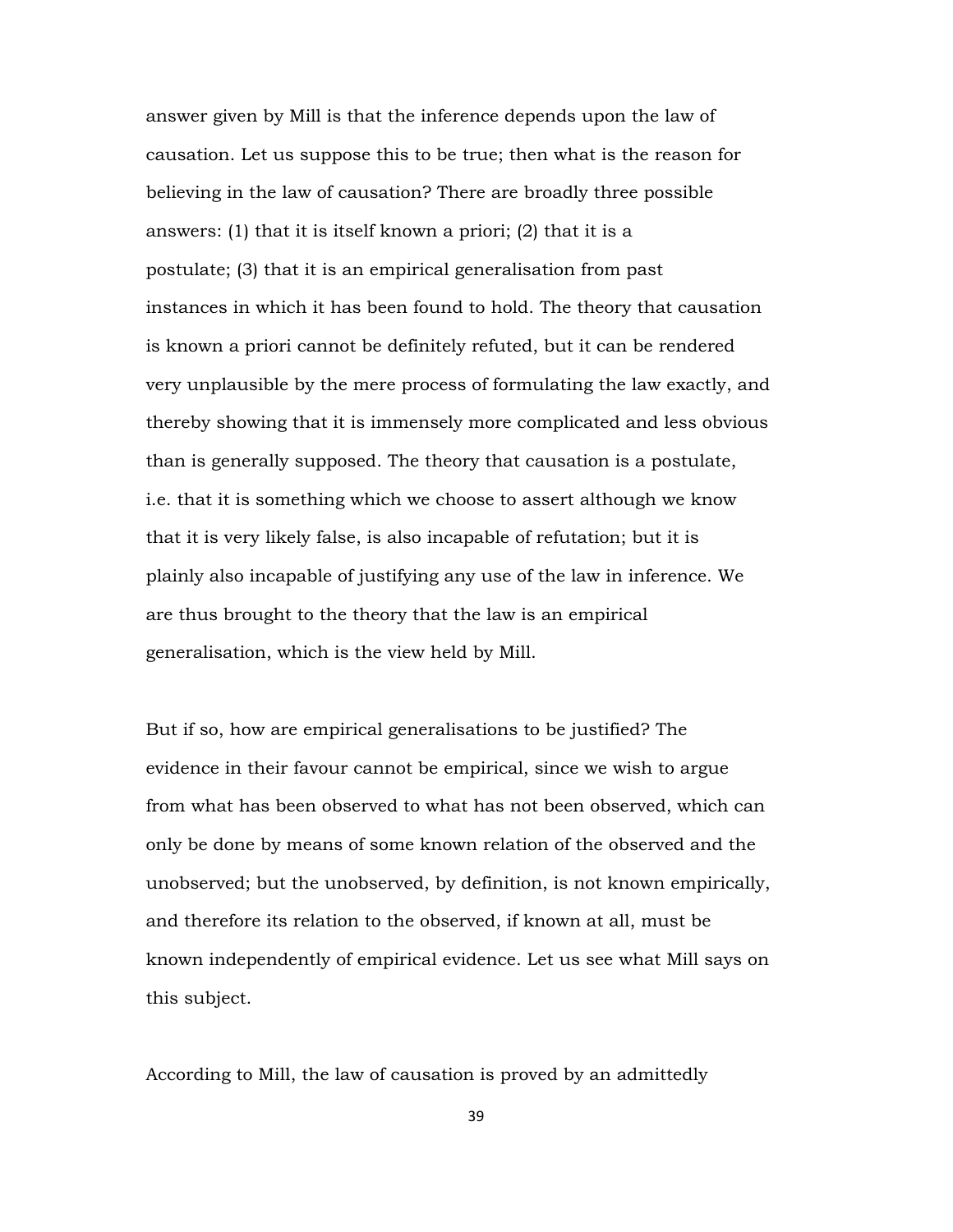fallible process called "induction by simple enumeration." This process, he says, "consists in ascribing the nature of general truths to all propositions which are true in every instance that we happen to know of."[8] As regards its fallibility, he asserts that "the precariousness of the method of simple enumeration is in an inverse ratio to the largeness of the generalisation. The process is delusive and insufficient, exactly in proportion as the subject-matter of the observation is special and limited in extent. As the sphere widens, this unscientific method becomes less and less liable to mislead; and the most universal class of truths, the law of causation for instance, and the principles of number and of geometry, are duly and satisfactorily proved by that method alone, nor are they susceptible of any other proof."[9]

- [8] Logic, book iii., chapter iii., § 2.
- [9] Book iii., chapter xxi., § 3.

In the above statement, there are two obvious lacunæ: (1) How is the method of simple enumeration itself justified? (2) What logical principle, if any, covers the same ground as this method, without being liable to its failures? Let us take the second question first.

A method of proof which, when used as directed, gives sometimes truth and sometimes falsehood--as the method of simple enumeration does--is obviously not a valid method, for validity demands invariable truth.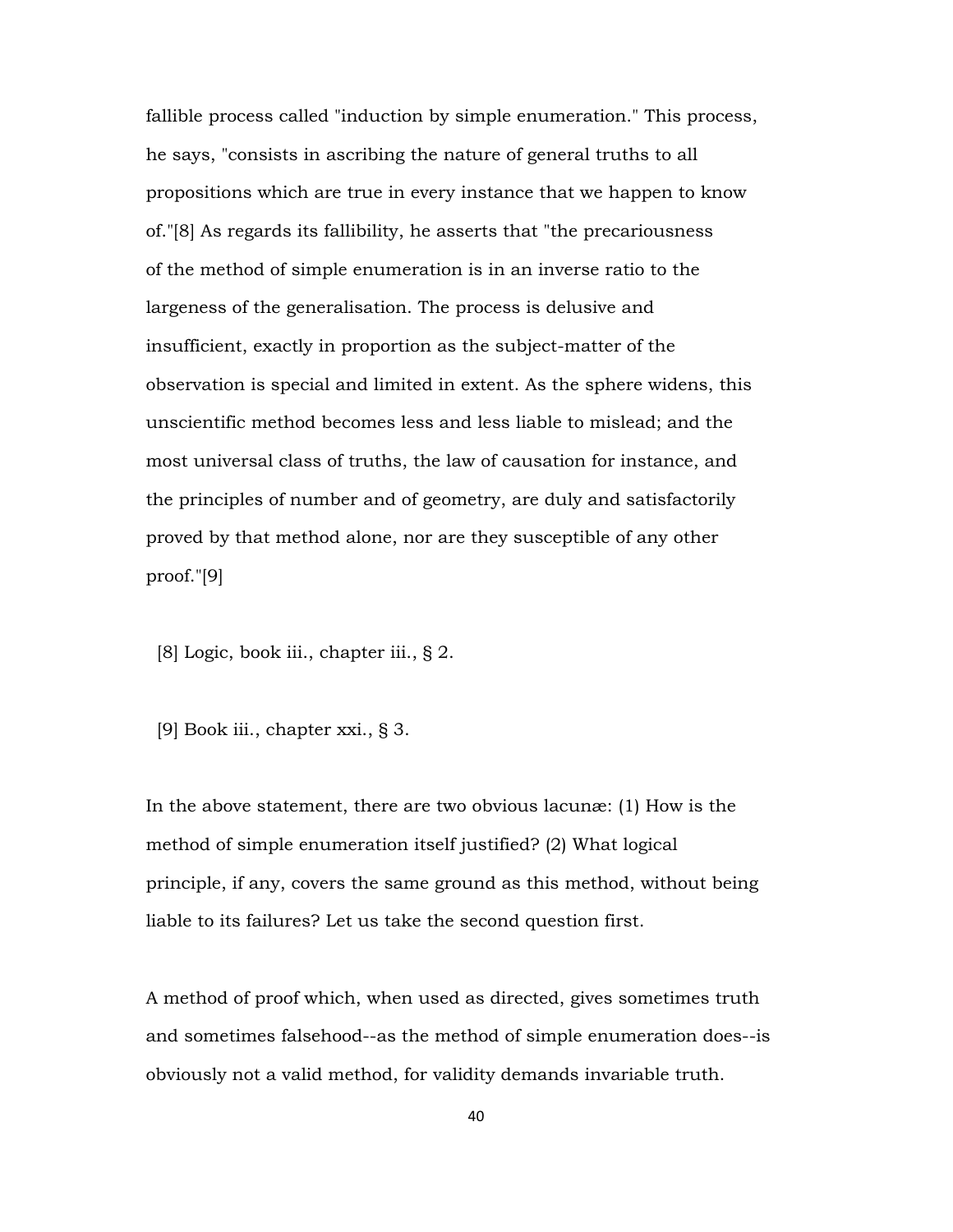Thus, if simple enumeration is to be rendered valid, it must not be stated as Mill states it. We shall have to say, at most, that the data render the result probable. Causation holds, we shall say, in every instance we have been able to test; therefore it probably holds in untested instances. There are terrible difficulties in the notion of probability, but we may ignore them at present. We thus have what at least may be a logical principle, since it is without exception. If a proposition is true in every instance that we happen to know of, and if the instances are very numerous, then, we shall say, it becomes very probable, on the data, that it will be true in any further instance. This is not refuted by the fact that what we declare to be probable does not always happen, for an event may be probable on the data and yet not occur. It is, however, obviously capable of further analysis, and of more exact statement. We shall have to say something like this: that every instance of a proposition[10] being true increases the probability of its being true in a fresh instance, and that a sufficient number of favourable instances will, in the absence of instances to the contrary, make the probability of the truth of a fresh instance approach indefinitely near to certainty. Some such principle as this is required if the method of simple enumeration is to be valid.

[10] Or rather a propositional function.

But this brings us to our other question, namely, how is our principle known to be true? Obviously, since it is required to justify induction, it cannot be proved by induction; since it goes beyond the empirical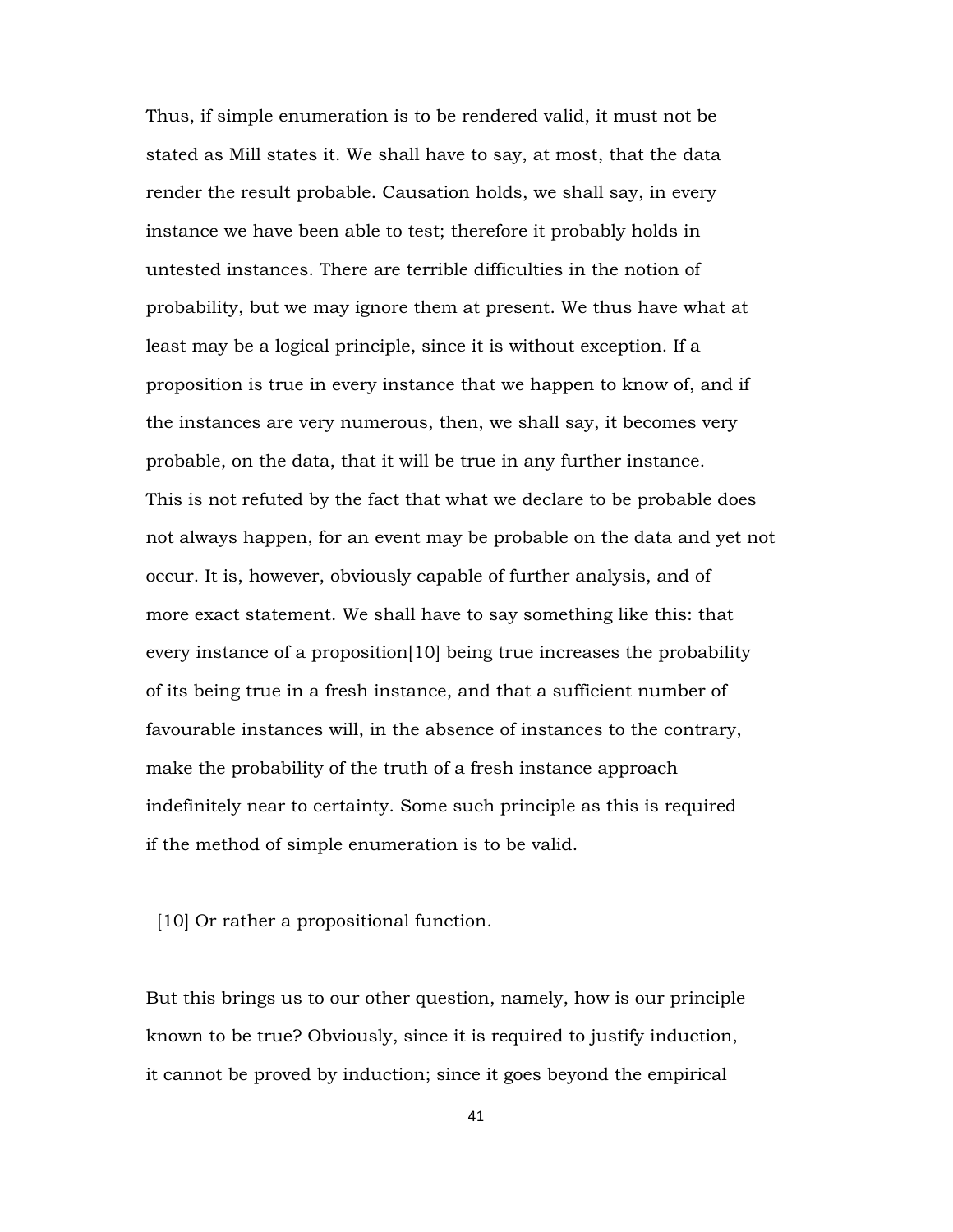data, it cannot be proved by them alone; since it is required to justify all inferences from empirical data to what goes beyond them, it cannot itself be even rendered in any degree probable by such data. Hence, if it is known, it is not known by experience, but independently of experience. I do not say that any such principle is known: I only say that it is required to justify the inferences from experience which empiricists allow, and that it cannot itself be justified empirically.[11]

 [11] The subject of causality and induction will be discussed again in Lecture VIII.

A similar conclusion can be proved by similar arguments concerning any other logical principle. Thus logical knowledge is not derivable from experience alone, and the empiricist's philosophy can therefore not be accepted in its entirety, in spite of its excellence in many matters which lie outside logic.

Hegel and his followers widened the scope of logic in quite a different way--a way which I believe to be fallacious, but which requires discussion if only to show how their conception of logic differs from the conception which I wish to advocate. In their writings, logic is practically identical with metaphysics. In broad outline, the way this came about is as follows. Hegel believed that, by means of a priori reasoning, it could be shown that the world must have various important and interesting characteristics, since any world without these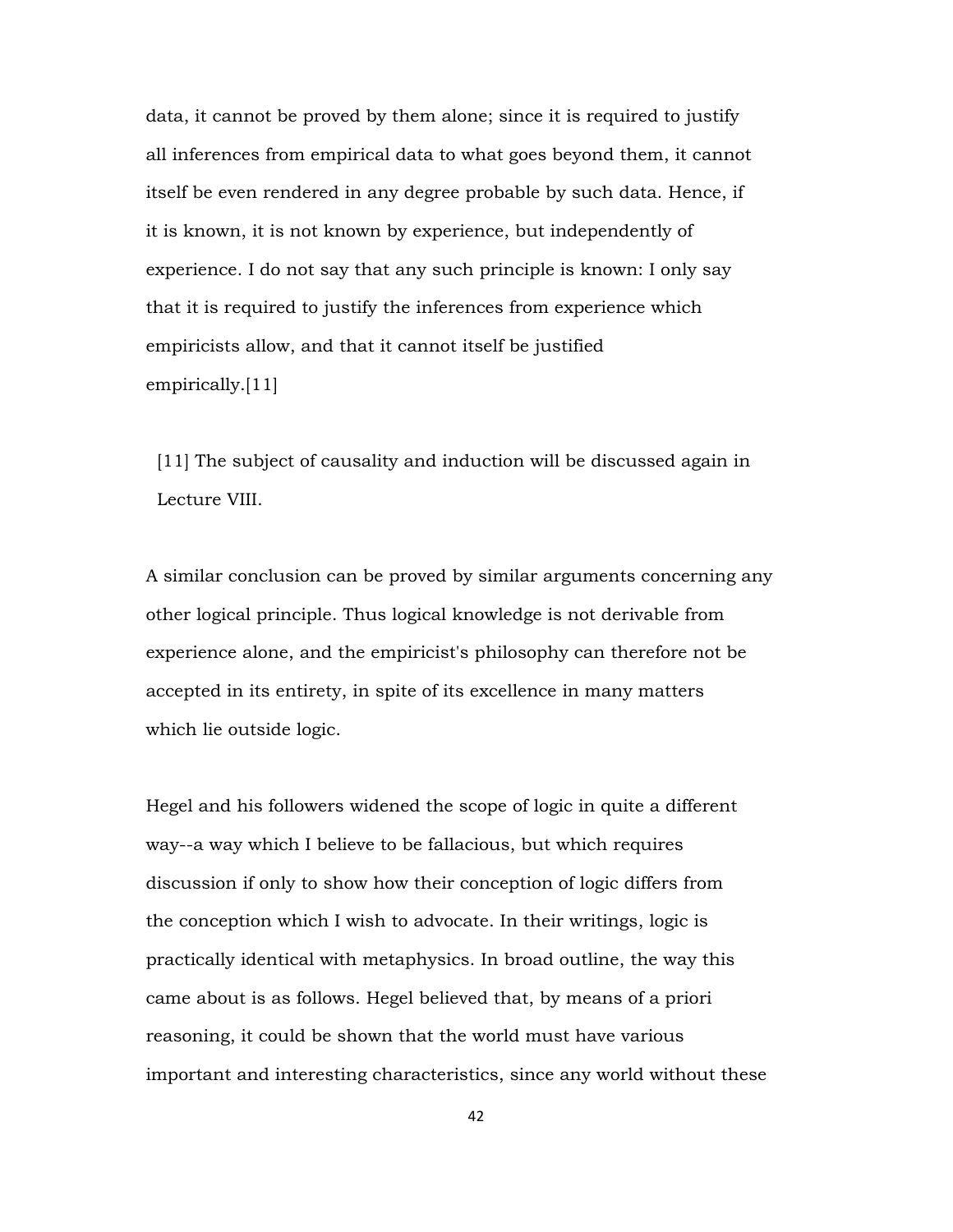characteristics would be impossible and self-contradictory. Thus what he calls "logic" is an investigation of the nature of the universe, in so far as this can be inferred merely from the principle that the universe must be logically self-consistent. I do not myself believe that from this principle alone anything of importance can be inferred as regards the existing universe. But, however that may be, I should not regard Hegel's reasoning, even if it were valid, as properly belonging to logic: it would rather be an application of logic to the actual world. Logic itself would be concerned rather with such questions as what self-consistency is, which Hegel, so far as I know, does not discuss. And though he criticises the traditional logic, and professes to replace it by an improved logic of his own, there is some sense in which the traditional logic, with all its faults, is uncritically and unconsciously assumed throughout his reasoning. It is not in the direction advocated by him, it seems to me, that the reform of logic is to be sought, but by a more fundamental, more patient, and less ambitious investigation into the presuppositions which his system shares with those of most other philosophers.

The way in which, as it seems to me, Hegel's system assumes the ordinary logic which it subsequently criticises, is exemplified by the general conception of "categories" with which he operates throughout. This conception is, I think, essentially a product of logical confusion, but it seems in some way to stand for the conception of "qualities of Reality as a whole." Mr Bradley has worked out a theory according to which, in all judgment, we are ascribing a predicate to Reality as a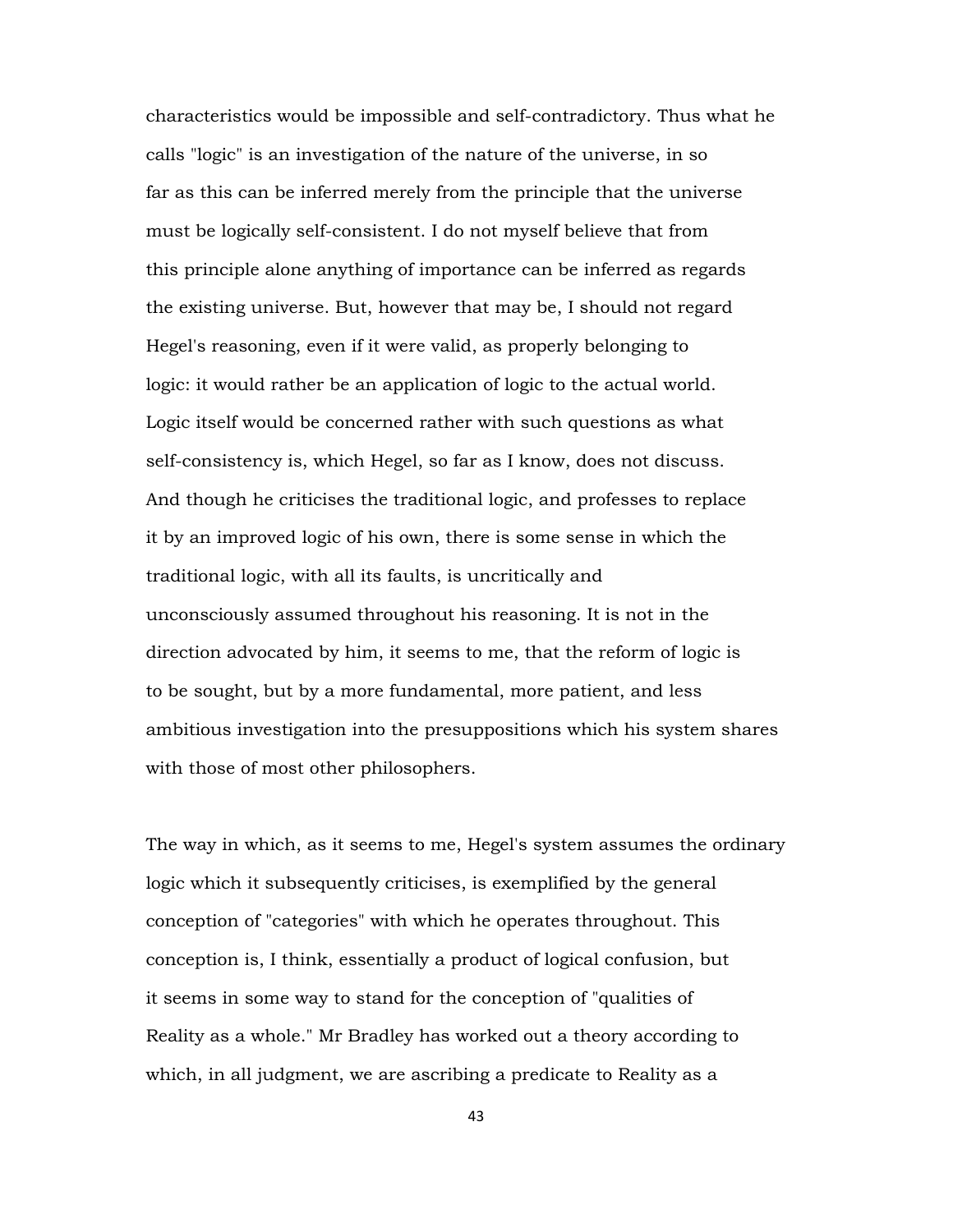whole; and this theory is derived from Hegel. Now the traditional logic holds that every proposition ascribes a predicate to a subject, and from this it easily follows that there can be only one subject, the Absolute, for if there were two, the proposition that there were two would not ascribe a predicate to either. Thus Hegel's doctrine, that philosophical propositions must be of the form, "the Absolute is such-and-such," depends upon the traditional belief in the universality of the subject-predicate form. This belief, being traditional, scarcely self-conscious, and not supposed to be important, operates underground, and is assumed in arguments which, like the refutation of relations, appear at first sight such as to establish its truth. This is the most important respect in which Hegel uncritically assumes the traditional logic. Other less important respects--though important enough to be the source of such essentially Hegelian conceptions as the "concrete universal" and the "union of identity in difference"--will be found where he explicitly deals with formal logic.[12]

 [12] See the translation by H. S. Macran, Hegel's Doctrine of Formal Logic, Oxford, 1912. Hegel's argument in this portion of his "Logic" depends throughout upon confusing the "is" of predication, as in "Socrates is mortal," with the "is" of identity, as in "Socrates is the philosopher who drank the hemlock." Owing to this confusion, he thinks that "Socrates" and "mortal" must be identical. Seeing that they are different, he does not infer, as others would, that there is a mistake somewhere, but that they exhibit "identity in difference." Again, Socrates is particular, "mortal" is universal. Therefore, he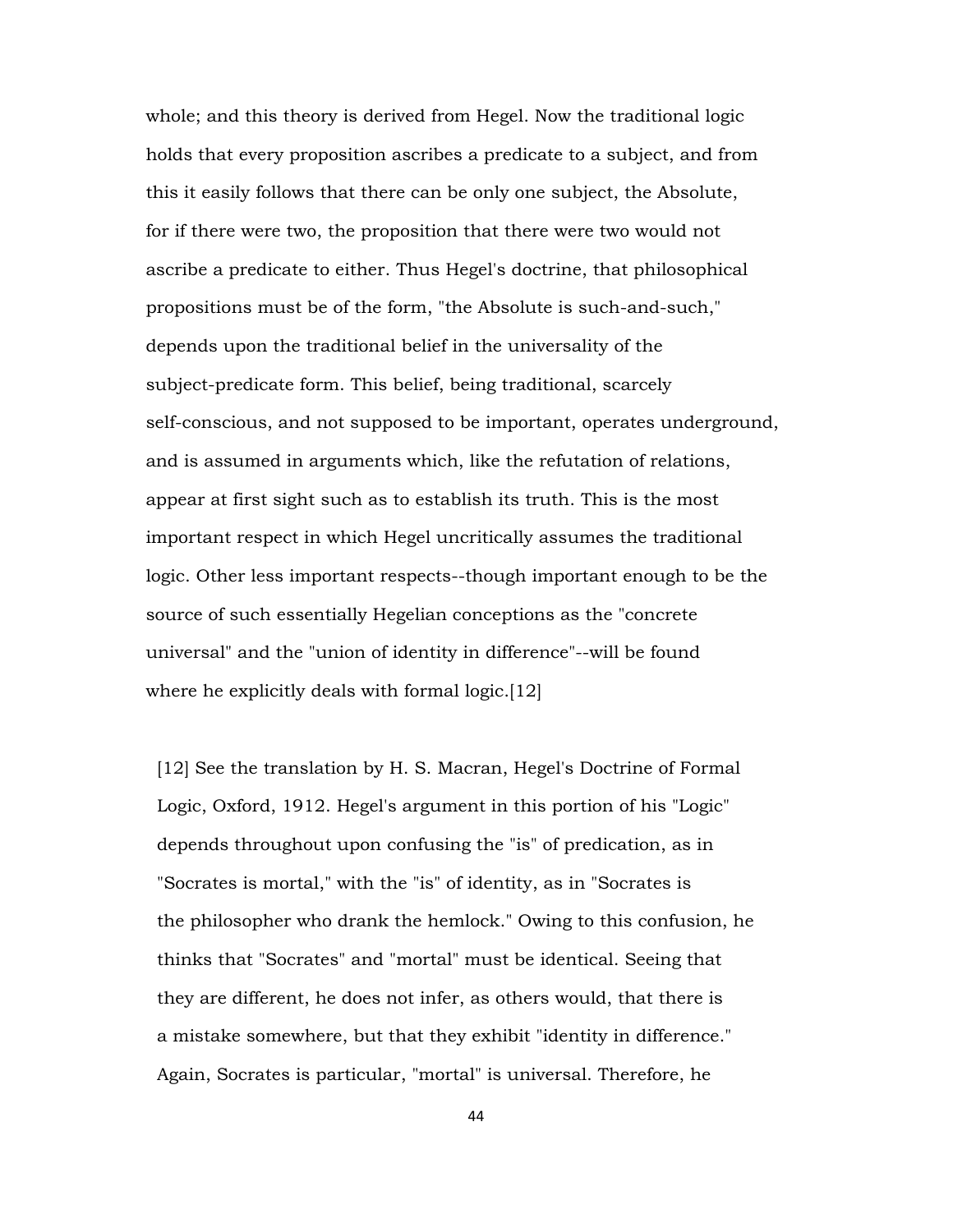says, since Socrates is mortal, it follows that the particular is the universal--taking the "is" to be throughout expressive of identity. But to say "the particular is the universal" is self-contradictory. Again Hegel does not suspect a mistake but proceeds to synthesise particular and universal in the individual, or concrete universal. This is an example of how, for want of care at the start, vast and imposing systems of philosophy are built upon stupid and trivial confusions, which, but for the almost incredible fact that they are unintentional, one would be tempted to characterise as puns.

There is quite another direction in which a large technical development of logic has taken place: I mean the direction of what is called logistic or mathematical logic. This kind of logic is mathematical in two different senses: it is itself a branch of mathematics, and it is the logic which is specially applicable to other more traditional branches of mathematics. Historically, it began as merely a branch of mathematics: its special applicability to other branches is a more recent development. In both respects, it is the fulfilment of a hope which Leibniz cherished throughout his life, and pursued with all the ardour of his amazing intellectual energy. Much of his work on this subject has been published recently, since his discoveries have been remade by others; but none was published by him, because his results persisted in contradicting certain points in the traditional doctrine of the syllogism. We now know that on these points the traditional doctrine is wrong, but respect for Aristotle prevented Leibniz from realising that this was possible.[13]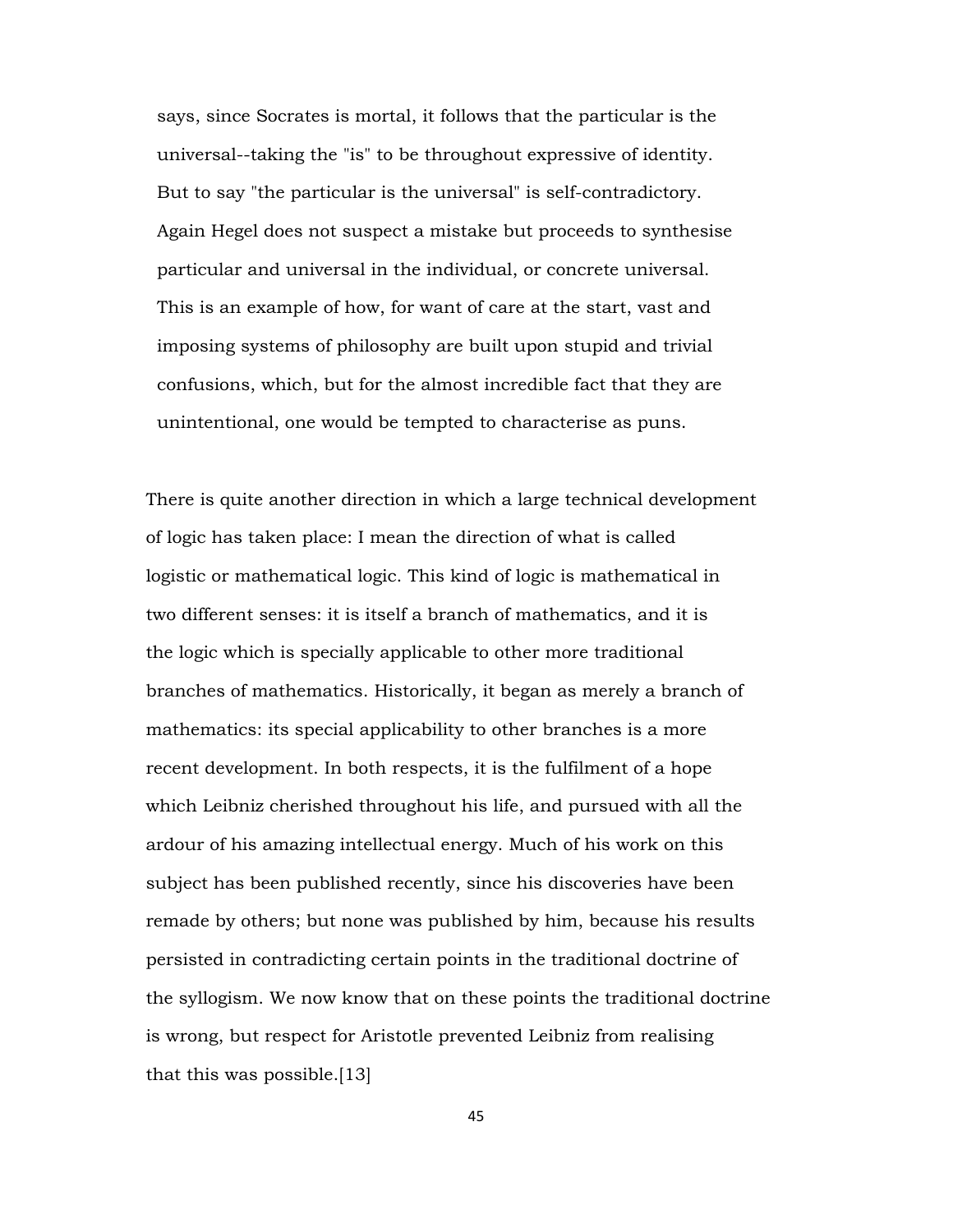[13] Cf. Couturat, La Logique de Leibniz, pp. 361, 386.

The modern development of mathematical logic dates from Boole's Laws of Thought (1854). But in him and his successors, before Peano and Frege, the only thing really achieved, apart from certain details, was the invention of a mathematical symbolism for deducing consequences from the premisses which the newer methods shared with those of Aristotle. This subject has considerable interest as an independent branch of mathematics, but it has very little to do with real logic. The first serious advance in real logic since the time of the Greeks was made independently by Peano and Frege--both mathematicians. They both arrived at their logical results by an analysis of mathematics. Traditional logic regarded the two propositions, "Socrates is mortal" and "All men are mortal," as being of the same form;[14] Peano and Frege showed that they are utterly different in form. The philosophical importance of logic may be illustrated by the fact that this confusion--which is still committed by most writers--obscured not only the whole study of the forms of judgment and inference, but also the relations of things to their qualities, of concrete existence to abstract concepts, and of the world of sense to the world of Platonic ideas. Peano and Frege, who pointed out the error, did so for technical reasons, and applied their logic mainly to technical developments; but the philosophical importance of the advance which they made is impossible to exaggerate.

[14] It was often recognised that there was some difference between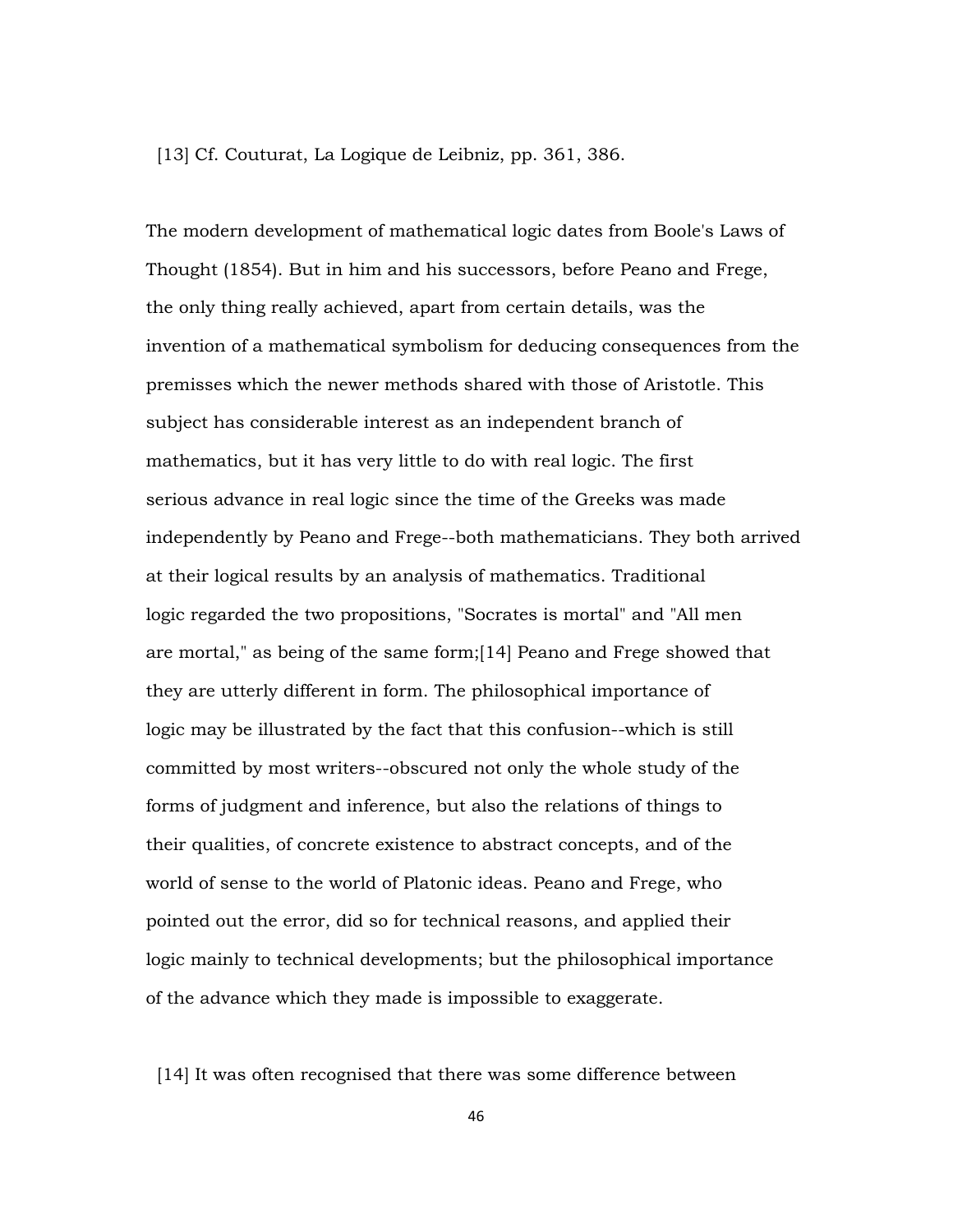them, but it was not recognised that the difference is fundamental, and of very great importance.

Mathematical logic, even in its most modern form, is not directly of philosophical importance except in its beginnings. After the beginnings, it belongs rather to mathematics than to philosophy. Of its beginnings, which are the only part of it that can properly be called philosophical logic, I shall speak shortly. But even the later developments, though not directly philosophical, will be found of great indirect use in philosophising. They enable us to deal easily with more abstract conceptions than merely verbal reasoning can enumerate; they suggest fruitful hypotheses which otherwise could hardly be thought of; and they enable us to see quickly what is the smallest store of materials with which a given logical or scientific edifice can be constructed. Not only Frege's theory of number, which we shall deal with in Lecture VII., but the whole theory of physical concepts which will be outlined in our next two lectures, is inspired by mathematical logic, and could never have been imagined without it.

In both these cases, and in many others, we shall appeal to a certain principle called "the principle of abstraction." This principle, which might equally well be called "the principle which dispenses with abstraction," and is one which clears away incredible accumulations of metaphysical lumber, was directly suggested by mathematical logic, and could hardly have been proved or practically used without its help. The principle will be explained in our fourth lecture, but its use may be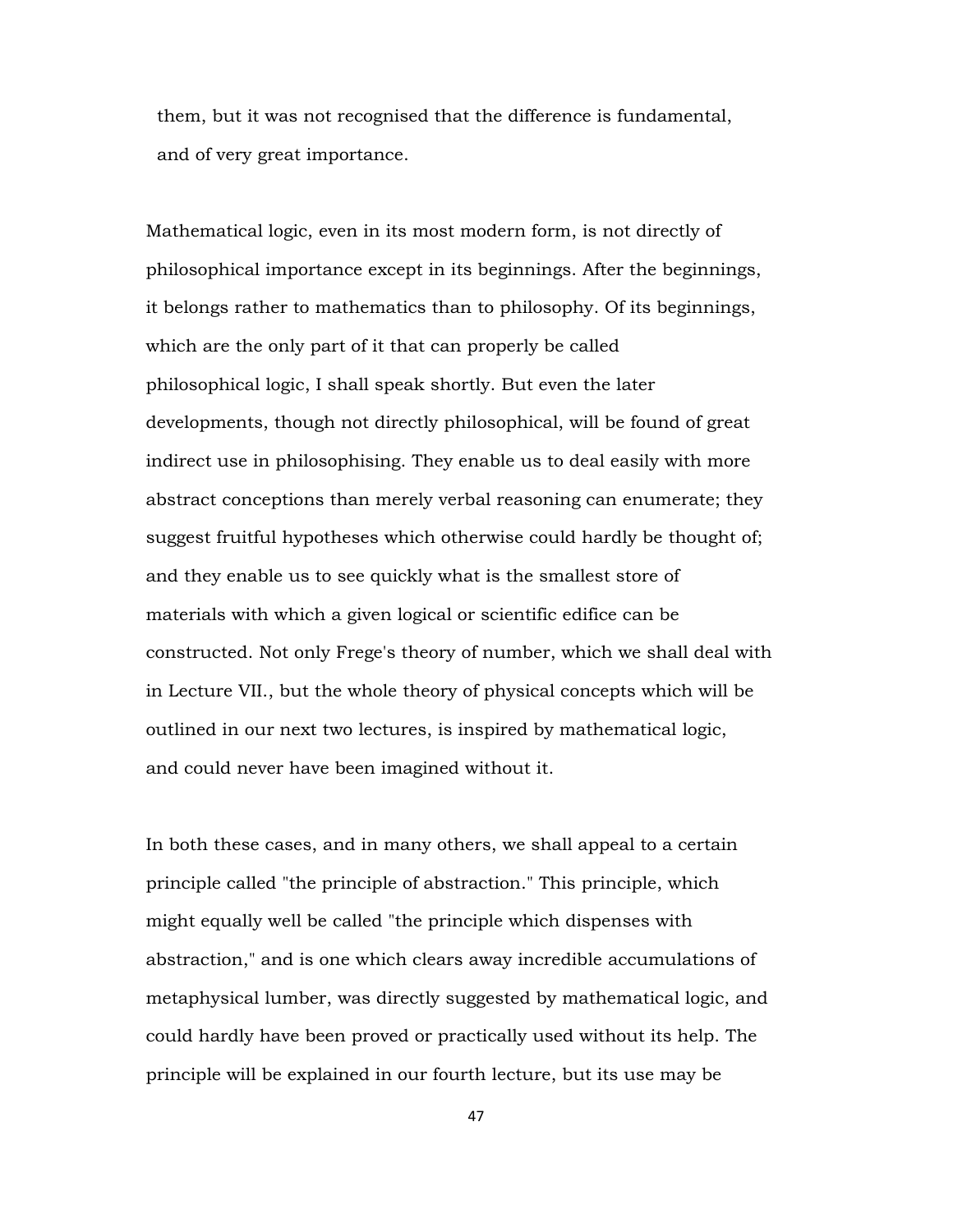briefly indicated in advance. When a group of objects have that kind of similarity which we are inclined to attribute to possession of a common quality, the principle in question shows that membership of the group will serve all the purposes of the supposed common quality, and that therefore, unless some common quality is actually known, the group or class of similar objects may be used to replace the common quality, which need not be assumed to exist. In this and other ways, the indirect uses of even the later parts of mathematical logic are very great; but it is now time to turn our attention to its philosophical foundations.

In every proposition and in every inference there is, besides the particular subject-matter concerned, a certain form, a way in which the constituents of the proposition or inference are put together. If I say, "Socrates is mortal," "Jones is angry," "The sun is hot," there is something in common in these three cases, something indicated by the word "is." What is in common is the form of the proposition, not an actual constituent. If I say a number of things about Socrates--that he was an Athenian, that he married Xantippe, that he drank the hemlock--there is a common constituent, namely Socrates, in all the propositions I enunciate, but they have diverse forms. If, on the other hand, I take any one of these propositions and replace its constituents, one at a time, by other constituents, the form remains constant, but no constituent remains. Take (say) the series of propositions, "Socrates drank the hemlock," "Coleridge drank the hemlock," "Coleridge drank opium," "Coleridge ate opium." The form remains unchanged throughout this series, but all the constituents are altered. Thus form is not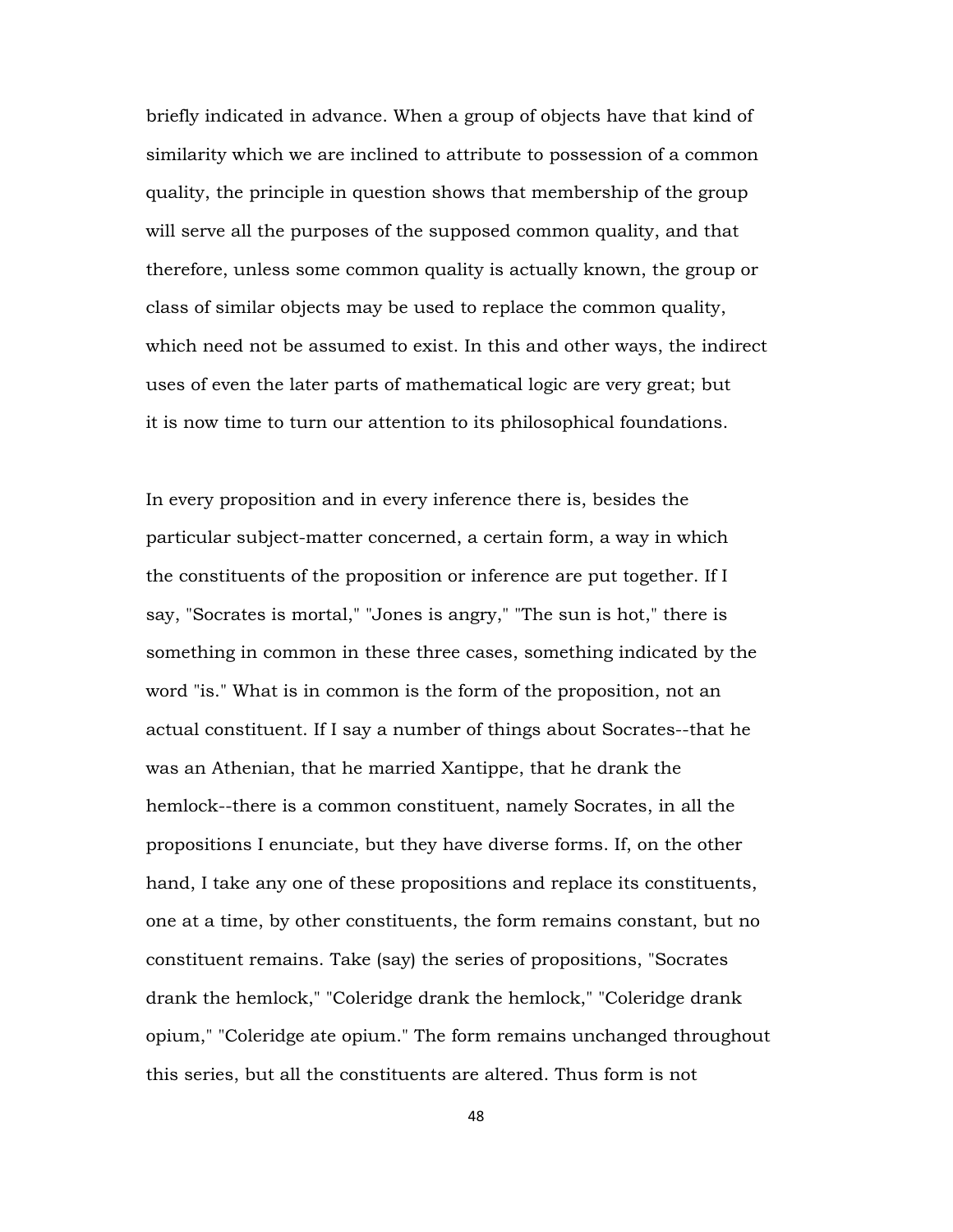another constituent, but is the way the constituents are put together. It is forms, in this sense, that are the proper object of philosophical logic.

It is obvious that the knowledge of logical forms is something quite different from knowledge of existing things. The form of "Socrates drank the hemlock" is not an existing thing like Socrates or the hemlock, nor does it even have that close relation to existing things that drinking has. It is something altogether more abstract and remote. We might understand all the separate words of a sentence without understanding the sentence: if a sentence is long and complicated, this is apt to happen. In such a case we have knowledge of the constituents, but not of the form. We may also have knowledge of the form without having knowledge of the constituents. If I say, "Rorarius drank the hemlock," those among you who have never heard of Rorarius (supposing there are any) will understand the form, without having knowledge of all the constituents. In order to understand a sentence, it is necessary to have knowledge both of the constituents and of the particular instance of the form. It is in this way that a sentence conveys information, since it tells us that certain known objects are related according to a certain known form. Thus some kind of knowledge of logical forms, though with most people it is not explicit, is involved in all understanding of discourse. It is the business of philosophical logic to extract this knowledge from its concrete integuments, and to render it explicit and pure.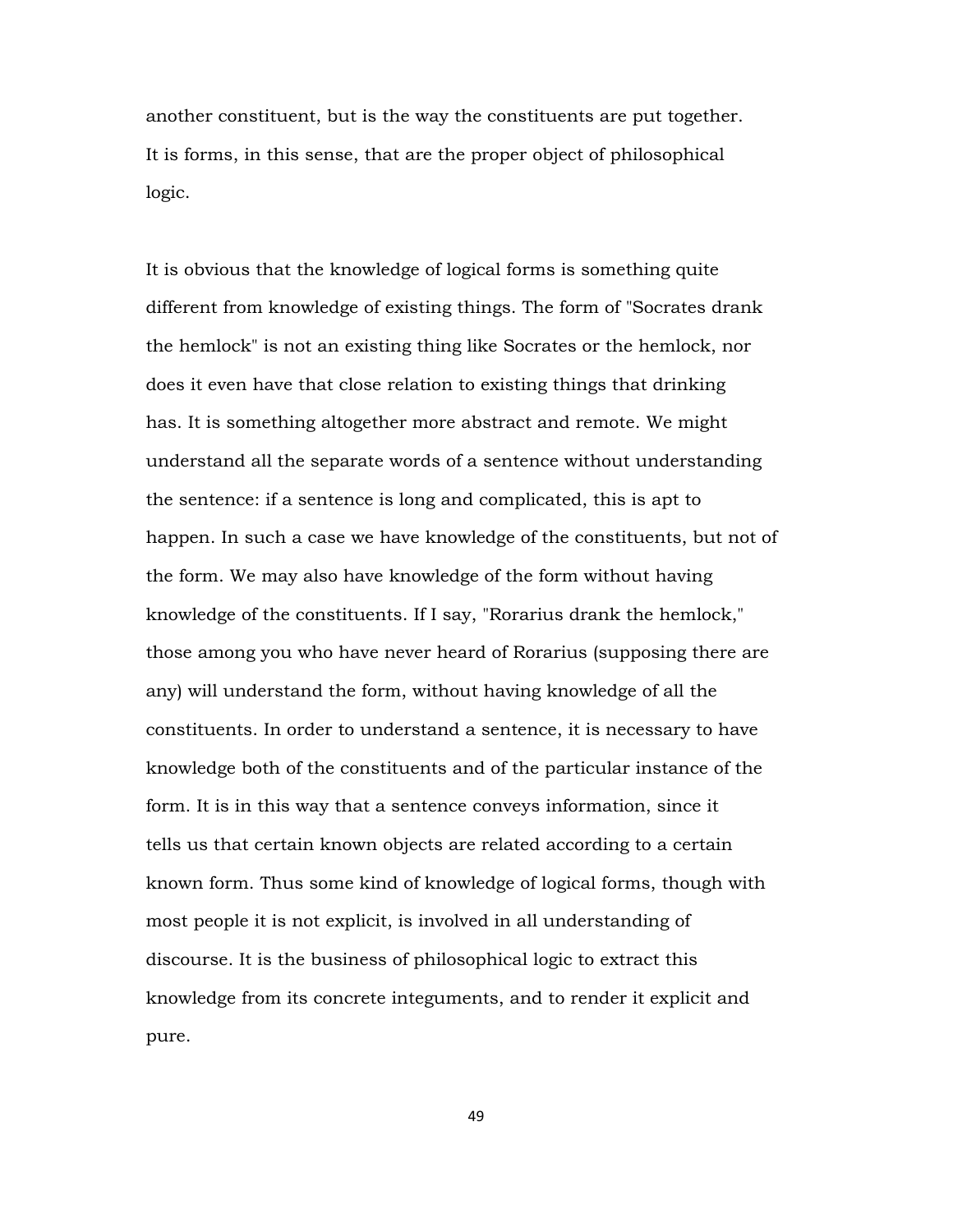In all inference, form alone is essential: the particular subject-matter is irrelevant except as securing the truth of the premisses. This is one reason for the great importance of logical form. When I say, "Socrates was a man, all men are mortal, therefore Socrates was mortal," the connection of premisses and conclusion does not in any way depend upon its being Socrates and man and mortality that I am mentioning. The general form of the inference may be expressed in some such words as, "If a thing has a certain property, and whatever has this property has a certain other property, then the thing in question also has that other property." Here no particular things or properties are mentioned: the proposition is absolutely general. All inferences, when stated fully, are instances of propositions having this kind of generality. If they seem to depend upon the subject-matter otherwise than as regards the truth of the premisses, that is because the premisses have not been all explicitly stated. In logic, it is a waste of time to deal with inferences concerning particular cases: we deal throughout with completely general and purely formal implications, leaving it to other sciences to discover when the hypotheses are verified and when they are not.

But the forms of propositions giving rise to inferences are not the simplest forms: they are always hypothetical, stating that if one proposition is true, then so is another. Before considering inference, therefore, logic must consider those simpler forms which inference presupposes. Here the traditional logic failed completely: it believed that there was only one form of simple proposition (i.e. of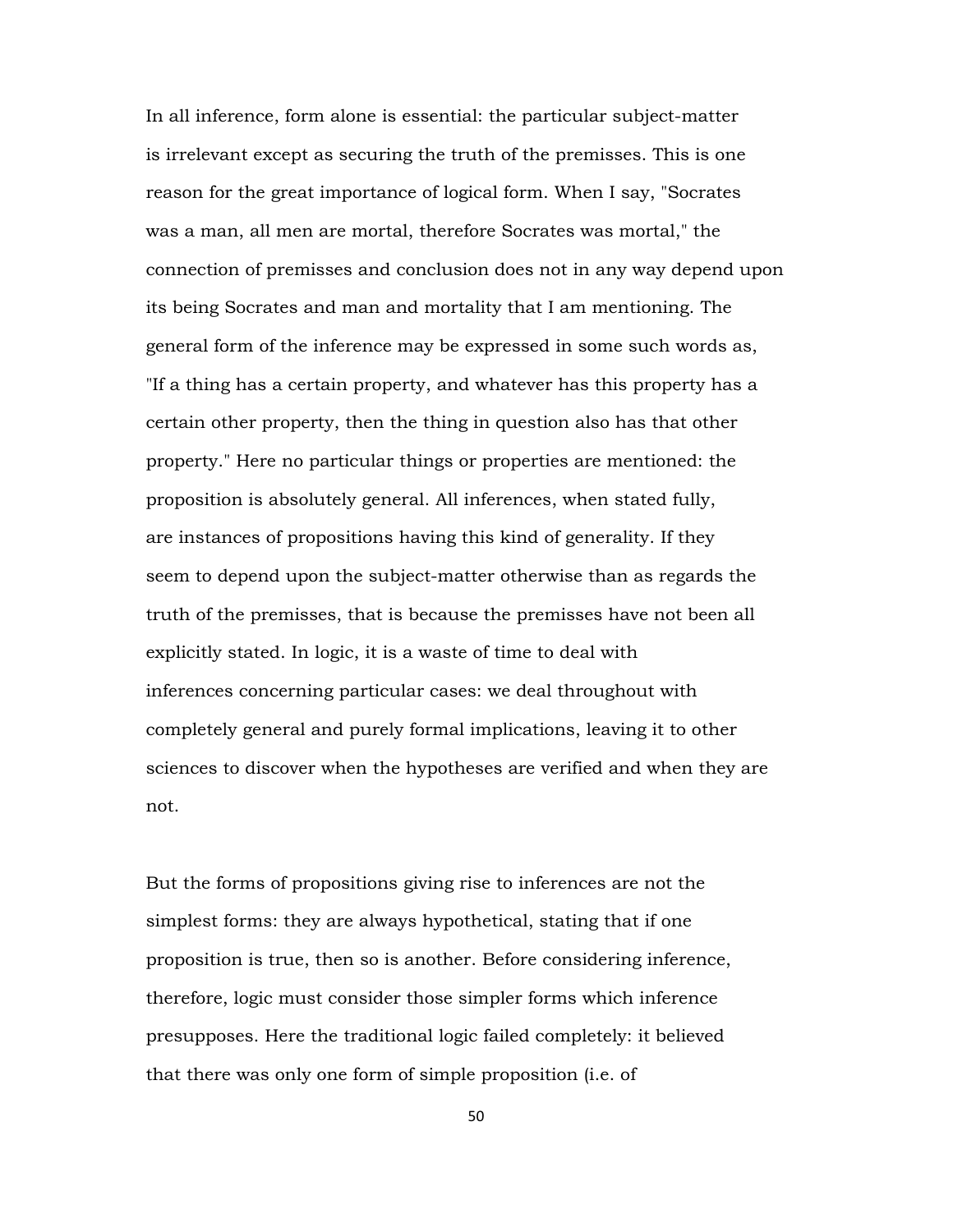proposition not stating a relation between two or more other propositions), namely, the form which ascribes a predicate to a subject. This is the appropriate form in assigning the qualities of a given thing--we may say "this thing is round, and red, and so on." Grammar favours this form, but philosophically it is so far from universal that it is not even very common. If we say "this thing is bigger than that," we are not assigning a mere quality of "this," but a relation of "this" and "that." We might express the same fact by saying "that thing is smaller than this," where grammatically the subject is changed. Thus propositions stating that two things have a certain relation have a different form from subject-predicate propositions, and the failure to perceive this difference or to allow for it has been the source of many errors in traditional metaphysics.

The belief or unconscious conviction that all propositions are of the subject-predicate form--in other words, that every fact consists in some thing having some quality--has rendered most philosophers incapable of giving any account of the world of science and daily life. If they had been honestly anxious to give such an account, they would probably have discovered their error very quickly; but most of them were less anxious to understand the world of science and daily life, than to convict it of unreality in the interests of a super-sensible "real" world. Belief in the unreality of the world of sense arises with irresistible force in certain moods--moods which, I imagine, have some simple physiological basis, but are none the less powerfully persuasive. The conviction born of these moods is the source of most mysticism and of most metaphysics.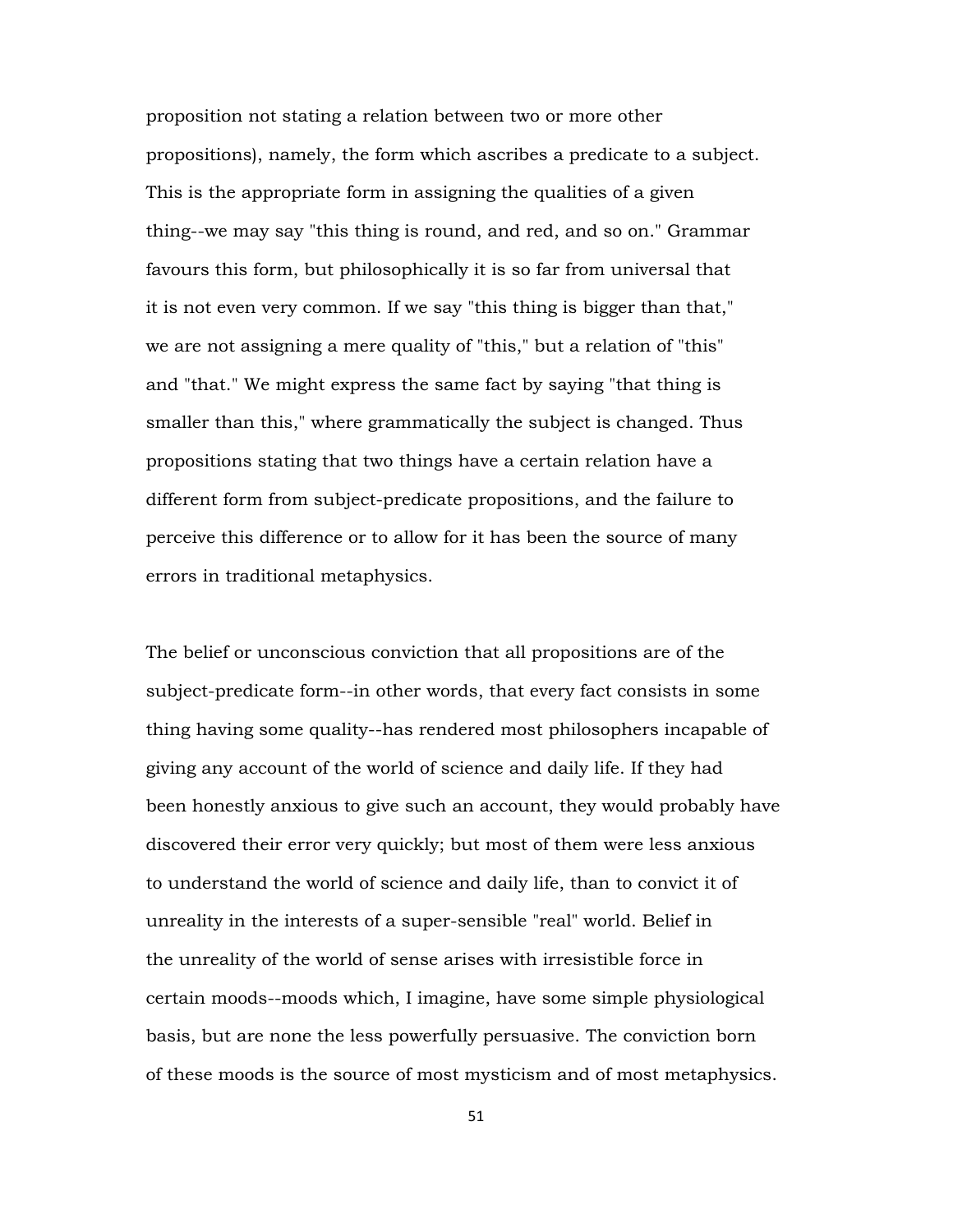When the emotional intensity of such a mood subsides, a man who is in the habit of reasoning will search for logical reasons in favour of the belief which he finds in himself. But since the belief already exists, he will be very hospitable to any reason that suggests itself. The paradoxes apparently proved by his logic are really the paradoxes of mysticism, and are the goal which he feels his logic must reach if it is to be in accordance with insight. It is in this way that logic has been pursued by those of the great philosophers who were mystics--notably Plato, Spinoza, and Hegel. But since they usually took for granted the supposed insight of the mystic emotion, their logical doctrines were presented with a certain dryness, and were believed by their disciples to be quite independent of the sudden illumination from which they sprang. Nevertheless their origin clung to them, and they remained--to borrow a useful word from Mr Santayana--"malicious" in regard to the world of science and common sense. It is only so that we can account for the complacency with which philosophers have accepted the inconsistency of their doctrines with all the common and scientific facts which seem best established and most worthy of belief.

The logic of mysticism shows, as is natural, the defects which are inherent in anything malicious. While the mystic mood is dominant, the need of logic is not felt; as the mood fades, the impulse to logic reasserts itself, but with a desire to retain the vanishing insight, or at least to prove that it was insight, and that what seems to contradict it is illusion. The logic which thus arises is not quite disinterested or candid, and is inspired by a certain hatred of the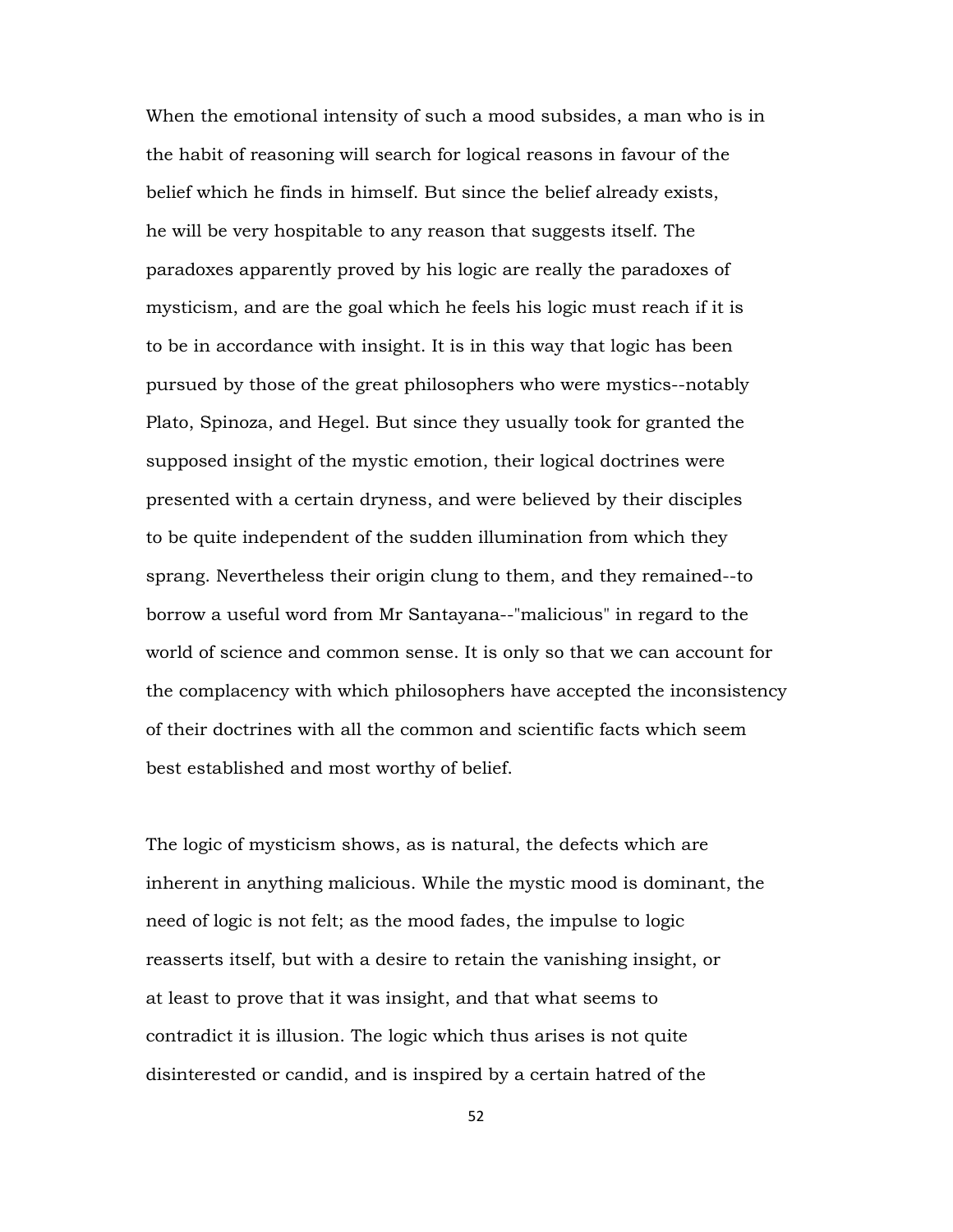daily world to which it is to be applied. Such an attitude naturally does not tend to the best results. Everyone knows that to read an author simply in order to refute him is not the way to understand him; and to read the book of Nature with a conviction that it is all illusion is just as unlikely to lead to understanding. If our logic is to find the common world intelligible, it must not be hostile, but must be inspired by a genuine acceptance such as is not usually to be found among metaphysicians.

Traditional logic, since it holds that all propositions have the subject-predicate form, is unable to admit the reality of relations: all relations, it maintains, must be reduced to properties of the apparently related terms. There are many ways of refuting this opinion; one of the easiest is derived from the consideration of what are called "asymmetrical" relations. In order to explain this, I will first explain two independent ways of classifying relations.

Some relations, when they hold between A and B, also hold between B and A. Such, for example, is the relation "brother or sister." If A is a brother or sister of B, then B is a brother or sister of A. Such again is any kind of similarity, say similarity of colour. Any kind of dissimilarity is also of this kind: if the colour of A is unlike the colour of B, then the colour of B is unlike the colour of A. Relations of this sort are called symmetrical. Thus a relation is symmetrical if, whenever it holds between A and B, it also holds between B and A.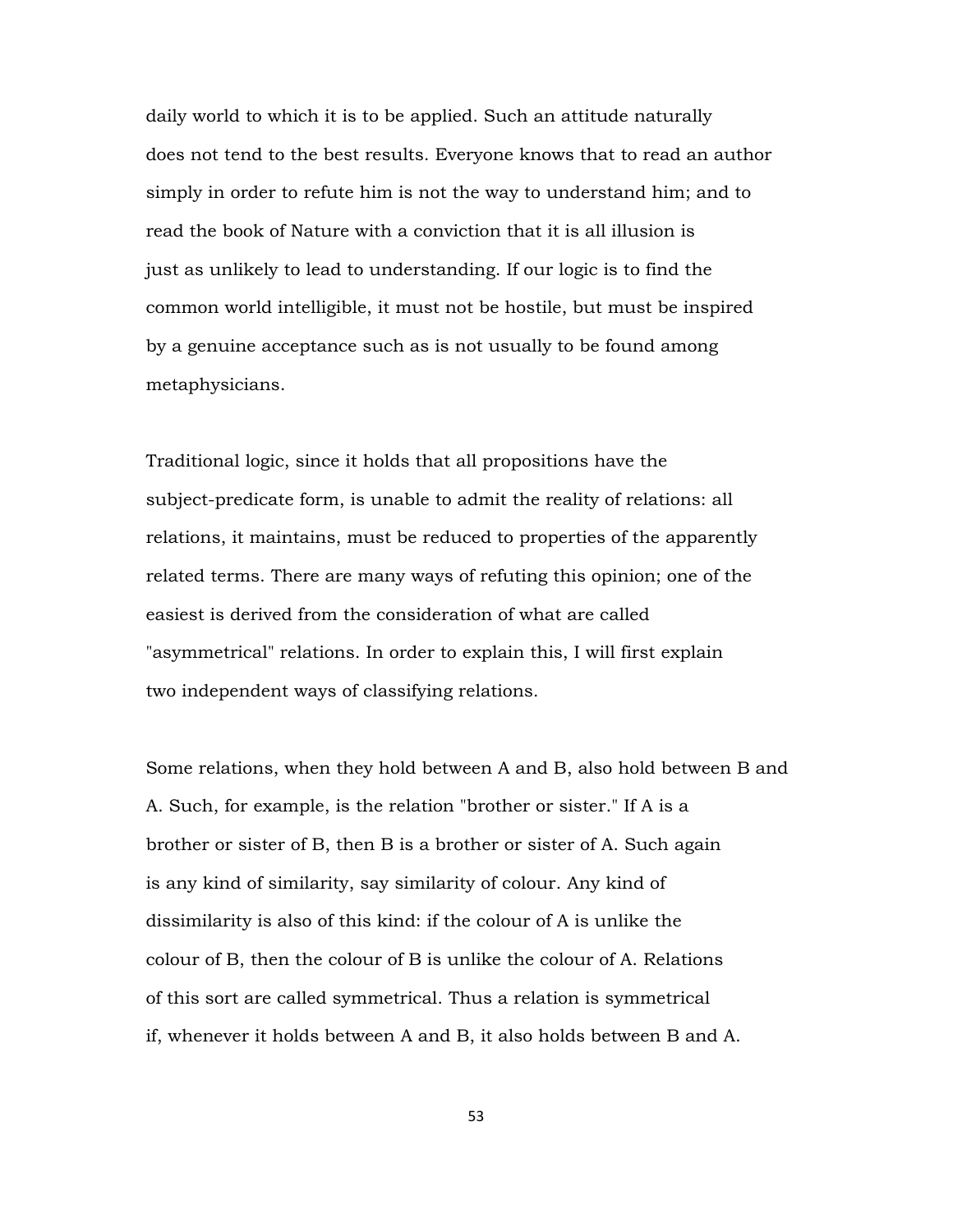All relations that are not symmetrical are called non-symmetrical. Thus "brother" is non-symmetrical, because, if A is a brother of B, it may happen that B is a sister of A.

A relation is called asymmetrical when, if it holds between A and B, it never holds between B and A. Thus husband, father, grandfather, etc., are asymmetrical relations. So are before, after, greater, above, to the right of, etc. All the relations that give rise to series are of this kind.

Classification into symmetrical, asymmetrical, and merely non-symmetrical relations is the first of the two classifications we had to consider. The second is into transitive, intransitive, and merely non-transitive relations, which are defined as follows.

A relation is said to be transitive, if, whenever it holds between A and B and also between B and C, it holds between A and C. Thus before, after, greater, above are transitive. All relations giving rise to series are transitive, but so are many others. The transitive relations just mentioned were asymmetrical, but many transitive relations are symmetrical--for instance, equality in any respect, exact identity of colour, being equally numerous (as applied to collections), and so on.

A relation is said to be non-transitive whenever it is not transitive. Thus "brother" is non-transitive, because a brother of one's brother may be oneself. All kinds of dissimilarity are non-transitive.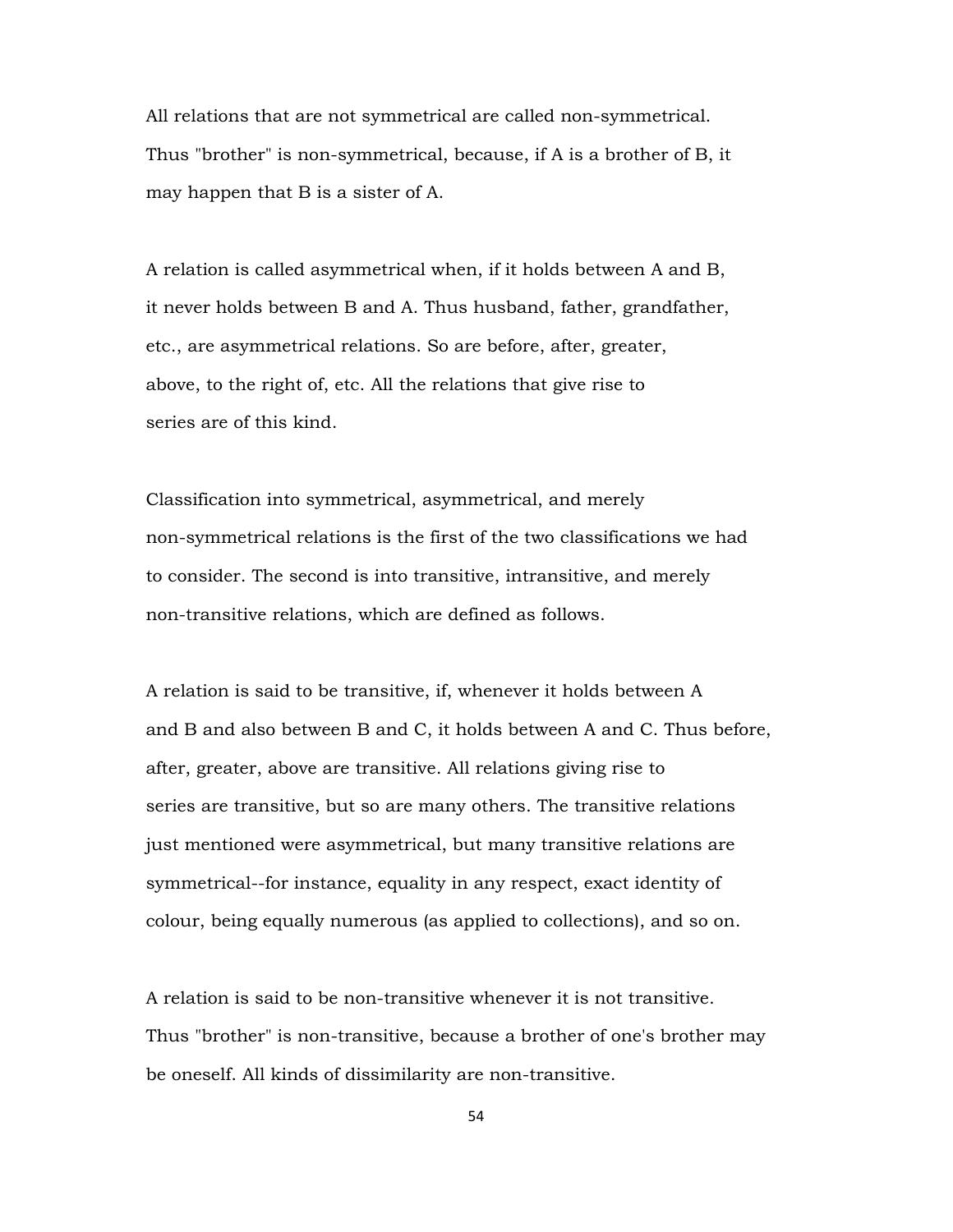A relation is said to be intransitive when, if A has the relation to B, and B to C, A never has it to C. Thus "father" is intransitive. So is such a relation as "one inch taller" or "one year later."

Let us now, in the light of this classification, return to the question whether all relations can be reduced to predications.

In the case of symmetrical relations--i.e. relations which, if they hold between A and B, also hold between B and A--some kind of plausibility can be given to this doctrine. A symmetrical relation which is transitive, such as equality, can be regarded as expressing possession of some common property, while one which is not transitive, such as inequality, can be regarded as expressing possession of different properties. But when we come to asymmetrical relations, such as before and after, greater and less, etc., the attempt to reduce them to properties becomes obviously impossible. When, for example, two things are merely known to be unequal, without our knowing which is greater, we may say that the inequality results from their having different magnitudes, because inequality is a symmetrical relation; but to say that when one thing is greater than another, and not merely unequal to it, that means that they have different magnitudes, is formally incapable of explaining the facts. For if the other thing had been greater than the one, the magnitudes would also have been different, though the fact to be explained would not have been the same. Thus mere difference of magnitude is not all that is involved,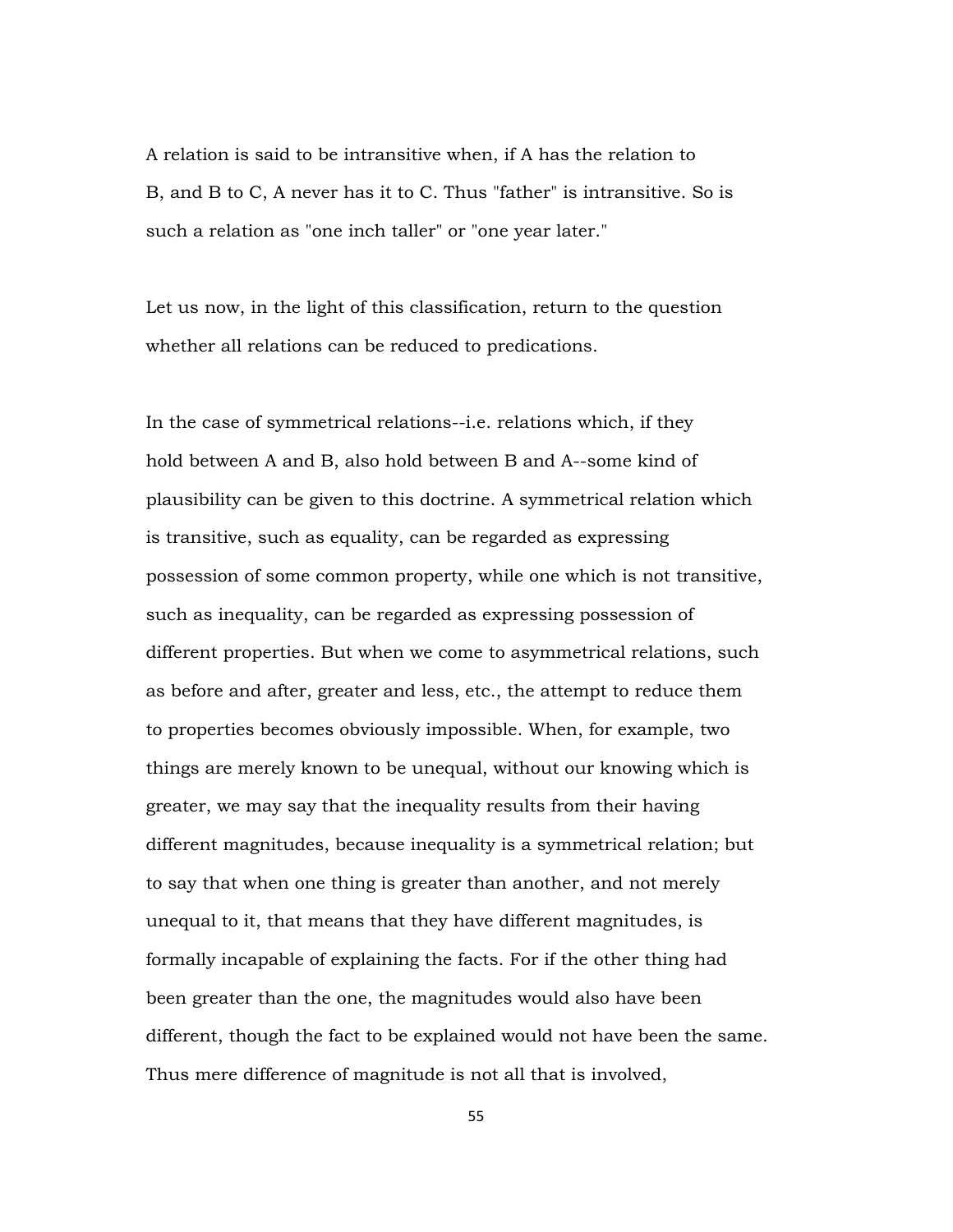since, if it were, there would be no difference between one thing being greater than another, and the other being greater than the one. We shall have to say that the one magnitude is greater than the other, and thus we shall have failed to get rid of the relation "greater." In short, both possession of the same property and possession of different properties are symmetrical relations, and therefore cannot account for the existence of asymmetrical relations.

Asymmetrical relations are involved in all series--in space and time, greater and less, whole and part, and many others of the most important characteristics of the actual world. All these aspects, therefore, the logic which reduces everything to subjects and predicates is compelled to condemn as error and mere appearance. To those whose logic is not malicious, such a wholesale condemnation appears impossible. And in fact there is no reason except prejudice, so far as I can discover, for denying the reality of relations. When once their reality is admitted, all logical grounds for supposing the world of sense to be illusory disappear. If this is to be supposed, it must be frankly and simply on the ground of mystic insight unsupported by argument. It is impossible to argue against what professes to be insight, so long as it does not argue in its own favour. As logicians, therefore, we may admit the possibility of the mystic's world, while yet, so long as we do not have his insight, we must continue to study the everyday world with which we are familiar. But when he contends that our world is impossible, then our logic is ready to repel his attack. And the first step in creating the logic which is to perform this service is the recognition of the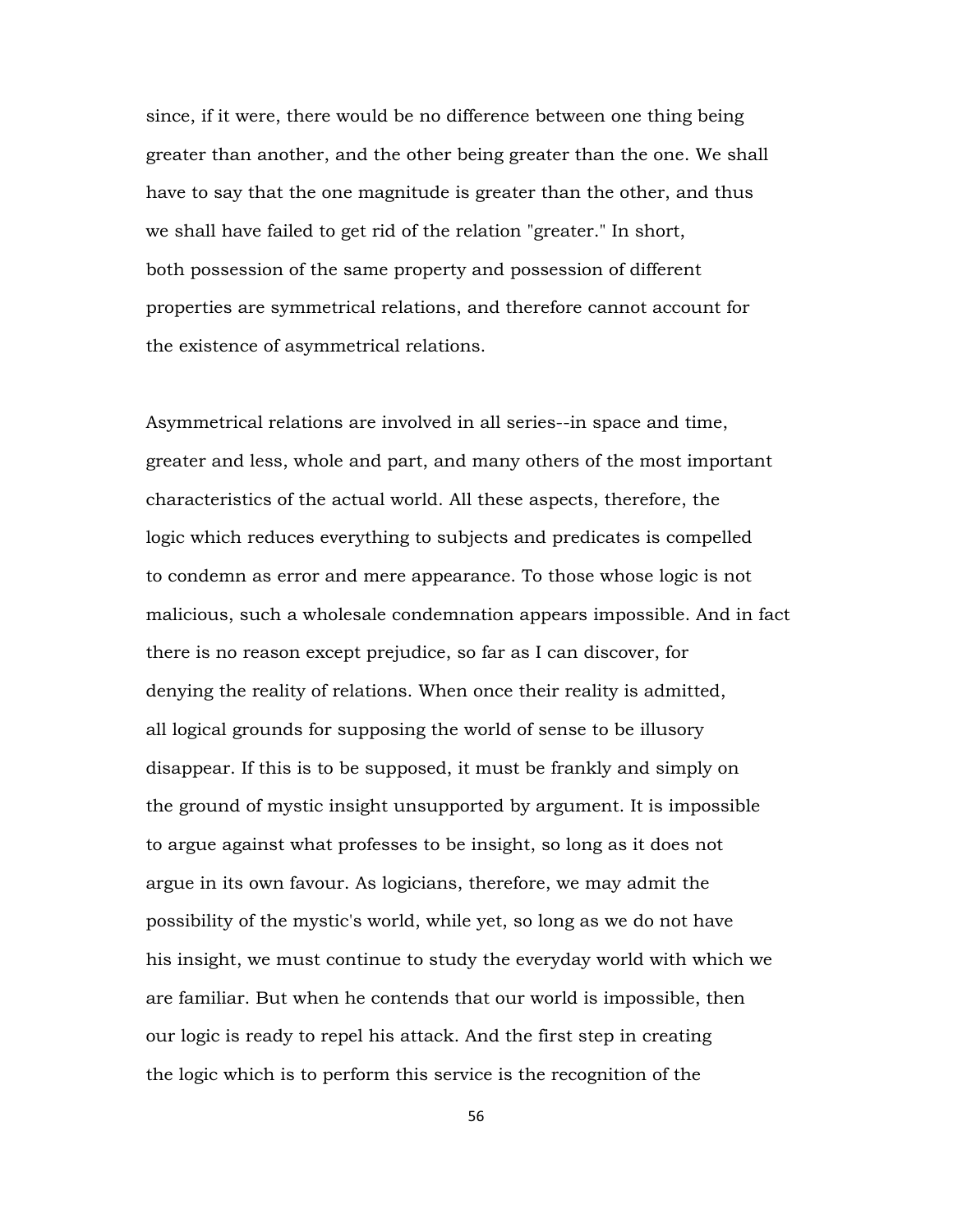reality of relations.

Relations which have two terms are only one kind of relations. A relation may have three terms, or four, or any number. Relations of two terms, being the simplest, have received more attention than the others, and have generally been alone considered by philosophers, both those who accepted and those who denied the reality of relations. But other relations have their importance, and are indispensable in the solution of certain problems. Jealousy, for example, is a relation between three people. Professor Royce mentions the relation "giving": when A gives B to C, that is a relation of three terms.[15] When a man says to his wife: "My dear, I wish you could induce Angelina to accept Edwin," his wish constitutes a relation between four people, himself, his wife, Angelina, and Edwin. Thus such relations are by no means recondite or rare. But in order to explain exactly how they differ from relations of two terms, we must embark upon a classification of the logical forms of facts, which is the first business of logic, and the business in which the traditional logic has been most deficient.

[15] Encyclopædia of the Philosophical Sciences, vol. i. p. 97.

The existing world consists of many things with many qualities and relations. A complete description of the existing world would require not only a catalogue of the things, but also a mention of all their qualities and relations. We should have to know not only this, that, and the other thing, but also which was red, which yellow, which was earlier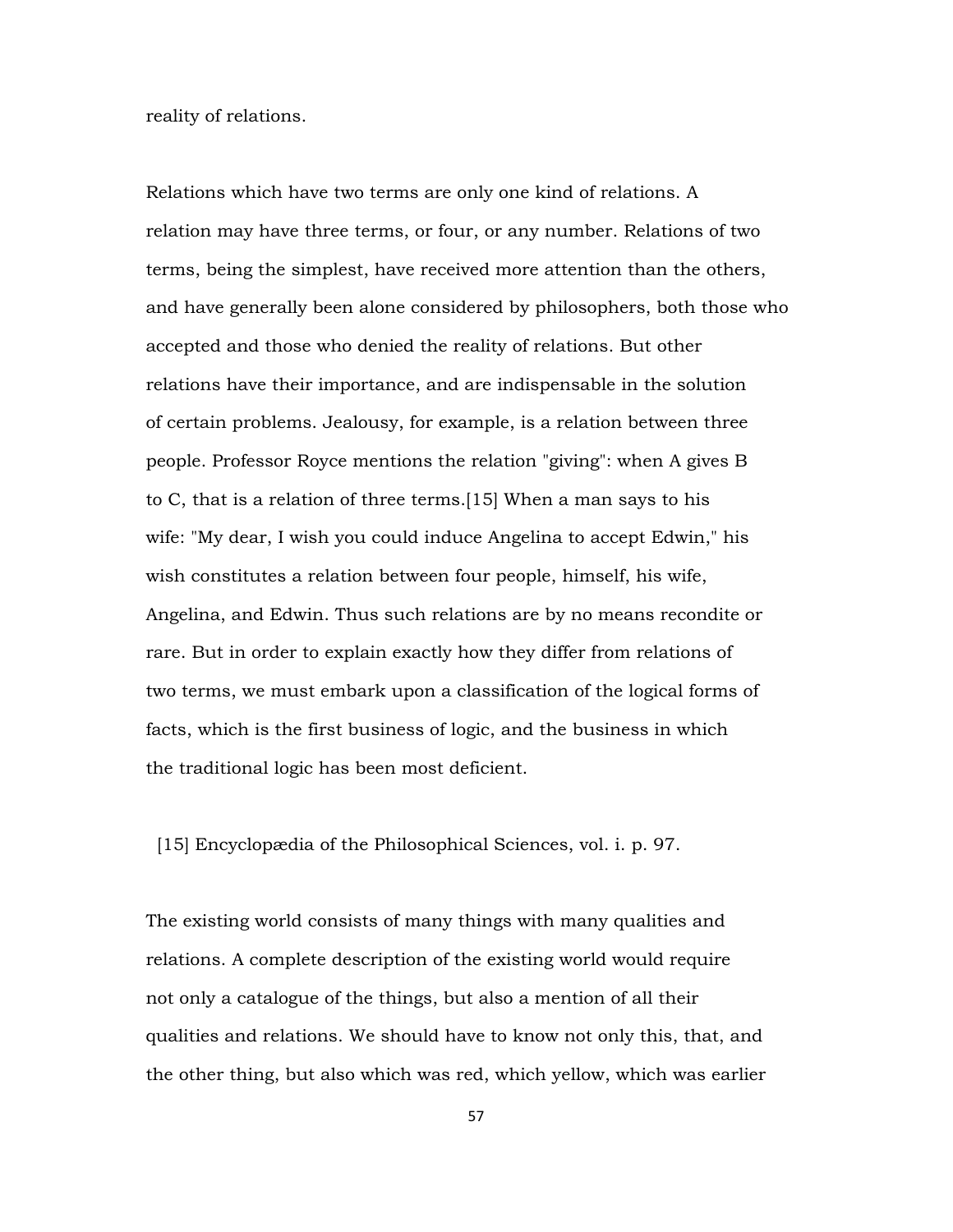than which, which was between which two others, and so on. When I speak of a "fact," I do not mean one of the simple things in the world; I mean that a certain thing has a certain quality, or that certain things have a certain relation. Thus, for example, I should not call Napoleon a fact, but I should call it a fact that he was ambitious, or that he married Josephine. Now a fact, in this sense, is never simple, but always has two or more constituents. When it simply assigns a quality to a thing, it has only two constituents, the thing and the quality. When it consists of a relation between two things, it has three constituents, the things and the relation. When it consists of a relation between three things, it has four constituents, and so on. The constituents of facts, in the sense in which we are using the word "fact," are not other facts, but are things and qualities or relations. When we say that there are relations of more than two terms, we mean that there are single facts consisting of a single relation and more than two things. I do not mean that one relation of two terms may hold between A and B, and also between A and C, as, for example, a man is the son of his father and also the son of his mother. This constitutes two distinct facts: if we choose to treat it as one fact, it is a fact which has facts for its constituents. But the facts I am speaking of have no facts among their constituents, but only things and relations. For example, when A is jealous of B on account of C, there is only one fact, involving three people; there are not two instances of jealousy, but only one. It is in such cases that I speak of a relation of three terms, where the simplest possible fact in which the relation occurs is one involving three things in addition to the relation. And the same applies to relations of four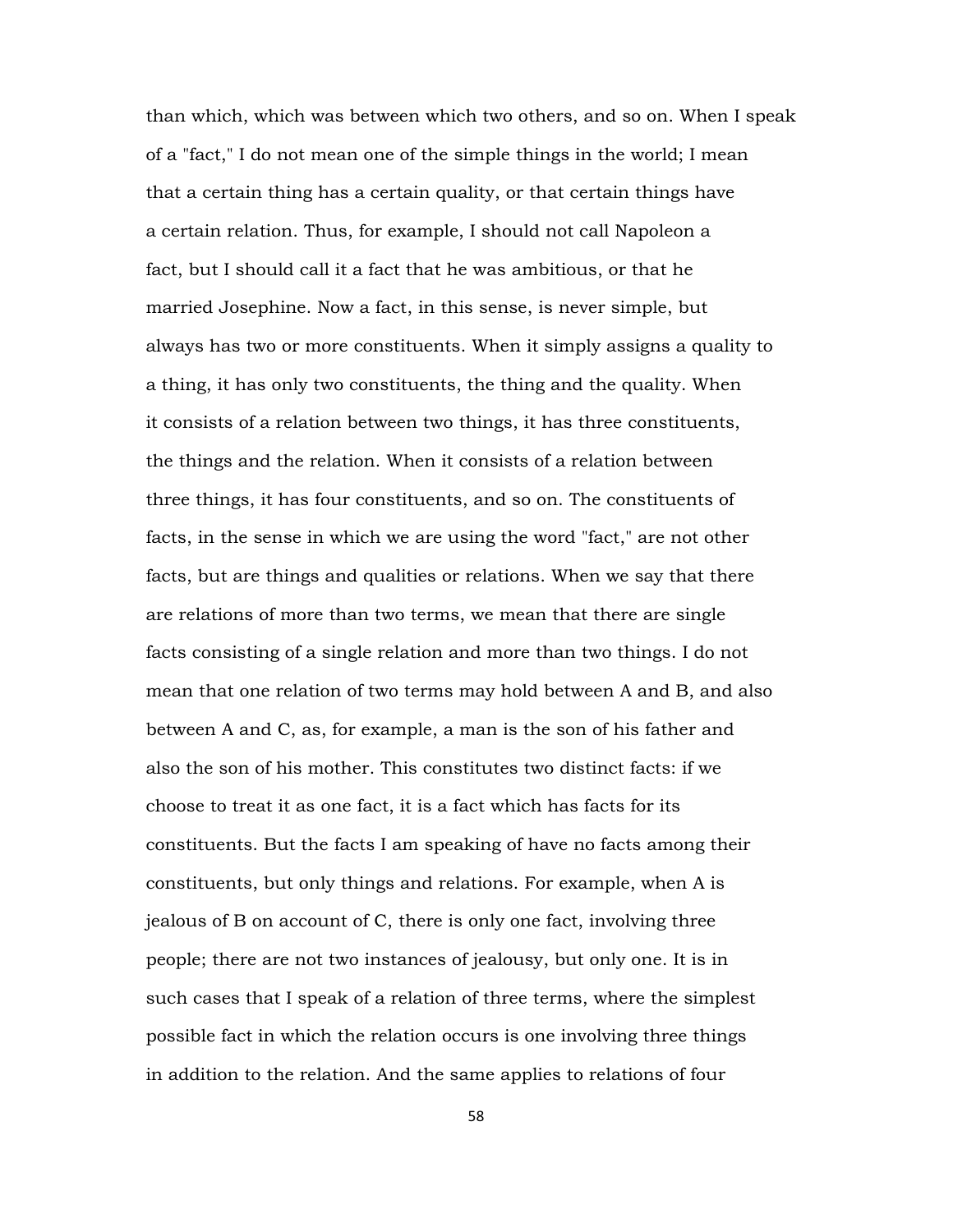terms or five or any other number. All such relations must be admitted in our inventory of the logical forms of facts: two facts involving the same number of things have the same form, and two which involve different numbers of things have different forms.

Given any fact, there is an assertion which expresses the fact. The fact itself is objective, and independent of our thought or opinion about it; but the assertion is something which involves thought, and may be either true or false. An assertion may be positive or negative: we may assert that Charles I. was executed, or that he did not die in his bed. A negative assertion may be said to be a denial. Given a form of words which must be either true or false, such as "Charles I. died in his bed," we may either assert or deny this form of words: in the one case we have a positive assertion, in the other a negative one. A form of words which must be either true or false I shall call a proposition. Thus a proposition is the same as what may be significantly asserted or denied. A proposition which expresses what we have called a fact, i.e. which, when asserted, asserts that a certain thing has a certain quality, or that certain things have a certain relation, will be called an atomic proposition, because, as we shall see immediately, there are other propositions into which atomic propositions enter in a way analogous to that in which atoms enter into molecules. Atomic propositions, although, like facts, they may have any one of an infinite number of forms, are only one kind of propositions. All other kinds are more complicated. In order to preserve the parallelism in language as regards facts and propositions, we shall give the name "atomic facts" to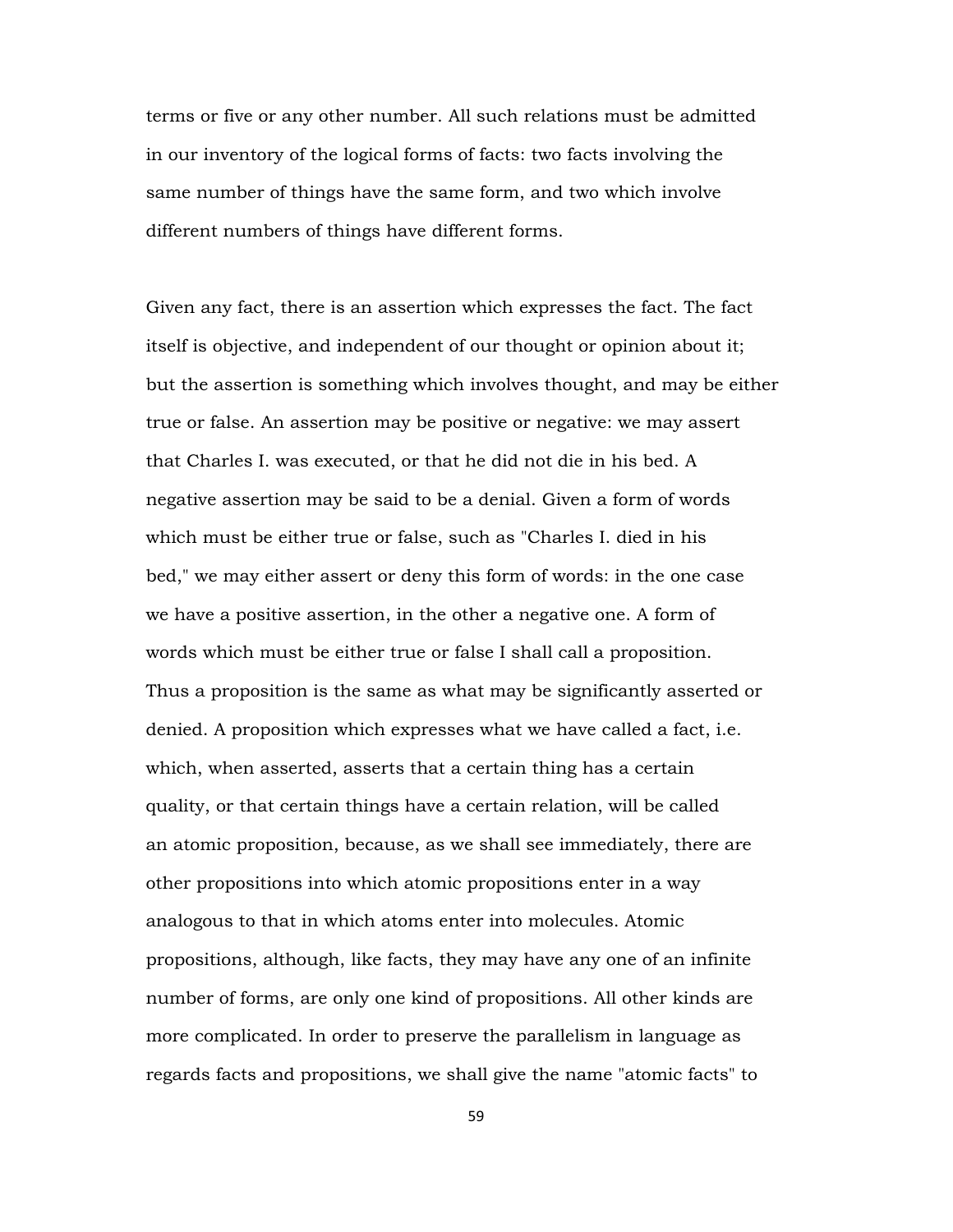the facts we have hitherto been considering. Thus atomic facts are what determine whether atomic propositions are to be asserted or denied.

Whether an atomic proposition, such as "this is red," or "this is before that," is to be asserted or denied can only be known empirically. Perhaps one atomic fact may sometimes be capable of being inferred from another, though this seems very doubtful; but in any case it cannot be inferred from premisses no one of which is an atomic fact. It follows that, if atomic facts are to be known at all, some at least must be known without inference. The atomic facts which we come to know in this way are the facts of sense-perception; at any rate, the facts of sense-perception are those which we most obviously and certainly come to know in this way. If we knew all atomic facts, and also knew that there were none except those we knew, we should, theoretically, be able to infer all truths of whatever form.[16] Thus logic would then supply us with the whole of the apparatus required. But in the first acquisition of knowledge concerning atomic facts, logic is useless. In pure logic, no atomic fact is ever mentioned: we confine ourselves wholly to forms, without asking ourselves what objects can fill the forms. Thus pure logic is independent of atomic facts; but conversely, they are, in a sense, independent of logic. Pure logic and atomic facts are the two poles, the wholly a priori and the wholly empirical. But between the two lies a vast intermediate region, which we must now briefly explore.

 [16] This perhaps requires modification in order to include such facts as beliefs and wishes, since such facts apparently contain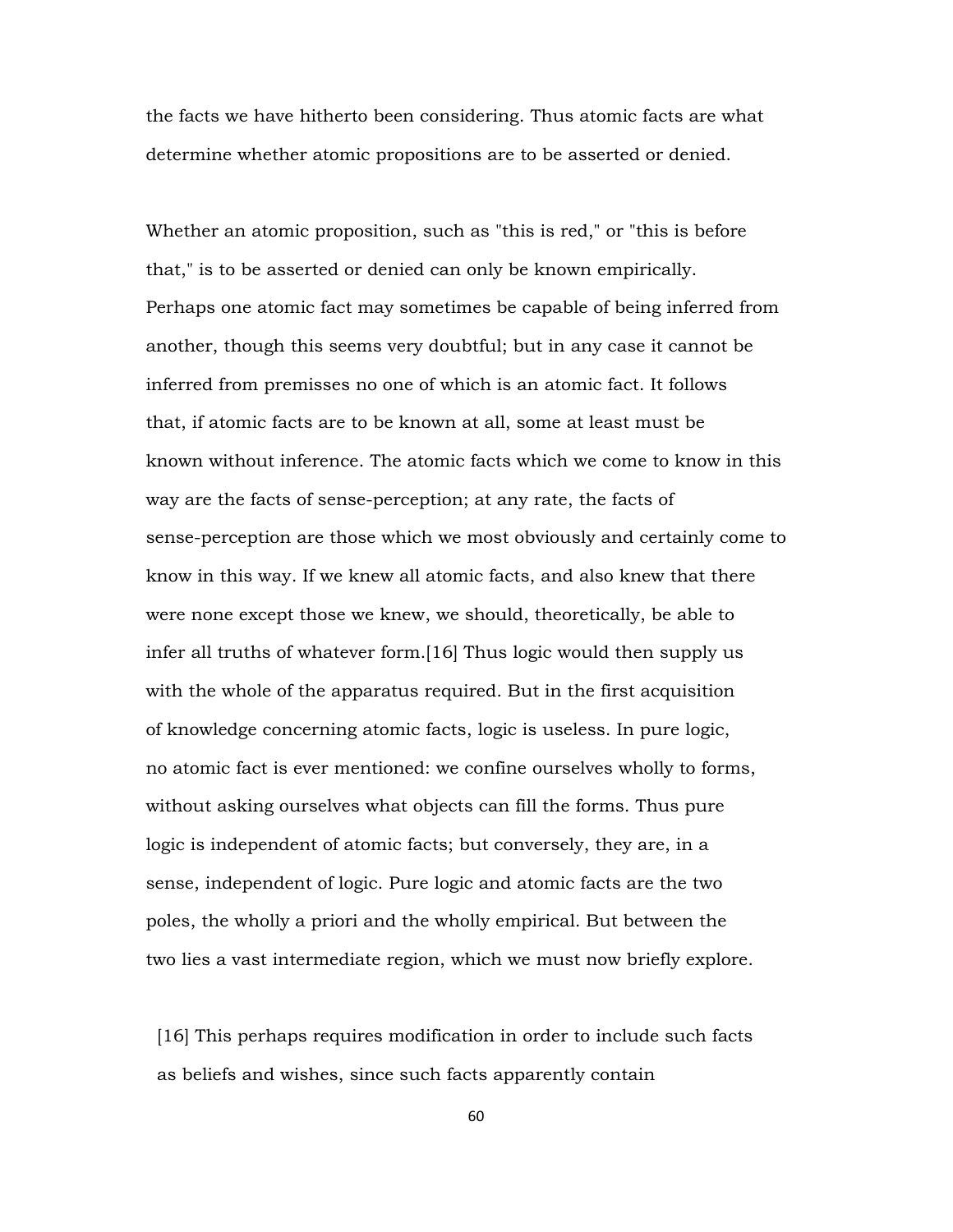propositions as components. Such facts, though not strictly atomic, must be supposed included if the statement in the text is to be true.

"Molecular" propositions are such as contain conjunctions--if, or, and, unless, etc.--and such words are the marks of a molecular proposition. Consider such an assertion as, "If it rains, I shall bring my umbrella." This assertion is just as capable of truth or falsehood as the assertion of an atomic proposition, but it is obvious that either the corresponding fact, or the nature of the correspondence with fact, must be quite different from what it is in the case of an atomic proposition. Whether it rains, and whether I bring my umbrella, are each severally matters of atomic fact, ascertainable by observation. But the connection of the two involved in saying that if the one happens, then the other will happen, is something radically different from either of the two separately. It does not require for its truth that it should actually rain, or that I should actually bring my umbrella; even if the weather is cloudless, it may still be true that I should have brought my umbrella if the weather had been different. Thus we have here a connection of two propositions, which does not depend upon whether they are to be asserted or denied, but only upon the second being inferable from the first. Such propositions, therefore, have a form which is different from that of any atomic proposition.

Such propositions are important to logic, because all inference depends upon them. If I have told you that if it rains I shall bring my umbrella, and if you see that there is a steady downpour, you can infer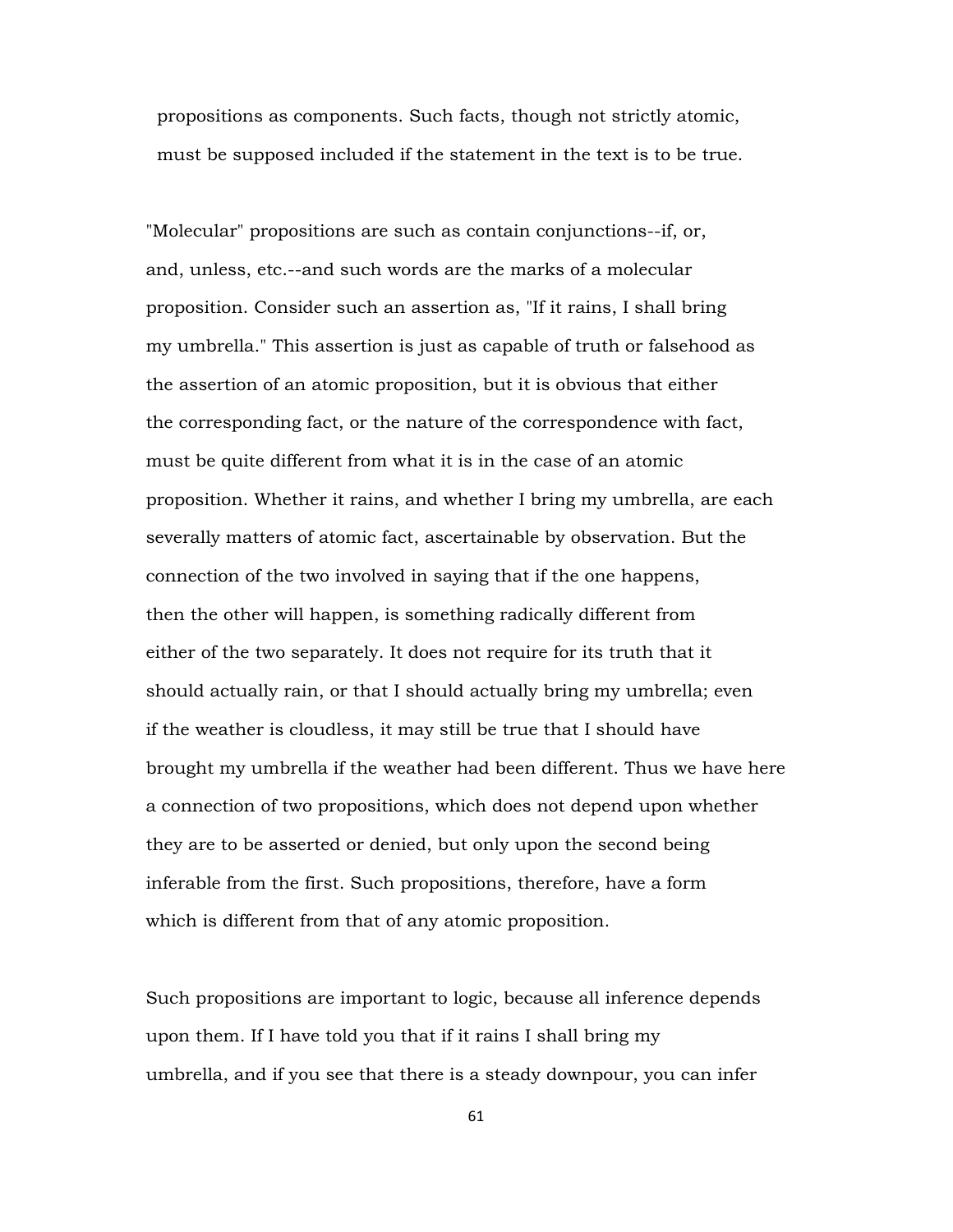that I shall bring my umbrella. There can be no inference except where propositions are connected in some such way, so that from the truth or falsehood of the one something follows as to the truth or falsehood of the other. It seems to be the case that we can sometimes know molecular propositions, as in the above instance of the umbrella, when we do not know whether the component atomic propositions are true or false. The practical utility of inference rests upon this fact.

The next kind of propositions we have to consider are general propositions, such as "all men are mortal," "all equilateral triangles are equiangular." And with these belong propositions in which the word "some" occurs, such as "some men are philosophers" or "some philosophers are not wise." These are the denials of general propositions, namely (in the above instances), of "all men are non-philosophers" and "all philosophers are wise." We will call propositions containing the word "some" negative general propositions, and those containing the word "all" positive general propositions. These propositions, it will be seen, begin to have the appearance of the propositions in logical text-books. But their peculiarity and complexity are not known to the text-books, and the problems which they raise are only discussed in the most superficial manner.

When we were discussing atomic facts, we saw that we should be able, theoretically, to infer all other truths by logic if we knew all atomic facts and also knew that there were no other atomic facts besides those we knew. The knowledge that there are no other atomic facts is positive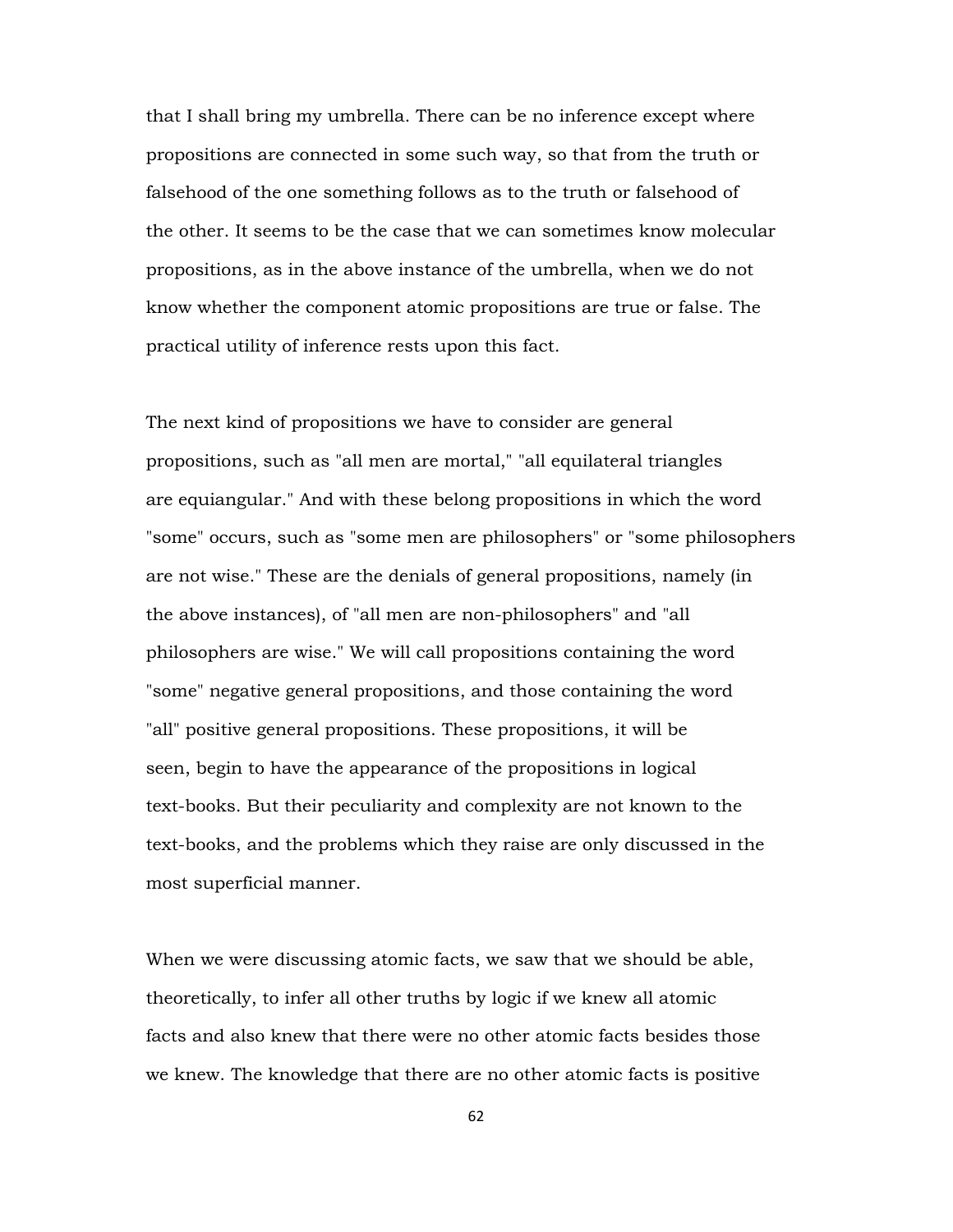general knowledge; it is the knowledge that "all atomic facts are known to me," or at least "all atomic facts are in this collection"--however the collection may be given. It is easy to see that general propositions, such as "all men are mortal," cannot be known by inference from atomic facts alone. If we could know each individual man, and know that he was mortal, that would not enable us to know that all men are mortal, unless we knew that those were all the men there are, which is a general proposition. If we knew every other existing thing throughout the universe, and knew that each separate thing was not an immortal man, that would not give us our result unless we knew that we had explored the whole universe, i.e. unless we knew "all things belong to this collection of things I have examined." Thus general truths cannot be inferred from particular truths alone, but must, if they are to be known, be either self-evident, or inferred from premisses of which at least one is a general truth. But all empirical evidence is of particular truths. Hence, if there is any knowledge of general truths at all, there must be some knowledge of general truths which is independent of empirical evidence, i.e. does not depend upon the data of sense.

The above conclusion, of which we had an instance in the case of the inductive principle, is important, since it affords a refutation of the older empiricists. They believed that all our knowledge is derived from the senses and dependent upon them. We see that, if this view is to be maintained, we must refuse to admit that we know any general propositions. It is perfectly possible logically that this should be the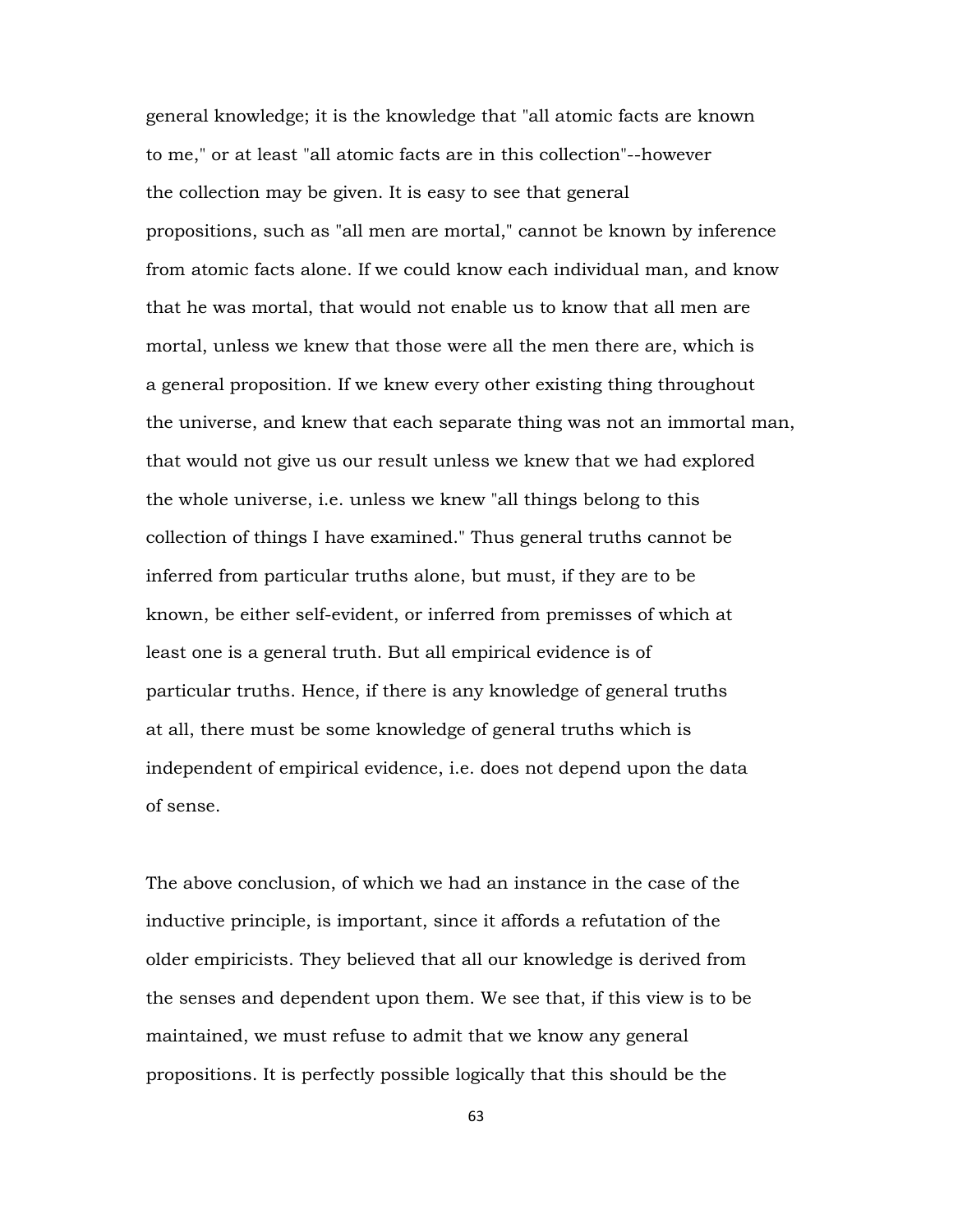case, but it does not appear to be so in fact, and indeed no one would dream of maintaining such a view except a theorist at the last extremity. We must therefore admit that there is general knowledge not derived from sense, and that some of this knowledge is not obtained by inference but is primitive.

Such general knowledge is to be found in logic. Whether there is any such knowledge not derived from logic, I do not know; but in logic, at any rate, we have such knowledge. It will be remembered that we excluded from pure logic such propositions as, "Socrates is a man, all men are mortal, therefore Socrates is mortal," because Socrates and man and mortal are empirical terms, only to be understood through particular experience. The corresponding proposition in pure logic is: "If anything has a certain property, and whatever has this property has a certain other property, then the thing in question has the other property." This proposition is absolutely general: it applies to all things and all properties. And it is quite self-evident. Thus in such propositions of pure logic we have the self-evident general propositions of which we were in search.

A proposition such as, "If Socrates is a man, and all men are mortal, then Socrates is mortal," is true in virtue of its form alone. Its truth, in this hypothetical form, does not depend upon whether Socrates actually is a man, nor upon whether in fact all men are mortal; thus it is equally true when we substitute other terms for Socrates and man and mortal. The general truth of which it is an instance is purely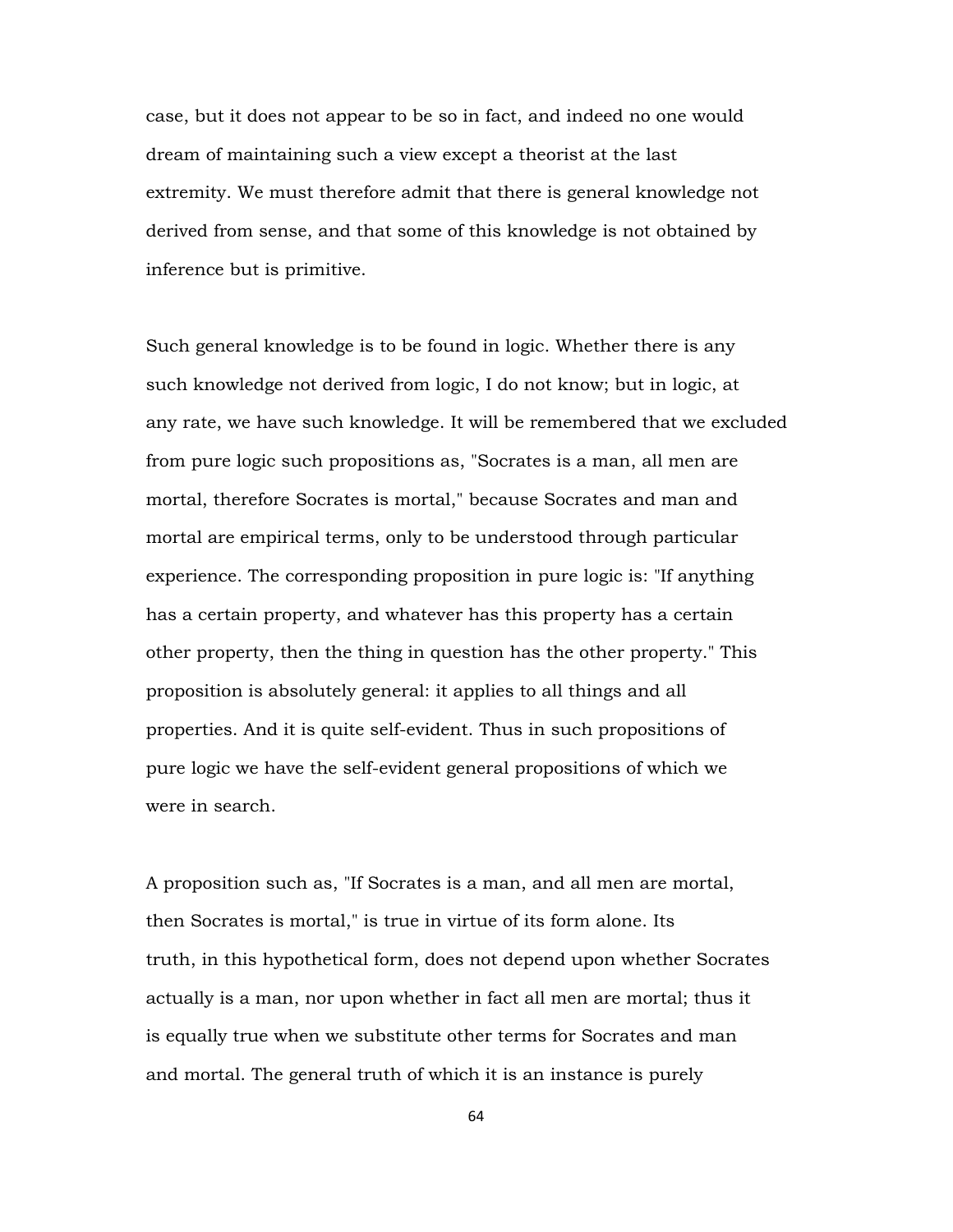formal, and belongs to logic. Since it does not mention any particular thing, or even any particular quality or relation, it is wholly independent of the accidental facts of the existent world, and can be known, theoretically, without any experience of particular things or their qualities and relations.

Logic, we may say, consists of two parts. The first part investigates what propositions are and what forms they may have; this part enumerates the different kinds of atomic propositions, of molecular propositions, of general propositions, and so on. The second part consists of certain supremely general propositions, which assert the truth of all propositions of certain forms. This second part merges into pure mathematics, whose propositions all turn out, on analysis, to be such general formal truths. The first part, which merely enumerates forms, is the more difficult, and philosophically the more important; and it is the recent progress in this first part, more than anything else, that has rendered a truly scientific discussion of many philosophical problems possible.

The problem of the nature of judgment or belief may be taken as an example of a problem whose solution depends upon an adequate inventory of logical forms. We have already seen how the supposed universality of the subject-predicate form made it impossible to give a right analysis of serial order, and therefore made space and time unintelligible. But in this case it was only necessary to admit relations of two terms. The case of judgment demands the admission of more complicated forms. If all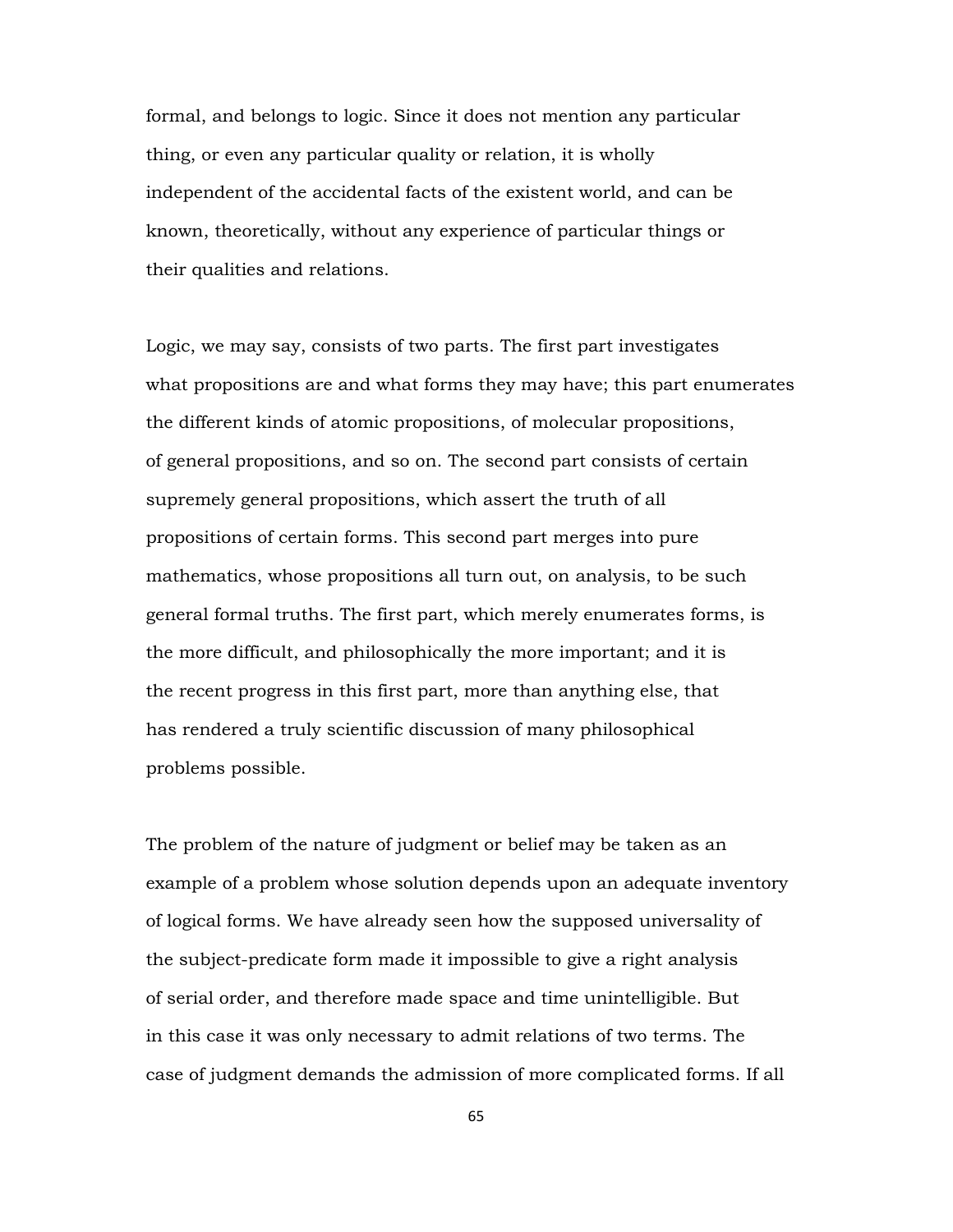judgments were true, we might suppose that a judgment consisted in apprehension of a fact, and that the apprehension was a relation of a mind to the fact. From poverty in the logical inventory, this view has often been held. But it leads to absolutely insoluble difficulties in the case of error. Suppose I believe that Charles I. died in his bed. There is no objective fact "Charles I.'s death in his bed" to which I can have a relation of apprehension. Charles I. and death and his bed are objective, but they are not, except in my thought, put together as my false belief supposes. It is therefore necessary, in analysing a belief, to look for some other logical form than a two-term relation. Failure to realise this necessity has, in my opinion, vitiated almost everything that has hitherto been written on the theory of knowledge, making the problem of error insoluble and the difference between belief and perception inexplicable.

Modern logic, as I hope is now evident, has the effect of enlarging our abstract imagination, and providing an infinite number of possible hypotheses to be applied in the analysis of any complex fact. In this respect it is the exact opposite of the logic practised by the classical tradition. In that logic, hypotheses which seem primâ facie possible are professedly proved impossible, and it is decreed in advance that reality must have a certain special character. In modern logic, on the contrary, while the primâ facie hypotheses as a rule remain admissible, others, which only logic would have suggested, are added to our stock, and are very often found to be indispensable if a right analysis of the facts is to be obtained. The old logic put thought in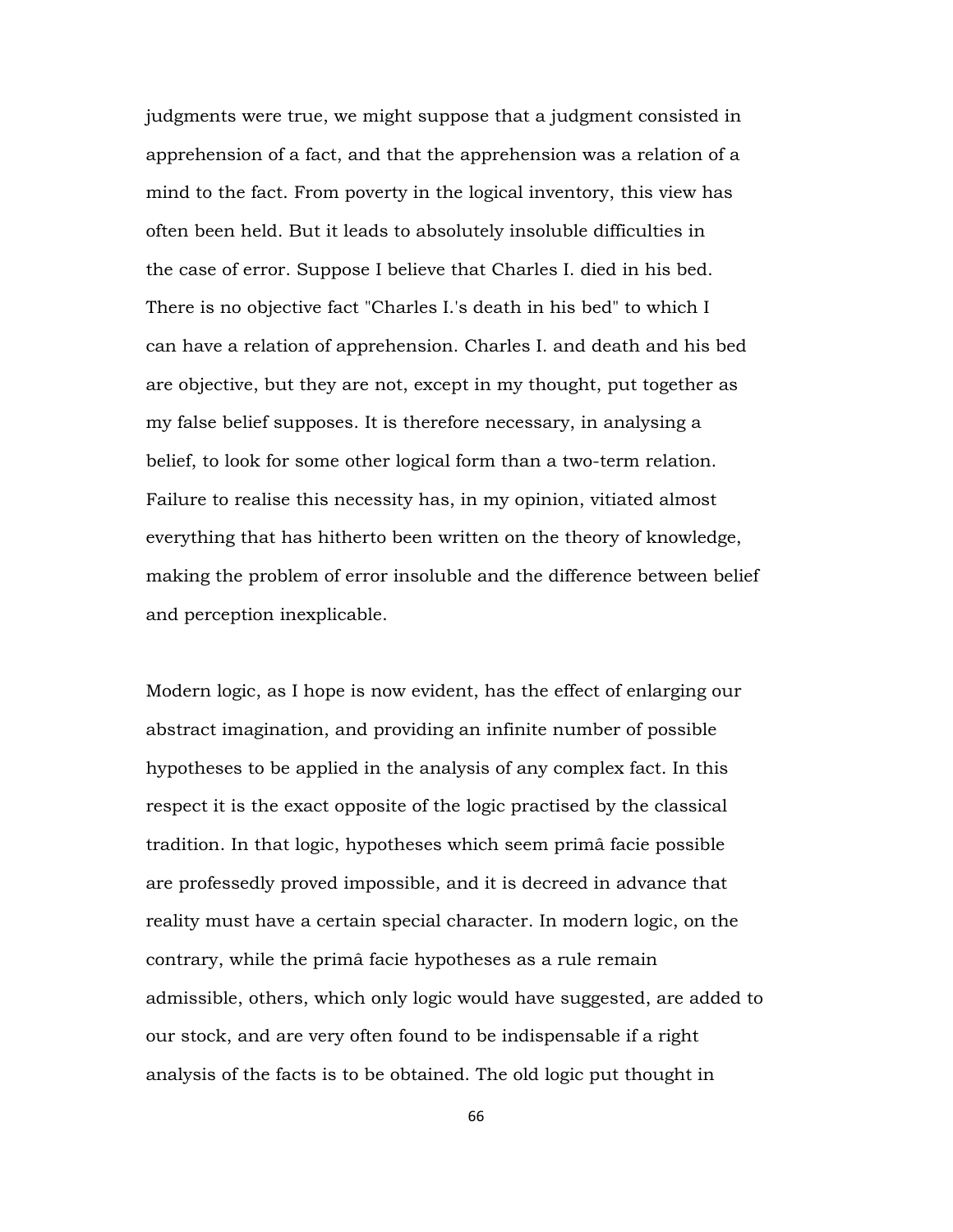fetters, while the new logic gives it wings. It has, in my opinion, introduced the same kind of advance into philosophy as Galileo introduced into physics, making it possible at last to see what kinds of problems may be capable of solution, and what kinds must be abandoned as beyond human powers. And where a solution appears possible, the new logic provides a method which enables us to obtain results that do not merely embody personal idiosyncrasies, but must command the assent of all who are competent to form an opinion.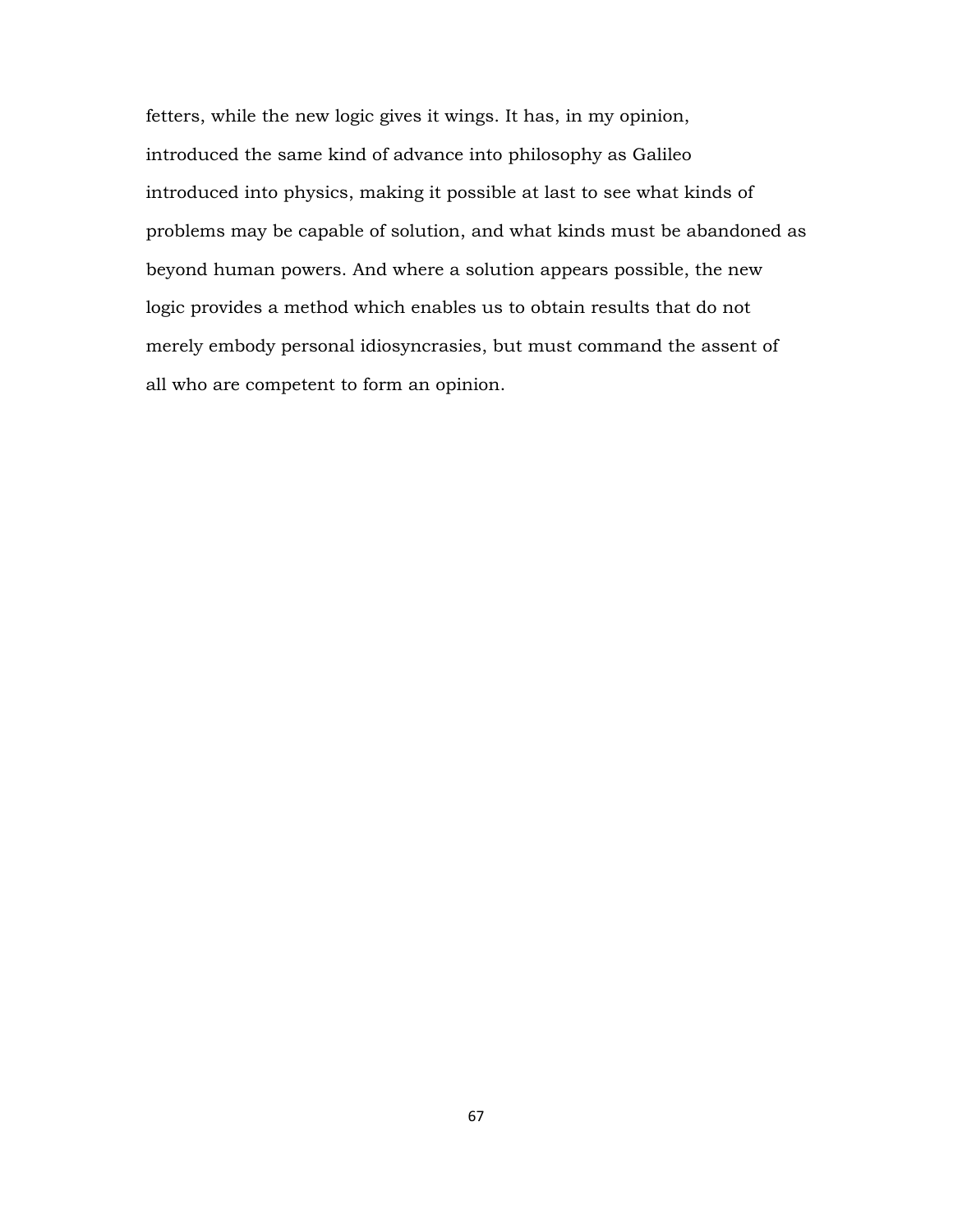## LECTURE III

## ON OUR KNOWLEDGE OF THE EXTERNAL WORLD

Philosophy may be approached by many roads, but one of the oldest and most travelled is the road which leads through doubt as to the reality of the world of sense. In Indian mysticism, in Greek and modern monistic philosophy from Parmenides onward, in Berkeley, in modern physics, we find sensible appearance criticised and condemned for a bewildering variety of motives. The mystic condemns it on the ground of immediate knowledge of a more real and significant world behind the veil; Parmenides and Plato condemn it because its continual flux is thought inconsistent with the unchanging nature of the abstract entities revealed by logical analysis; Berkeley brings several weapons, but his chief is the subjectivity of sense-data, their dependence upon the organisation and point of view of the spectator; while modern physics, on the basis of sensible evidence itself, maintains a mad dance of electrons which has, superficially at least, very little resemblance to the immediate objects of sight or touch.

Every one of these lines of attack raises vital and interesting problems.

The mystic, so long as he merely reports a positive revelation, cannot be refuted; but when he denies reality to objects of sense, he may be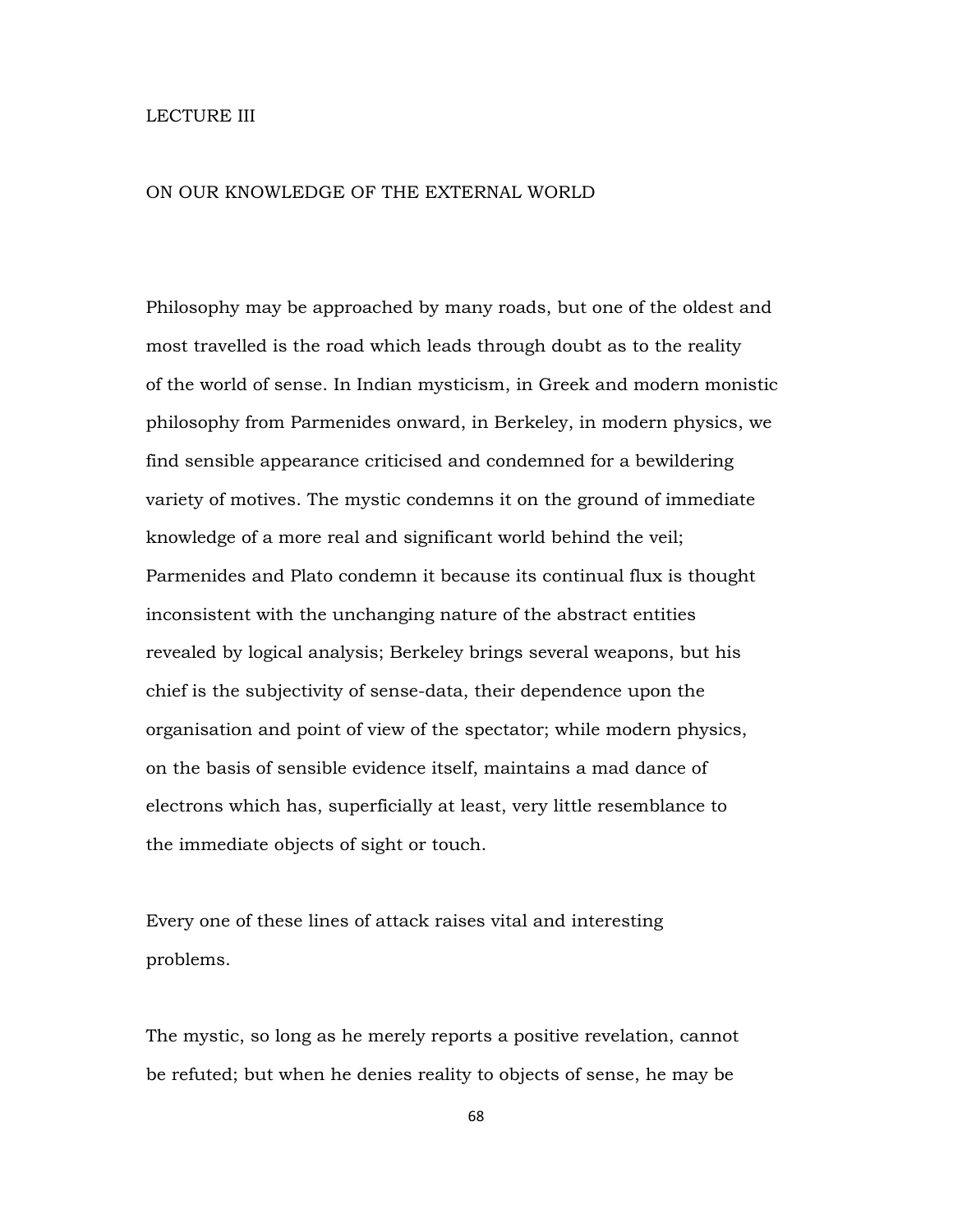questioned as to what he means by "reality," and may be asked how their unreality follows from the supposed reality of his super-sensible world. In answering these questions, he is led to a logic which merges into that of Parmenides and Plato and the idealist tradition.

The logic of the idealist tradition has gradually grown very complex and very abstruse, as may be seen from the Bradleian sample considered in our first lecture. If we attempted to deal fully with this logic, we should not have time to reach any other aspect of our subject; we will therefore, while acknowledging that it deserves a long discussion, pass by its central doctrines with only such occasional criticism as may serve to exemplify other topics, and concentrate our attention on such matters as its objections to the continuity of motion and the infinity of space and time--objections which have been fully answered by modern mathematicians in a manner constituting an abiding triumph for the method of logical analysis in philosophy. These objections and the modern answers to them will occupy our fifth, sixth, and seventh lectures.

Berkeley's attack, as reinforced by the physiology of the sense-organs and nerves and brain, is very powerful. I think it must be admitted as probable that the immediate objects of sense depend for their existence upon physiological conditions in ourselves, and that, for example, the coloured surfaces which we see cease to exist when we shut our eyes. But it would be a mistake to infer that they are dependent upon mind, not real while we see them, or not the sole basis for our knowledge of the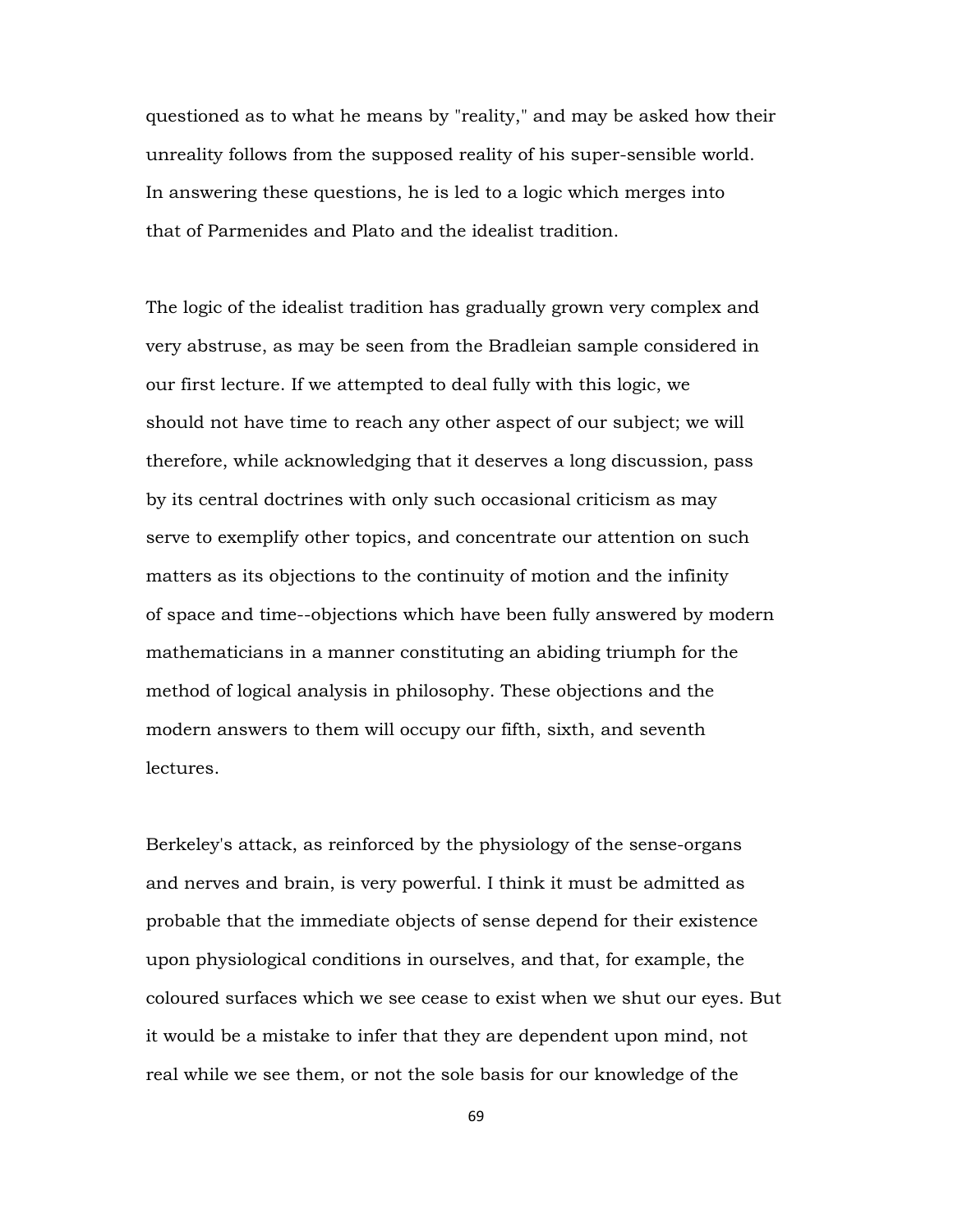external world. This line of argument will be developed in the present lecture.

The discrepancy between the world of physics and the world of sense, which we shall consider in our fourth lecture, will be found to be more apparent than real, and it will be shown that whatever there is reason to believe in physics can probably be interpreted in terms of sense.

The instrument of discovery throughout is modern logic, a very different science from the logic of the text-books and also from the logic of idealism. Our second lecture has given a short account of modern logic and of its points of divergence from the various traditional kinds of logic.

In our last lecture, after a discussion of causality and free will, we shall try to reach a general account of the logical-analytic method of scientific philosophy, and a tentative estimate of the hopes of philosophical progress which it allows us to entertain.

In this lecture, I wish to apply the logical-analytic method to one of the oldest problems of philosophy, namely, the problem of our knowledge of the external world. What I have to say on this problem does not amount to an answer of a definite and dogmatic kind; it amounts only to an analysis and statement of the questions involved, with an indication of the directions in which evidence may be sought. But although not yet a definite solution, what can be said at present seems to me to throw a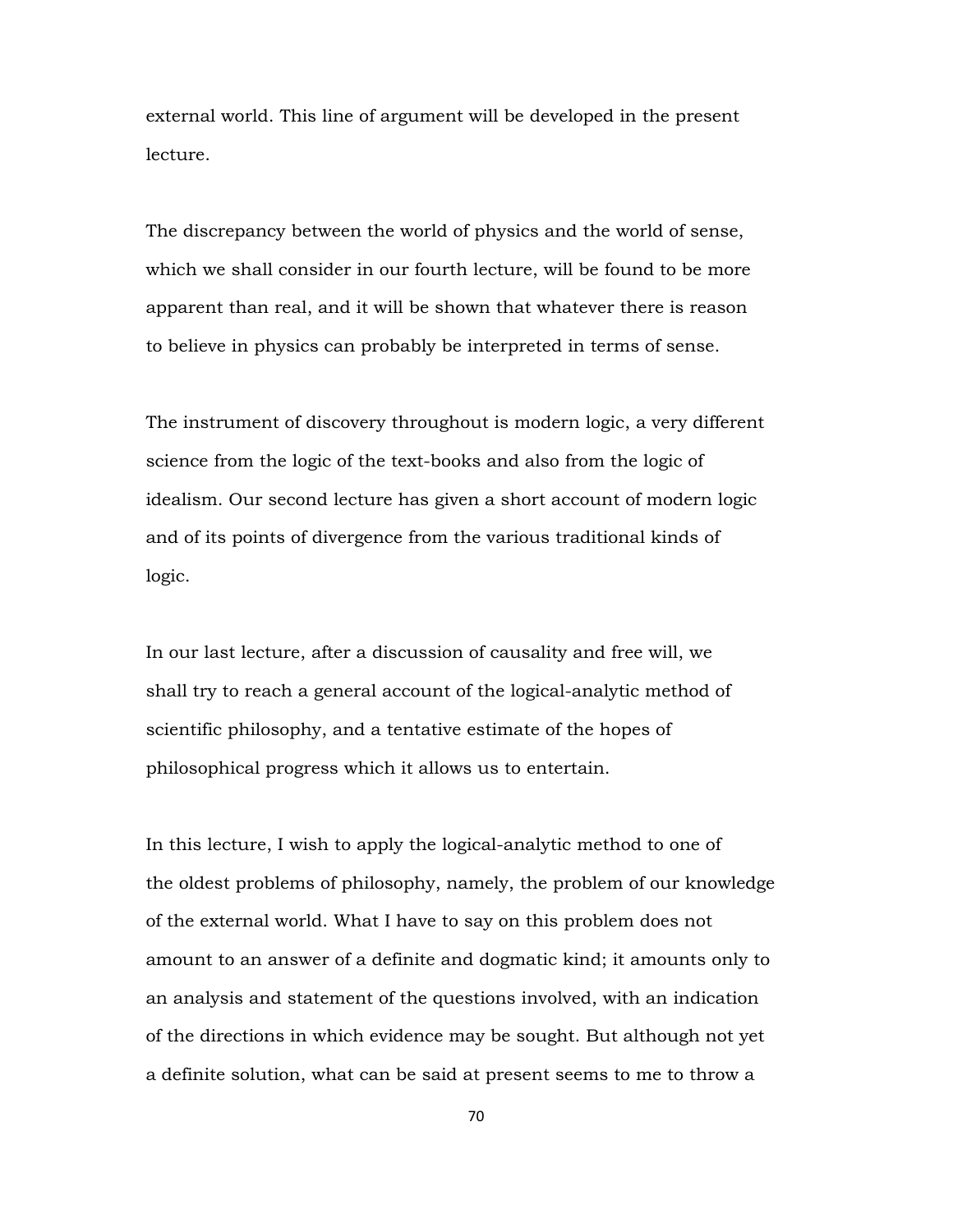completely new light on the problem, and to be indispensable, not only in seeking the answer, but also in the preliminary question as to what parts of our problem may possibly have an ascertainable answer.

In every philosophical problem, our investigation starts from what may be called "data," by which I mean matters of common knowledge, vague, complex, inexact, as common knowledge always is, but yet somehow commanding our assent as on the whole and in some interpretation pretty certainly true. In the case of our present problem, the common knowledge involved is of various kinds. There is first our acquaintance with particular objects of daily life--furniture, houses, towns, other people, and so on. Then there is the extension of such particular knowledge to particular things outside our personal experience, through history and geography, newspapers, etc. And lastly, there is the systematisation of all this knowledge of particulars by means of physical science, which derives immense persuasive force from its astonishing power of foretelling the future. We are quite willing to admit that there may be errors of detail in this knowledge, but we believe them to be discoverable and corrigible by the methods which have given rise to our beliefs, and we do not, as practical men, entertain for a moment the hypothesis that the whole edifice may be built on insecure foundations. In the main, therefore, and without absolute dogmatism as to this or that special portion, we may accept this mass of common knowledge as affording data for our philosophical analysis.

It may be said--and this is an objection which must be met at the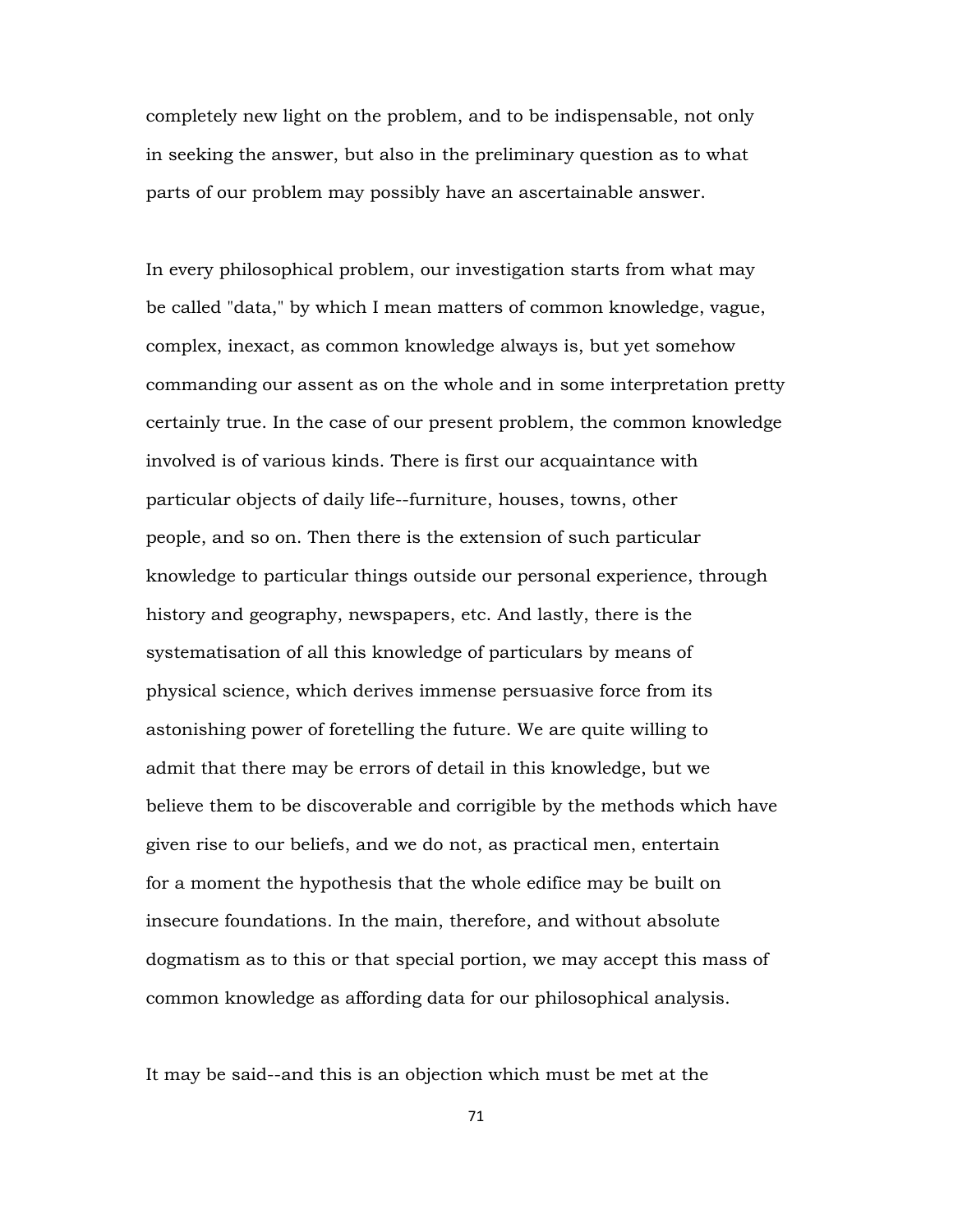outset--that it is the duty of the philosopher to call in question the admittedly fallible beliefs of daily life, and to replace them by something more solid and irrefragable. In a sense this is true, and in a sense it is effected in the course of analysis. But in another sense, and a very important one, it is quite impossible. While admitting that doubt is possible with regard to all our common knowledge, we must nevertheless accept that knowledge in the main if philosophy is to be possible at all. There is not any superfine brand of knowledge, obtainable by the philosopher, which can give us a standpoint from which to criticise the whole of the knowledge of daily life. The most that can be done is to examine and purify our common knowledge by an internal scrutiny, assuming the canons by which it has been obtained, and applying them with more care and with more precision. Philosophy cannot boast of having achieved such a degree of certainty that it can have authority to condemn the facts of experience and the laws of science. The philosophic scrutiny, therefore, though sceptical in regard to every detail, is not sceptical as regards the whole. That is to say, its criticism of details will only be based upon their relation to other details, not upon some external criterion which can be applied to all the details equally. The reason for this abstention from a universal criticism is not any dogmatic confidence, but its exact opposite; it is not that common knowledge must be true, but that we possess no radically different kind of knowledge derived from some other source. Universal scepticism, though logically irrefutable, is practically barren; it can only, therefore, give a certain flavour of hesitancy to our beliefs, and cannot be used to substitute other beliefs for them.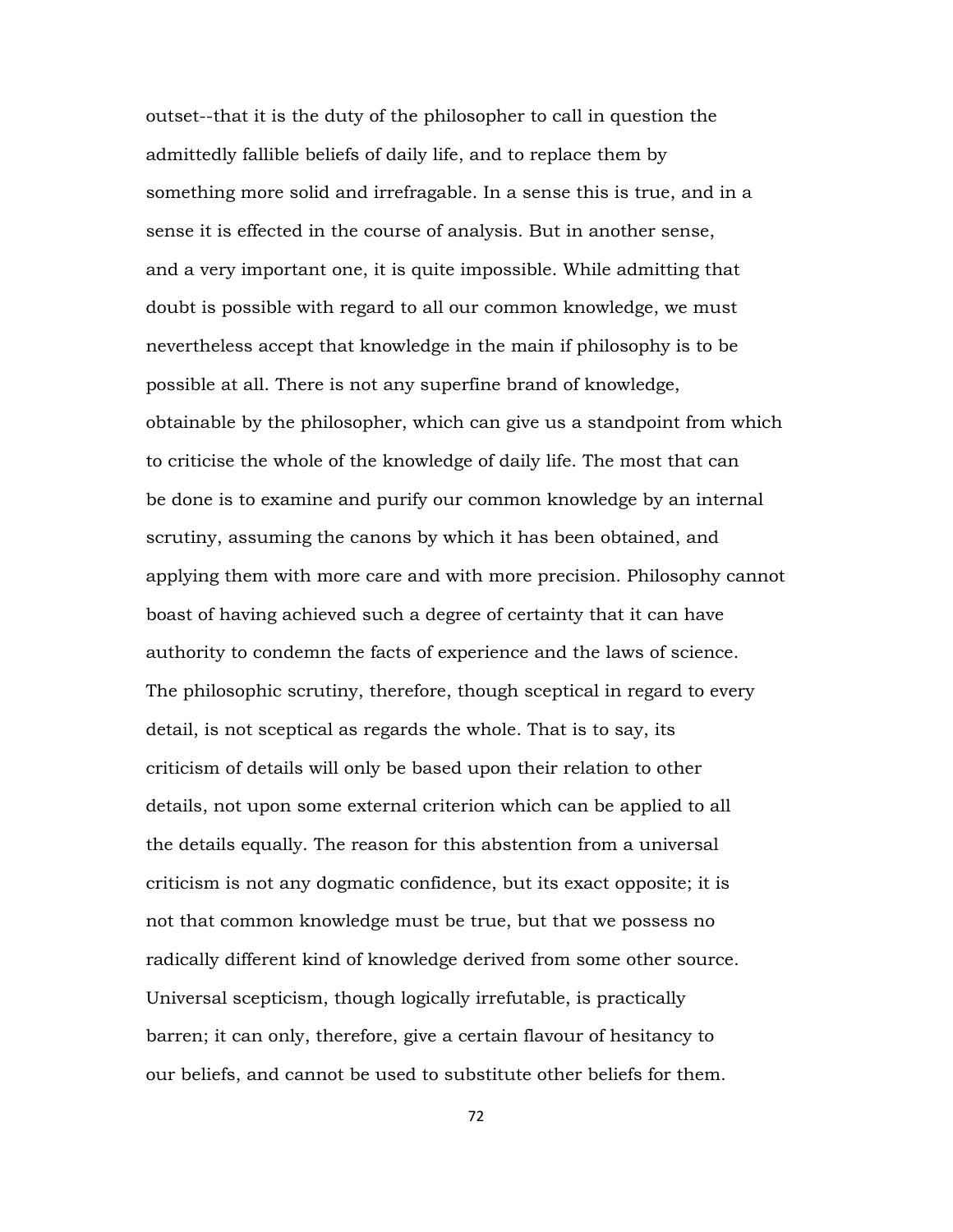Although data can only be criticised by other data, not by an outside standard, yet we may distinguish different grades of certainty in the different kinds of common knowledge which we enumerated just now. What does not go beyond our own personal sensible acquaintance must be for us the most certain: the "evidence of the senses" is proverbially the least open to question. What depends on testimony, like the facts of history and geography which are learnt from books, has varying degrees of certainty according to the nature and extent of the testimony. Doubts as to the existence of Napoleon can only be maintained for a joke, whereas the historicity of Agamemnon is a legitimate subject of debate. In science, again, we find all grades of certainty short of the highest. The law of gravitation, at least as an approximate truth, has acquired by this time the same kind of certainty as the existence of Napoleon, whereas the latest speculations concerning the constitution of matter would be universally acknowledged to have as yet only a rather slight probability in their favour. These varying degrees of certainty attaching to different data may be regarded as themselves forming part of our data; they, along with the other data, lie within the vague, complex, inexact body of knowledge which it is the business of the philosopher to analyse.

The first thing that appears when we begin to analyse our common knowledge is that some of it is derivative, while some is primitive; that is to say, there is some that we only believe because of something else from which it has been inferred in some sense, though not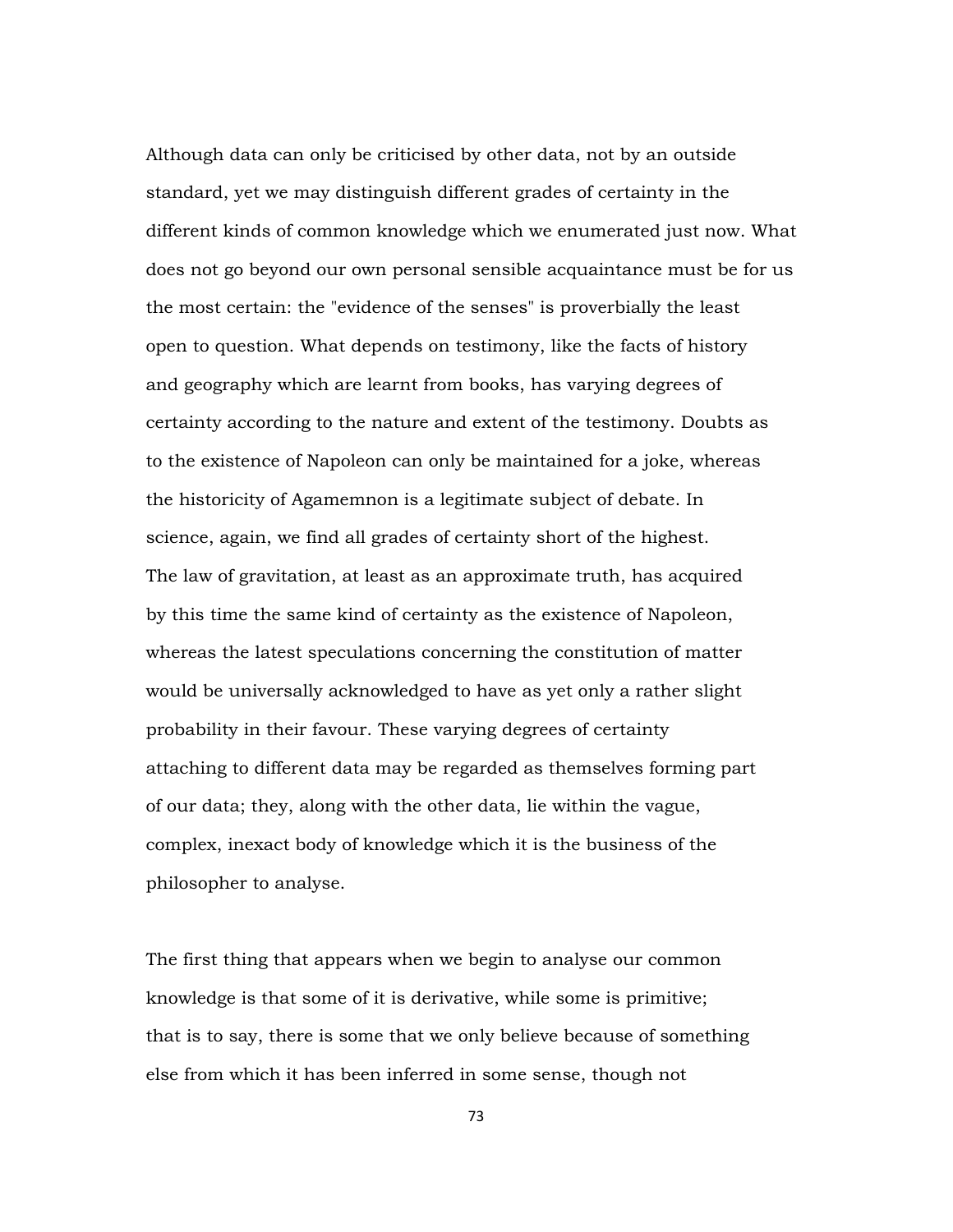necessarily in a strict logical sense, while other parts are believed on their own account, without the support of any outside evidence. It is obvious that the senses give knowledge of the latter kind: the immediate facts perceived by sight or touch or hearing do not need to be proved by argument, but are completely self-evident. Psychologists, however, have made us aware that what is actually given in sense is much less than most people would naturally suppose, and that much of what at first sight seems to be given is really inferred. This applies especially in regard to our space-perceptions. For instance, we instinctively infer the "real" size and shape of a visible object from its apparent size and shape, according to its distance and our point of view. When we hear a person speaking, our actual sensations usually miss a great deal of what he says, and we supply its place by unconscious inference; in a foreign language, where this process is more difficult, we find ourselves apparently grown deaf, requiring, for example, to be much nearer the stage at a theatre than would be necessary in our own country. Thus the first step in the analysis of data, namely, the discovery of what is really given in sense, is full of difficulty. We will, however, not linger on this point; so long as its existence is realised, the exact outcome does not make any very great difference in our main problem.

The next step in our analysis must be the consideration of how the derivative parts of our common knowledge arise. Here we become involved in a somewhat puzzling entanglement of logic and psychology. Psychologically, a belief may be called derivative whenever it is caused by one or more other beliefs, or by some fact of sense which is not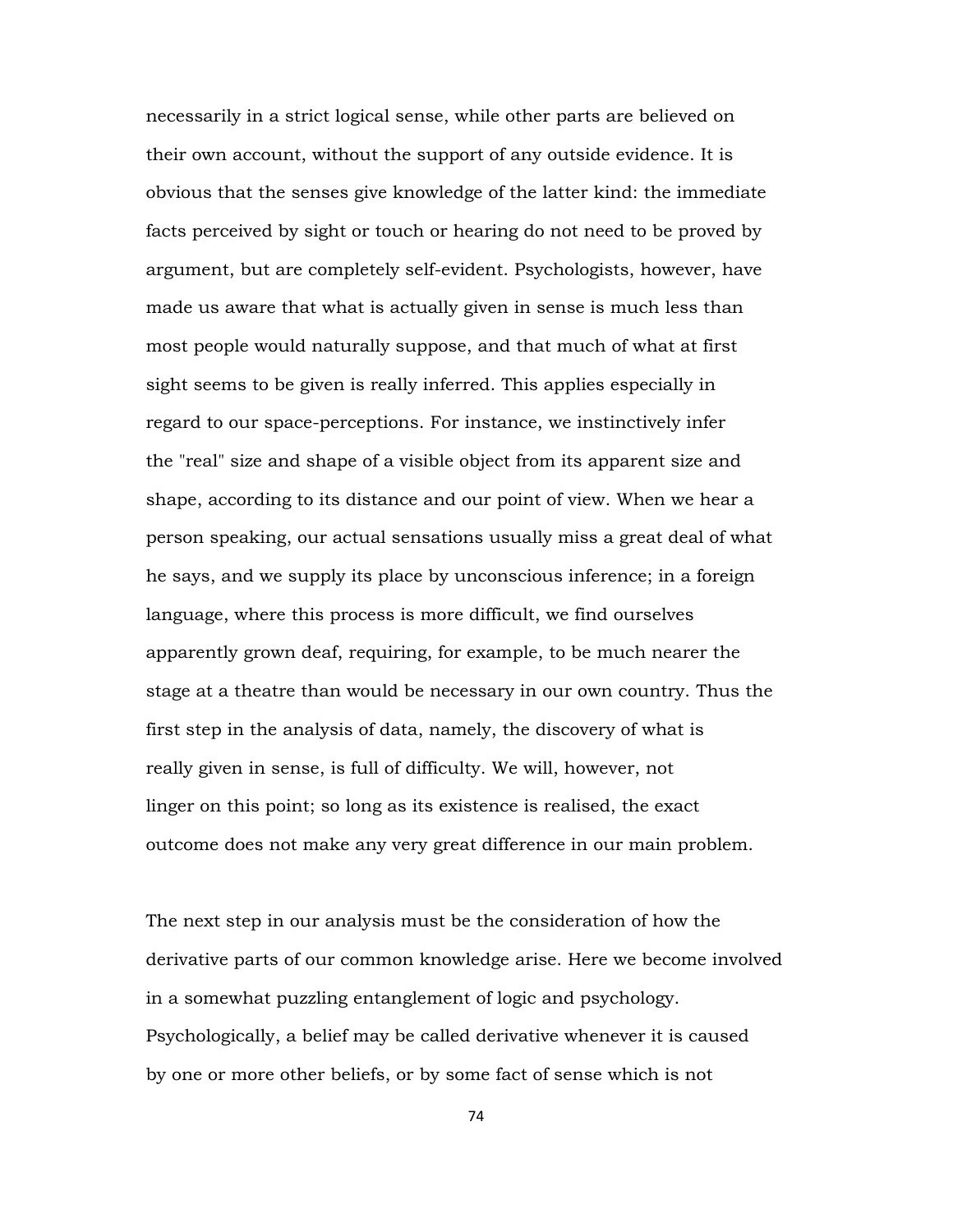simply what the belief asserts. Derivative beliefs in this sense constantly arise without any process of logical inference, merely by association of ideas or some equally extra-logical process. From the expression of a man's face we judge as to what he is feeling: we say we see that he is angry, when in fact we only see a frown. We do not judge as to his state of mind by any logical process: the judgment grows up, often without our being able to say what physical mark of emotion we actually saw. In such a case, the knowledge is derivative psychologically; but logically it is in a sense primitive, since it is not the result of any logical deduction. There may or may not be a possible deduction leading to the same result, but whether there is or not, we certainly do not employ it. If we call a belief "logically primitive" when it is not actually arrived at by a logical inference, then innumerable beliefs are logically primitive which psychologically are derivative. The separation of these two kinds of primitiveness is vitally important to our present discussion.

When we reflect upon the beliefs which are logically but not psychologically primitive, we find that, unless they can on reflection be deduced by a logical process from beliefs which are also psychologically primitive, our confidence in their truth tends to diminish the more we think about them. We naturally believe, for example, that tables and chairs, trees and mountains, are still there when we turn our backs upon them. I do not wish for a moment to maintain that this is certainly not the case, but I do maintain that the question whether it is the case is not to be settled off-hand on any supposed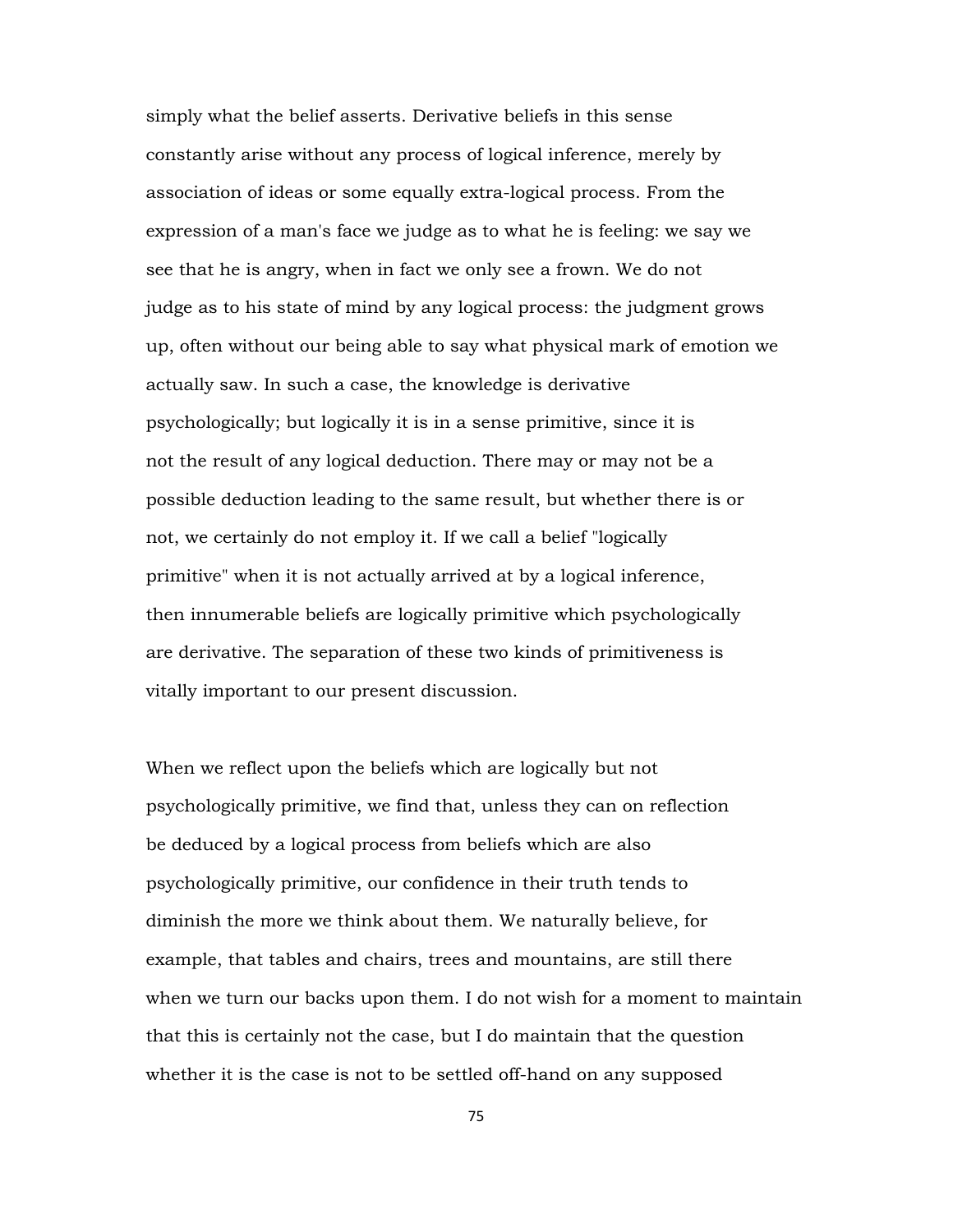ground of obviousness. The belief that they persist is, in all men except a few philosophers, logically primitive, but it is not psychologically primitive; psychologically, it arises only through our having seen those tables and chairs, trees and mountains. As soon as the question is seriously raised whether, because we have seen them, we have a right to suppose that they are there still, we feel that some kind of argument must be produced, and that if none is forthcoming, our belief can be no more than a pious opinion. We do not feel this as regards the immediate objects of sense: there they are, and as far as their momentary existence is concerned, no further argument is required. There is accordingly more need of justifying our psychologically derivative beliefs than of justifying those that are primitive.

We are thus led to a somewhat vague distinction between what we may call "hard" data and "soft" data. This distinction is a matter of degree, and must not be pressed; but if not taken too seriously it may help to make the situation clear. I mean by "hard" data those which resist the solvent influence of critical reflection, and by "soft" data those which, under the operation of this process, become to our minds more or less doubtful. The hardest of hard data are of two sorts: the particular facts of sense, and the general truths of logic. The more we reflect upon these, the more we realise exactly what they are, and exactly what a doubt concerning them really means, the more luminously certain do they become. Verbal doubt concerning even these is possible, but verbal doubt may occur when what is nominally being doubted is not really in our thoughts, and only words are actually present to our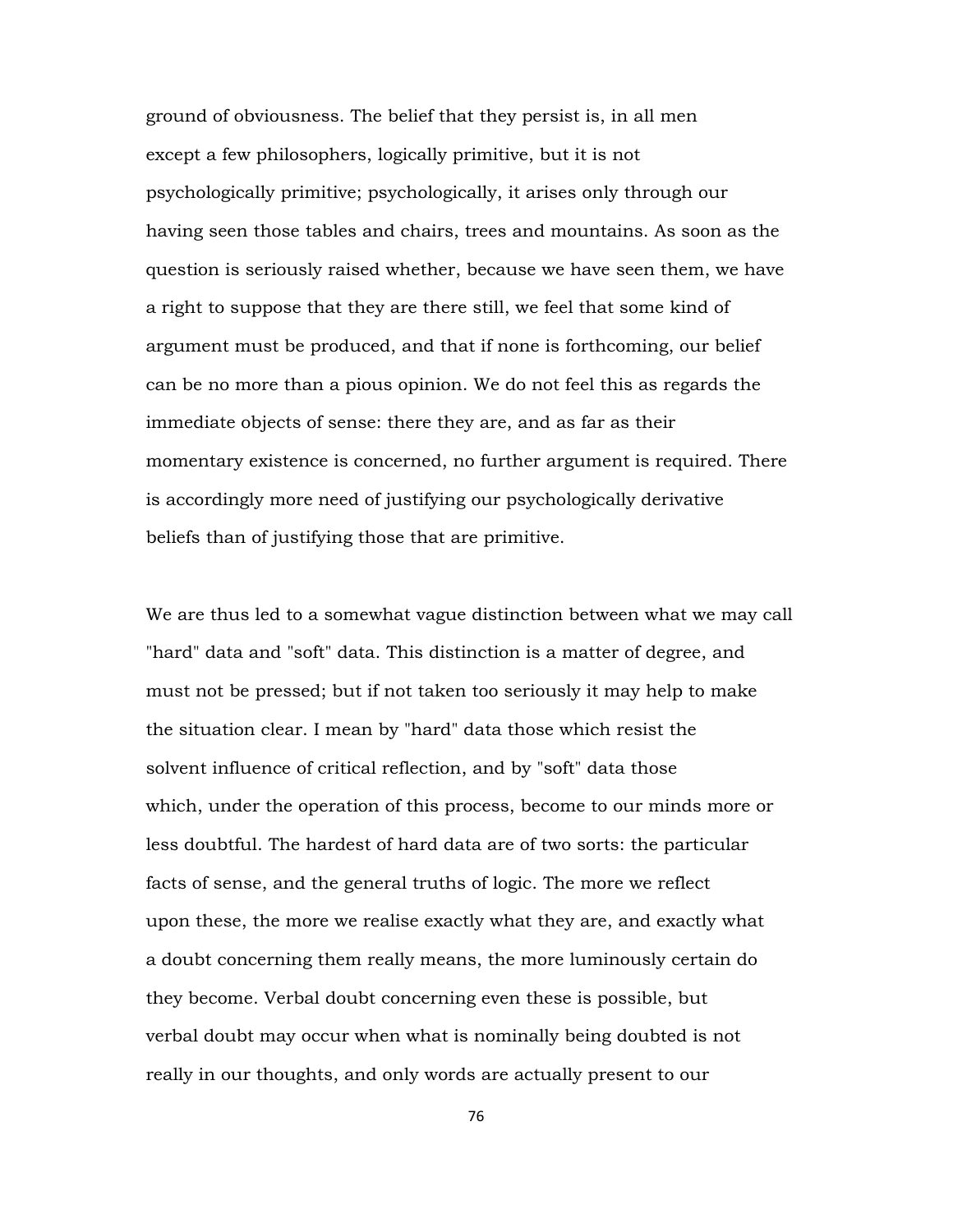minds. Real doubt, in these two cases, would, I think, be pathological. At any rate, to me they seem quite certain, and I shall assume that you agree with me in this. Without this assumption, we are in danger of falling into that universal scepticism which, as we saw, is as barren as it is irrefutable. If we are to continue philosophising, we must make our bow to the sceptical hypothesis, and, while admitting the elegant terseness of its philosophy, proceed to the consideration of other

hypotheses which, though perhaps not certain, have at least as good a right to our respect as the hypothesis of the sceptic.

Applying our distinction of "hard" and "soft" data to psychologically derivative but logically primitive beliefs, we shall find that most, if not all, are to be classed as soft data. They may be found, on reflection, to be capable of logical proof, and they then again become believed, but no longer as data. As data, though entitled to a certain limited respect, they cannot be placed on a level with the facts of sense or the laws of logic. The kind of respect which they deserve seems to me such as to warrant us in hoping, though not too confidently, that the hard data may prove them to be at least probable. Also, if the hard data are found to throw no light whatever upon their truth or falsehood, we are justified, I think, in giving rather more weight to the hypothesis of their truth than to the hypothesis of their falsehood. For the present, however, let us confine ourselves to the hard data, with a view to discovering what sort of world can be constructed by their means alone.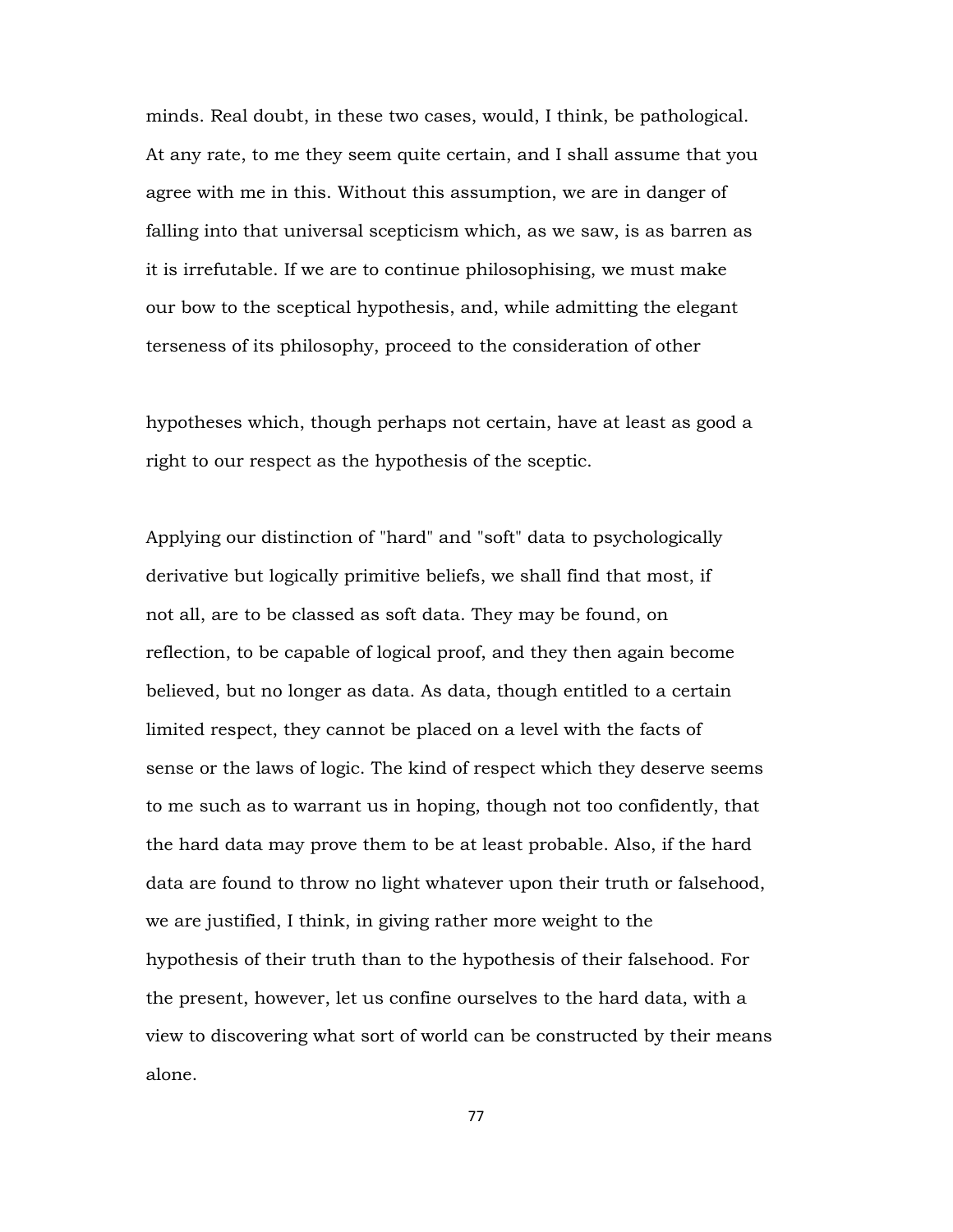Our data now are primarily the facts of sense (i.e. of our own sense-data) and the laws of logic. But even the severest scrutiny will allow some additions to this slender stock. Some facts of memory--especially of recent memory--seem to have the highest degree of certainty. Some introspective facts are as certain as any facts of sense. And facts of sense themselves must, for our present purposes, be interpreted with a certain latitude. Spatial and temporal relations must sometimes be included, for example in the case of a swift motion falling wholly within the specious present. And some facts of comparison, such as the likeness or unlikeness of two shades of colour, are certainly to be included among hard data. Also we must remember that the distinction of hard and soft data is psychological and subjective, so that, if there are other minds than our own--which at our present stage must be held doubtful--the catalogue of hard data may be different for them from what it is for us.

Certain common beliefs are undoubtedly excluded from hard data. Such is the belief which led us to introduce the distinction, namely, that sensible objects in general persist when we are not perceiving them. Such also is the belief in other people's minds: this belief is obviously derivative from our perception of their bodies, and is felt to demand logical justification as soon as we become aware of its derivativeness. Belief in what is reported by the testimony of others, including all that we learn from books, is of course involved in the doubt as to whether other people have minds at all. Thus the world from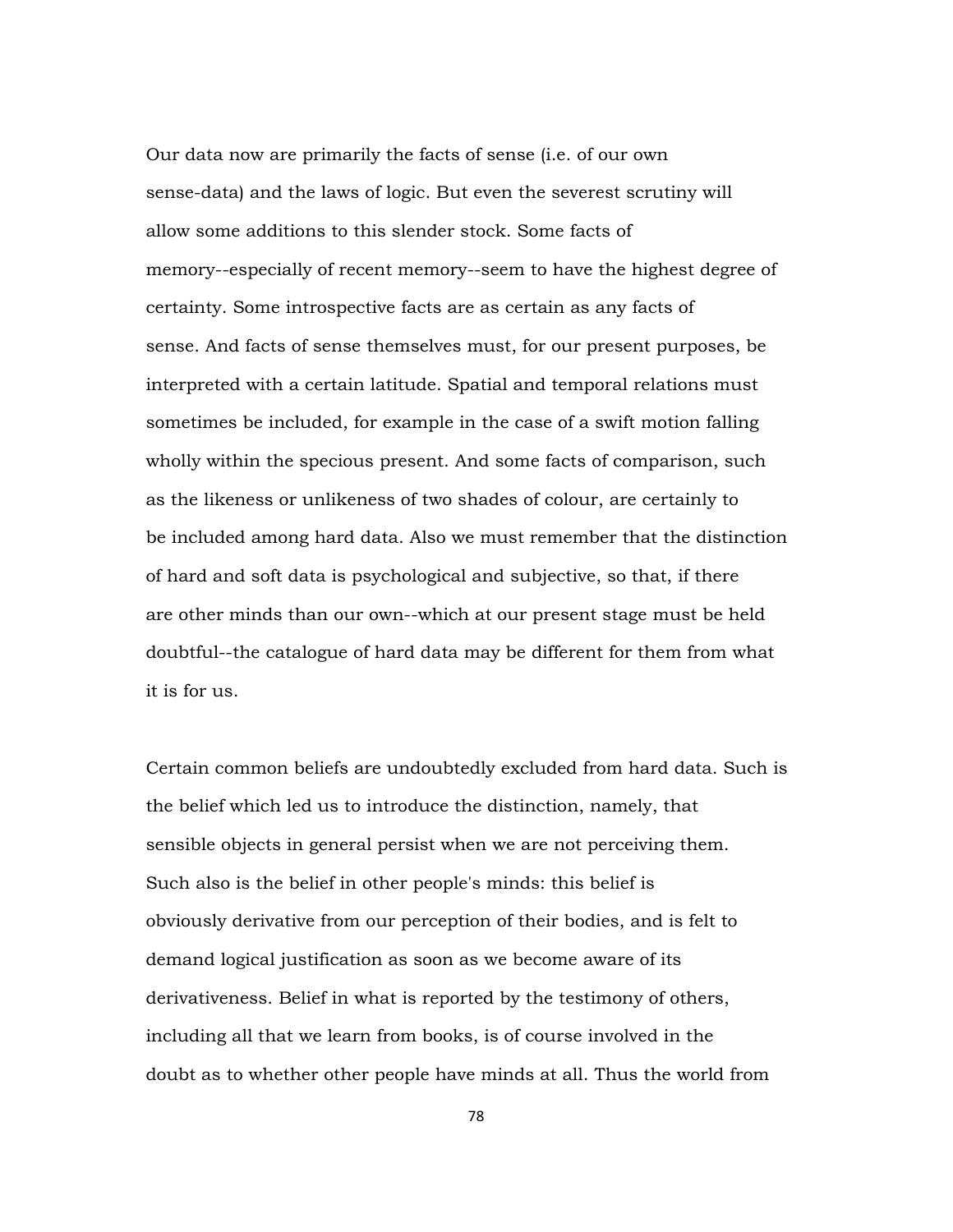which our reconstruction is to begin is very fragmentary. The best we can say for it is that it is slightly more extensive than the world at which Descartes arrived by a similar process, since that world contained nothing except himself and his thoughts.

We are now in a position to understand and state the problem of our knowledge of the external world, and to remove various misunderstandings which have obscured the meaning of the problem. The problem really is: Can the existence of anything other than our own hard data be inferred from the existence of those data? But before considering this problem, let us briefly consider what the problem is not.

When we speak of the "external" world in this discussion, we must not mean "spatially external," unless "space" is interpreted in a peculiar and recondite manner. The immediate objects of sight, the coloured surfaces which make up the visible world, are spatially external in the natural meaning of this phrase. We feel them to be "there" as opposed to "here"; without making any assumption of an existence other than hard data, we can more or less estimate the distance of a coloured surface. It seems probable that distances, provided they are not too great, are actually given more or less roughly in sight; but whether this is the case or not, ordinary distances can certainly be estimated approximately by means of the data of sense alone. The immediately given world is spatial, and is further not wholly contained within our own bodies. Thus our knowledge of what is external in this sense is not open to doubt.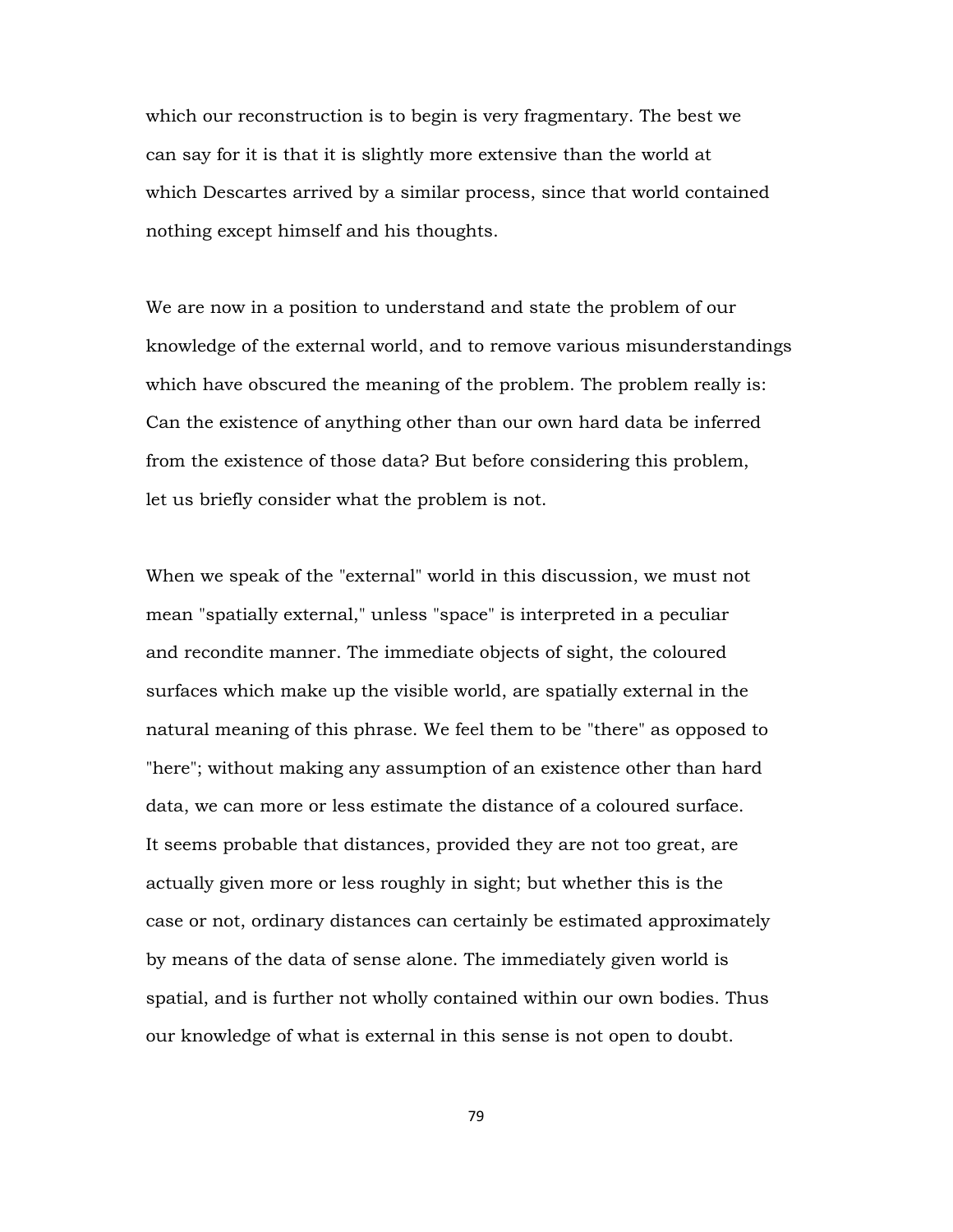Another form in which the question is often put is: "Can we know of the existence of any reality which is independent of ourselves?" This form of the question suffers from the ambiguity of the two words "independent" and "self." To take the Self first: the question as to what is to be reckoned part of the Self and what is not, is a very difficult one. Among many other things which we may mean by the Self, two may be selected as specially important, namely, (1) the bare subject which thinks and is aware of objects, (2) the whole assemblage of things that would necessarily cease to exist if our lives came to an end. The bare subject, if it exists at all, is an inference, and is not part of the data; therefore this meaning of Self may be ignored in our present inquiry. The second meaning is difficult to make precise, since we hardly know what things depend upon our lives for their existence. And in this form, the definition of Self introduces the word "depend," which raises the same questions as are raised by the word "independent." Let us therefore take up the word "independent," and return to the Self later.

When we say that one thing is "independent" of another, we may mean either that it is logically possible for the one to exist without the other, or that there is no causal relation between the two such that the one only occurs as the effect of the other. The only way, so far as I know, in which one thing can be logically dependent upon another is when the other is part of the one. The existence of a book, for example, is logically dependent upon that of its pages: without the pages there would be no book. Thus in this sense the question, "Can we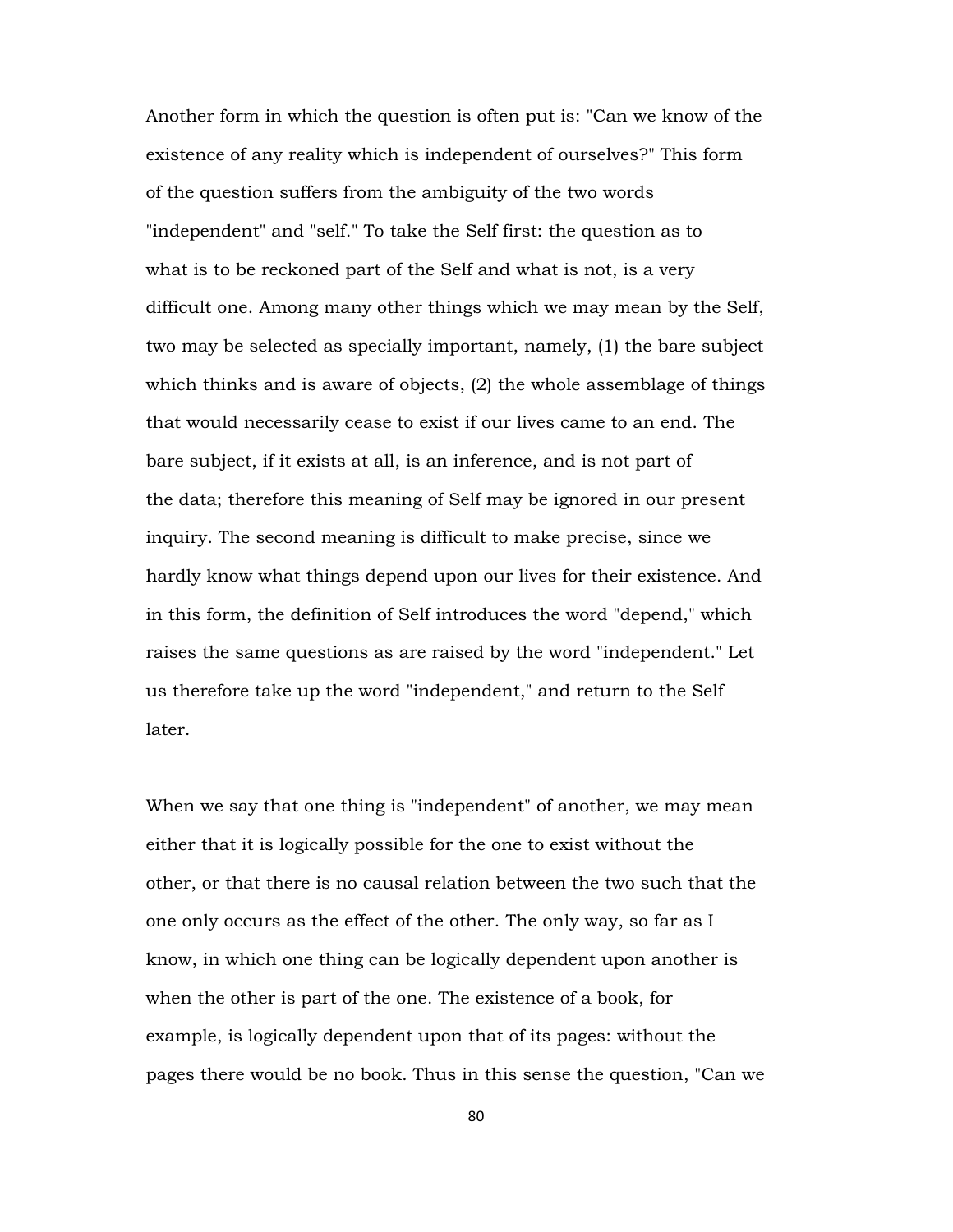know of the existence of any reality which is independent of ourselves?" reduces to the question, "Can we know of the existence of any reality of which our Self is not part?" In this form, the question brings us back to the problem of defining the Self; but I think, however the Self may be defined, even when it is taken as the bare subject, it cannot be supposed to be part of the immediate object of sense; thus in this form of the question we must admit that we can know of the existence of realities independent of ourselves.

The question of causal dependence is much more difficult. To know that one kind of thing is causally independent of another, we must know that it actually occurs without the other. Now it is fairly obvious that, whatever legitimate meaning we give to the Self, our thoughts and feelings are causally dependent upon ourselves, i.e. do not occur when there is no Self for them to belong to. But in the case of objects of sense this is not obvious; indeed, as we saw, the common-sense view is that such objects persist in the absence of any percipient. If this is the case, then they are causally independent of ourselves; if not, not. Thus in this form the question reduces to the question whether we can know that objects of sense, or any other objects not our own thoughts and feelings, exist at times when we are not perceiving them. This form, in which the difficult word "independent" no longer occurs, is the form in which we stated the problem a minute ago.

Our question in the above form raises two distinct problems, which it is important to keep separate. First, can we know that objects of sense, or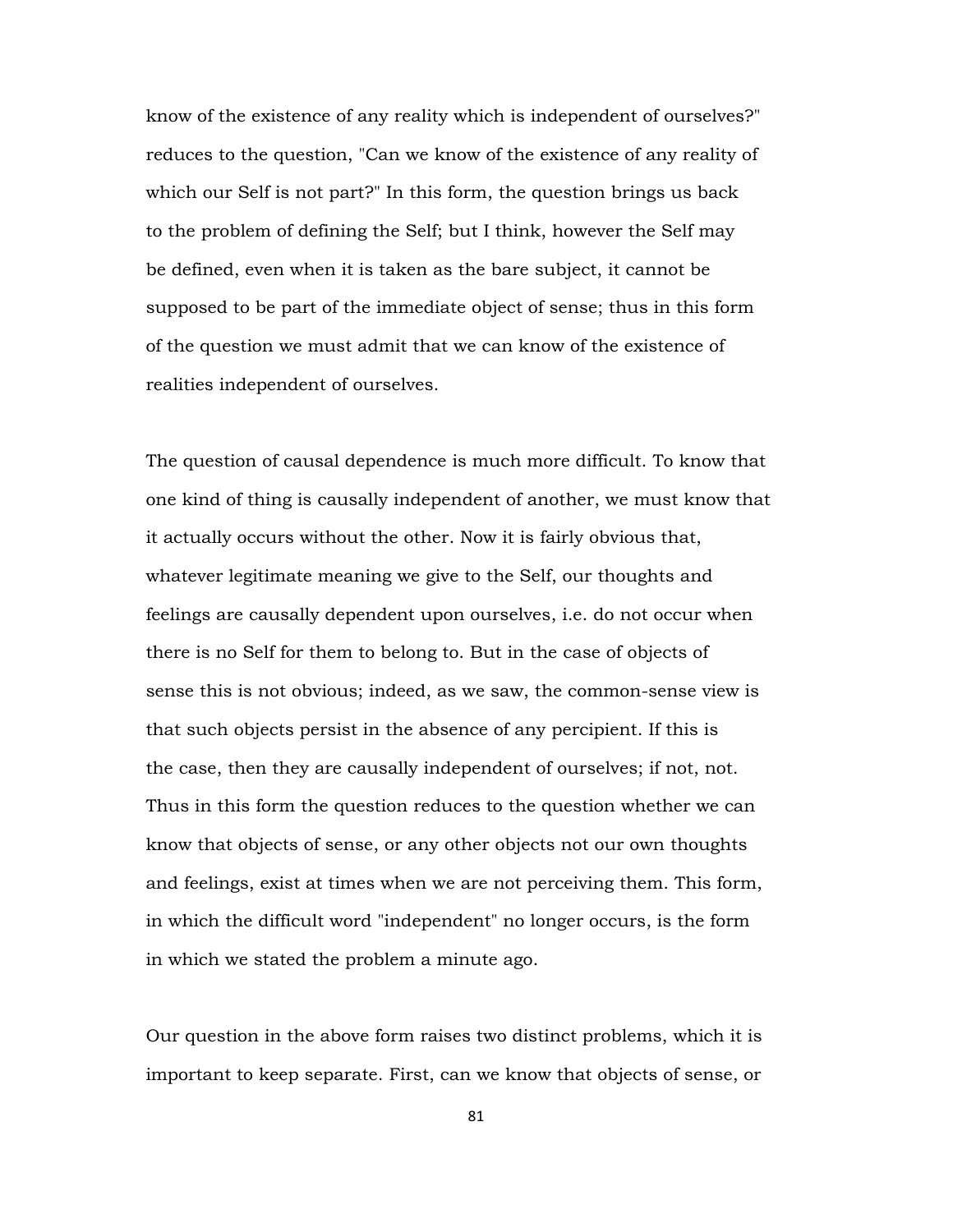very similar objects, exist at times when we are not perceiving them? Secondly, if this cannot be known, can we know that other objects, inferable from objects of sense but not necessarily resembling them, exist either when we are perceiving the objects of sense or at any other time? This latter problem arises in philosophy as the problem of the "thing in itself," and in science as the problem of matter as assumed in physics. We will consider this latter problem first.

Owing to the fact that we feel passive in sensation, we naturally suppose that our sensations have outside causes. Now it is necessary here first of all to distinguish between (1) our sensation, which is a mental event consisting in our being aware of a sensible object, and (2) the sensible object of which we are aware in sensation. When I speak of the sensible object, it must be understood that I do not mean such a thing as a table, which is both visible and tangible, can be seen by many people at once, and is more or less permanent. What I mean is just that patch of colour which is momentarily seen when we look at the table, or just that particular hardness which is felt when we press it, or just that particular sound which is heard when we rap it. Each of these I call a sensible object, and our awareness of it I call a sensation. Now our sense of passivity, if it really afforded any argument, would only tend to show that the sensation has an outside cause; this cause we should naturally seek in the sensible object. Thus there is no good reason, so far, for supposing that sensible objects must have outside causes. But both the thing-in-itself of philosophy and the matter of physics present themselves as outside causes of the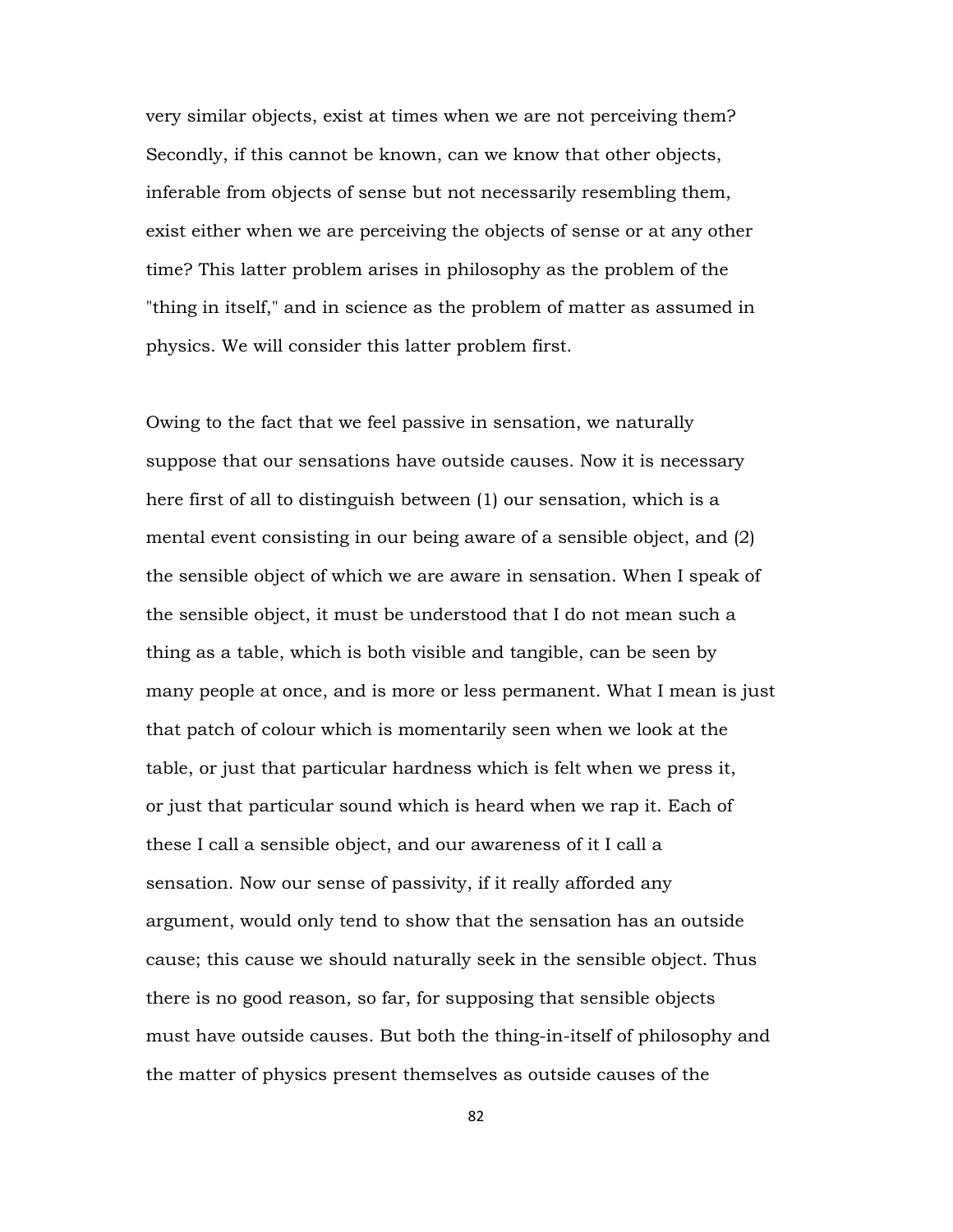sensible object as much as of the sensation. What are the grounds for this common opinion?

In each case, I think, the opinion has resulted from the combination of a belief that something which can persist independently of our consciousness makes itself known in sensation, with the fact that our sensations often change in ways which seem to depend upon us rather than upon anything which would be supposed to persist independently of us. At first, we believe unreflectingly that everything is as it seems to be, and that, if we shut our eyes, the objects we had been seeing remain as they were though we no longer see them. But there are arguments against this view, which have generally been thought conclusive. It is extraordinarily difficult to see just what the arguments prove; but if we are to make any progress with the problem of the external world, we must try to make up our minds as to these arguments.

A table viewed from one place presents a different appearance from that which it presents from another place. This is the language of common sense, but this language already assumes that there is a real table of which we see the appearances. Let us try to state what is known in terms of sensible objects alone, without any element of hypothesis. We find that as we walk round the table, we perceive a series of gradually changing visible objects. But in speaking of "walking round the table," we have still retained the hypothesis that there is a single table connected with all the appearances. What we ought to say is that, while we have those muscular and other sensations which make us say we are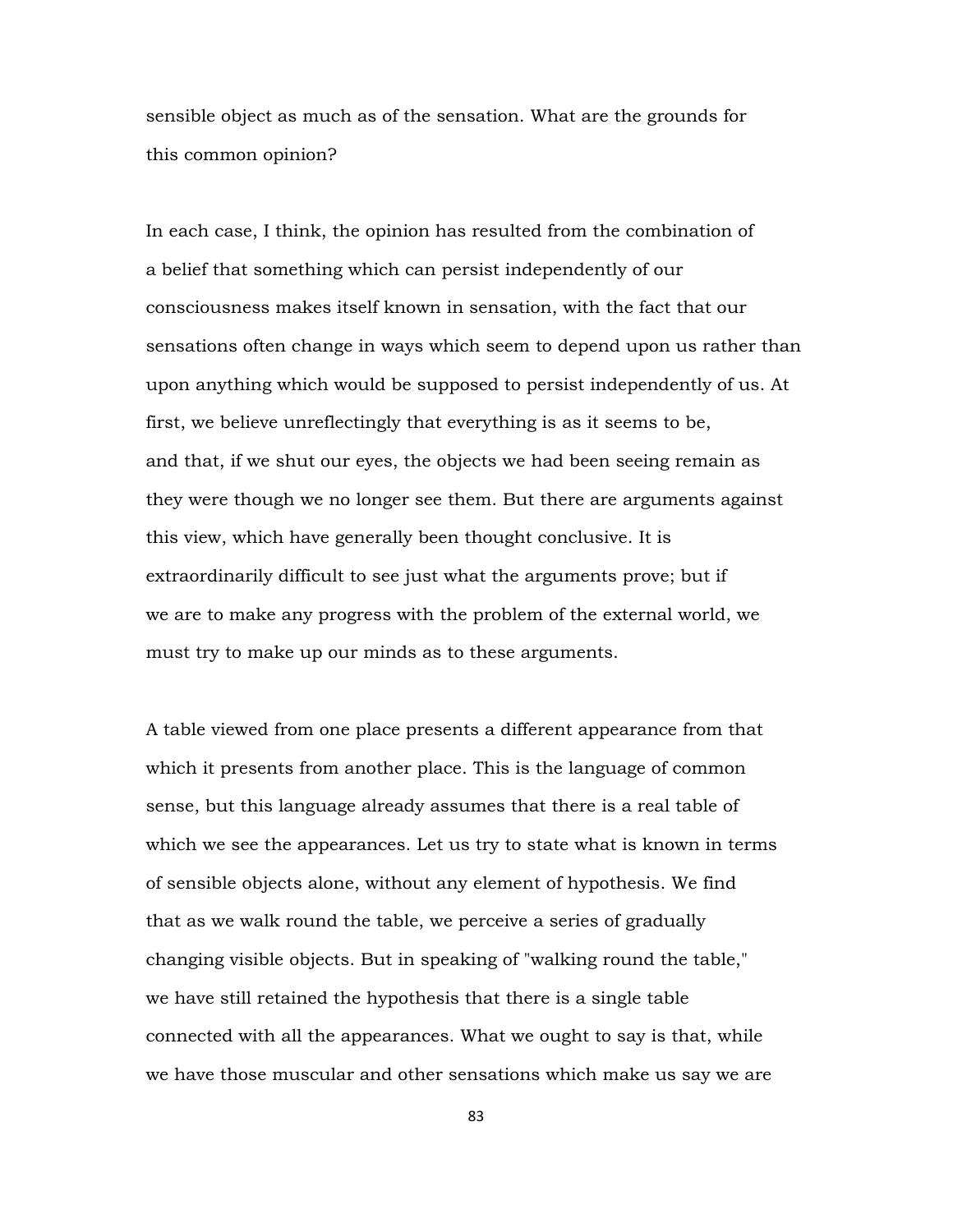walking, our visual sensations change in a continuous way, so that, for example, a striking patch of colour is not suddenly replaced by something wholly different, but is replaced by an insensible gradation of slightly different colours with slightly different shapes. This is what we really know by experience, when we have freed our minds from the assumption of permanent "things" with changing appearances. What is really known is a correlation of muscular and other bodily sensations with changes in visual sensations.

But walking round the table is not the only way of altering its appearance. We can shut one eye, or put on blue spectacles, or look through a microscope. All these operations, in various ways, alter the visual appearance which we call that of the table. More distant objects will also alter their appearance if (as we say) the state of the atmosphere changes--if there is fog or rain or sunshine. Physiological changes also alter the appearances of things. If we assume the world of common sense, all these changes, including those attributed to physiological causes, are changes in the intervening medium. It is not quite so easy as in the former case to reduce this set of facts to a form in which nothing is assumed beyond sensible objects. Anything intervening between ourselves and what we see must be invisible: our view in every direction is bounded by the nearest visible object. It might be objected that a dirty pane of glass, for example, is visible although we can see things through it. But in this case we really see a spotted patchwork: the dirtier specks in the glass are visible, while the cleaner parts are invisible and allow us to see what is beyond. Thus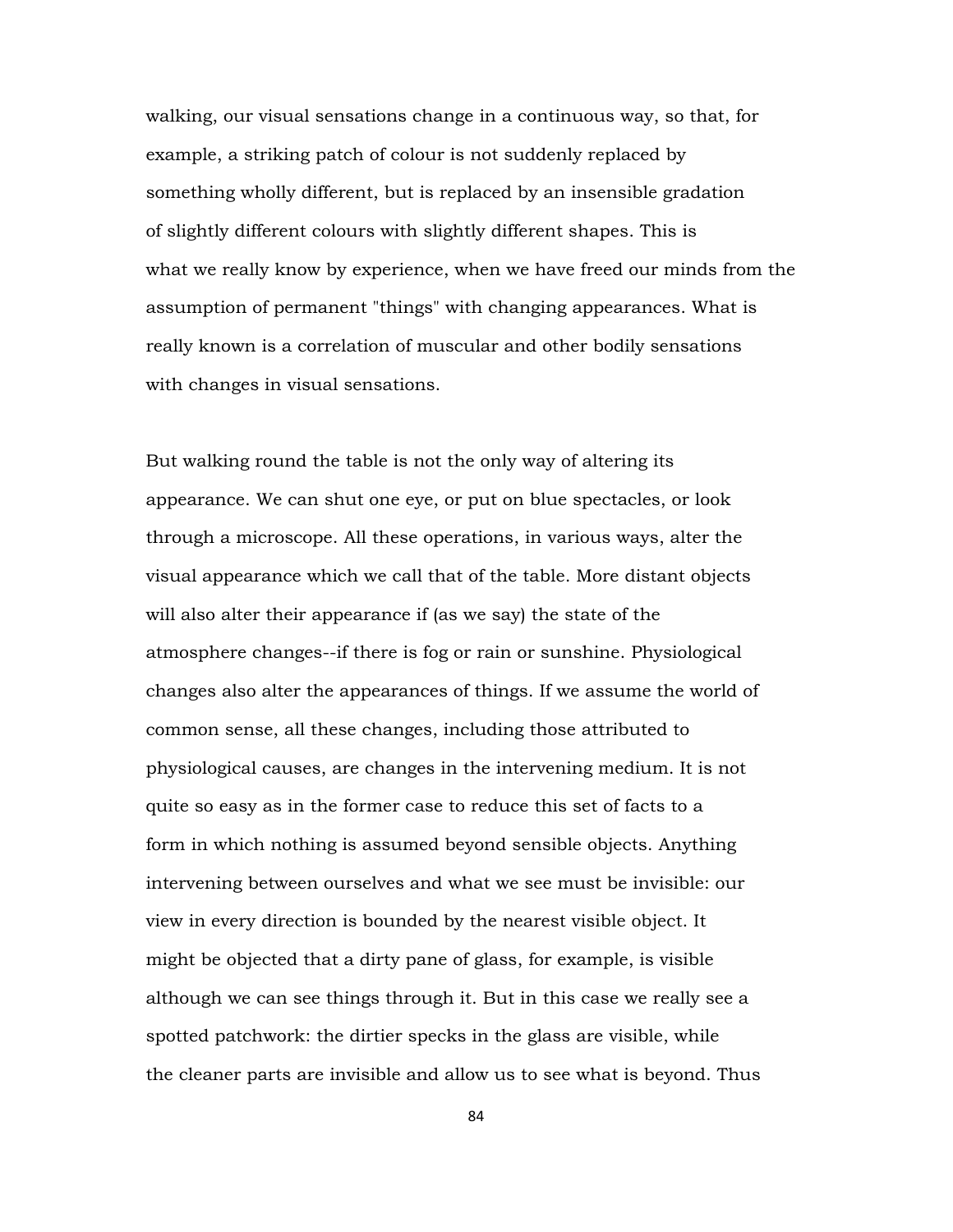the discovery that the intervening medium affects the appearances of things cannot be made by means of the sense of sight alone.

Let us take the case of the blue spectacles, which is the simplest, but may serve as a type for the others. The frame of the spectacles is of course visible, but the blue glass, if it is clean, is not visible. The blueness, which we say is in the glass, appears as being in the objects seen through the glass. The glass itself is known by means of the sense of touch. In order to know that it is between us and the objects seen through it, we must know how to correlate the space of touch with the space of sight. This correlation itself, when stated in terms of the data of sense alone, is by no means a simple matter. But it presents no difficulties of principle, and may therefore be supposed accomplished. When it has been accomplished, it becomes possible to attach a meaning to the statement that the blue glass, which we can touch, is between us and the object seen, as we say, "through" it.

But we have still not reduced our statement completely to what is actually given in sense. We have fallen into the assumption that the object of which we are conscious when we touch the blue spectacles still exists after we have ceased to touch them. So long as we are touching them, nothing except our finger can be seen through the part touched, which is the only part where we immediately know that there is something. If we are to account for the blue appearance of objects other than the spectacles, when seen through them, it might seem as if we must assume that the spectacles still exist when we are not touching them;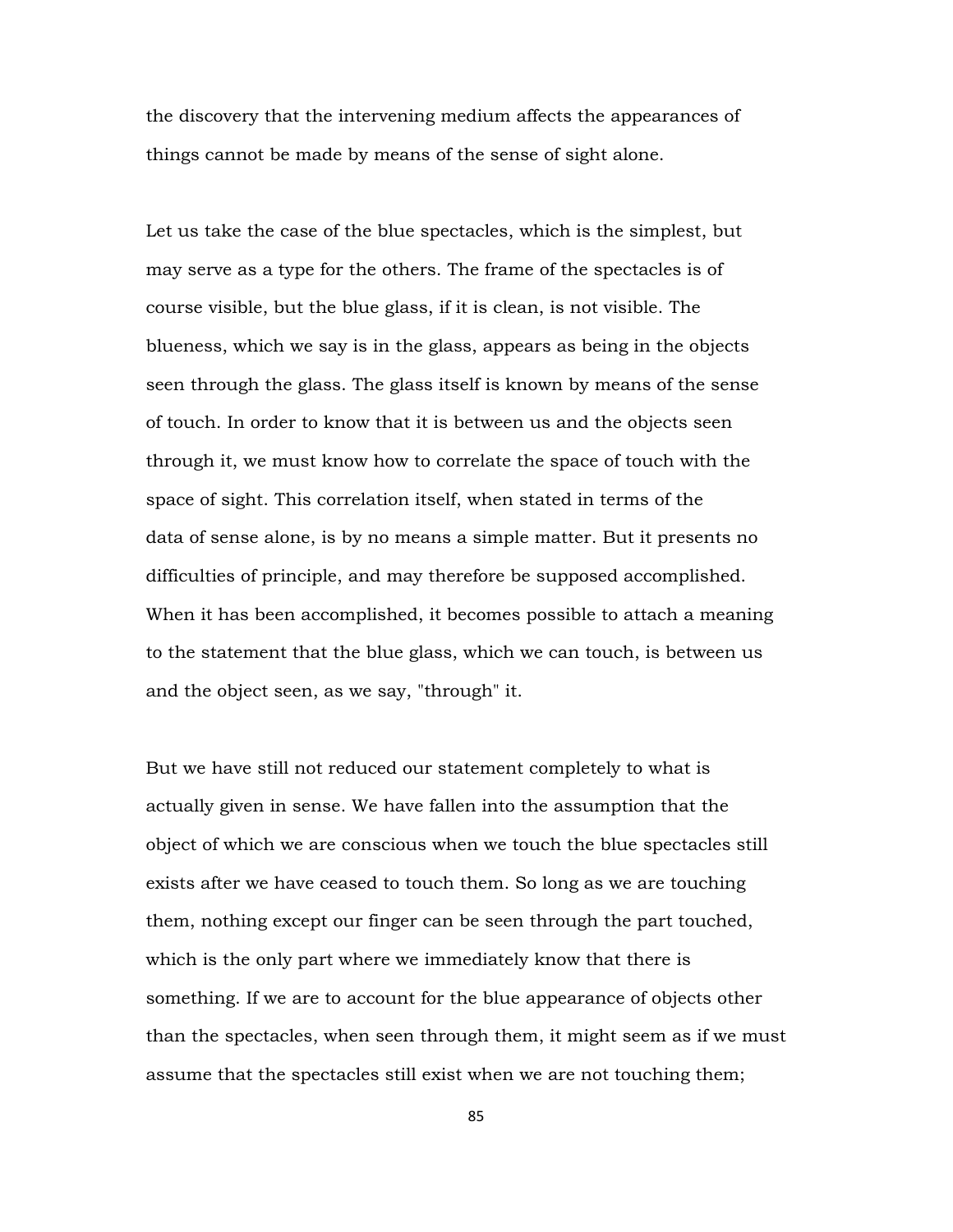and if this assumption really is necessary, our main problem is answered: we have means of knowing of the present existence of objects not given in sense, though of the same kind as objects formerly given in sense.

It may be questioned, however, whether this assumption is actually unavoidable, though it is unquestionably the most natural one to make. We may say that the object of which we become aware when we touch the spectacles continues to have effects afterwards, though perhaps it no longer exists. In this view, the supposed continued existence of sensible objects after they have ceased to be sensible will be a fallacious inference from the fact that they still have effects. It is often supposed that nothing which has ceased to exist can continue to have effects, but this is a mere prejudice, due to a wrong conception of causality. We cannot, therefore, dismiss our present hypothesis on the ground of a priori impossibility, but must examine further whether it can really account for the facts.

It may be said that our hypothesis is useless in the case when the blue glass is never touched at all. How, in that case, are we to account for the blue appearance of objects? And more generally, what are we to make of the hypothetical sensations of touch which we associate with untouched visible objects, which we know would be verified if we chose, though in fact we do not verify them? Must not these be attributed to permanent possession, by the objects, of the properties which touch would reveal?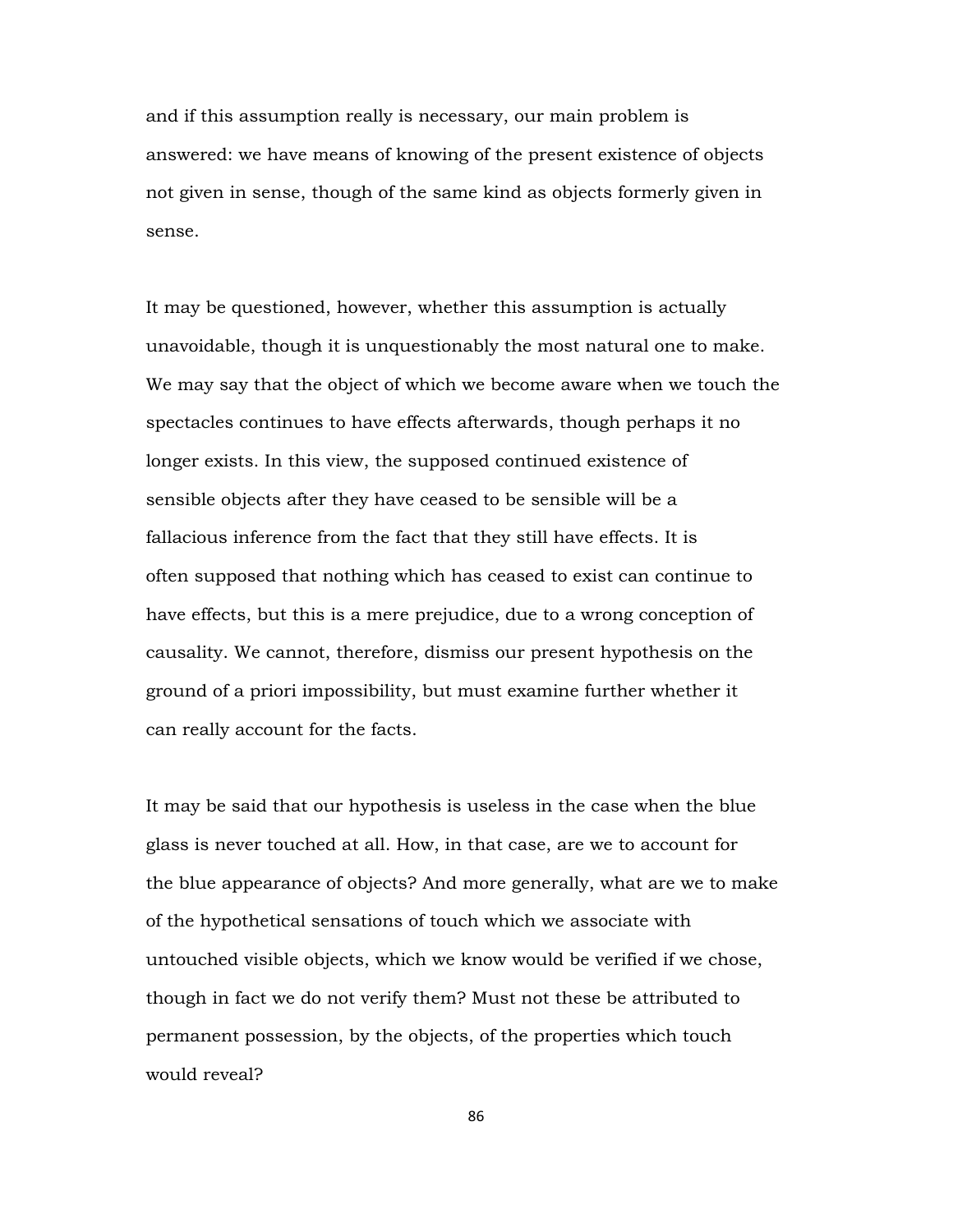Let us consider the more general question first. Experience has taught us that where we see certain kinds of coloured surfaces we can, by touch, obtain certain expected sensations of hardness or softness, tactile shape, and so on. This leads us to believe that what is seen is usually tangible, and that it has, whether we touch it or not, the hardness or softness which we should expect to feel if we touched it. But the mere fact that we are able to infer what our tactile sensations would be shows that it is not logically necessary to assume tactile qualities before they are felt. All that is really known is that the visual appearance in question, together with touch, will lead to certain sensations, which can necessarily be determined in terms of the visual appearance, since otherwise they could not be inferred from it.

We can now give a statement of the experienced facts concerning the blue spectacles, which will supply an interpretation of common-sense beliefs without assuming anything beyond the existence of sensible objects at the times when they are sensible. By experience of the correlation of touch and sight sensations, we become able to associate a certain place in touch-space with a certain corresponding place in sight-space. Sometimes, namely in the case of transparent things, we find that there is a tangible object in a touch-place without there being any visible object in the corresponding sight-place. But in such a case as that of the blue spectacles, we find that whatever object is visible beyond the empty sight-place in the same line of sight has a different colour from what it has when there is no tangible object in the intervening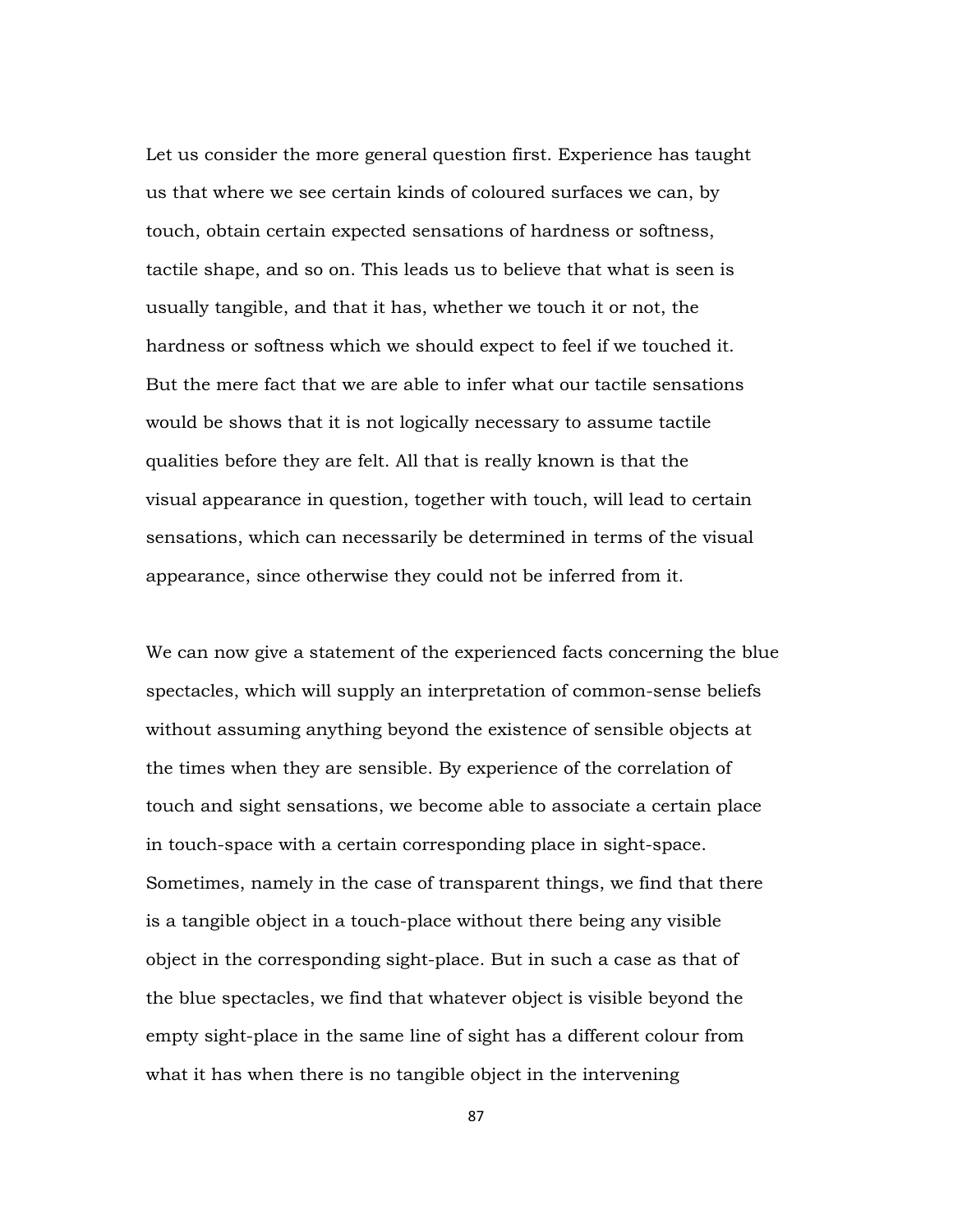touch-place; and as we move the tangible object in touch-space, the blue patch moves in sight-space. If now we find a blue patch moving in this way in sight-space, when we have no sensible experience of an intervening tangible object, we nevertheless infer that, if we put our hand at a certain place in touch-space, we should experience a certain touch-sensation. If we are to avoid non-sensible objects, this must be taken as the whole of our meaning when we say that the blue spectacles are in a certain place, though we have not touched them, and have only seen other things rendered blue by their interposition.

I think it may be laid down quite generally that, in so far as physics or common sense is verifiable, it must be capable of interpretation in terms of actual sense-data alone. The reason for this is simple. Verification consists always in the occurrence of an expected sense-datum. Astronomers tell us there will be an eclipse of the moon: we look at the moon, and find the earth's shadow biting into it, that is to say, we see an appearance quite different from that of the usual full moon. Now if an expected sense-datum constitutes a verification, what was asserted must have been about sense-data; or, at any rate, if part of what was asserted was not about sense-data, then only the other part has been verified. There is in fact a certain regularity or conformity to law about the occurrence of sense-data, but the sense-data that occur at one time are often causally connected with those that occur at quite other times, and not, or at least not very closely, with those that occur at neighbouring times. If I look at the moon and immediately afterwards hear a train coming, there is no very close causal connection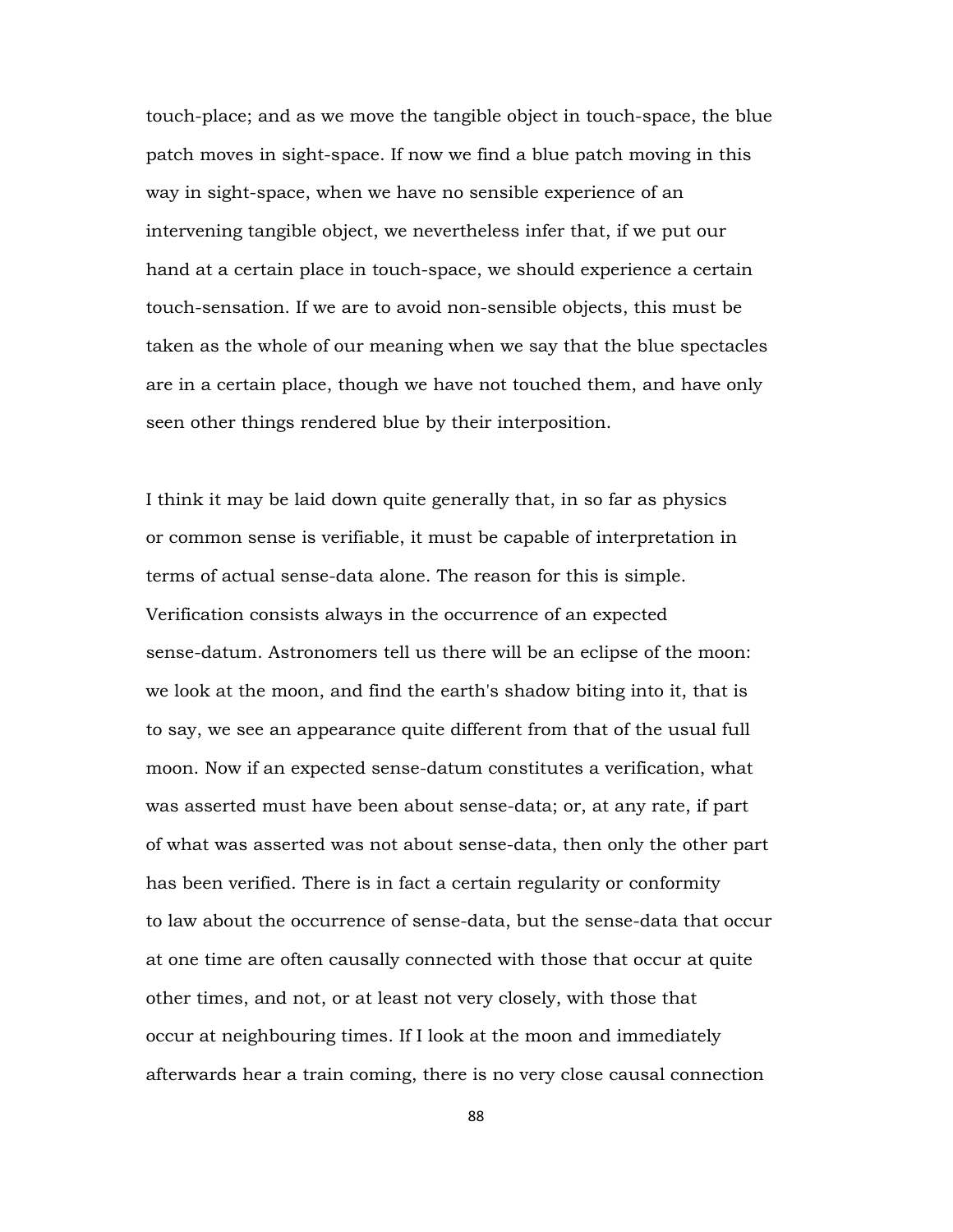between my two sense-data; but if I look at the moon on two nights a week apart, there is a very close causal connection between the two sense-data. The simplest, or at least the easiest, statement of the connection is obtained by imagining a "real" moon which goes on whether I look at it or not, providing a series of possible sense-data of which only those are actual which belong to moments when I choose to look at the moon.

But the degree of verification obtainable in this way is very small. It must be remembered that, at our present level of doubt, we are not at liberty to accept testimony. When we hear certain noises, which are those we should utter if we wished to express a certain thought, we assume that that thought, or one very like it, has been in another mind, and has given rise to the expression which we hear. If at the same time we see a body resembling our own, moving its lips as we move ours when we speak, we cannot resist the belief that it is alive, and that the feelings inside it continue when we are not looking at it. When we see our friend drop a weight upon his toe, and hear him say--what we should say in similar circumstances, the phenomena can no doubt be explained without assuming that he is anything but a series of shapes and noises seen and heard by us, but practically no man is so infected with philosophy as not to be quite certain that his friend has felt the same kind of pain as he himself would feel. We will consider the legitimacy of this belief presently; for the moment, I only wish to point out that it needs the same kind of justification as our belief that the moon exists when we do not see it, and that, without it, testimony heard or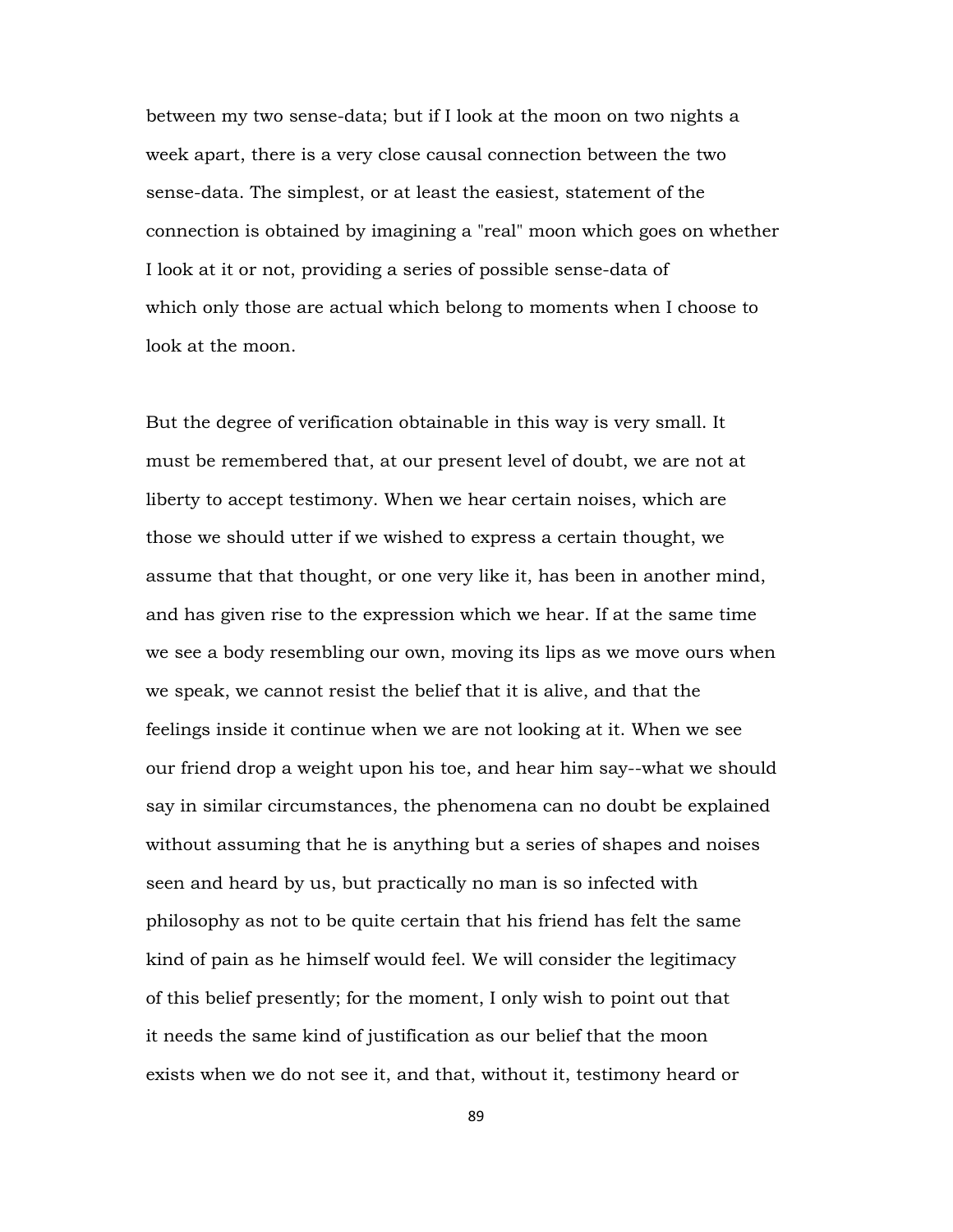read is reduced to noises and shapes, and cannot be regarded as evidence of the facts which it reports. The verification of physics which is possible at our present level is, therefore, only that degree of verification which is possible by one man's unaided observations, which will not carry us very far towards the establishment of a whole science.

Before proceeding further, let us summarise the argument so far as it has gone. The problem is: "Can the existence of anything other than our own hard data be inferred from these data?" It is a mistake to state the problem in the form: "Can we know of the existence of anything other than ourselves and our states?" or: "Can we know of the existence of anything independent of ourselves?" because of the extreme difficulty of defining "self" and "independent" precisely. The felt passivity of sensation is irrelevant, since, even if it proved anything, it could only prove that sensations are caused by sensible objects. The natural naïve belief is that things seen persist, when unseen, exactly or approximately as they appeared when seen; but this belief tends to be dispelled by the fact that what common sense regards as the appearance of one object changes with what common sense regards as changes in the point of view and in the intervening medium, including in the latter our own sense-organs and nerves and brain. This fact, as just stated, assumes, however, the common-sense world of stable objects which it professes to call in question; hence, before we can discover its precise bearing on our problem, we must find a way of stating it which does not involve any of the assumptions which it is designed to render doubtful. What we then find, as the bare outcome of experience, is that gradual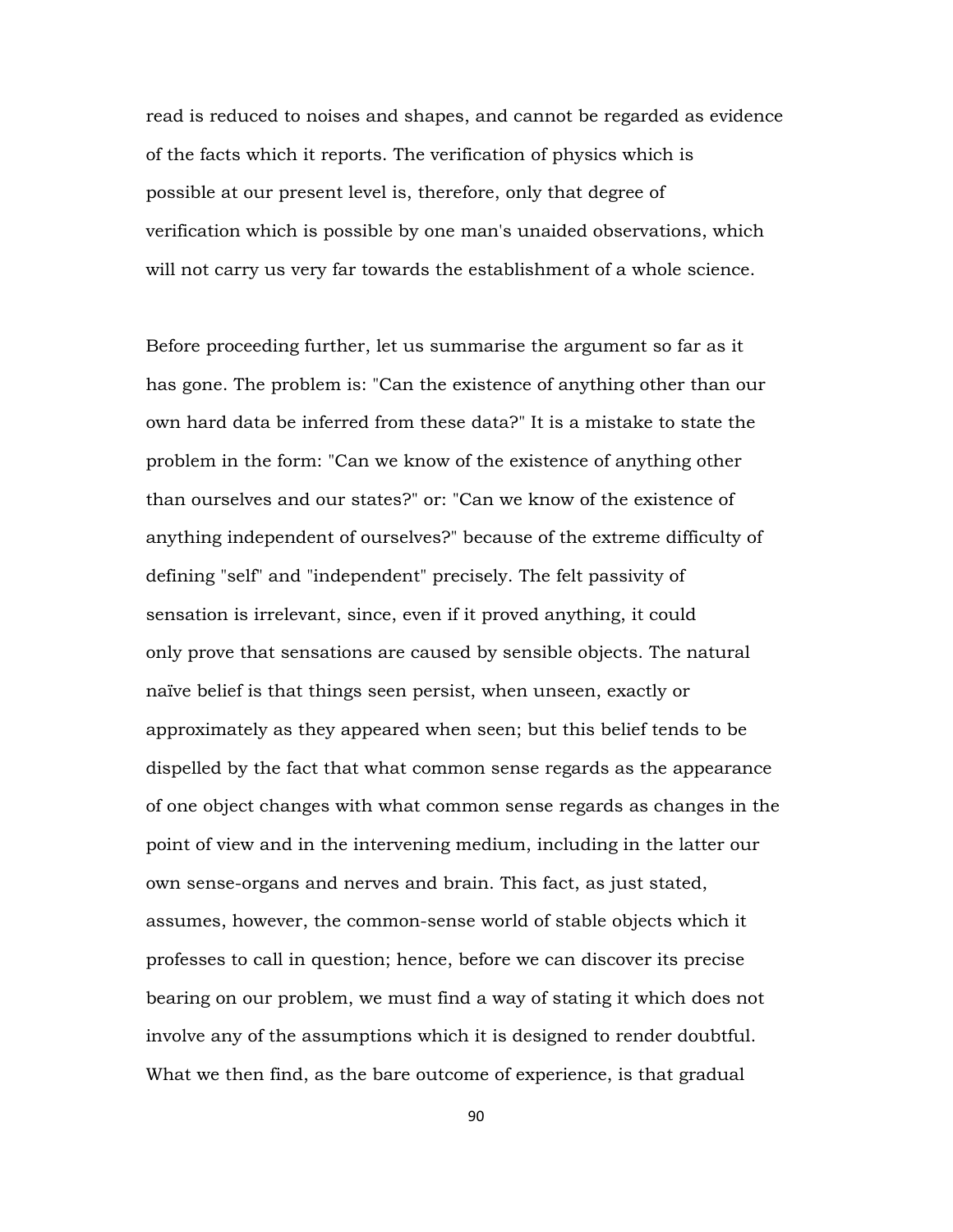changes in certain sense-data are correlated with gradual changes in certain others, or (in the case of bodily motions) with the other sense-data themselves.

The assumption that sensible objects persist after they have ceased to be sensible--for example, that the hardness of a visible body, which has been discovered by touch, continues when the body is no longer touched--may be replaced by the statement that the effects of sensible objects persist, i.e. that what happens now can only be accounted for, in many cases, by taking account of what happened at an earlier time. Everything that one man, by his own personal experience, can verify in the account of the world given by common sense and physics, will be explicable by some such means, since verification consists merely in the occurrence of an expected sense-datum. But what depends upon testimony, whether heard or read, cannot be explained in this way, since testimony depends upon the existence of minds other than our own, and thus requires a knowledge of something not given in sense. But before examining the question of our knowledge of other minds, let us return to the question of the thing-in-itself, namely, to the theory that what exists at times when we are not perceiving a given sensible object is something quite unlike that object, something which, together with us and our sense-organs, causes our sensations, but is never itself given in sensation.

The thing-in-itself, when we start from common-sense assumptions, is a fairly natural outcome of the difficulties due to the changing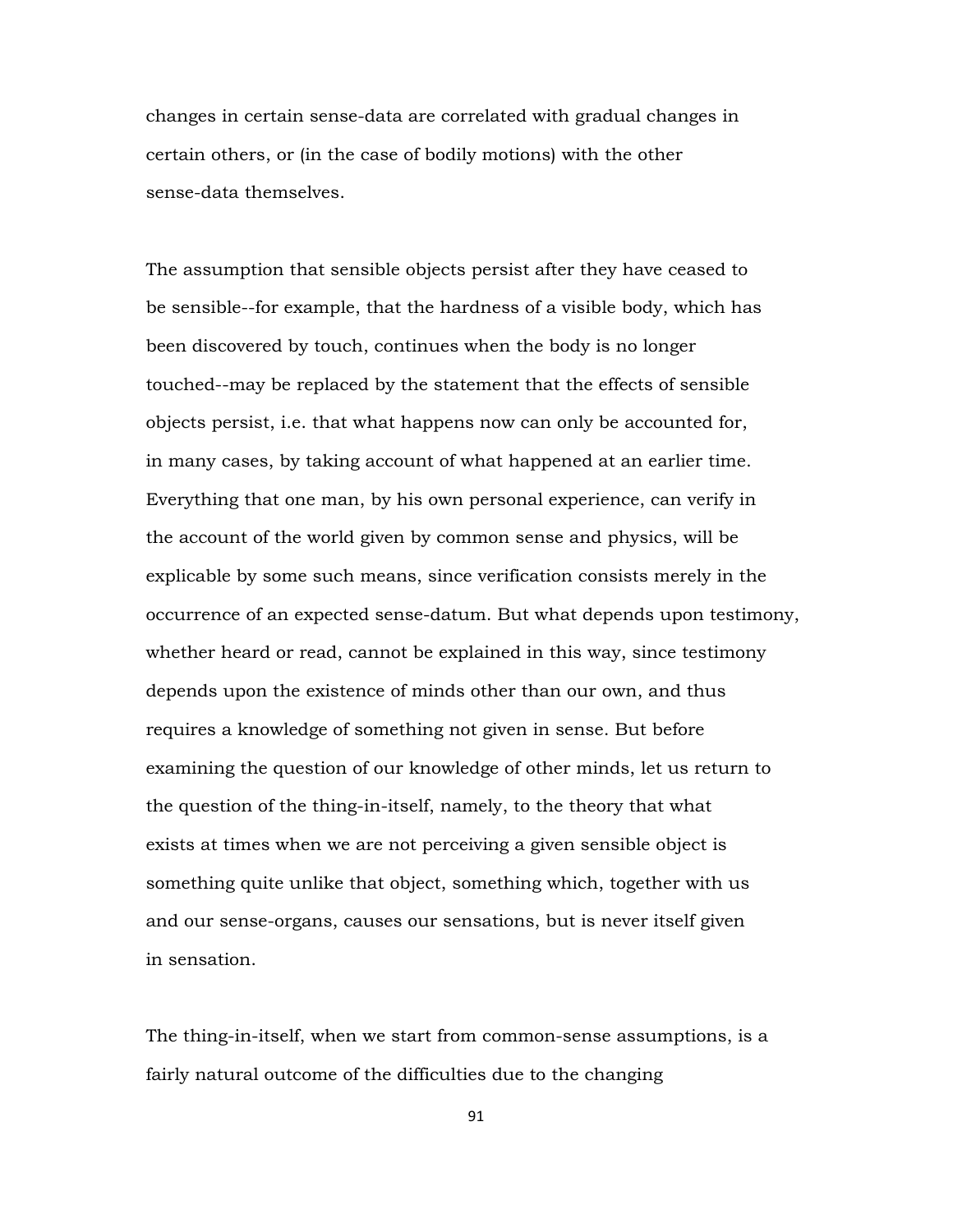appearances of what is supposed to be one object. It is supposed that the table (for example) causes our sense-data of sight and touch, but must, since these are altered by the point of view and the intervening medium, be quite different from the sense-data to which it gives rise. There is, in this theory, a tendency to a confusion from which it derives some of its plausibility, namely, the confusion between a sensation as a psychical occurrence and its object. A patch of colour, even if it only exists when it is seen, is still something quite different from the seeing of it: the seeing of it is mental, but the patch of colour is not. This confusion, however, can be avoided without our necessarily abandoning the theory we are examining. The objection to it, I think, lies in its failure to realise the radical nature of the reconstruction demanded by the difficulties to which it points. We cannot speak legitimately of changes in the point of view and the intervening medium until we have already constructed some world more stable than that of momentary sensation. Our discussion of the blue spectacles and the walk round the table has, I hope, made this clear. But what remains far from clear is the nature of the reconstruction required.

Although we cannot rest content with the above theory, in the terms in which it is stated, we must nevertheless treat it with a certain respect, for it is in outline the theory upon which physical science and physiology are built, and it must, therefore, be susceptible of a true interpretation. Let us see how this is to be done.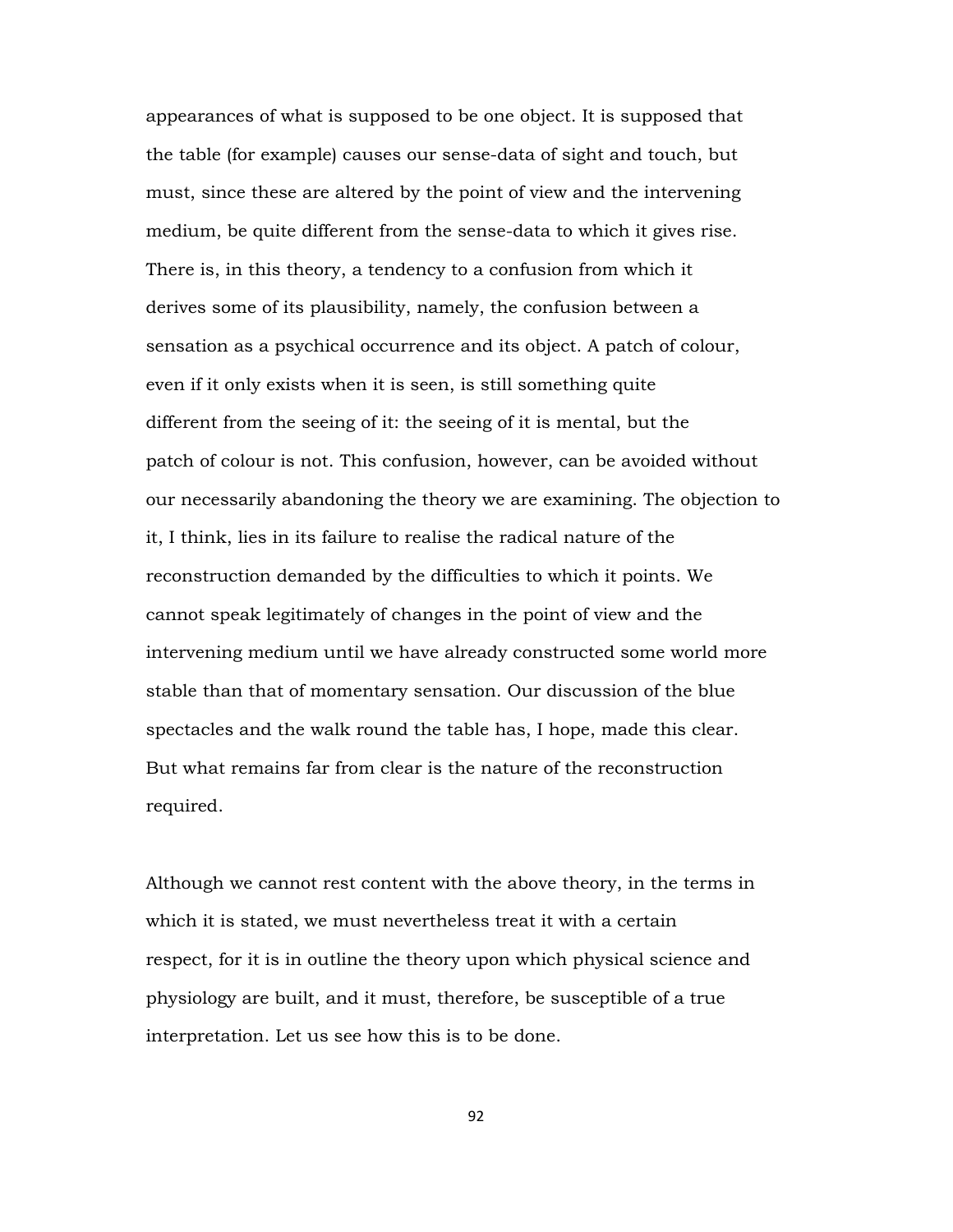The first thing to realise is that there are no such things as "illusions of sense." Objects of sense, even when they occur in dreams, are the most indubitably real objects known to us. What, then, makes us call them unreal in dreams? Merely the unusual nature of their connection with other objects of sense. I dream that I am in America, but I wake up and find myself in England without those intervening days on the Atlantic which, alas! are inseparably connected with a "real" visit to America. Objects of sense are called "real" when they have the kind of connection with other objects of sense which experience has led us to regard as normal; when they fail in this, they are called "illusions." But what is illusory is only the inferences to which they give rise; in themselves, they are every bit as real as the objects of waking life. And conversely, the sensible objects of waking life must not be expected to have any more intrinsic reality than those of dreams. Dreams and waking life, in our first efforts at construction, must be treated with equal respect; it is only by some reality not merely sensible that dreams can be condemned.

Accepting the indubitable momentary reality of objects of sense, the next thing to notice is the confusion underlying objections derived from their changeableness. As we walk round the table, its aspect changes; but it is thought impossible to maintain either that the table changes, or that its various aspects can all "really" exist in the same place. If we press one eyeball, we shall see two tables; but it is thought preposterous to maintain that there are "really" two tables. Such arguments, however, seem to involve the assumption that there can be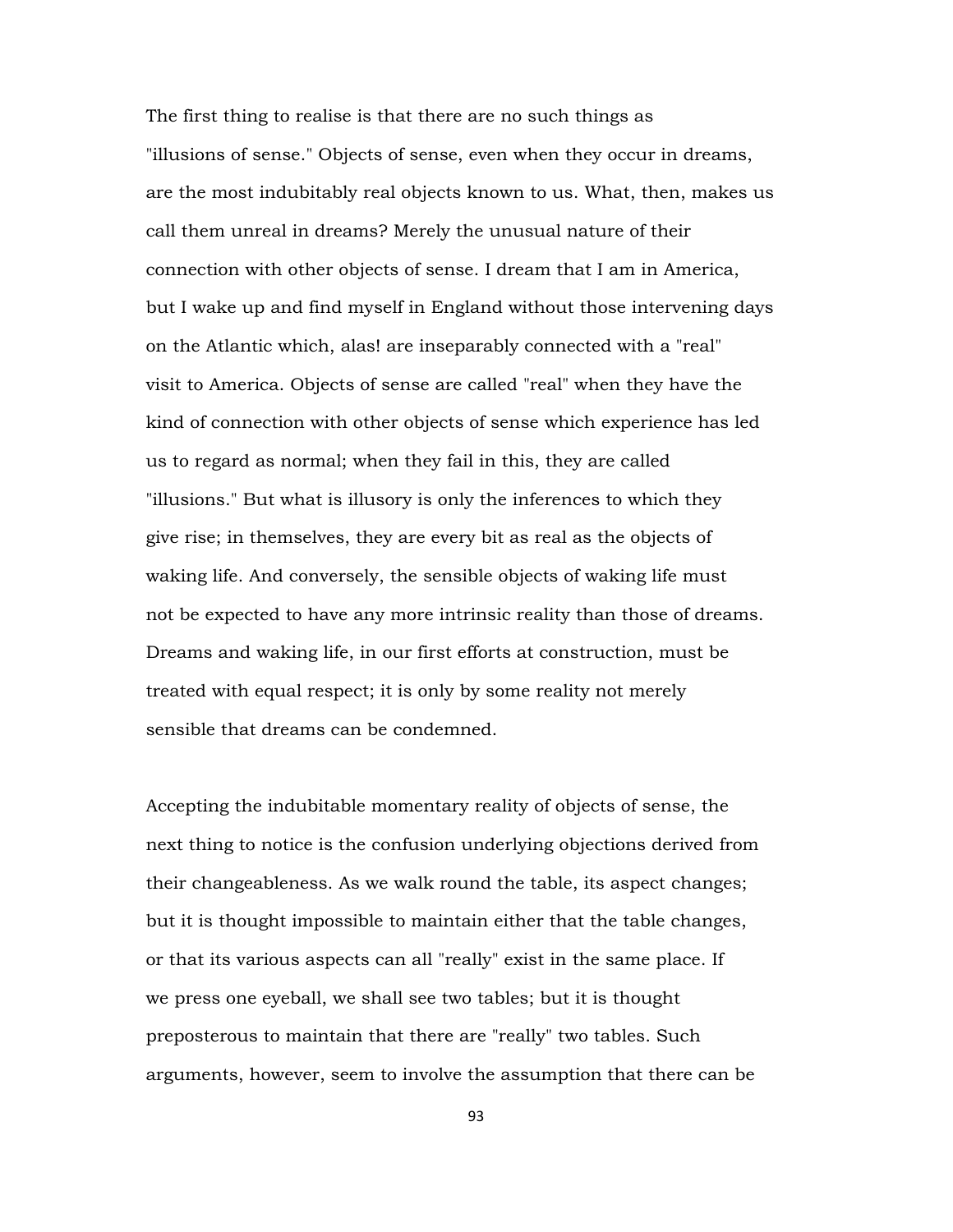something more real than objects of sense. If we see two tables, then there are two visual tables. It is perfectly true that, at the same moment, we may discover by touch that there is only one tactile table. This makes us declare the two visual tables an illusion, because usually one visual object corresponds to one tactile object. But all that we are warranted in saying is that, in this case, the manner of correlation of touch and sight is unusual. Again, when the aspect of the table changes as we walk round it, and we are told there cannot be so many different aspects in the same place, the answer is simple: what does the critic of the table mean by "the same place"? The use of such a phrase presupposes that all our difficulties have been solved; as yet, we have no right to speak of a "place" except with reference to one given set of momentary sense-data. When all are changed by a bodily movement, no place remains the same as it was. Thus the difficulty, if it exists, has at least not been rightly stated.

We will now make a new start, adopting a different method. Instead of inquiring what is the minimum of assumption by which we can explain the world of sense, we will, in order to have a model hypothesis as a help for the imagination, construct one possible (not necessary) explanation of the facts. It may perhaps then be possible to pare away what is superfluous in our hypothesis, leaving a residue which may be regarded as the abstract answer to our problem.

Let us imagine that each mind looks out upon the world, as in Leibniz's monadology, from a point of view peculiar to itself; and for the sake of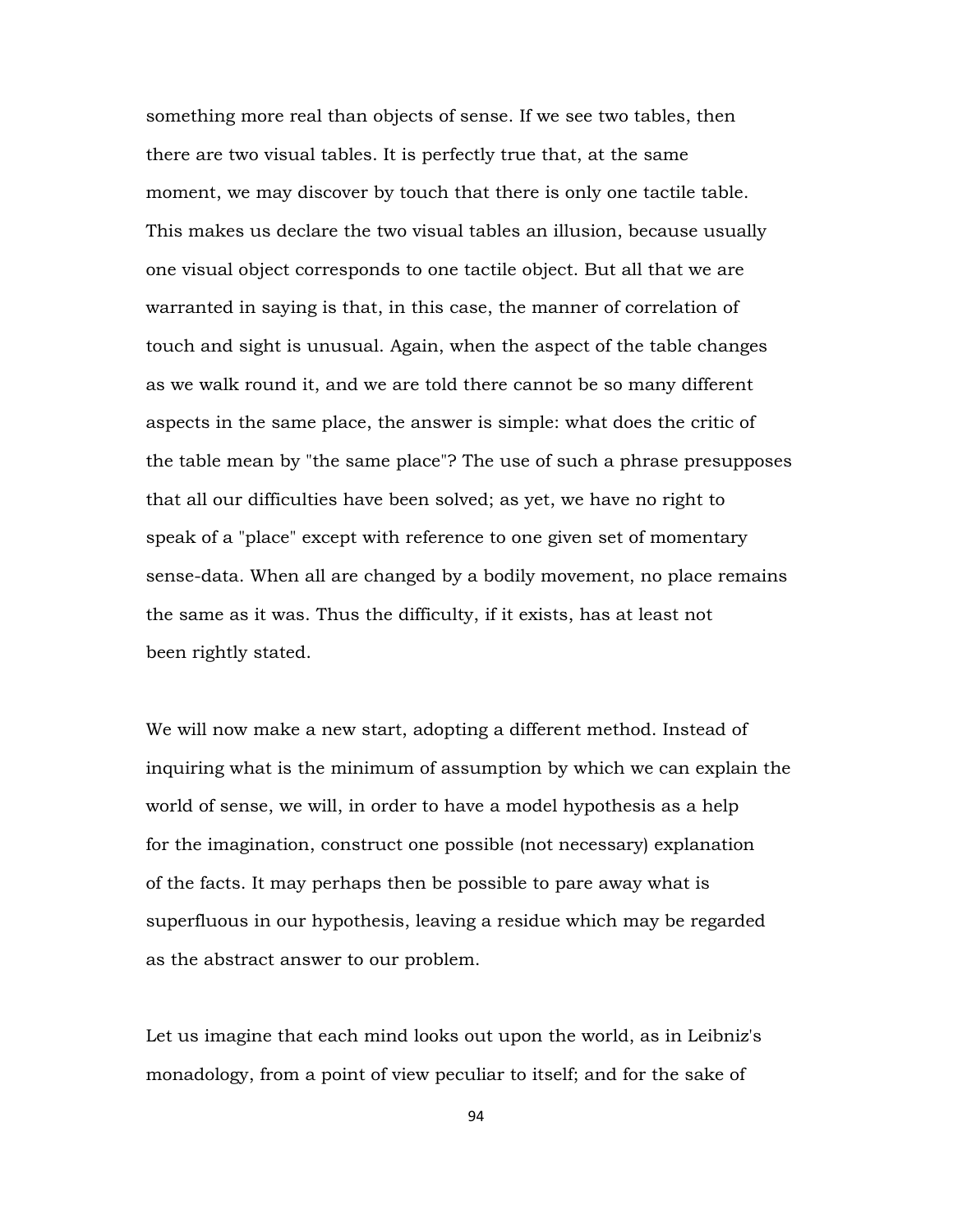simplicity let us confine ourselves to the sense of sight, ignoring minds which are devoid of this sense. Each mind sees at each moment an immensely complex three-dimensional world; but there is absolutely nothing which is seen by two minds simultaneously. When we say that two people see the same thing, we always find that, owing to difference of point of view, there are differences, however slight, between their immediate sensible objects. (I am here assuming the validity of testimony, but as we are only constructing a possible theory, that is a legitimate assumption.) The three-dimensional world seen by one mind therefore contains no place in common with that seen by another, for places can only be constituted by the things in or around them. Hence we may suppose, in spite of the differences between the different worlds, that each exists entire exactly as it is perceived, and might be exactly as it is even if it were not perceived. We may further suppose that there are an infinite number of such worlds which are in fact unperceived. If two men are sitting in a room, two somewhat similar worlds are perceived by them; if a third man enters and sits between them, a third world, intermediate between the two previous worlds, begins to be perceived. It is true that we cannot reasonably suppose just this world to have existed before, because it is conditioned by the sense-organs, nerves, and brain of the newly arrived man; but we can reasonably suppose that some aspect of the universe existed from that point of view, though no one was perceiving it. The system consisting of all views of the universe perceived and unperceived, I shall call the system of "perspectives"; I shall confine the expression "private worlds" to such views of the universe as are actually perceived. Thus a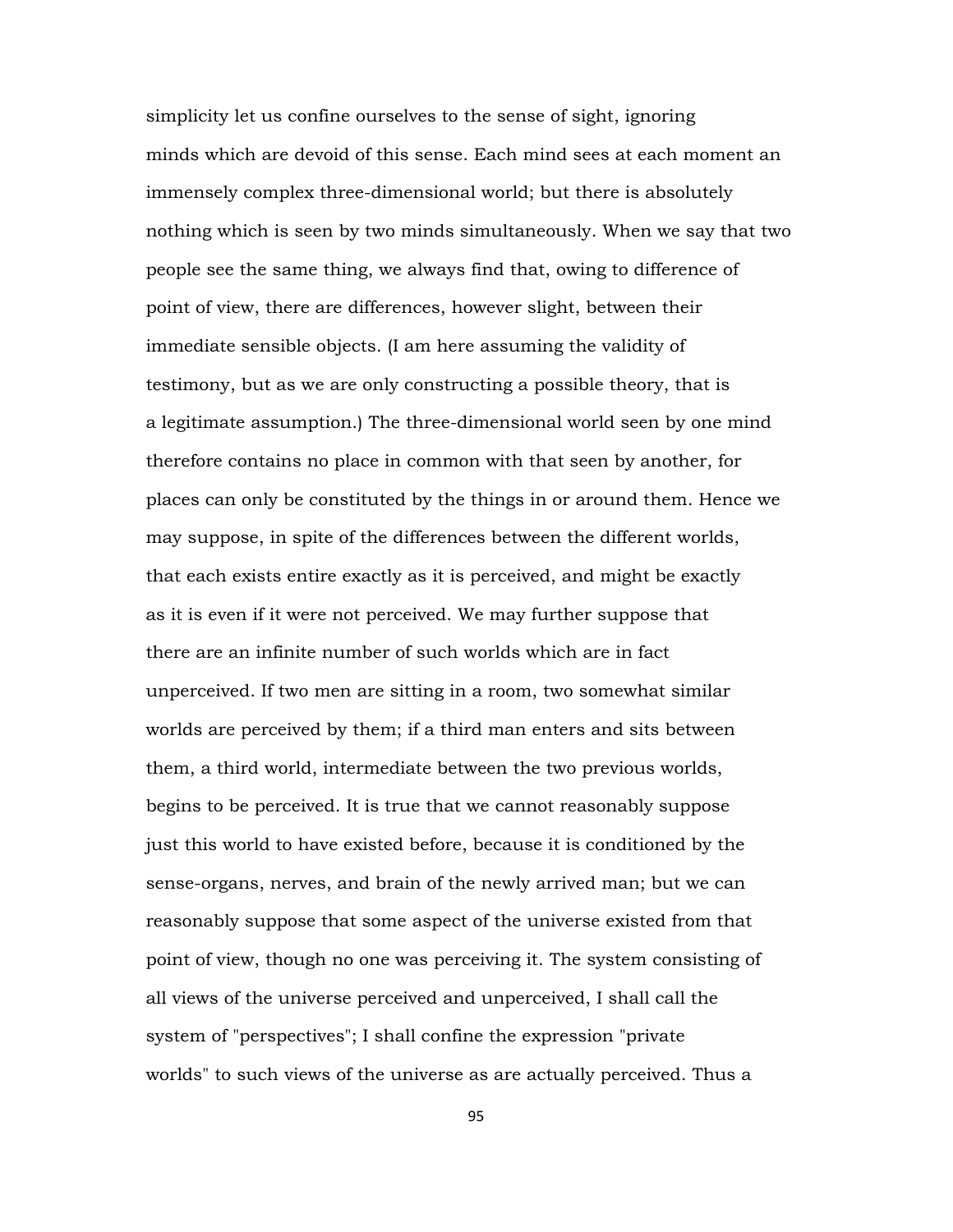"private world" is a perceived "perspective"; but there may be any number of unperceived perspectives.

Two men are sometimes found to perceive very similar perspectives, so similar that they can use the same words to describe them. They say they see the same table, because the differences between the two tables they see are slight and not practically important. Thus it is possible, sometimes, to establish a correlation by similarity between a great many of the things of one perspective, and a great many of the things of another. In case the similarity is very great, we say the points of view of the two perspectives are near together in space; but this space in which they are near together is totally different from the spaces inside the two perspectives. It is a relation between the perspectives, and is not in either of them; no one can perceive it, and if it is to be known it can be only by inference. Between two perceived perspectives which are similar, we can imagine a whole series of other perspectives, some at least unperceived, and such that between any two, however similar, there are others still more similar. In this way the space which consists of relations between perspectives can be rendered continuous, and (if we choose) three-dimensional.

We can now define the momentary common-sense "thing," as opposed to its momentary appearances. By the similarity of neighbouring perspectives, many objects in the one can be correlated with objects in the other, namely, with the similar objects. Given an object in one perspective, form the system of all the objects correlated with it in all the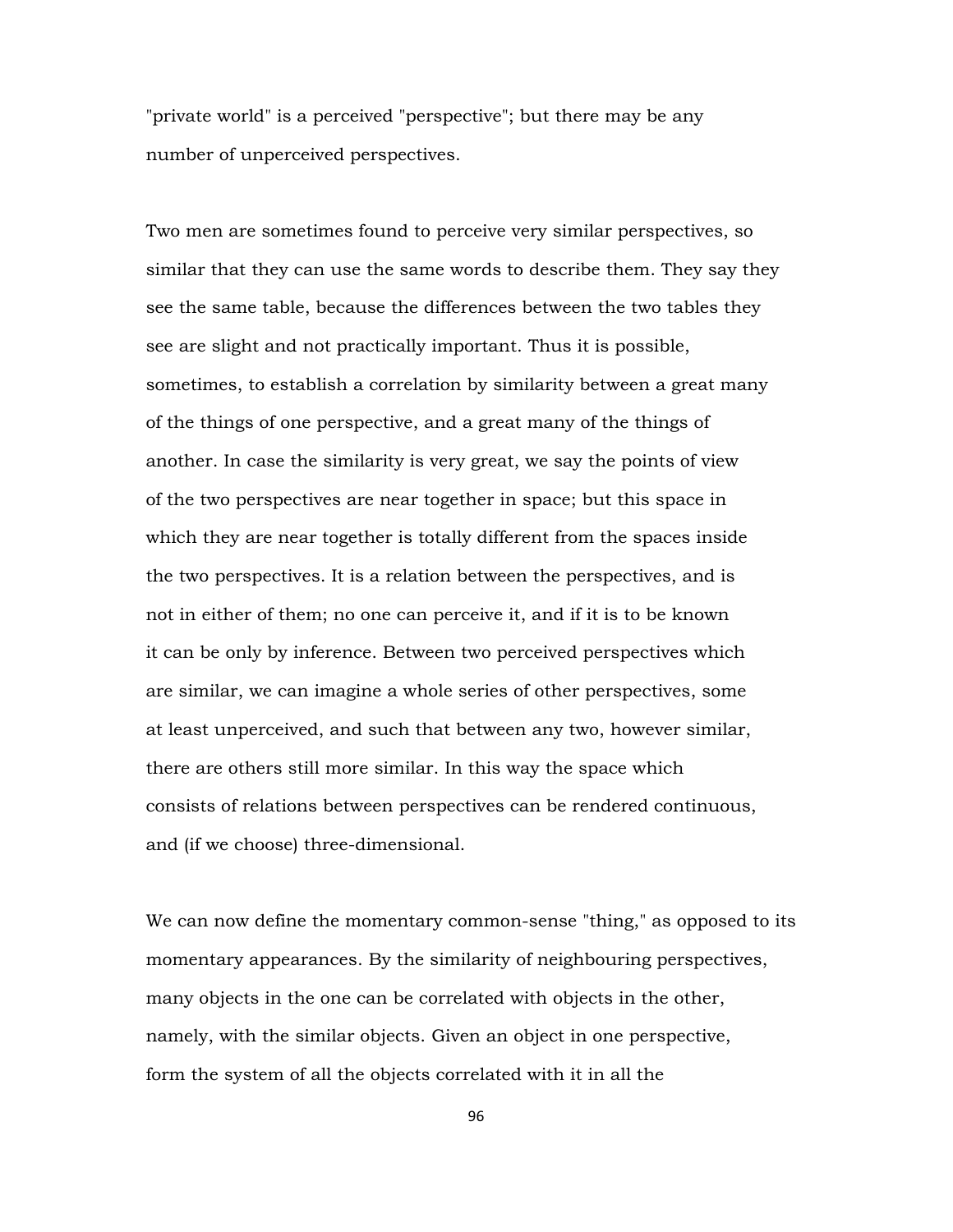perspectives; that system may be identified with the momentary common-sense "thing." Thus an aspect of a "thing" is a member of the system of aspects which is the "thing" at that moment. (The correlation of the times of different perspectives raises certain complications, of the kind considered in the theory of relativity; but we may ignore these at present.) All the aspects of a thing are real, whereas the thing is a mere logical construction. It has, however, the merit of being neutral as between different points of view, and of being visible to more than one person, in the only sense in which it can ever be visible, namely, in the sense that each sees one of its aspects.

It will be observed that, while each perspective contains its own space, there is only one space in which the perspectives themselves are the elements. There are as many private spaces as there are perspectives; there are therefore at least as many as there are percipients, and there may be any number of others which have a merely material existence and are not seen by anyone. But there is only one perspective-space, whose elements are single perspectives, each with its own private space. We have now to explain how the private space of a single perspective is correlated with part of the one all-embracing perspective space.

Perspective space is the system of "points of view" of private spaces (perspectives), or, since "points of view" have not been defined, we may say it is the system of the private spaces themselves. These private spaces will each count as one point, or at any rate as one element, in perspective space. They are ordered by means of their similarities.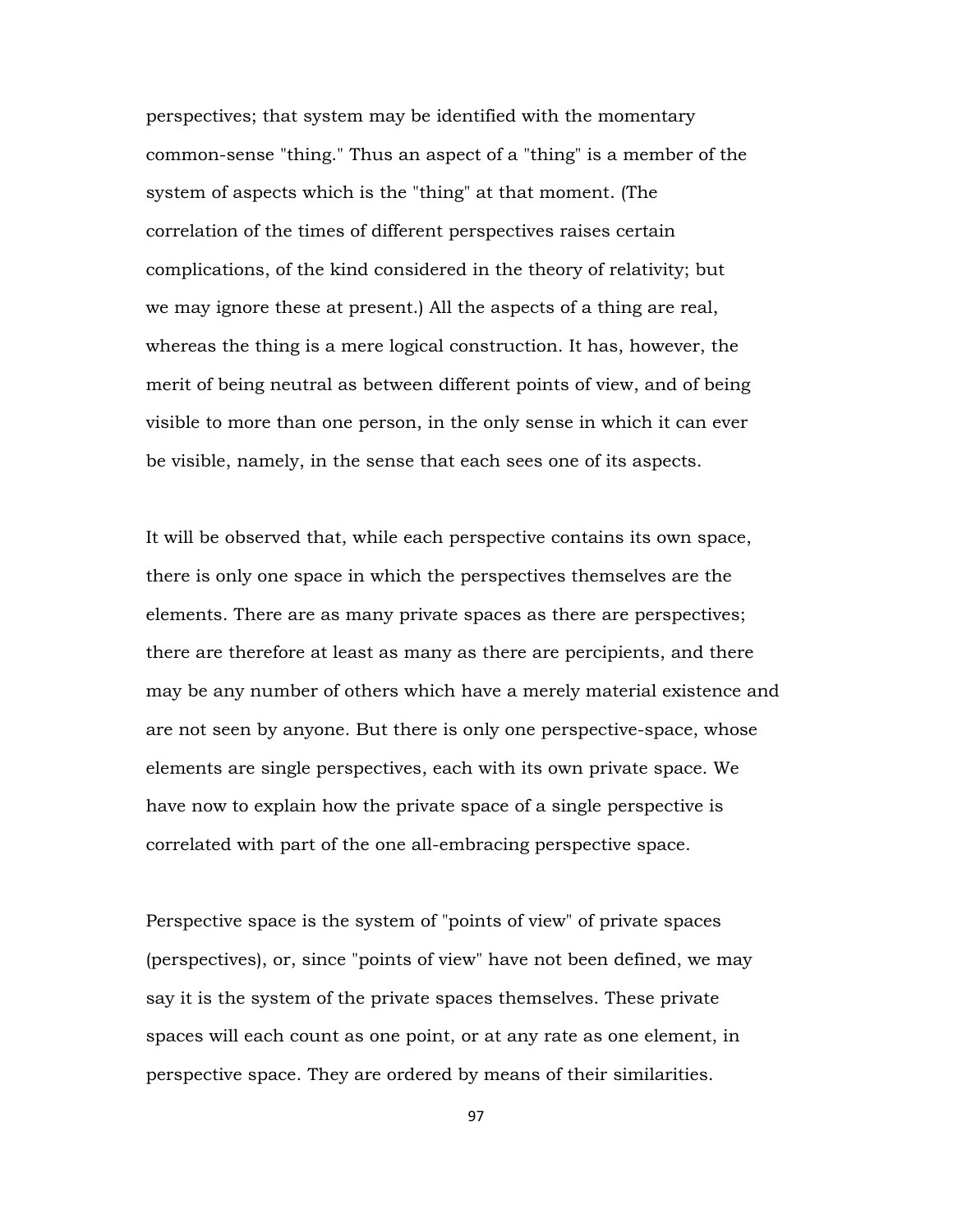Suppose, for example, that we start from one which contains the appearance of a circular disc, such as would be called a penny, and suppose this appearance, in the perspective in question, is circular, not elliptic. We can then form a whole series of perspectives containing a graduated series of circular aspects of varying sizes: for this purpose we only have to move (as we say) towards the penny or away from it. The perspectives in which the penny looks circular will be said to lie on a straight line in perspective space, and their order on this line will be that of the sizes of the circular aspects. Moreover--though this statement must be noticed and subsequently examined--the perspectives in which the penny looks big will be said to be nearer to the penny than those in which it looks small. It is to be remarked also that any other "thing" than our penny might have been chosen to define the relations of our perspectives in perspective space, and that experience shows that the same spatial order of perspectives would have resulted.

In order to explain the correlation of private spaces with perspective space, we have first to explain what is meant by "the place (in perspective space) where a thing is." For this purpose, let us again consider the penny which appears in many perspectives. We formed a straight line of perspectives in which the penny looked circular, and we agreed that those in which it looked larger were to be considered as nearer to the penny. We can form another straight line of perspectives in which the penny is seen end-on and looks like a straight line of a certain thickness. These two lines will meet in a certain place in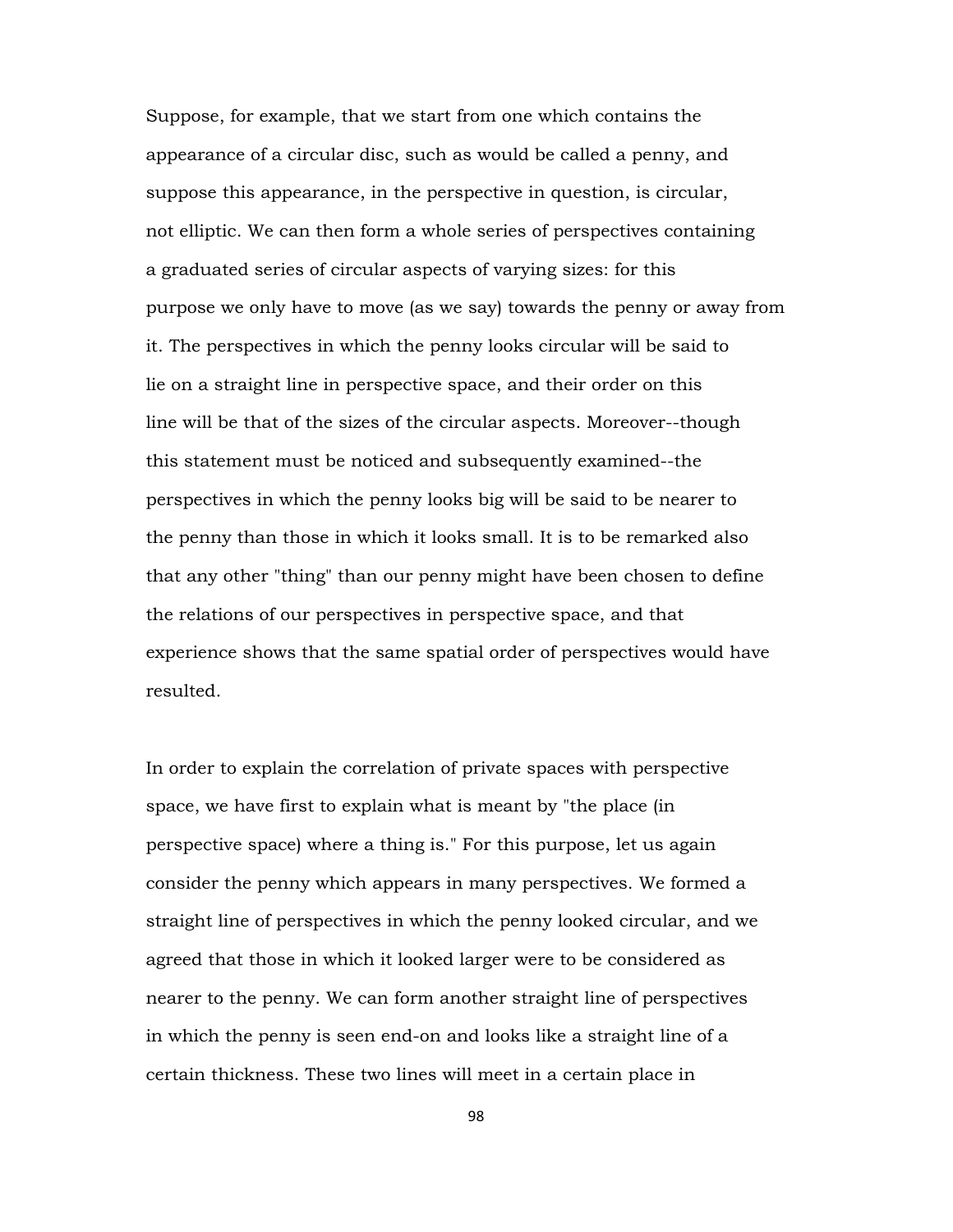perspective space, i.e. in a certain perspective, which may be defined as "the place (in perspective space) where the penny is." It is true that, in order to prolong our lines until they reach this place, we shall have to make use of other things besides the penny, because, so far as experience goes, the penny ceases to present any appearance after we have come so near to it that it touches the eye. But this raises no real difficulty, because the spatial order of perspectives is found empirically to be independent of the particular "things" chosen for defining the order. We can, for example, remove our penny and prolong each of our two straight lines up to their intersection by placing other pennies further off in such a way that the aspects of the one are circular where those of our original penny were circular, and the aspects of the other are straight where those of our original penny were straight. There will then be just one perspective in which one of the new pennies looks circular and the other straight. This will be, by definition, the place where the original penny was in perspective space.

The above is, of course, only a first rough sketch of the way in which our definition is to be reached. It neglects the size of the penny, and it assumes that we can remove the penny without being disturbed by any simultaneous changes in the positions of other things. But it is plain that such niceties cannot affect the principle, and can only introduce complications in its application.

Having now defined the perspective which is the place where a given thing is, we can understand what is meant by saying that the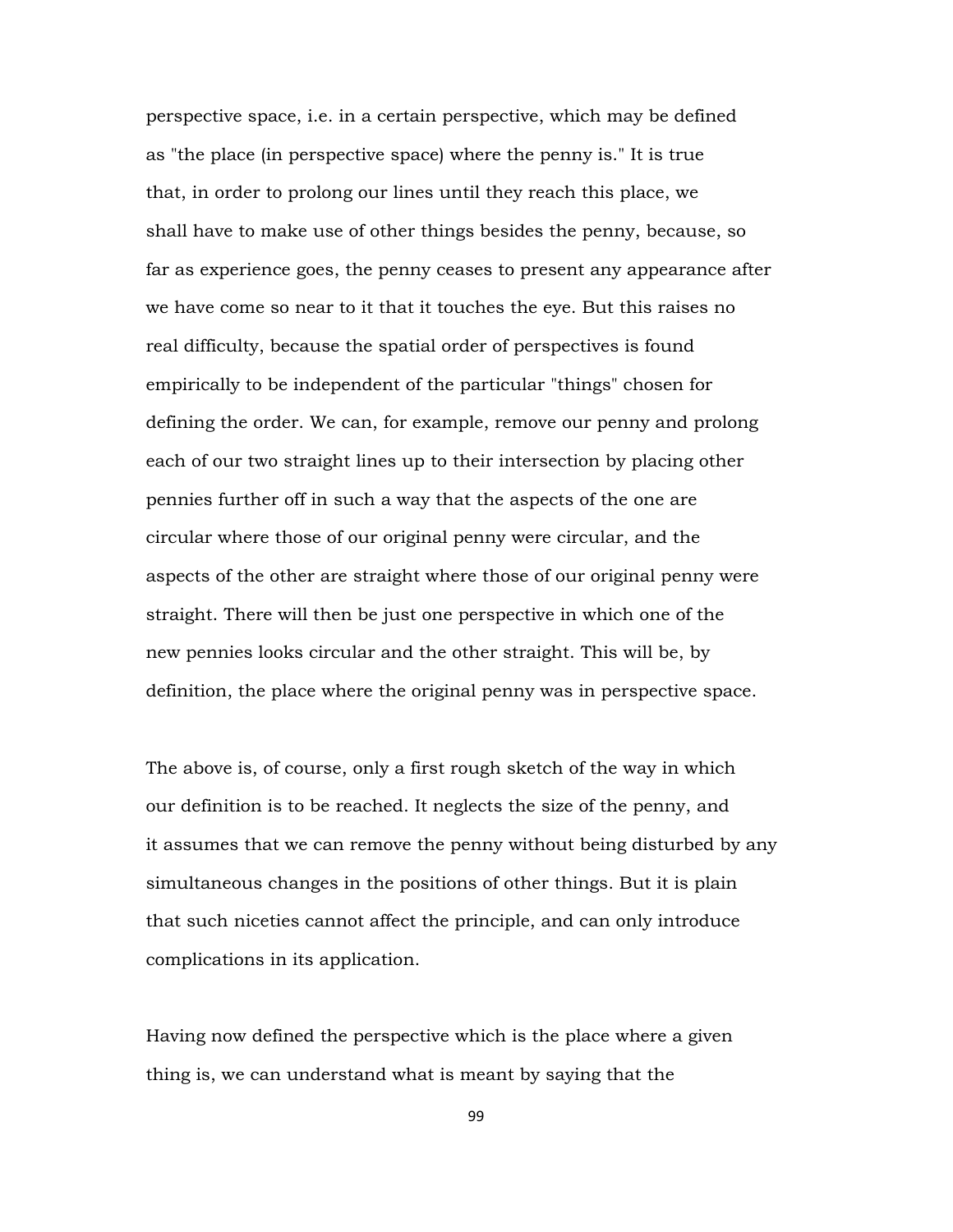perspectives in which a thing looks large are nearer to the thing than those in which it looks small: they are, in fact, nearer to the perspective which is the place where the thing is.

We can now also explain the correlation between a private space and parts of perspective space. If there is an aspect of a given thing in a certain private space, then we correlate the place where this aspect is in the private space with the place where the thing is in perspective space.

We may define "here" as the place, in perspective space, which is occupied by our private world. Thus we can now understand what is meant by speaking of a thing as near to or far from "here." A thing is near to "here" if the place where it is is near to my private world. We can also understand what is meant by saying that our private world is inside our head; for our private world is a place in perspective space, and may be part of the place where our head is.

It will be observed that two places in perspective space are associated with every aspect of a thing: namely, the place where the thing is, and the place which is the perspective of which the aspect in question forms part. Every aspect of a thing is a member of two different classes of aspects, namely: (1) the various aspects of the thing, of which at most one appears in any given perspective; (2) the perspective of which the given aspect is a member, i.e. that in which the thing has the given aspect. The physicist naturally classifies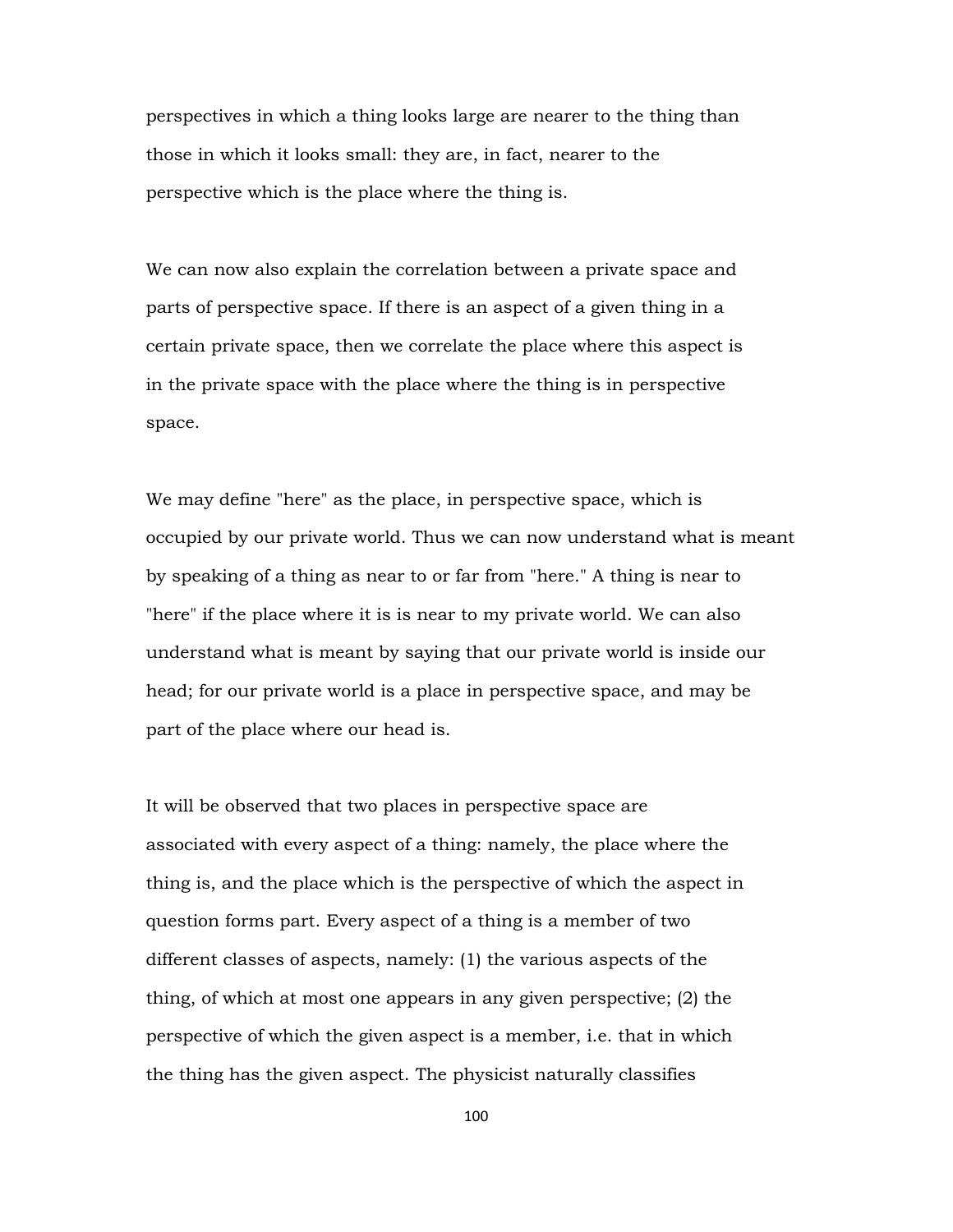aspects in the first way, the psychologist in the second. The two places associated with a single aspect correspond to the two ways of classifying it. We may distinguish the two places as that at which, and that from which, the aspect appears. The "place at which" is the place of the thing to which the aspect belongs; the "place from which" is the place of the perspective to which the aspect belongs.

Let us now endeavour to state the fact that the aspect which a thing presents at a given place is affected by the intervening medium. The aspects of a thing in different perspectives are to be conceived as spreading outwards from the place where the thing is, and undergoing various changes as they get further away from this place. The laws according to which they change cannot be stated if we only take account of the aspects that are near the thing, but require that we should also take account of the things that are at the places from which these aspects appear. This empirical fact can, therefore, be interpreted in terms of our construction.

We have now constructed a largely hypothetical picture of the world, which contains and places the experienced facts, including those derived from testimony. The world we have constructed can, with a certain amount of trouble, be used to interpret the crude facts of sense, the facts of physics, and the facts of physiology. It is therefore a world which may be actual. It fits the facts, and there is no empirical evidence against it; it also is free from logical impossibilities. But have we any good reason to suppose that it is real? This brings us back to our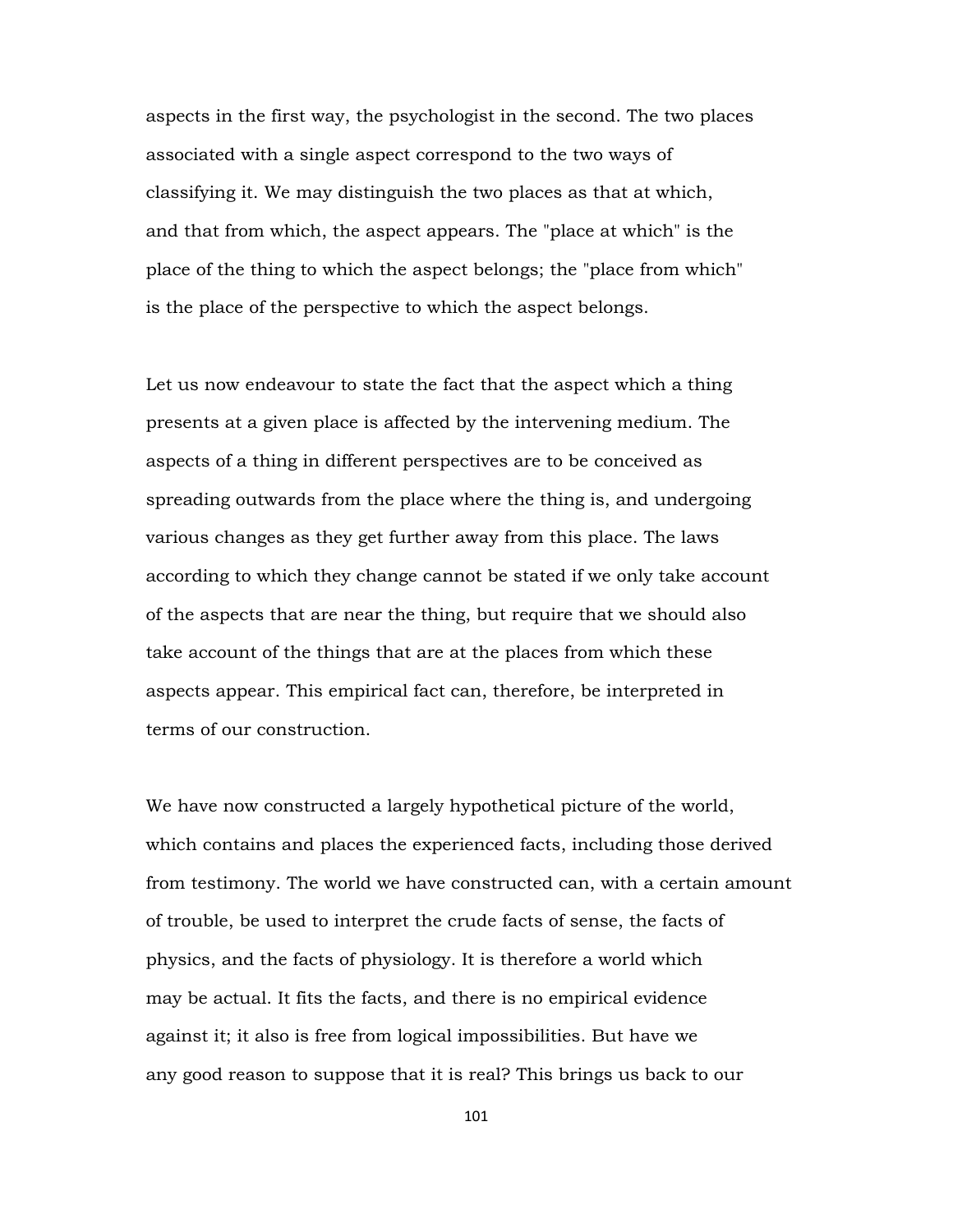original problem, as to the grounds for believing in the existence of anything outside my private world. What we have derived from our hypothetical construction is that there are no grounds against the truth of this belief, but we have not derived any positive grounds in its favour. We will resume this inquiry by taking up again the question of testimony and the evidence for the existence of other minds.

It must be conceded to begin with that the argument in favour of the existence of other people's minds cannot be conclusive. A phantasm of our dreams will appear to have a mind--a mind to be annoying, as a rule. It will give unexpected answers, refuse to conform to our desires, and show all those other signs of intelligence to which we are accustomed in the acquaintances of our waking hours. And yet, when we are awake, we do not believe that the phantasm was, like the appearances of people in waking life, representative of a private world to which we have no direct access. If we are to believe this of the people we meet when we are awake, it must be on some ground short of demonstration, since it is obviously possible that what we call waking life may be only an unusually persistent and recurrent nightmare. It may be that our imagination brings forth all that other people seem to say to us, all that we read in books, all the daily, weekly, monthly, and quarterly journals that distract our thoughts, all the advertisements of soap and all the speeches of politicians. This may be true, since it cannot be shown to be false, yet no one can really believe it. Is there any logical ground for regarding this possibility as improbable? Or is there nothing beyond habit and prejudice?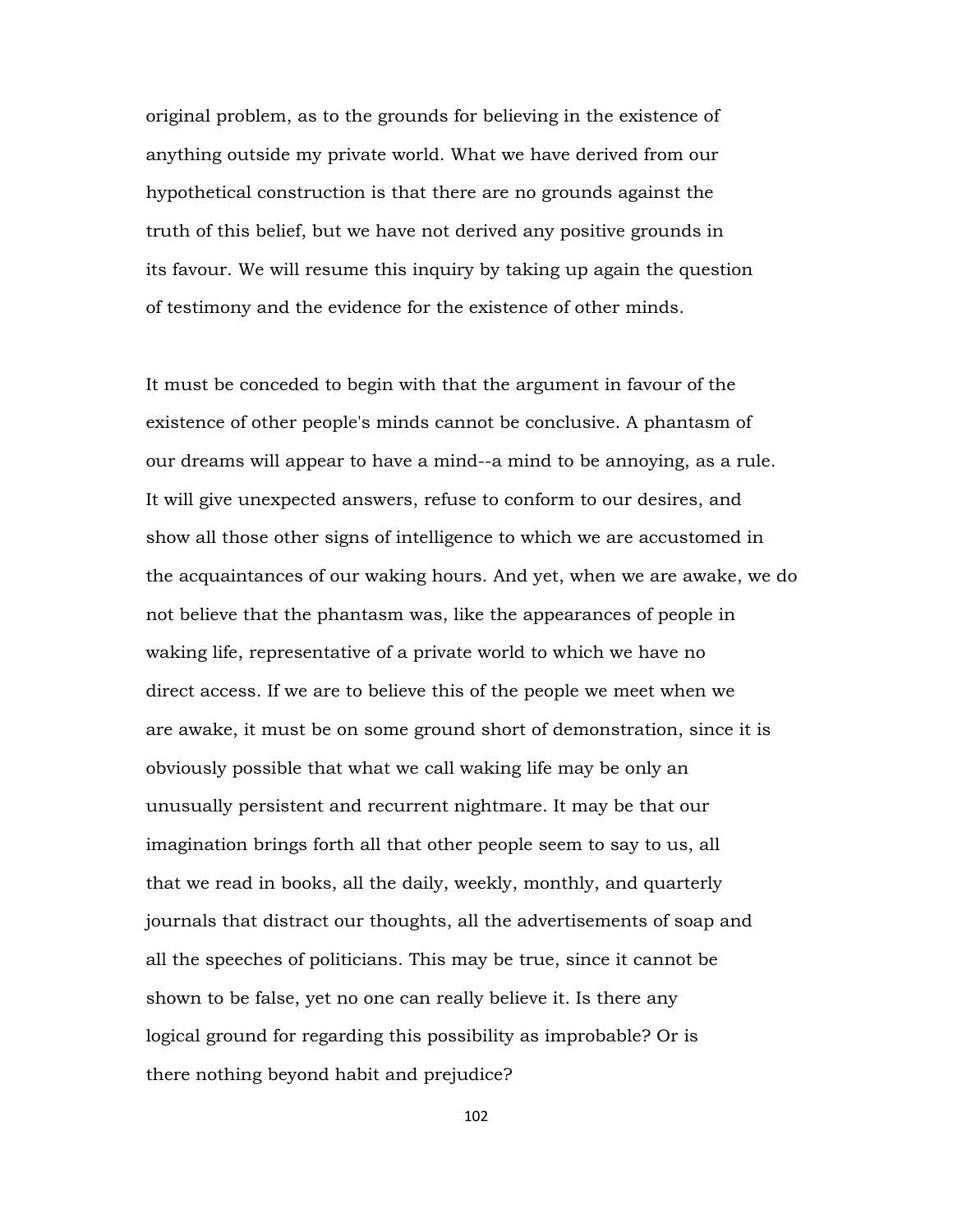The minds of other people are among our data, in the very wide sense in which we used the word at first. That is to say, when we first begin to reflect, we find ourselves already believing in them, not because of any argument, but because the belief is natural to us. It is, however, a psychologically derivative belief, since it results from observation of people's bodies; and along with other such beliefs, it does not belong to the hardest of hard data, but becomes, under the influence of philosophic reflection, just sufficiently questionable to make us desire some argument connecting it with the facts of sense.

The obvious argument is, of course, derived from analogy. Other people's bodies behave as ours do when we have certain thoughts and feelings; hence, by analogy, it is natural to suppose that such behaviour is connected with thoughts and feelings like our own. Someone says, "Look out!" and we find we are on the point of being killed by a motor-car; we therefore attribute the words we heard to the person in question having seen the motor-car first, in which case there are existing things of which we are not directly conscious. But this whole scene, with our inference, may occur in a dream, in which case the inference is generally considered to be mistaken. Is there anything to make the argument from analogy more cogent when we are (as we think) awake?

The analogy in waking life is only to be preferred to that in dreams on the ground of its greater extent and consistency. If a man were to dream every night about a set of people whom he never met by day, who had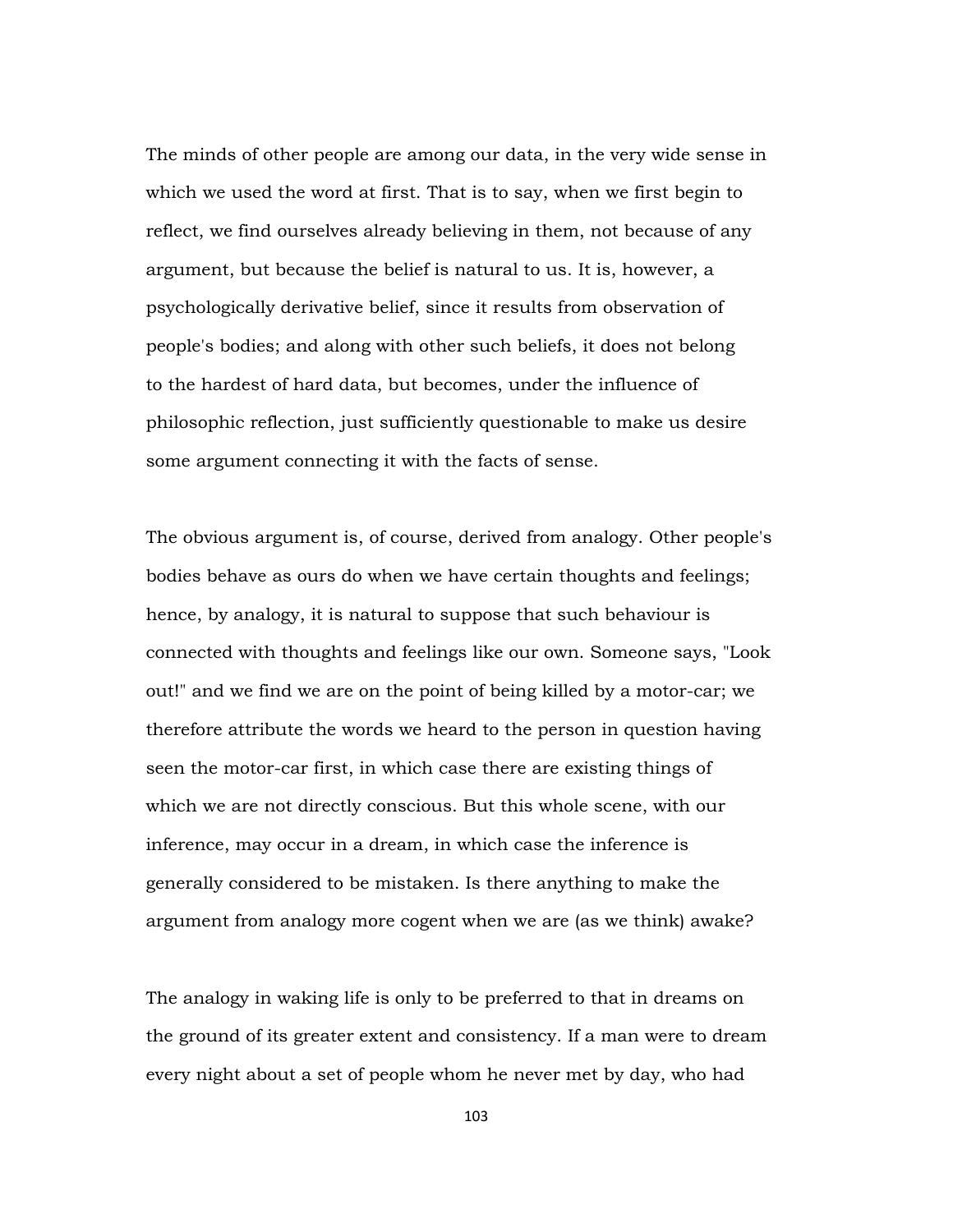consistent characters and grew older with the lapse of years, he might, like the man in Calderon's play, find it difficult to decide which was the dream-world and which was the so-called "real" world. It is only the failure of our dreams to form a consistent whole either with each other or with waking life that makes us condemn them. Certain uniformities are observed in waking life, while dreams seem quite erratic. The natural hypothesis would be that demons and the spirits of the dead visit us while we sleep; but the modern mind, as a rule, refuses to entertain this view, though it is hard to see what could be said against it. On the other hand, the mystic, in moments of illumination, seems to awaken from a sleep which has filled all his mundane life: the whole world of sense becomes phantasmal, and he sees, with the clarity and convincingness that belongs to our morning realisation after dreams, a world utterly different from that of our daily cares and troubles. Who shall condemn him? Who shall justify him? Or who shall justify the seeming solidity of the common objects among which we suppose ourselves to live?

The hypothesis that other people have minds must, I think, be allowed to be not susceptible of any very strong support from the analogical argument. At the same time, it is a hypothesis which systematises a vast body of facts and never leads to any consequences which there is reason to think false. There is therefore nothing to be said against its truth, and good reason to use it as a working hypothesis. When once it is admitted, it enables us to extend our knowledge of the sensible world by testimony, and thus leads to the system of private worlds which we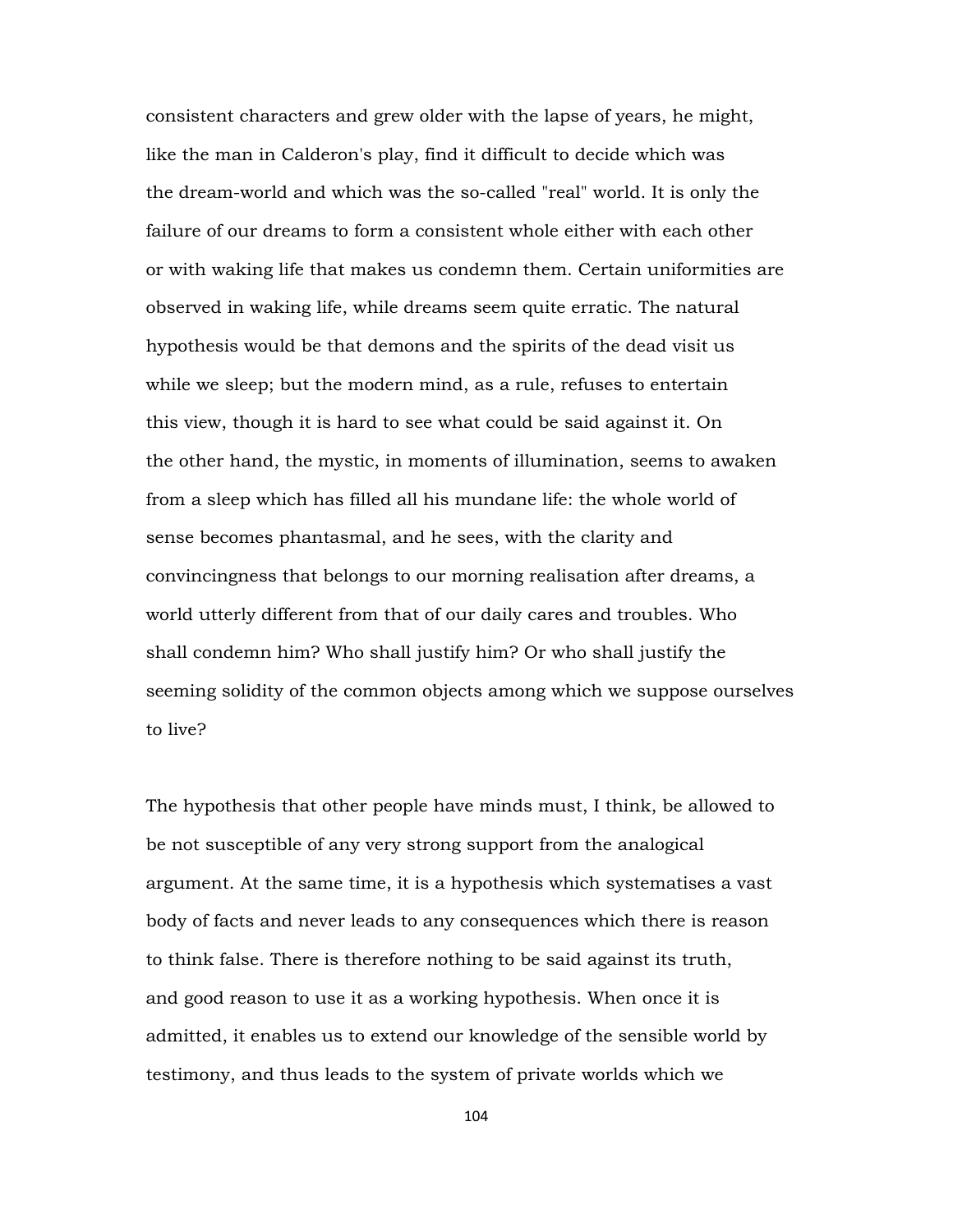assumed in our hypothetical construction. In actual fact, whatever we may try to think as philosophers, we cannot help believing in the minds of other people, so that the question whether our belief is justified has a merely speculative interest. And if it is justified, then there is no further difficulty of principle in that vast extension of our knowledge, beyond our own private data, which we find in science and common sense.

This somewhat meagre conclusion must not be regarded as the whole outcome of our long discussion. The problem of the connection of sense with objective reality has commonly been dealt with from a standpoint which did not carry initial doubt so far as we have carried it; most writers, consciously or unconsciously, have assumed that the testimony of others is to be admitted, and therefore (at least by implication) that others have minds. Their difficulties have arisen after this admission, from the differences in the appearance which one physical object presents to two people at the same time, or to one person at two times between which it cannot be supposed to have changed. Such difficulties have made people doubtful how far objective reality could be known by sense at all, and have made them suppose that there were positive arguments against the view that it can be so known. Our hypothetical construction meets these arguments, and shows that the account of the world given by common sense and physical science can be interpreted in a way which is logically unobjectionable, and finds a place for all the data, both hard and soft. It is this hypothetical construction, with its reconciliation of psychology and physics, which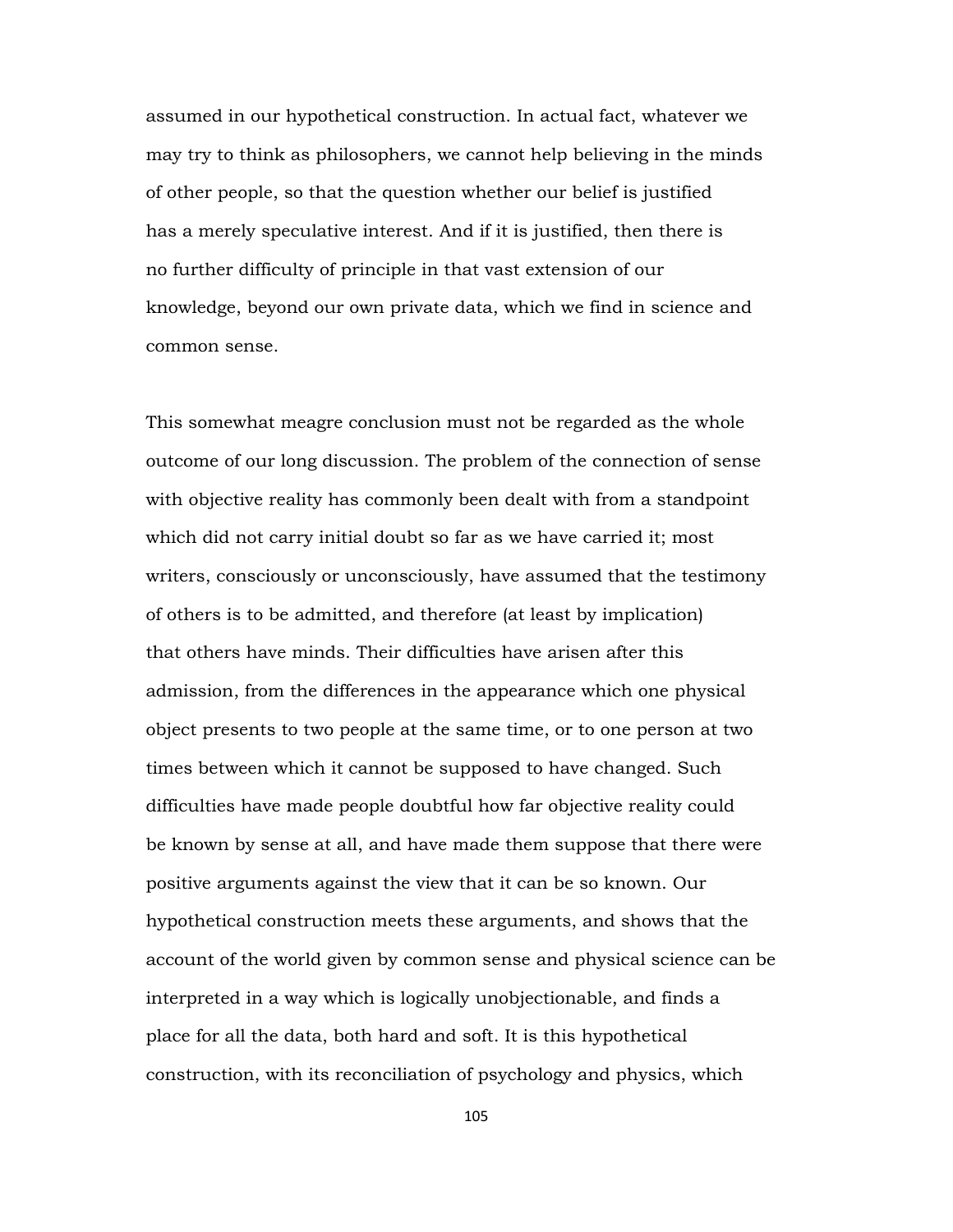is the chief outcome of our discussion. Probably the construction is only in part necessary as an initial assumption, and can be obtained from more slender materials by the logical methods of which we shall have an example in the definitions of points, instants, and particles; but I do not yet know to what lengths this diminution in our initial assumptions can be carried.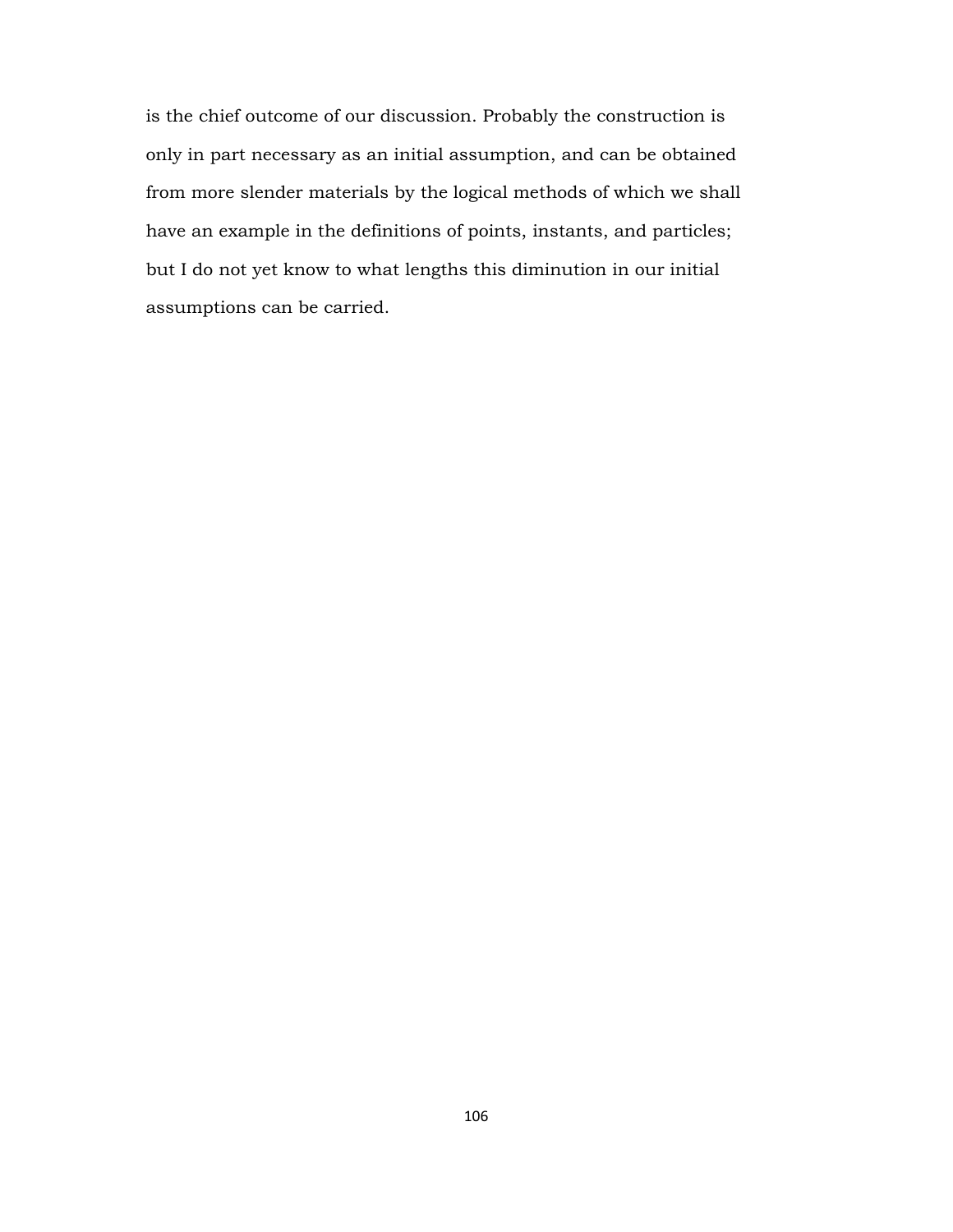## LECTURE IV

## THE WORLD OF PHYSICS AND THE WORLD OF SENSE

Among the objections to the reality of objects of sense, there is one which is derived from the apparent difference between matter as it appears in physics and things as they appear in sensation. Men of science, for the most part, are willing to condemn immediate data as "merely subjective," while yet maintaining the truth of the physics inferred from those data. But such an attitude, though it may be capable of justification, obviously stands in need of it; and the only justification possible must be one which exhibits matter as a logical construction from sense-data--unless, indeed, there were some wholly a priori principle by which unknown entities could be inferred from such as are known. It is therefore necessary to find some way of bridging the gulf between the world of physics and the world of sense, and it is this problem which will occupy us in the present lecture. Physicists appear to be unconscious of the gulf, while psychologists, who are conscious of it, have not the mathematical knowledge required for spanning it. The problem is difficult, and I do not know its solution in detail. All that I can hope to do is to make the problem felt, and to indicate the kind of methods by which a solution is to be sought.

Let us begin by a brief description of the two contrasted worlds. We will take first the world of physics, for, though the other world is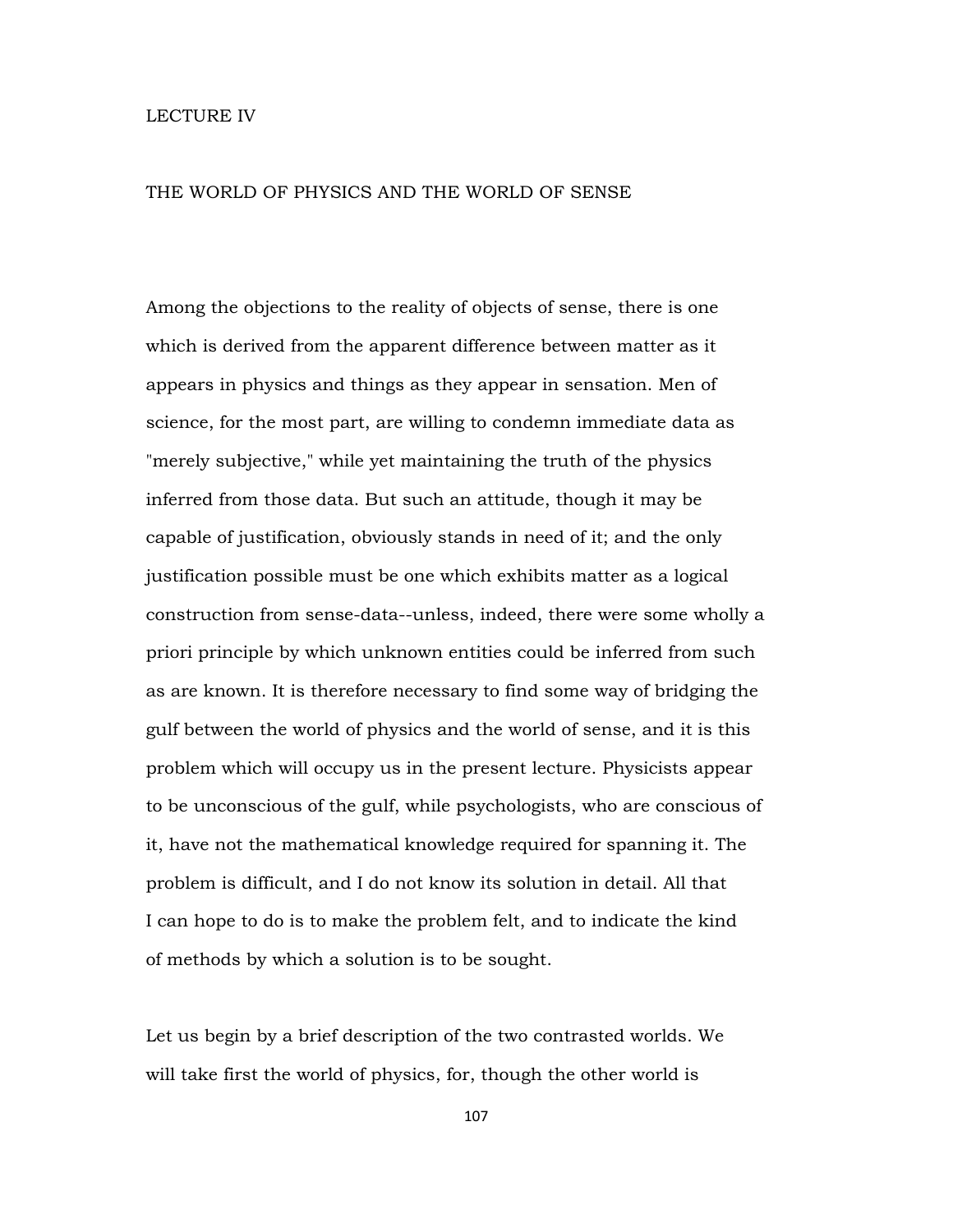given while the physical world is inferred, to us now the world of physics is the more familiar, the world of pure sense having become strange and difficult to rediscover. Physics started from the common-sense belief in fairly permanent and fairly rigid bodies--tables and chairs, stones, mountains, the earth and moon and sun. This common-sense belief, it should be noticed, is a piece of audacious metaphysical theorising; objects are not continually present to sensation, and it may be doubted whether they are there when they are not seen or felt. This problem, which has been acute since the time of Berkeley, is ignored by common sense, and has therefore hitherto been ignored by physicists. We have thus here a first departure from the immediate data of sensation, though it is a departure merely by way of extension, and was probably made by our savage ancestors in some very remote prehistoric epoch.

But tables and chairs, stones and mountains, are not quite permanent or quite rigid. Tables and chairs lose their legs, stones are split by frost, and mountains are cleft by earthquakes and eruptions. Then there are other things, which seem material, and yet present almost no permanence or rigidity. Breath, smoke, clouds, are examples of such things--so, in a lesser degree, are ice and snow; and rivers and seas, though fairly permanent, are not in any degree rigid. Breath, smoke, clouds, and generally things that can be seen but not touched, were thought to be hardly real; to this day the usual mark of a ghost is that it can be seen but not touched. Such objects were peculiar in the fact that they seemed to disappear completely, not merely to be transformed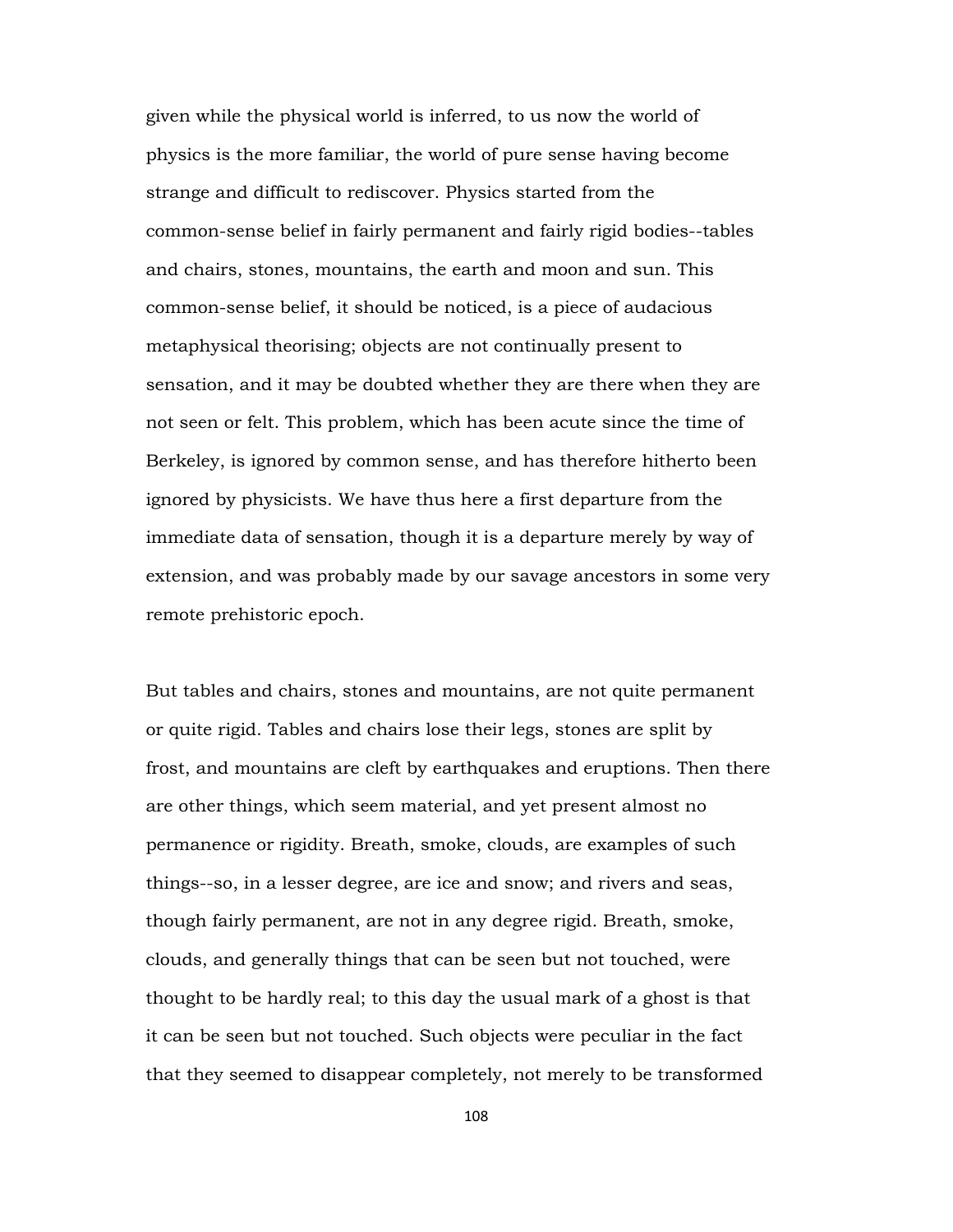into something else. Ice and snow, when they disappear, are replaced by water; and it required no great theoretical effort to invent the hypothesis that the water was the same thing as the ice and snow, but in a new form. Solid bodies, when they break, break into parts which are practically the same in shape and size as they were before. A stone can be hammered into a powder, but the powder consists of grains which retain the character they had before the pounding. Thus the ideal of absolutely rigid and absolutely permanent bodies, which early physicists pursued throughout the changing appearances, seemed attainable by supposing ordinary bodies to be composed of a vast number of tiny atoms. This billiard-ball view of matter dominated the imagination of physicists until quite modern times, until, in fact, it was replaced by the electromagnetic theory, which in its turn is developing into a new atomism. Apart from the special form of the atomic theory which was invented for the needs of chemistry, some kind of atomism dominated the whole of traditional dynamics, and was implied in every statement of its laws and axioms.

The pictorial accounts which physicists give of the material world as they conceive it undergo violent changes under the influence of modifications in theory which are much slighter than the layman might suppose from the alterations of the description. Certain features, however, have remained fairly stable. It is always assumed that there is something indestructible which is capable of motion in space; what is indestructible is always very small, but does not always occupy a mere point in space. There is supposed to be one all-embracing space in which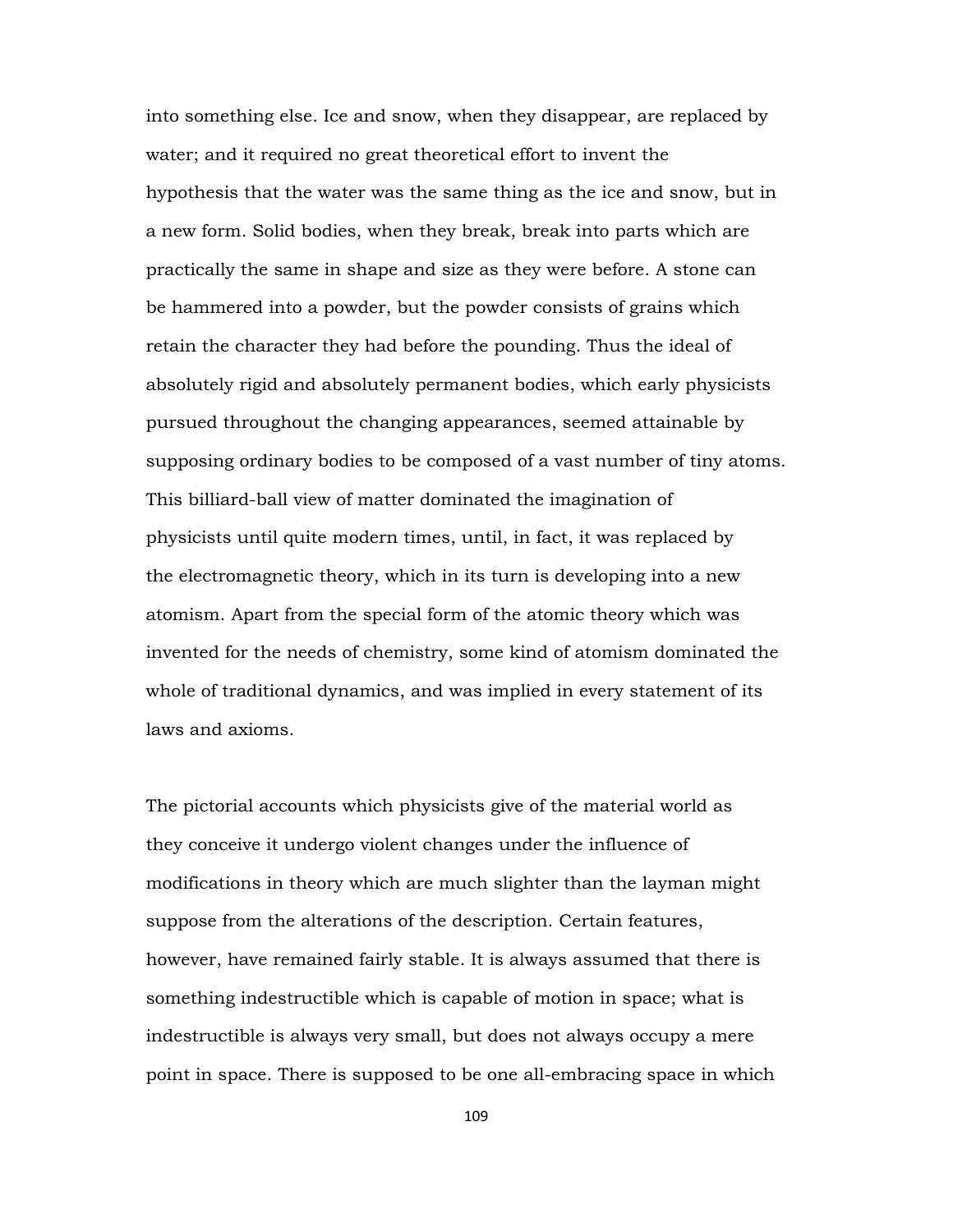the motion takes place, and until lately we might have assumed one all-embracing time also. But the principle of relativity has given prominence to the conception of "local time," and has somewhat diminished men's confidence in the one even-flowing stream of time. Without dogmatising as to the ultimate outcome of the principle of relativity, however, we may safely say, I think, that it does not destroy the possibility of correlating different local times, and does not therefore have such far-reaching philosophical consequences as is sometimes supposed. In fact, in spite of difficulties as to measurement, the one all-embracing time still, I think, underlies all that physics has to say about motion. We thus have still in physics, as we had in Newton's time, a set of indestructible entities which may be called particles, moving relatively to each other in a single space and a single time.

The world of immediate data is quite different from this. Nothing is permanent; even the things that we think are fairly permanent, such as mountains, only become data when we see them, and are not immediately given as existing at other moments. So far from one all-embracing space being given, there are several spaces for each person, according to the different senses which give relations that may be called spatial. Experience teaches us to obtain one space from these by correlation, and experience, together with instinctive theorising, teaches us to correlate our spaces with those which we believe to exist in the sensible worlds of other people. The construction of a single time offers less difficulty so long as we confine ourselves to one person's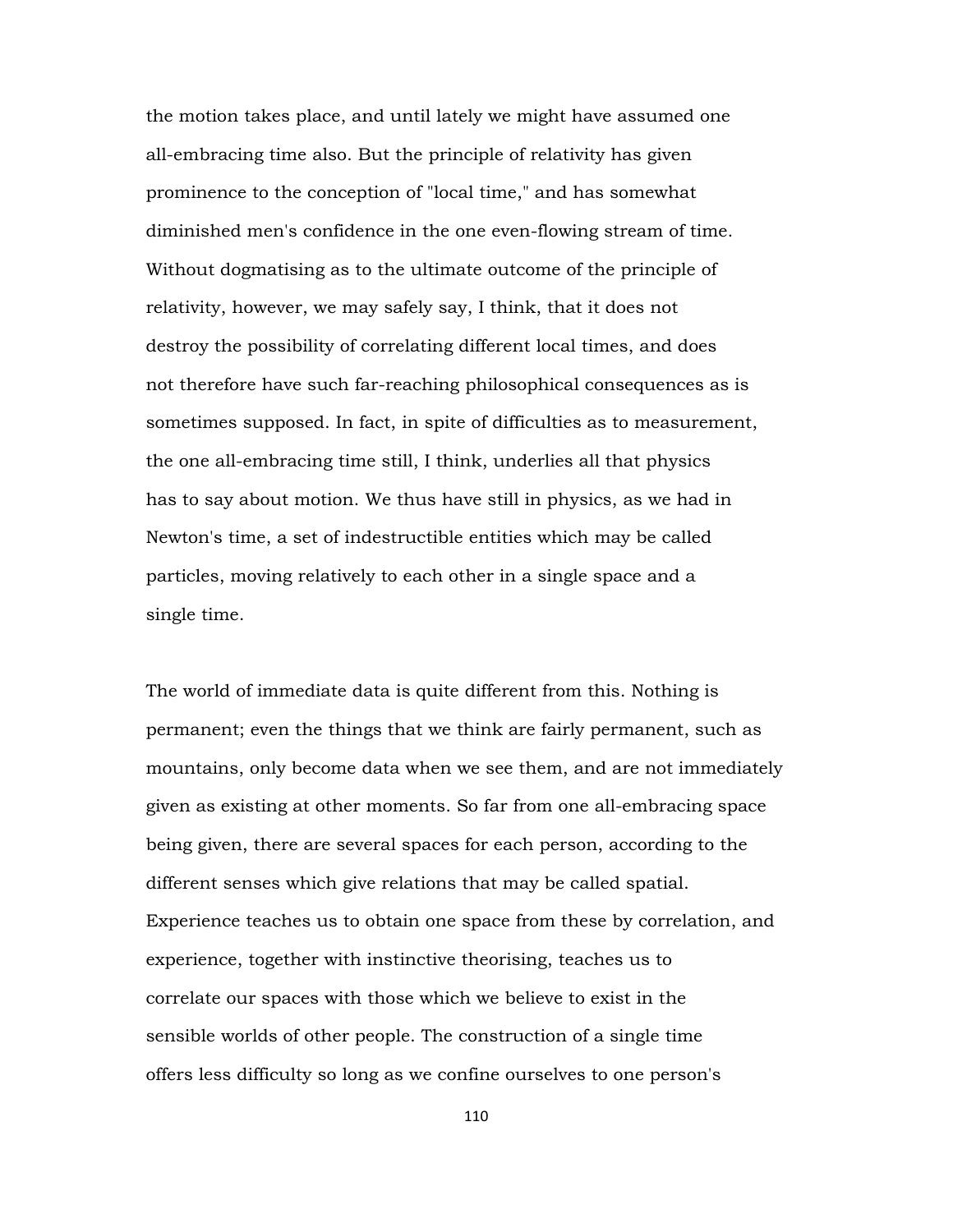private world, but the correlation of one private time with another is a matter of great difficulty. Thus, apart from any of the fluctuating hypotheses of physics, three main problems arise in connecting the world of physics with the world of sense, namely (1) the construction of permanent "things," (2) the construction of a single space, and (3) the construction of a single time. We will consider these three problems in succession.

(1) The belief in indestructible "things" very early took the form of atomism. The underlying motive in atomism was not, I think, any empirical success in interpreting phenomena, but rather an instinctive belief that beneath all the changes of the sensible world there must be something permanent and unchanging. This belief was, no doubt, fostered and nourished by its practical successes, culminating in the conservation of mass; but it was not produced by these successes. On the contrary, they were produced by it. Philosophical writers on physics sometimes speak as though the conservation of something or other were essential to the possibility of science, but this, I believe, is an entirely erroneous opinion. If the a priori belief in permanence had not existed, the same laws which are now formulated in terms of this belief might just as well have been formulated without it. Why should we suppose that, when ice melts, the water which replaces it is the same thing in a new form? Merely because this supposition enables us to state the phenomena in a way which is consonant with our prejudices. What we really know is that, under certain conditions of temperature, the appearance we call ice is replaced by the appearance we call water. We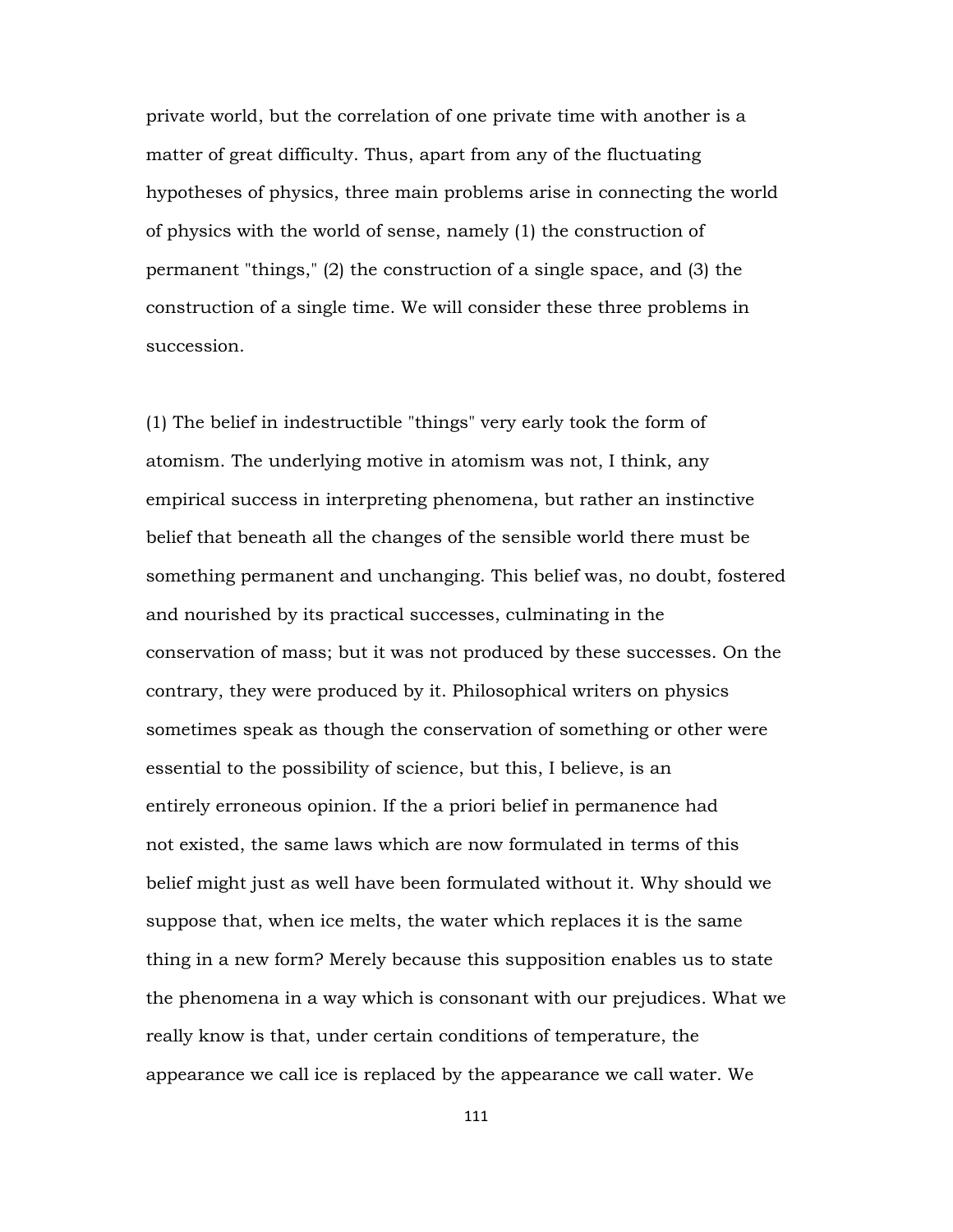can give laws according to which the one appearance will be succeeded by the other, but there is no reason except prejudice for regarding both as appearances of the same substance.

One task, if what has just been said is correct, which confronts us in trying to connect the world of sense with the world of physics, is the task of reconstructing the conception of matter without the a priori beliefs which historically gave rise to it. In spite of the revolutionary results of modern physics, the empirical successes of the conception of matter show that there must be some legitimate conception which fulfils roughly the same functions. The time has hardly come when we can state precisely what this legitimate conception is, but we can see in a general way what it must be like. For this purpose, it is only necessary to take our ordinary common-sense statements and reword them without the assumption of permanent substance. We say, for example, that things change gradually--sometimes very quickly, but not without passing through a continuous series of intermediate states. What this means is that, given any sensible appearance, there will usually be, if we watch, a continuous series of appearances connected with the given one, leading on by imperceptible gradations to the new appearances which common-sense regards as those of the same thing. Thus a thing may be defined as a certain series of appearances, connected with each other by continuity and by certain causal laws. In the case of slowly changing things, this is easily seen. Consider, say, a wall-paper which fades in the course of years. It is an effort not to conceive of it as one "thing" whose colour is slightly different at one time from what it is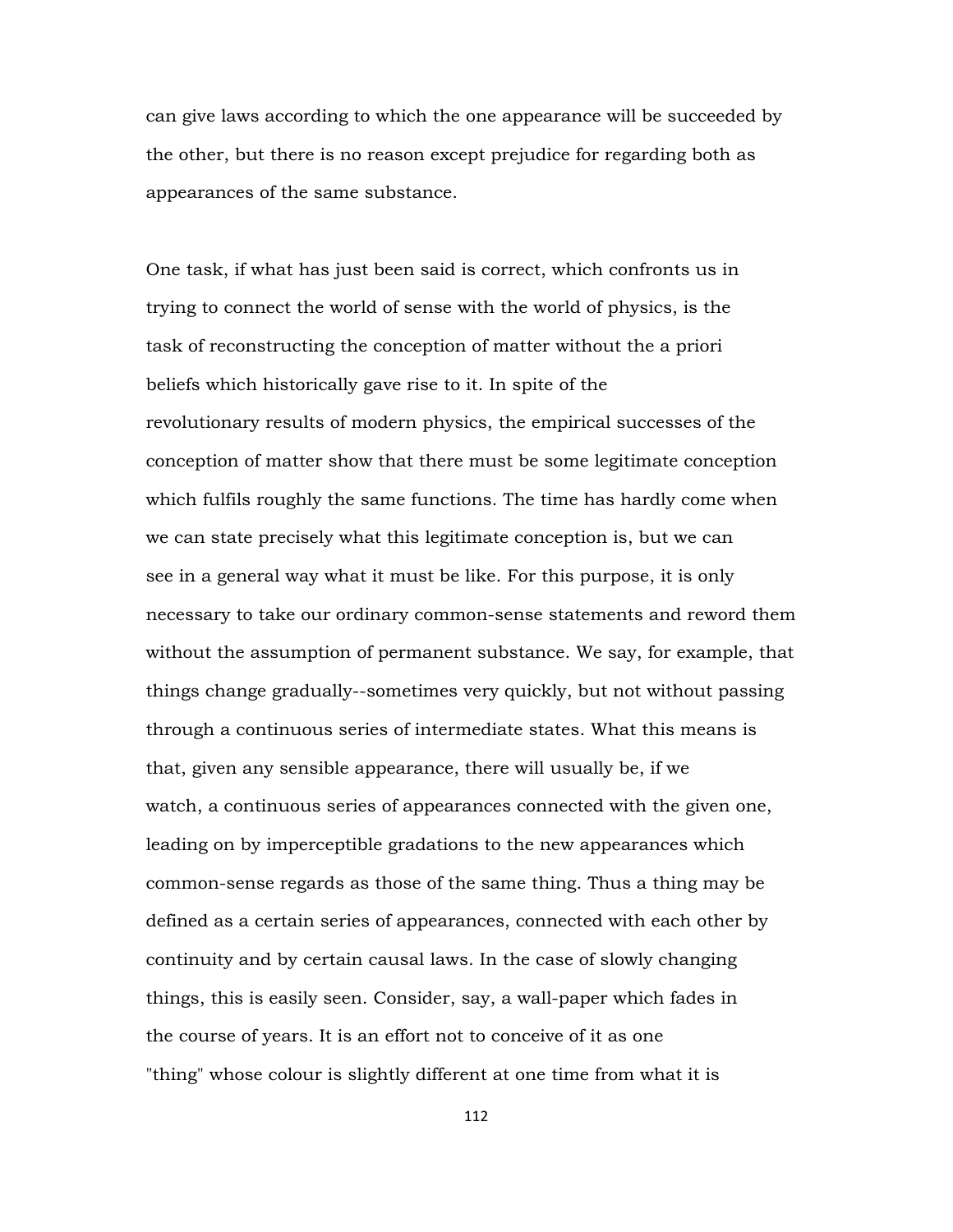at another. But what do we really know about it? We know that under suitable circumstances--i.e. when we are, as is said, "in the room"--we perceive certain colours in a certain pattern: not always precisely the same colours, but sufficiently similar to feel familiar. If we can state the laws according to which the colour varies, we can state all that is empirically verifiable; the assumption that there is a constant entity, the wall-paper, which "has" these various colours at various times, is a piece of gratuitous metaphysics. We may, if we like, define the wall-paper as the series of its aspects. These are collected together by the same motives which led us to regard the wall-paper as one thing, namely a combination of sensible continuity and causal connection. More generally, a "thing" will be defined as a certain series of aspects, namely those which would commonly be said to be of the thing. To say that a certain aspect is an aspect of a certain thing will merely mean that it is one of those which, taken serially, are the thing. Everything will then proceed as before: whatever was verifiable is unchanged, but our language is so interpreted as to avoid an unnecessary metaphysical assumption of permanence.

The above extrusion of permanent things affords an example of the maxim which inspires all scientific philosophising, namely "Occam's razor": Entities are not to be multiplied without necessity. In other words, in dealing with any subject-matter, find out what entities are undeniably involved, and state everything in terms of these entities. Very often the resulting statement is more complicated and difficult than one which, like common sense and most philosophy, assumes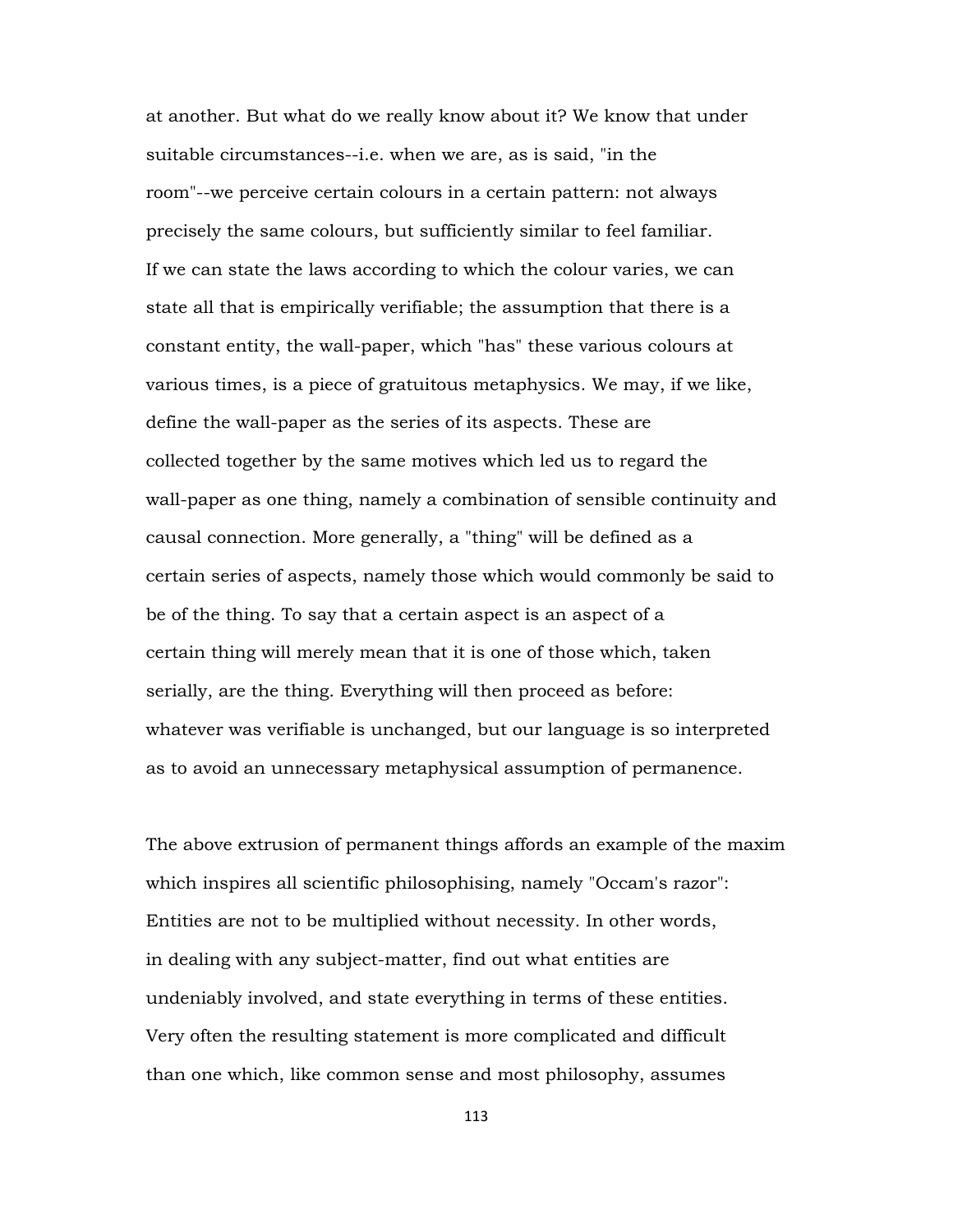hypothetical entities whose existence there is no good reason to believe in. We find it easier to imagine a wall-paper with changing colours than to think merely of the series of colours; but it is a mistake to suppose that what is easy and natural in thought is what is most free from unwarrantable assumptions, as the case of "things" very aptly illustrates.

The above summary account of the genesis of "things," though it may be correct in outline, has omitted some serious difficulties which it is necessary briefly to consider. Starting from a world of helter-skelter sense-data, we wish to collect them into series, each of which can be regarded as consisting of the successive appearances of one "thing." There is, to begin with, some conflict between what common sense regards as one thing, and what physics regards an unchanging collection of particles. To common sense, a human body is one thing, but to science the matter composing it is continually changing. This conflict, however, is not very serious, and may, for our rough preliminary purpose, be largely ignored. The problem is: by what principles shall we select certain data from the chaos, and call them all appearances of the same thing?

A rough and approximate answer to this question is not very difficult. There are certain fairly stable collections of appearances, such as landscapes, the furniture of rooms, the faces of acquaintances. In these cases, we have little hesitation in regarding them on successive occasions as appearances of one thing or collection of things. But, as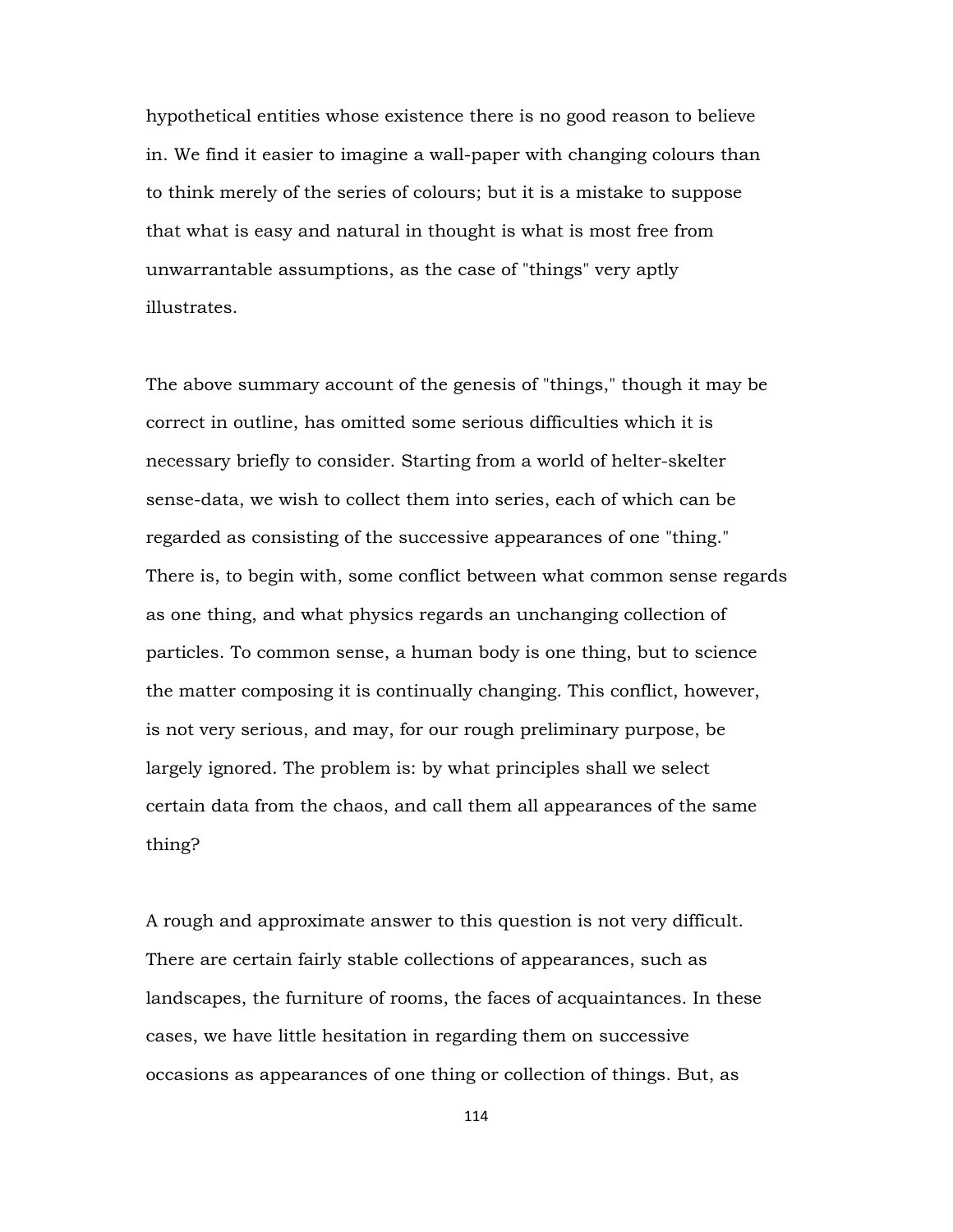the Comedy of Errors illustrates, we may be led astray if we judge by mere resemblance. This shows that something more is involved, for two different things may have any degree of likeness up to exact similarity.

Another insufficient criterion of one thing is continuity. As we have already seen, if we watch what we regard as one changing thing, we usually find its changes to be continuous so far as our senses can perceive. We are thus led to assume that, if we see two finitely different appearances at two different times, and if we have reason to regard them as belonging to the same thing, then there was a continuous series of intermediate states of that thing during the time when we were not observing it. And so it comes to be thought that continuity of change is necessary and sufficient to constitute one thing. But in fact it is neither. It is not necessary, because the unobserved states, in the case where our attention has not been concentrated on the thing throughout, are purely hypothetical, and cannot possibly be our ground for supposing the earlier and later appearances to belong to the same thing; on the contrary, it is because we suppose this that we assume intermediate unobserved states. Continuity is also not sufficient, since we can, for example, pass by sensibly continuous gradations from any one drop of the sea to any other drop. The utmost we can say is that discontinuity during uninterrupted observation is as a rule a mark of difference between things, though even this cannot be said in such cases as sudden explosions.

The assumption of continuity is, however, successfully made in physics.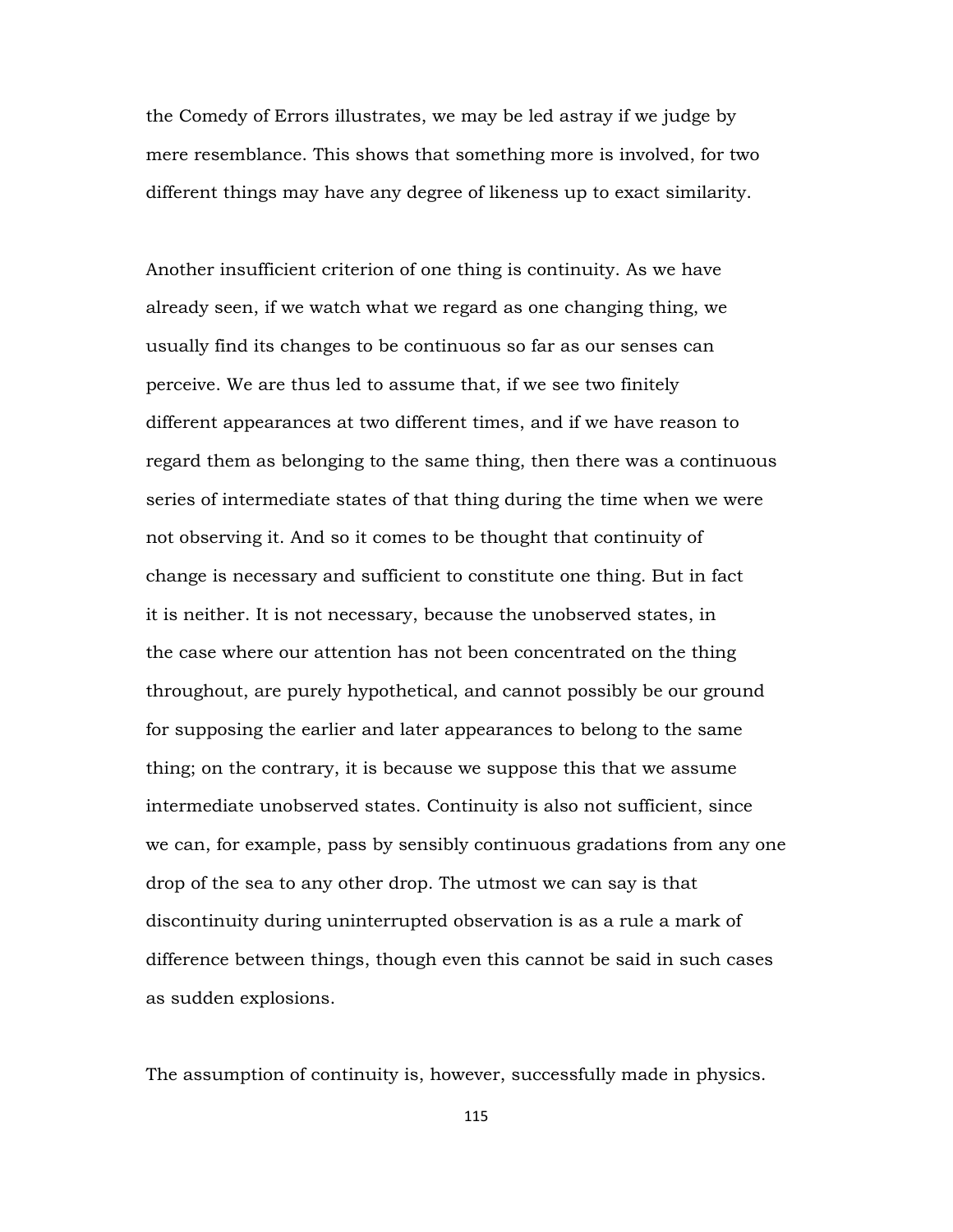This proves something, though not anything of very obvious utility to our present problem: it proves that nothing in the known world is inconsistent with the hypothesis that all changes are really continuous, though from too great rapidity or from our lack of observation they may not always appear continuous. In this hypothetical sense, continuity may be allowed to be a necessary condition if two appearances are to be classed as appearances of the same thing. But it is not a sufficient condition, as appears from the instance of the drops in the sea. Thus something more must be sought before we can give even the roughest definition of a "thing."

What is wanted further seems to be something in the nature of fulfilment of causal laws. This statement, as it stands, is very vague, but we will endeavour to give it precision. When I speak of "causal laws," I mean any laws which connect events at different times, or even, as a limiting case, events at the same time provided the connection is not logically demonstrable. In this very general sense, the laws of dynamics are causal laws, and so are the laws correlating the simultaneous appearances of one "thing" to different senses. The question is: How do such laws help in the definition of a "thing"?

To answer this question, we must consider what it is that is proved by the empirical success of physics. What is proved is that its hypotheses, though unverifiable where they go beyond sense-data, are at no point in contradiction with sense-data, but, on the contrary, are ideally such as to render all sense-data calculable from a sufficient collection of data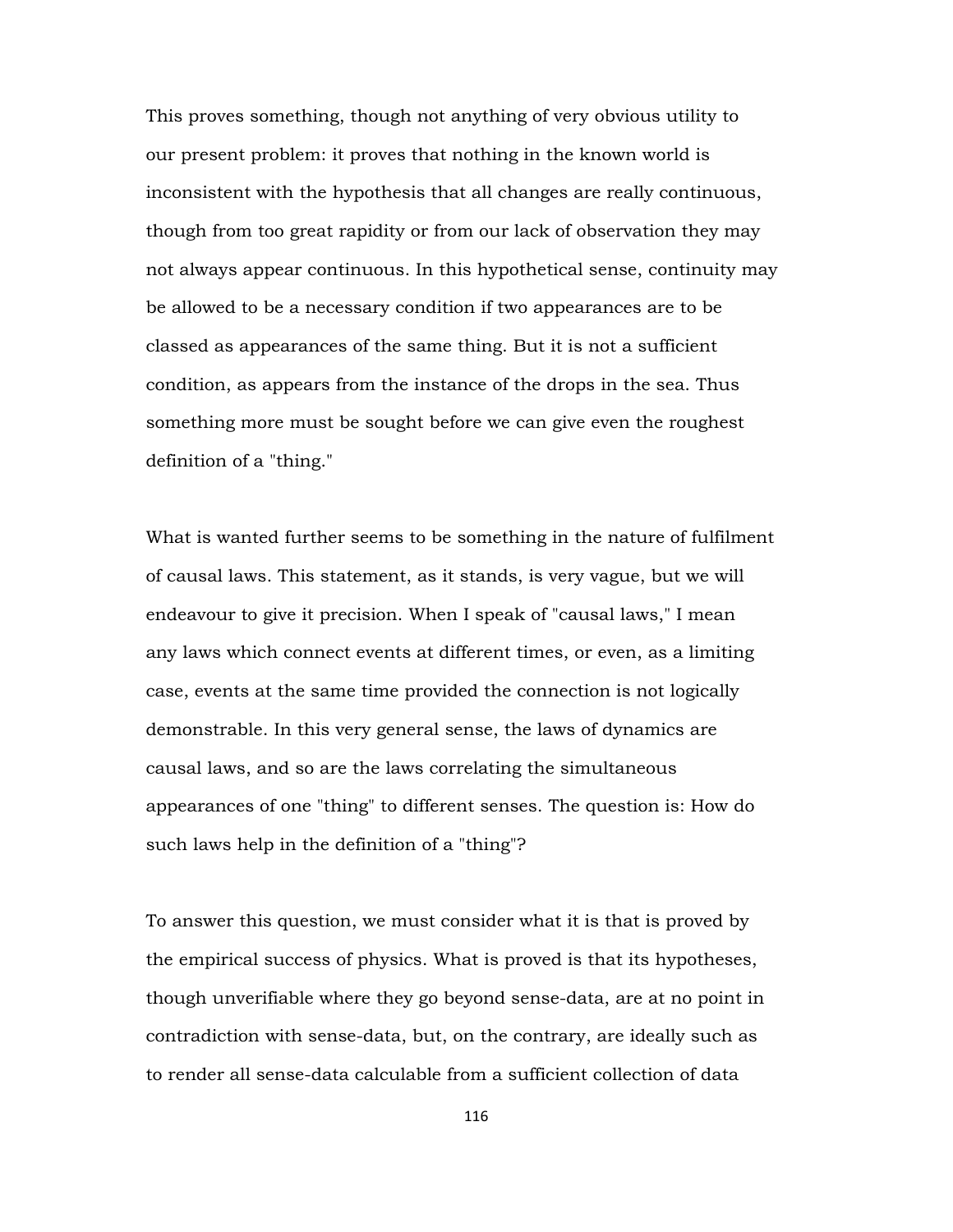all belonging to a given period of time. Now physics has found it empirically possible to collect sense-data into series, each series being regarded as belonging to one "thing," and behaving, with regard to the laws of physics, in a way in which series not belonging to one thing would in general not behave. If it is to be unambiguous whether two appearances belong to the same thing or not, there must be only one way of grouping appearances so that the resulting things obey the laws of physics. It would be very difficult to prove that this is the case, but for our present purposes we may let this point pass, and assume that there is only one way. We must include in our definition of a "thing" those of its aspects, if any, which are not observed. Thus we may lay down the following definition: Things are those series of aspects which obey the laws of physics. That such series exist is an empirical fact, which constitutes the verifiability of physics.

It may still be objected that the "matter" of physics is something other than series of sense-data. Sense-data, it may be said, belong to psychology and are, at any rate in some sense, subjective, whereas physics is quite independent of psychological considerations, and does not assume that its matter only exists when it is perceived.

To this objection there are two answers, both of some importance.

(a) We have been considering, in the above account, the question of the verifiability of physics. Now verifiability is by no means the same thing as truth; it is, in fact, something far more subjective and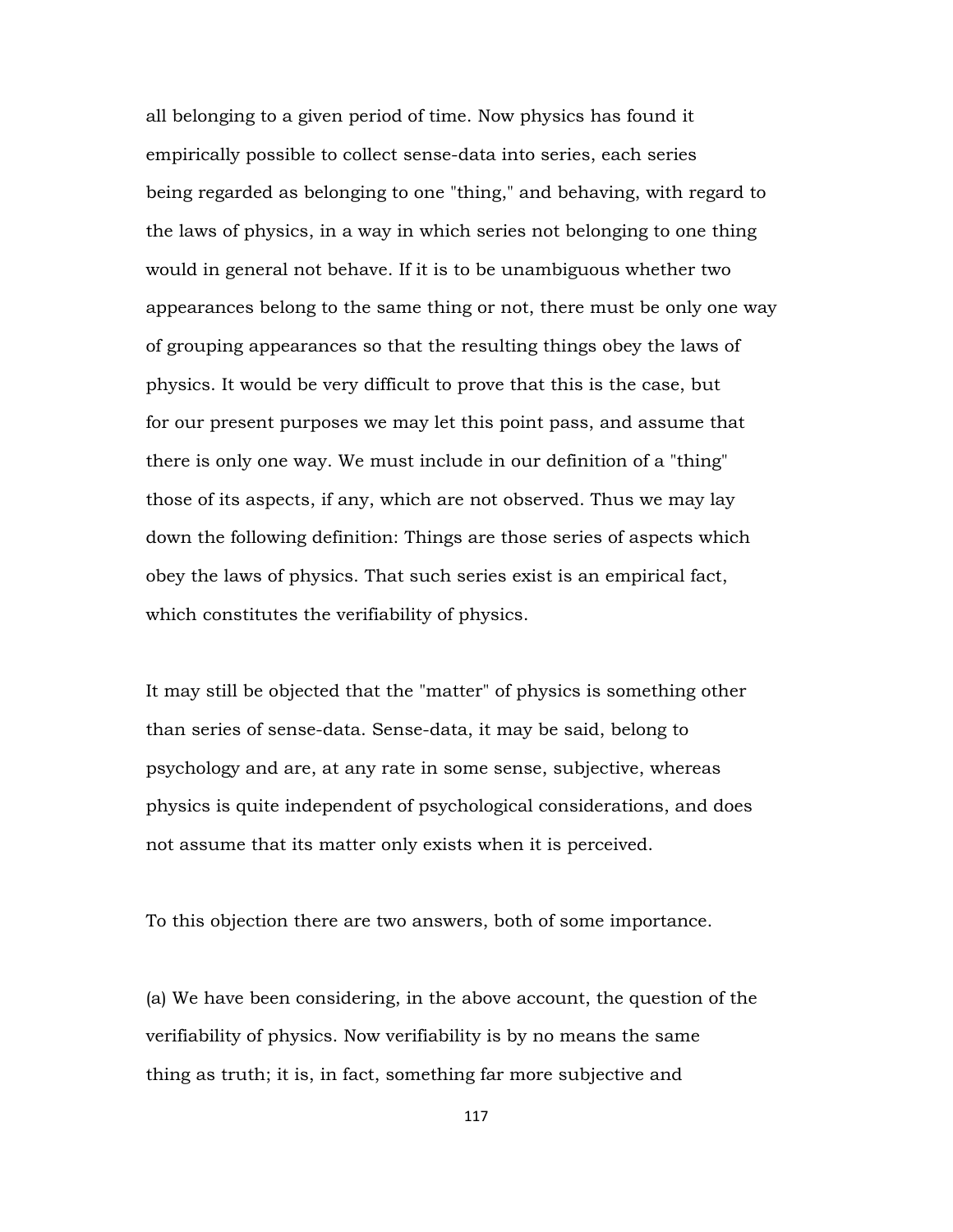psychological. For a proposition to be verifiable, it is not enough that it should be true, but it must also be such as we can discover to be true. Thus verifiability depends upon our capacity for acquiring knowledge, and not only upon the objective truth. In physics, as ordinarily set forth, there is much that is unverifiable: there are hypotheses as to (α) how things would appear to a spectator in a place where, as it happens, there is no spectator;  $(\beta)$  how things would appear at times when, in fact, they are not appearing to anyone; (γ) things which never appear at all. All these are introduced to simplify the statement of the causal laws, but none of them form an integral part of what is known to be true in physics. This brings us to our second answer.

(b) If physics is to consist wholly of propositions known to be true, or at least capable of being proved or disproved, the three kinds of hypothetical entities we have just enumerated must all be capable of being exhibited as logical functions of sense-data. In order to show how this might possibly be done, let us recall the hypothetical Leibnizian universe of Lecture III. In that universe, we had a number of perspectives, two of which never had any entity in common, but often contained entities which could be sufficiently correlated to be regarded as belonging to the same thing. We will call one of these an "actual" private world when there is an actual spectator to which it appears, and "ideal" when it is merely constructed on principles of continuity. A physical thing consists, at each instant, of the whole set of its aspects at that instant, in all the different worlds; thus a momentary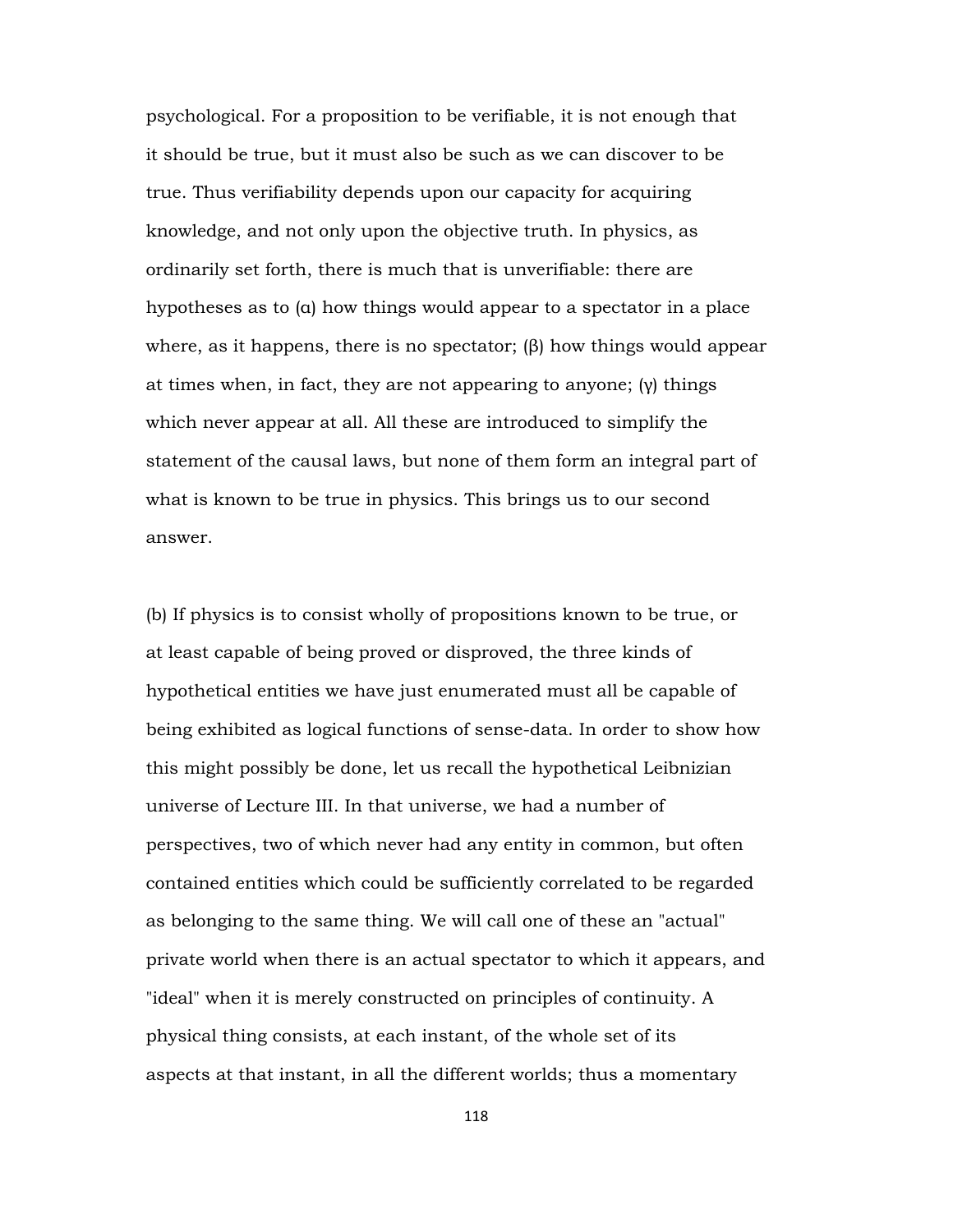state of a thing is a whole set of aspects. An "ideal" appearance will be an aspect merely calculated, but not actually perceived by any spectator. An "ideal" state of a thing will be a state at a moment when all its appearances are ideal. An ideal thing will be one whose states at all times are ideal. Ideal appearances, states, and things, since they are calculated, must be functions of actual appearances, states, and things; in fact, ultimately, they must be functions of actual appearances. Thus it is unnecessary, for the enunciation of the laws of physics, to assign any reality to ideal elements: it is enough to accept them as logical constructions, provided we have means of knowing how to determine when they become actual. This, in fact, we have with some degree of approximation; the starry heaven, for instance, becomes actual whenever we choose to look at it. It is open to us to believe that the ideal elements exist, and there can be no reason for disbelieving this; but unless in virtue of some a priori law we cannot know it, for empirical knowledge is confined to what we actually observe.

(2) The three main conceptions of physics are space, time, and matter. Some of the problems raised by the conception of matter have been indicated in the above discussion of "things." But space and time also raise difficult problems of much the same kind, namely, difficulties in reducing the haphazard untidy world of immediate sensation to the smooth orderly world of geometry and kinematics. Let us begin with the consideration of space.

People who have never read any psychology seldom realise how much mental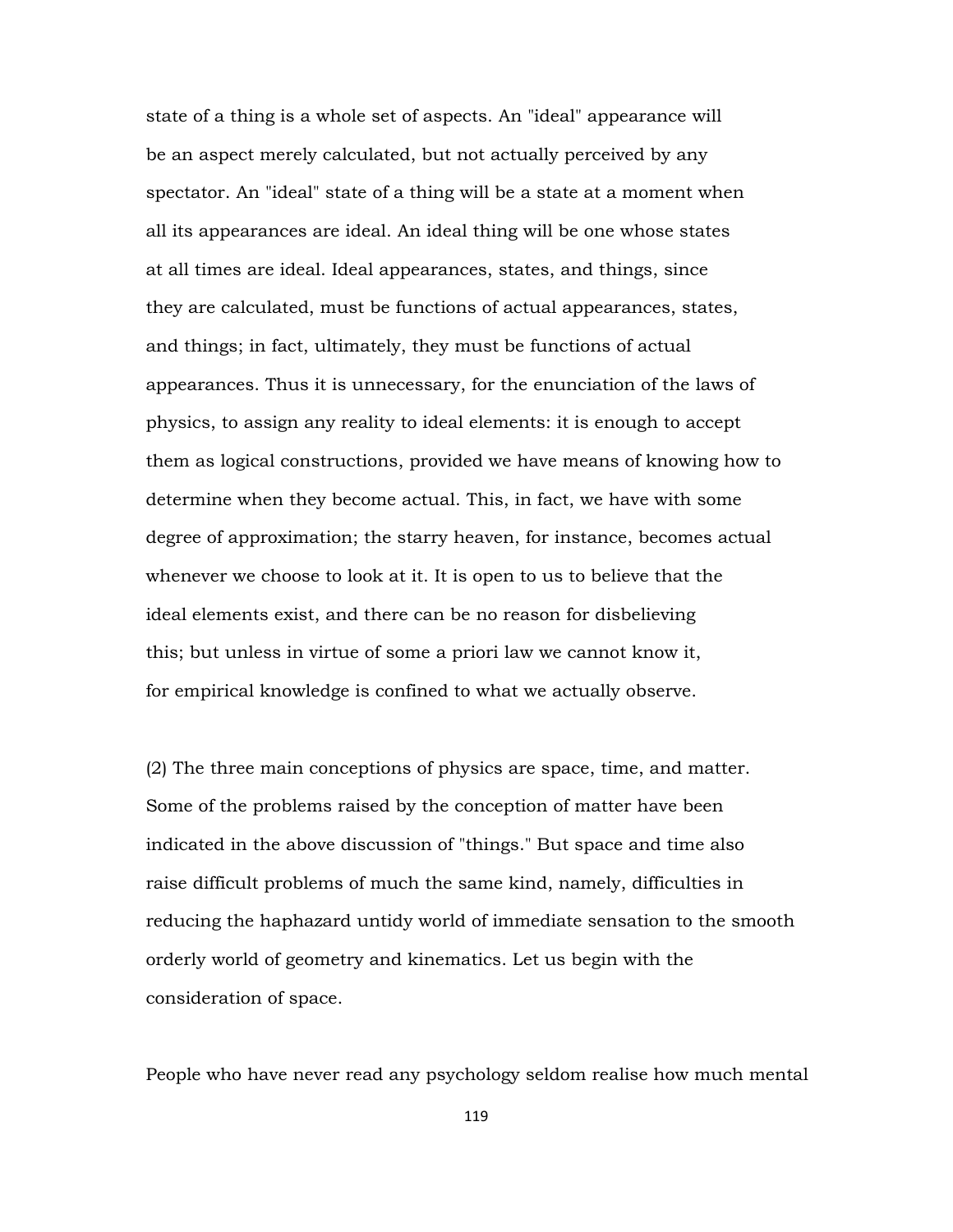labour has gone into the construction of the one all-embracing space into which all sensible objects are supposed to fit. Kant, who was unusually ignorant of psychology, described space as "an infinite given whole," whereas a moment's psychological reflection shows that a space which is infinite is not given, while a space which can be called given is not infinite. What the nature of "given" space really is, is a difficult question, upon which psychologists are by no means agreed. But some general remarks may be made, which will suffice to show the problems, without taking sides on any psychological issue still in debate.

The first thing to notice is that different senses have different spaces. The space of sight is quite different from the space of touch: it is only by experience in infancy that we learn to correlate them. In later life, when we see an object within reach, we know how to touch it, and more or less what it will feel like; if we touch an object with our eyes shut, we know where we should have to look for it, and more or less what it would look like. But this knowledge is derived from early experience of the correlation of certain kinds of touch-sensations with certain kinds of sight-sensations. The one space into which both kinds of sensations fit is an intellectual construction, not a datum. And besides touch and sight, there are other kinds of sensation which give other, though less important spaces: these also have to be fitted into the one space by means of experienced correlations. And as in the case of things, so here: the one all-embracing space, though convenient as a way of speaking, need not be supposed really to exist. All that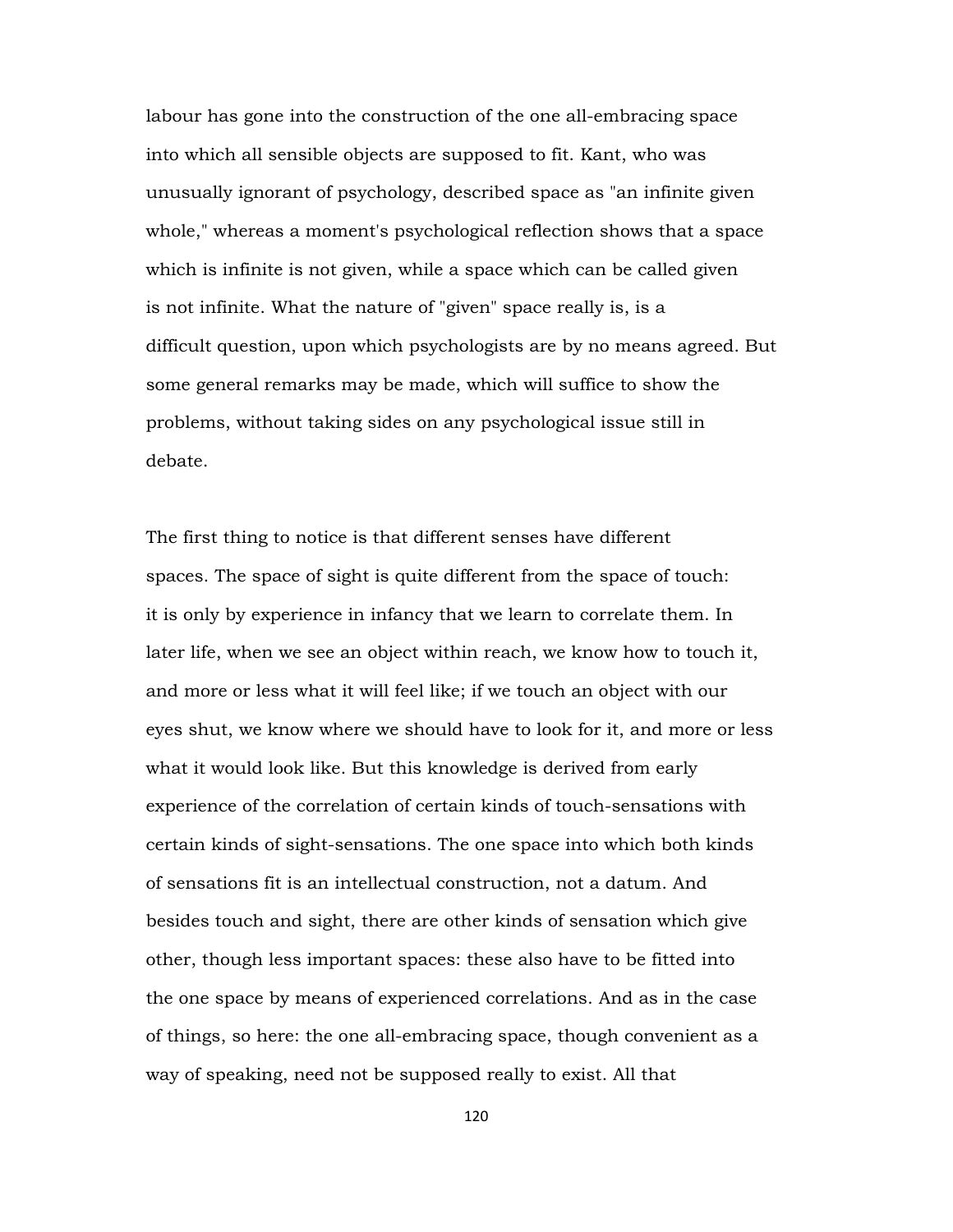experience makes certain is the several spaces of the several senses, correlated by empirically discovered laws. The one space may turn out to be valid as a logical construction, compounded of the several spaces, but there is no good reason to assume its independent metaphysical reality.

Another respect in which the spaces of immediate experience differ from the space of geometry and physics is in regard to points. The space of geometry and physics consists of an infinite number of points, but no one has ever seen or touched a point. If there are points in a sensible space, they must be an inference. It is not easy to see any way in which, as independent entities, they could be validly inferred from the data; thus here again, we shall have, if possible, to find some logical construction, some complex assemblage of immediately given objects, which will have the geometrical properties required of points. It is customary to think of points as simple and infinitely small, but geometry in no way demands that we should think of them in this way. All that is necessary for geometry is that they should have mutual relations possessing certain enumerated abstract properties, and it may be that an assemblage of data of sensation will serve this purpose. Exactly how this is to be done, I do not yet know, but it seems fairly certain that it can be done.

The following illustrative method, simplified so as to be easily manipulated, has been invented by Dr Whitehead for the purpose of showing how points might be manufactured from sense-data. We have first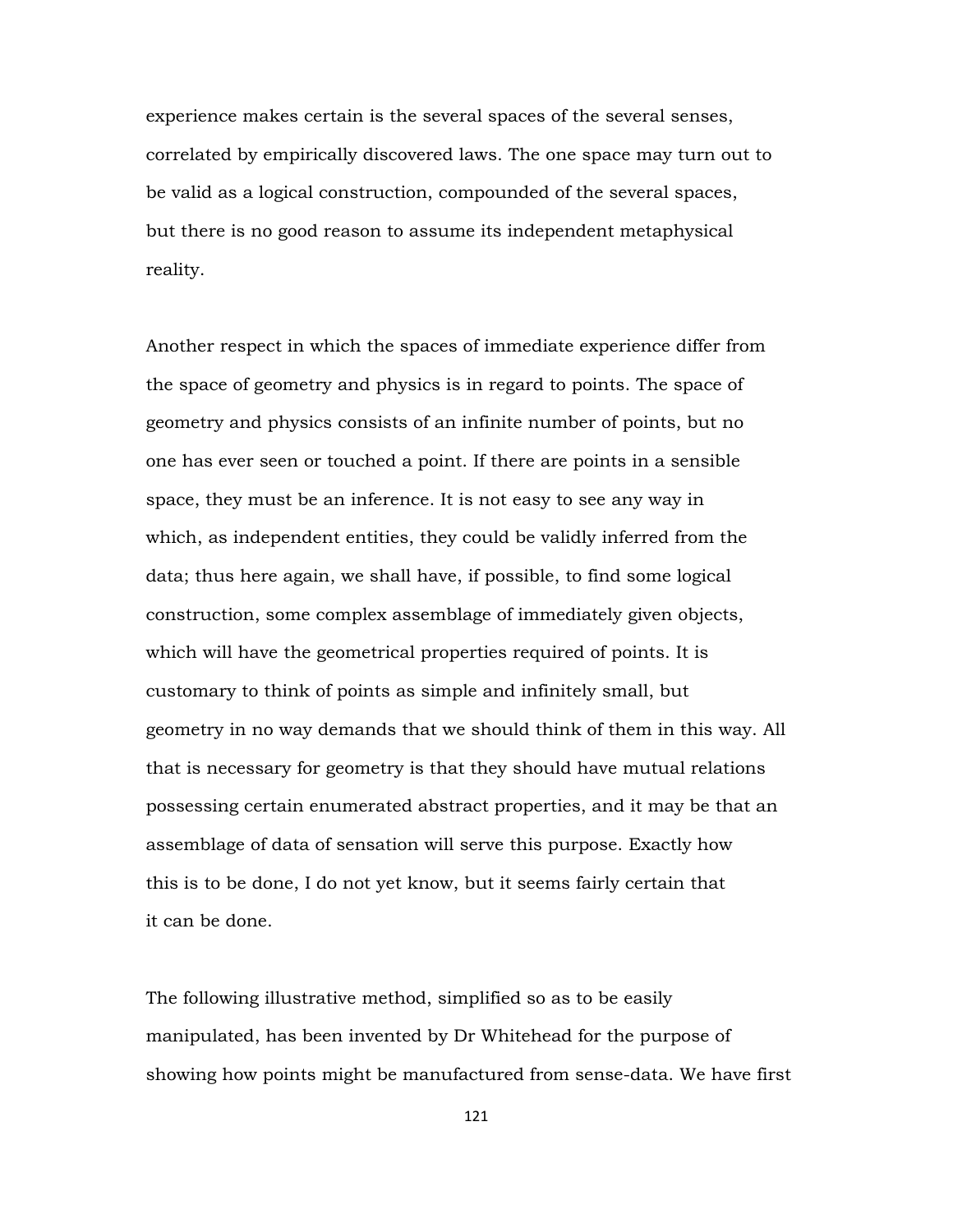of all to observe that there are no infinitesimal sense-data: any surface we can see, for example, must be of some finite extent. But what at first appears as one undivided whole is often found, under the influence of attention, to split up into parts contained within the whole. Thus one spatial object may be contained within another, and entirely enclosed by the other. This relation of enclosure, by the help of some very natural hypotheses, will enable us to define a "point" as a certain class of spatial objects, namely all those (as it will turn out in the end) which would naturally be said to contain the point. In order to obtain a definition of a "point" in this way, we proceed as follows:

Given any set of volumes or surfaces, they will not in general converge into one point. But if they get smaller and smaller, while of any two of the set there is always one that encloses the other, then we begin to have the kind of conditions which would enable us to treat them as having a point for their limit. The hypotheses required for the relation of enclosure are that (1) it must be transitive; (2) of two different spatial objects, it is impossible for each to enclose the other, but a single spatial object always encloses itself; (3) any set of spatial objects such that there is at least one spatial object enclosed by them all has a lower limit or minimum, i.e. an object enclosed by all of them and enclosing all objects which are enclosed by all of them; (4) to prevent trivial exceptions, we must add that there are to be instances of enclosure, i.e. there are really to be objects of which one encloses the other. When an enclosure-relation has these properties, we will call it a "point-producer." Given any relation of enclosure, we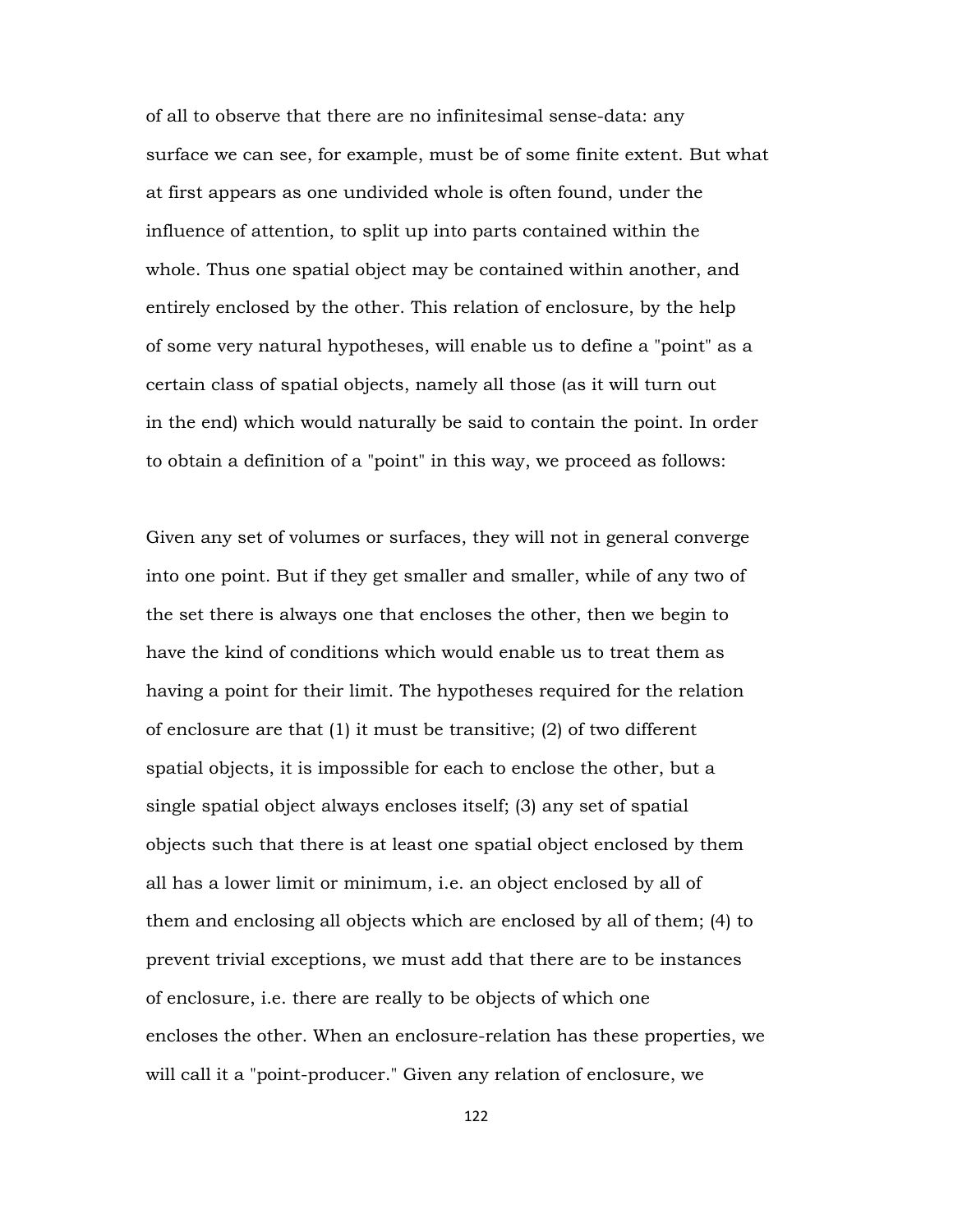will call a set of objects an "enclosure-series" if, of any two of them, one is contained in the other. We require a condition which shall secure that an enclosure-series converges to a point, and this is obtained as follows: Let our enclosure-series be such that, given any other enclosure-series of which there are members enclosed in any arbitrarily chosen member of our first series, then there are members of our first series enclosed in any arbitrarily chosen member of our second series. In this case, our first enclosure-series may be called a "punctual enclosure-series." Then a "point" is all the objects which enclose members of a given punctual enclosure-series. In order to ensure infinite divisibility, we require one further property to be added to those defining point-producers, namely that any object which encloses itself also encloses an object other than itself. The "points" generated by point-producers with this property will be found to be such as geometry requires.

(3) The question of time, so long as we confine ourselves to one private world, is rather less complicated than that of space, and we can see pretty clearly how it might be dealt with by such methods as we have been considering. Events of which we are conscious do not last merely for a mathematical instant, but always for some finite time, however short. Even if there be a physical world such as the mathematical theory of motion supposes, impressions on our sense-organs produce sensations which are not merely and strictly instantaneous, and therefore the objects of sense of which we are immediately conscious are not strictly instantaneous. Instants, therefore, are not among the data of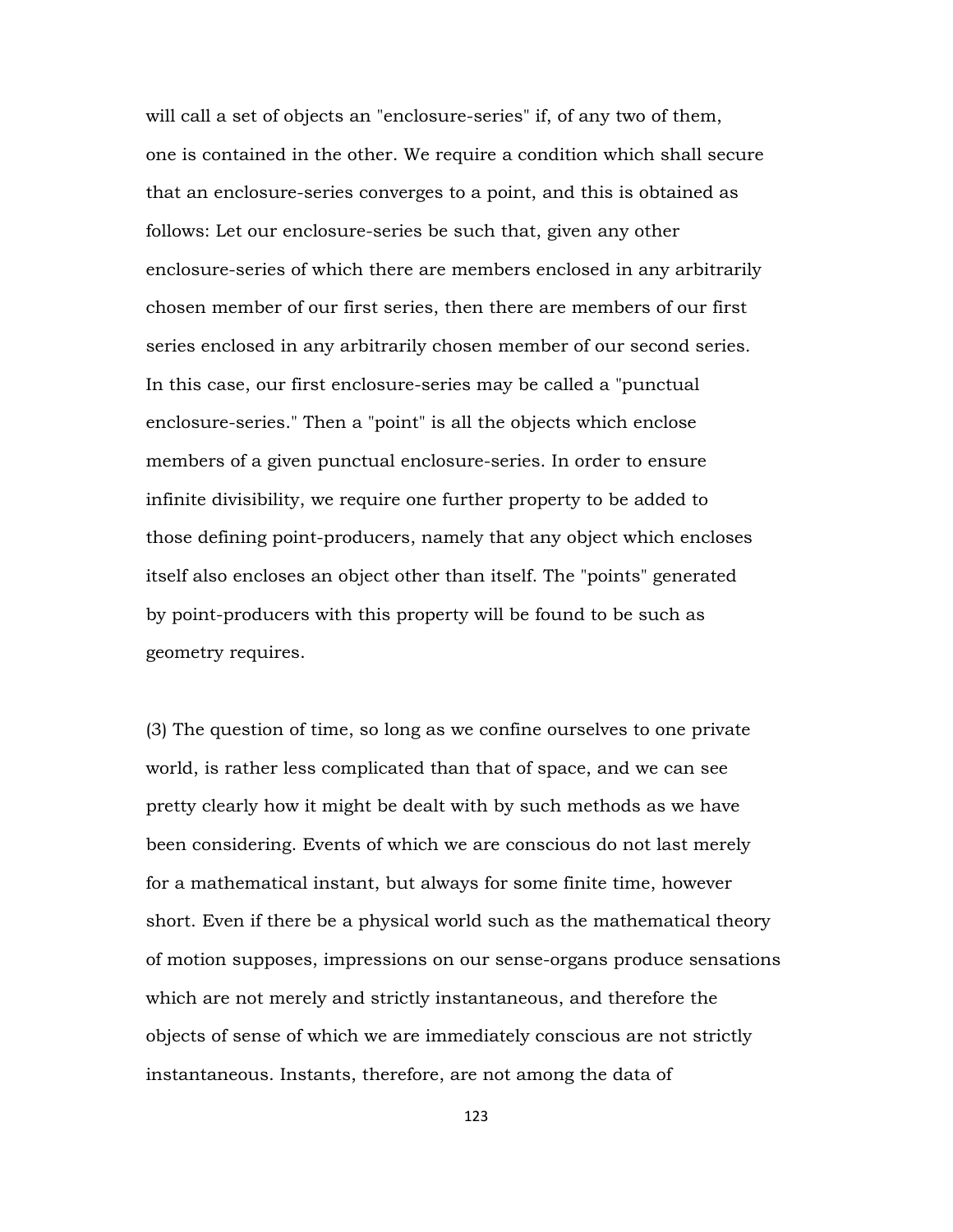experience, and, if legitimate, must be either inferred or constructed. It is difficult to see how they can be validly inferred; thus we are left with the alternative that they must be constructed. How is this to be done?

Immediate experience provides us with two time-relations among events: they may be simultaneous, or one may be earlier and the other later. These two are both part of the crude data; it is not the case that only the events are given, and their time-order is added by our subjective activity. The time-order, within certain limits, is as much given as the events. In any story of adventure you will find such passages as the following: "With a cynical smile he pointed the revolver at the breast of the dauntless youth. 'At the word three I shall fire,' he said. The words one and two had already been spoken with a cool and deliberate distinctness. The word three was forming on his lips. At this moment a blinding flash of lightning rent the air." Here we have simultaneity--not due, as Kant would have us believe, to the subjective mental apparatus of the dauntless youth, but given as objectively as the revolver and the lightning. And it is equally given in immediate experience that the words one and two come earlier than the flash. These time-relations hold between events which are not strictly instantaneous. Thus one event may begin sooner than another, and therefore be before it, but may continue after the other has begun, and therefore be also simultaneous with it. If it persists after the other is over, it will also be later than the other. Earlier, simultaneous, and later, are not inconsistent with each other when we are concerned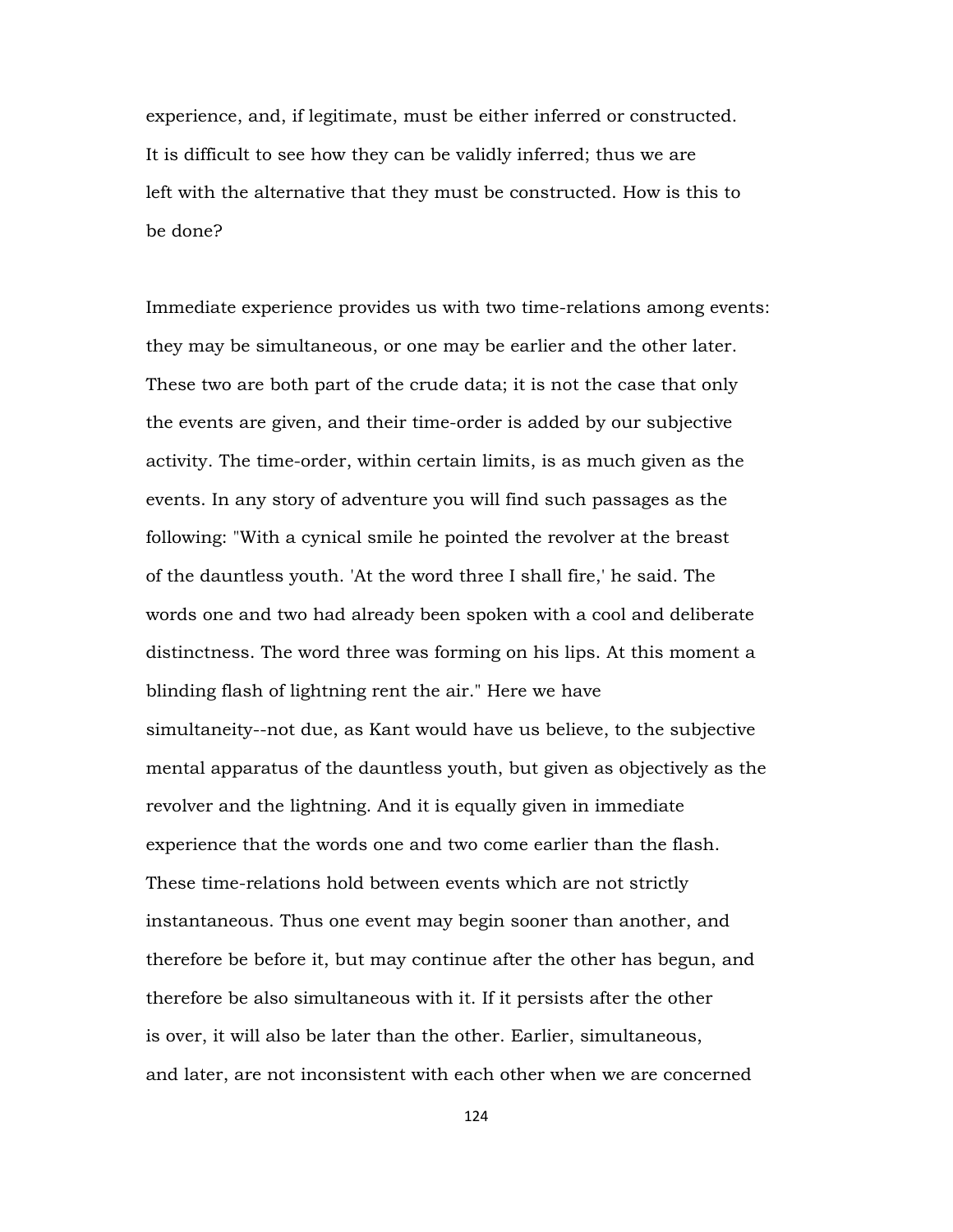with events which last for a finite time, however short; they only become inconsistent when we are dealing with something instantaneous.

It is to be observed that we cannot give what may be called absolute dates, but only dates determined by events. We cannot point to a time itself, but only to some event occurring at that time. There is therefore no reason in experience to suppose that there are times as opposed to events: the events, ordered by the relations of simultaneity and succession, are all that experience provides. Hence, unless we are to introduce superfluous metaphysical entities, we must, in defining what mathematical physics can regard as an instant, proceed by means of some construction which assumes nothing beyond events and their temporal relations.

If we wish to assign a date exactly by means of events, how shall we proceed? If we take any one event, we cannot assign our date exactly, because the event is not instantaneous, that is to say, it may be simultaneous with two events which are not simultaneous with each other. In order to assign a date exactly, we must be able, theoretically, to determine whether any given event is before, at, or after this date, and we must know that any other date is either before or after this date, but not simultaneous with it. Suppose, now, instead of taking one event A, we take two events A and B, and suppose A and B partly overlap, but B ends before A ends. Then an event which is simultaneous with both A and B must exist during the time when A and B overlap; thus we have come rather nearer to a precise date than when we considered A and B alone.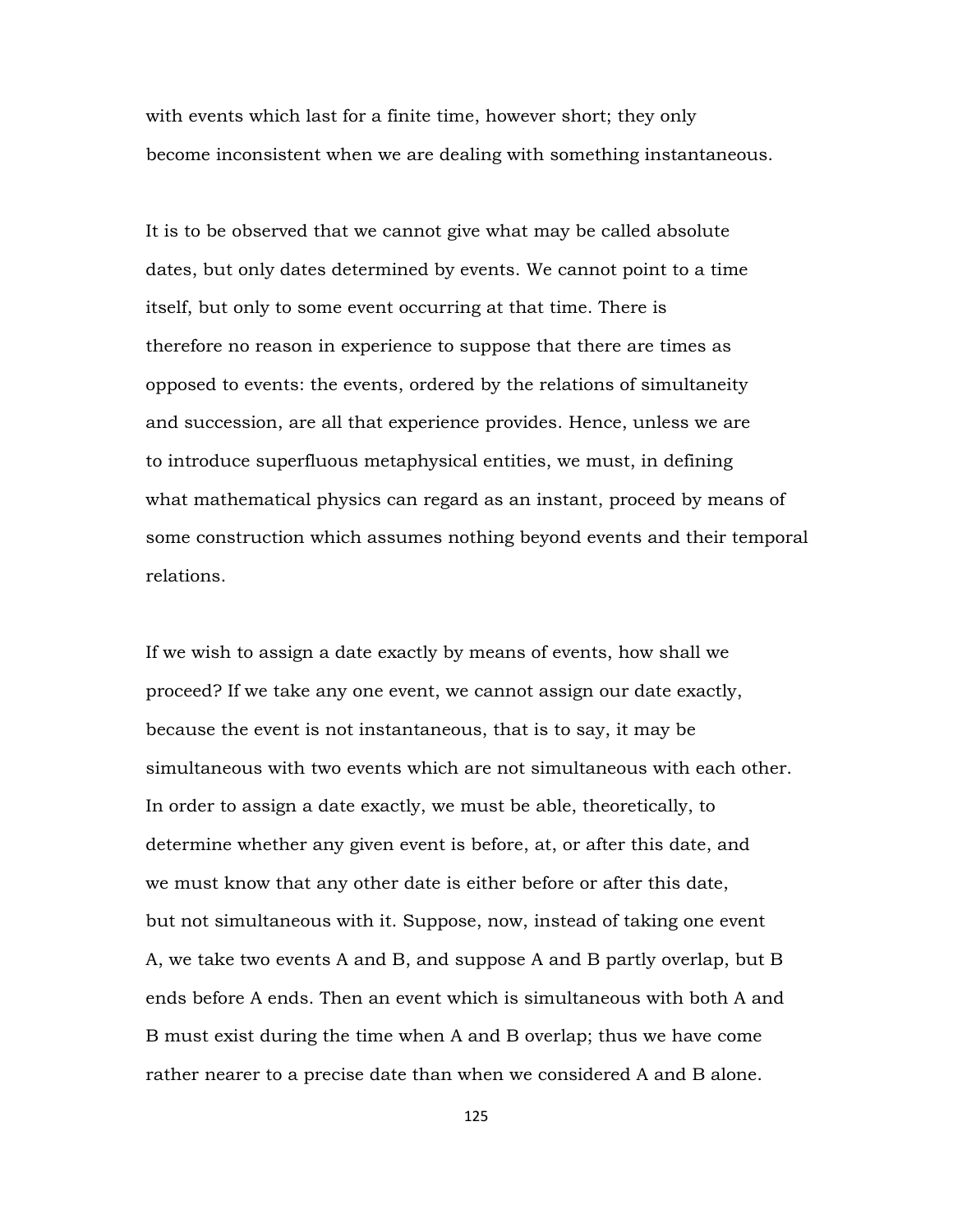Let C be an event which is simultaneous with both A and B, but which ends before either A or B has ended. Then an event which is simultaneous with A and B and C must exist during the time when all three overlap, which is a still shorter time. Proceeding in this way, by taking more and more events, a new event which is dated as simultaneous with all of them becomes gradually more and more accurately dated. This suggests a way by which a completely accurate date can be defined.

A

B

 $\mathcal{C}$ 

Let us take a group of events of which any two overlap, so that there is some time, however short, when they all exist. If there is any other event which is simultaneous with all of these, let us add it to the group; let us go on until we have constructed a group such that no event outside the group is simultaneous with all of them, but all the events inside the group are simultaneous with each other. Let us define this whole group as an instant of time. It remains to show that it has the properties we expect of an instant.

What are the properties we expect of instants? First, they must form a series: of any two, one must be before the other, and the other must be not before the one; if one is before another, and the other before a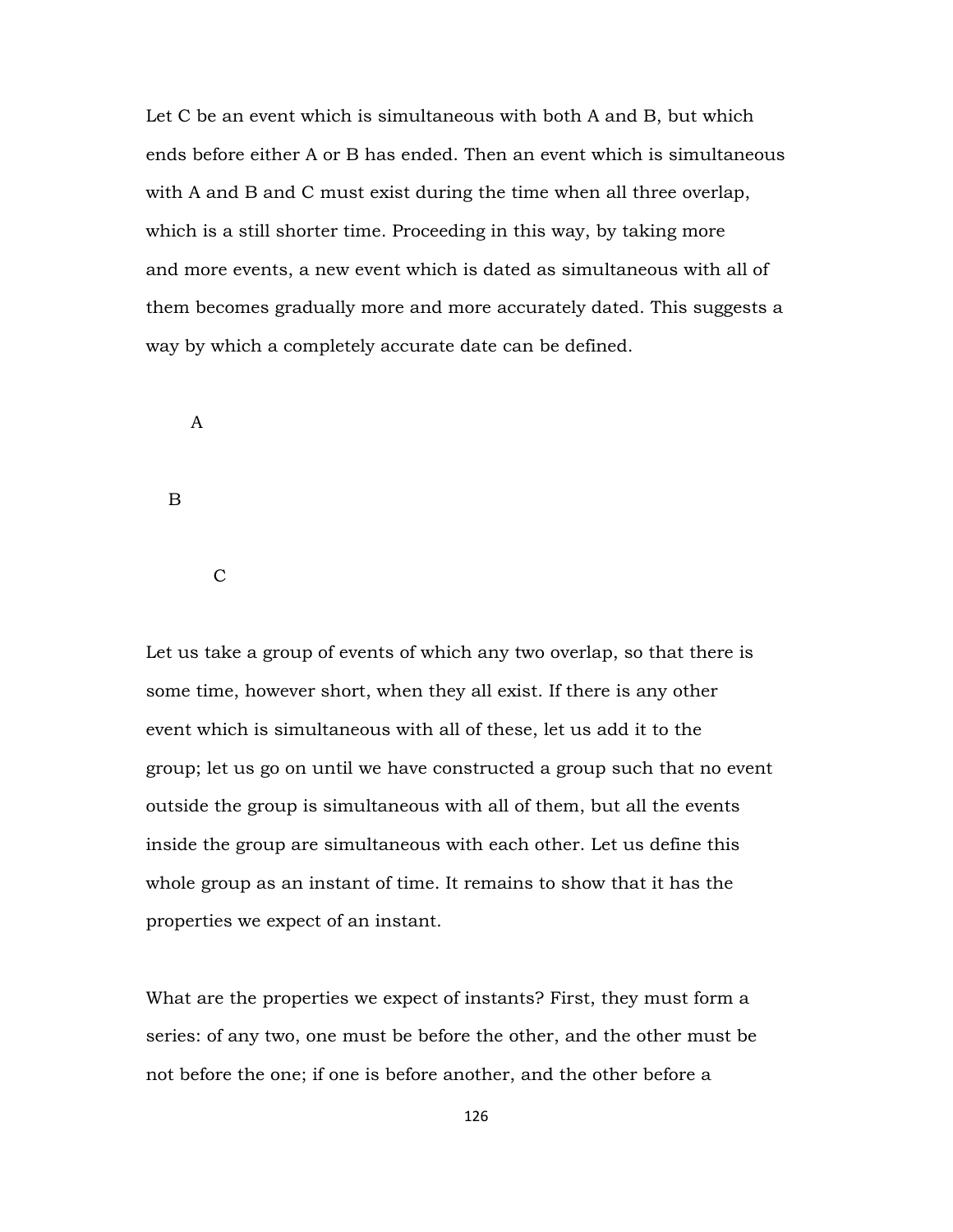third, the first must be before the third. Secondly, every event must be at a certain number of instants; two events are simultaneous if they are at the same instant, and one is before the other if there is an instant, at which the one is, which is earlier than some instant at which the other is. Thirdly, if we assume that there is always some change going on somewhere during the time when any given event persists, the series of instants ought to be compact, i.e. given any two instants, there ought to be other instants between them. Do instants, as we have defined them, have these properties?

We shall say that an event is "at" an instant when it is a member of the group by which the instant is constituted; and we shall say that one instant is before another if the group which is the one instant contains an event which is earlier than, but not simultaneous with, some event in the group which is the other instant. When one event is earlier than, but not simultaneous with another, we shall say that it "wholly precedes" the other. Now we know that of two events which are not simultaneous, there must be one which wholly precedes the other, and in that case the other cannot also wholly precede the one; we also know that, if one event wholly precedes another, and the other wholly precedes a third, then the first wholly precedes the third. From these facts it is easy to deduce that the instants as we have defined them form a series.

We have next to show that every event is "at" at least one instant, i.e. that, given any event, there is at least one class, such as we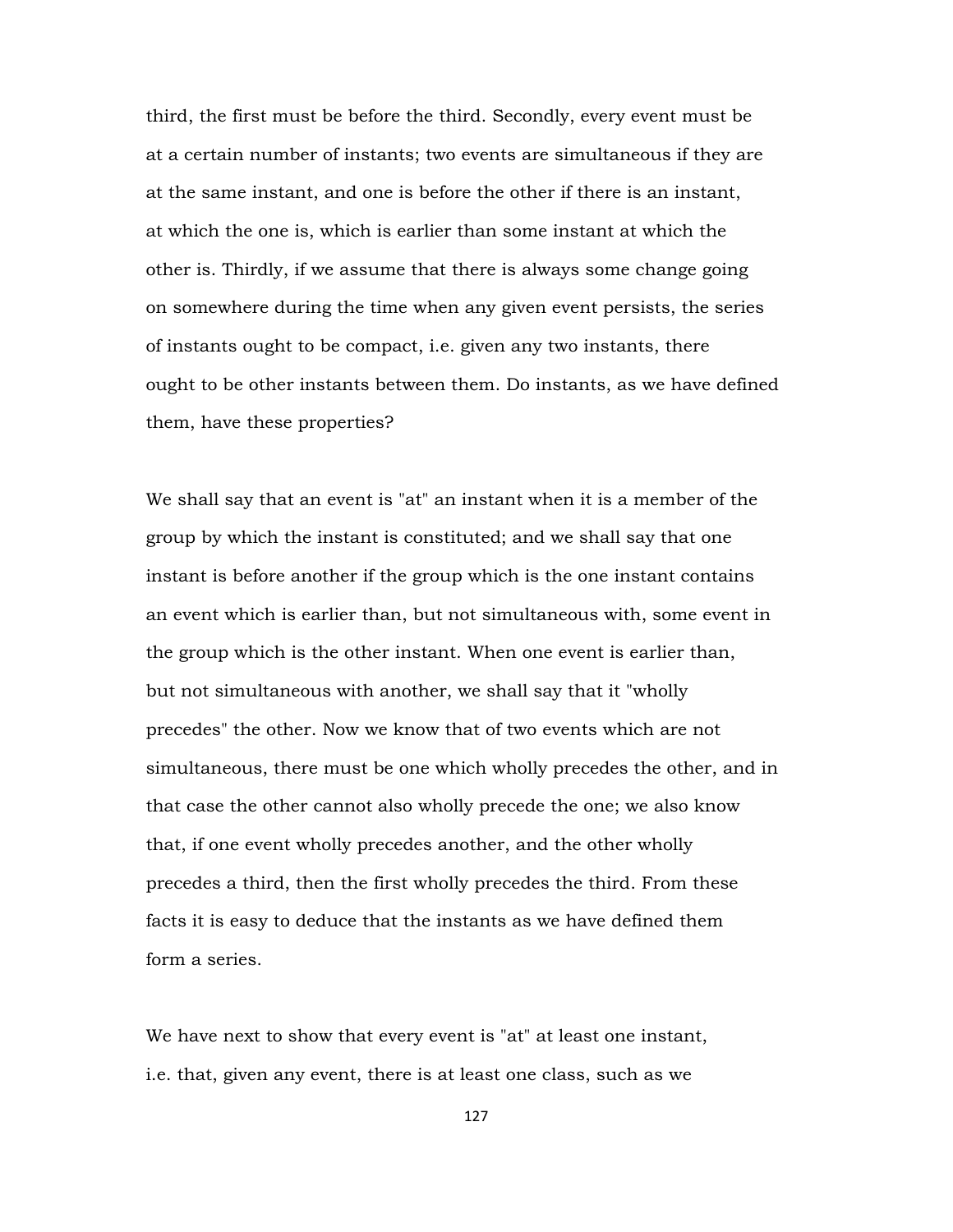used in defining instants, of which it is a member. For this purpose, consider all the events which are simultaneous with a given event, and do not begin later, i.e. are not wholly after anything simultaneous with it. We will call these the "initial contemporaries" of the given event. It will be found that this class of events is the first instant at which the given event exists, provided every event wholly after some contemporary of the given event is wholly after some initial contemporary of it.

Finally, the series of instants will be compact if, given any two events of which one wholly precedes the other, there are events wholly after the one and simultaneous with something wholly before the other. Whether this is the case or not, is an empirical question; but if it is not, there is no reason to expect the time-series to be compact.[17]

 [17] The assumptions made concerning time-relations in the above are as follows:--

I. In order to secure that instants form a series, we assume:

 (a) No event wholly precedes itself. (An "event" is defined as whatever is simultaneous with something or other.)

 (b) If one event wholly precedes another, and the other wholly precedes a third, then the first wholly precedes the third.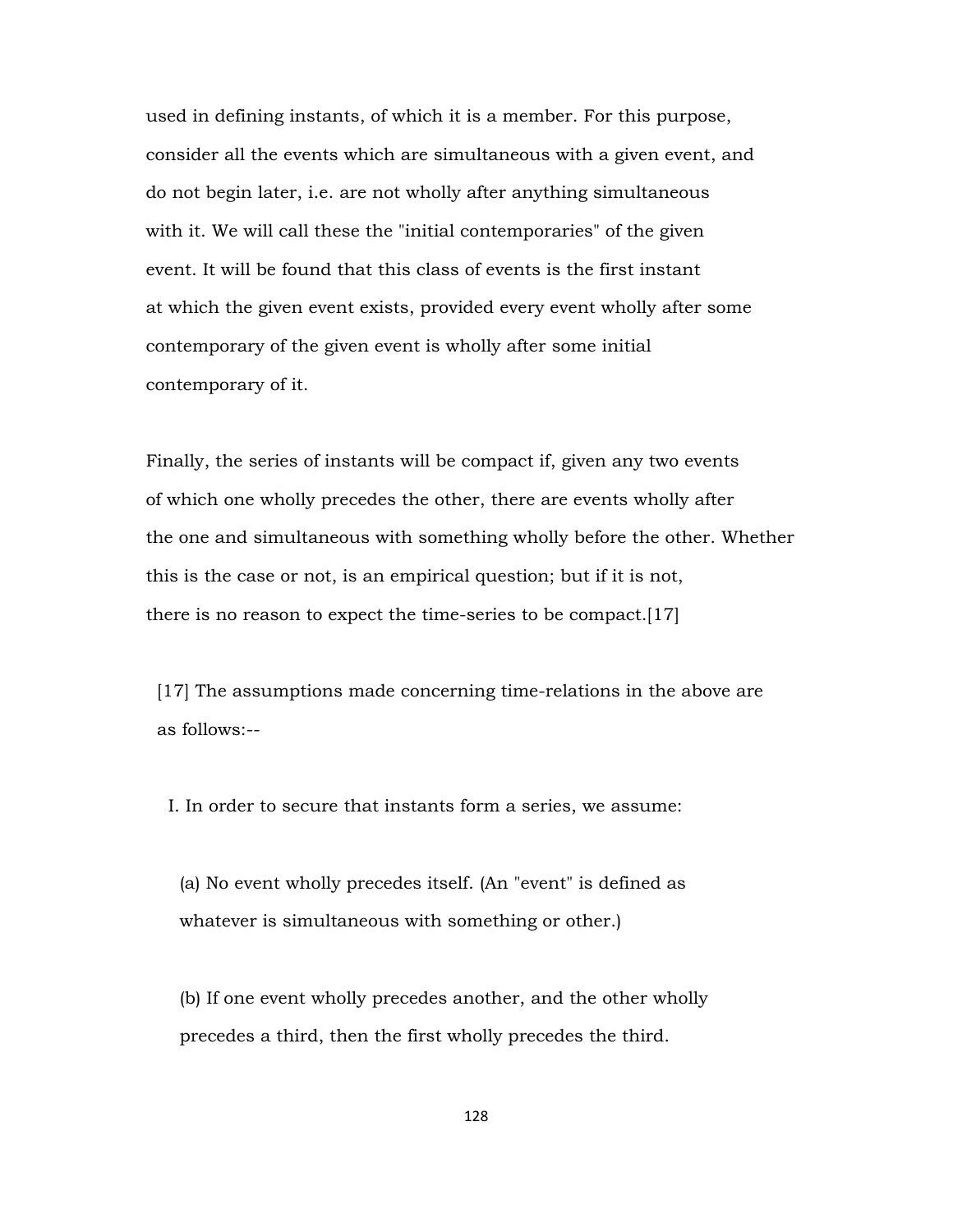(c) If one event wholly precedes another, it is not simultaneous with it.

 (d) Of two events which are not simultaneous, one must wholly precede the other.

 II. In order to secure that the initial contemporaries of a given event should form an instant, we assume:

 (e) An event wholly after some contemporary of a given event is wholly after some initial contemporary of the given event.

 III. In order to secure that the series of instants shall be compact, we assume:

 (f) If one event wholly precedes another, there is an event wholly after the one and simultaneous with something wholly before the other.

 This assumption entails the consequence that if one event covers the whole of a stretch of time immediately preceding another event, then it must have at least one instant in common with the other event; i.e. it is impossible for one event to cease just before another begins. I do not know whether this should be regarded as inadmissible. For a mathematico-logical treatment of the above topics, cf. N. Wilner, "A Contribution to the Theory of Relative Position," Proc.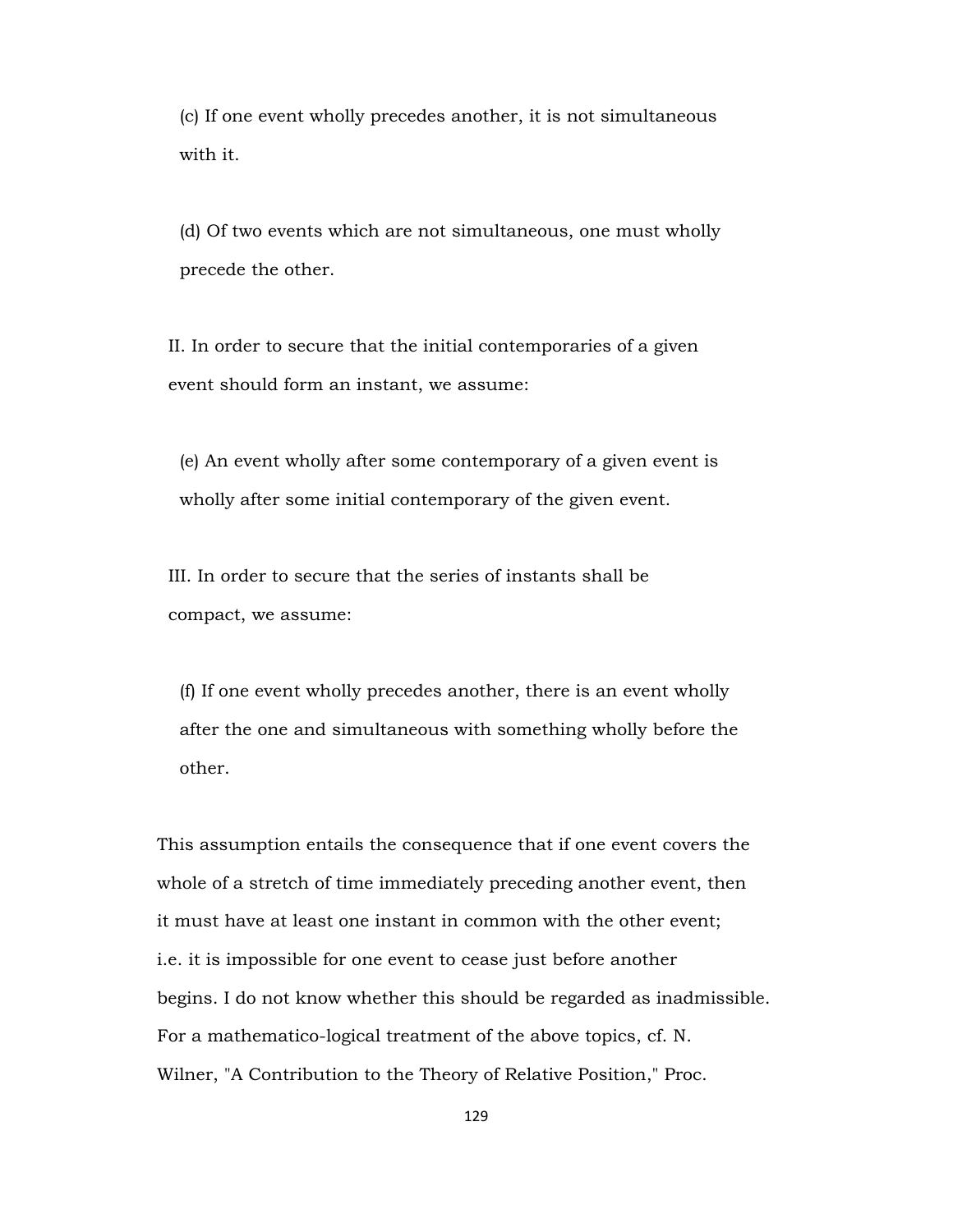Camb. Phil. Soc., xvii. 5, pp. 441-449.

Thus our definition of instants secures all that mathematics requires, without having to assume the existence of any disputable metaphysical entities.

Instants may also be defined by means of the enclosure-relation, exactly as was done in the case of points. One object will be temporally enclosed by another when it is simultaneous with the other, but not before or after it. Whatever encloses temporally or is enclosed temporally we shall call an "event." In order that the relation of temporal enclosure may be a "point-producer," we require (1) that it should be transitive, i.e. that if one event encloses another, and the other a third, then the first encloses the third; (2) that every event encloses itself, but if one event encloses another different event, then the other does not enclose the one; (3) that given any set of events such that there is at least one event enclosed by all of them, then there is an event enclosing all that they all enclose, and itself enclosed by all of them; (4) that there is at least one event. To ensure infinite divisibility, we require also that every event should enclose events other than itself. Assuming these characteristics, temporal enclosure is an infinitely divisible point-producer. We can now form an "enclosure-series" of events, by choosing a group of events such that of any two there is one which encloses the other; this will be a "punctual enclosure-series" if, given any other enclosure-series such that every member of our first series encloses some member of our second, then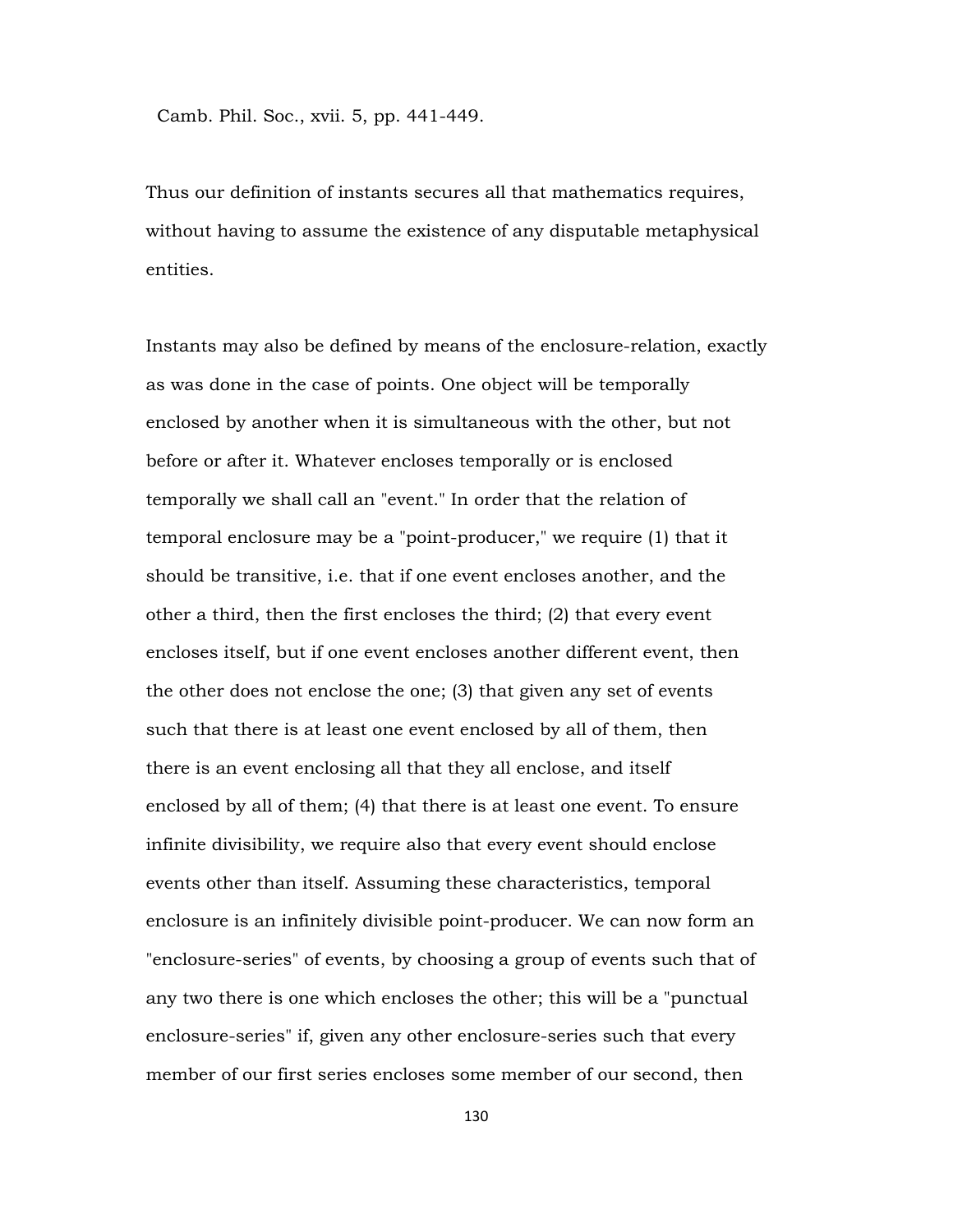every member of our second series encloses some member of our first. Then an "instant" is the class of all events which enclose members of a given punctual enclosure-series.

The correlation of the times of different private worlds so as to produce the one all-embracing time of physics is a more difficult matter. We saw, in Lecture III., that different private worlds often contain correlated appearances, such as common sense would regard as appearances of the same "thing." When two appearances in different worlds are so correlated as to belong to one momentary "state" of a thing, it would be natural to regard them as simultaneous, and as thus affording a simple means of correlating different private times. But this can only be regarded as a first approximation. What we call one sound will be heard sooner by people near the source of the sound than by people further from it, and the same applies, though in a less degree, to light. Thus two correlated appearances in different worlds are not necessarily to be regarded as occurring at the same date in physical time, though they will be parts of one momentary state of a thing. The correlation of different private times is regulated by the desire to secure the simplest possible statement of the laws of physics, and thus raises rather complicated technical problems; but from the point of view of philosophical theory, there is no very serious difficulty of principle involved.

The above brief outline must not be regarded as more than tentative and suggestive. It is intended merely to show the kind of way in which,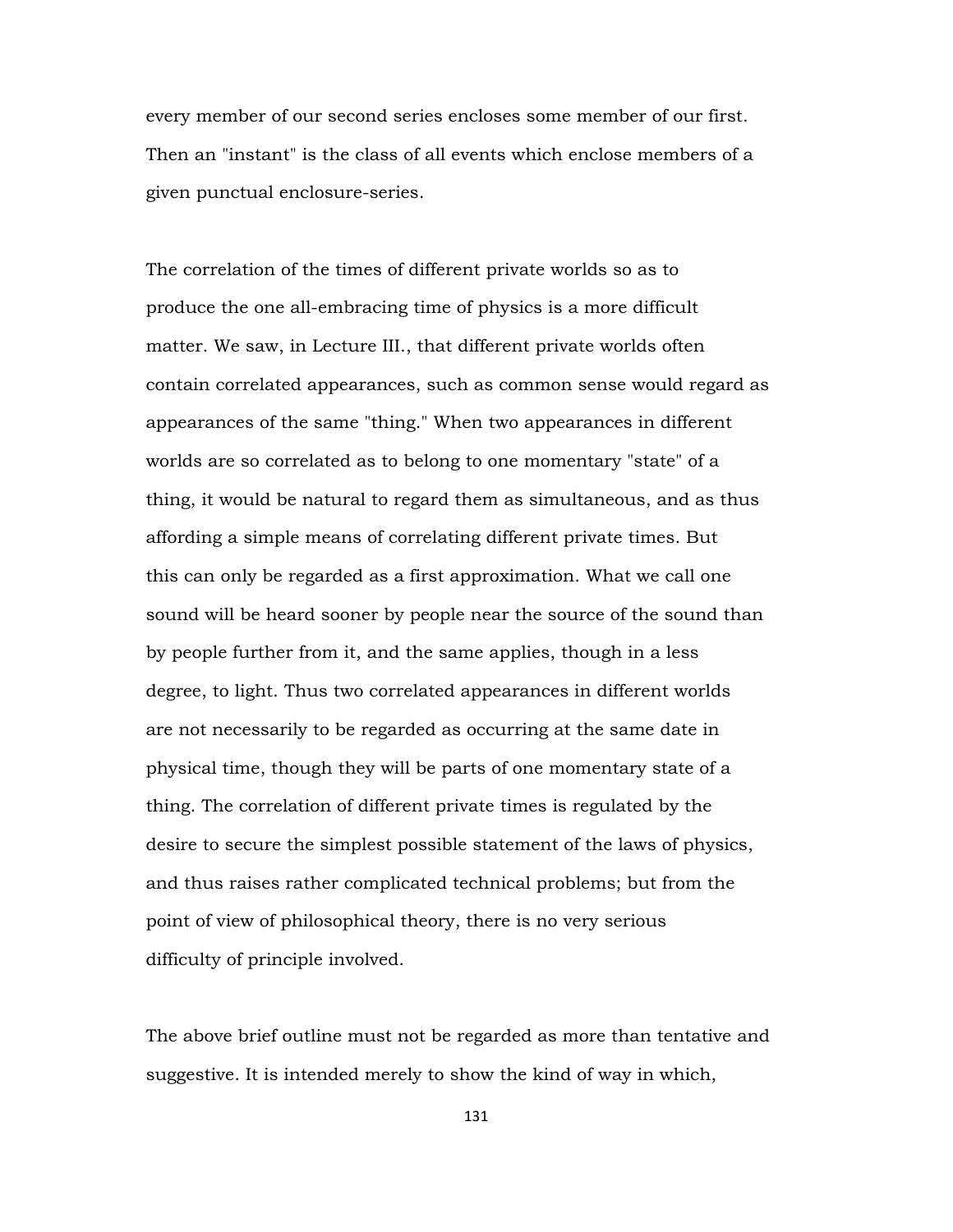given a world with the kind of properties that psychologists find in the world of sense, it may be possible, by means of purely logical constructions, to make it amenable to mathematical treatment by defining series or classes of sense-data which can be called respectively particles, points, and instants. If such constructions are possible, then mathematical physics is applicable to the real world, in spite of the fact that its particles, points, and instants are not to be found among actually existing entities.

The problem which the above considerations are intended to elucidate is one whose importance and even existence has been concealed by the unfortunate separation of different studies which prevails throughout the civilised world. Physicists, ignorant and contemptuous of philosophy, have been content to assume their particles, points, and instants in practice, while conceding, with ironical politeness, that their concepts laid no claim to metaphysical validity. Metaphysicians, obsessed by the idealistic opinion that only mind is real, and the Parmenidean belief that the real is unchanging, repeated one after another the supposed contradictions in the notions of matter, space, and time, and therefore naturally made no endeavour to invent a tenable theory of particles, points, and instants. Psychologists, who have done invaluable work in bringing to light the chaotic nature of the crude materials supplied by unmanipulated sensation, have been ignorant of mathematics and modern logic, and have therefore been content to say that matter, space, and time are "intellectual constructions," without making any attempt to show in detail either how the intellect can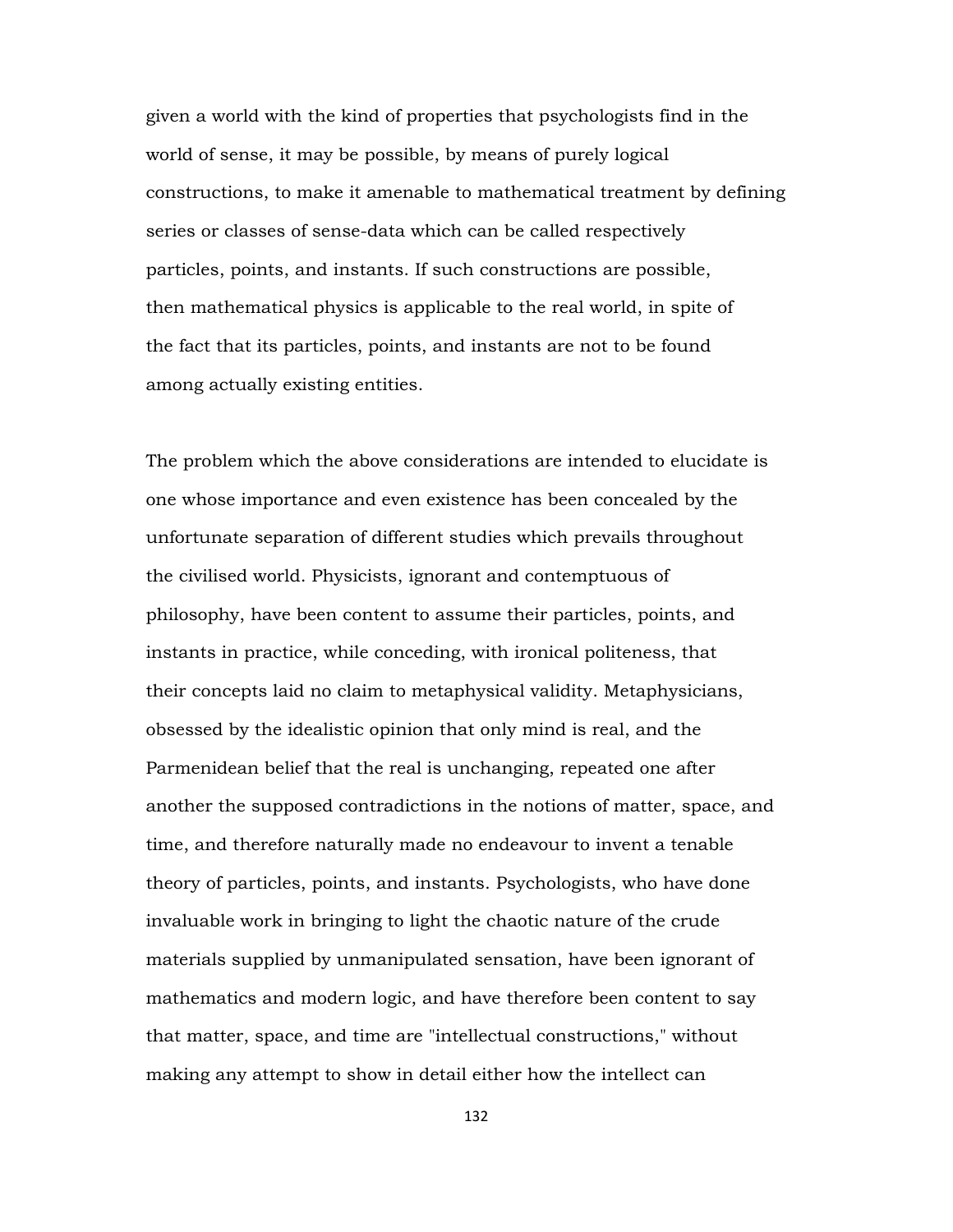construct them, or what secures the practical validity which physics shows them to possess. Philosophers, it is to be hoped, will come to recognise that they cannot achieve any solid success in such problems without some slight knowledge of logic, mathematics, and physics; meanwhile, for want of students with the necessary equipment, this vital problem remains unattempted and unknown.

There are, it is true, two authors, both physicists, who have done something, though not much, to bring about a recognition of the problem as one demanding study. These two authors are Poincaré and Mach, Poincaré especially in his Science and Hypothesis, Mach especially in his Analysis of Sensations. Both of them, however, admirable as their work is, seem to me to suffer from a general philosophical bias. Poincaré is Kantian, while Mach is ultra-empiricist; with Poincaré almost all the mathematical part of physics is merely conventional, while with Mach the sensation as a mental event is identified with its object as a part of the physical world. Nevertheless, both these authors, and especially Mach, deserve mention as having made serious contributions to the consideration of our problem.

When a point or an instant is defined as a class of sensible qualities, the first impression produced is likely to be one of wild and wilful paradox. Certain considerations apply here, however, which will again be relevant when we come to the definition of numbers. There is a whole type of problems which can be solved by such definitions, and almost always there will be at first an effect of paradox. Given a set of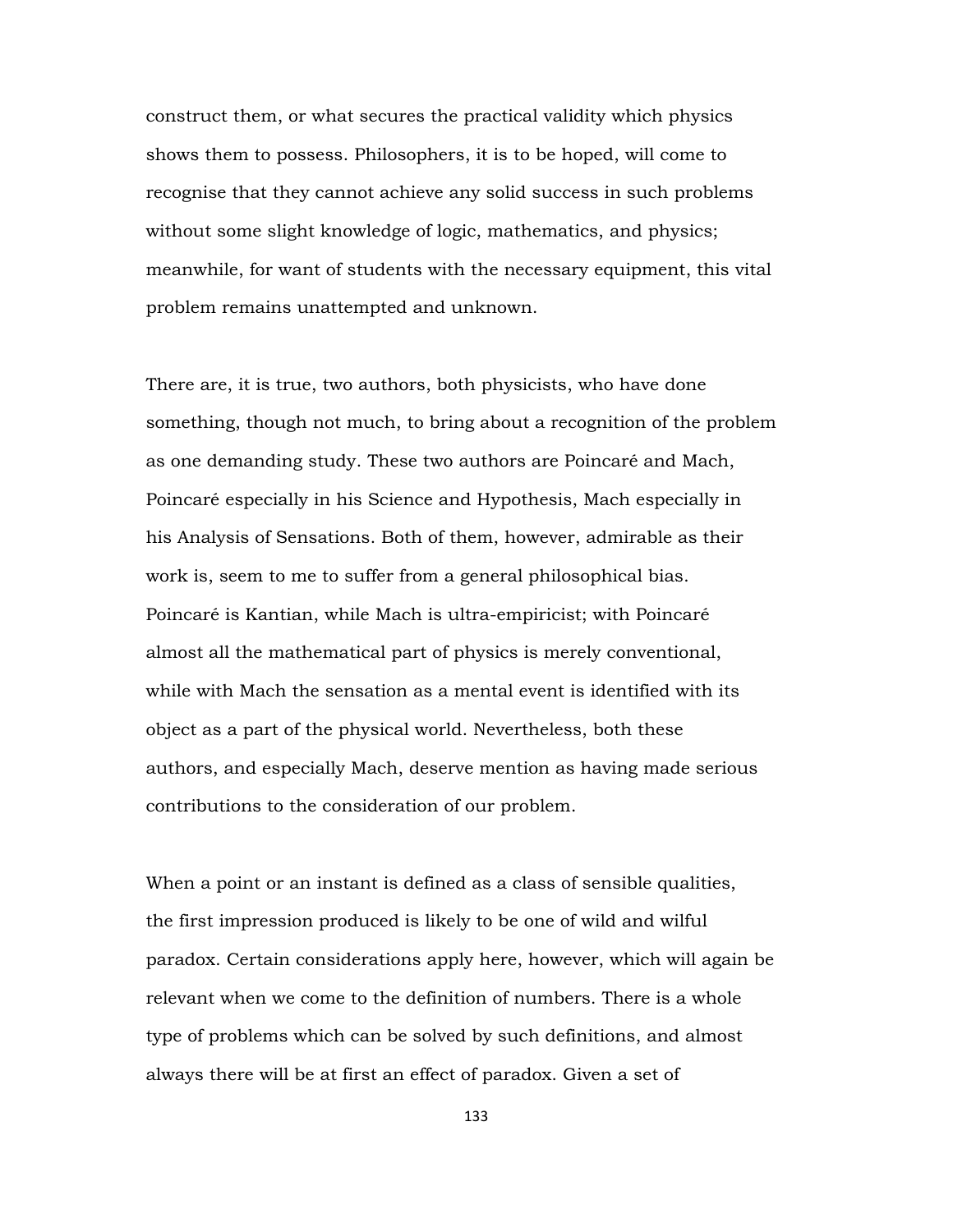objects any two of which have a relation of the sort called "symmetrical and transitive," it is almost certain that we shall come to regard them as all having some common quality, or as all having the same relation to some one object outside the set. This kind of case is important, and I shall therefore try to make it clear even at the cost of some repetition of previous definitions.

A relation is said to be "symmetrical" when, if one term has this relation to another, then the other also has it to the one. Thus "brother or sister" is a "symmetrical" relation: if one person is a brother or a sister of another, then the other is a brother or sister of the one. Simultaneity, again, is a symmetrical relation; so is equality in size. A relation is said to be "transitive" when, if one term has this relation to another, and the other to a third, then the one has it to the third. The symmetrical relations mentioned just now are also transitive--provided, in the case of "brother or sister," we allow a person to be counted as his or her own brother or sister, and provided, in the case of simultaneity, we mean complete simultaneity, i.e. beginning and ending together.

But many relations are transitive without being symmetrical--for instance, such relations as "greater," "earlier," "to the right of," "ancestor of," in fact all such relations as give rise to series. Other relations are symmetrical without being transitive--for example, difference in any respect. If A is of a different age from B, and B of a different age from C, it does not follow that A is of a different age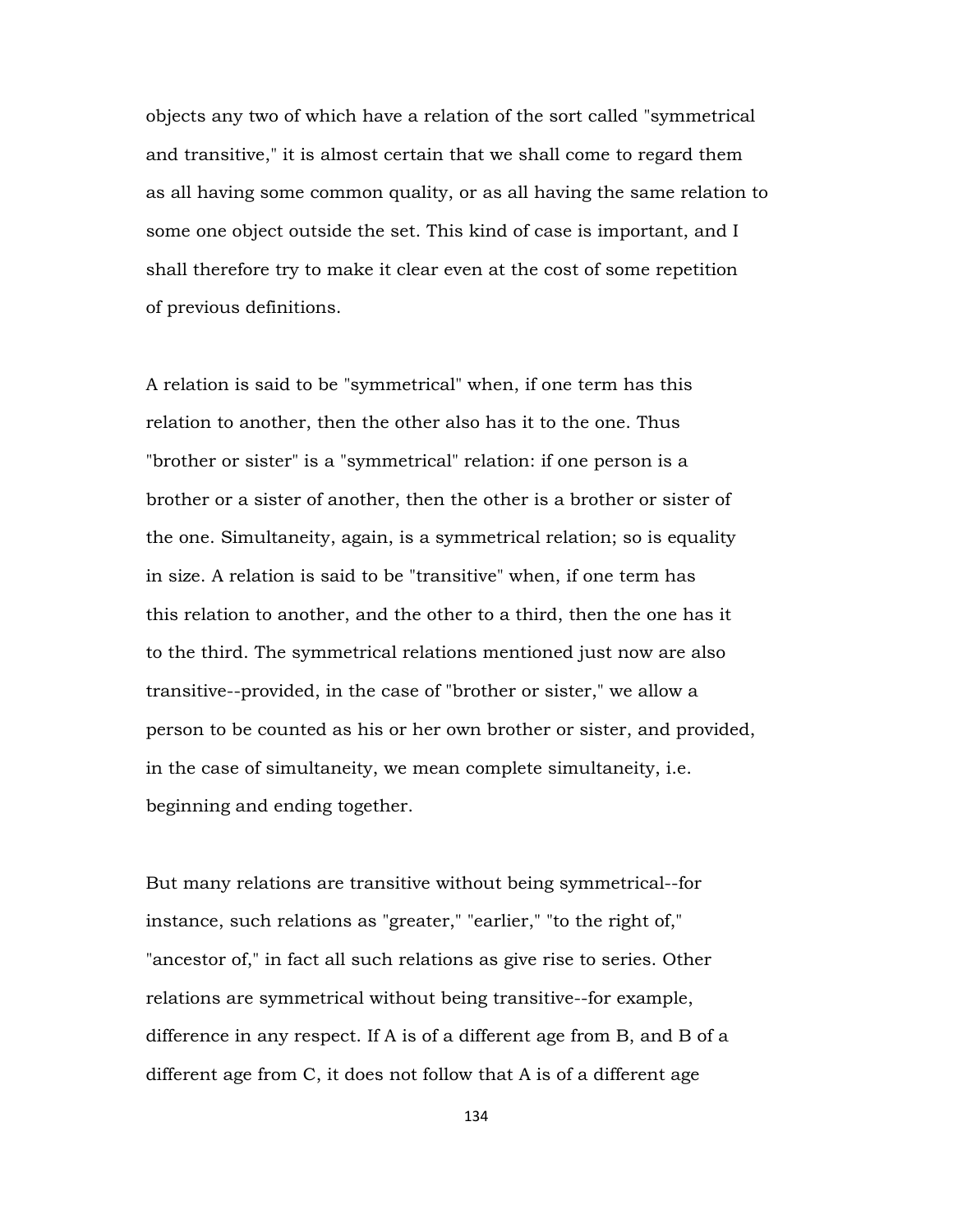from C. Simultaneity, again, in the case of events which last for a finite time, will not necessarily be transitive if it only means that the times of the two events overlap. If A ends just after B has begun, and B ends just after C has begun, A and B will be simultaneous in this sense, and so will B and C, but A and C may well not be simultaneous.

All the relations which can naturally be represented as equality in any respect, or as possession of a common property, are transitive and symmetrical--this applies, for example, to such relations as being of the same height or weight or colour. Owing to the fact that possession of a common property gives rise to a transitive symmetrical relation, we come to imagine that wherever such a relation occurs it must be due to a common property. "Being equally numerous" is a transitive symmetrical relation of two collections; hence we imagine that both have a common property, called their number. "Existing at a given instant" (in the sense in which we defined an instant) is a transitive symmetrical relation; hence we come to think that there really is an instant which confers a common property on all the things existing at that instant. "Being states of a given thing" is a transitive symmetrical relation; hence we come to imagine that there really is a thing, other than the series of states, which accounts for the transitive symmetrical relation. In all such cases, the class of terms that have the given transitive symmetrical relation to a given term will fulfil all the formal requisites of a common property of all the members of the class. Since there certainly is the class, while any other common property may be illusory, it is prudent, in order to avoid needless assumptions, to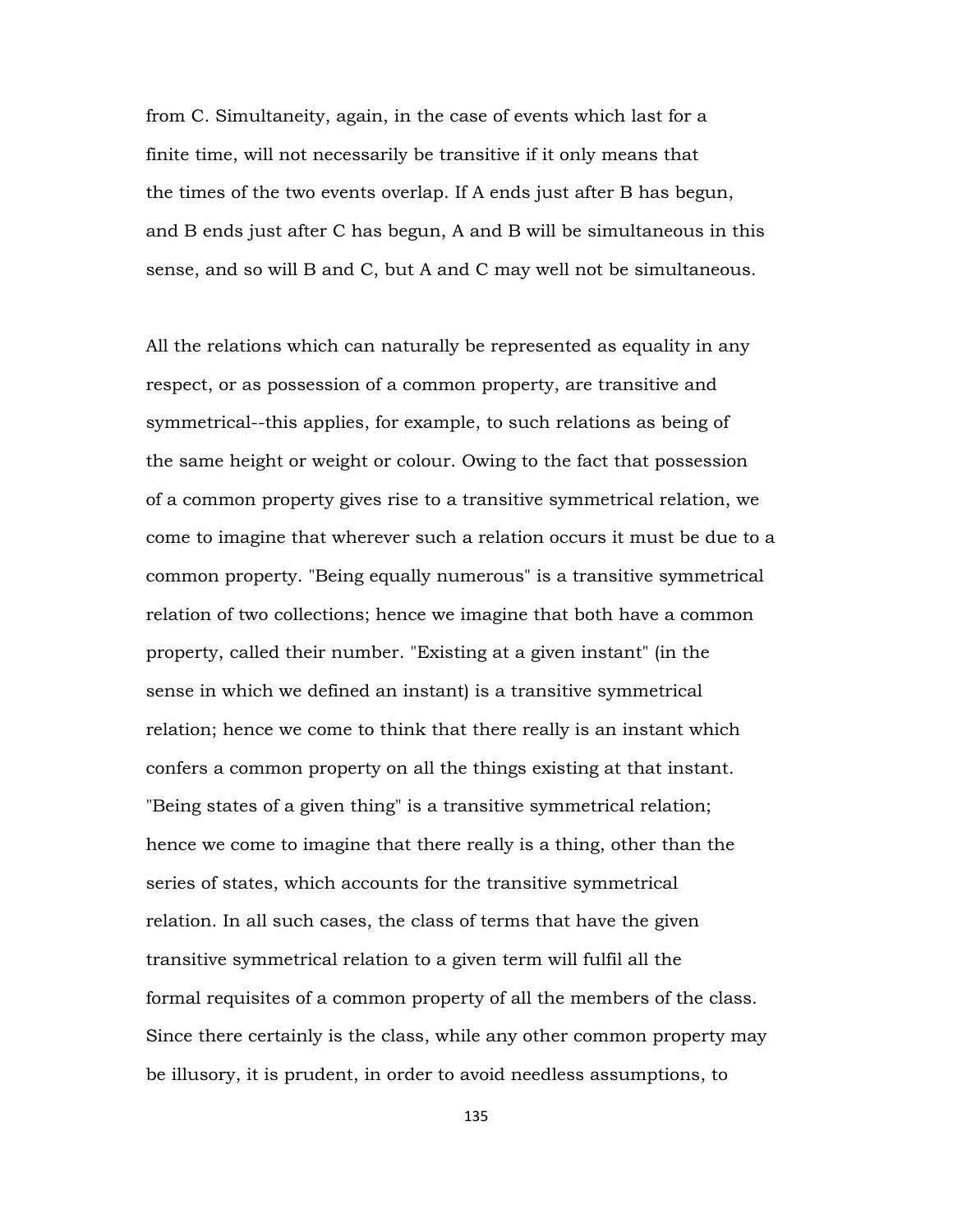substitute the class for the common property which would be ordinarily assumed. This is the reason for the definitions we have adopted, and this is the source of the apparent paradoxes. No harm is done if there are such common properties as language assumes, since we do not deny them, but merely abstain from asserting them. But if there are not such common properties in any given case, then our method has secured us against error. In the absence of special knowledge, therefore, the method we have adopted is the only one which is safe, and which avoids the risk of introducing fictitious metaphysical entities.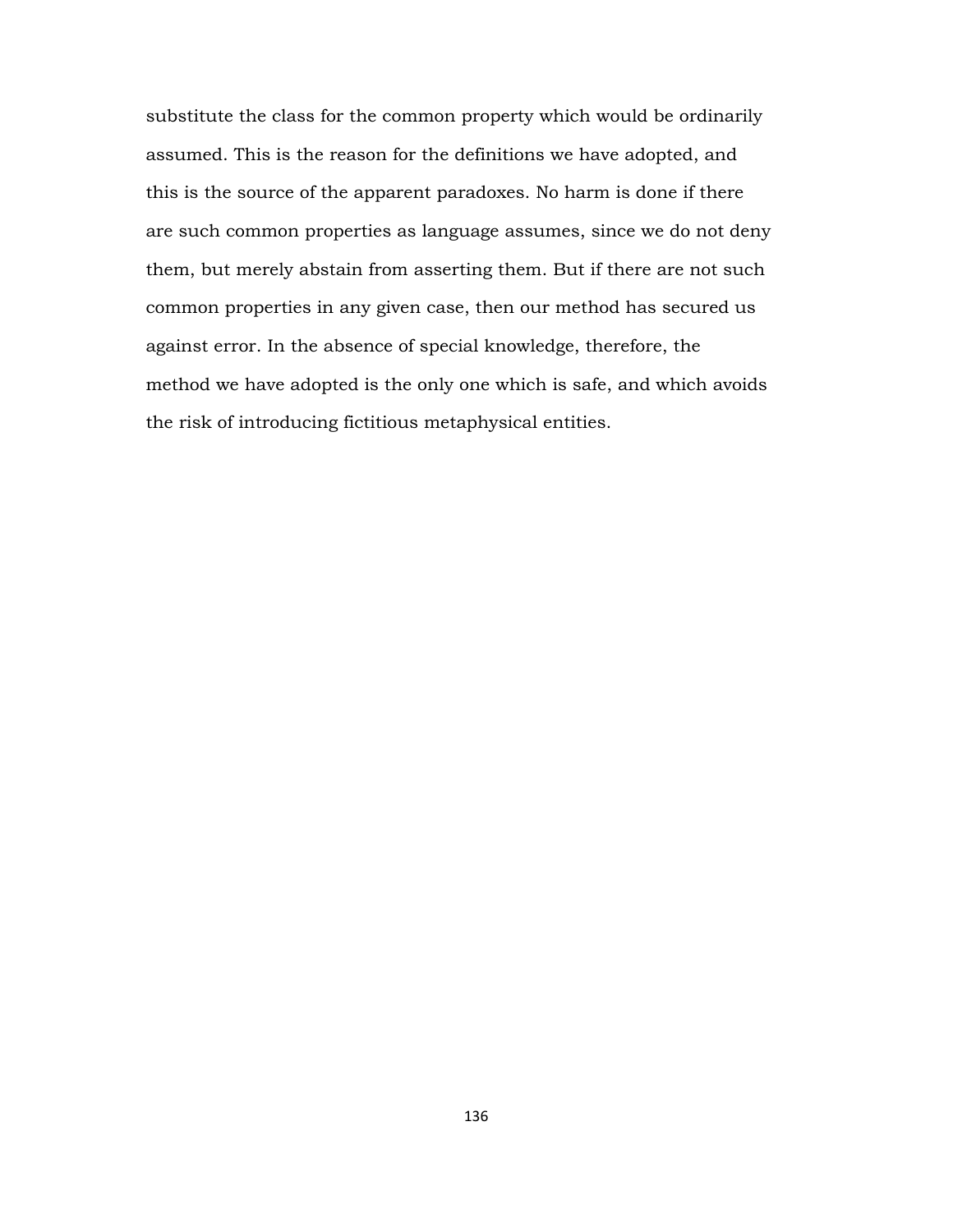## LECTURE V

## THE THEORY OF CONTINUITY

The theory of continuity, with which we shall be occupied in the present lecture, is, in most of its refinements and developments, a purely mathematical subject--very beautiful, very important, and very delightful, but not, strictly speaking, a part of philosophy. The logical basis of the theory alone belongs to philosophy, and alone will occupy us to-night. The way the problem of continuity enters into philosophy is, broadly speaking, the following: Space and time are treated by mathematicians as consisting of points and instants, but they also have a property, easier to feel than to define, which is called continuity, and is thought by many philosophers to be destroyed when they are resolved into points and instants. Zeno, as we shall see, proved that analysis into points and instants was impossible if we adhered to the view that the number of points or instants in a finite space or time must be finite. Later philosophers, believing infinite number to be self-contradictory, have found here an antinomy: Spaces and times could not consist of a finite number of points and instants, for such reasons as Zeno's; they could not consist of an infinite number of points and instants, because infinite numbers were supposed to be self-contradictory. Therefore spaces and times, if real at all, must not be regarded as composed of points and instants.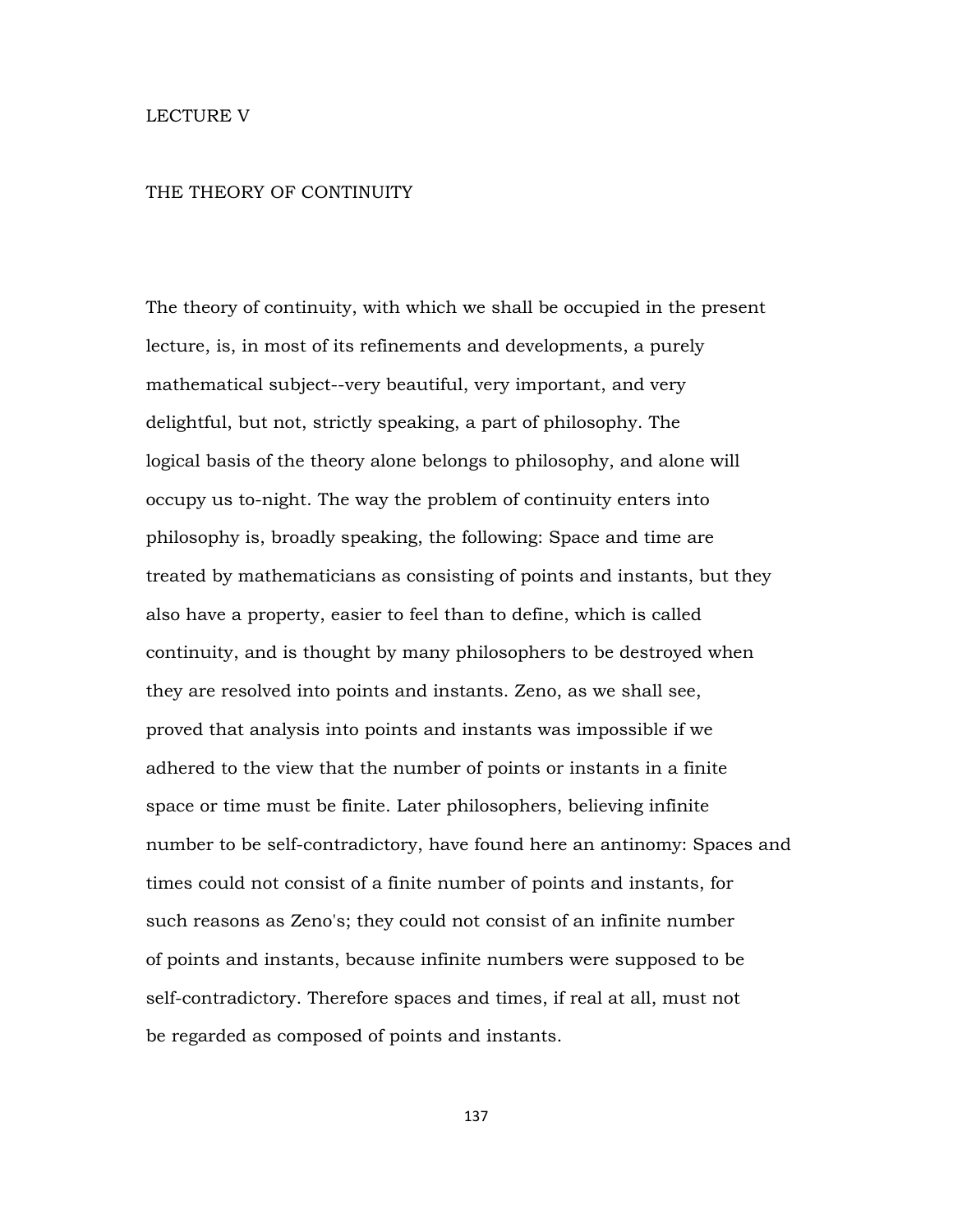But even when points and instants, as independent entities, are discarded, as they were by the theory advocated in our last lecture, the problems of continuity, as I shall try to show presently, remain, in a practically unchanged form. Let us therefore, to begin with, admit points and instants, and consider the problems in connection with this simpler or at least more familiar hypothesis.

The argument against continuity, in so far as it rests upon the supposed difficulties of infinite numbers, has been disposed of by the positive theory of the infinite, which will be considered in Lecture VII. But there remains a feeling--of the kind that led Zeno to the contention that the arrow in its flight is at rest--which suggests that points and instants, even if they are infinitely numerous, can only give a jerky motion, a succession of different immobilities, not the smooth transitions with which the senses have made us familiar. This feeling is due, I believe, to a failure to realise imaginatively, as well as abstractly, the nature of continuous series as they appear in mathematics. When a theory has been apprehended logically, there is often a long and serious labour still required in order to feel it: it is necessary to dwell upon it, to thrust out from the mind, one by one, the misleading suggestions of false but more familiar theories, to acquire the kind of intimacy which, in the case of a foreign language, would enable us to think and dream in it, not merely to construct laborious sentences by the help of grammar and dictionary. It is, I believe, the absence of this kind of intimacy which makes many philosophers regard the mathematical doctrine of continuity as an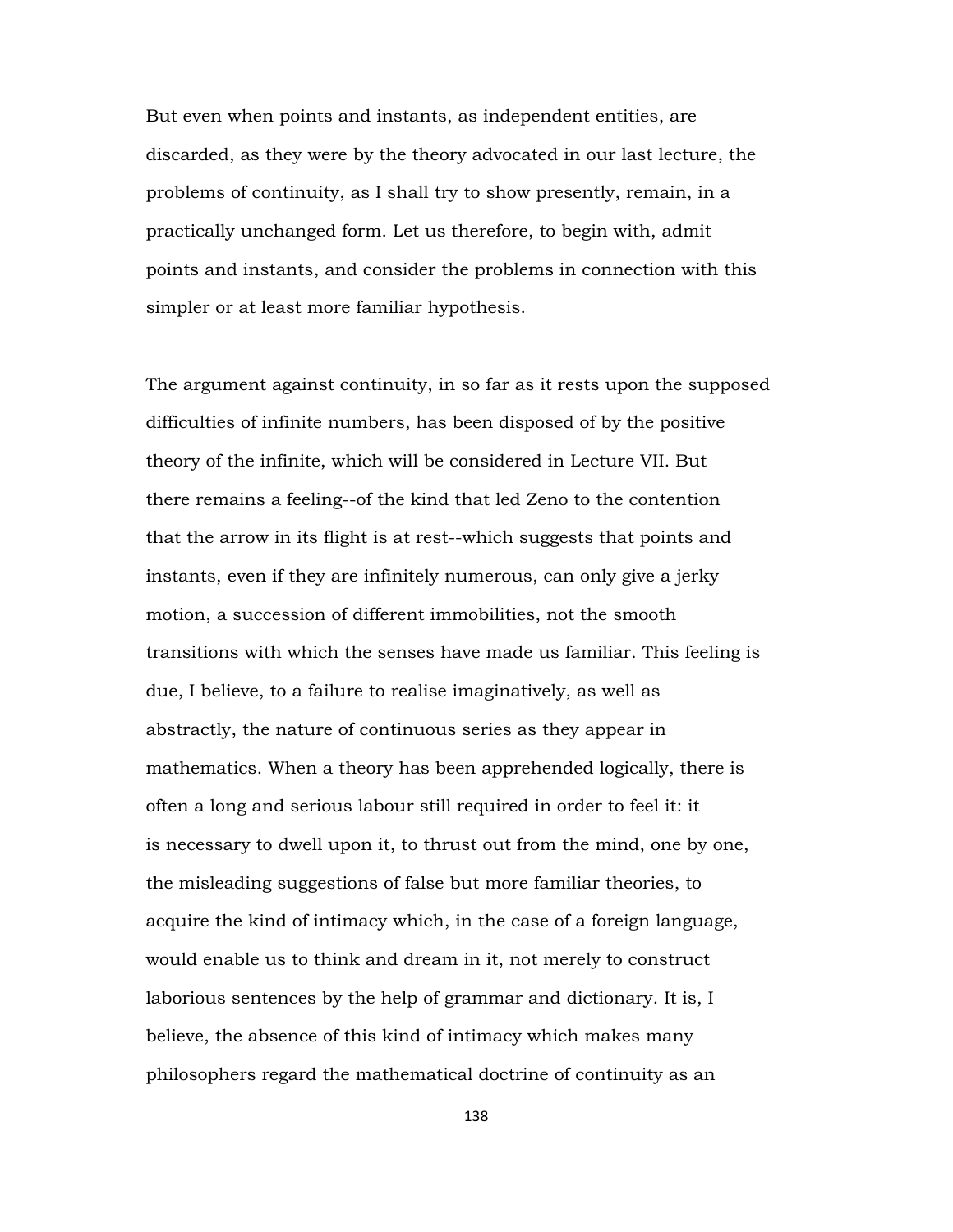inadequate explanation of the continuity which we experience in the world of sense.

In the present lecture, I shall first try to explain in outline what the mathematical theory of continuity is in its philosophically important essentials. The application to actual space and time will not be in question to begin with. I do not see any reason to suppose that the points and instants which mathematicians introduce in dealing with space and time are actual physically existing entities, but I do see reason to suppose that the continuity of actual space and time may be more or less analogous to mathematical continuity. The theory of mathematical continuity is an abstract logical theory, not dependent for its validity upon any properties of actual space and time. What is claimed for it is that, when it is understood, certain characteristics of space and time, previously very hard to analyse, are found not to present any logical difficulty. What we know empirically about space and time is insufficient to enable us to decide between various mathematically possible alternatives, but these alternatives are all fully intelligible and fully adequate to the observed facts. For the present, however, it will be well to forget space and time and the continuity of sensible change, in order to return to these topics equipped with the weapons provided by the abstract theory of continuity.

Continuity, in mathematics, is a property only possible to a series of terms, i.e. to terms arranged in an order, so that we can say of any two that one comes before the other. Numbers in order of magnitude,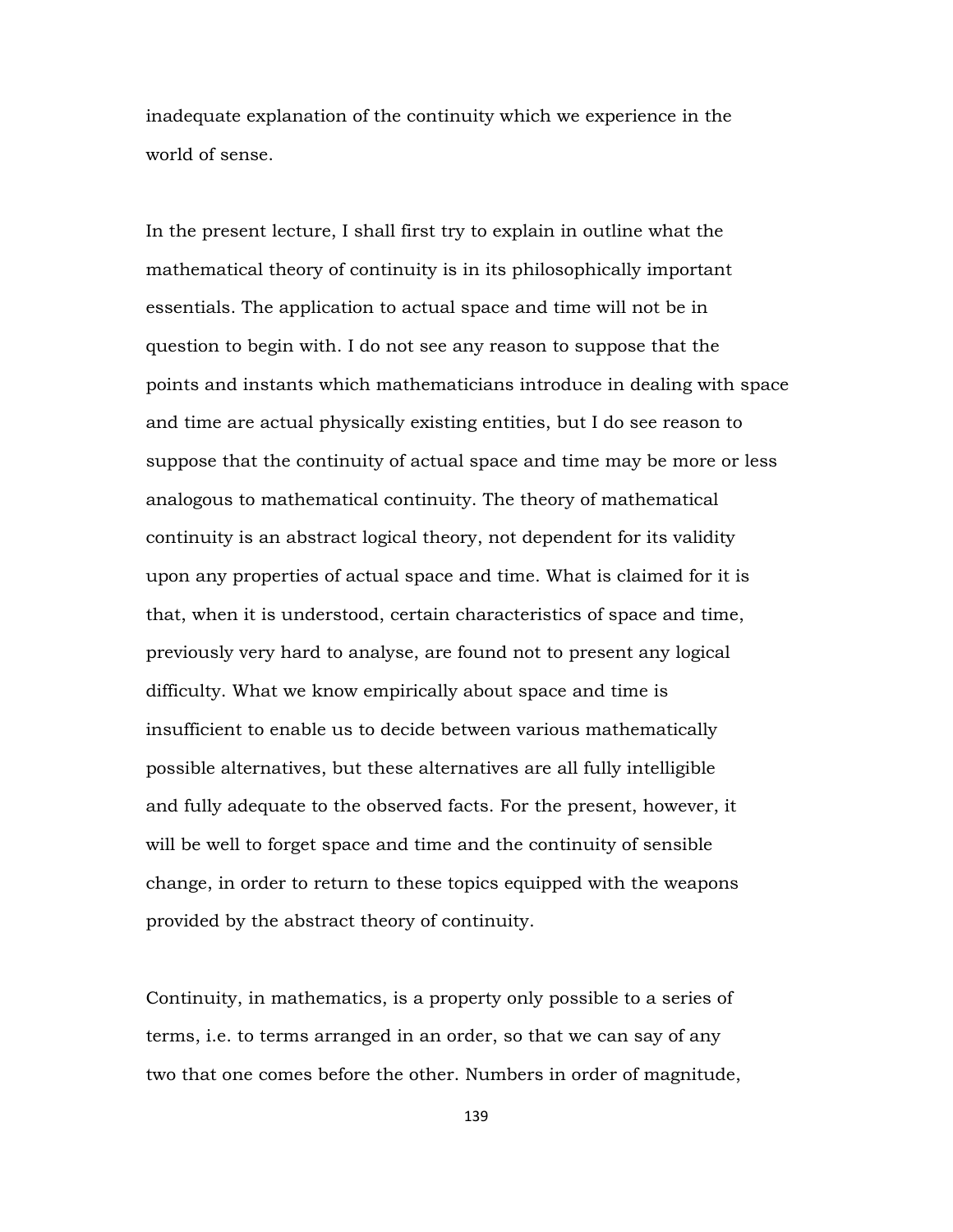the points on a line from left to right, the moments of time from earlier to later, are instances of series. The notion of order, which is here introduced, is one which is not required in the theory of cardinal number. It is possible to know that two classes have the same number of terms without knowing any order in which they are to be taken. We have an instance of this in such a case as English husbands and English wives: we can see that there must be the same number of husbands as of wives, without having to arrange them in a series. But continuity, which we are now to consider, is essentially a property of an order: it does not belong to a set of terms in themselves, but only to a set in a certain order. A set of terms which can be arranged in one order can always also be arranged in other orders, and a set of terms which can be arranged in a continuous order can always also be arranged in orders which are not continuous. Thus the essence of continuity must not be sought in the nature of the set of terms, but in the nature of their arrangement in a series.

Mathematicians have distinguished different degrees of continuity, and have confined the word "continuous," for technical purposes, to series having a certain high degree of continuity. But for philosophical purposes, all that is important in continuity is introduced by the lowest degree of continuity, which is called "compactness." A series is called "compact" when no two terms are consecutive, but between any two there are others. One of the simplest examples of a compact series is the series of fractions in order of magnitude. Given any two fractions, however near together, there are other fractions greater than the one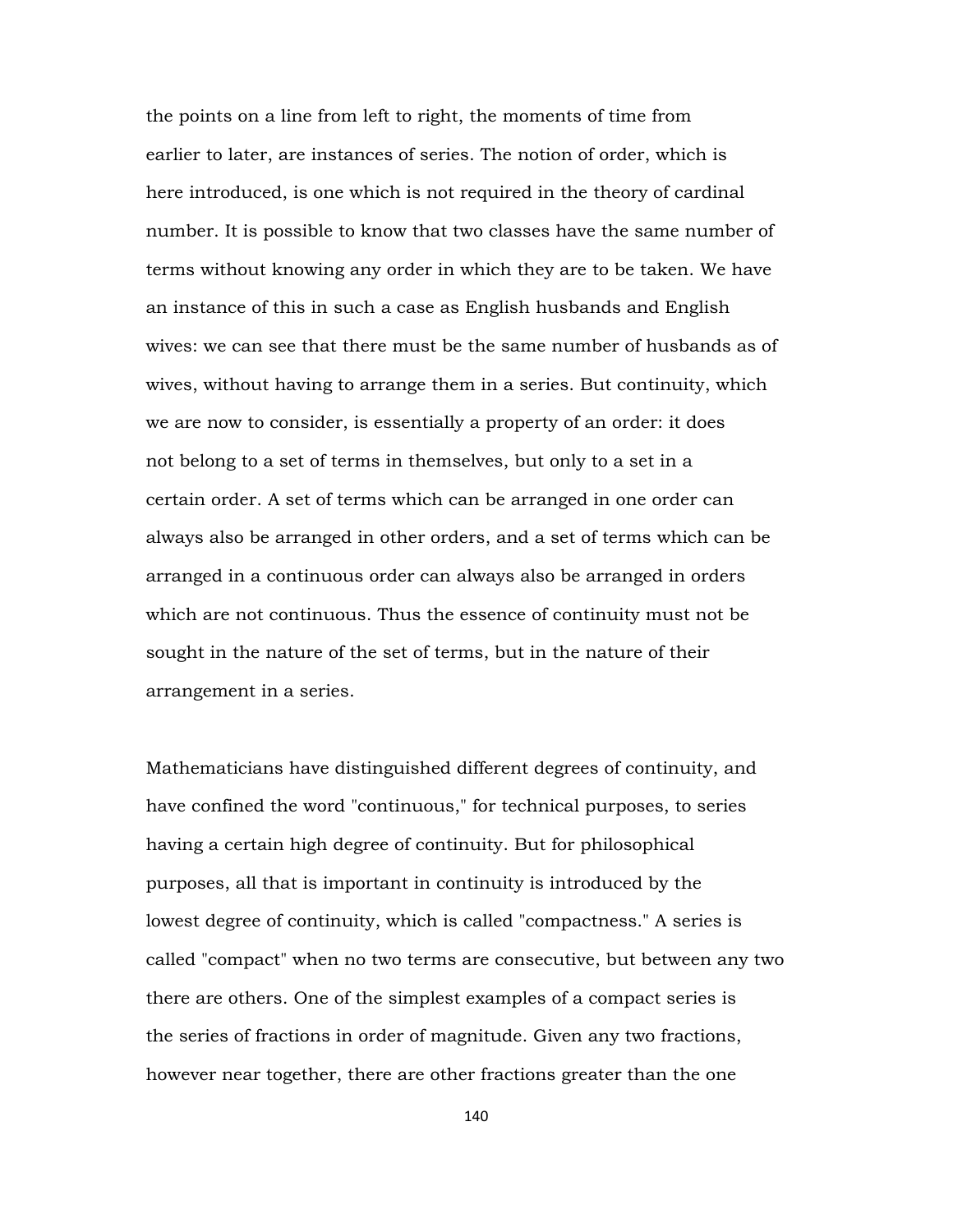and smaller than the other, and therefore no two fractions are consecutive. There is no fraction, for example, which is next after 1/2: if we choose some fraction which is very little greater than  $1/2$ , say  $51/100$  we can find others, such as  $101/200$ , which are nearer to  $1/2$ . Thus between any two fractions, however little they differ, there are an infinite number of other fractions. Mathematical space and time also have this property of compactness, though whether actual space and time have it is a further question, dependent upon empirical evidence, and probably incapable of being answered with certainty.

In the case of abstract objects such as fractions, it is perhaps not very difficult to realise the logical possibility of their forming a compact series. The difficulties that might be felt are those of infinity, for in a compact series the number of terms between any two given terms must be infinite. But when these difficulties have been solved, the mere compactness in itself offers no great obstacle to the imagination. In more concrete cases, however, such as motion, compactness becomes much more repugnant to our habits of thought. It will therefore be desirable to consider explicitly the mathematical account of motion, with a view to making its logical possibility felt. The mathematical account of motion is perhaps artificially simplified when regarded as describing what actually occurs in the physical world; but what actually occurs must be capable, by a certain amount of logical manipulation, of being brought within the scope of the mathematical account, and must, in its analysis, raise just such problems as are raised in their simplest form by this account. Neglecting, therefore,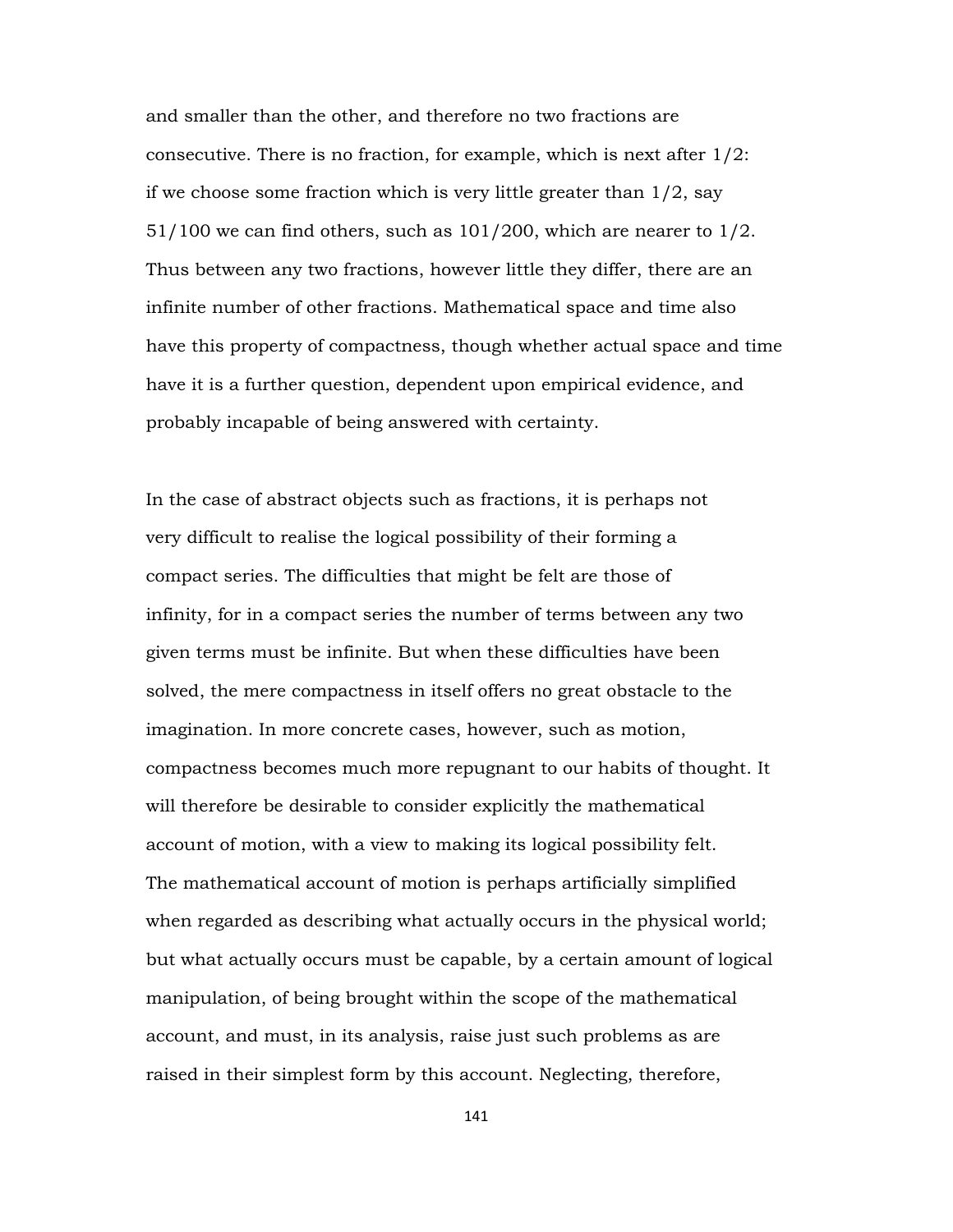for the present, the question of its physical adequacy, let us devote ourselves merely to considering its possibility as a formal statement of the nature of motion.

In order to simplify our problem as much as possible, let us imagine a tiny speck of light moving along a scale. What do we mean by saying that the motion is continuous? It is not necessary for our purposes to consider the whole of what the mathematician means by this statement: only part of what he means is philosophically important. One part of what he means is that, if we consider any two positions of the speck occupied at any two instants, there will be other intermediate positions occupied at intermediate instants. However near together we take the two positions, the speck will not jump suddenly from the one to the other, but will pass through an infinite number of other positions on the way. Every distance, however small, is traversed by passing through all the infinite series of positions between the two ends of the distance.

But at this point imagination suggests that we may describe the continuity of motion by saying that the speck always passes from one position at one instant to the next position at the next instant. As soon as we say this or imagine it, we fall into error, because there is no next point or next instant. If there were, we should find Zeno's paradoxes, in some form, unavoidable, as will appear in our next lecture. One simple paradox may serve as an illustration. If our speck is in motion along the scale throughout the whole of a certain time, it cannot be at the same point at two consecutive instants. But it cannot,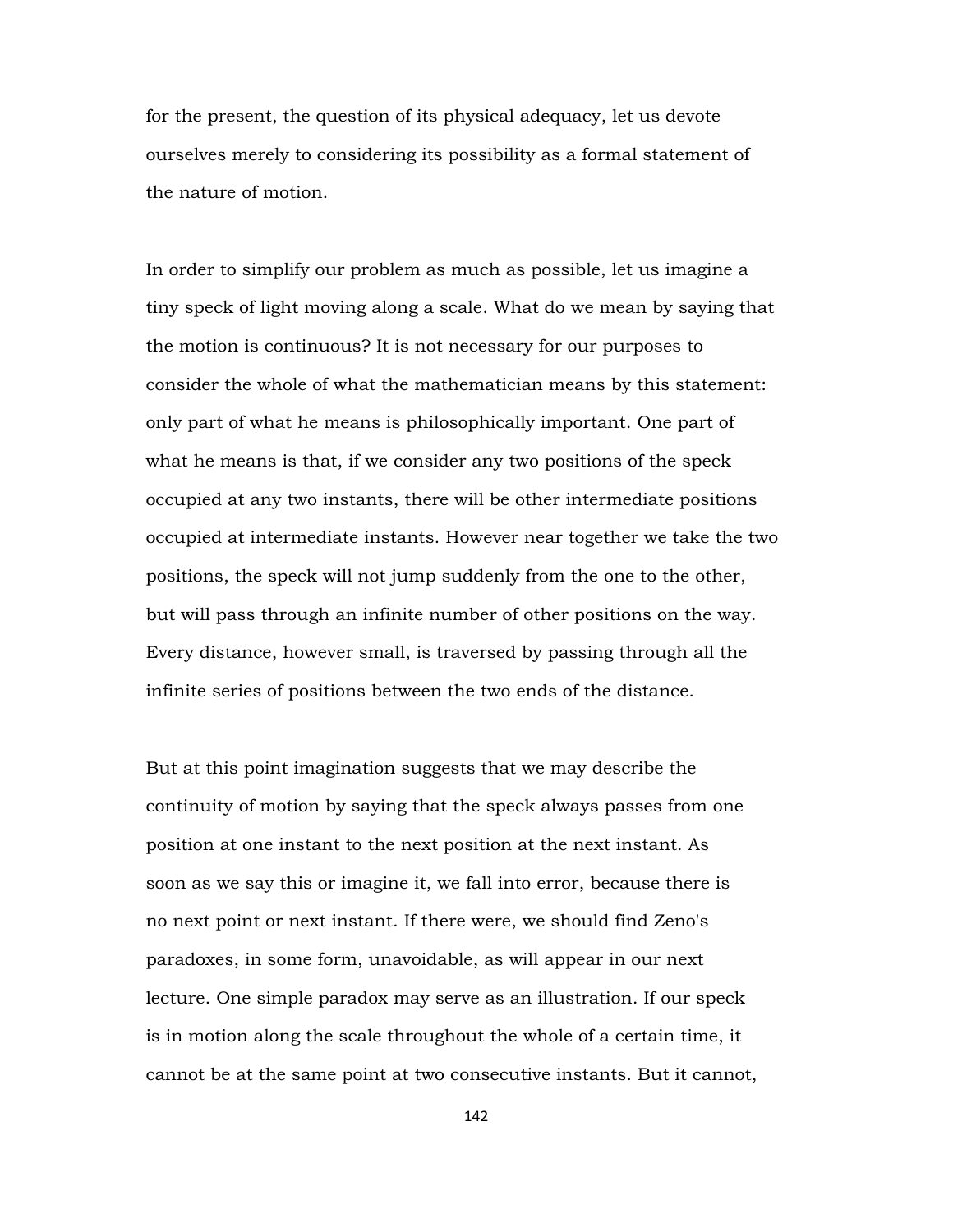from one instant to the next, travel further than from one point to the next, for if it did, there would be no instant at which it was in the positions intermediate between that at the first instant and that at the next, and we agreed that the continuity of motion excludes the possibility of such sudden jumps. It follows that our speck must, so long as it moves, pass from one point at one instant to the next point at the next instant. Thus there will be just one perfectly definite velocity with which all motions must take place: no motion can be faster than this, and no motion can be slower. Since this conclusion is false, we must reject the hypothesis upon which it is based, namely that there are consecutive points and instants.[18] Hence the continuity of motion must not be supposed to consist in a body's occupying consecutive positions at consecutive times.

 [18] The above paradox is essentially the same as Zeno's argument of the stadium which will be considered in our next lecture.

The difficulty to imagination lies chiefly, I think, in keeping out the suggestion of infinitesimal distances and times. Suppose we halve a given distance, and then halve the half, and so on, we can continue the process as long as we please, and the longer we continue it, the smaller the resulting distance becomes. This infinite divisibility seems, at first sight, to imply that there are infinitesimal distances, i.e. distances so small that any finite fraction of an inch would be greater. This, however, is an error. The continued bisection of our distance, though it gives us continually smaller distances, gives us always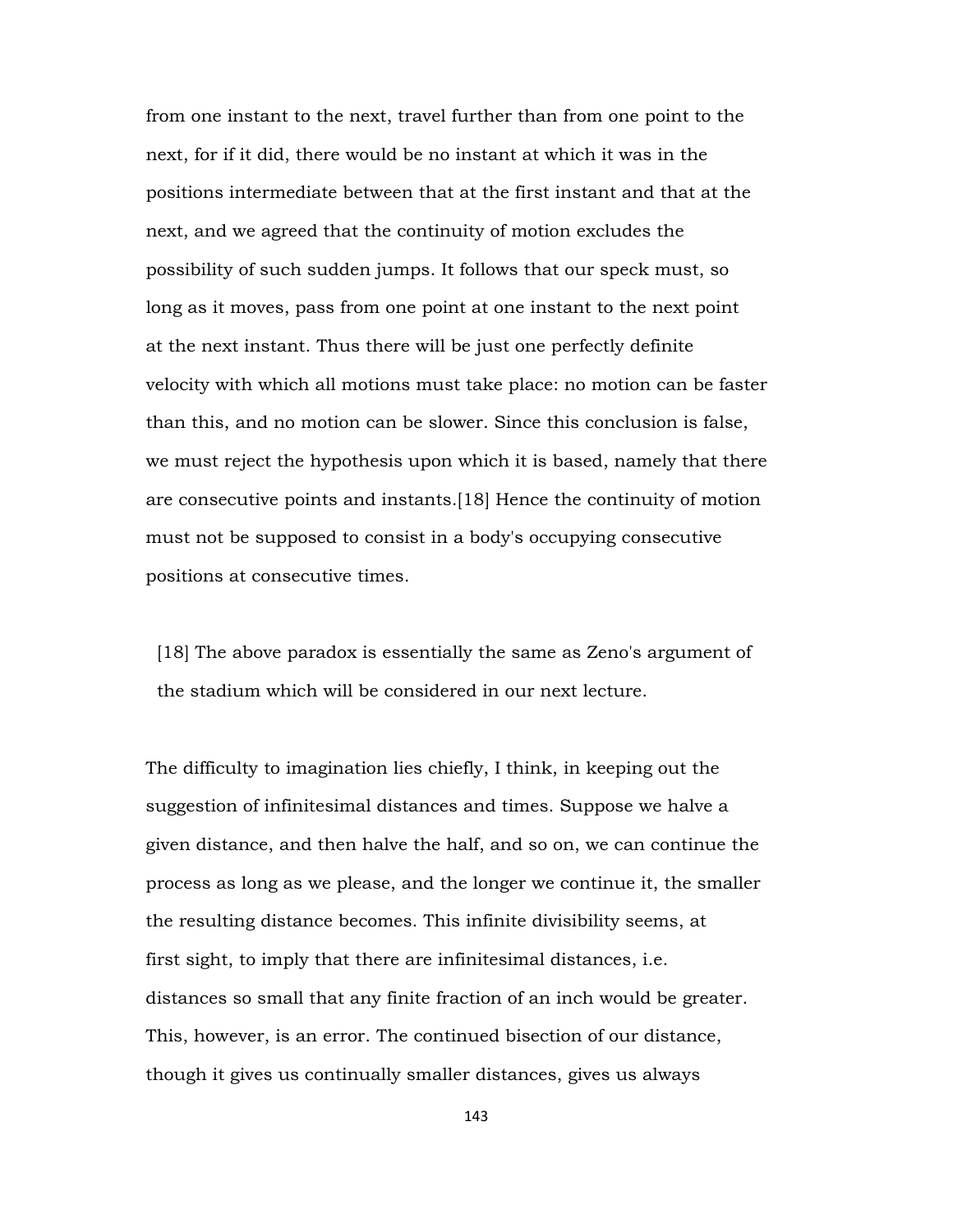finite distances. If our original distance was an inch, we reach successively half an inch, a quarter of an inch, an eighth, a sixteenth, and so on; but every one of this infinite series of diminishing distances is finite. "But," it may be said, "in the end the distance will grow infinitesimal." No, because there is no end. The process of bisection is one which can, theoretically, be carried on for ever, without any last term being attained. Thus infinite divisibility of distances, which must be admitted, does not imply that there are distances so small that any finite distance would be larger.

It is easy, in this kind of question, to fall into an elementary logical blunder. Given any finite distance, we can find a smaller distance; this may be expressed in the ambiguous form "there is a distance smaller than any finite distance." But if this is then interpreted as meaning "there is a distance such that, whatever finite distance may be chosen, the distance in question is smaller," then the statement is false. Common language is ill adapted to expressing matters of this kind, and philosophers who have been dependent on it have frequently been misled by it.

In a continuous motion, then, we shall say that at any given instant the moving body occupies a certain position, and at other instants it occupies other positions; the interval between any two instants and between any two positions is always finite, but the continuity of the motion is shown in the fact that, however near together we take the two positions and the two instants, there are an infinite number of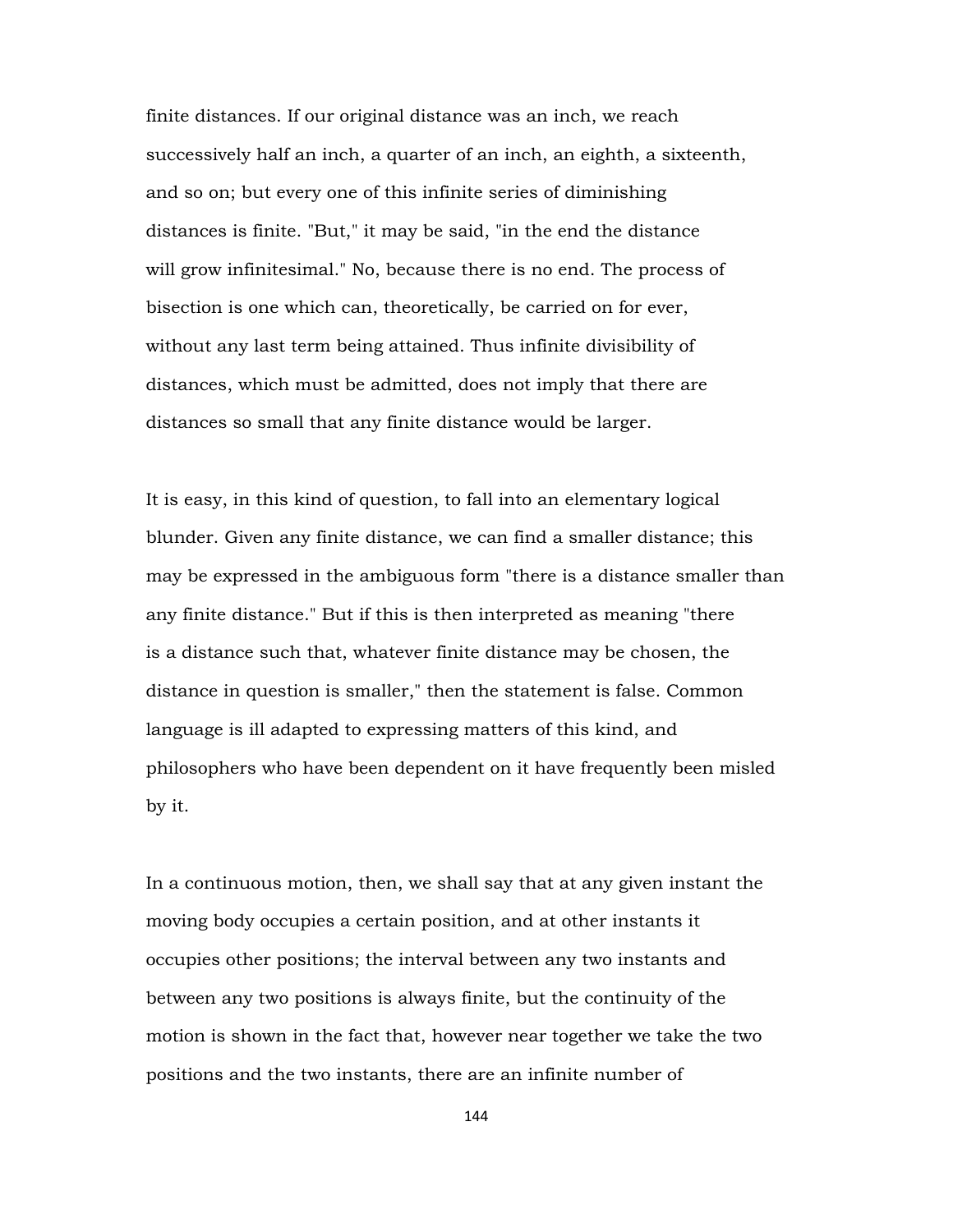positions still nearer together, which are occupied at instants that are also still nearer together. The moving body never jumps from one position to another, but always passes by a gradual transition through an infinite number of intermediaries. At a given instant, it is where it is, like Zeno's arrow;[19] but we cannot say that it is at rest at the instant, since the instant does not last for a finite time, and there is not a beginning and end of the instant with an interval between them. Rest consists in being in the same position at all the instants throughout a certain finite period, however short; it does not consist simply in a body's being where it is at a given instant. This whole theory, as is obvious, depends upon the nature of compact series, and demands, for its full comprehension, that compact series should have become familiar and easy to the imagination as well as to deliberate thought.

[19] See next lecture.

What is required may be expressed in mathematical language by saying that the position of a moving body must be a continuous function of the time. To define accurately what this means, we proceed as follows. Consider a particle which, at the moment t, is at the point P. Choose now any small portion P1P2 of the path of the particle, this portion being one which contains P. We say then that, if the motion of the particle is continuous at the time t, it must be possible to find two instants t1, t2, one earlier than t and one later, such that throughout the whole time from t1 to t2 (both included), the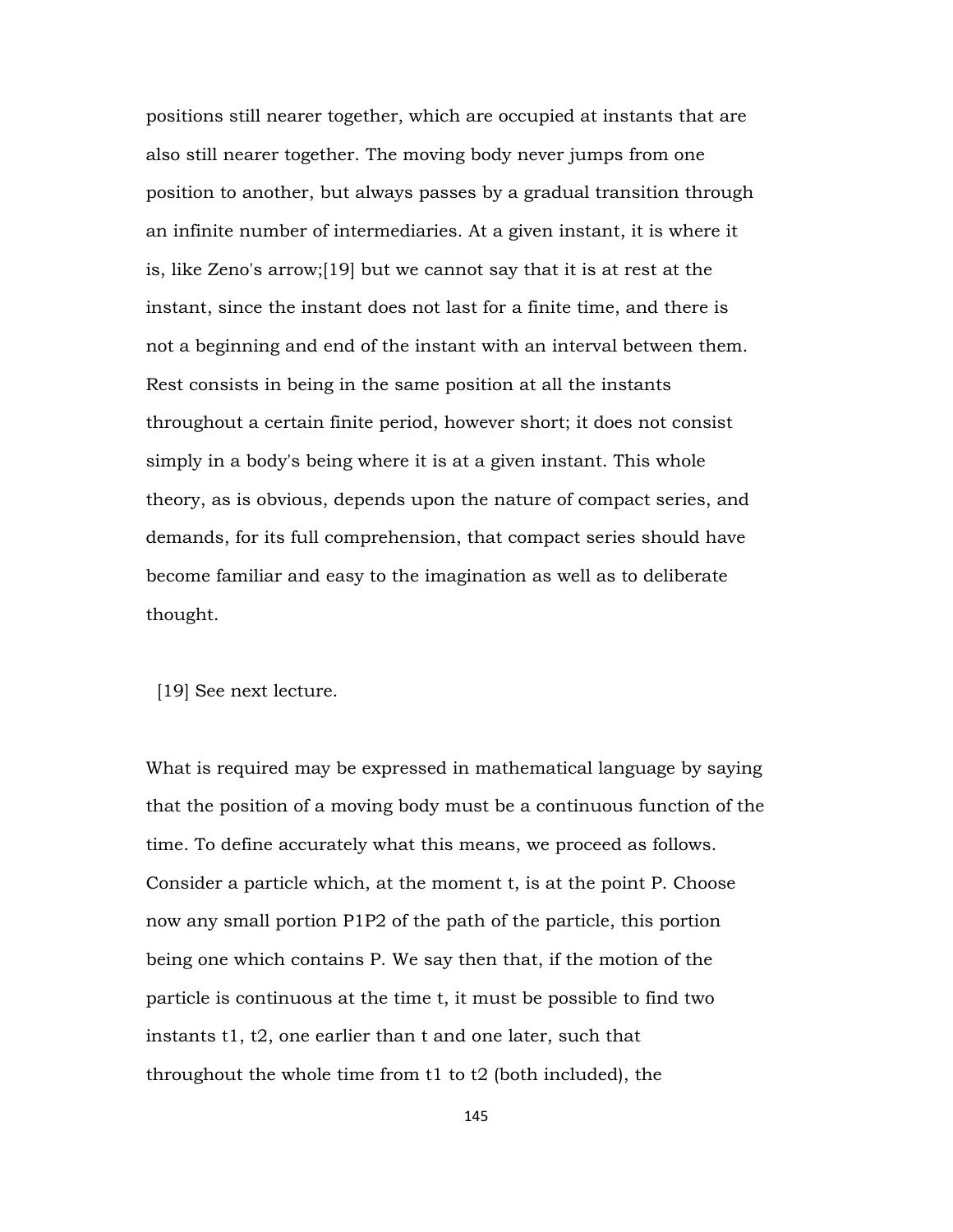particle lies between P1 and P2. And we say that this must still hold however small we make the portion P1P2. When this is the case, we say that the motion is continuous at the time t; and when the motion is continuous at all times, we say that the motion as a whole is continuous. It is obvious that if the particle were to jump suddenly from P to some other point Q, our definition would fail for all intervals P1P2 which were too small to include Q. Thus our definition affords an analysis of the continuity of motion, while admitting points and instants and denying infinitesimal distances in space or periods in time.

 P1 P P2 Q ------|----|----|----|------>

Philosophers, mostly in ignorance of the mathematician's analysis, have adopted other and more heroic methods of dealing with the primâ facie difficulties of continuous motion. A typical and recent example of philosophic theories of motion is afforded by Bergson, whose views on this subject I have examined elsewhere.[20]

[20] Monist, July 1912, pp. 337-341.

Apart from definite arguments, there are certain feelings, rather than reasons, which stand in the way of an acceptance of the mathematical account of motion. To begin with, if a body is moving at all fast, we see its motion just as we see its colour. A slow motion, like that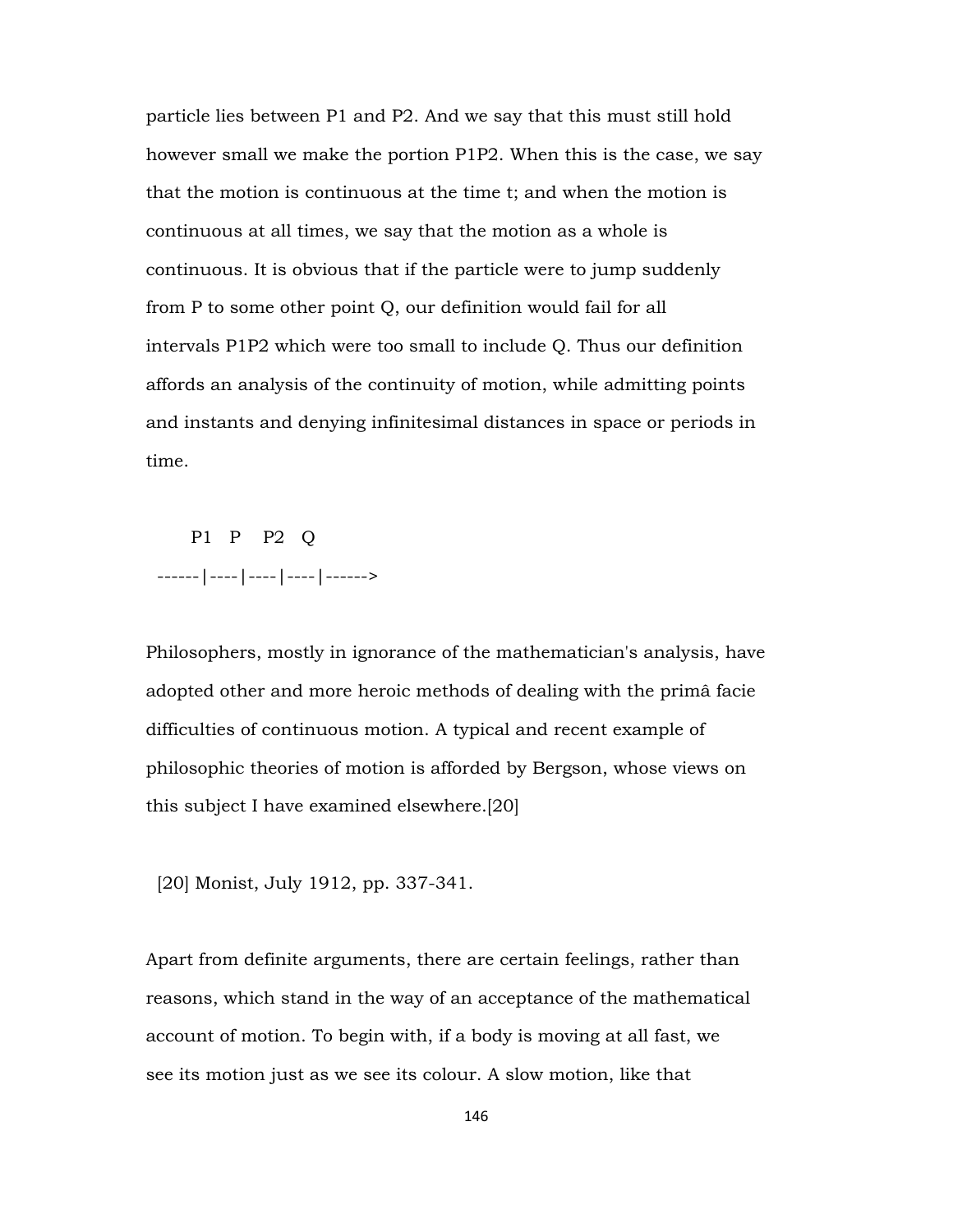of the hour-hand of a watch, is only known in the way which mathematics would lead us to expect, namely by observing a change of position after a lapse of time; but, when we observe the motion of the second-hand, we do not merely see first one position and then another--we see something as directly sensible as colour. What is this something that we see, and that we call visible motion? Whatever it is, it is not the successive occupation of successive positions: something beyond the mathematical theory of motion is required to account for it. Opponents of the mathematical theory emphasise this fact. "Your theory," they say, "may be very logical, and might apply admirably to some other world; but in this actual world, actual motions are quite different from what your theory would declare them to be, and require, therefore, some different philosophy from yours for their adequate explanation."

The objection thus raised is one which I have no wish to underrate, but I believe it can be fully answered without departing from the methods and the outlook which have led to the mathematical theory of motion. Let us, however, first try to state the objection more fully.

If the mathematical theory is adequate, nothing happens when a body moves except that it is in different places at different times. But in this sense the hour-hand and the second-hand are equally in motion, yet in the second-hand there is something perceptible to our senses which is absent in the hour-hand. We can see, at each moment, that the second-hand is moving, which is different from seeing it first in one place and then in another. This seems to involve our seeing it

147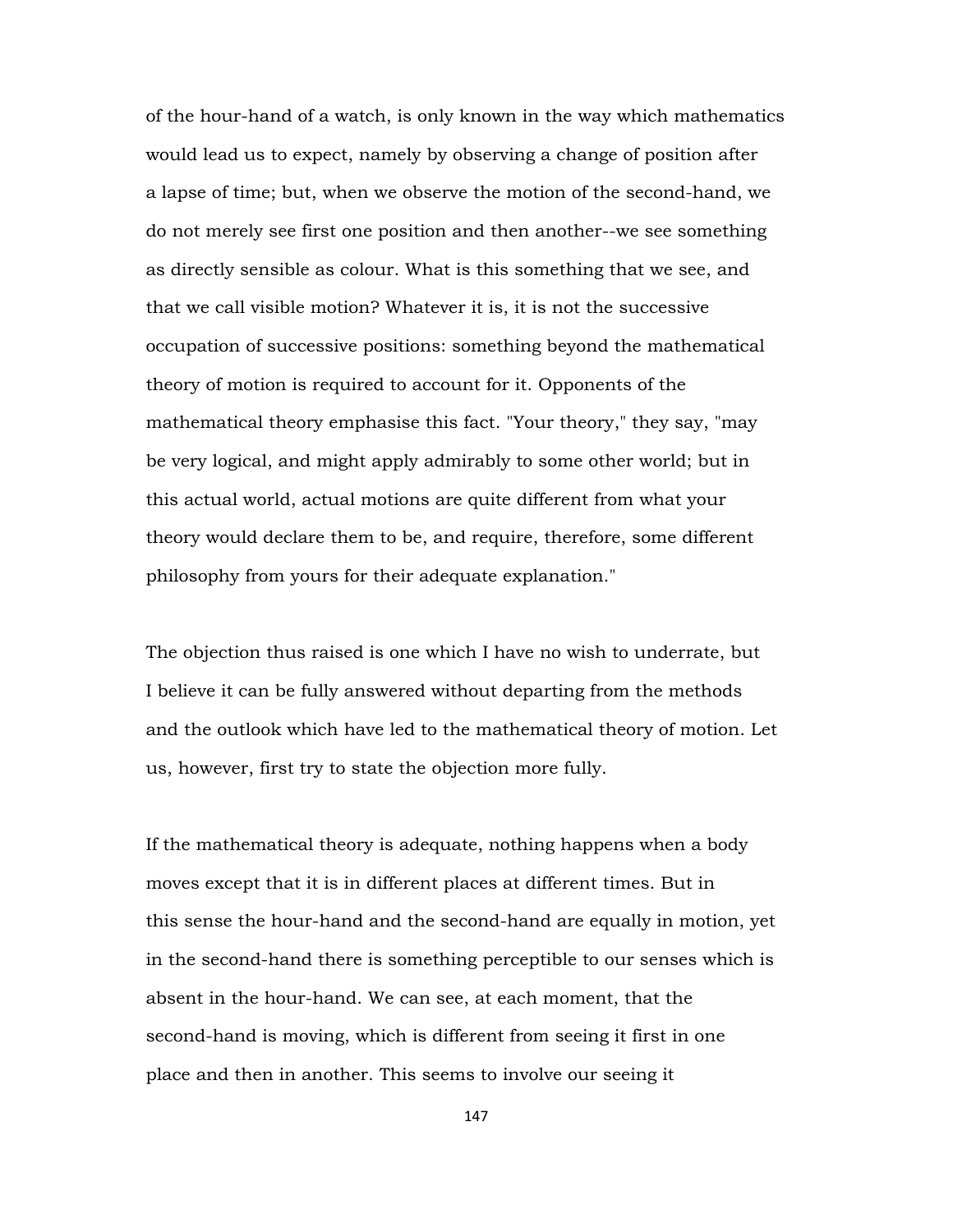simultaneously in a number of places, although it must also involve our seeing that it is in some of these places earlier than in others. If, for example, I move my hand quickly from left to right, you seem to see the whole movement at once, in spite of the fact that you know it begins at the left and ends at the right. It is this kind of consideration, I think, which leads Bergson and many others to regard a movement as really one indivisible whole, not the series of separate states imagined by the mathematician.

To this objection there are three supplementary answers, physiological, psychological, and logical. We will consider them successively.

(1) The physiological answer merely shows that, if the physical world is what the mathematician supposes, its sensible appearance may nevertheless be expected to be what it is. The aim of this answer is thus the modest one of showing that the mathematical account is not impossible as applied to the physical world; it does not even attempt to show that this account is necessary, or that an analogous account applies in psychology.

When any nerve is stimulated, so as to cause a sensation, the sensation does not cease instantaneously with the cessation of the stimulus, but dies away in a short finite time. A flash of lightning, brief as it is to our sight, is briefer still as a physical phenomenon: we continue to see it for a few moments after the light-waves have ceased to strike the eye. Thus in the case of a physical motion, if it is sufficiently swift,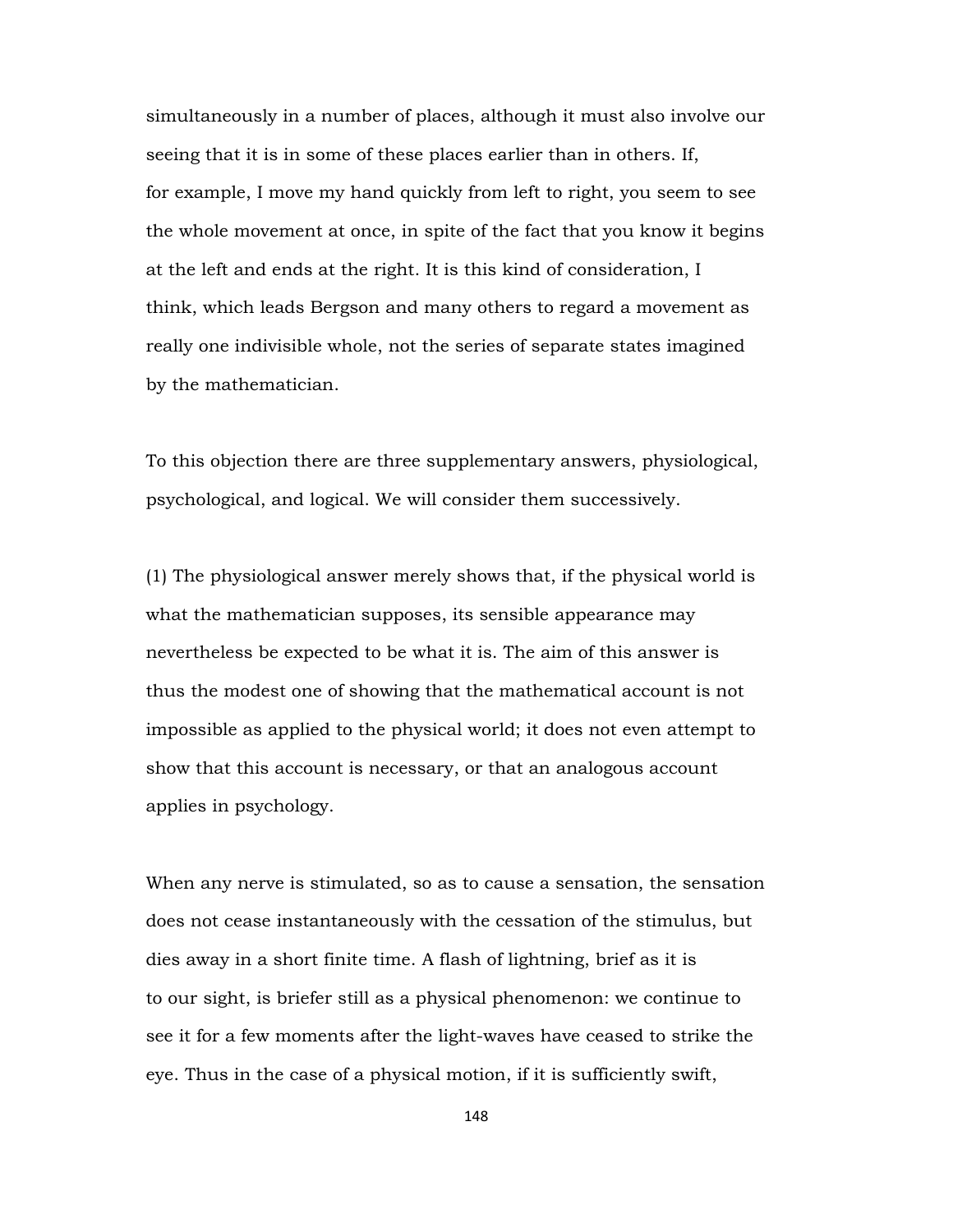we shall actually at one instant see the moving body throughout a finite portion of its course, and not only at the exact spot where it is at that instant. Sensations, however, as they die away, grow gradually fainter; thus the sensation due to a stimulus which is recently past is not exactly like the sensation due to a present stimulus. It follows from this that, when we see a rapid motion, we shall not only see a number of positions of the moving body simultaneously, but we shall see them with different degrees of intensity--the present position most vividly, and the others with diminishing vividness, until sensation fades away into immediate memory. This state of things accounts fully for the perception of motion. A motion is perceived, not merely inferred, when it is sufficiently swift for many positions to be sensible at one time; and the earlier and later parts of one perceived motion are distinguished by the less and greater vividness of the sensations.

This answer shows that physiology can account for our perception of motion. But physiology, in speaking of stimulus and sense-organs and a physical motion distinct from the immediate object of sense, is assuming the truth of physics, and is thus only capable of showing the physical account to be possible, not of showing it to be necessary. This consideration brings us to the psychological answer.

(2) The psychological answer to our difficulty about motion is part of a vast theory, not yet worked out, and only capable, at present, of being vaguely outlined. We considered this theory in the third and fourth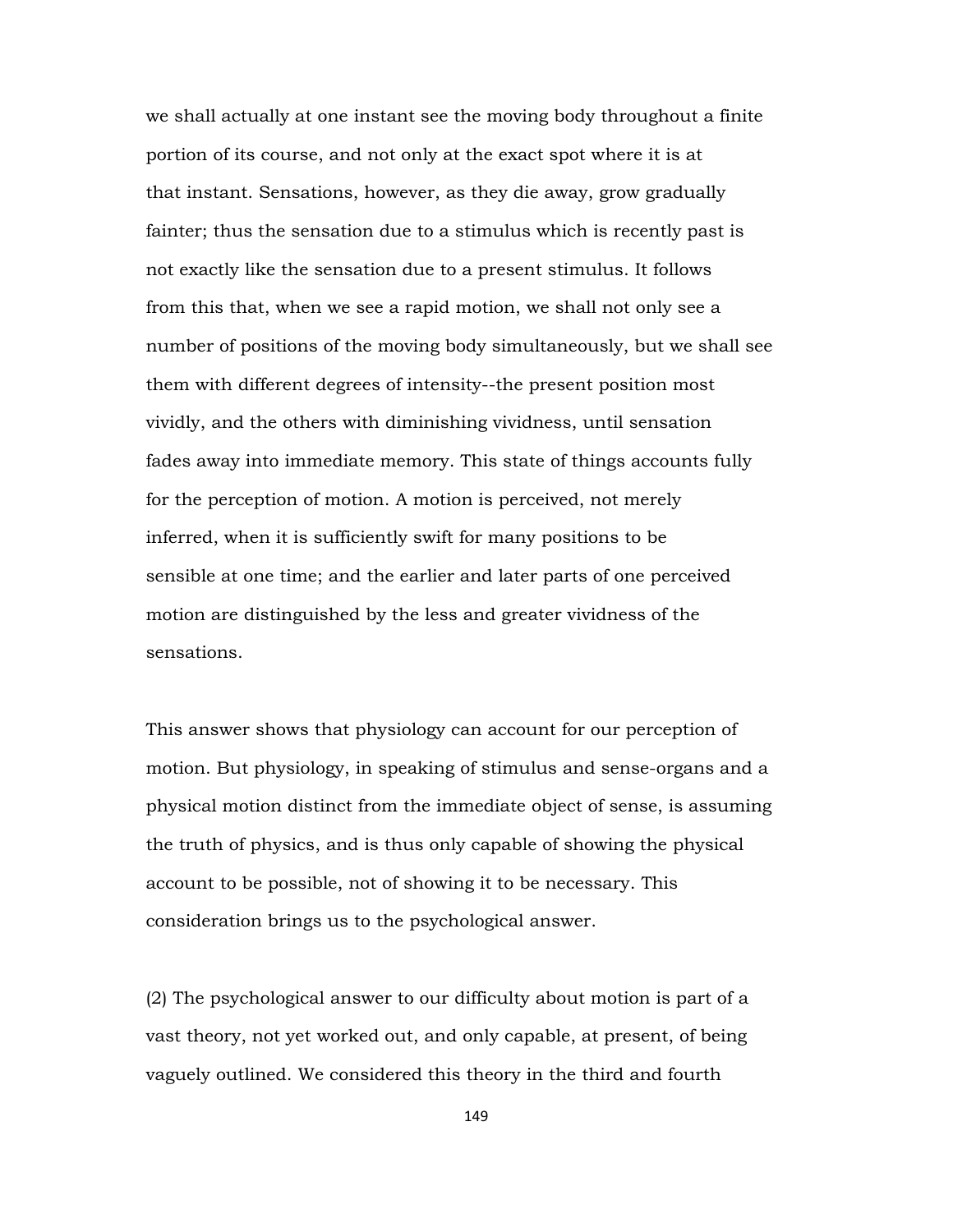lectures; for the present, a mere sketch of its application to our present problem must suffice. The world of physics, which was assumed in the physiological answer, is obviously inferred from what is given in sensation; yet as soon as we seriously consider what is actually given in sensation, we find it apparently very different from the world of physics. The question is thus forced upon us: Is the inference from sense to physics a valid one? I believe the answer to be affirmative, for reasons which I suggested in the third and fourth lectures; but the answer cannot be either short or easy. It consists, broadly speaking, in showing that, although the particles, points, and instants with which physics operates are not themselves given in experience, and are very likely not actually existing things, yet, out of the materials provided in sensation, it is possible to make logical constructions having the mathematical properties which physics assigns to particles, points, and instants. If this can be done, then all the propositions of physics can be translated, by a sort of dictionary, into propositions about the kinds of objects which are given in sensation.

Applying these general considerations to the case of motion, we find that, even within the sphere of immediate sense-data, it is necessary, or at any rate more consonant with the facts than any other equally simple view, to distinguish instantaneous states of objects, and to regard such states as forming a compact series. Let us consider a body which is moving swiftly enough for its motion to be perceptible, and long enough for its motion to be not wholly comprised in one sensation. Then, in spite of the fact that we see a finite extent of the motion at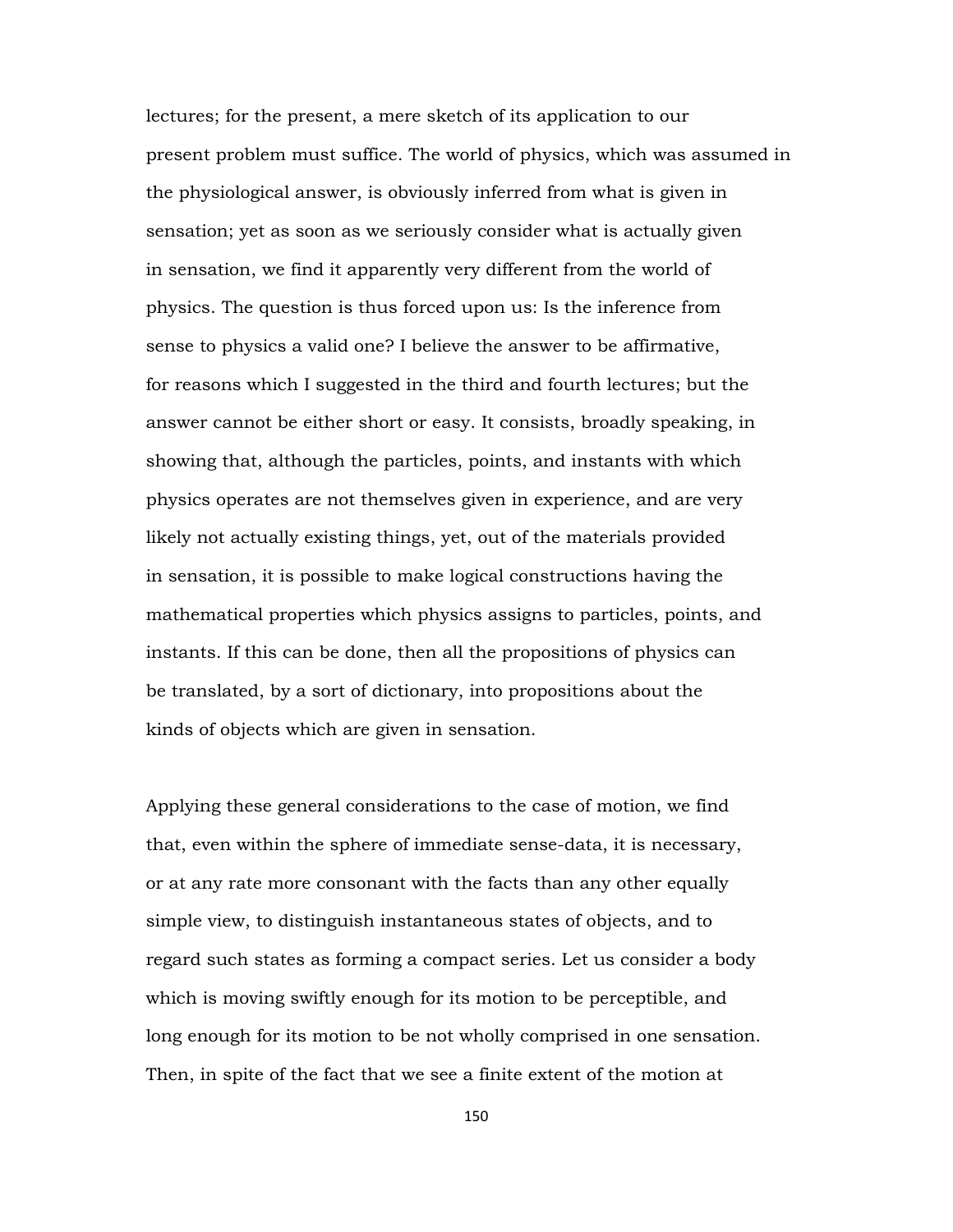one instant, the extent which we see at one instant is different from that which we see at another. Thus we are brought back, after all, to a series of momentary views of the moving body, and this series will be compact, like the former physical series of points. In fact, though the terms of the series seem different, the mathematical character of the series is unchanged, and the whole mathematical theory of motion will apply to it verbatim.

When we are considering the actual data of sensation in this connection, it is important to realise that two sense-data may be, and must sometimes be, really different when we cannot perceive any difference between them. An old but conclusive reason for believing this was emphasised by Poincaré.[21] In all cases of sense-data capable of gradual change, we may find one sense-datum indistinguishable from another, and that other indistinguishable from a third, while yet the first and third are quite easily distinguishable. Suppose, for example, a person with his eyes shut is holding a weight in his hand, and someone noiselessly adds a small extra weight. If the extra weight is small enough, no difference will be perceived in the sensation. After a time, another small extra weight may be added, and still no change will be perceived; but if both extra weights had been added at once, it may be that the change would be quite easily perceptible. Or, again, take shades of colour. It would be easy to find three stuffs of such closely similar shades that no difference could be perceived between the first and second, nor yet between the second and third, while yet the first and third would be distinguishable. In such a case, the second shade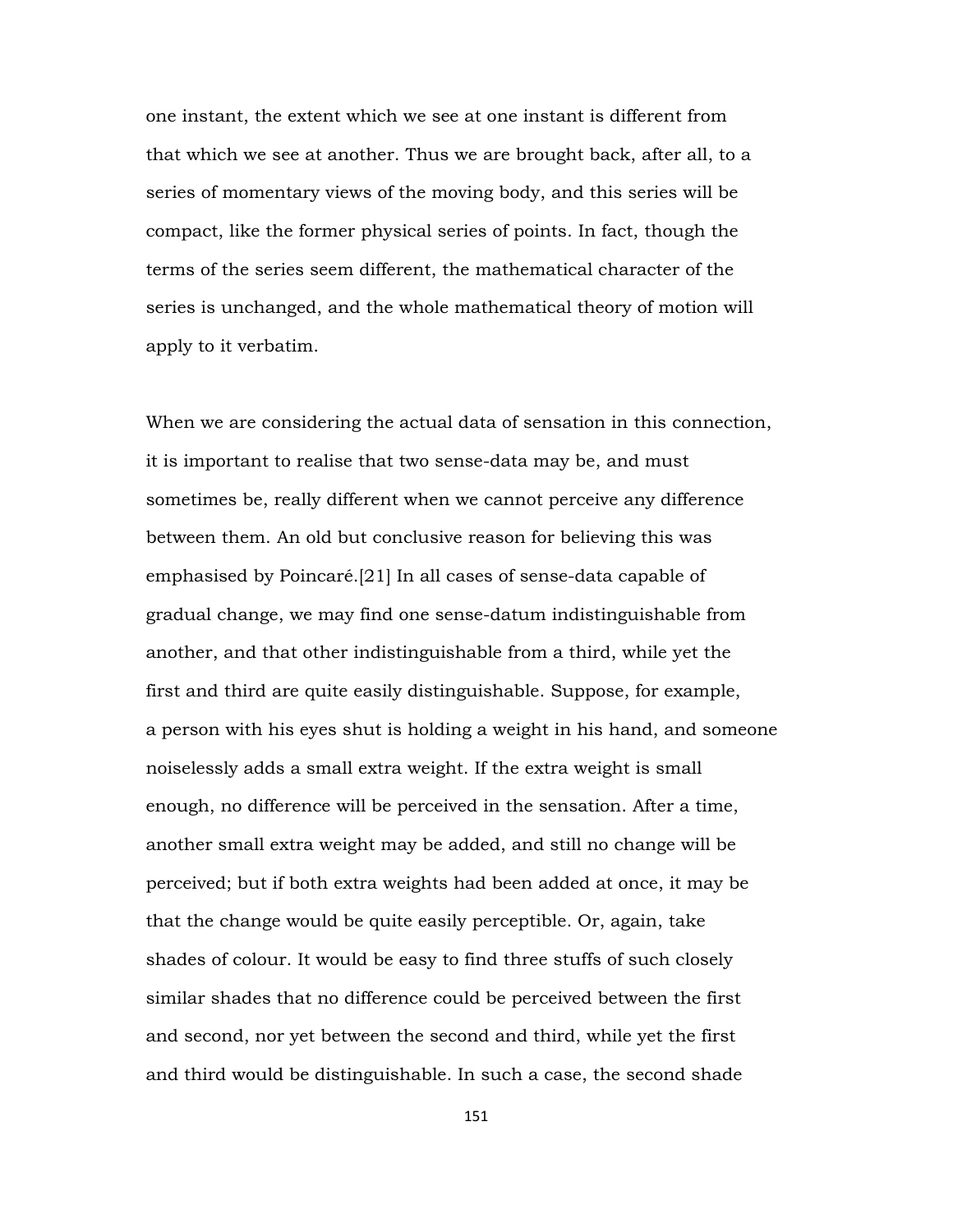cannot be the same as the first, or it would be distinguishable from the third; nor the same as the third, or it would be distinguishable from the first. It must, therefore, though indistinguishable from both, be really intermediate between them.

 [21] "Le continu mathématique," Revue de Métaphysique et de Morale, vol. i. p. 29.

Such considerations as the above show that, although we cannot distinguish sense-data unless they differ by more than a certain amount, it is perfectly reasonable to suppose that sense-data of a given kind, such as weights or colours, really form a compact series. The objections which may be brought from a psychological point of view against the mathematical theory of motion are not, therefore, objections to this theory properly understood, but only to a quite unnecessary assumption of simplicity in the momentary object of sense. Of the immediate object of sense, in the case of a visible motion, we may say that at each instant it is in all the positions which remain sensible at that instant; but this set of positions changes continuously from moment to moment, and is amenable to exactly the same mathematical treatment as if it were a mere point. When we assert that some mathematical account of phenomena is correct, all that we primarily assert is that something definable in terms of the crude phenomena satisfies our formulæ; and in this sense the mathematical theory of motion is applicable to the data of sensation as well as to the supposed particles of abstract physics.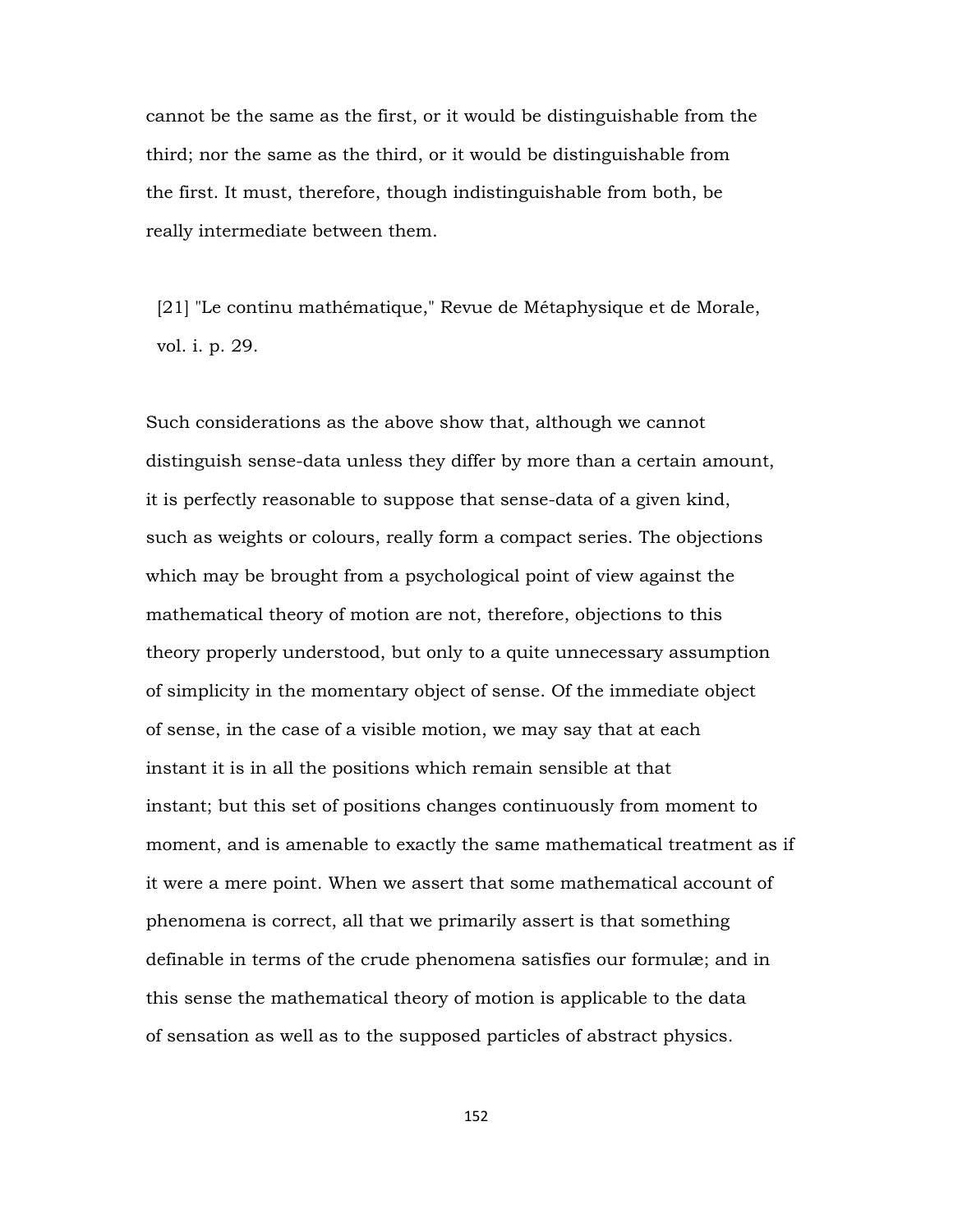There are a number of distinct questions which are apt to be confused when the mathematical continuum is said to be inadequate to the facts of sense. We may state these, in order of diminishing generality, as follows:--

 (a) Are series possessing mathematical continuity logically possible?

 (b) Assuming that they are possible logically, are they not impossible as applied to actual sense-data, because, among actual sense-data, there are no such fixed mutually external terms as are to be found, e.g., in the series of fractions?

 (c) Does not the assumption of points and instants make the whole mathematical account fictitious?

 (d) Finally, assuming that all these objections have been answered, is there, in actual empirical fact, any sufficient reason to believe the world of sense continuous?

Let us consider these questions in succession.

(a) The question of the logical possibility of the mathematical continuum turns partly on the elementary misunderstandings we considered at the beginning of the present lecture, partly on the possibility of the mathematical infinite, which will occupy our next two lectures, and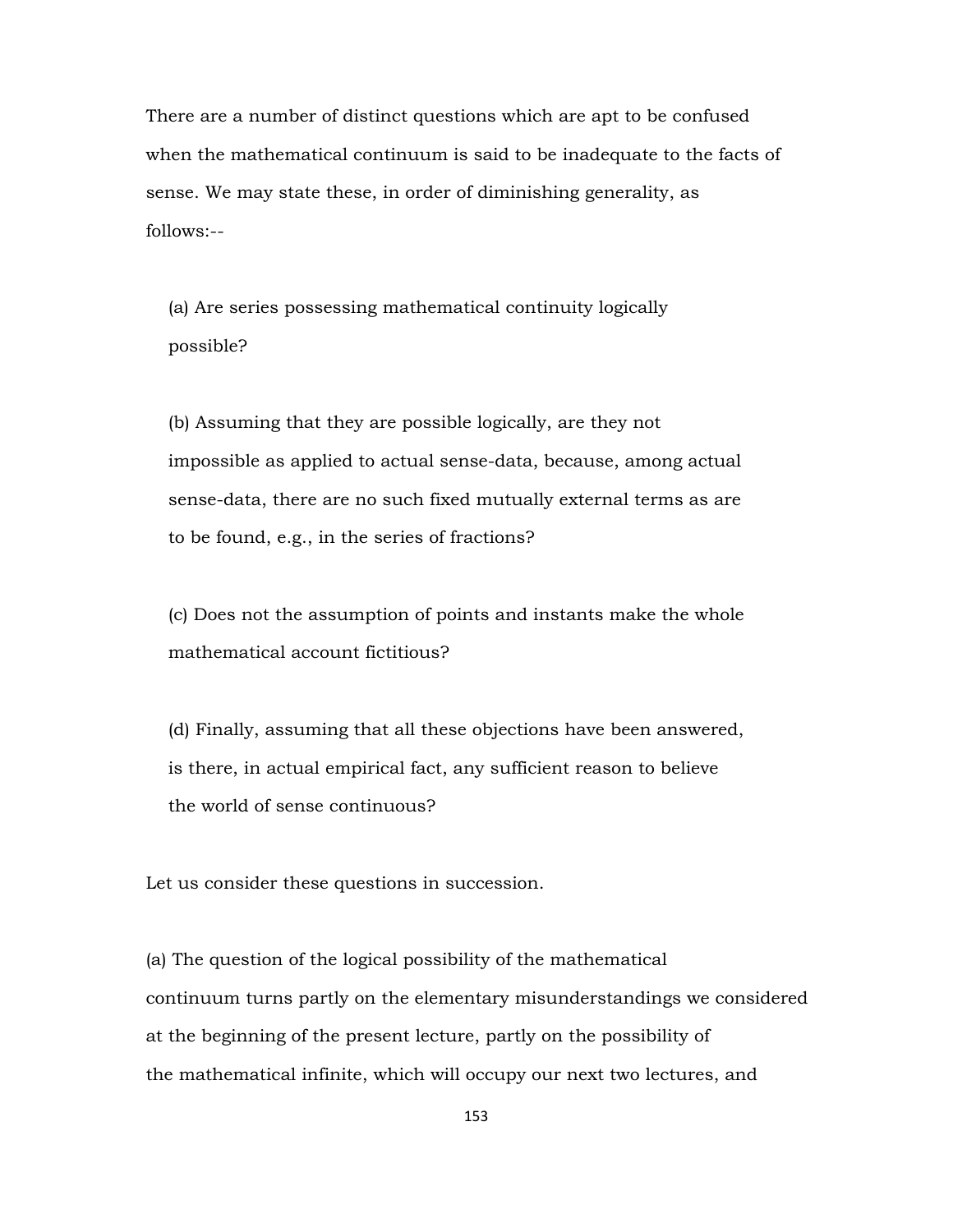partly on the logical form of the answer to the Bergsonian objection which we stated a few minutes ago. I shall say no more on this topic at present, since it is desirable first to complete the psychological answer.

(b) The question whether sense-data are composed of mutually external units is not one which can be decided by empirical evidence. It is often urged that, as a matter of immediate experience, the sensible flux is devoid of divisions, and is falsified by the dissections of the intellect. Now I have no wish to argue that this view is contrary to immediate experience: I wish only to maintain that it is essentially incapable of being proved by immediate experience. As we saw, there must be among sense-data differences so slight as to be imperceptible: the fact that sense-data are immediately given does not mean that their differences also must be immediately given (though they may be). Suppose, for example, a coloured surface on which the colour changes gradually--so gradually that the difference of colour in two very neighbouring portions is imperceptible, while the difference between more widely separated portions is quite noticeable. The effect produced, in such a case, will be precisely that of "interpenetration," of transition which is not a matter of discrete units. And since it tends to be supposed that the colours, being immediate data, must appear different if they are different, it seems easily to follow that "interpenetration" must be the ultimately right account. But this does not follow. It is unconsciously assumed, as a premiss for a reductio ad absurdum of the analytic view, that, if A and B are immediate data, and

154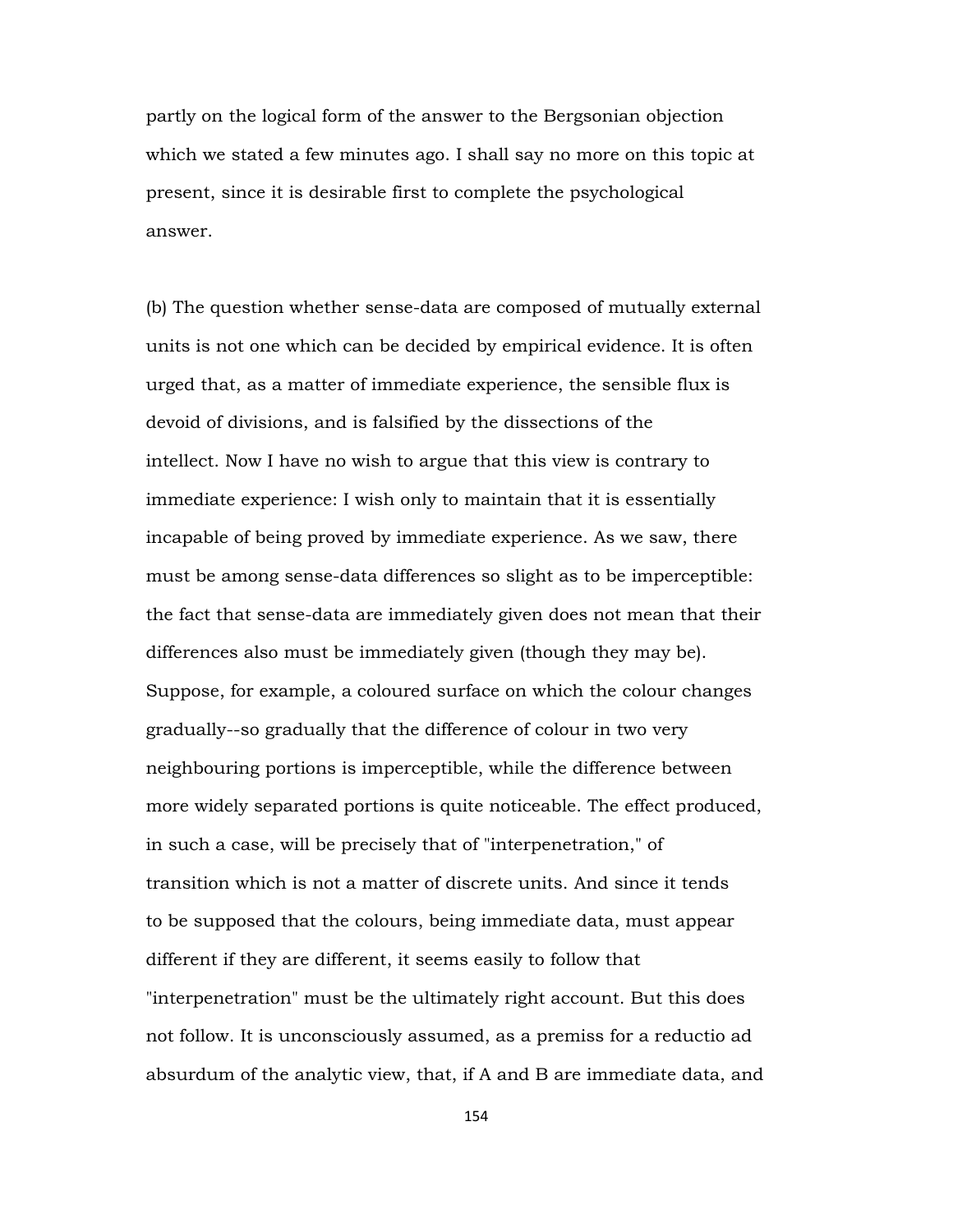A differs from B, then the fact that they differ must also be an immediate datum. It is difficult to say how this assumption arose, but I think it is to be connected with the confusion between "acquaintance" and "knowledge about." Acquaintance, which is what we derive from sense, does not, theoretically at least, imply even the smallest "knowledge about," i.e. it does not imply knowledge of any proposition concerning the object with which we are acquainted. It is a mistake to speak as if acquaintance had degrees: there is merely acquaintance and non-acquaintance. When we speak of becoming "better acquainted," as for instance with a person, what we must mean is, becoming acquainted with more parts of a certain whole; but the acquaintance with each part is either complete or nonexistent. Thus it is a mistake to say that if we were perfectly acquainted with an object we should know all about it. "Knowledge about" is knowledge of propositions, which is not involved necessarily in acquaintance with the constituents of the propositions. To know that two shades of colour are different is knowledge about them; hence acquaintance with the two shades does not in any way necessitate the knowledge that they are different.

From what has just been said it follows that the nature of sense-data cannot be validly used to prove that they are not composed of mutually external units. It may be admitted, on the other hand, that nothing in their empirical character specially necessitates the view that they are composed of mutually external units. This view, if it is held, must be held on logical, not on empirical, grounds. I believe that the logical grounds are adequate to the conclusion. They rest, at bottom, upon the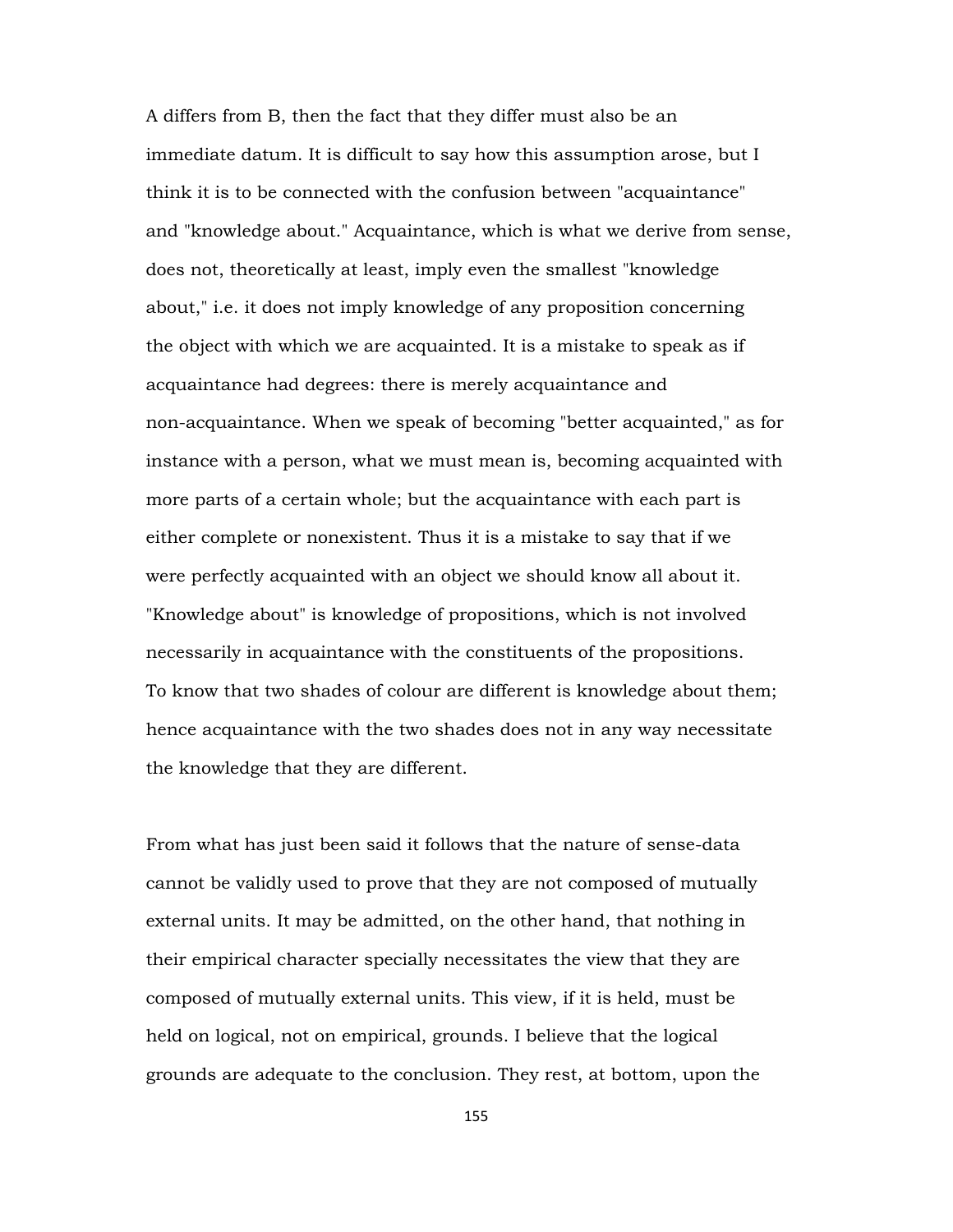impossibility of explaining complexity without assuming constituents. It is undeniable that the visual field, for example, is complex; and so far as I can see, there is always self-contradiction in the theories which, while admitting this complexity, attempt to deny that it results from a combination of mutually external units. But to pursue this topic would lead us too far from our theme, and I shall therefore say no more about it at present.

(c) It is sometimes urged that the mathematical account of motion is rendered fictitious by its assumption of points and instants. Now there are here two different questions to be distinguished. There is the question of absolute or relative space and time, and there is the question whether what occupies space and time must be composed of elements which have no extension or duration. And each of these questions in turn may take two forms, namely: (α) is the hypothesis consistent with the facts and with logic? (β) is it necessitated by the facts or by logic? I wish to answer, in each case, yes to the first form of the question, and no to the second. But in any case the mathematical account of motion will not be fictitious, provided a right interpretation is given to the words "point" and "instant." A few words on each alternative will serve to make this clear.

Formally, mathematics adopts an absolute theory of space and time, i.e. it assumes that, besides the things which are in space and time, there are also entities, called "points" and "instants," which are occupied by things. This view, however, though advocated by Newton, has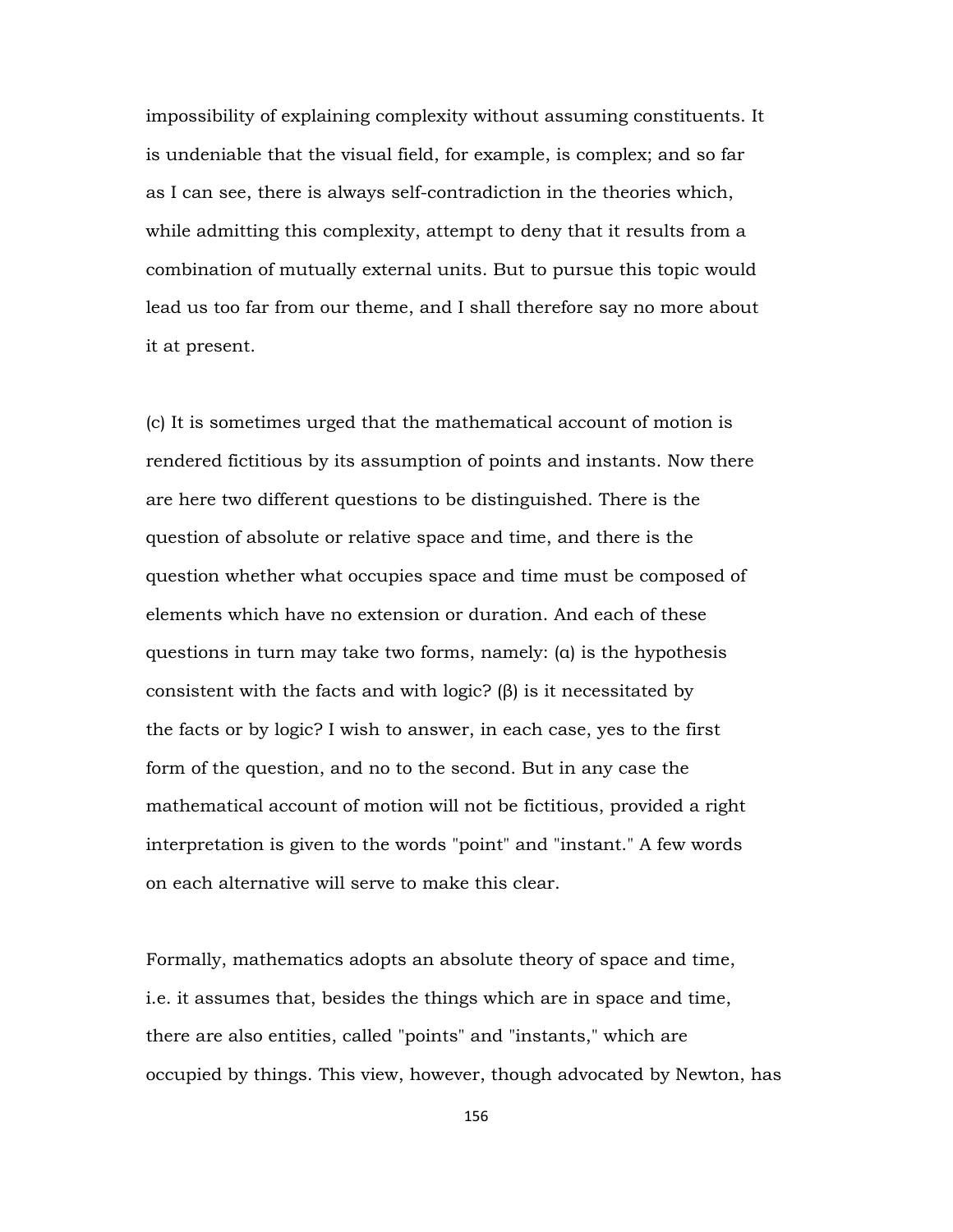long been regarded by mathematicians as merely a convenient fiction. There is, so far as I can see, no conceivable evidence either for or against it. It is logically possible, and it is consistent with the facts. But the facts are also consistent with the denial of spatial and temporal entities over and above things with spatial and temporal relations. Hence, in accordance with Occam's razor, we shall do well to abstain from either assuming or denying points and instants. This means, so far as practical working out is concerned, that we adopt the relational theory; for in practice the refusal to assume points and instants has the same effect as the denial of them. But in strict theory the two are quite different, since the denial introduces an element of unverifiable dogma which is wholly absent when we merely refrain from the assertion. Thus, although we shall derive points and instants from things, we shall leave the bare possibility open that they may also have an independent existence as simple entities.

We come now to the question whether the things in space and time are to be conceived as composed of elements without extension or duration, i.e. of elements which only occupy a point and an instant. Physics, formally, assumes in its differential equations that things consist of elements which occupy only a point at each instant, but persist throughout time. For reasons explained in Lecture IV., the persistence of things through time is to be regarded as the formal result of a logical construction, not as necessarily implying any actual persistence. The same motives, in fact, which lead to the division of things into point-particles, ought presumably to lead to their division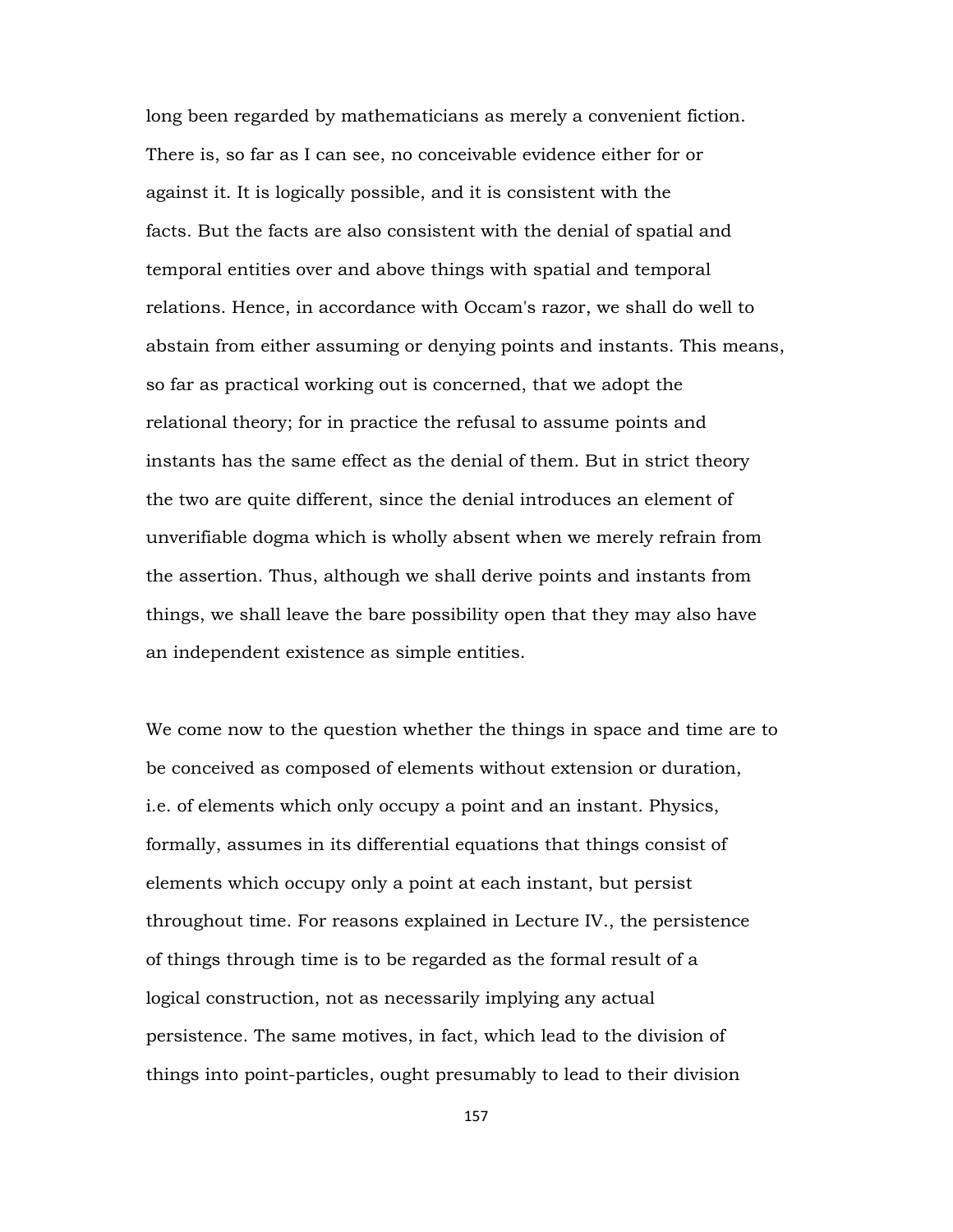into instant-particles, so that the ultimate formal constituent of the matter in physics will be a point-instant-particle. But such objects, as well as the particles of physics, are not data. The same economy of hypothesis, which dictates the practical adoption of a relative rather than an absolute space and time, also dictates the practical adoption of material elements which have a finite extension and duration. Since, as we saw in Lecture IV., points and instants can be constructed as logical functions of such elements, the mathematical account of motion, in which a particle passes continuously through a continuous series of points, can be interpreted in a form which assumes only elements which agree with our actual data in having a finite extension and duration. Thus, so far as the use of points and instants is concerned, the mathematical account of motion can be freed from the charge of employing fictions.

(d) But we must now face the question: Is there, in actual empirical fact, any sufficient reason to believe the world of sense continuous? The answer here must, I think, be in the negative. We may say that the hypothesis of continuity is perfectly consistent with the facts and with logic, and that it is technically simpler than any other tenable hypothesis. But since our powers of discrimination among very similar sensible objects are not infinitely precise, it is quite impossible to decide between different theories which only differ in regard to what is below the margin of discrimination. If, for example, a coloured surface which we see consists of a finite number of very small surfaces, and if a motion which we see consists, like a cinematograph, of a large finite number of successive positions, there will be nothing empirically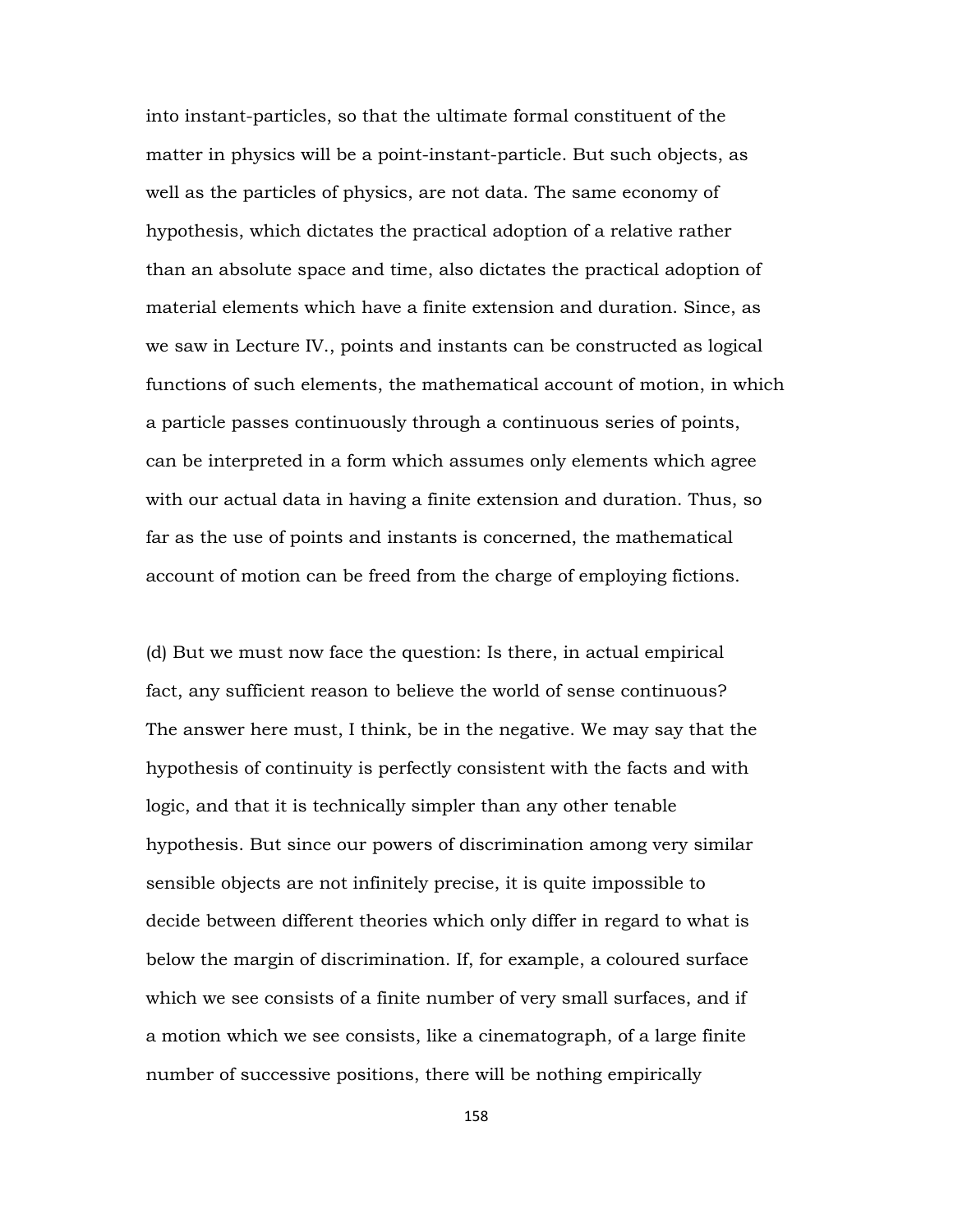discoverable to show that objects of sense are not continuous. In what is called experienced continuity, such as is said to be given in sense, there is a large negative element: absence of perception of difference occurs in cases which are thought to give perception of absence of difference. When, for example, we cannot distinguish a colour A from a colour B, nor a colour B from a colour C, but can distinguish A from C, the indistinguishability is a purely negative fact, namely, that we do not perceive a difference. Even in regard to immediate data, this is no reason for denying that there is a difference. Thus, if we see a coloured surface whose colour changes gradually, its sensible appearance if the change is continuous will be indistinguishable from what it would be if the change were by small finite jumps. If this is true, as it seems to be, it follows that there can never be any empirical evidence to demonstrate that the sensible world is continuous, and not a collection of a very large finite number of elements of which each differs from its neighbour in a finite though very small degree. The continuity of space and time, the infinite number of different shades in the spectrum, and so on, are all in the nature of unverifiable hypotheses--perfectly possible logically, perfectly consistent with the known facts, and simpler technically than any other tenable hypotheses, but not the sole hypotheses which are logically and empirically adequate.

If a relational theory of instants is constructed, in which an "instant" is defined as a group of events simultaneous with each other and not all simultaneous with any event outside the group, then if our resulting

159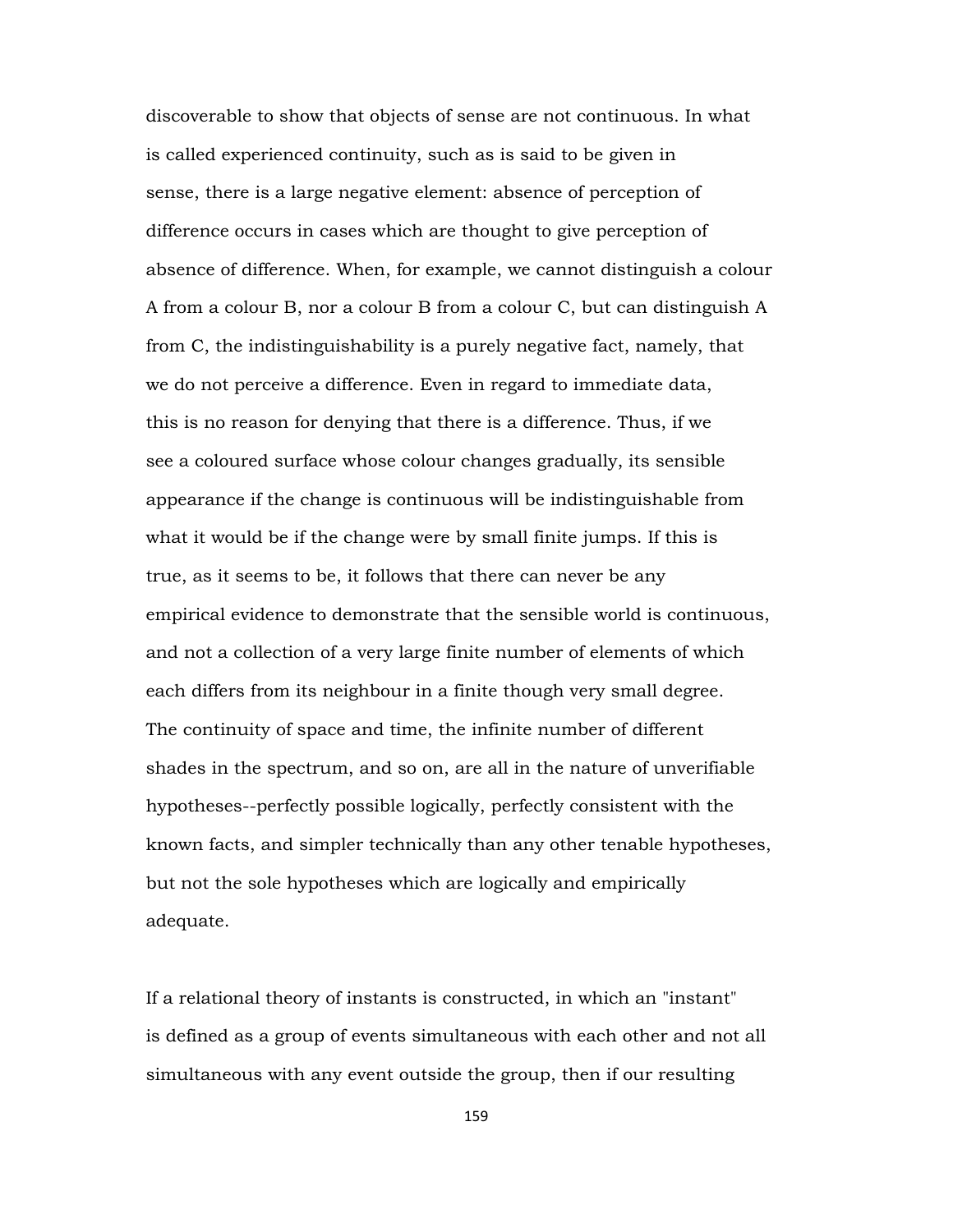series of instants is to be compact, it must be possible, if x wholly precedes y, to find an event z, simultaneous with part of x, which wholly precedes some event which wholly precedes y. Now this requires that the number of events concerned should be infinite in any finite period of time. If this is to be the case in the world of one man's sense-data, and if each sense-datum is to have not less than a certain finite temporal extension, it will be necessary to assume that we always have an infinite number of sense-data simultaneous with any given sense-datum. Applying similar considerations to space, and assuming that sense-data are to have not less than a certain spatial extension, it will be necessary to suppose that an infinite number of sense-data overlap spatially with any given sense-datum. This hypothesis is possible, if we suppose a single sense-datum, e.g. in sight, to be a finite surface, enclosing other surfaces which are also single sense-data. But there are difficulties in such a hypothesis, and I do not know whether these difficulties could be successfully met. If they cannot, we must do one of two things: either declare that the world of one man's sense-data is not continuous, or else refuse to admit that there is any lower limit to the duration and extension of a single sense-datum. I do not know what is the right course to adopt as regards these alternatives. The logical analysis we have been considering provides the apparatus for dealing with the various hypotheses, and the empirical decision between them is a problem for the psychologist.

(3) We have now to consider the logical answer to the alleged difficulties of the mathematical theory of motion, or rather to the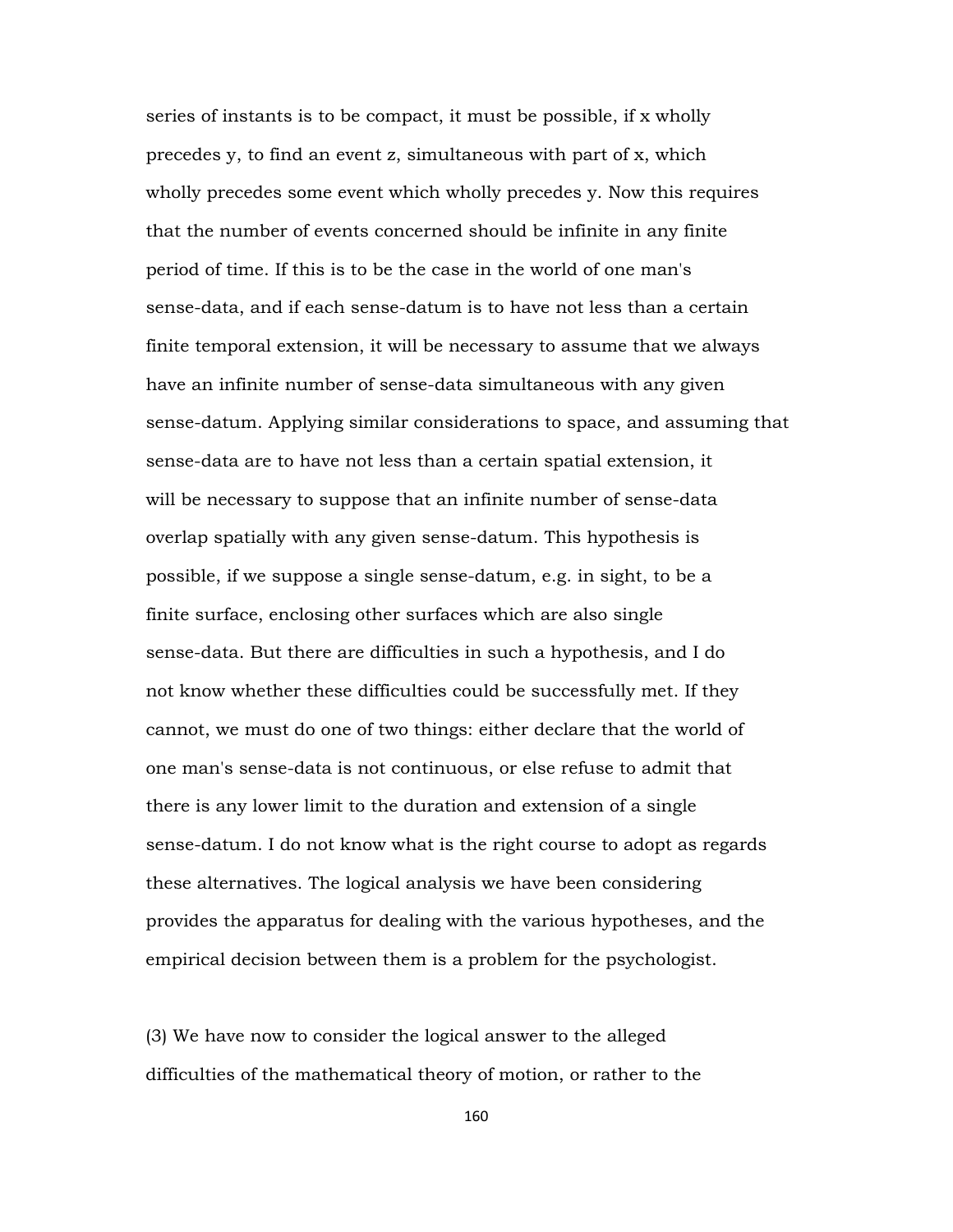positive theory which is urged on the other side. The view urged explicitly by Bergson, and implied in the doctrines of many philosophers, is, that a motion is something indivisible, not validly analysable into a series of states. This is part of a much more general doctrine, which holds that analysis always falsifies, because the parts of a complex whole are different, as combined in that whole, from what they would otherwise be. It is very difficult to state this doctrine in any form which has a precise meaning. Often arguments are used which have no bearing whatever upon the question. It is urged, for example, that when a man becomes a father, his nature is altered by the new relation in which he finds himself, so that he is not strictly identical with the man who was previously not a father. This may be true, but it is a causal psychological fact, not a logical fact. The doctrine would require that a man who is a father cannot be strictly identical with a man who is a son, because he is modified in one way by the relation of fatherhood and in another by that of sonship. In fact, we may give a precise statement of the doctrine we are combating in the form: There can never be two facts concerning the same thing. A fact concerning a thing always is or involves a relation to one or more entities; thus two facts concerning the same thing would involve two relations of the same thing. But the doctrine in question holds that a thing is so modified by its relations that it cannot be the same in one relation as in another. Hence, if this doctrine is true, there can never be more than one fact concerning any one thing. I do not think the philosophers in question have realised that this is the precise statement of the view they advocate, because in this form the view is so contrary to plain truth

161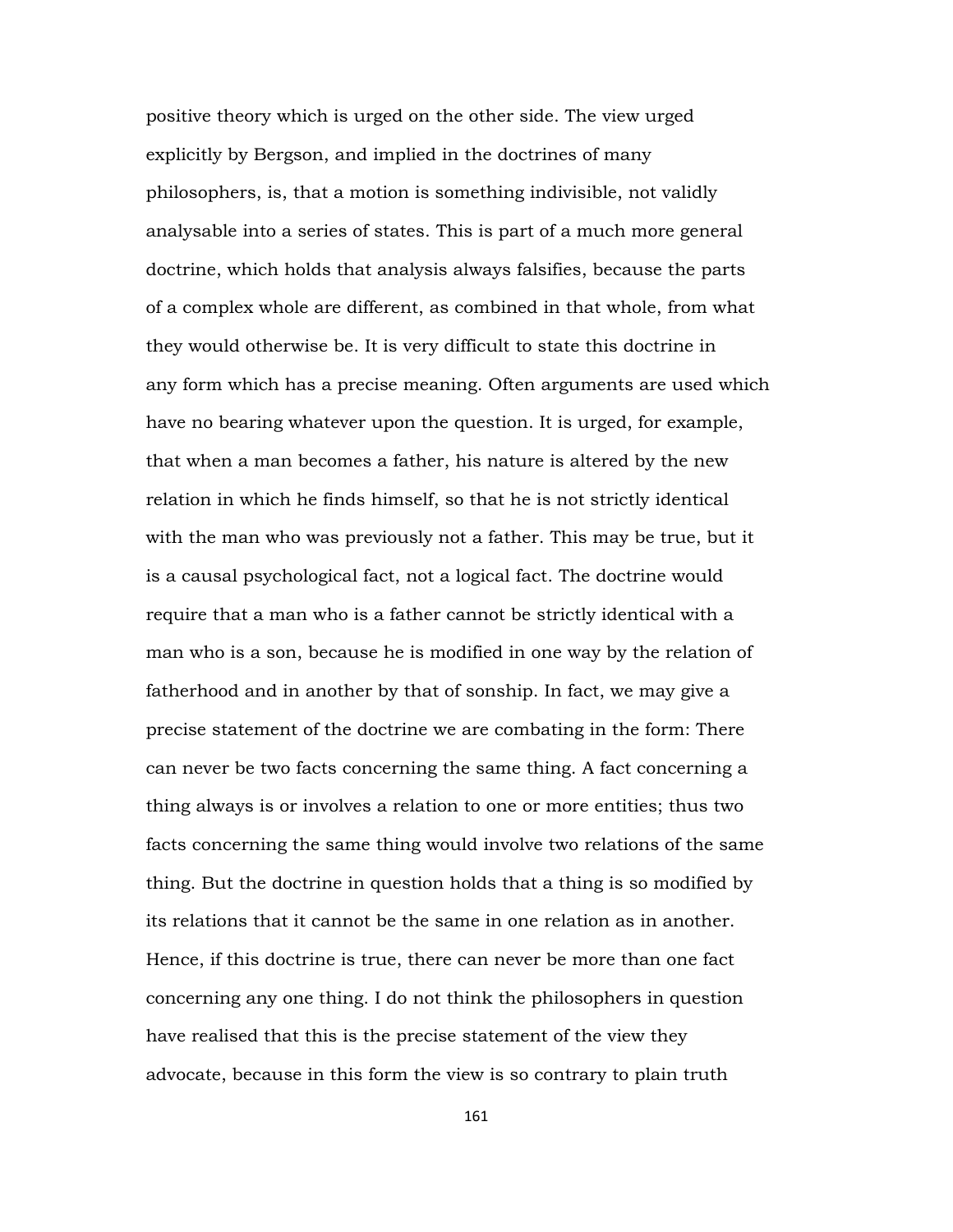that its falsehood is evident as soon as it is stated. The discussion of this question, however, involves so many logical subtleties, and is so beset with difficulties, that I shall not pursue it further at present.

When once the above general doctrine is rejected, it is obvious that, where there is change, there must be a succession of states. There cannot be change--and motion is only a particular case of change--unless there is something different at one time from what there is at some other time. Change, therefore, must involve relations and complexity, and must demand analysis. So long as our analysis has only gone as far as other smaller changes, it is not complete; if it is to be complete, it must end with terms that are not changes, but are related by a relation of earlier and later. In the case of changes which appear continuous, such as motions, it seems to be impossible to find anything other than change so long as we deal with finite periods of time, however short. We are thus driven back, by the logical necessities of the case, to the conception of instants without duration, or at any rate without any duration which even the most delicate instruments can reveal. This conception, though it can be made to seem difficult, is really easier than any other that the facts allow. It is a kind of logical framework into which any tenable theory must fit--not necessarily itself the statement of the crude facts, but a form in which statements which are true of the crude facts can be made by a suitable interpretation. The direct consideration of the crude facts of the physical world has been undertaken in earlier lectures; in the present lecture, we have only been concerned to show that nothing in the crude

162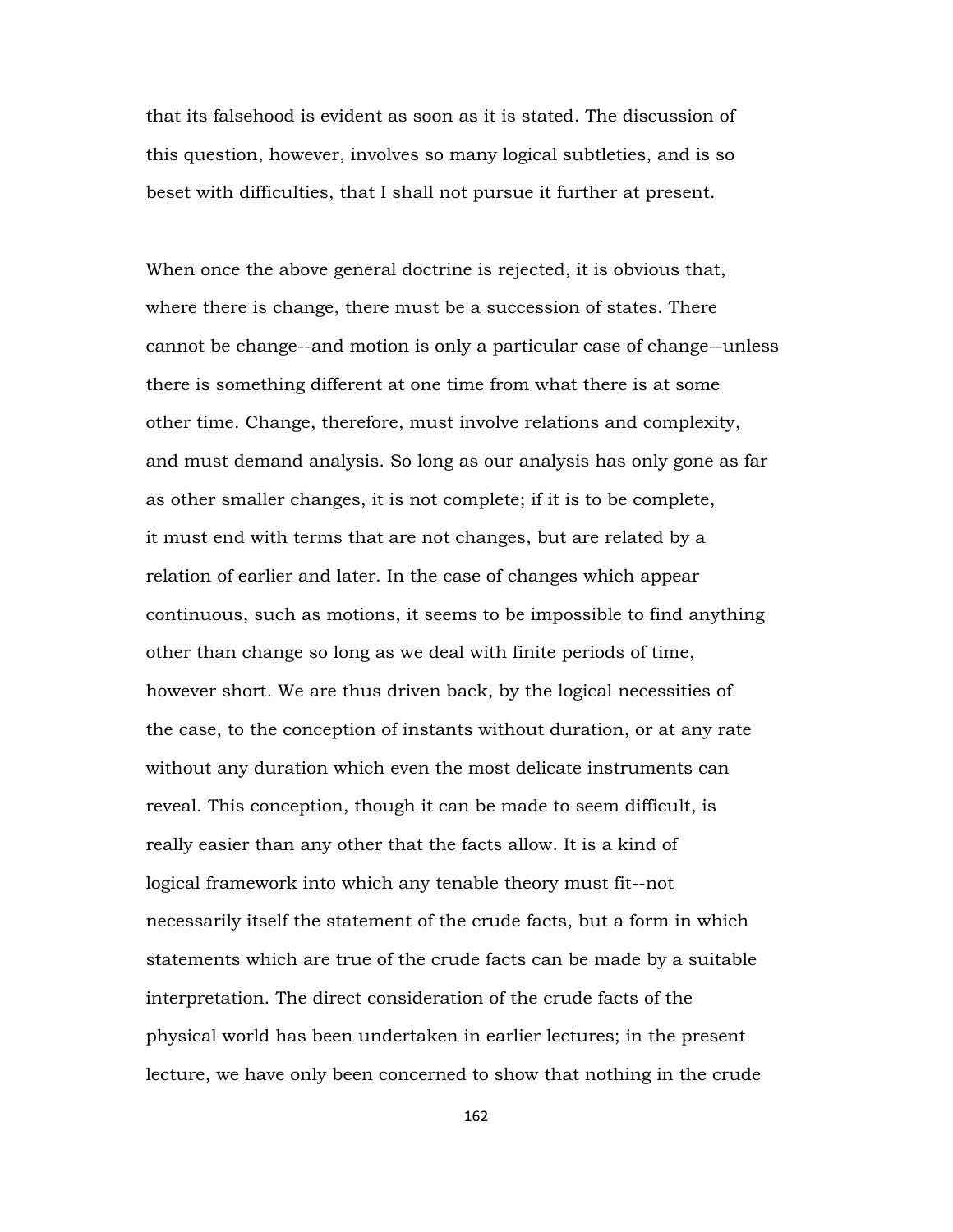facts is inconsistent with the mathematical doctrine of continuity, or demands a continuity of a radically different kind from that of mathematical motion.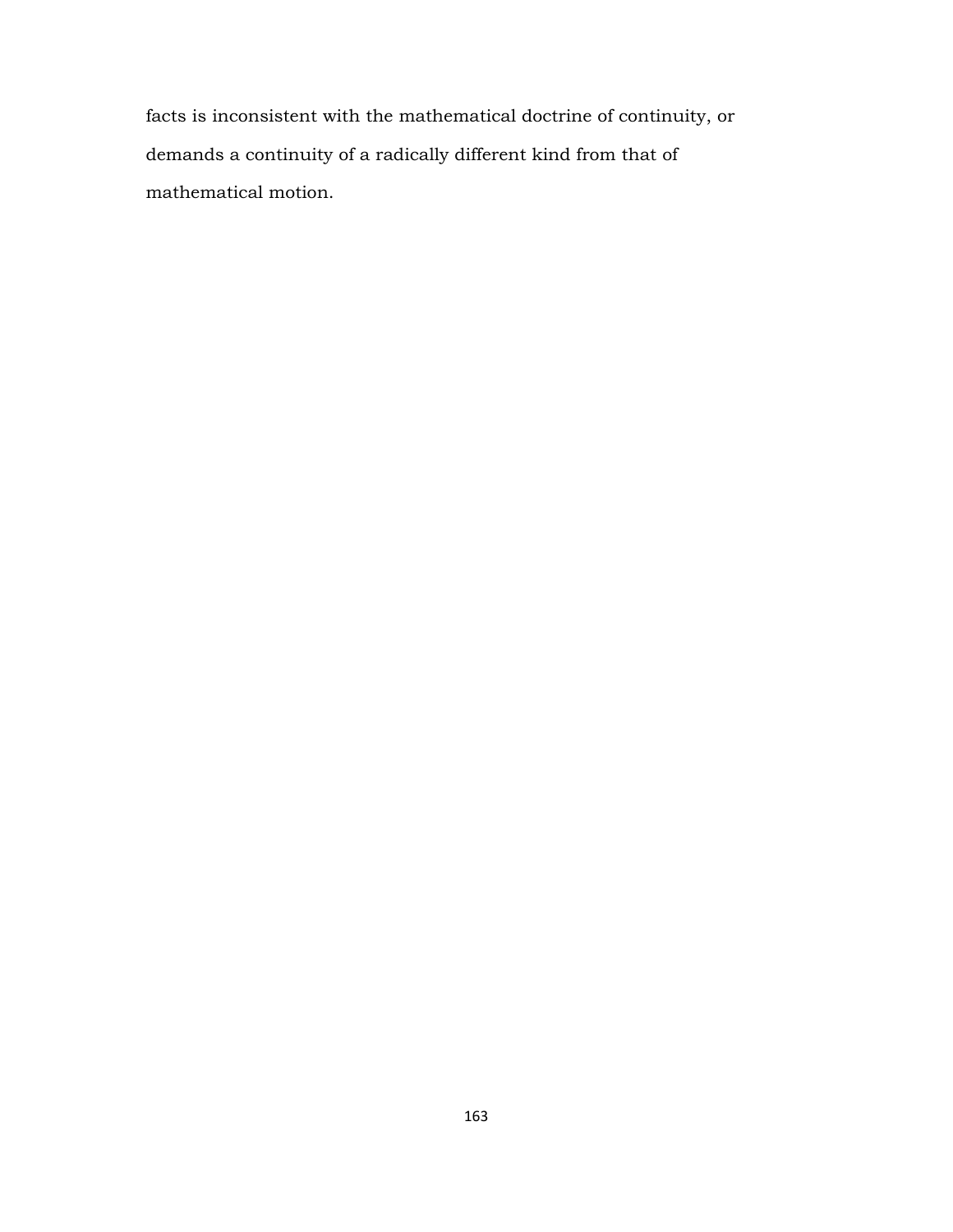## LECTURE VI

## THE PROBLEM OF INFINITY CONSIDERED HISTORICALLY

It will be remembered that, when we enumerated the grounds upon which the reality of the sensible world has been questioned, one of those mentioned was the supposed impossibility of infinity and continuity. In view of our earlier discussion of physics, it would seem that no conclusive empirical evidence exists in favour of infinity or continuity in objects of sense or in matter. Nevertheless, the explanation which assumes infinity and continuity remains incomparably easier and more natural, from a scientific point of view, than any other, and since Georg Cantor has shown that the supposed contradictions are illusory, there is no longer any reason to struggle after a finitist explanation of the world.

The supposed difficulties of continuity all have their source in the fact that a continuous series must have an infinite number of terms, and are in fact difficulties concerning infinity. Hence, in freeing the infinite from contradiction, we are at the same time showing the logical possibility of continuity as assumed in science.

The kind of way in which infinity has been used to discredit the world of sense may be illustrated by Kant's first two antinomies. In the first, the thesis states: "The world has a beginning in time, and as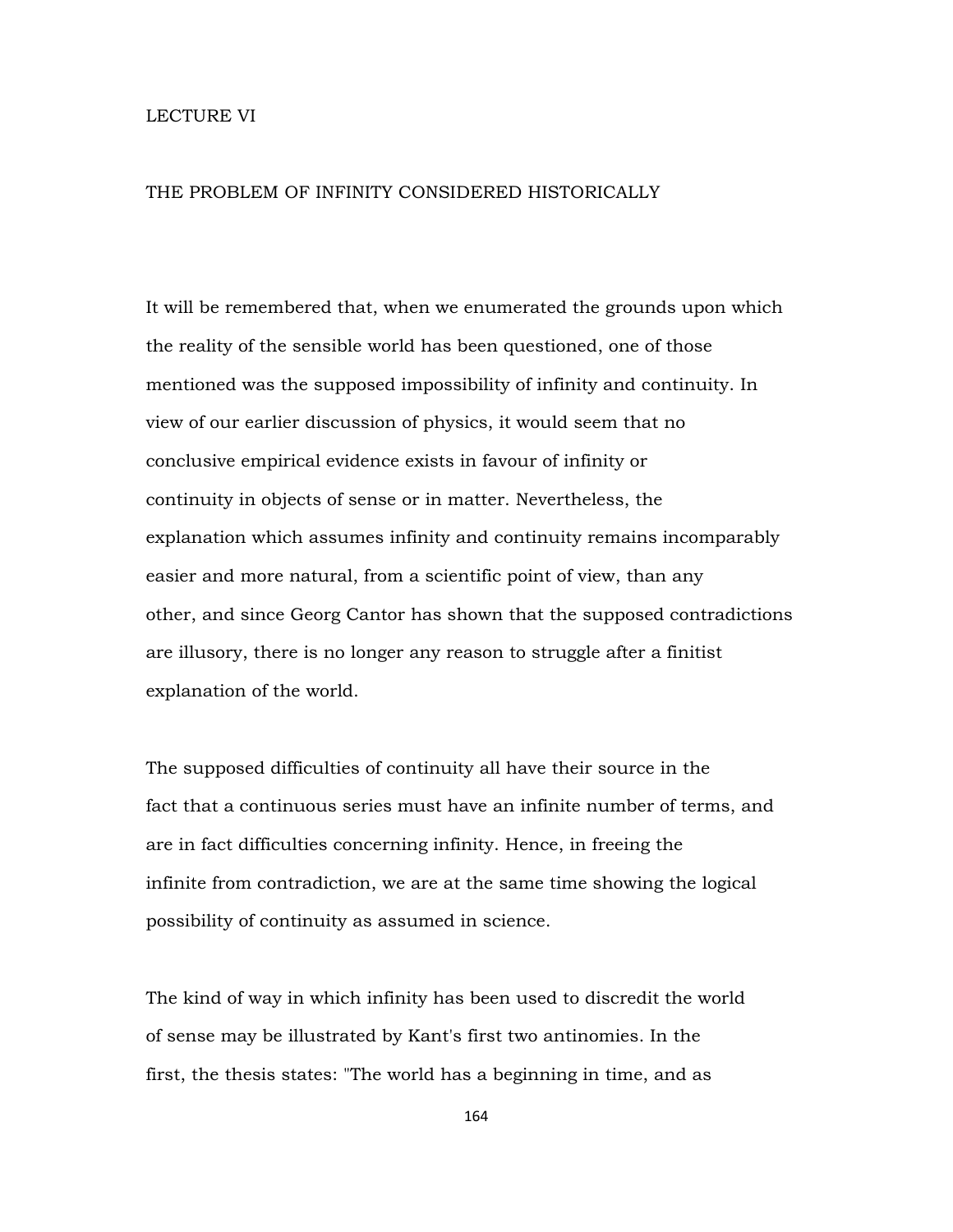regards space is enclosed within limits"; the antithesis states: "The world has no beginning and no limits in space, but is infinite in respect of both time and space." Kant professes to prove both these propositions, whereas, if what we have said on modern logic has any truth, it must be impossible to prove either. In order, however, to rescue the world of sense, it is enough to destroy the proof of one of the two. For our present purpose, it is the proof that the world is finite that interests us. Kant's argument as regards space here rests upon his argument as regards time. We need therefore only examine the argument as regards time. What he says is as follows:

"For let us assume that the world has no beginning as regards time, so that up to every given instant an eternity has elapsed, and therefore an infinite series of successive states of the things in the world has passed by. But the infinity of a series consists just in this, that it can never be completed by successive synthesis. Therefore an infinite past world-series is impossible, and accordingly a beginning of the world is a necessary condition of its existence; which was the first thing to be proved."

Many different criticisms might be passed on this argument, but we will content ourselves with a bare minimum. To begin with, it is a mistake to define the infinity of a series as "impossibility of completion by successive synthesis." The notion of infinity, as we shall see in the next lecture, is primarily a property of classes, and only derivatively applicable to series; classes which are infinite are given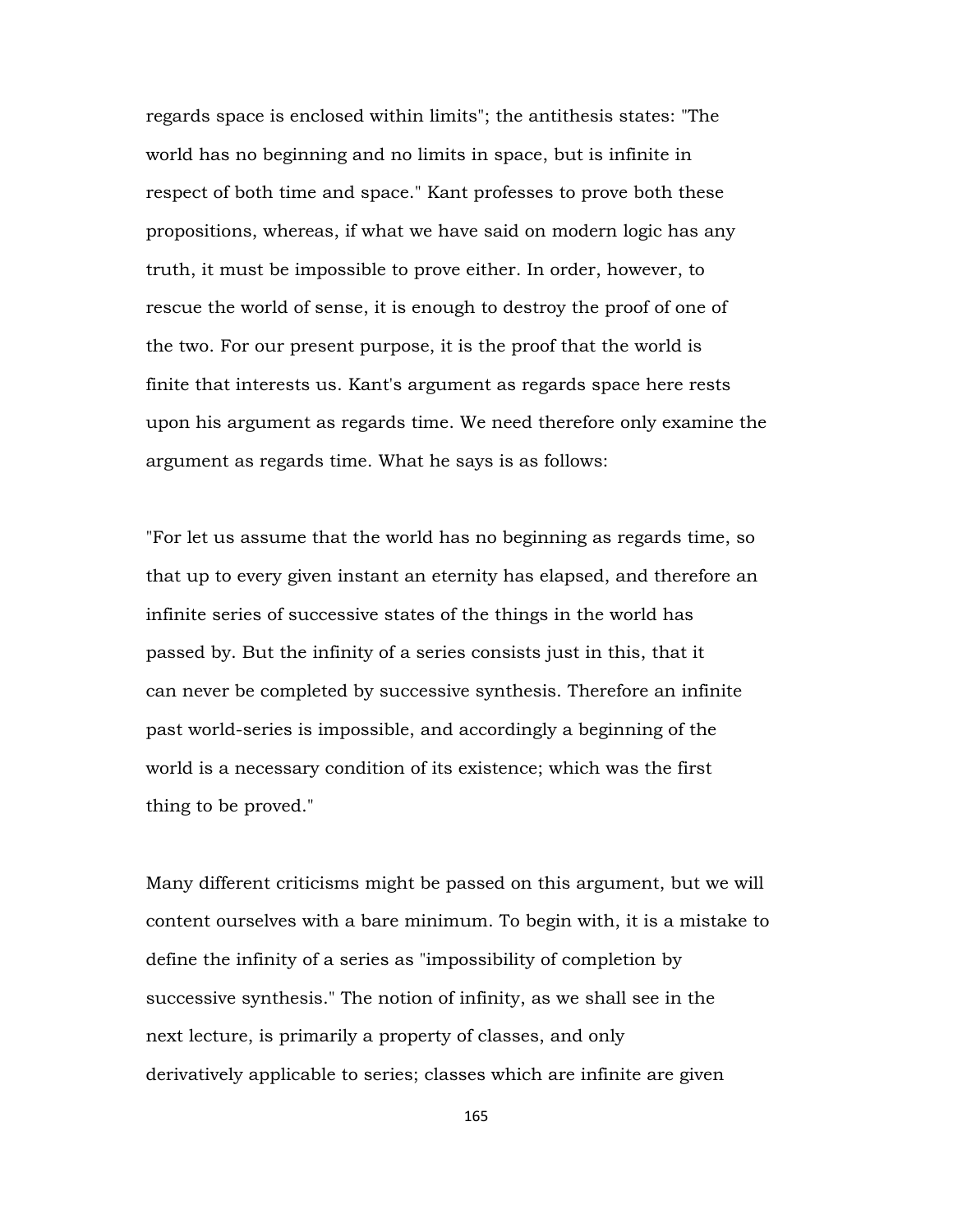all at once by the defining property of their members, so that there is no question of "completion" or of "successive synthesis." And the word "synthesis," by suggesting the mental activity of synthesising, introduces, more or less surreptitiously, that reference to mind by which all Kant's philosophy was infected. In the second place, when Kant says that an infinite series can "never" be completed by successive synthesis, all that he has even conceivably a right to say is that it cannot be completed in a finite time. Thus what he really proves is, at most, that if the world had no beginning, it must have already existed for an infinite time. This, however, is a very poor conclusion, by no means suitable for his purposes. And with this result we might, if we chose, take leave of the first antinomy.

It is worth while, however, to consider how Kant came to make such an elementary blunder. What happened in his imagination was obviously something like this: Starting from the present and going backwards in time, we have, if the world had no beginning, an infinite series of events. As we see from the word "synthesis," he imagined a mind trying to grasp these successively, in the reverse order to that in which they had occurred, i.e. going from the present backwards. This series is obviously one which has no end. But the series of events up to the present has an end, since it ends with the present. Owing to the inveterate subjectivism of his mental habits, he failed to notice that he had reversed the sense of the series by substituting backward synthesis for forward happening, and thus he supposed that it was necessary to identify the mental series, which had no end, with the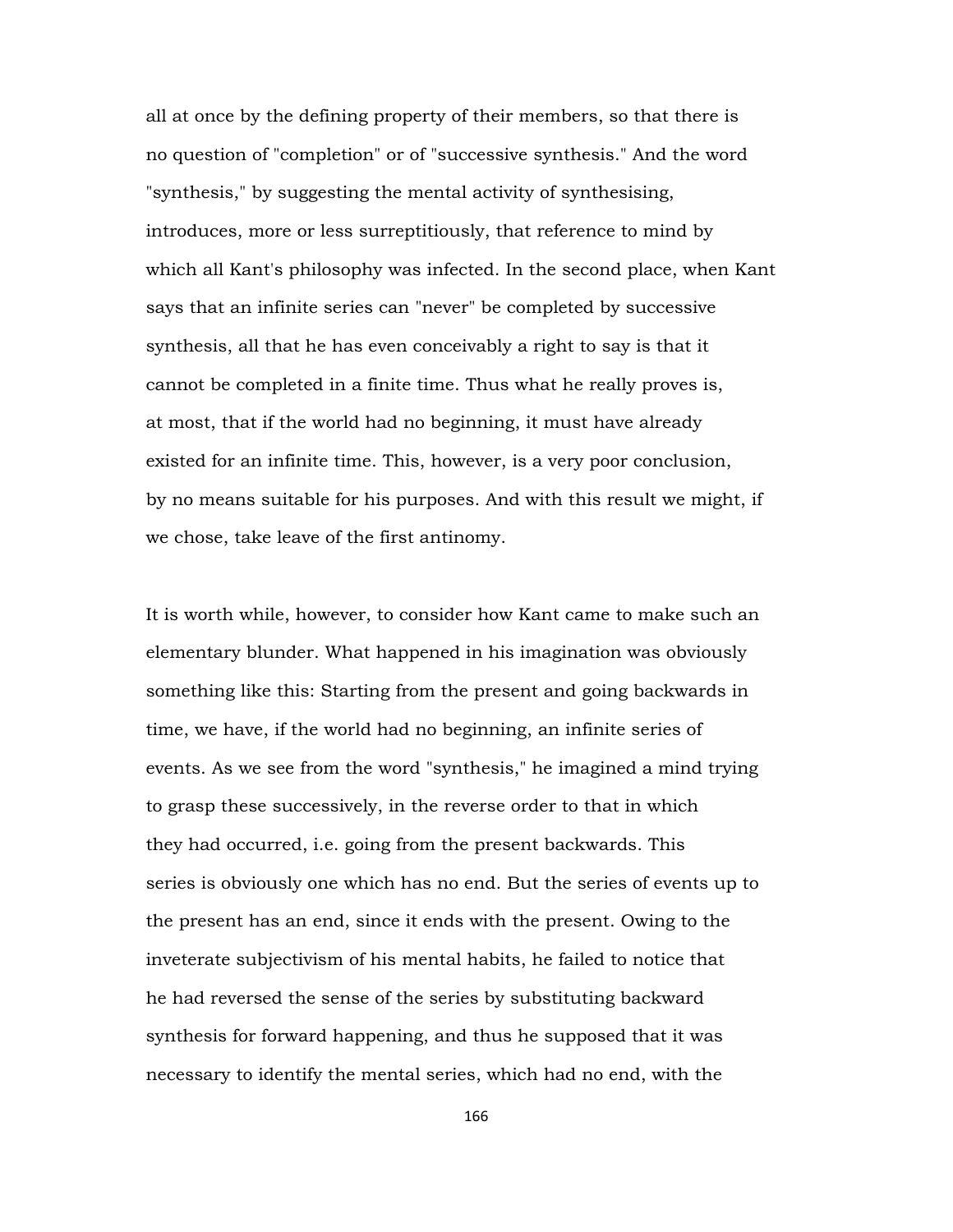physical series, which had an end but no beginning. It was this mistake, I think, which, operating unconsciously, led him to attribute validity to a singularly flimsy piece of fallacious reasoning.

The second antinomy illustrates the dependence of the problem of continuity upon that of infinity. The thesis states: "Every complex substance in the world consists of simple parts, and there exists everywhere nothing but the simple or what is composed of it." The antithesis states: "No complex thing in the world consists of simple parts, and everywhere in it there exists nothing simple." Here, as before, the proofs of both thesis and antithesis are open to criticism, but for the purpose of vindicating physics and the world of sense it is enough to find a fallacy in one of the proofs. We will choose for this purpose the proof of the antithesis, which begins as follows:

"Assume that a complex thing (as substance) consists of simple parts. Since all external relation, and therefore all composition out of substances, is only possible in space, the space occupied by a complex thing must consist of as many parts as the thing consists of. Now space does not consist of simple parts, but of spaces."

The rest of his argument need not concern us, for the nerve of the proof lies in the one statement: "Space does not consist of simple parts, but of spaces." This is like Bergson's objection to "the absurd proposition that motion is made up of immobilities." Kant does not tell us why he holds that a space must consist of spaces rather than of simple parts.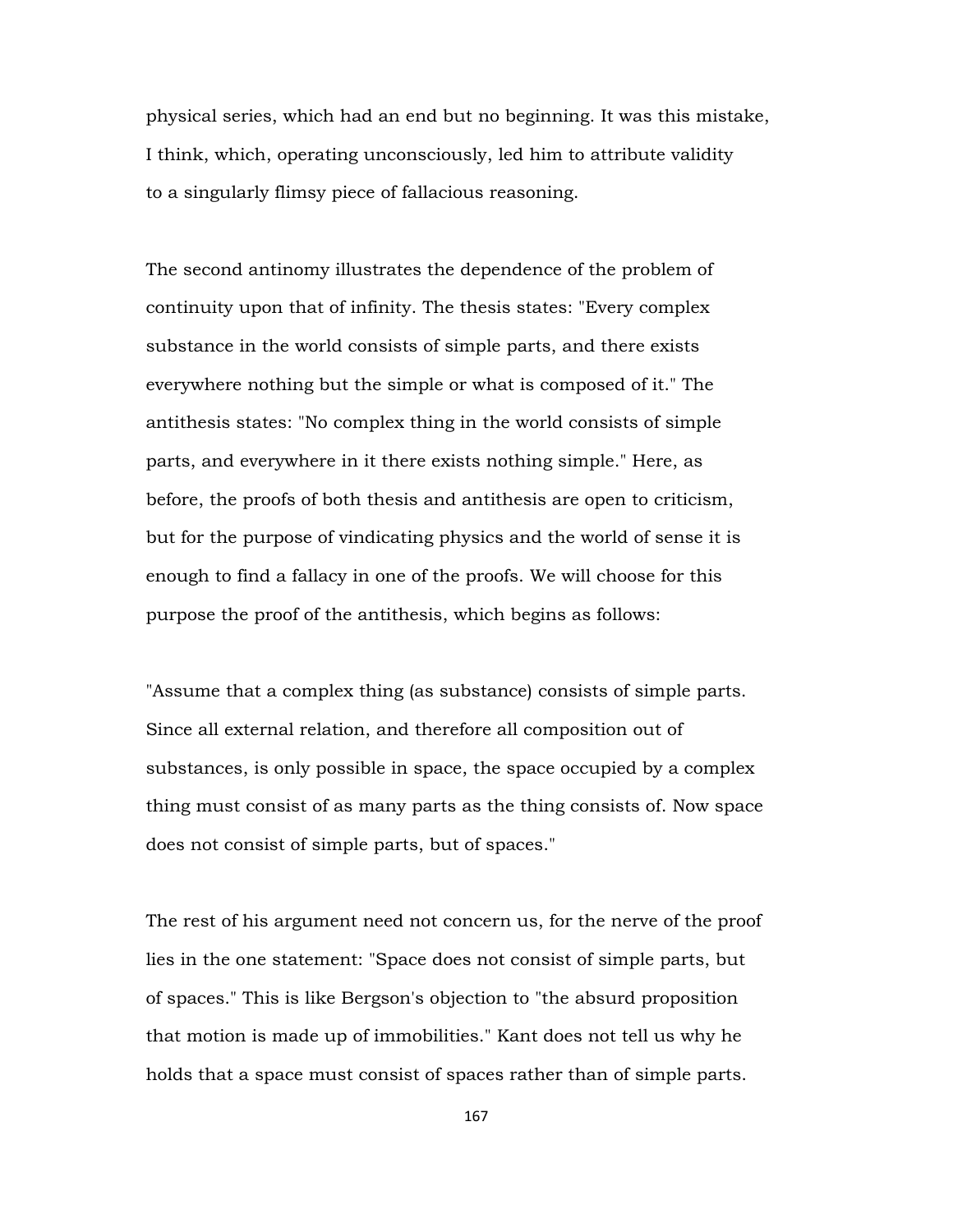Geometry regards space as made up of points, which are simple; and although, as we have seen, this view is not scientifically or logically necessary, it remains primâ facie possible, and its mere possibility is enough to vitiate Kant's argument. For, if his proof of the thesis of the antinomy were valid, and if the antithesis could only be avoided by assuming points, then the antinomy itself would afford a conclusive reason in favour of points. Why, then, did Kant think it impossible that space should be composed of points?

I think two considerations probably influenced him. In the first place, the essential thing about space is spatial order, and mere points, by themselves, will not account for spatial order. It is obvious that his argument assumes absolute space; but it is spatial relations that are alone important, and they cannot be reduced to points. This ground for his view depends, therefore, upon his ignorance of the logical theory of order and his oscillations between absolute and relative space. But there is also another ground for his opinion, which is more relevant to our present topic. This is the ground derived from infinite divisibility. A space may be halved, and then halved again, and so on ad infinitum, and at every stage of the process the parts are still spaces, not points. In order to reach points by such a method, it would be necessary to come to the end of an unending process, which is impossible. But just as an infinite class can be given all at once by its defining concept, though it cannot be reached by successive enumeration, so an infinite set of points can be given all at once as making up a line or area or volume, though they can never be reached by

168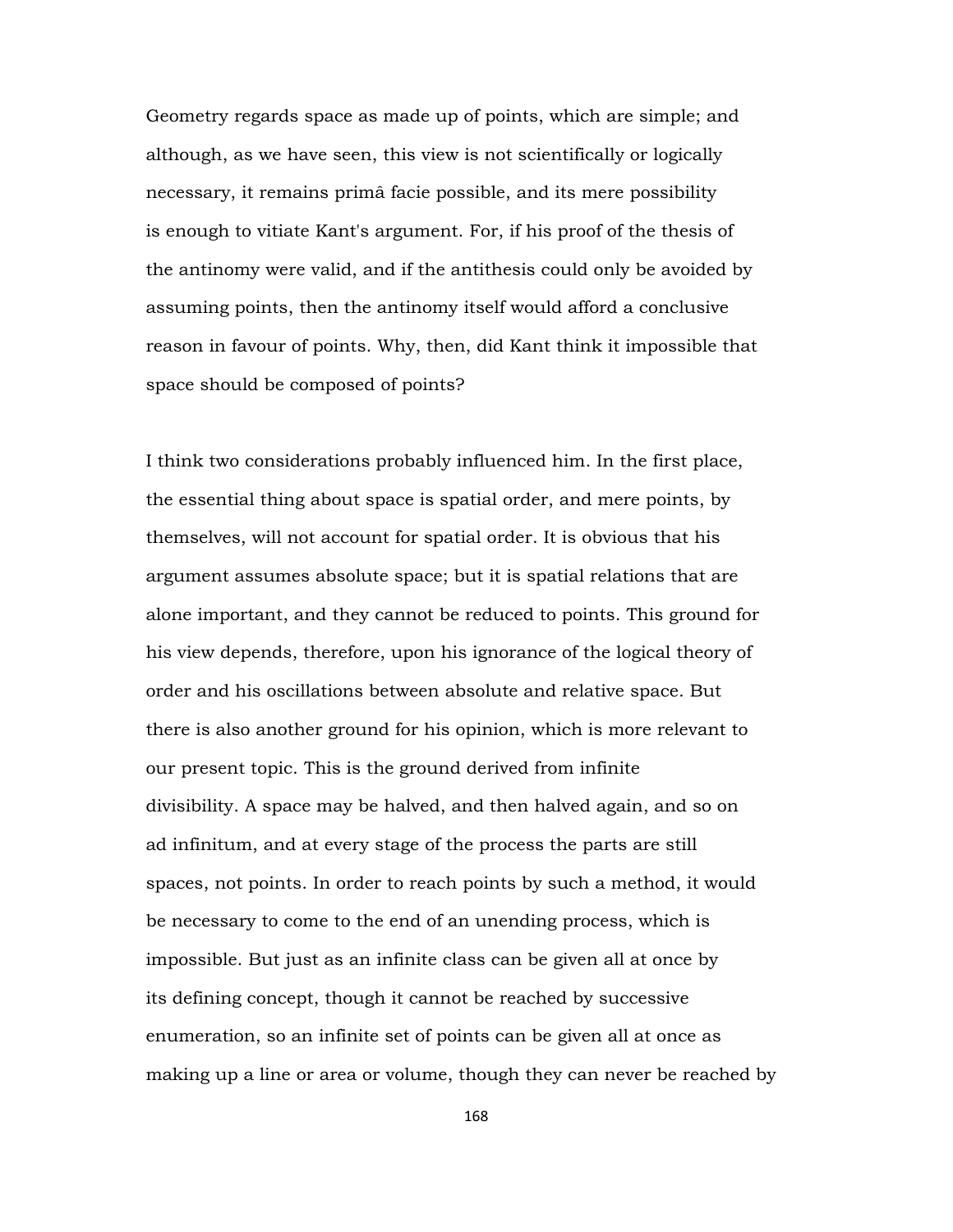the process of successive division. Thus the infinite divisibility of space gives no ground for denying that space is composed of points. Kant does not give his grounds for this denial, and we can therefore only conjecture what they were. But the above two grounds, which we have seen to be fallacious, seem sufficient to account for his opinion, and we may therefore conclude that the antithesis of the second antinomy is unproved.

The above illustration of Kant's antinomies has only been introduced in order to show the relevance of the problem of infinity to the problem of the reality of objects of sense. In the remainder of the present lecture, I wish to state and explain the problem of infinity, to show how it arose, and to show the irrelevance of all the solutions proposed by philosophers. In the following lecture, I shall try to explain the true solution, which has been discovered by the mathematicians, but nevertheless belongs essentially to philosophy. The solution is definitive, in the sense that it entirely satisfies and convinces all who study it carefully. For over two thousand years the human intellect was baffled by the problem; its many failures and its ultimate success make this problem peculiarly apt for the illustration of method.

The problem appears to have first arisen in some such way as the following.[22] Pythagoras and his followers, who were interested, like Descartes, in the application of number to geometry, adopted in that science more arithmetical methods than those with which Euclid has made us familiar. They, or their contemporaries the atomists, believed,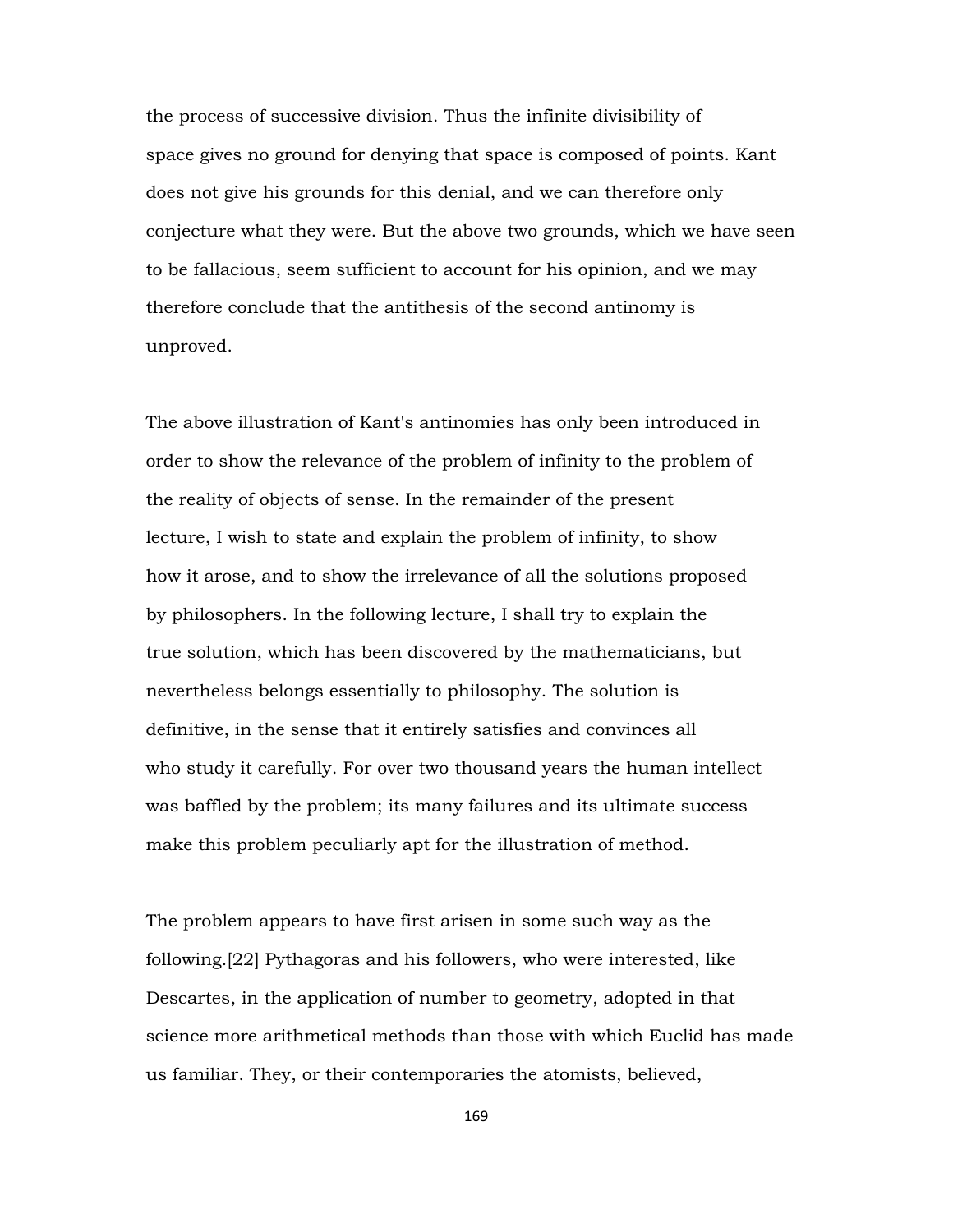apparently, that space is composed of indivisible points, while time is composed of indivisible instants.[23] This belief would not, by itself, have raised the difficulties which they encountered, but it was presumably accompanied by another belief, that the number of points in any finite area or of instants in any finite period must be finite. I do not suppose that this latter belief was a conscious one, because probably no other possibility had occurred to them. But the belief nevertheless operated, and very soon brought them into conflict with facts which they themselves discovered. Before explaining how this occurred, however, it is necessary to say one word in explanation of the phrase "finite number." The exact explanation is a matter for our next lecture; for the present, it must suffice to say that I mean 0 and 1 and 2 and 3 and so on, for ever--in other words, any number that can be obtained by successively adding ones. This includes all the numbers that can be expressed by means of our ordinary numerals, and since such numbers can be made greater and greater, without ever reaching an unsurpassable maximum, it is easy to suppose that there are no other numbers. But this supposition, natural as it is, is mistaken.

 [22] In what concerns the early Greek philosophers, my knowledge is largely derived from Burnet's valuable work, Early Greek Philosophy (2nd ed., London, 1908). I have also been greatly assisted by Mr D. S. Robertson of Trinity College, who has supplied the deficiencies of my knowledge of Greek, and brought important references to my notice.

[23] Cf. Aristotle, Metaphysics, M. 6, 1080b, 18 sqq., and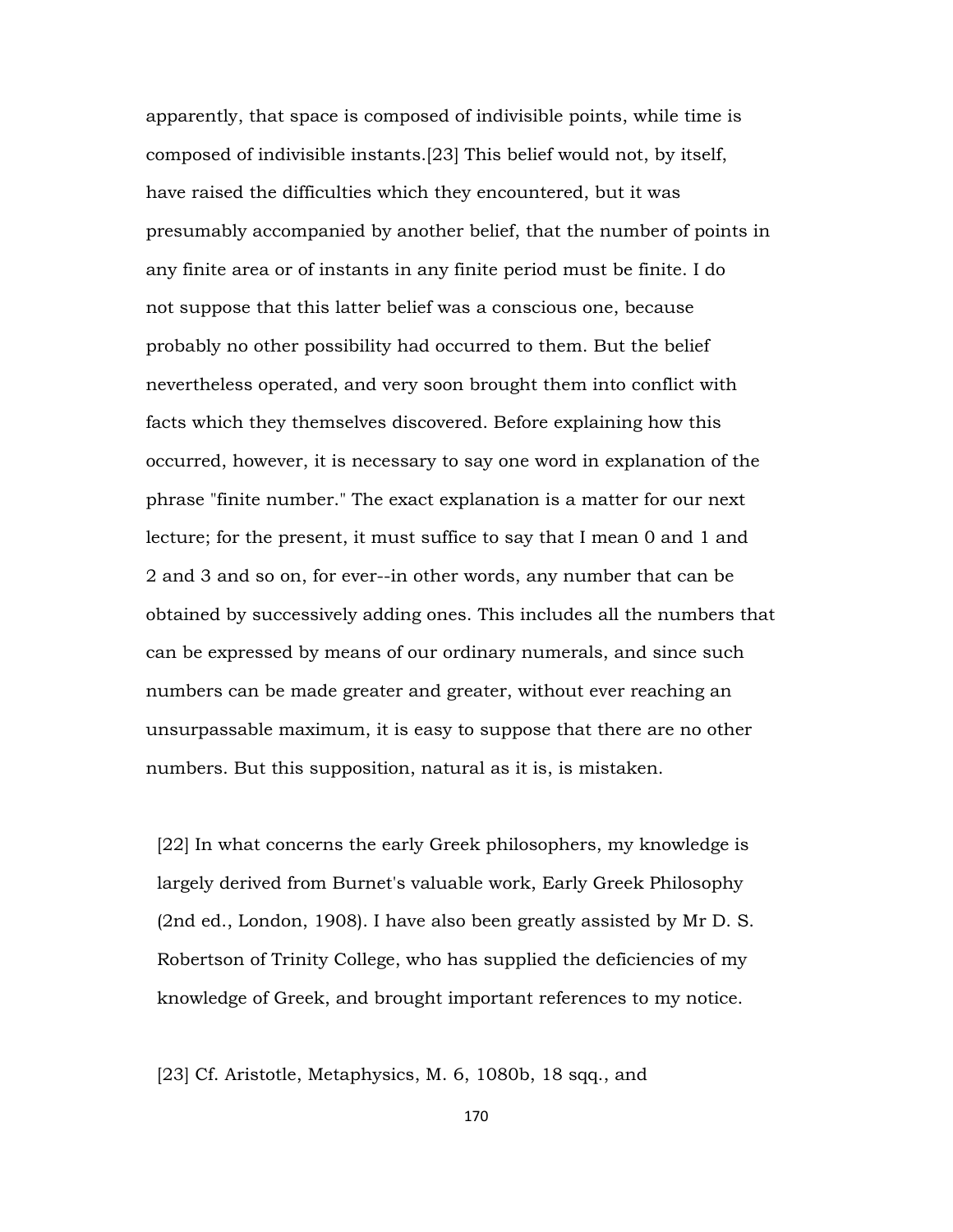1083b, 8 sqq.

Whether the Pythagoreans themselves believed space and time to be composed of indivisible points and instants is a debatable question.[24] It would seem that the distinction between space and matter had not yet been clearly made, and that therefore, when an atomistic view is expressed, it is difficult to decide whether particles of matter or points of space are intended. There is an interesting passage[25] in Aristotle's Physics,[26] where he says:

"The Pythagoreans all maintained the existence of the void, and said that it enters into the heaven itself from the boundless breath, inasmuch as the heaven breathes in the void also; and the void differentiates natures, as if it were a sort of separation of consecutives, and as if it were their differentiation; and that this also is what is first in numbers, for it is the void which differentiates them."

 [24] There is some reason to think that the Pythagoreans distinguished between discrete and continuous quantity. G. J. Allman, in his Greek Geometry from Thales to Euclid, says (p. 23): "The Pythagoreans made a fourfold division of mathematical science, attributing one of its parts to the how many,  $\tau$  π σον, and the other to the how much,  $\tau$  $πηλ$  κον; and they assigned to each of these parts a twofold division. For they said that discrete quantity, or the how many, either subsists by itself or must be considered with relation to some other;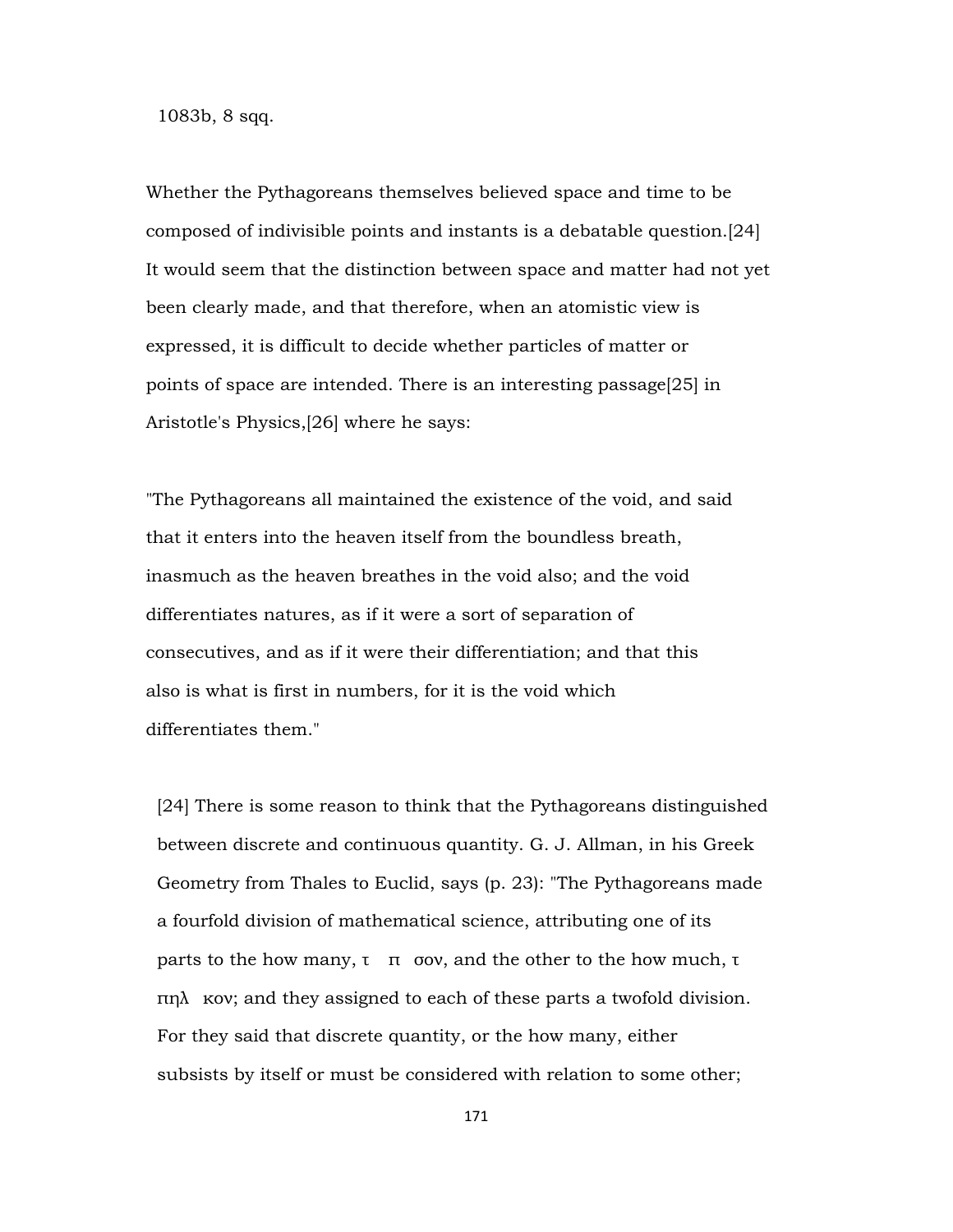but that continued quantity, or the how much, is either stable or in motion. Hence they affirmed that arithmetic contemplates that discrete quantity which subsists by itself, but music that which is related to another; and that geometry considers continued quantity so far as it is immovable; but astronomy  $(τ v σφαιρικ v)$  contemplates continued quantity so far as it is of a self-motive nature. (Proclus, ed. Friedlein, p. 35. As to the distinction between  $\tau$  πηλ κον, continuous, and  $\tau$  π σον, discrete quantity, see Iambl., in Nicomachi Geraseni Arithmeticam introductionem, ed. Tennulius, p. 148.)" Cf. p. 48.

[25] Referred to by Burnet, op. cit., p. 120.

 [26] iv., 6. 213b, 22; H. Ritter and L. Preller, Historia Philosophiæ Græcæ, 8th ed., Gotha, 1898, p. 75 (this work will be referred to in future as "R. P.").

This seems to imply that they regarded matter as consisting of atoms with empty space in between. But if so, they must have thought space could be studied by only paying attention to the atoms, for otherwise it would be hard to account for their arithmetical methods in geometry, or for their statement that "things are numbers."

The difficulty which beset the Pythagoreans in their attempts to apply numbers arose through their discovery of incommensurables, and this, in turn, arose as follows. Pythagoras, as we all learnt in youth,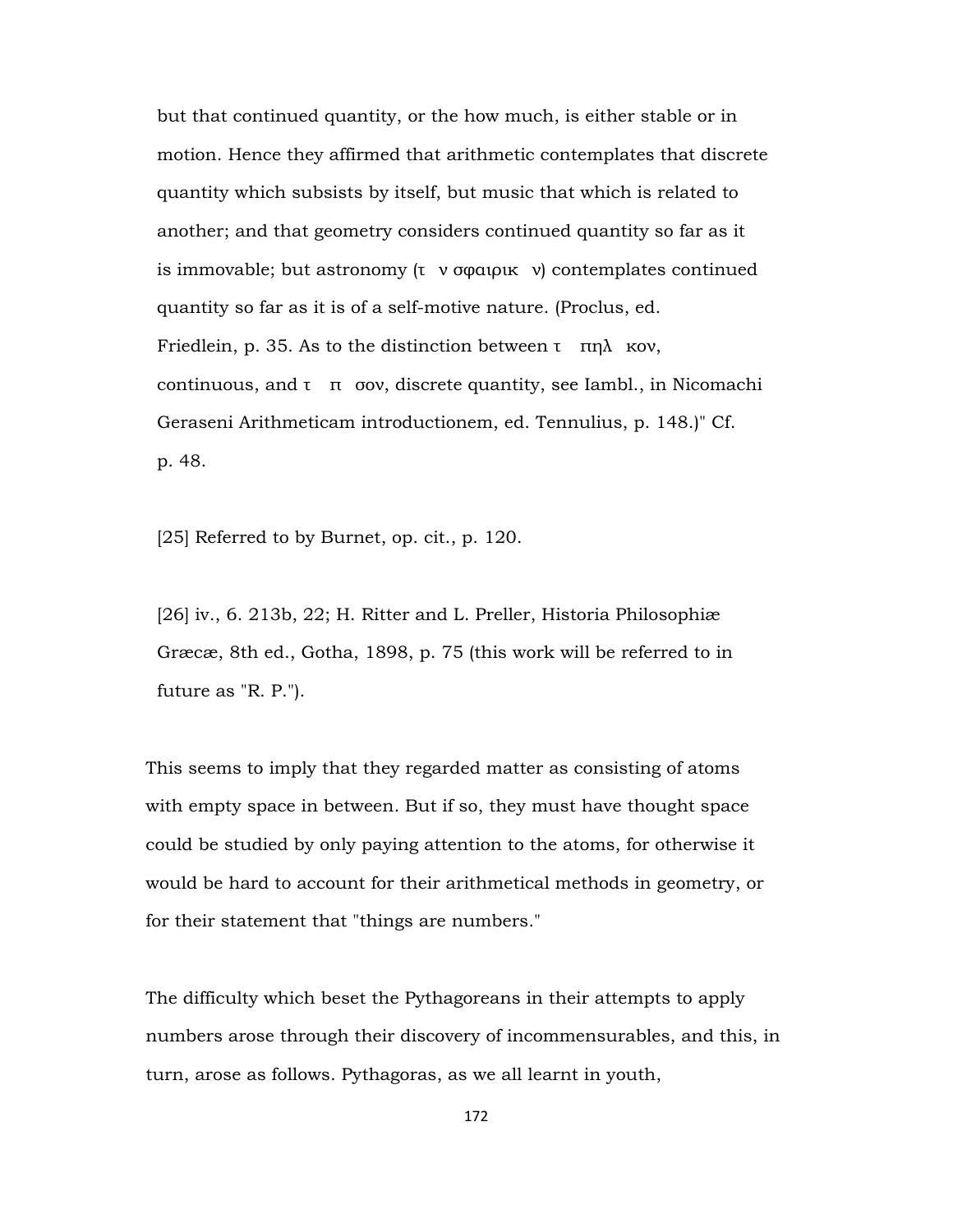discovered the proposition that the sum of the squares on the sides of a right-angled triangle is equal to the square on the hypotenuse. It is said that he sacrificed an ox when he discovered this theorem; if so, the ox was the first martyr to science. But the theorem, though it has remained his chief claim to immortality, was soon found to have a consequence fatal to his whole philosophy. Consider the case of a right-angled triangle whose two sides are equal, such a triangle as is formed by two sides of a square and a diagonal. Here, in virtue of the theorem, the square on the diagonal is double of the square on either of the sides. But Pythagoras or his early followers easily proved that the square of one whole number cannot be double of the square of another.[27] Thus the length of the side and the length of the diagonal are incommensurable; that is to say, however small a unit of length you take, if it is contained an exact number of times in the side, it is not contained any exact number of times in the diagonal, and vice versa.

 [27] The Pythagorean proof is roughly as follows. If possible, let the ratio of the diagonal to the side of a square be m/n, where m and n are whole numbers having no common factor. Then we must have  $m2 = 2n2$ . Now the square of an odd number is odd, but m2, being equal to 2n2, is even. Hence m must be even. But the square of an even number divides by 4, therefore n2, which is half of m2, must be even. Therefore n must be even. But, since m is even, and m and n have no common factor, n must be odd. Thus n must be both odd and even, which is impossible; and therefore the diagonal and the side cannot have a rational ratio.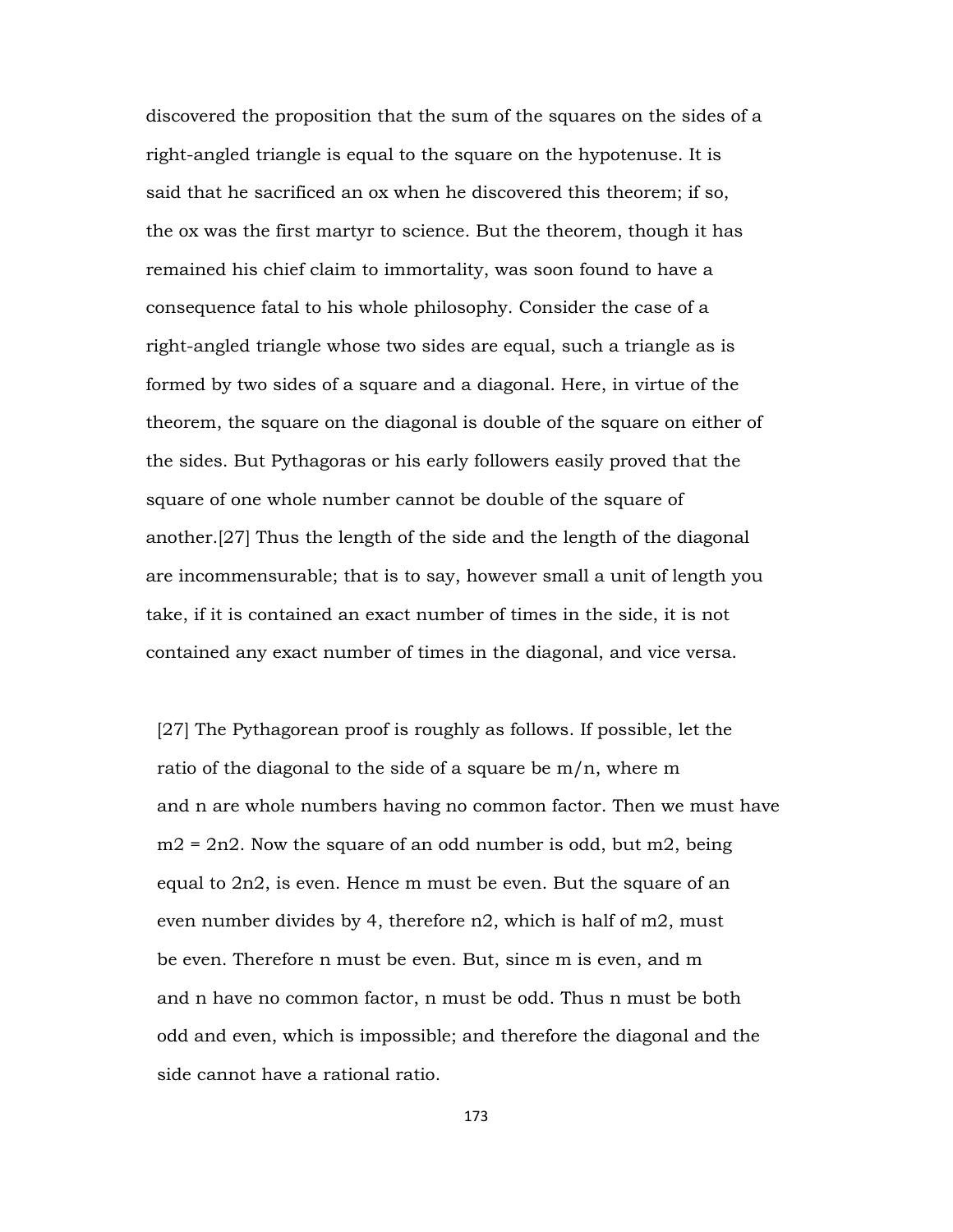Now this fact might have been assimilated by some philosophies without any great difficulty, but to the philosophy of Pythagoras it was absolutely fatal. Pythagoras held that number is the constitutive essence of all things, yet no two numbers could express the ratio of the side of a square to the diagonal. It would seem probable that we may expand his difficulty, without departing from his thought, by assuming that he regarded the length of a line as determined by the number of atoms contained in it--a line two inches long would contain twice as many atoms as a line one inch long, and so on. But if this were the truth, then there must be a definite numerical ratio between any two finite lengths, because it was supposed that the number of atoms in each, however large, must be finite. Here there was an insoluble contradiction. The Pythagoreans, it is said, resolved to keep the existence of incommensurables a profound secret, revealed only to a few of the supreme heads of the sect; and one of their number, Hippasos of Metapontion, is even said to have been shipwrecked at sea for impiously disclosing the terrible discovery to their enemies. It must be remembered that Pythagoras was the founder of a new religion as well as the teacher of a new science: if the science came to be doubted, the disciples might fall into sin, and perhaps even eat beans, which according to Pythagoras is as bad as eating parents' bones.

The problem first raised by the discovery of incommensurables proved, as time went on, to be one of the most severe and at the same time most far-reaching problems that have confronted the human intellect in its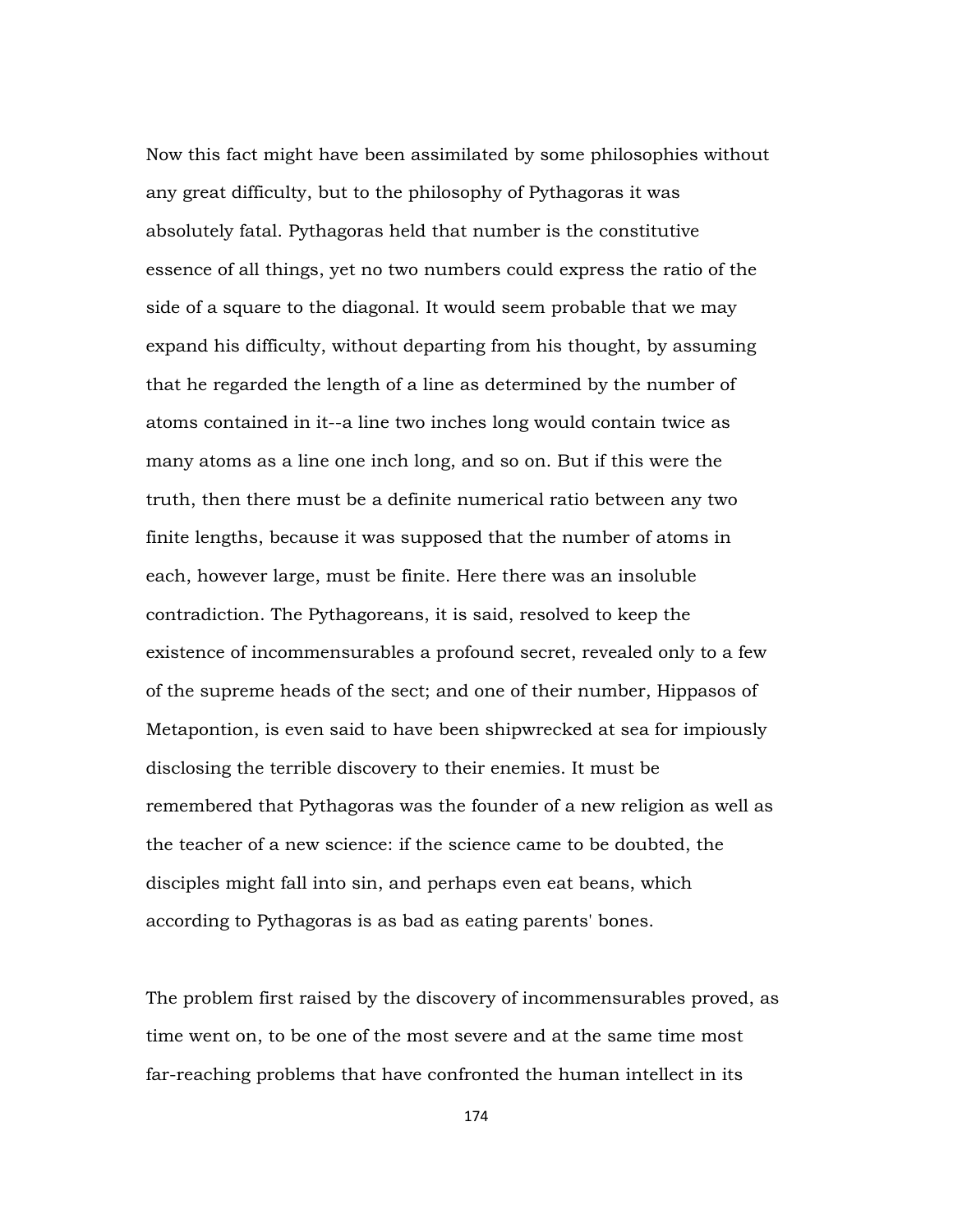endeavour to understand the world. It showed at once that numerical measurement of lengths, if it was to be made accurate, must require an arithmetic more advanced and more difficult than any that the ancients possessed. They therefore set to work to reconstruct geometry on a basis which did not assume the universal possibility of numerical measurement--a reconstruction which, as may be seen in Euclid, they effected with extraordinary skill and with great logical acumen. The moderns, under the influence of Cartesian geometry, have reasserted the universal possibility of numerical measurement, extending arithmetic, partly for that purpose, so as to include what are called "irrational" numbers, which give the ratios of incommensurable lengths. But although irrational numbers have long been used without a qualm, it is only in quite recent years that logically satisfactory definitions of them have been given. With these definitions, the first and most obvious form of the difficulty which confronted the Pythagoreans has been solved; but other forms of the difficulty remain to be considered, and it is these that introduce us to the problem of infinity in its pure form.

We saw that, accepting the view that a length is composed of points, the existence of incommensurables proves that every finite length must contain an infinite number of points. In other words, if we were to take away points one by one, we should never have taken away all the points, however long we continued the process. The number of points, therefore, cannot be counted, for counting is a process which enumerates things one by one. The property of being unable to be counted is characteristic of infinite collections, and is a source of many of their paradoxical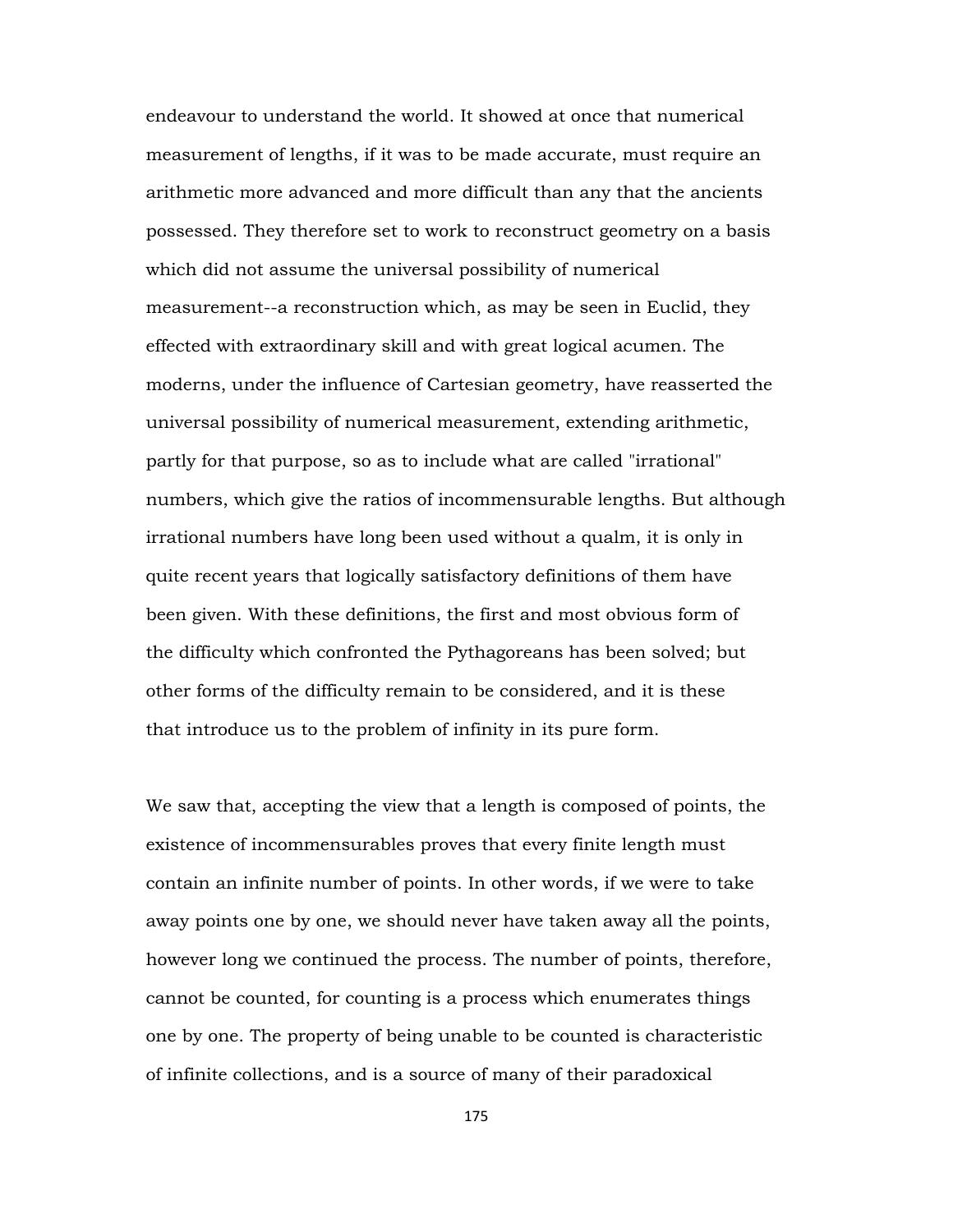qualities. So paradoxical are these qualities that until our own day they were thought to constitute logical contradictions. A long line of philosophers, from Zeno[28] to M. Bergson, have based much of their metaphysics upon the supposed impossibility of infinite collections. Broadly speaking, the difficulties were stated by Zeno, and nothing material was added until we reach Bolzano's Paradoxien des Unendlichen, a little work written in 1847-8, and published posthumously in 1851. Intervening attempts to deal with the problem are futile and negligible. The definitive solution of the difficulties is due, not to Bolzano, but to Georg Cantor, whose work on this subject first appeared in 1882.

[28] In regard to Zeno and the Pythagoreans, I have derived much valuable information and criticism from Mr P. E. B. Jourdain.

In order to understand Zeno, and to realise how little modern orthodox metaphysics has added to the achievements of the Greeks, we must consider for a moment his master Parmenides, in whose interest the paradoxes were invented.[29] Parmenides expounded his views in a poem divided into two parts, called "the way of truth" and "the way of opinion"--like Mr Bradley's "Appearance" and "Reality," except that Parmenides tells us first about reality and then about appearance. "The way of opinion," in his philosophy, is, broadly speaking, Pythagoreanism; it begins with a warning: "Here I shall close my trustworthy speech and thought about the truth. Henceforward learn the opinions of mortals, giving ear to the deceptive ordering of my words."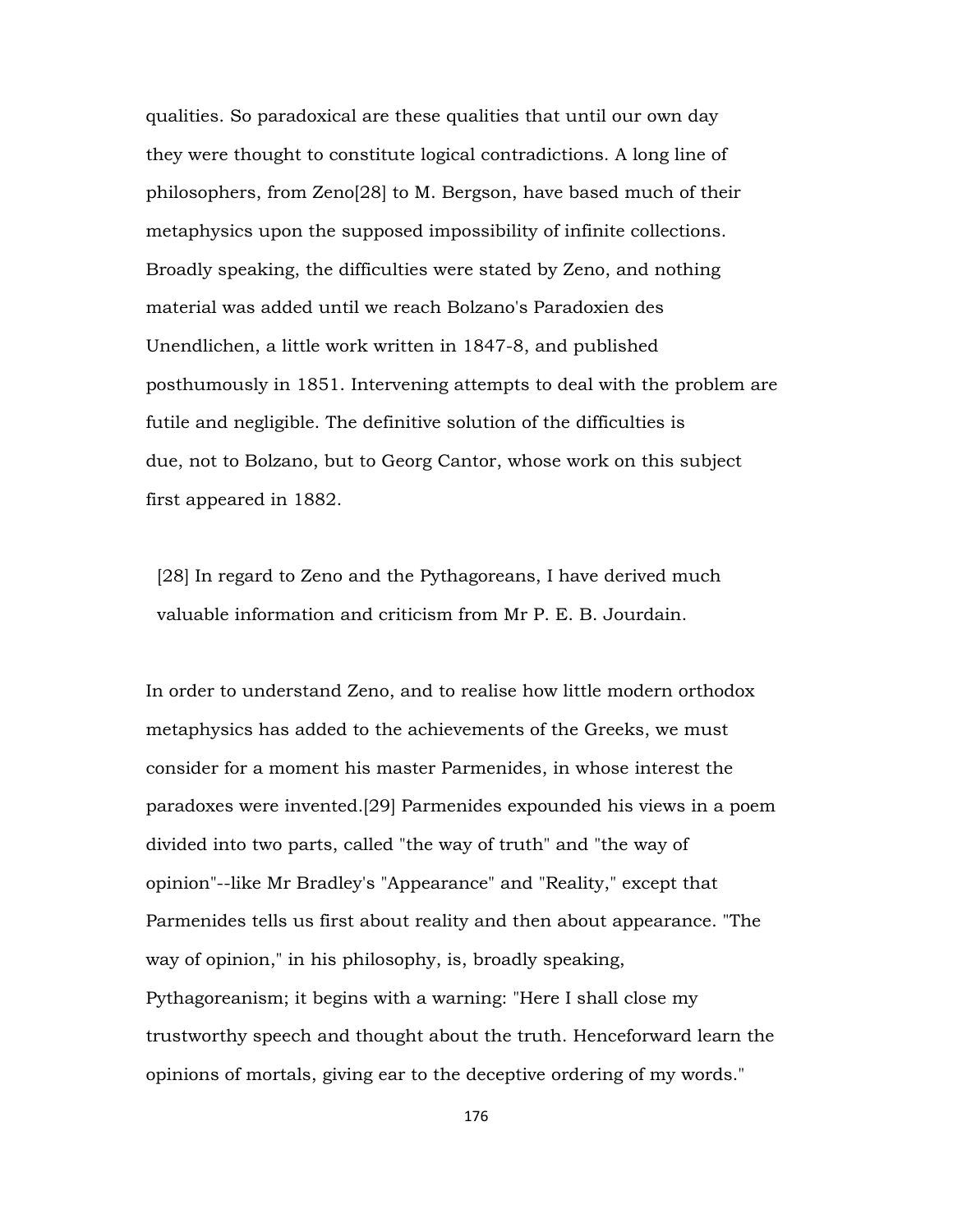What has gone before has been revealed by a goddess, who tells him what really is. Reality, she says, is uncreated, indestructible, unchanging, indivisible; it is "immovable in the bonds of mighty chains, without beginning and without end; since coming into being and passing away have been driven afar, and true belief has cast them away." The fundamental principle of his inquiry is stated in a sentence which would not be out of place in Hegel:[30] "Thou canst not know what is not--that is impossible--nor utter it; for it is the same thing that can be thought and that can be." And again: "It needs must be that what can be thought and spoken of is; for it is possible for it to be, and it is not possible for what is nothing to be." The impossibility of change follows from this principle; for what is past can be spoken of, and therefore, by the principle, still is.

 [29] So Plato makes Zeno say in the Parmenides, apropos of his philosophy as a whole; and all internal and external evidence supports this view.

 [30] "With Parmenides," Hegel says, "philosophising proper began." Werke (edition of 1840), vol. xiii. p. 274.

The great conception of a reality behind the passing illusions of sense, a reality one, indivisible, and unchanging, was thus introduced into Western philosophy by Parmenides, not, it would seem, for mystical or religious reasons, but on the basis of a logical argument as to the impossibility of not-being. All the great metaphysical systems--notably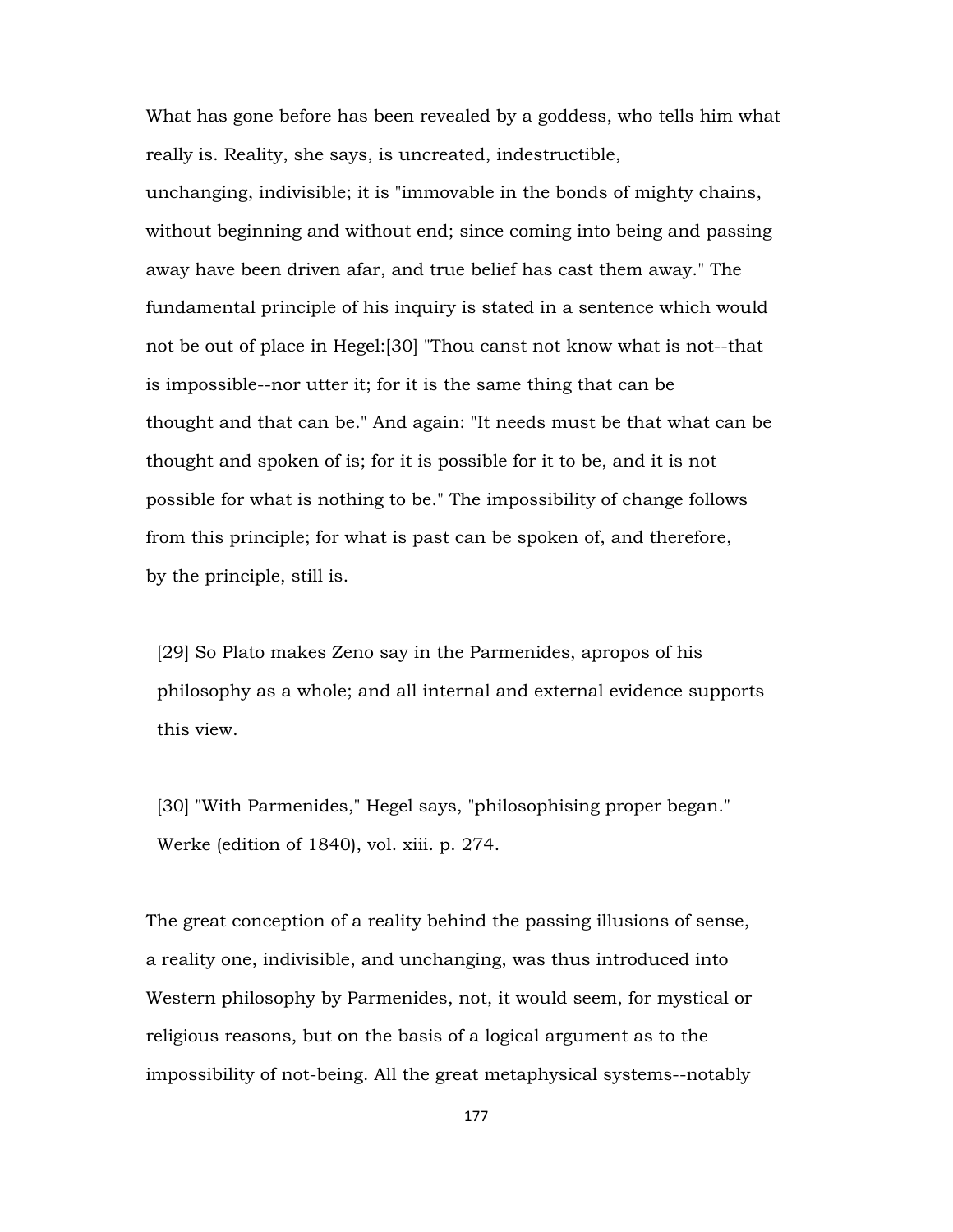those of Plato, Spinoza, and Hegel--are the outcome of this fundamental idea. It is difficult to disentangle the truth and the error in this view. The contention that time is unreal and that the world of sense is illusory must, I think, be regarded as based upon fallacious reasoning. Nevertheless, there is some sense--easier to feel than to state--in which time is an unimportant and superficial characteristic of reality. Past and future must be acknowledged to be as real as the present, and a certain emancipation from slavery to time is essential to philosophic thought. The importance of time is rather practical than theoretical, rather in relation to our desires than in relation to truth. A truer image of the world, I think, is obtained by picturing things as entering into the stream of time from an eternal world outside, than from a view which regards time as the devouring tyrant of all that is. Both in thought and in feeling, to realise the unimportance of time is the gate of wisdom. But unimportance is not unreality; and therefore what we shall have to say about Zeno's arguments in support of Parmenides must be mainly critical.

The relation of Zeno to Parmenides is explained by Plato[31] in the dialogue in which Socrates, as a young man, learns logical acumen and philosophic disinterestedness from their dialectic. I quote from Jowett's translation:

"I see, Parmenides, said Socrates, that Zeno is your second self in his writings too; he puts what you say in another way, and would fain deceive us into believing that he is telling us what is new. For you, in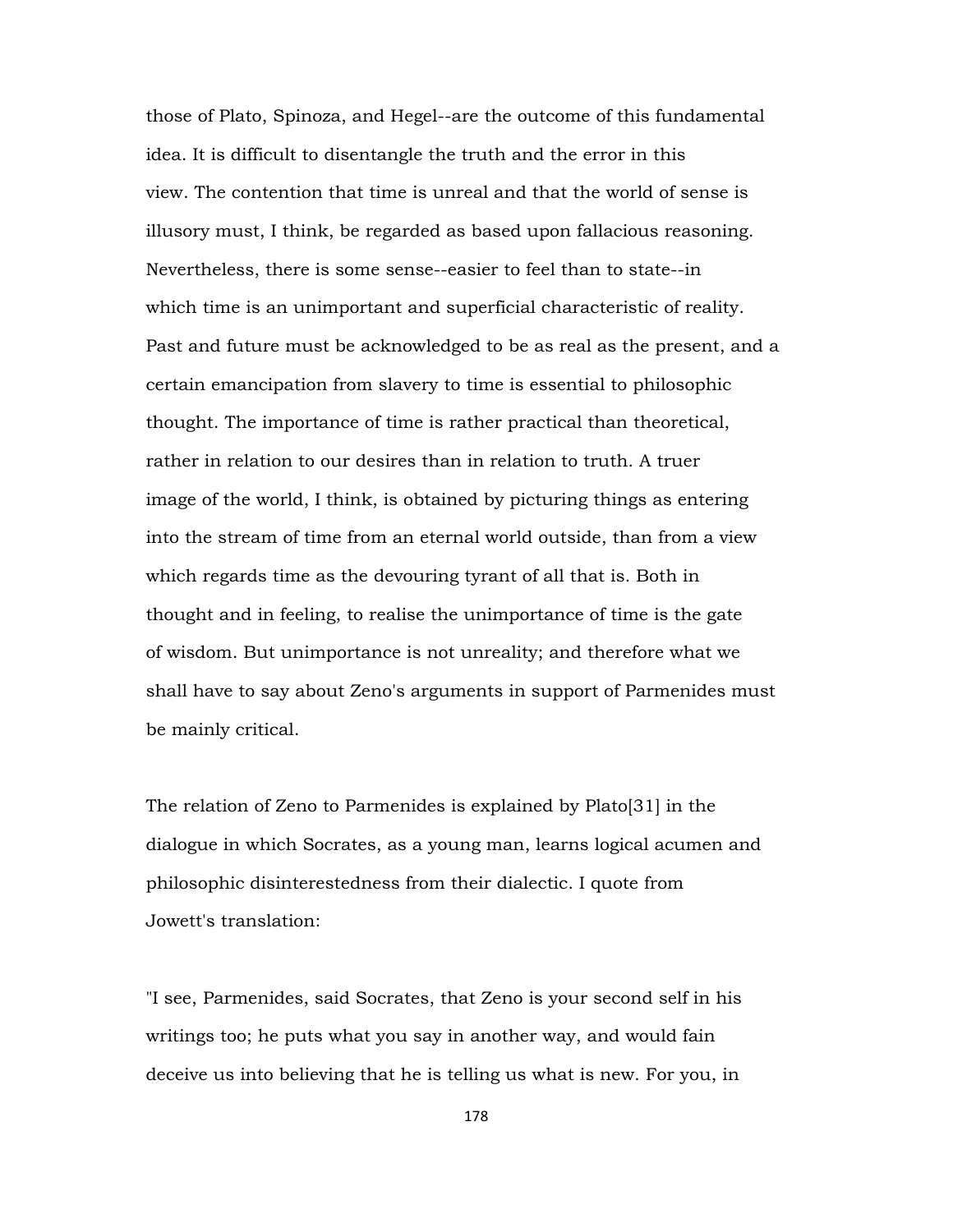your poems, say All is one, and of this you adduce excellent proofs; and he on the other hand says There is no Many; and on behalf of this he offers overwhelming evidence. To deceive the world, as you have done, by saying the same thing in different ways, one of you affirming the one, and the other denying the many, is a strain of art beyond the reach of most of us.

"Yes, Socrates, said Zeno. But although you are as keen as a Spartan hound in pursuing the track, you do not quite apprehend the true motive of the composition, which is not really such an ambitious work as you imagine; for what you speak of was an accident; I had no serious intention of deceiving the world. The truth is, that these writings of mine were meant to protect the arguments of Parmenides against those who scoff at him and show the many ridiculous and contradictory results which they suppose to follow from the affirmation of the one. My answer is an address to the partisans of the many, whose attack I return with interest by retorting upon them that their hypothesis of the being of the many if carried out appears in a still more ridiculous light than the hypothesis of the being of the one."

[31] Parmenides, 128 A-D.

Zeno's four arguments against motion were intended to exhibit the contradictions that result from supposing that there is such a thing as change, and thus to support the Parmenidean doctrine that reality is unchanging.[32] Unfortunately, we only know his arguments through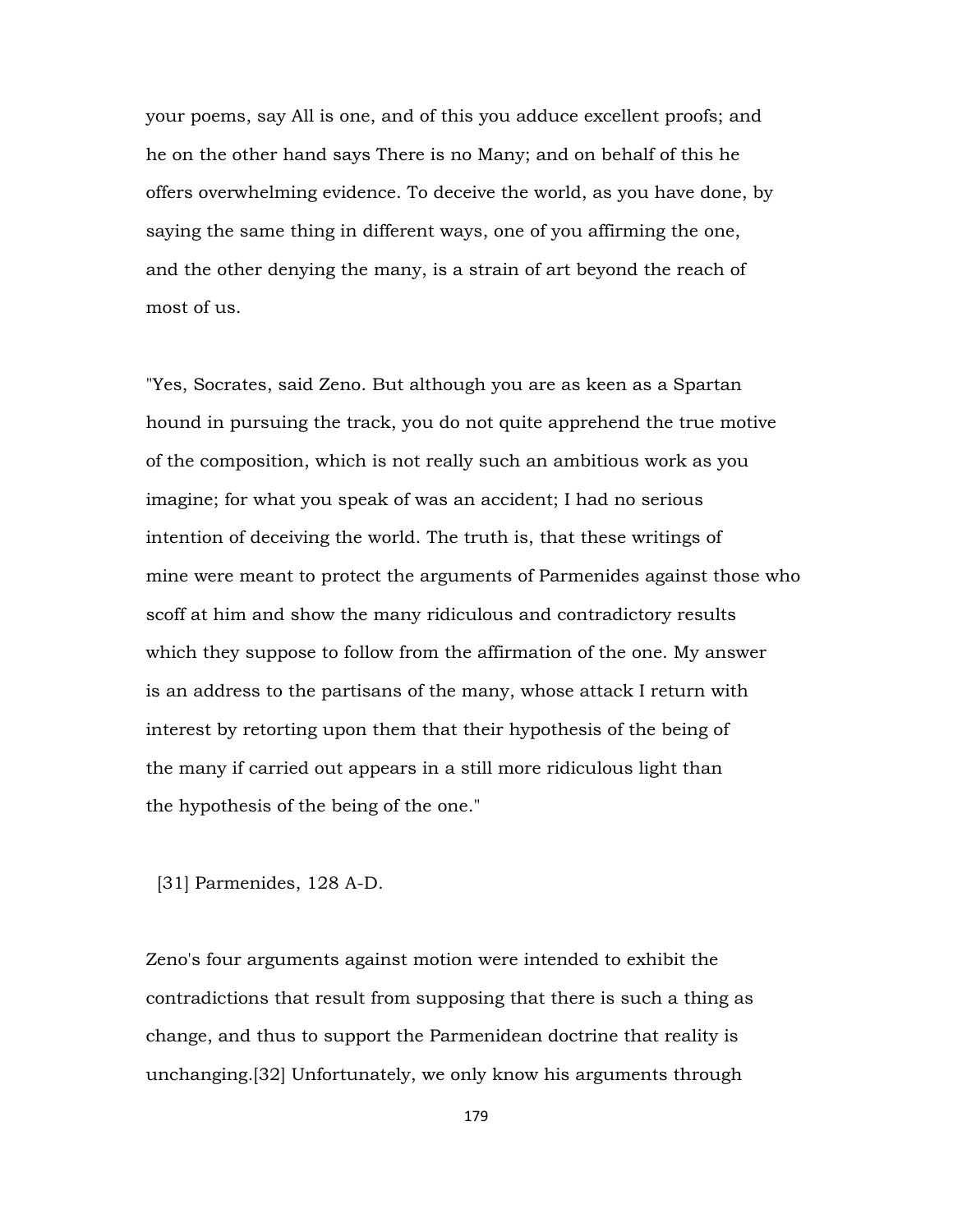Aristotle,[33] who stated them in order to refute them. Those philosophers in the present day who have had their doctrines stated by opponents will realise that a just or adequate presentation of Zeno's position is hardly to be expected from Aristotle; but by some care in interpretation it seems possible to reconstruct the so-called "sophisms" which have been "refuted" by every tyro from that day to this.

 [32] This interpretation is combated by Milhaud, Les philosophes-géomètres de la Grèce, p. 140 n., but his reasons do not seem to me convincing. All the interpretations in what follows are open to question, but all have the support of reputable authorities.

[33] Physics, vi. 9. 2396 (R.P. 136-139).

Zeno's arguments would seem to be "ad hominem"; that is to say, they seem to assume premisses granted by his opponents, and to show that, granting these premisses, it is possible to deduce consequences which his opponents must deny. In order to decide whether they are valid arguments or "sophisms," it is necessary to guess at the tacit premisses, and to decide who was the "homo" at whom they were aimed. Some maintain that they were aimed at the Pythagoreans,[34] while others have held that they were intended to refute the atomists.[35] M. Evellin, on the contrary, holds that they constitute a refutation of infinite divisibility,[36] while M. G. Noël, in the interests of Hegel, maintains that the first two arguments refute infinite divisibility, while the next two refute indivisibles.[37] Amid such a bewildering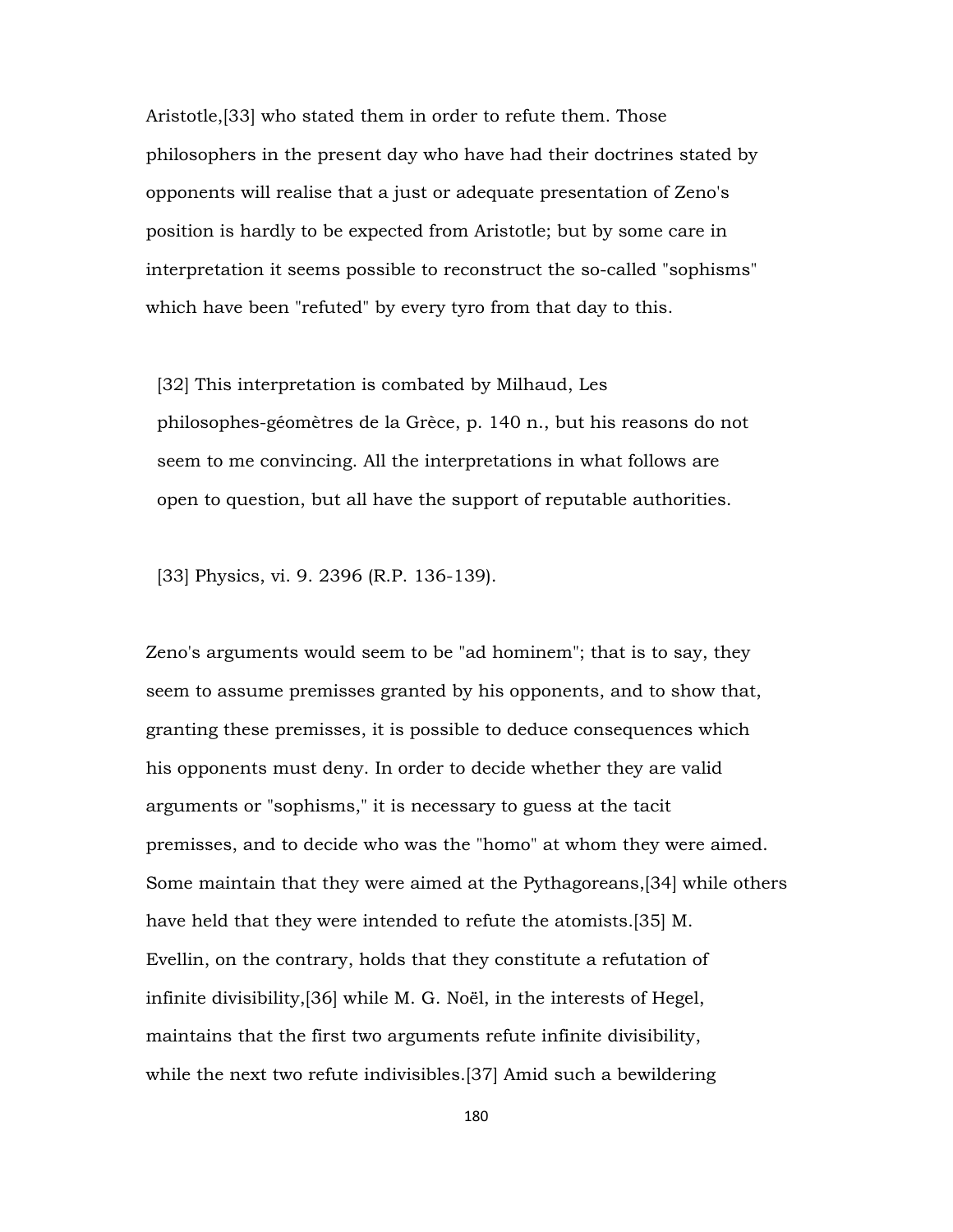variety of interpretations, we can at least not complain of any restrictions on our liberty of choice.

 [34] Cf. Gaston Milhaud, Les philosophes-géomètres de la Grèce, p. 140 n.; Paul Tannery, Pour l'histoire de la science hellène, p. 249; Burnet, op. cit., p. 362.

 [35] Cf. R. K. Gaye, "On Aristotle, Physics, Z ix." Journal of Philology, vol. xxxi., esp. p. 111. Also Moritz Cantor, Vorlesungen über Geschichte der Mathematik, 1st ed., vol. i., 1880, p. 168, who, however, subsequently adopted Paul Tannery's opinion, Vorlesungen, 3rd ed. (vol. i. p. 200).

 [36] "Le mouvement et les partisans des indivisibles," Revue de Métaphysique et de Morale, vol. i. pp. 382-395.

 [37] "Le mouvement et les arguments de Zénon d'Élée," Revue de Métaphysique et de Morale, vol. i. pp. 107-125.

The historical questions raised by the above-mentioned discussions are no doubt largely insoluble, owing to the very scanty material from which our evidence is derived. The points which seem fairly clear are the following: (1) That, in spite of MM. Milhaud and Paul Tannery, Zeno is anxious to prove that motion is really impossible, and that he desires to prove this because he follows Parmenides in denying plurality;[38] (2) that the third and fourth arguments proceed on the hypothesis of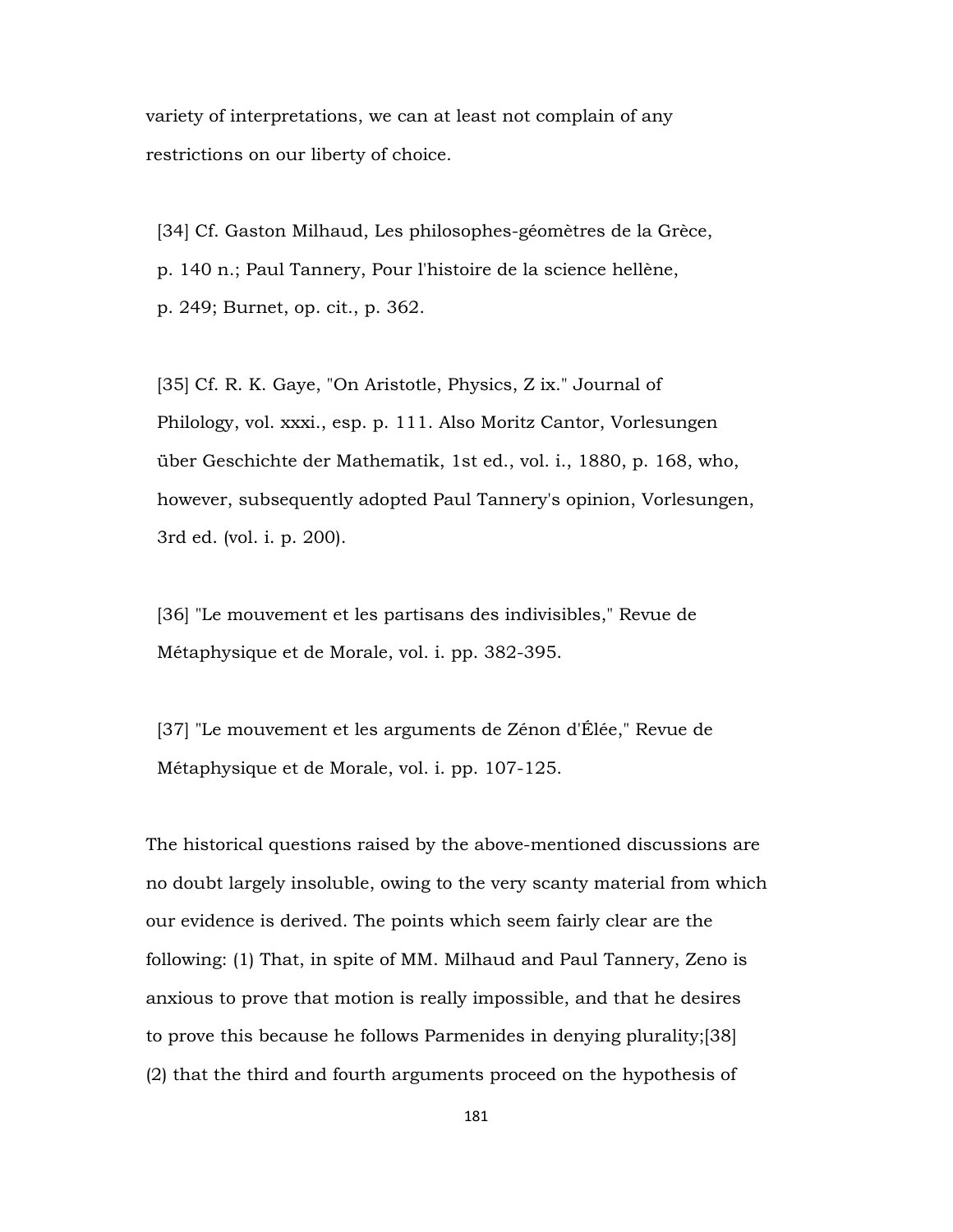indivisibles, a hypothesis which, whether adopted by the Pythagoreans or not, was certainly much advocated, as may be seen from the treatise On Indivisible Lines attributed to Aristotle. As regards the first two arguments, they would seem to be valid on the hypothesis of indivisibles, and also, without this hypothesis, to be such as would be valid if the traditional contradictions in infinite numbers were insoluble, which they are not.

 [38] Cf. M. Brochard, "Les prétendus sophismes de Zénon d'Élée," Revue de Métaphysique et de Morale, vol. i. pp. 209-215.

We may conclude, therefore, that Zeno's polemic is directed against the view that space and time consist of points and instants; and that as against the view that a finite stretch of space or time consists of a finite number of points and instants, his arguments are not sophisms, but perfectly valid.

The conclusion which Zeno wishes us to draw is that plurality is a delusion, and spaces and times are really indivisible. The other conclusion which is possible, namely, that the number of points and instants is infinite, was not tenable so long as the infinite was infected with contradictions. In a fragment which is not one of the four famous arguments against motion, Zeno says:

"If things are a many, they must be just as many as they are, and neither more nor less. Now, if they are as many as they are, they will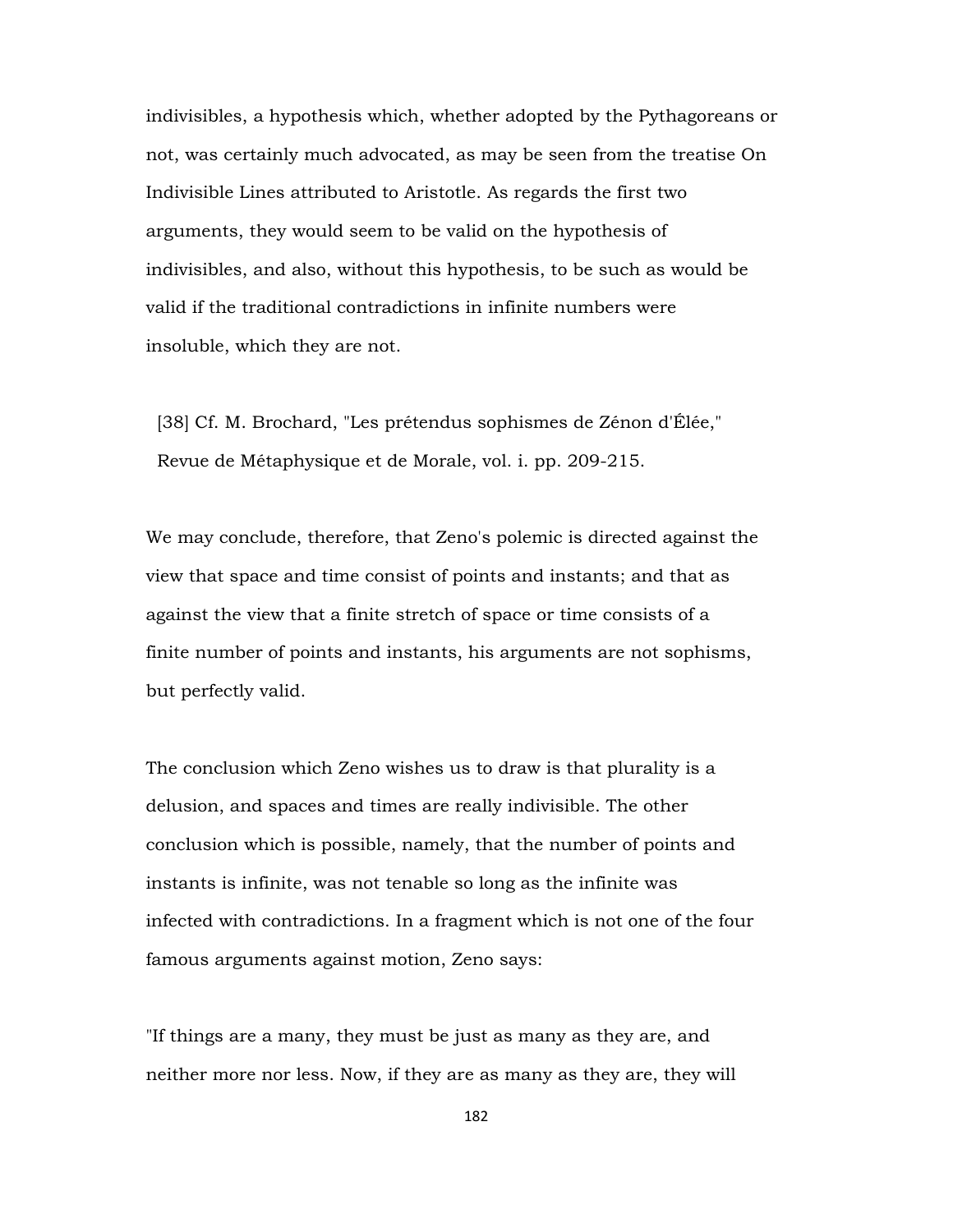be finite in number.

"If things are a many, they will be infinite in number; for there will always be other things between them, and others again between these. And so things are infinite in number."[39]

 [39] Simplicius, Phys., 140, 28 D (R.P. 133); Burnet, op. cit., pp. 364-365.

This argument attempts to prove that, if there are many things, the number of them must be both finite and infinite, which is impossible; hence we are to conclude that there is only one thing. But the weak point in the argument is the phrase: "If they are just as many as they are, they will be finite in number." This phrase is not very clear, but it is plain that it assumes the impossibility of definite infinite numbers. Without this assumption, which is now known to be false, the arguments of Zeno, though they suffice (on certain very reasonable assumptions) to dispel the hypothesis of finite indivisibles, do not suffice to prove that motion and change and plurality are impossible. They are not, however, on any view, mere foolish quibbles: they are serious arguments, raising difficulties which it has taken two thousand years to answer, and which even now are fatal to the teachings of most philosophers.

The first of Zeno's arguments is the argument of the race-course, which is paraphrased by Burnet as follows:[40]

183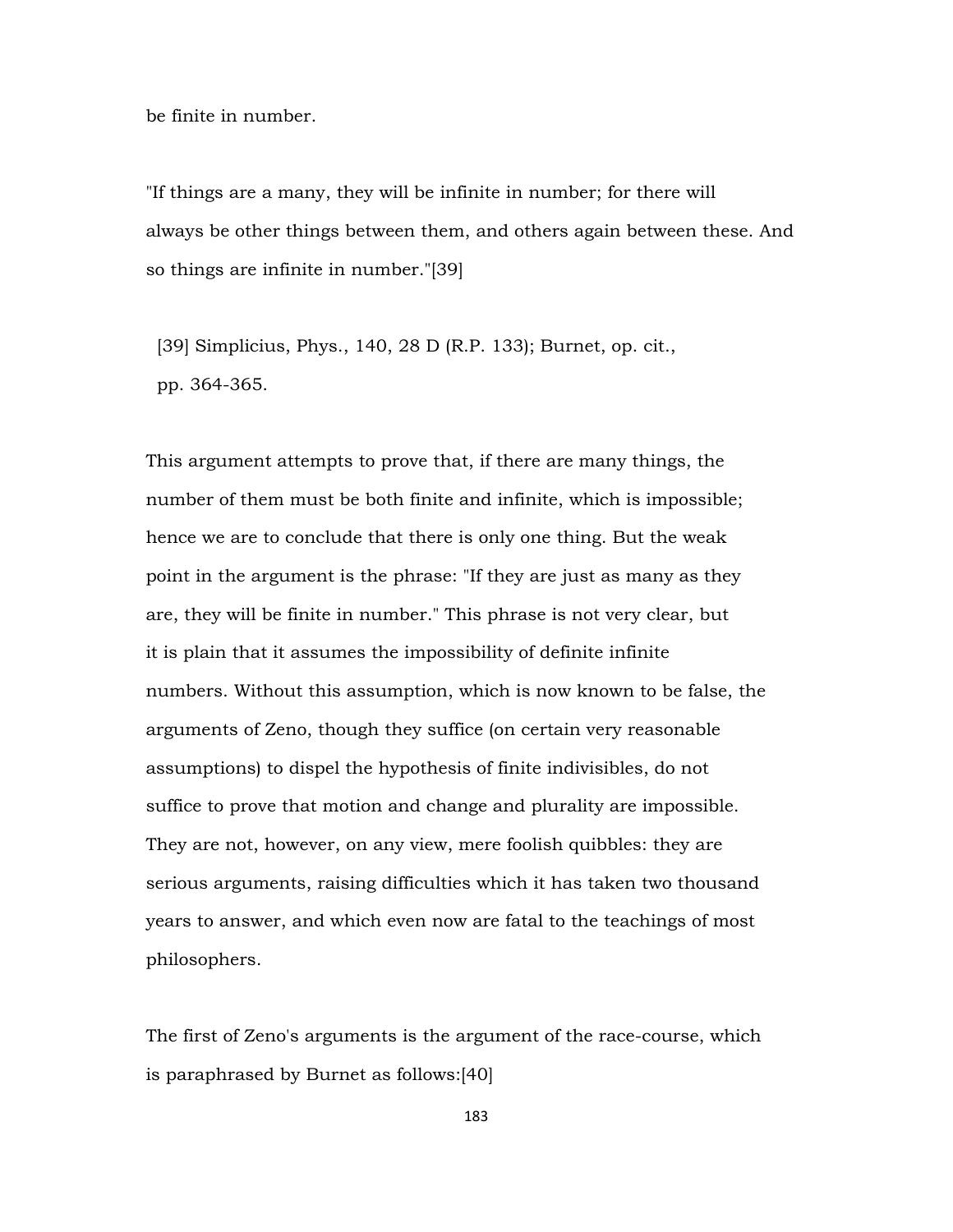"You cannot get to the end of a race-course. You cannot traverse an infinite number of points in a finite time. You must traverse the half of any given distance before you traverse the whole, and the half of that again before you can traverse it. This goes on ad infinitum, so that there are an infinite number of points in any given space, and you cannot touch an infinite number one by one in a finite time."[41]

[40] Op. cit., p. 367.

 [41] Aristotle's words are: "The first is the one on the non-existence of motion on the ground that what is moved must always attain the middle point sooner than the end-point, on which we gave our opinion in the earlier part of our discourse." Phys., vi. 9. 939B (R.P. 136). Aristotle seems to refer to Phys., vi. 2. 223AB [R.P. 136A]: "All space is continuous, for time and space are divided into the same and equal divisions.... Wherefore also Zeno's argument is fallacious, that it is impossible to go through an infinite collection or to touch an infinite collection one by one in a finite time. For there are two senses in which the term 'infinite' is applied both to length and to time, and in fact to all continuous things, either in regard to divisibility, or in regard to the ends. Now it is not possible to touch things infinite in regard to number in a finite time, but it is possible to touch things infinite in regard to divisibility: for time itself also is infinite in this sense. So that in fact we go through an infinite, [space] in an infinite [time] and not in a finite [time],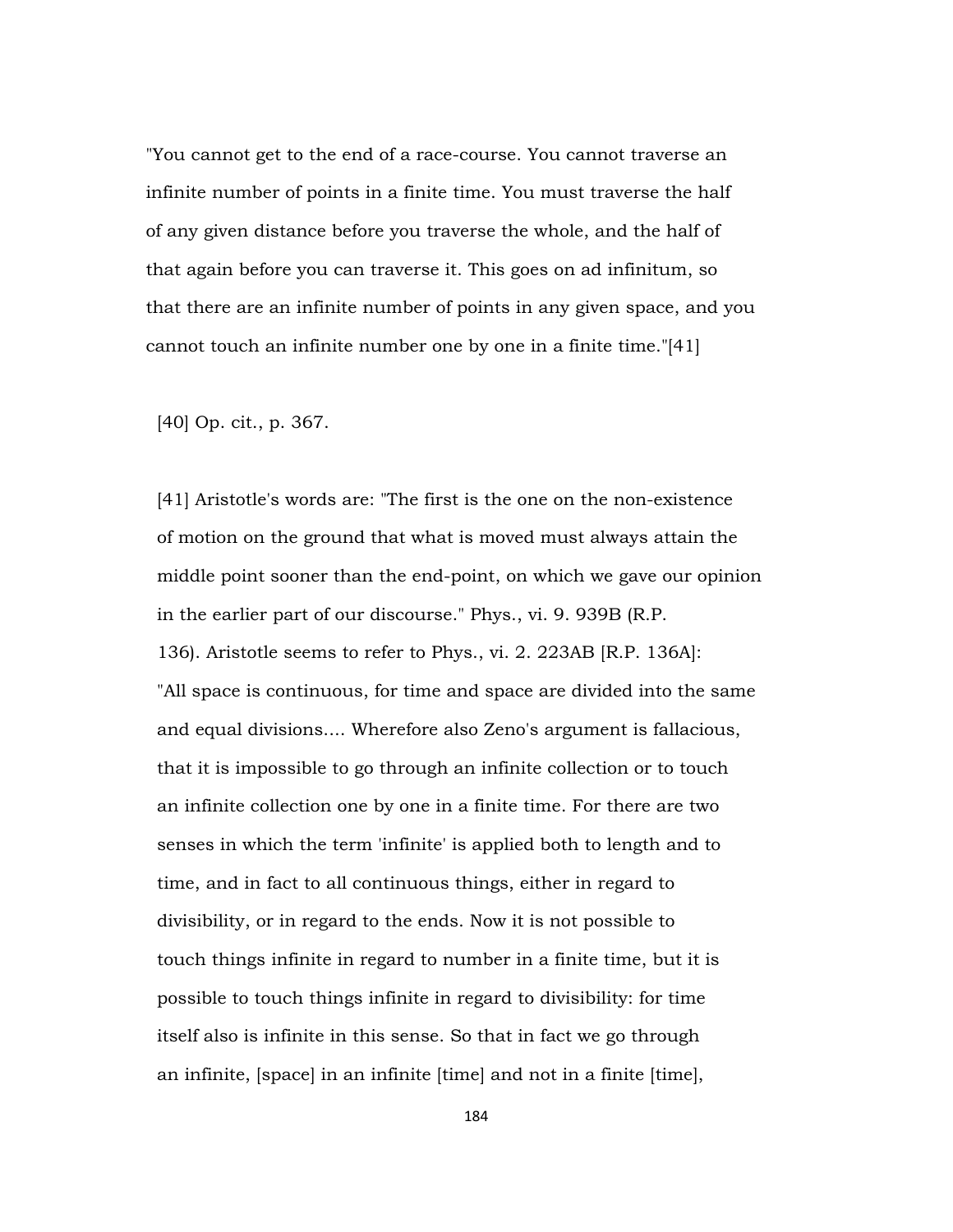and we touch infinite things with infinite things, not with finite things." Philoponus, a sixth-century commentator (R.P. 136A, Exc. Paris Philop. in Arist. Phys., 803, 2. Vit.), gives the following illustration: "For if a thing were moved the space of a cubit in one hour, since in every space there are an infinite number of points, the thing moved must needs touch all the points of the space: it will then go through an infinite collection in a finite time, which is impossible."

Zeno appeals here, in the first place, to the fact that any distance, however small, can be halved. From this it follows, of course, that there must be an infinite number of points in a line. But, Aristotle represents him as arguing, you cannot touch an infinite number of points one by one in a finite time. The words "one by one" are important. (1) If all the points touched are concerned, then, though you pass through them continuously, you do not touch them "one by one." That is to say, after touching one, there is not another which you touch next: no two points are next each other, but between any two there are always an infinite number of others, which cannot be enumerated one by one. (2) If, on the other hand, only the successive middle points are concerned, obtained by always halving what remains of the course, then the points are reached one by one, and, though they are infinite in number, they are in fact all reached in a finite time. His argument to the contrary may be supposed to appeal to the view that a finite time must consist of a finite number of instants, in which case what he says would be perfectly true on the assumption that the possibility of continued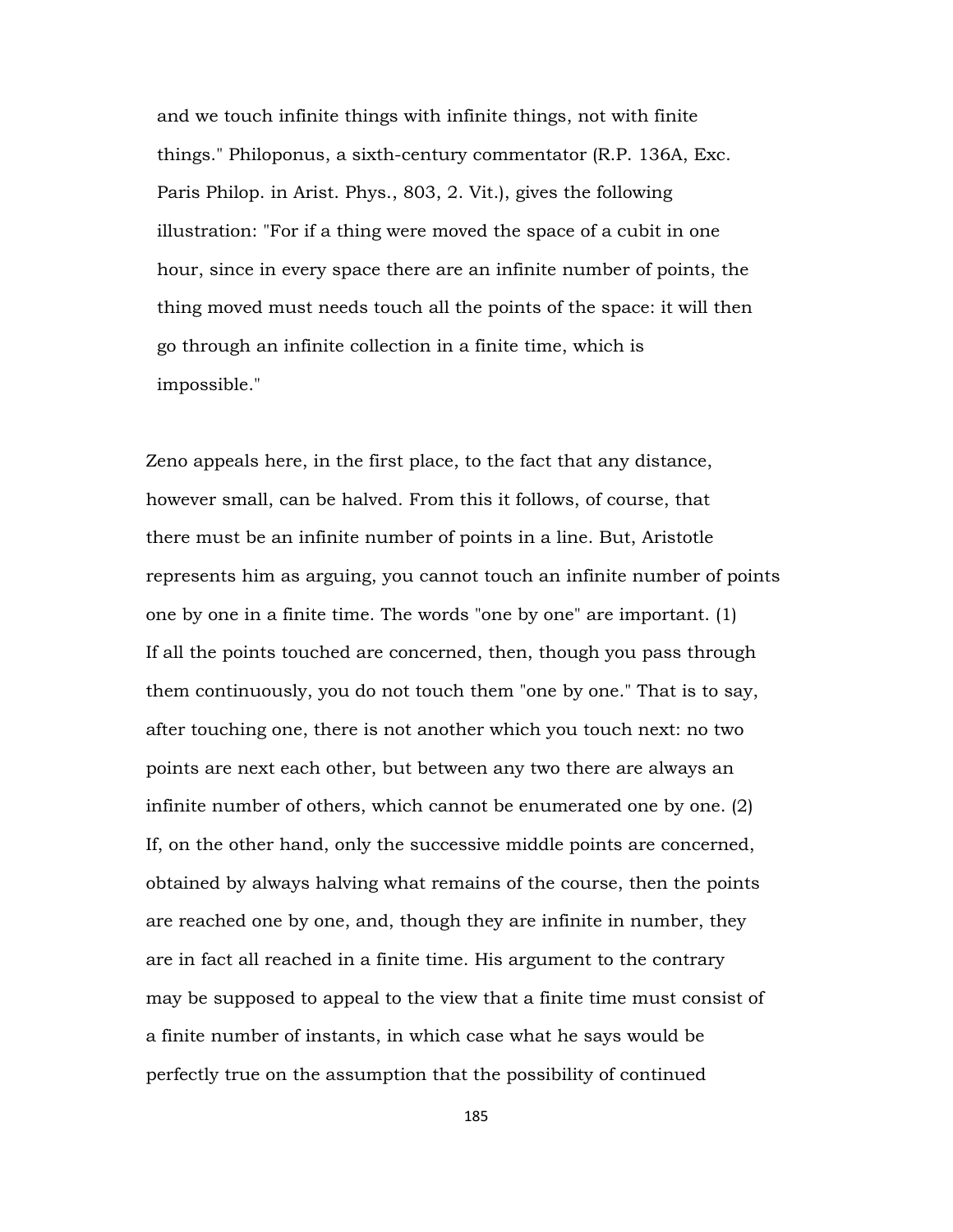dichotomy is undeniable. If, on the other hand, we suppose the argument directed against the partisans of infinite divisibility, we must suppose it to proceed as follows:[42] "The points given by successive halving of the distances still to be traversed are infinite in number, and are reached in succession, each being reached a finite time later than its predecessor; but the sum of an infinite number of finite times must be infinite, and therefore the process will never be completed." It is very possible that this is historically the right interpretation, but in this form the argument is invalid. If half the course takes half a minute, and the next quarter takes a quarter of a minute, and so on, the whole course will take a minute. The apparent force of the argument, on this interpretation, lies solely in the mistaken supposition that there cannot be anything beyond the whole of an infinite series, which can be seen to be false by observing that 1 is beyond the whole of the infinite series 1/2, 3/4, 7/8, 15/16, ...

[42] Cf. Mr C. D. Broad, "Note on Achilles and the Tortoise," Mind, N.S., vol. xxii. pp. 318-9.

The second of Zeno's arguments is the one concerning Achilles and the tortoise, which has achieved more notoriety than the others. It is paraphrased by Burnet as follows:[43]

"Achilles will never overtake the tortoise. He must first reach the place from which the tortoise started. By that time the tortoise will have got some way ahead. Achilles must then make up that, and again the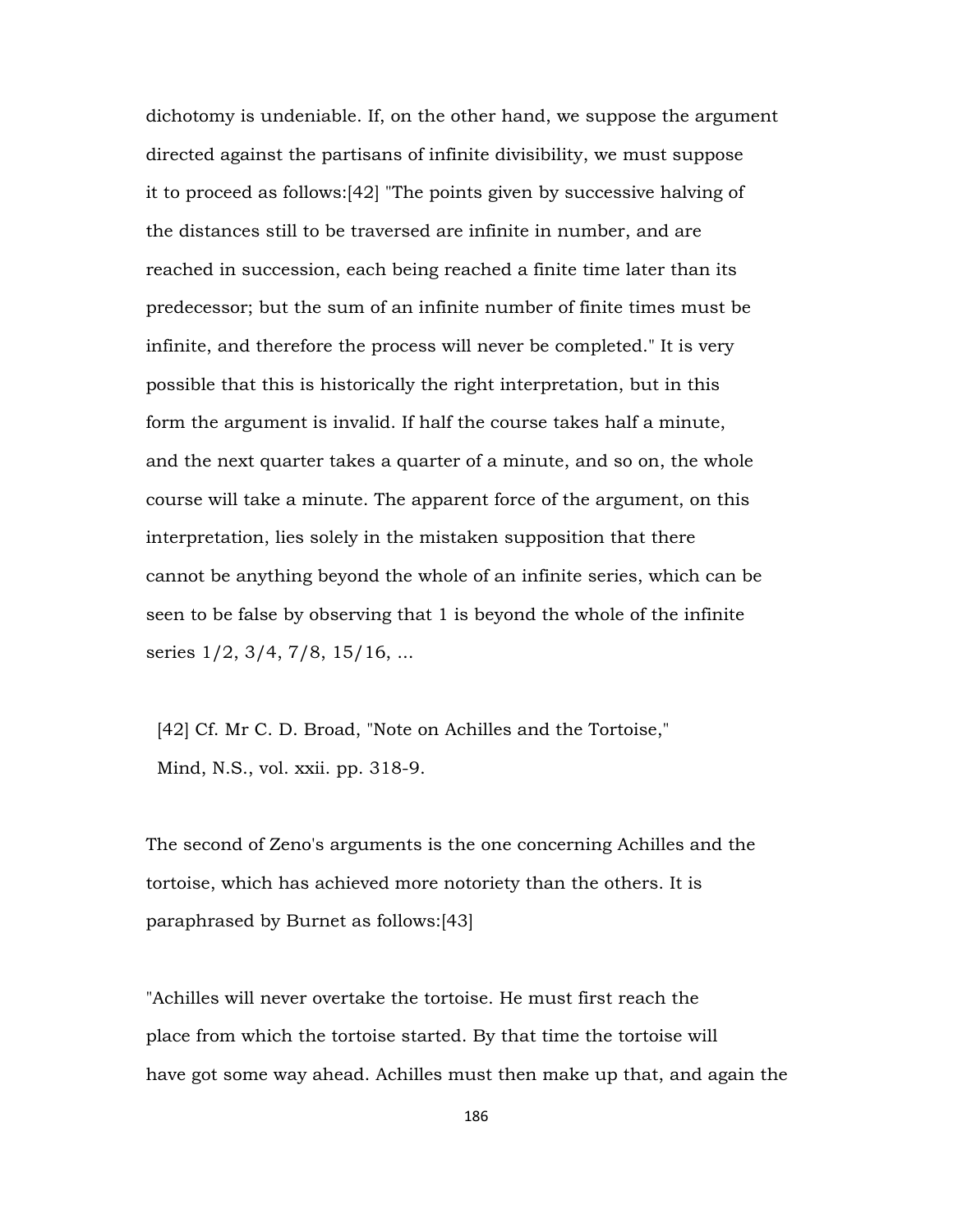tortoise will be ahead. He is always coming nearer, but he never makes up to it."[44]

[43] Op. cit.

 [44] Aristotle's words are: "The second is the so-called Achilles. It consists in this, that the slower will never be overtaken in its course by the quickest, for the pursuer must always come first to the point from which the pursued has just departed, so that the slower must necessarily be always still more or less in advance." Phys., vi. 9. 239B (R.P. 137).

This argument is essentially the same as the previous one. It shows that, if Achilles ever overtakes the tortoise, it must be after an infinite number of instants have elapsed since he started. This is in fact true; but the view that an infinite number of instants make up an infinitely long time is not true, and therefore the conclusion that Achilles will never overtake the tortoise does not follow.

The third argument,[45] that of the arrow, is very interesting. The text has been questioned. Burnet accepts the alterations of Zeller, and paraphrases thus:

"The arrow in flight is at rest. For, if everything is at rest when it occupies a space equal to itself, and what is in flight at any given moment always occupies a space equal to itself, it cannot move."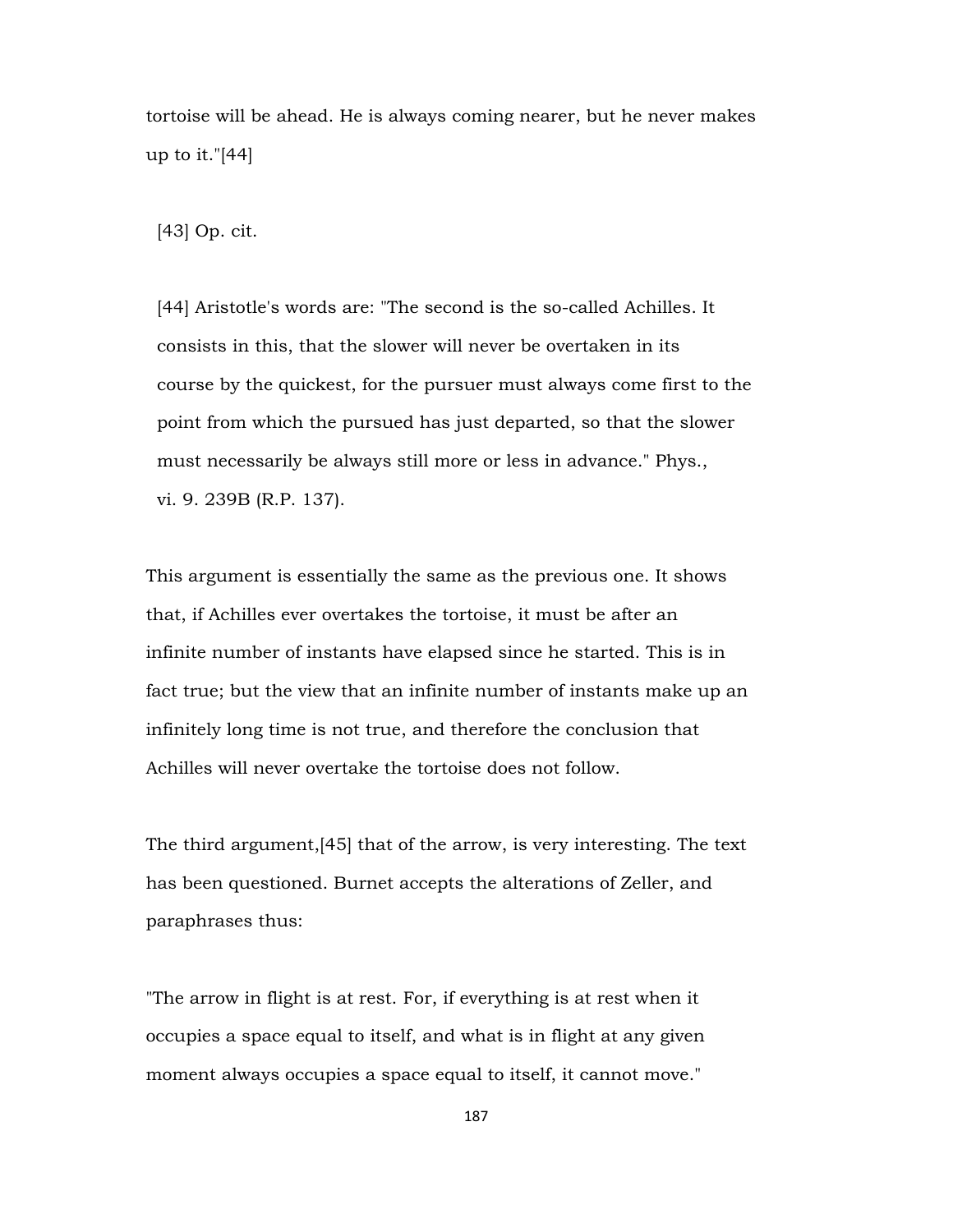[45] Phys., vi. 9. 239B (R.P. 138).

But according to Prantl, the literal translation of the unemended text of Aristotle's statement of the argument is as follows: "If everything, when it is behaving in a uniform manner, is continually either moving or at rest, but what is moving is always in the now, then the moving arrow is motionless." This form of the argument brings out its force more clearly than Burnet's paraphrase.

Here, if not in the first two arguments, the view that a finite part of time consists of a finite series of successive instants seems to be assumed; at any rate the plausibility of the argument seems to depend upon supposing that there are consecutive instants. Throughout an instant, it is said, a moving body is where it is: it cannot move during the instant, for that would require that the instant should have parts. Thus, suppose we consider a period consisting of a thousand instants, and suppose the arrow is in flight throughout this period. At each of the thousand instants, the arrow is where it is, though at the next instant it is somewhere else. It is never moving, but in some miraculous way the change of position has to occur between the instants, that is to say, not at any time whatever. This is what M. Bergson calls the cinematographic representation of reality. The more the difficulty is meditated, the more real it becomes. The solution lies in the theory of continuous series: we find it hard to avoid supposing that, when the arrow is in flight, there is a next position occupied at the next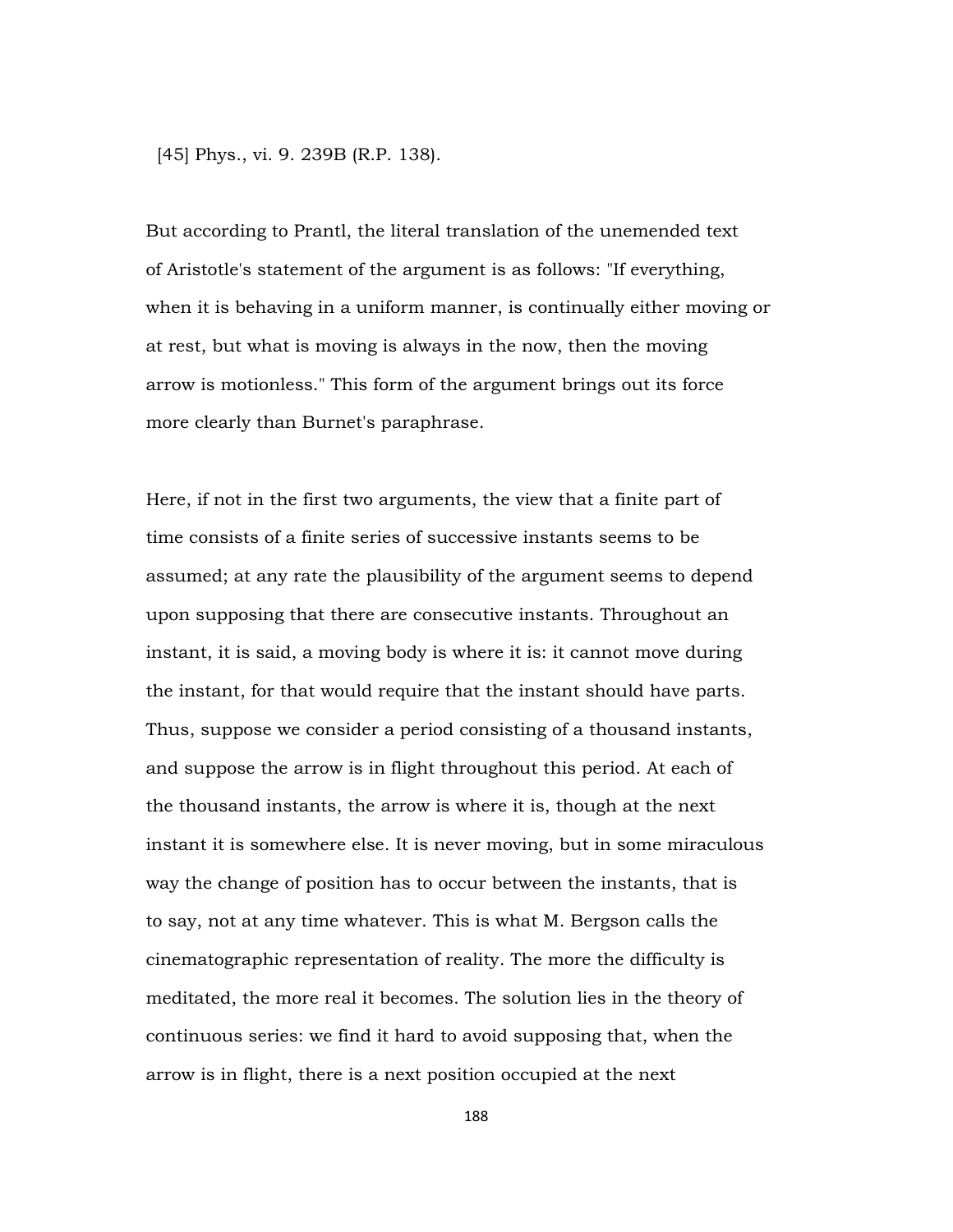moment; but in fact there is no next position and no next moment, and when once this is imaginatively realised, the difficulty is seen to disappear.

The fourth and last of Zeno's arguments is[46] the argument of the stadium.

[46] Phys., vi. 9. 239B (R.P. 139).

The argument as stated by Burnet is as follows:

First Position. Second Position.

 A .... A .... **B** .... **B** .... C .... C ....

"Half the time may be equal to double the time. Let us suppose three rows of bodies, one of which (A) is at rest while the other two (B, C) are moving with equal velocity in opposite directions. By the time they are all in the same part of the course, B will have passed twice as many of the bodies in C as in A. Therefore the time which it takes to pass C is twice as long as the time it takes to pass A. But the time which B and C take to reach the position of A is the same. Therefore double the time is equal to the half."

Gaye[47] devoted an interesting article to the interpretation of this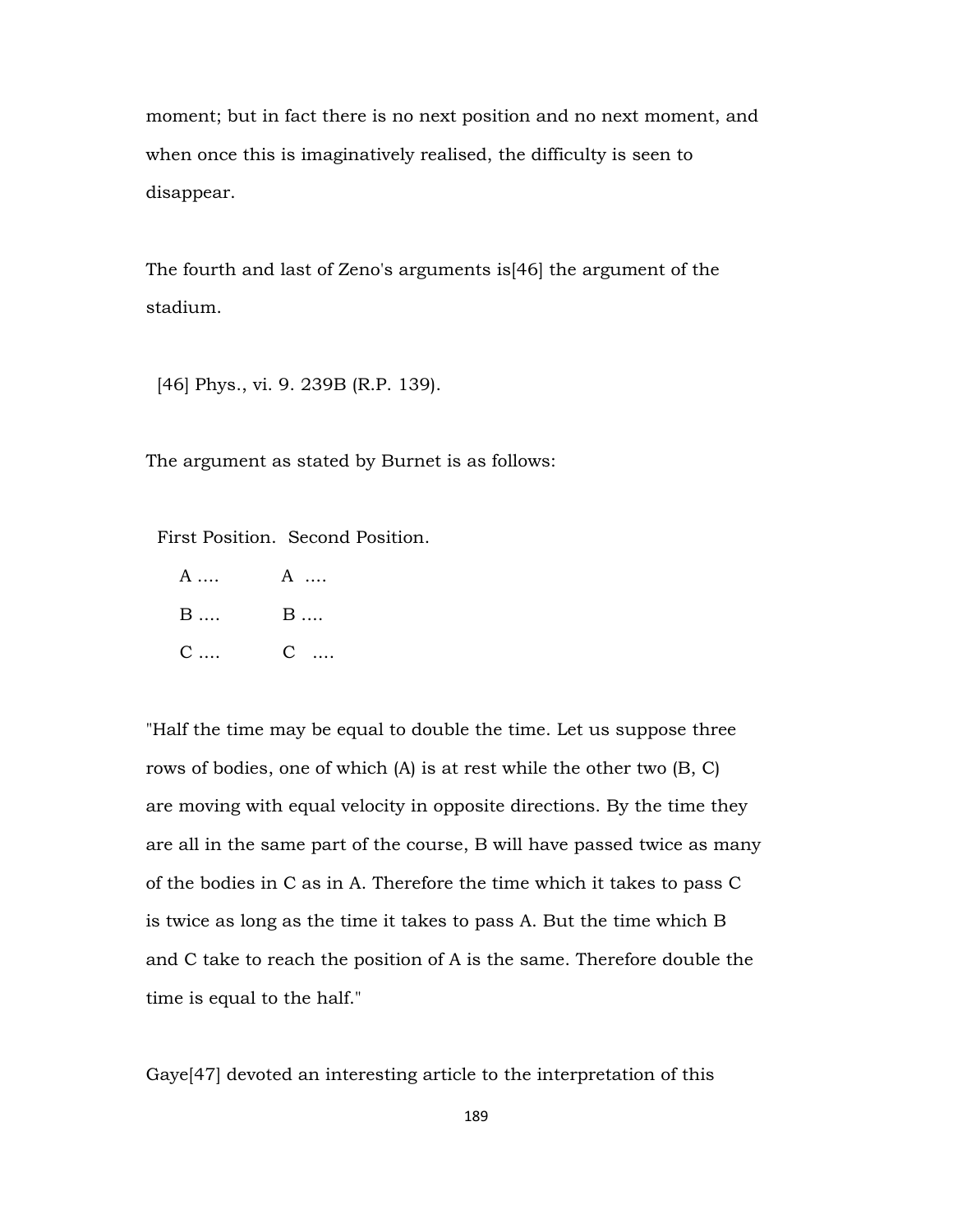argument. His translation of Aristotle's statement is as follows:

"The fourth argument is that concerning the two rows of bodies, each row being composed of an equal number of bodies of equal size, passing each other on a race-course as they proceed with equal velocity in opposite directions, the one row originally occupying the space between the goal and the middle point of the course, and the other that between the middle point and the starting-post. This, he thinks, involves the conclusion that half a given time is equal to double the time. The fallacy of the reasoning lies in the assumption that a body occupies an equal time in passing with equal velocity a body that is in motion and a body of equal size that is at rest, an assumption which is false. For instance (so runs the argument), let A A ... be the stationary bodies of equal size, B B ... the bodies, equal in number and in size to A A ..., originally occupying the half of the course from the starting-post to the middle of the A's, and C C ... those originally occupying the other half from the goal to the middle of the A's, equal in number, size, and velocity, to B B ... Then three consequences follow. First, as the B's and C's pass one another, the first B reaches the last C at the same moment at which the first C reaches the last B. Secondly, at this moment the first C has passed all the A's, whereas the first B has passed only half the A's and has consequently occupied only half the time occupied by the first C, since each of the two occupies an equal time in passing each A. Thirdly, at the same moment all the B's have passed all the C's: for the first C and the first B will simultaneously reach the opposite ends of the course, since (so says Zeno) the time occupied by the first

190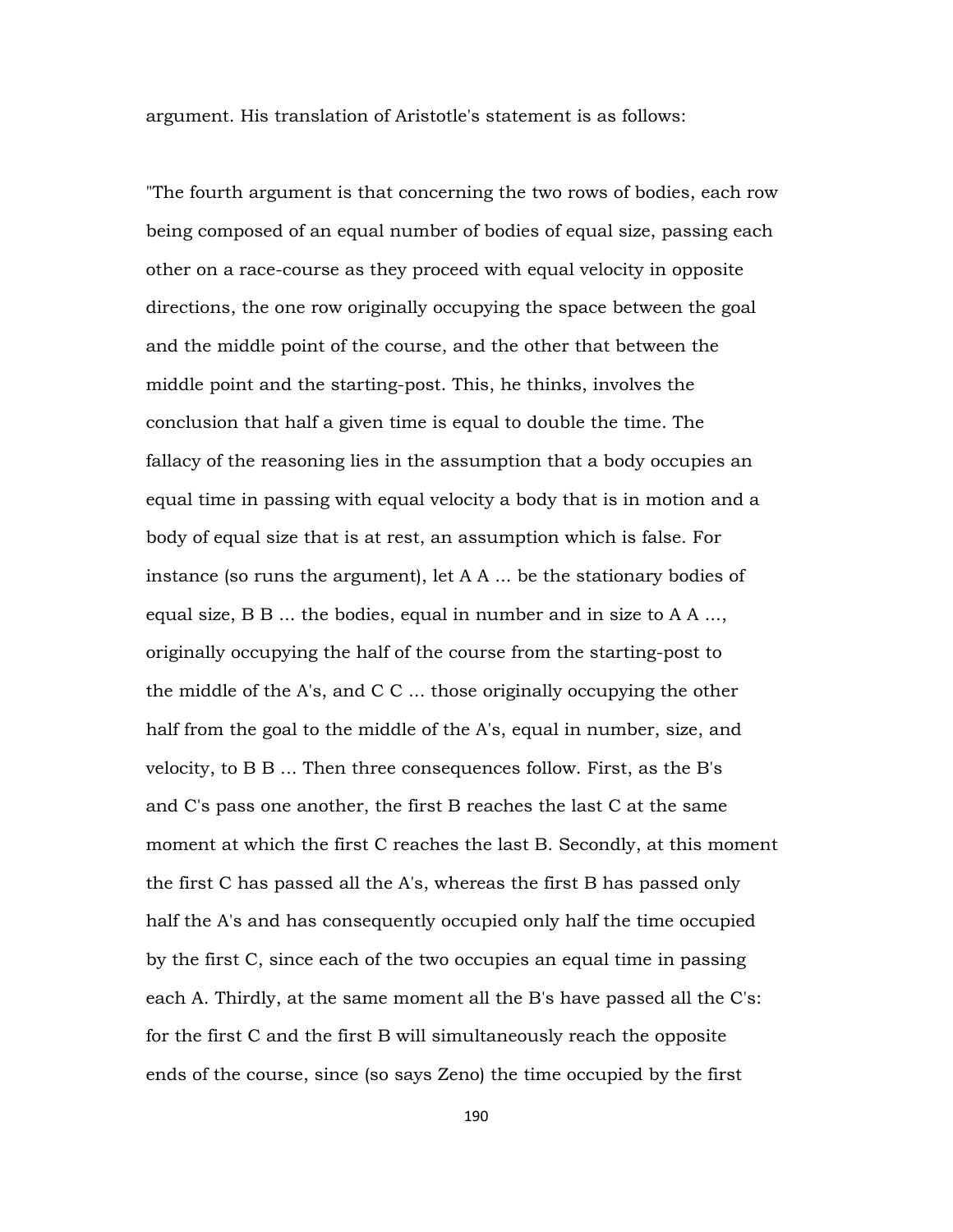C in passing each of the B's is equal to that occupied by it in passing each of the A's, because an equal time is occupied by both the first B and the first C in passing all the A's. This is the argument: but it presupposes the aforesaid fallacious assumption."

[47] Loc. cit.

First Position. Second Position.

B B′ B″ B B′ B″

· · · · · ·

A A′ A″ A A′ A″

· · · · · ·

C C′ C″ C C′ C″

· · · · · ·

This argument is not quite easy to follow, and it is only valid as against the assumption that a finite time consists of a finite number of instants. We may re-state it in different language. Let us suppose three drill-sergeants, A, A′, and A″, standing in a row, while the two files of soldiers march past them in opposite directions. At the first moment which we consider, the three men B, B′, B″ in one row, and the three men C, C′, C″ in the other row, are respectively opposite to A, A′, and A″. At the very next moment, each row has moved on, and now B and C″ are opposite A′. Thus B and C″ are opposite each other. When, then, did B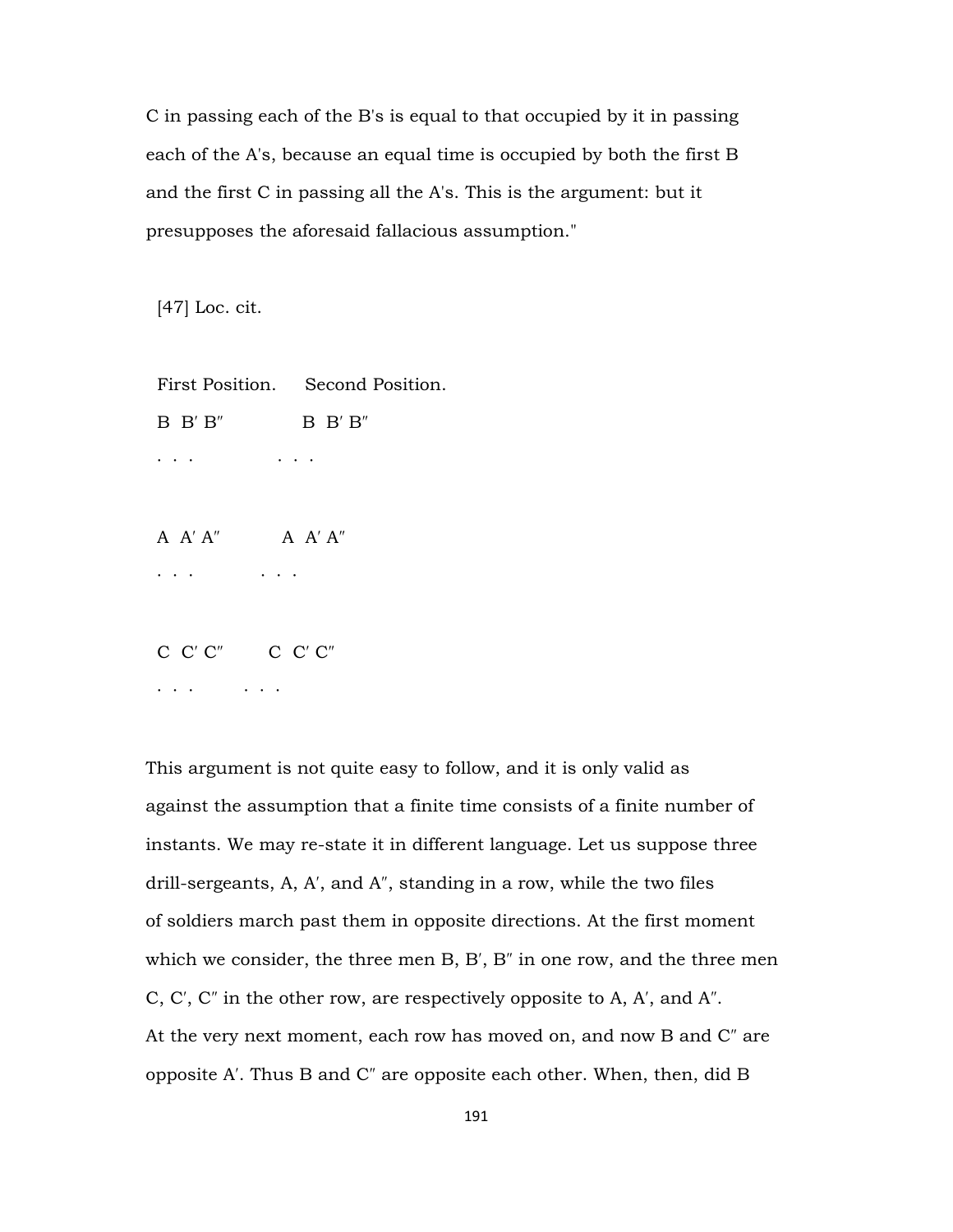pass C′? It must have been somewhere between the two moments which we supposed consecutive, and therefore the two moments cannot really have been consecutive. It follows that there must be other moments between any two given moments, and therefore that there must be an infinite number of moments in any given interval of time.

The above difficulty, that B must have passed C' at some time between two consecutive moments, is a genuine one, but is not precisely the difficulty raised by Zeno. What Zeno professes to prove is that "half of a given time is equal to double that time." The most intelligible explanation of the argument known to me is that of Gaye.[48] Since, however, his explanation is not easy to set forth shortly, I will re-state what seems to me to be the logical essence of Zeno's contention. If we suppose that time consists of a series of consecutive instants, and that motion consists in passing through a series of consecutive points, then the fastest possible motion is one which, at each instant, is at a point consecutive to that at which it was at the previous instant. Any slower motion must be one which has intervals of rest interspersed, and any faster motion must wholly omit some points. All this is evident from the fact that we cannot have more than one event for each instant. But now, in the case of our A's and B's and C's, B is opposite a fresh A every instant, and therefore the number of A's passed gives the number of instants since the beginning of the motion. But during the motion B has passed twice as many C's, and yet cannot have passed more than one each instant. Hence the number of instants since the motion began is twice the number of A's passed, though we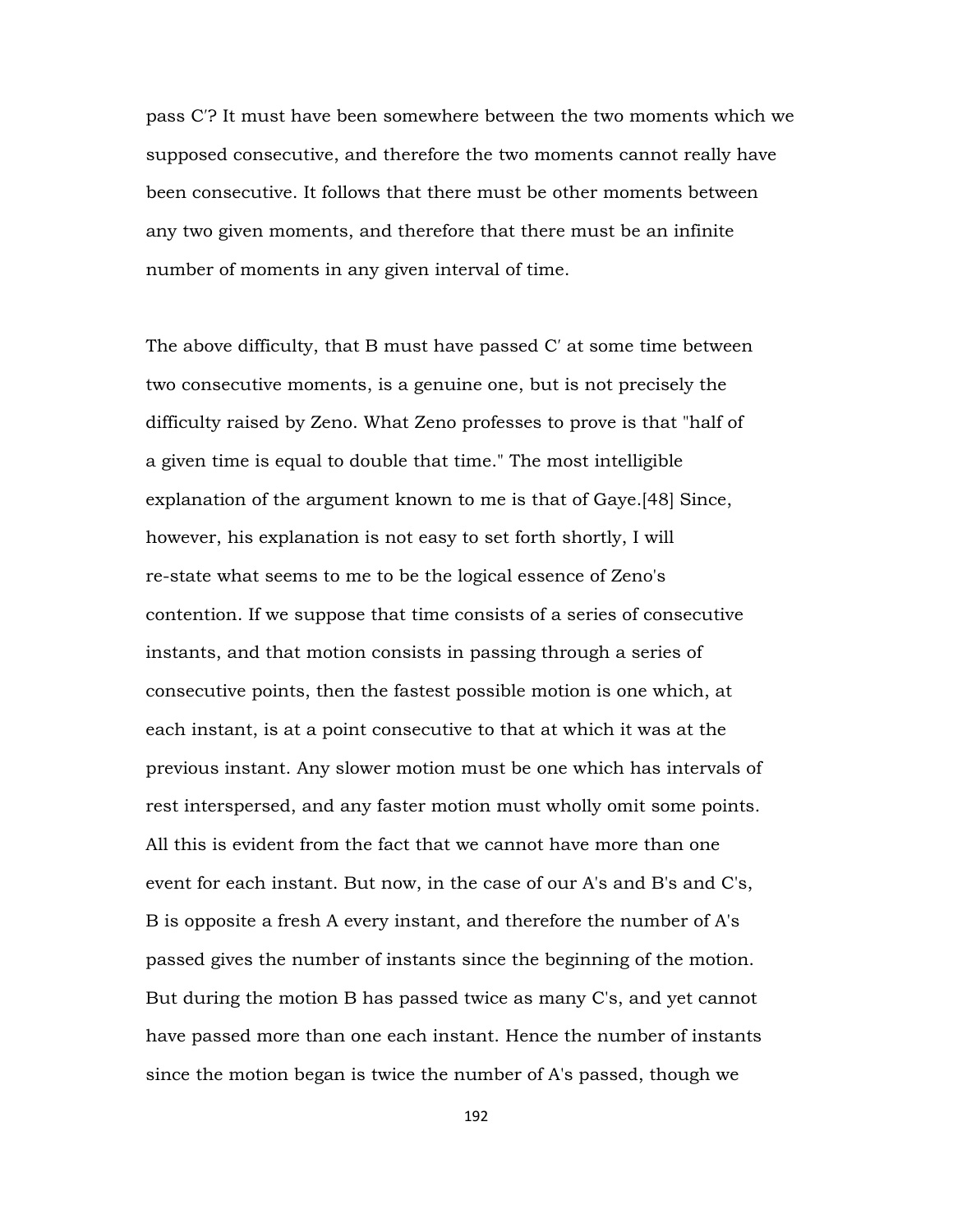previously found it was equal to this number. From this result, Zeno's conclusion follows.

[48] Loc. cit., p. 105.

Zeno's arguments, in some form, have afforded grounds for almost all the theories of space and time and infinity which have been constructed from his day to our own. We have seen that all his arguments are valid (with certain reasonable hypotheses) on the assumption that finite spaces and times consist of a finite number of points and instants, and that the third and fourth almost certainly in fact proceeded on this assumption, while the first and second, which were perhaps intended to refute the opposite assumption, were in that case fallacious. We may therefore escape from his paradoxes either by maintaining that, though space and time do consist of points and instants, the number of them in any finite interval is infinite; or by denying that space and time consist of points and instants at all; or lastly, by denying the reality of space and time altogether. It would seem that Zeno himself, as a supporter of Parmenides, drew the last of these three possible deductions, at any rate in regard to time. In this a very large number of philosophers have followed him. Many others, like M. Bergson, have preferred to deny that space and time consist of points and instants. Either of these solutions will meet the difficulties in the form in which Zeno raised them. But, as we saw, the difficulties can also be met if infinite numbers are admissible. And on grounds which are independent of space and time, infinite numbers, and series in which no two terms are consecutive, must

193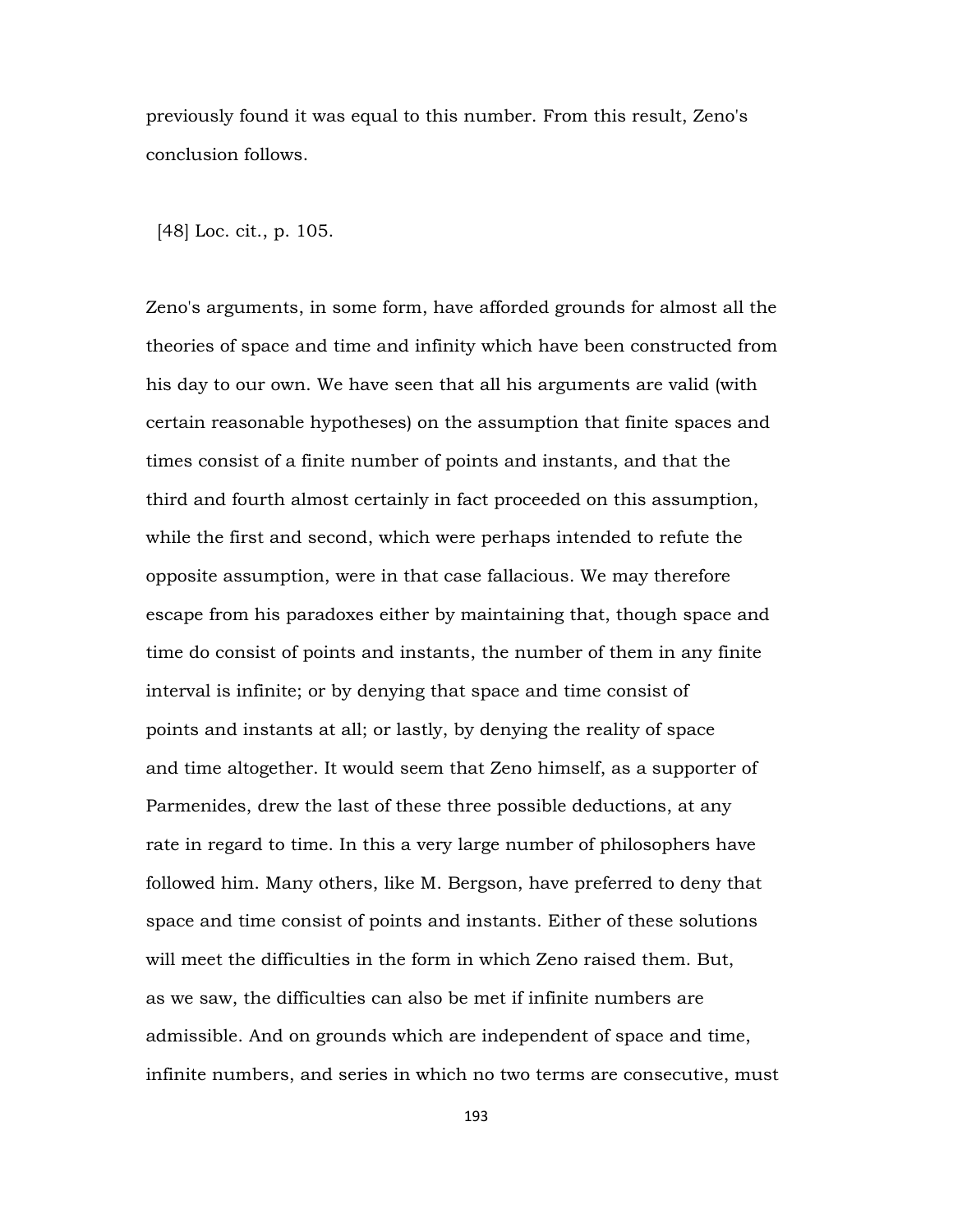in any case be admitted. Consider, for example, all the fractions less than 1, arranged in order of magnitude. Between any two of them, there are others, for example, the arithmetical mean of the two. Thus no two fractions are consecutive, and the total number of them is infinite. It will be found that much of what Zeno says as regards the series of points on a line can be equally well applied to the series of fractions. And we cannot deny that there are fractions, so that two of the above ways of escape are closed to us. It follows that, if we are to solve the whole class of difficulties derivable from Zeno's by analogy, we must discover some tenable theory of infinite numbers. What, then, are the difficulties which, until the last thirty years, led philosophers to the belief that infinite numbers are impossible?

The difficulties of infinity are of two kinds, of which the first may be called sham, while the others involve, for their solution, a certain amount of new and not altogether easy thinking. The sham difficulties are those suggested by the etymology, and those suggested by confusion of the mathematical infinite with what philosophers impertinently call the "true" infinite. Etymologically, "infinite" should mean "having no end." But in fact some infinite series have ends, some have not; while some collections are infinite without being serial, and can therefore not properly be regarded as either endless or having ends. The series of instants from any earlier one to any later one (both included) is infinite, but has two ends; the series of instants from the beginning of time to the present moment has one end, but is infinite. Kant, in his first antinomy, seems to hold that it is harder for the past to be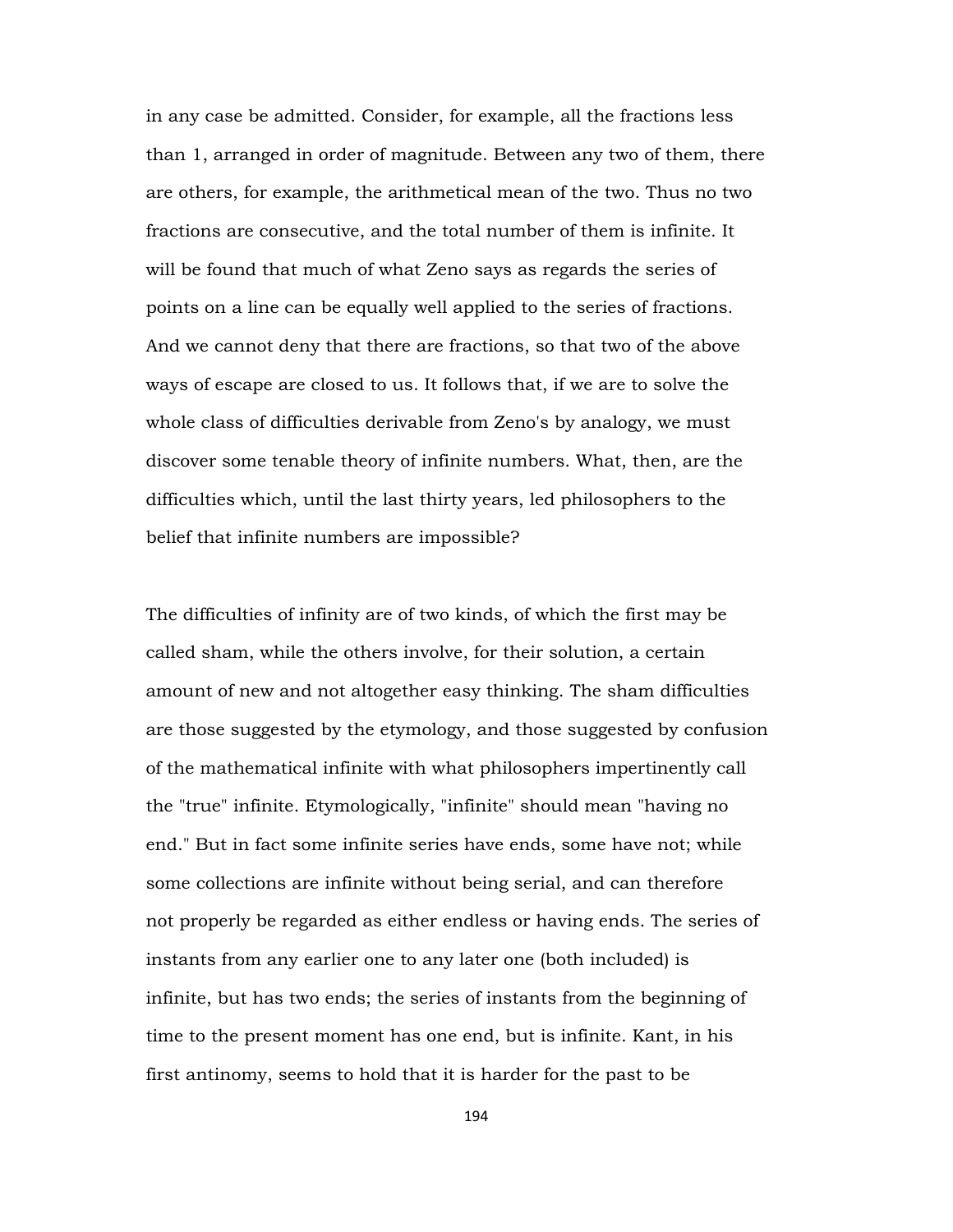infinite than for the future to be so, on the ground that the past is now completed, and that nothing infinite can be completed. It is very difficult to see how he can have imagined that there was any sense in this remark; but it seems most probable that he was thinking of the infinite as the "unended." It is odd that he did not see that the future too has one end at the present, and is precisely on a level with the past. His regarding the two as different in this respect illustrates just that kind of slavery to time which, as we agreed in speaking of Parmenides, the true philosopher must learn to leave behind him.

The confusions introduced into the notions of philosophers by the so-called "true" infinite are curious. They see that this notion is not the same as the mathematical infinite, but they choose to believe that it is the notion which the mathematicians are vainly trying to reach. They therefore inform the mathematicians, kindly but firmly, that they are mistaken in adhering to the "false" infinite, since plainly the "true" infinite is something quite different. The reply to this is that what they call the "true" infinite is a notion totally irrelevant to the problem of the mathematical infinite, to which it has only a fanciful and verbal analogy. So remote is it that I do not propose to confuse the issue by even mentioning what the "true" infinite is. It is the "false" infinite that concerns us, and we have to show that the epithet "false" is undeserved.

There are, however, certain genuine difficulties in understanding the infinite, certain habits of mind derived from the consideration of

195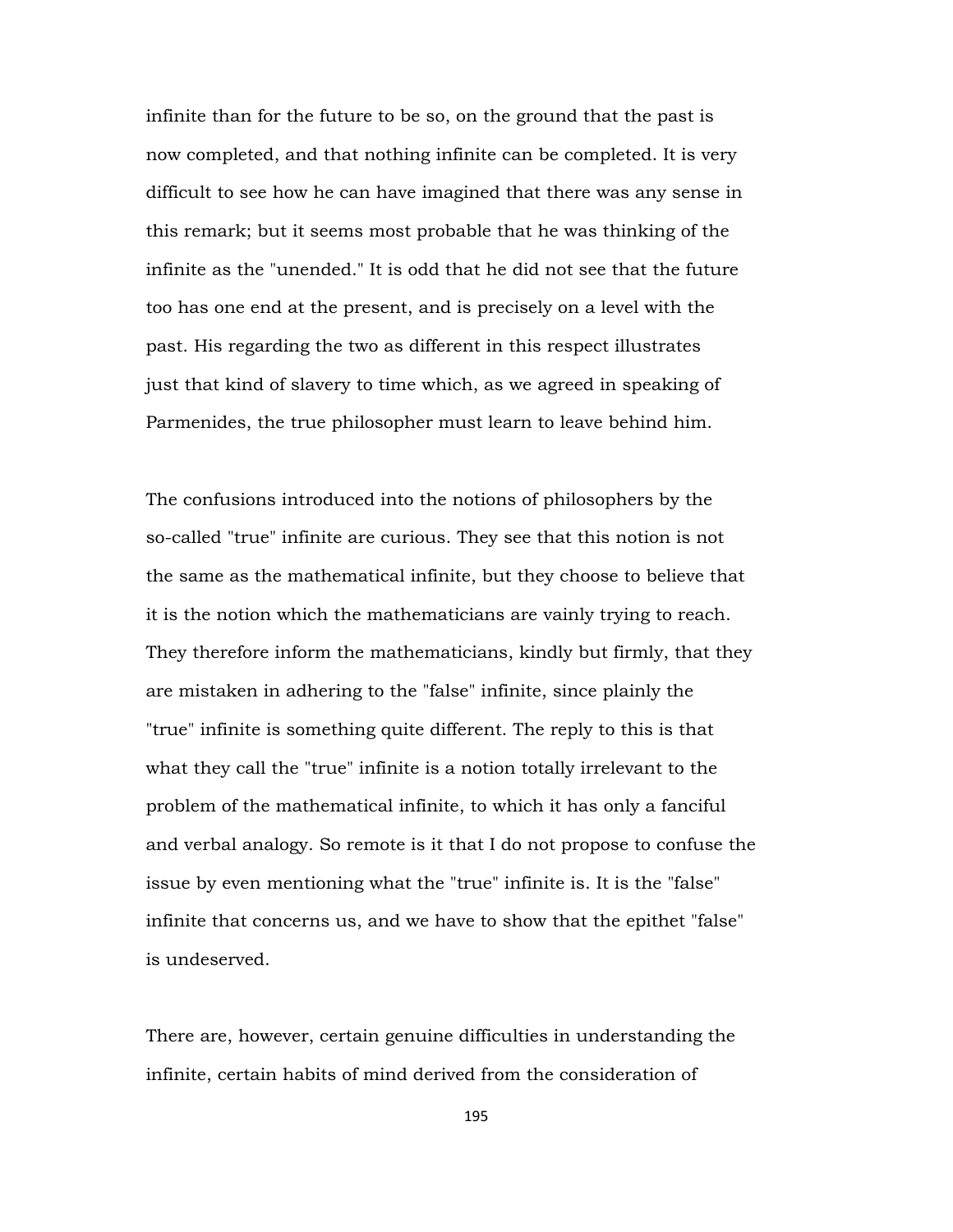finite numbers, and easily extended to infinite numbers under the mistaken notion that they represent logical necessities. For example, every number that we are accustomed to, except 0, has another number immediately before it, from which it results by adding 1; but the first infinite number does not have this property. The numbers before it form an infinite series, containing all the ordinary finite numbers, having no maximum, no last finite number, after which one little step would plunge us into the infinite. If it is assumed that the first infinite number is reached by a succession of small steps, it is easy to show that it is self-contradictory. The first infinite number is, in fact, beyond the whole unending series of finite numbers. "But," it will be said, "there cannot be anything beyond the whole of an unending series." This, we may point out, is the very principle upon which Zeno relies in the arguments of the race-course and the Achilles. Take the race-course: there is the moment when the runner still has half his distance to run, then the moment when he still has a quarter, then when he still has an eighth, and so on in a strictly unending series. Beyond the whole of this series is the moment when he reaches the goal. Thus there certainly can be something beyond the whole of an unending series. But it remains to show that this fact is only what might have been expected.

The difficulty, like most of the vaguer difficulties besetting the mathematical infinite, is derived, I think, from the more or less unconscious operation of the idea of counting. If you set to work to count the terms in an infinite collection, you will never have completed your task. Thus, in the case of the runner, if half, three-quarters,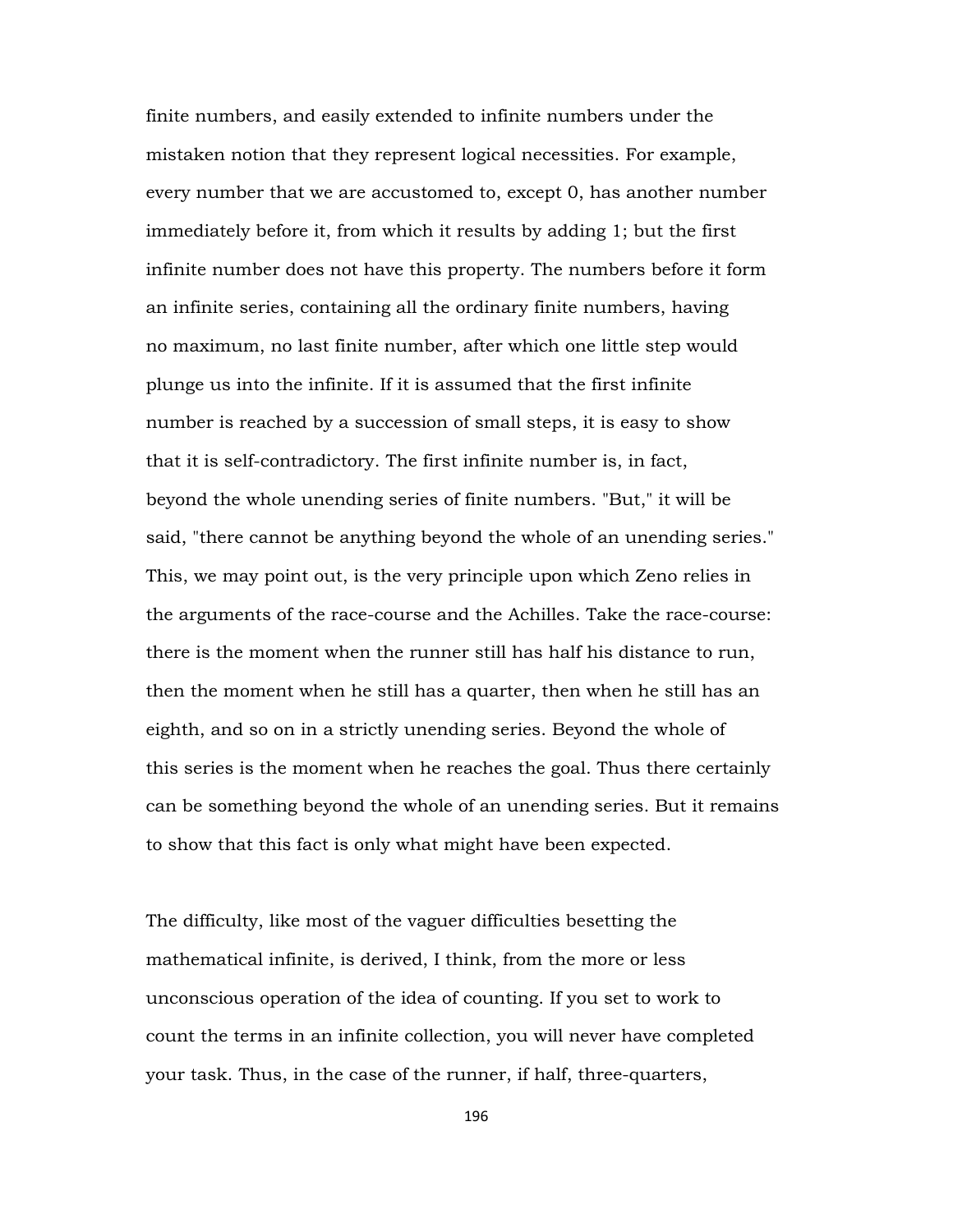seven-eighths, and so on of the course were marked, and the runner was not allowed to pass any of the marks until the umpire said "Now," then Zeno's conclusion would be true in practice, and he would never reach the goal.

But it is not essential to the existence of a collection, or even to knowledge and reasoning concerning it, that we should be able to pass its terms in review one by one. This may be seen in the case of finite collections; we can speak of "mankind" or "the human race," though many of the individuals in this collection are not personally known to us. We can do this because we know of various characteristics which every individual has if he belongs to the collection, and not if he does not. And exactly the same happens in the case of infinite collections: they may be known by their characteristics although their terms cannot be enumerated. In this sense, an unending series may nevertheless form a whole, and there may be new terms beyond the whole of it.

Some purely arithmetical peculiarities of infinite numbers have also caused perplexity. For instance, an infinite number is not increased by adding one to it, or by doubling it. Such peculiarities have seemed to many to contradict logic, but in fact they only contradict confirmed mental habits. The whole difficulty of the subject lies in the necessity of thinking in an unfamiliar way, and in realising that many properties which we have thought inherent in number are in fact peculiar to finite numbers. If this is remembered, the positive theory of infinity, which will occupy the next lecture, will not be found so difficult as it is to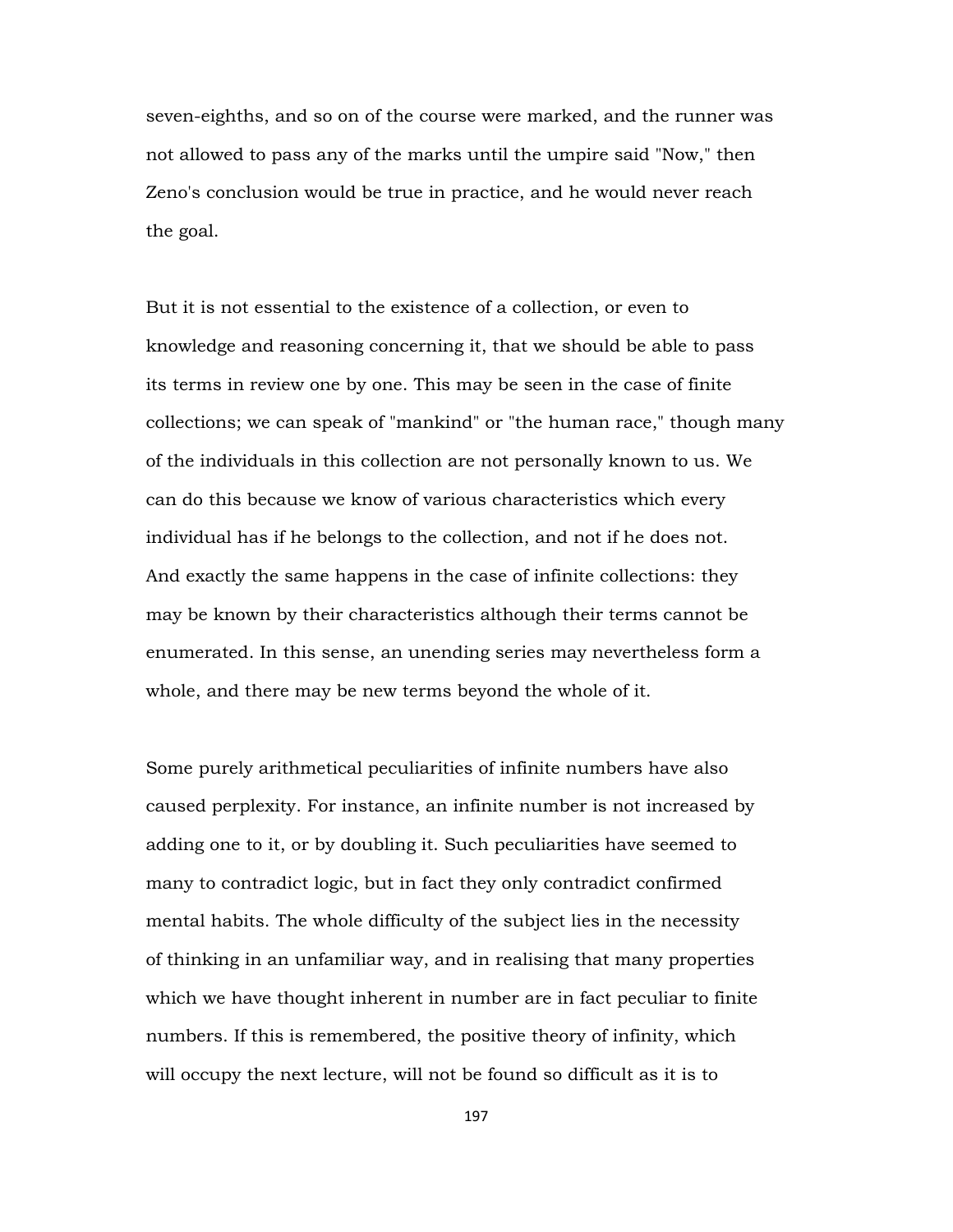those who cling obstinately to the prejudices instilled by the arithmetic which is learnt in childhood.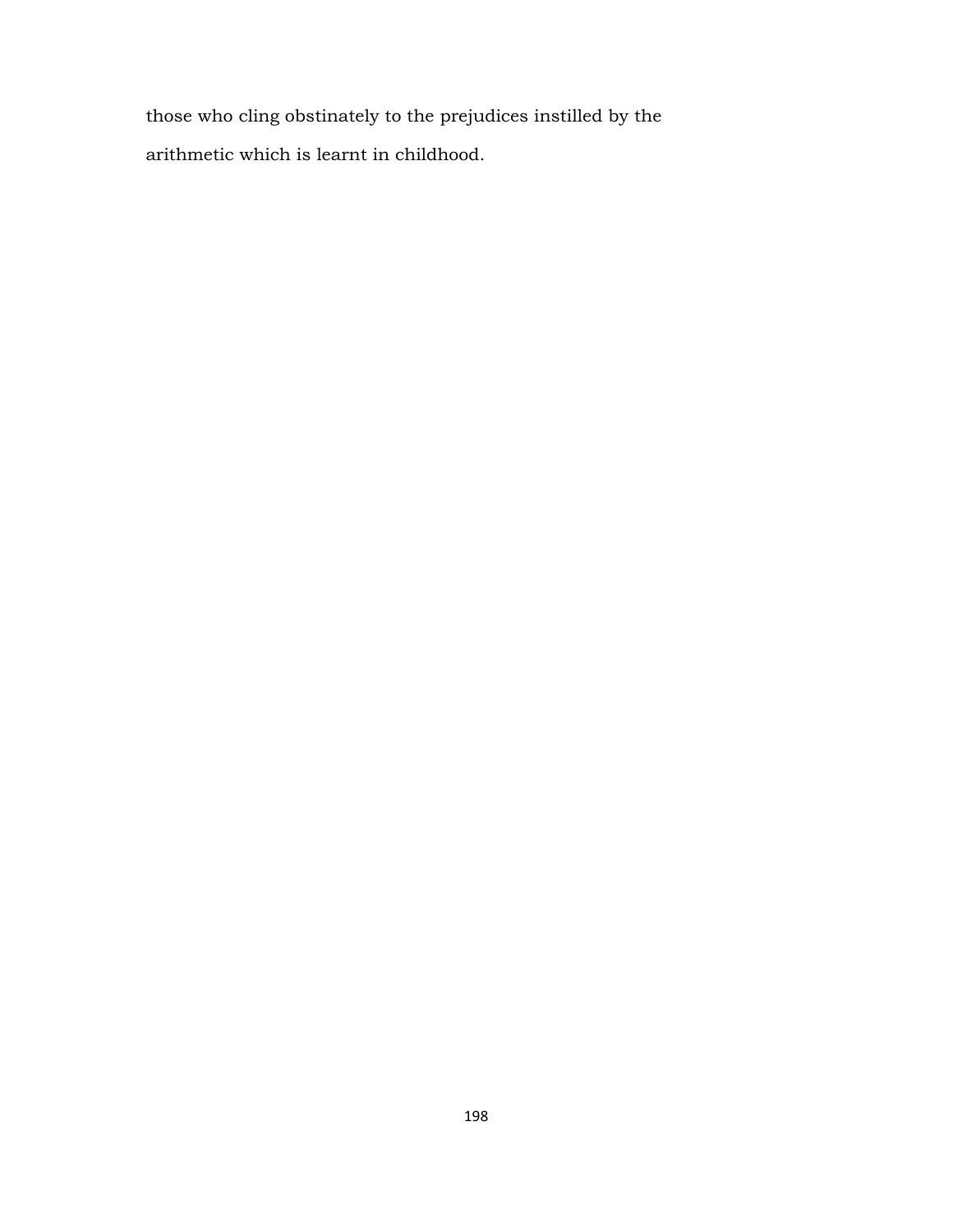## LECTURE VII

## THE POSITIVE THEORY OF INFINITY

The positive theory of infinity, and the general theory of number to which it has given rise, are among the triumphs of scientific method in philosophy, and are therefore specially suitable for illustrating the logical-analytic character of that method. The work in this subject has been done by mathematicians, and its results can be expressed in mathematical symbolism. Why, then, it may be said, should the subject be regarded as philosophy rather than as mathematics? This raises a difficult question, partly concerned with the use of words, but partly also of real importance in understanding the function of philosophy. Every subject-matter, it would seem, can give rise to philosophical investigations as well as to the appropriate science, the difference between the two treatments being in the direction of movement and in the kind of truths which it is sought to establish. In the special sciences, when they have become fully developed, the movement is forward and synthetic, from the simpler to the more complex. But in philosophy we follow the inverse direction: from the complex and relatively concrete we proceed towards the simple and abstract by means of analysis, seeking, in the process, to eliminate the particularity of the original subject-matter, and to confine our attention entirely to the logical form of the facts concerned.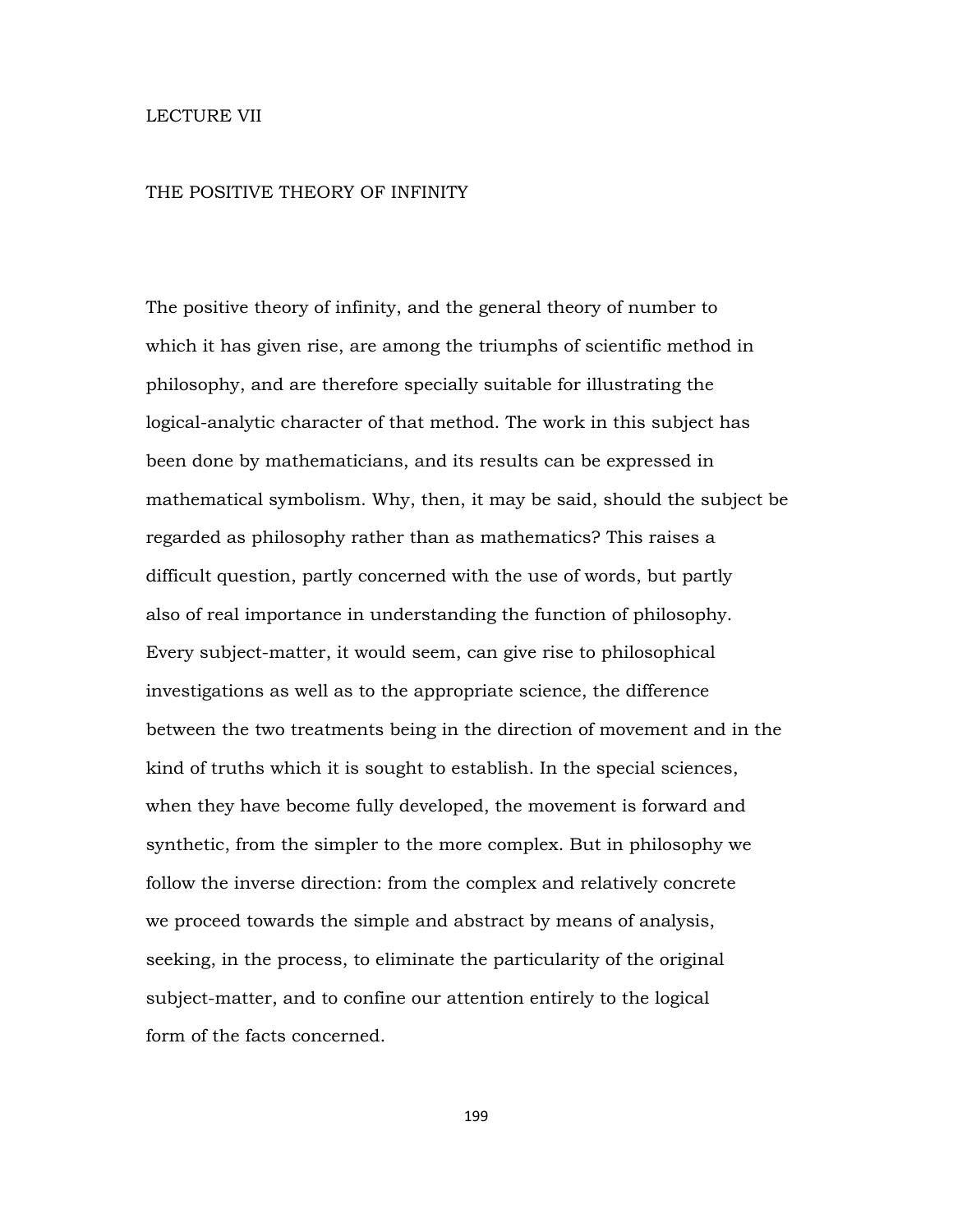Between philosophy and pure mathematics there is a certain affinity, in the fact that both are general and a priori. Neither of them asserts propositions which, like those of history and geography, depend upon the actual concrete facts being just what they are. We may illustrate this characteristic by means of Leibniz's conception of many possible worlds, of which one only is actual. In all the many possible worlds, philosophy and mathematics will be the same; the differences will only be in respect of those particular facts which are chronicled by the descriptive sciences. Any quality, therefore, by which our actual world is distinguished from other abstractly possible worlds, must be ignored by mathematics and philosophy alike. Mathematics and philosophy differ, however, in their manner of treating the general properties in which all possible worlds agree; for while mathematics, starting from comparatively simple propositions, seeks to build up more and more complex results by deductive synthesis, philosophy, starting from data which are common knowledge, seeks to purify and generalise them into the simplest statements of abstract form that can be obtained from them by logical analysis.

The difference between philosophy and mathematics may be illustrated by our present problem, namely, the nature of number. Both start from certain facts about numbers which are evident to inspection. But mathematics uses these facts to deduce more and more complicated theorems, while philosophy seeks, by analysis, to go behind these facts to others, simpler, more fundamental, and inherently more fitted to form the premisses of the science of arithmetic. The question, "What is a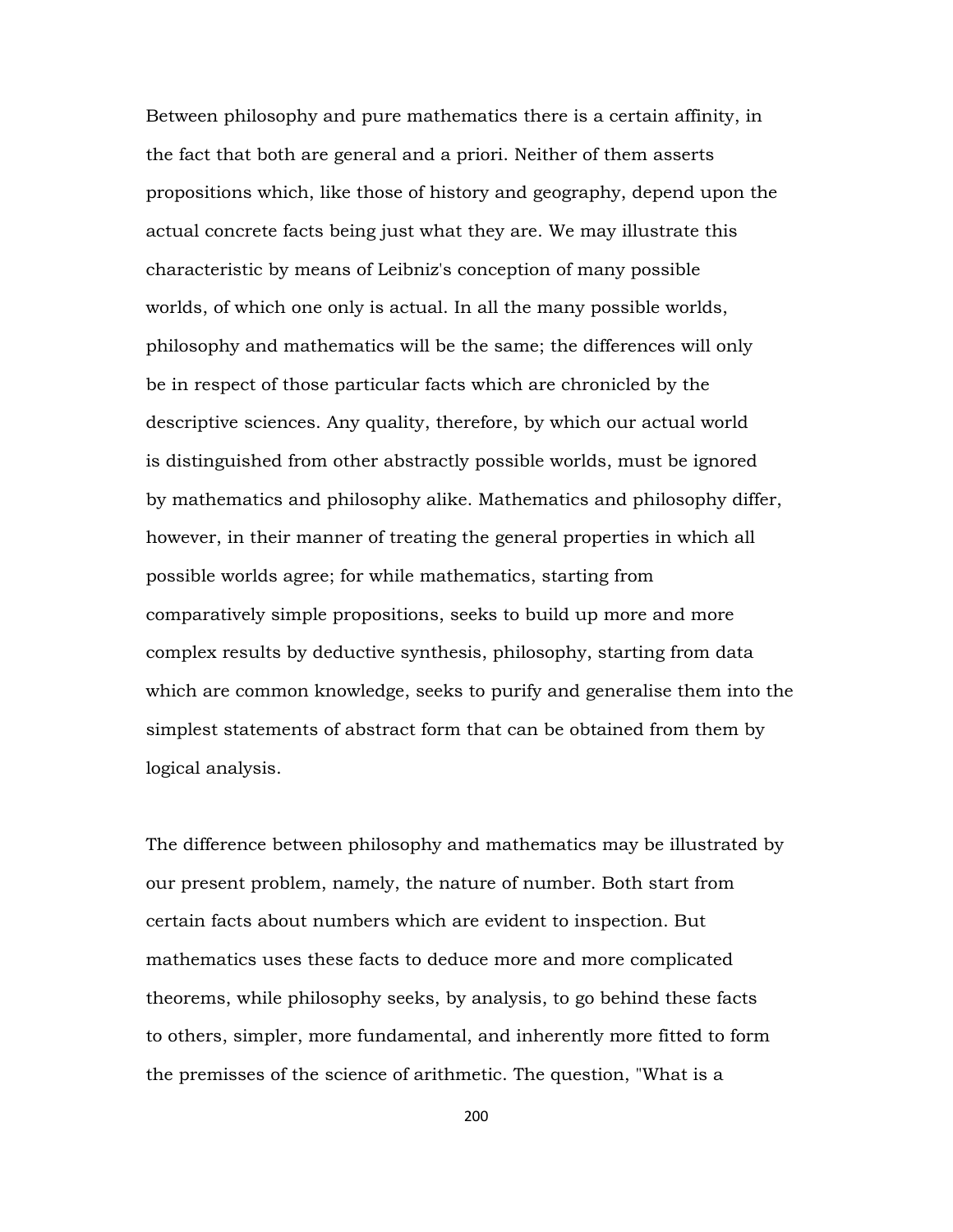number?" is the pre-eminent philosophic question in this subject, but it is one which the mathematician as such need not ask, provided he knows enough of the properties of numbers to enable him to deduce his theorems. We, since our object is philosophical, must grapple with the philosopher's question. The answer to the question, "What is a number?" which we shall reach in this lecture, will be found to give also, by implication, the answer to the difficulties of infinity which we considered in the previous lecture.

The question "What is a number?" is one which, until quite recent times, was never considered in the kind of way that is capable of yielding a precise answer. Philosophers were content with some vague dictum such as, "Number is unity in plurality." A typical definition of the kind that contented philosophers is the following from Sigwart's Logic (§ 66, section 3): "Every number is not merely a plurality, but a plurality thought as held together and closed, and to that extent as a unity." Now there is in such definitions a very elementary blunder, of the same kind that would be committed if we said "yellow is a flower" because some flowers are yellow. Take, for example, the number 3. A single collection of three things might conceivably be described as "a plurality thought as held together and closed, and to that extent as a unity"; but a collection of three things is not the number 3. The number 3 is something which all collections of three things have in common, but is not itself a collection of three things. The definition, therefore, apart from any other defects, has failed to reach the necessary degree of abstraction: the number 3 is something more abstract than any

201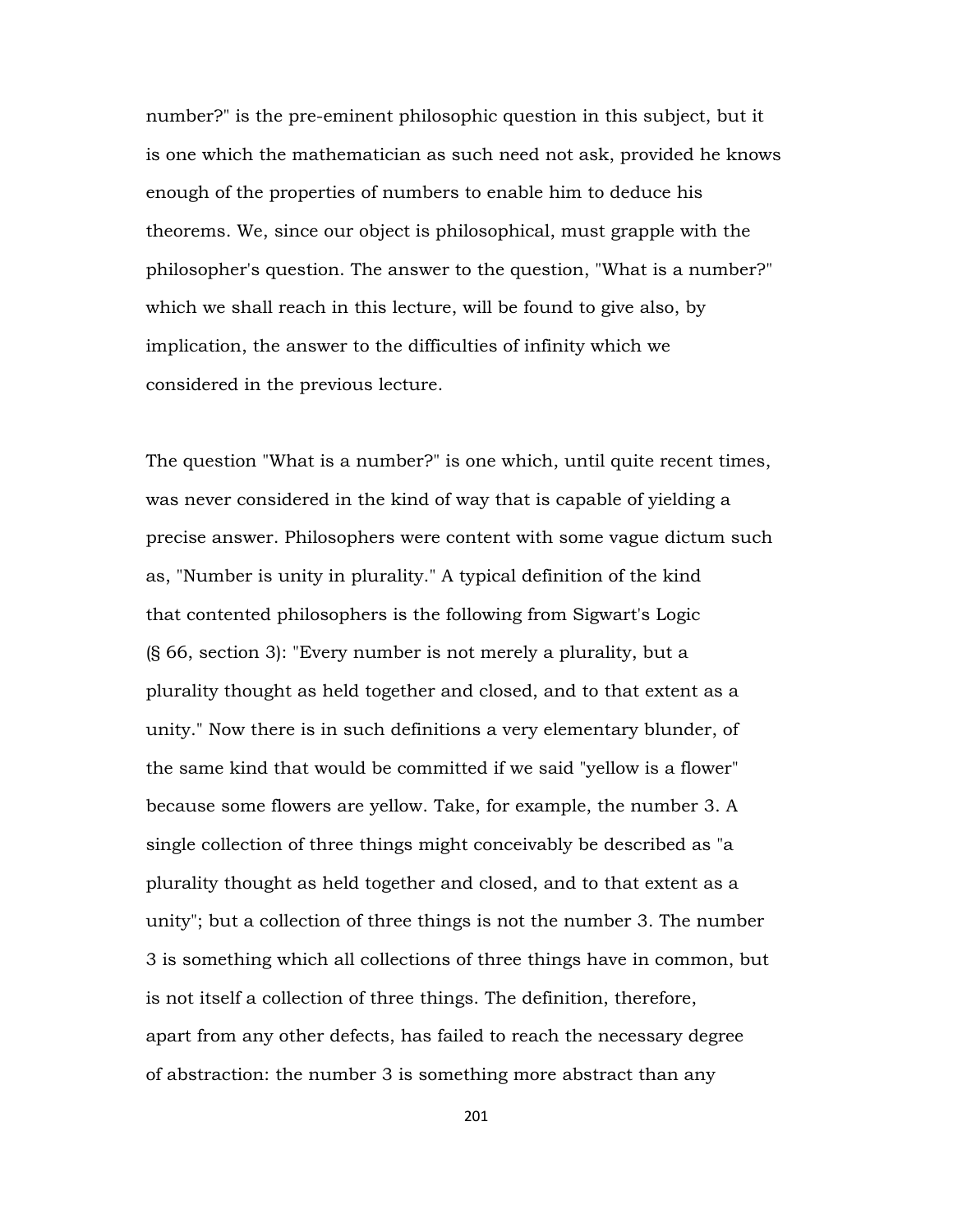collection of three things.

Such vague philosophic definitions, however, remained inoperative because of their very vagueness. What most men who thought about numbers really had in mind was that numbers are the result of counting. "On the consciousness of the law of counting," says Sigwart at the beginning of his discussion of number, "rests the possibility of spontaneously prolonging the series of numbers ad infinitum." It is this view of number as generated by counting which has been the chief psychological obstacle to the understanding of infinite numbers. Counting, because it is familiar, is erroneously supposed to be simple, whereas it is in fact a highly complex process, which has no meaning unless the numbers reached in counting have some significance independent of the process by which they are reached. And infinite numbers cannot be reached at all in this way. The mistake is of the same kind as if cows were defined as what can be bought from a cattle-merchant. To a person who knew several cattle-merchants, but had never seen a cow, this might seem an admirable definition. But if in his travels he came across a herd of wild cows, he would have to declare that they were not cows at all, because no cattle-merchant could sell them. So infinite numbers were declared not to be numbers at all, because they could not be reached by counting.

It will be worth while to consider for a moment what counting actually is. We count a set of objects when we let our attention pass from one to another, until we have attended once to each, saying the names of the numbers in order with each successive act of attention. The last number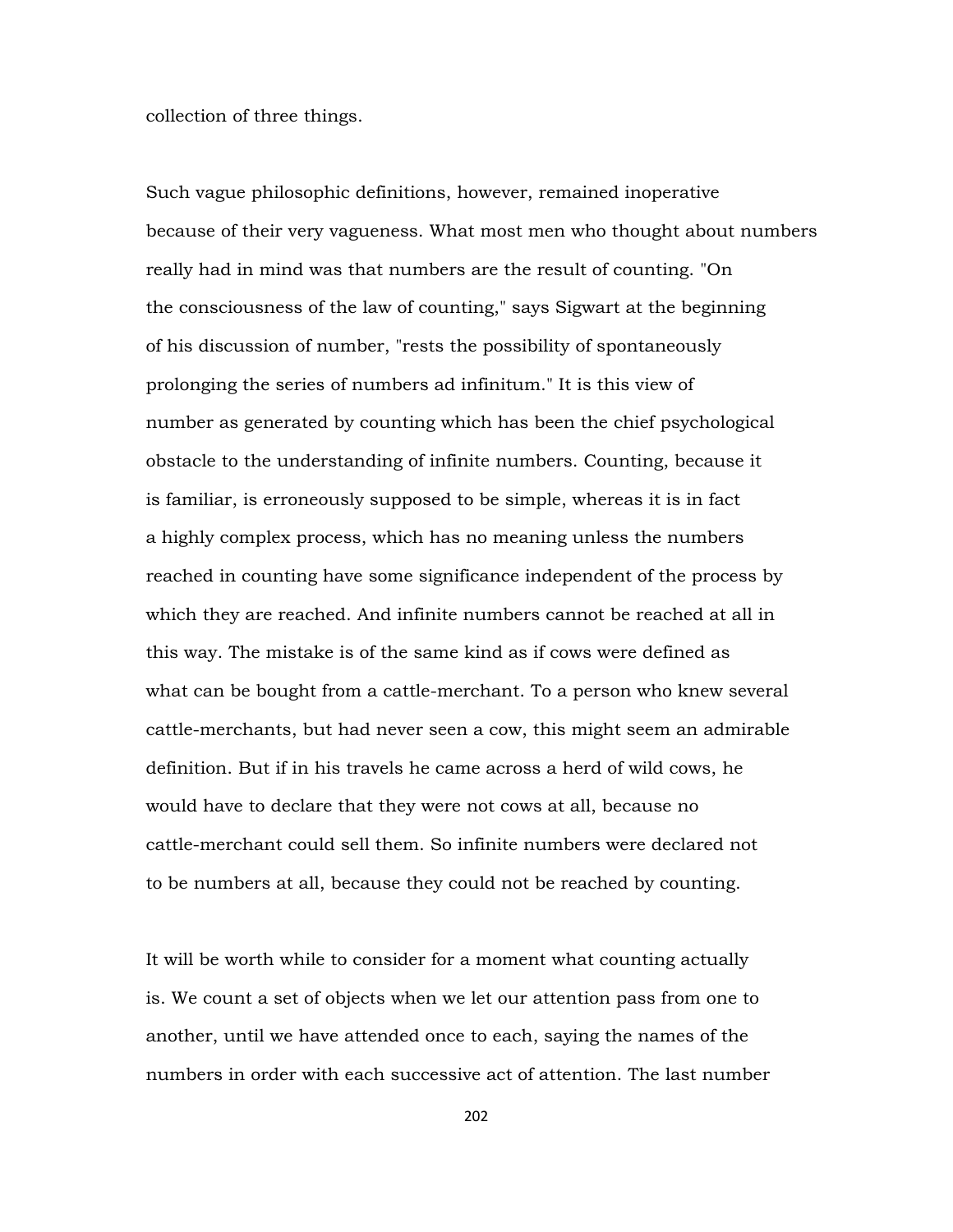named in this process is the number of the objects, and therefore counting is a method of finding out what the number of the objects is. But this operation is really a very complicated one, and those who imagine that it is the logical source of number show themselves remarkably incapable of analysis. In the first place, when we say "one, two, three ..." as we count, we cannot be said to be discovering the number of the objects counted unless we attach some meaning to the words one, two, three, ... A child may learn to know these words in order, and to repeat them correctly like the letters of the alphabet, without attaching any meaning to them. Such a child may count correctly from the point of view of a grown-up listener, without having any idea of numbers at all. The operation of counting, in fact, can only be intelligently performed by a person who already has some idea what the numbers are; and from this it follows that counting does not give the logical basis of number.

Again, how do we know that the last number reached in the process of counting is the number of the objects counted? This is just one of those facts that are too familiar for their significance to be realised; but those who wish to be logicians must acquire the habit of dwelling upon such facts. There are two propositions involved in this fact: first, that the number of numbers from 1 up to any given number is that given number--for instance, the number of numbers from 1 to 100 is a hundred; secondly, that if a set of numbers can be used as names of a set of objects, each number occurring only once, then the number of numbers used as names is the same as the number of objects. The first of these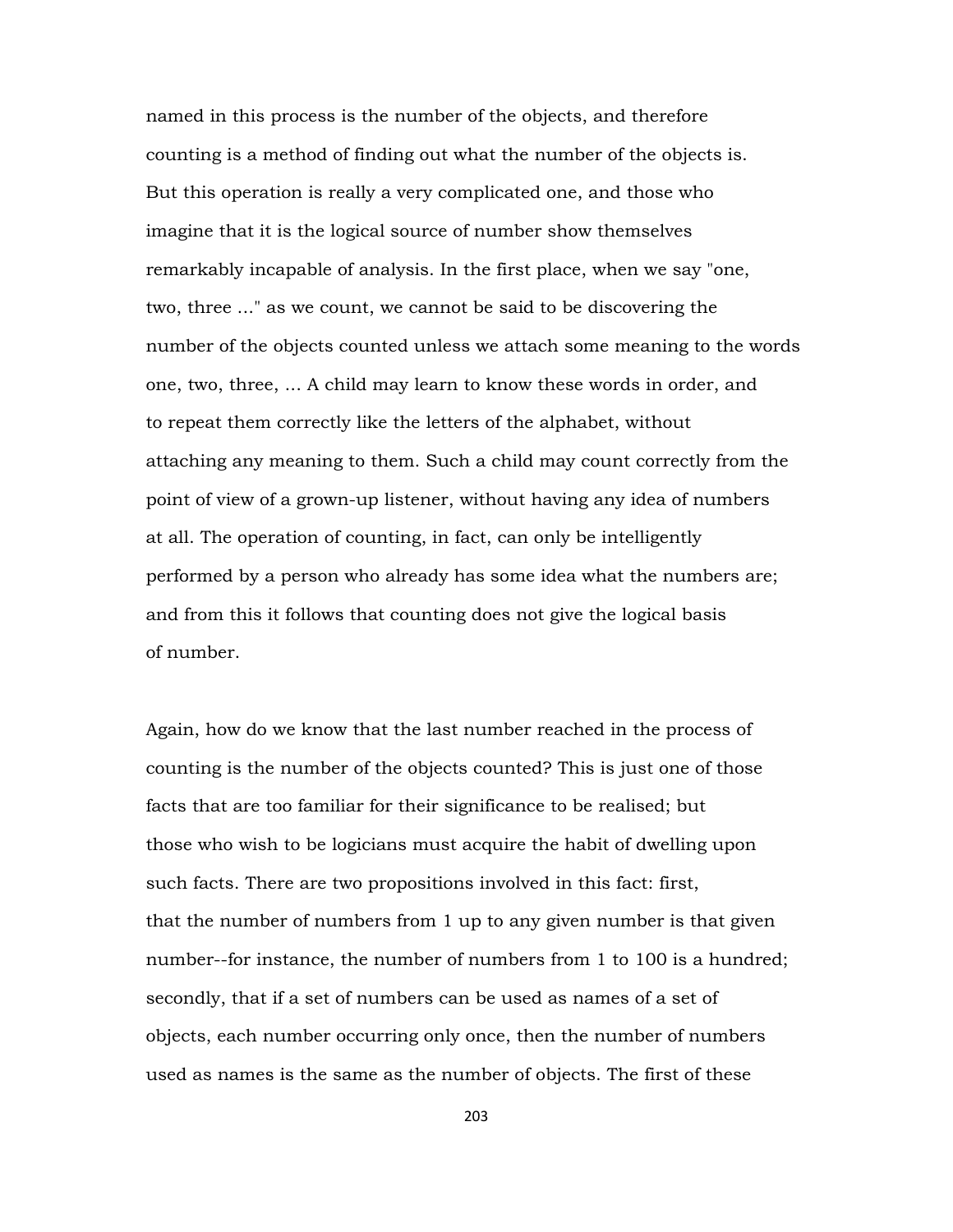propositions is capable of an easy arithmetical proof so long as finite numbers are concerned; but with infinite numbers, after the first, it ceases to be true. The second proposition remains true, and is in fact, as we shall see, an immediate consequence of the definition of number. But owing to the falsehood of the first proposition where infinite numbers are concerned, counting, even if it were practically possible, would not be a valid method of discovering the number of terms in an infinite collection, and would in fact give different results according to the manner in which it was carried out.

There are two respects in which the infinite numbers that are known differ from finite numbers: first, infinite numbers have, while finite numbers have not, a property which I shall call reflexiveness; secondly, finite numbers have, while infinite numbers have not, a property which I shall call inductiveness. Let us consider these two properties successively.

(1) Reflexiveness.--A number is said to be reflexive when it is not increased by adding 1 to it. It follows at once that any finite number can be added to a reflexive number without increasing it. This property of infinite numbers was always thought, until recently, to be self-contradictory; but through the work of Georg Cantor it has come to be recognised that, though at first astonishing, it is no more self-contradictory than the fact that people at the antipodes do not tumble off. In virtue of this property, given any infinite collection of objects, any finite number of objects can be added or taken away without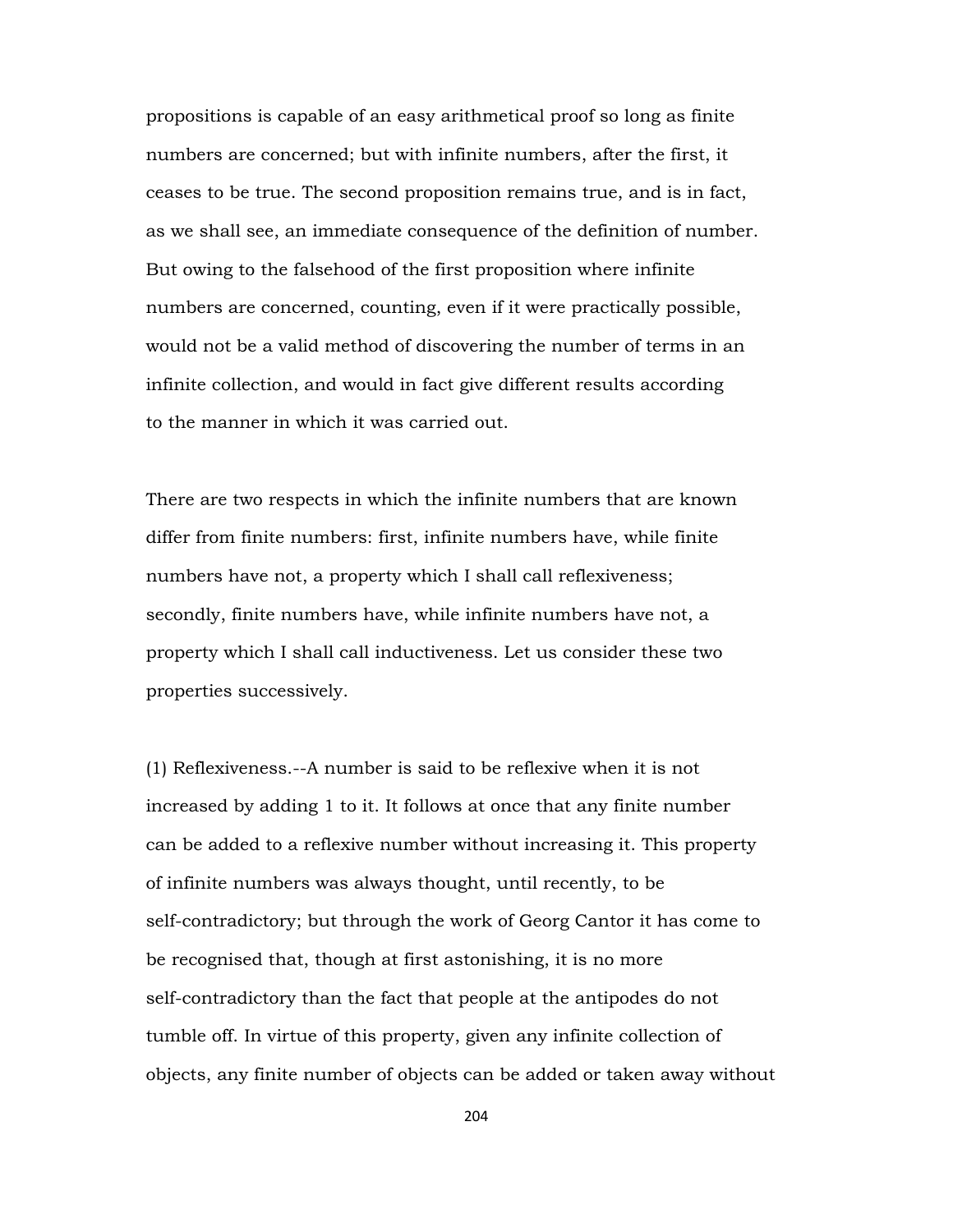increasing or diminishing the number of the collection. Even an infinite number of objects may, under certain conditions, be added or taken away without altering the number. This may be made clearer by the help of some examples.

Imagine all the natural numbers 0, 1, 2, 3, ... to be written down in a row, and immediately beneath them write down the numbers 1, 2, 3, 4, ..., so that 1 is under 0, 2 is under 1, and so on. Then every number in the top row has a number directly under it in the bottom row, and no number occurs twice in either row. It follows that the number of numbers in the two rows must be the same. But all the numbers that occur in the bottom row also occur in the top row, and one more, namely 0; thus the number of terms in the top row is obtained by adding one to the number of the bottom row. So long, therefore, as it was supposed that a number must be increased by adding 1 to it, this state of things constituted a contradiction, and led to the denial that there are infinite numbers.

- $0, 1, 2, 3, \ldots n \ldots$
- $1, 2, 3, 4, \ldots n + 1 \ldots$

The following example is even more surprising. Write the natural numbers 1, 2, 3, 4, ... in the top row, and the even numbers 2, 4, 6, 8, ... in the bottom row, so that under each number in the top row stands its double in the bottom row. Then, as before, the number of numbers in the two rows is the same, yet the second row results from taking away all the odd numbers--an infinite collection--from the top row. This example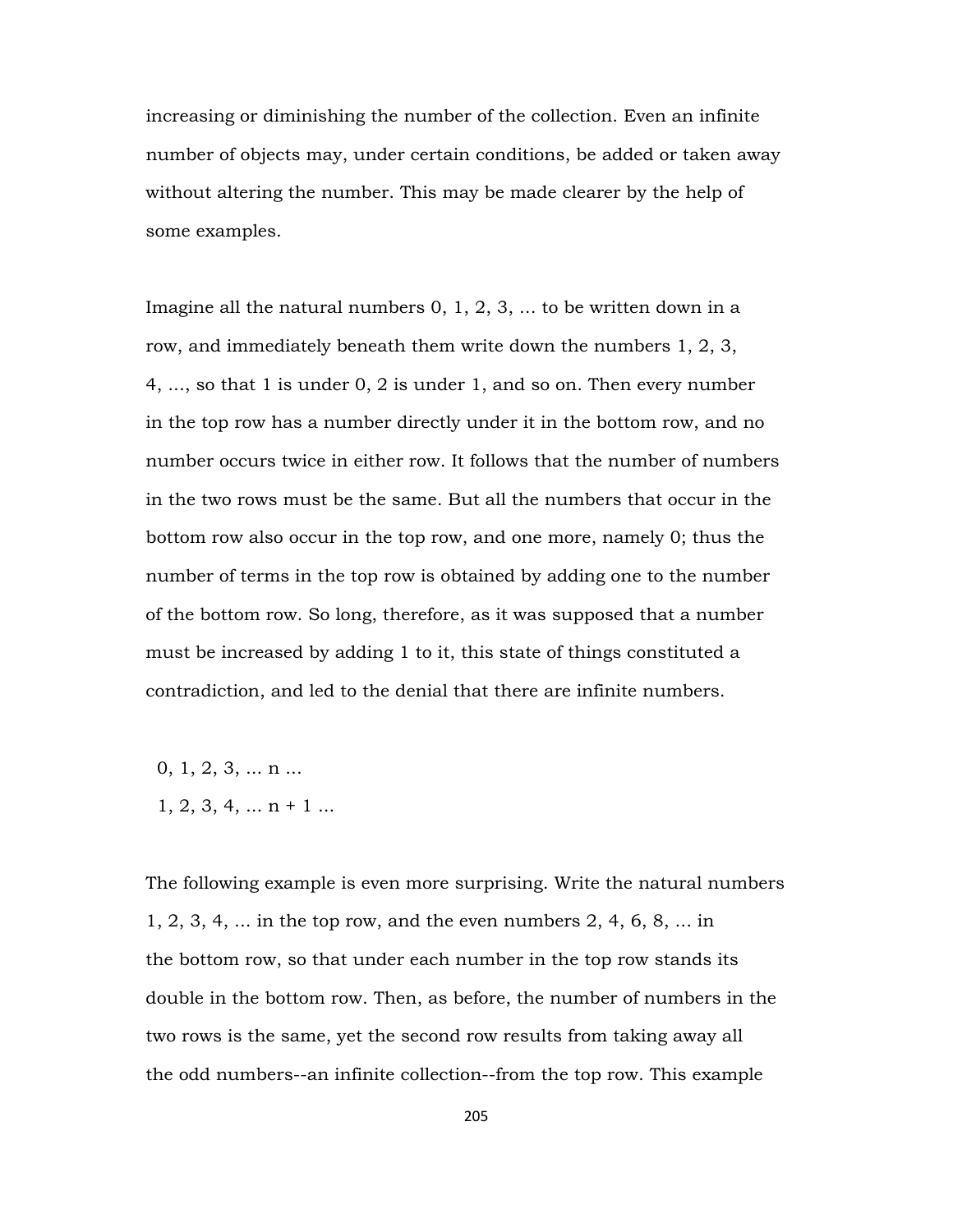is given by Leibniz to prove that there can be no infinite numbers. He believed in infinite collections, but, since he thought that a number must always be increased when it is added to and diminished when it is subtracted from, he maintained that infinite collections do not have numbers. "The number of all numbers," he says, "implies a contradiction, which I show thus: To any number there is a corresponding number equal to its double. Therefore the number of all numbers is not greater than the number of even numbers, i.e. the whole is not greater than its part."[49] In dealing with this argument, we ought to substitute "the number of all finite numbers" for "the number of all numbers"; we then obtain exactly the illustration given by our two rows, one containing all the finite numbers, the other only the even finite numbers. It will be seen that Leibniz regards it as self-contradictory to maintain that the whole is not greater than its part. But the word "greater" is one which is capable of many meanings; for our purpose, we must substitute the less ambiguous phrase "containing a greater number of terms." In this sense, it is not self-contradictory for whole and part to be equal; it is the realisation of this fact which has made the modern theory of infinity possible.

[49] Phil. Werke, Gerhardt's edition, vol. i. p. 338.

There is an interesting discussion of the reflexiveness of infinite wholes in the first of Galileo's Dialogues on Motion. I quote from a translation published in 1730.[50] The personages in the dialogue are Salviati, Sagredo, and Simplicius, and they reason as follows: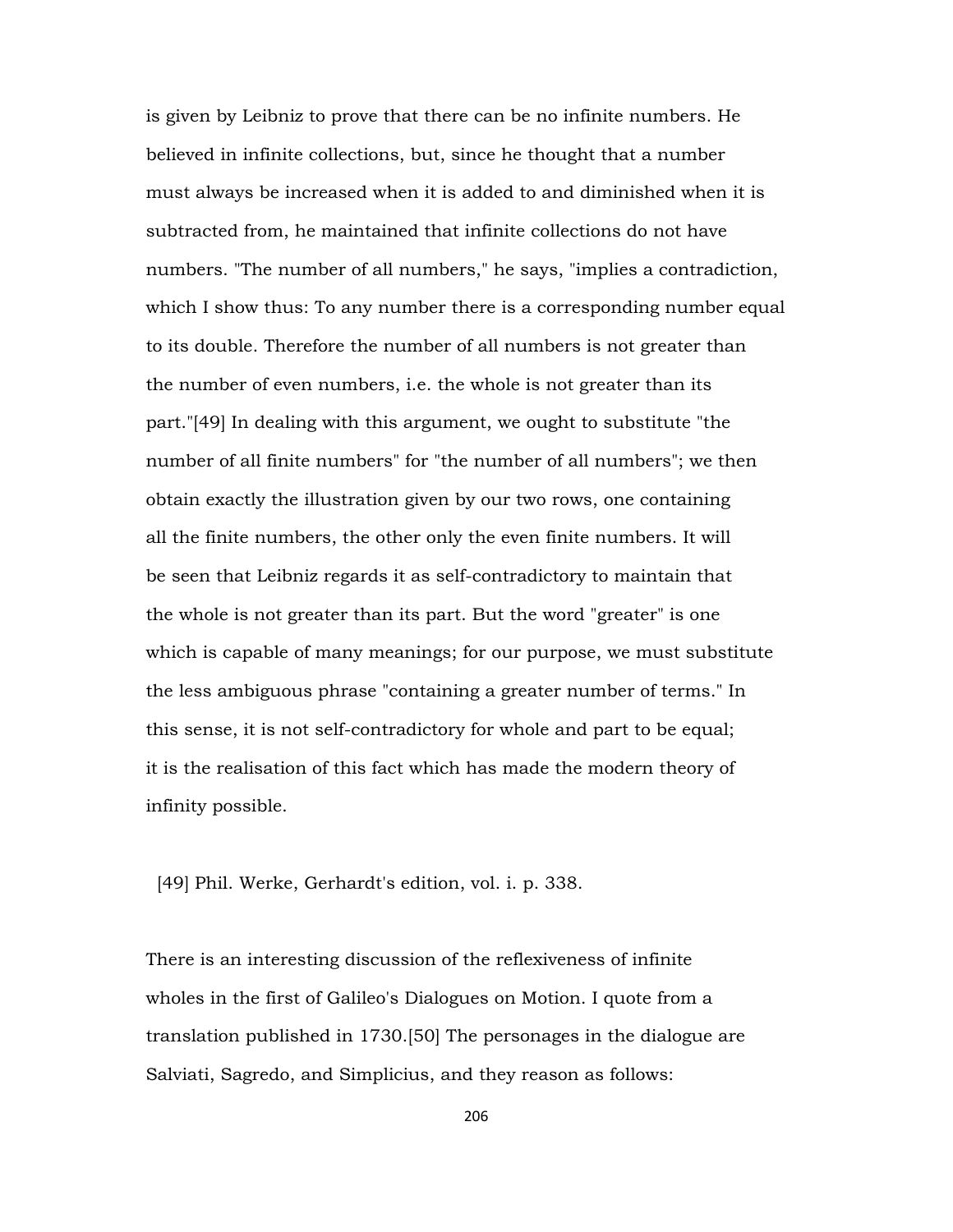"Simp. Here already arises a Doubt which I think is not to be resolv'd; and that is this: Since 'tis plain that one Line is given greater than another, and since both contain infinite Points, we must surely necessarily infer, that we have found in the same Species something greater than Infinite, since the Infinity of Points of the greater Line exceeds the Infinity of Points of the lesser. But now, to assign an Infinite greater than an Infinite, is what I can't possibly conceive.

"Salv. These are some of those Difficulties which arise from Discourses which our finite Understanding makes about Infinites, by ascribing to them Attributes which we give to Things finite and terminate, which I think most improper, because those Attributes of Majority, Minority, and Equality, agree not with Infinities, of which we can't say that one is greater than, less than, or equal to another. For Proof whereof I have something come into my Head, which (that I may be the better understood) I will propose by way of Interrogatories to Simplicius, who started this Difficulty. To begin then: I suppose you know which are square Numbers, and which not?

"Simp. I know very well that a square Number is that which arises from the Multiplication of any Number into itself; thus 4 and 9 are square Numbers, that arising from 2, and this from 3, multiplied by themselves.

"Salv. Very well; And you also know, that as the Products are call'd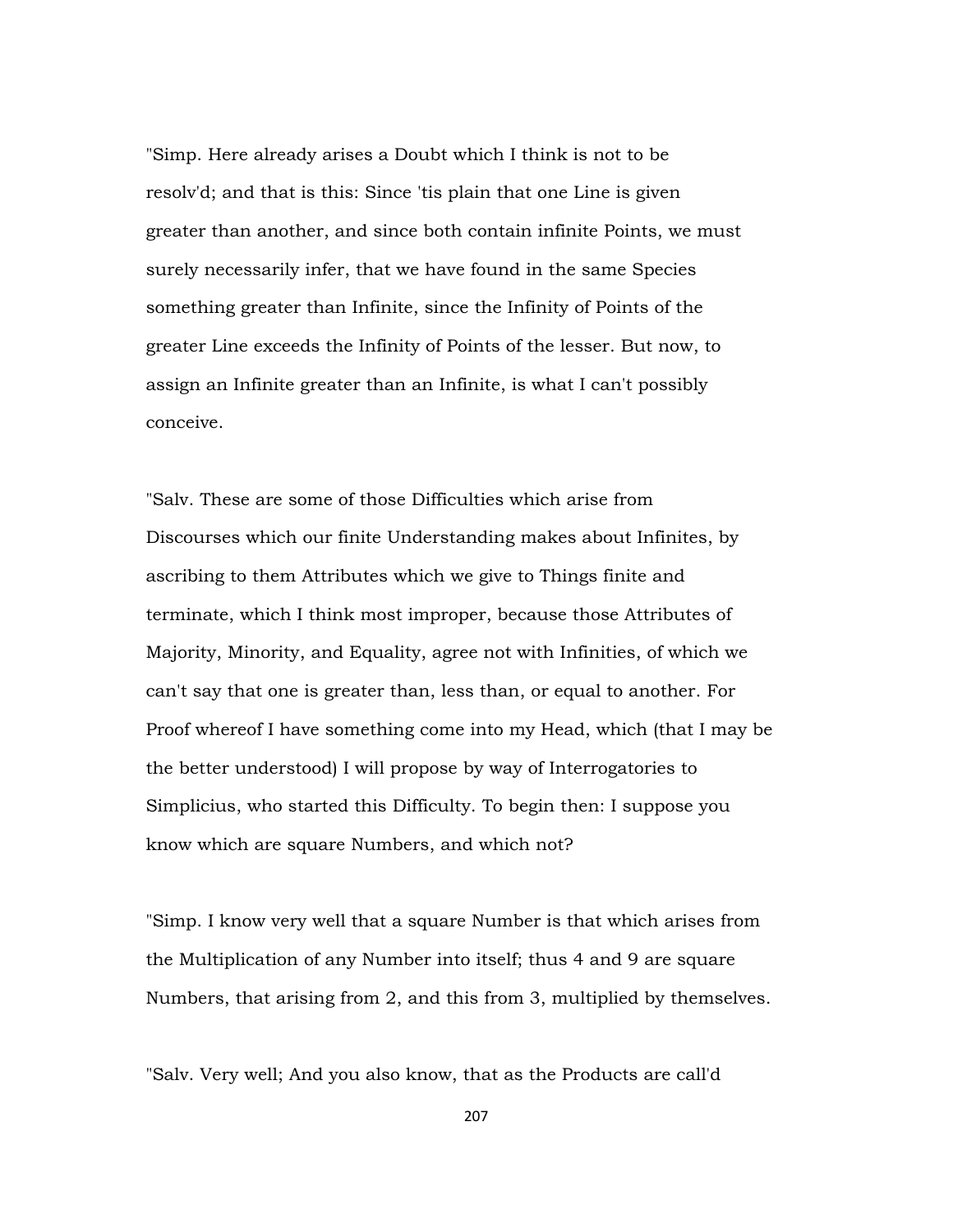Squares, the Factors are call'd Roots: And that the other Numbers, which proceed not from Numbers multiplied into themselves, are not Squares. Whence taking in all Numbers, both Squares and Not Squares, if I should say, that the Not Squares are more than the Squares, should I not be in the right?

"Simp. Most certainly.

"Salv. If I go on with you then, and ask you, How many squar'd Numbers there are? you may truly answer, That there are as many as are their proper Roots, since every Square has its own Root, and every Root its own Square, and since no Square has more than one Root, nor any Root more than one Square.

"Simp. Very true.

"Salv. But now, if I should ask how many Roots there are, you can't deny but there are as many as there are Numbers, since there's no Number but what's the Root to some Square. And this being granted, we may likewise affirm, that there are as many square Numbers, as there are Numbers; for there are as many Squares as there are Roots, and as many Roots as Numbers. And yet in the Beginning of this, we said, there were many more Numbers than Squares, the greater Part of Numbers being not Squares: And tho' the Number of Squares decreases in a greater proportion, as we go on to bigger Numbers, for count to an Hundred you'll find 10 Squares, viz. 1, 4, 9, 16, 25, 36, 49, 64, 81, 100, which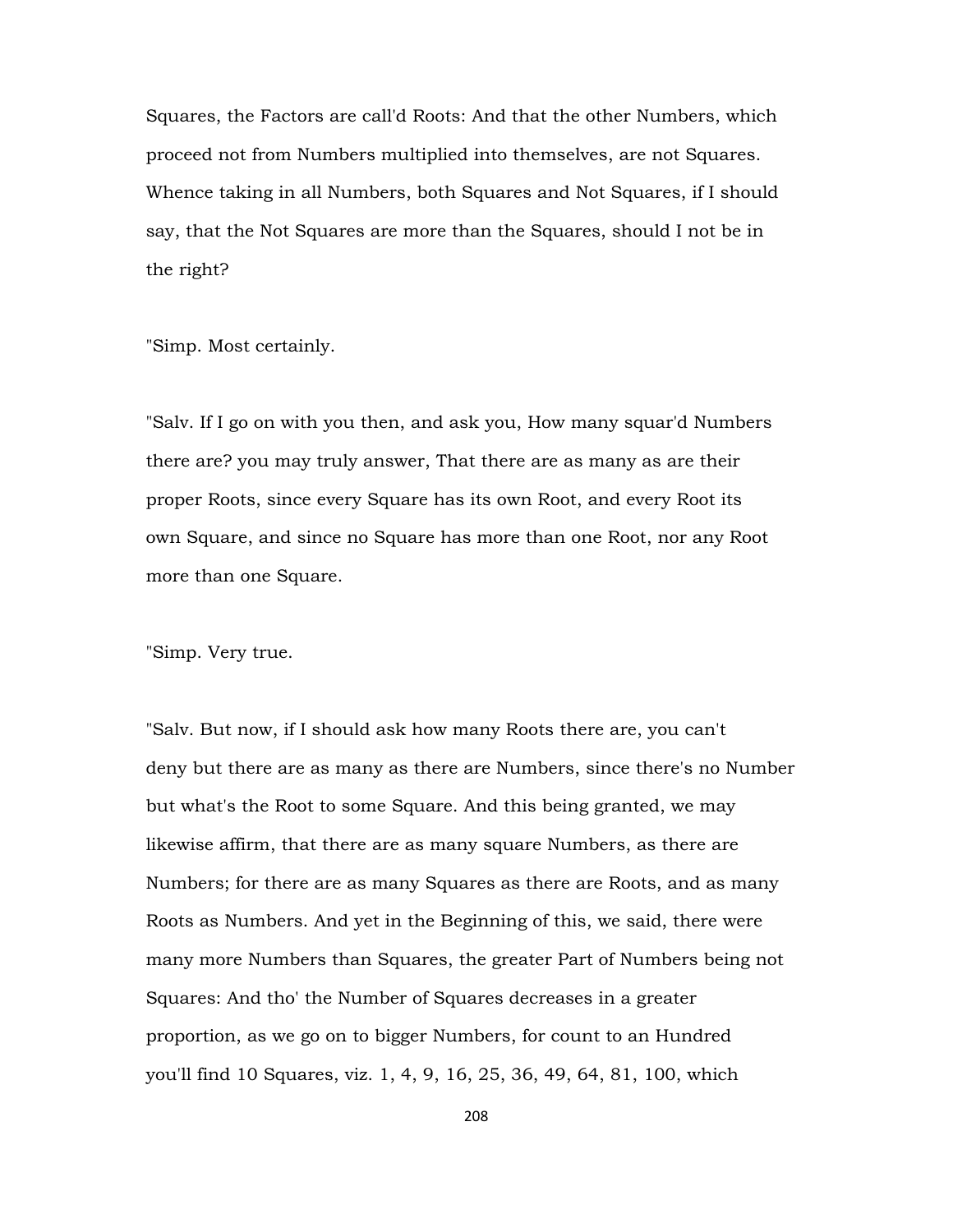is the same as to say the 10th Part are Squares; in Ten thousand only the 100th Part are Squares; in a Million only the 1000th: And yet in an infinite Number, if we can but comprehend it, we may say the Squares are as many as all the Numbers taken together.

"Sagr. What must be determin'd then in this Case?

"Salv. I see no other way, but by saying that all Numbers are infinite; Squares are Infinite, their Roots Infinite, and that the Number of Squares is not less than the Number of Numbers, nor this less than that: and then by concluding that the Attributes or Terms of Equality, Majority, and Minority, have no Place in Infinites, but are confin'd to terminate Quantities."

 [50] Mathematical Discourses concerning two new sciences relating to mechanics and local motion, in four dialogues. By Galileo Galilei, Chief Philosopher and Mathematician to the Grand Duke of Tuscany. Done into English from the Italian, by Tho. Weston, late Master, and now published by John Weston, present Master, of the Academy at Greenwich. See pp. 46 ff.

The way in which the problem is expounded in the above discussion is worthy of Galileo, but the solution suggested is not the right one. It is actually the case that the number of square (finite) numbers is the same as the number of (finite) numbers. The fact that, so long as we confine ourselves to numbers less than some given finite number, the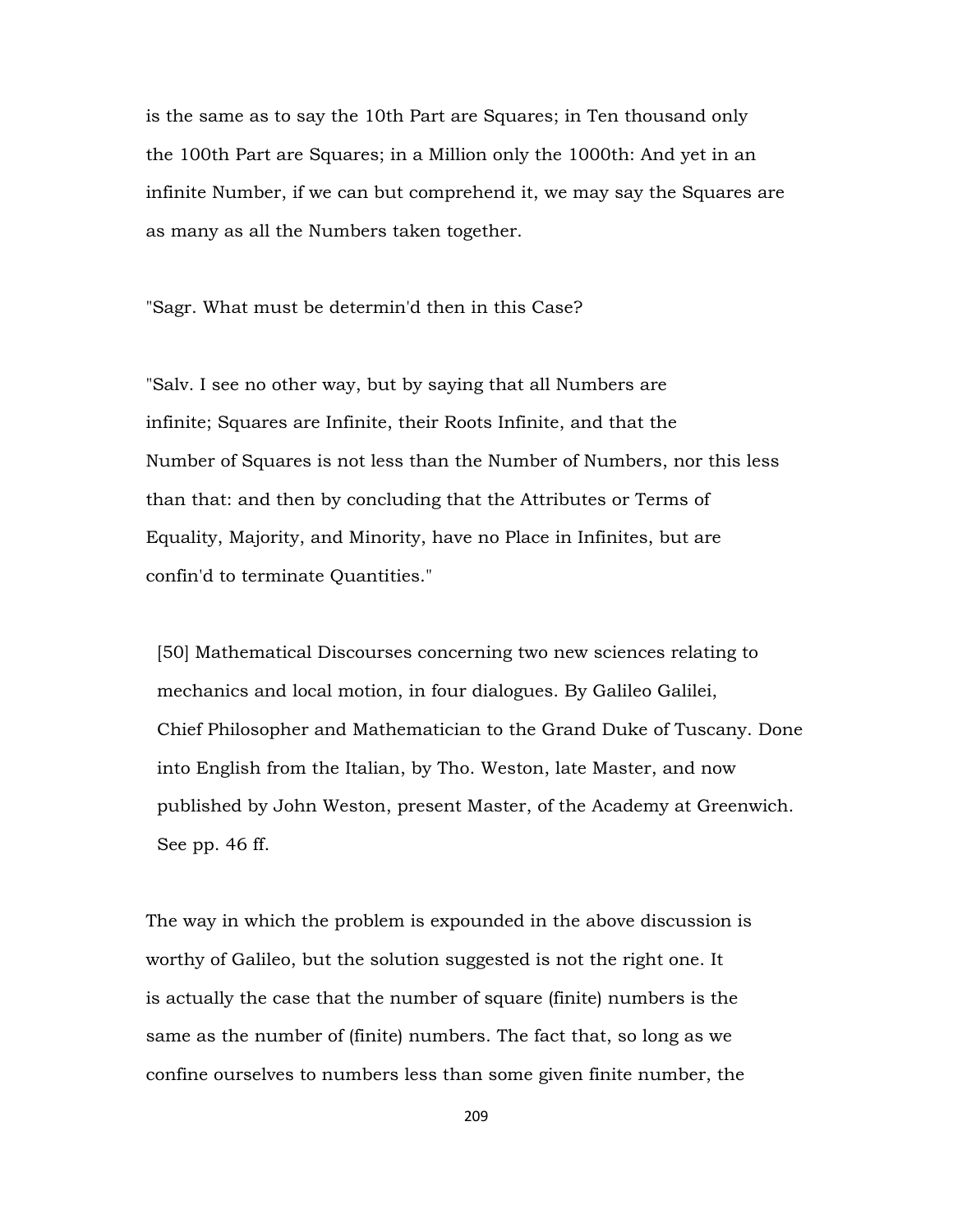proportion of squares tends towards zero as the given finite number increases, does not contradict the fact that the number of all finite squares is the same as the number of all finite numbers. This is only an instance of the fact, now familiar to mathematicians, that the limit of a function as the variable approaches a given point may not be the same as its value when the variable actually reaches the given point. But although the infinite numbers which Galileo discusses are equal, Cantor has shown that what Simplicius could not conceive is true, namely, that there are an infinite number of different infinite numbers, and that the conception of greater and less can be perfectly well applied to them. The whole of Simplicius's difficulty comes, as is evident, from his belief that, if greater and less can be applied, a part of an infinite collection must have fewer terms than the whole; and when this is denied, all contradictions disappear. As regards greater and less lengths of lines, which is the problem from which the above discussion starts, that involves a meaning of greater and less which is not arithmetical. The number of points is the same in a long line and in a short one, being in fact the same as the number of points in all space. The greater and less of metrical geometry involves the new metrical conception of congruence, which cannot be developed out of arithmetical considerations alone. But this question has not the fundamental importance which belongs to the arithmetical theory of infinity.

(2) Non-inductiveness.--The second property by which infinite numbers are distinguished from finite numbers is the property of

210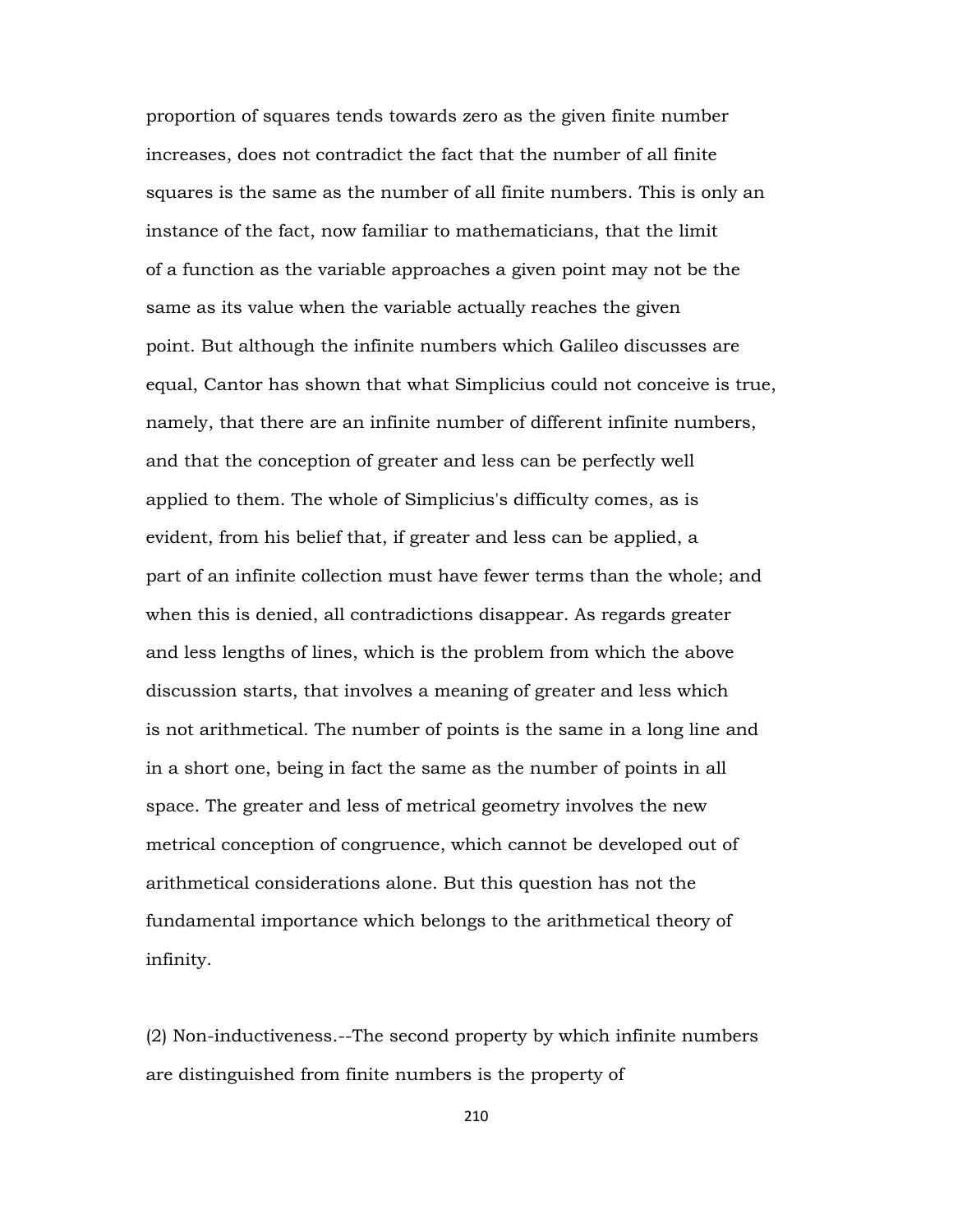non-inductiveness. This will be best explained by defining the positive property of inductiveness which characterises the finite numbers, and which is named after the method of proof known as "mathematical induction."

Let us first consider what is meant by calling a property "hereditary" in a given series. Take such a property as being named Jones. If a man is named Jones, so is his son; we will therefore call the property of being called Jones hereditary with respect to the relation of father and son. If a man is called Jones, all his descendants in the direct male line are called Jones; this follows from the fact that the property is hereditary. Now, instead of the relation of father and son, consider the relation of a finite number to its immediate successor, that is, the relation which holds between 0 and 1, between 1 and 2, between 2 and 3, and so on. If a property of numbers is hereditary with respect to this relation, then if it belongs to (say) 100, it must belong also to all finite numbers greater than 100; for, being hereditary, it belongs to 101 because it belongs to 100, and it belongs to 102 because it belongs to 101, and so on--where the "and so on" will take us, sooner or later, to any finite number greater than 100. Thus, for example, the property of being greater than 99 is hereditary in the series of finite numbers; and generally, a property is hereditary in this series when, given any number that possesses the property, the next number must always also possess it.

It will be seen that a hereditary property, though it must belong to all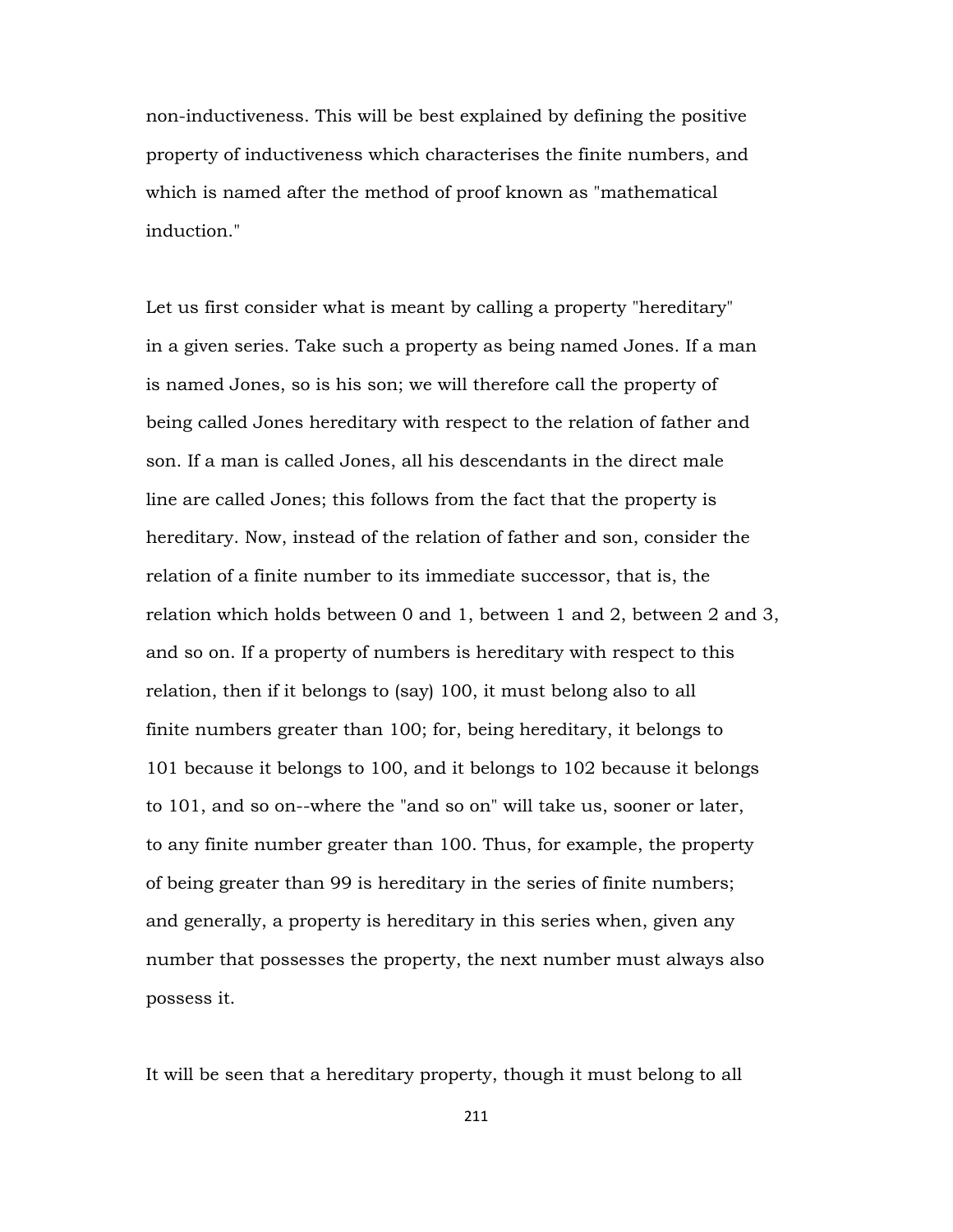the finite numbers greater than a given number possessing the property, need not belong to all the numbers less than this number. For example, the hereditary property of being greater than 99 belongs to 100 and all greater numbers, but not to any smaller number. Similarly, the hereditary property of being called Jones belongs to all the descendants (in the direct male line) of those who have this property, but not to all their ancestors, because we reach at last a first Jones, before whom the ancestors have no surname. It is obvious, however, that any hereditary property possessed by Adam must belong to all men; and similarly any hereditary property possessed by 0 must belong to all finite numbers. This is the principle of what is called "mathematical induction." It frequently happens, when we wish to prove that all finite numbers have some property, that we have first to prove that 0 has the property, and then that the property is hereditary, i.e. that, if it belongs to a given number, then it belongs to the next number. Owing to the fact that such proofs are called "inductive," I shall call the properties to which they are applicable "inductive" properties. Thus an inductive property of numbers is one which is hereditary and belongs to 0.

Taking any one of the natural numbers, say 29, it is easy to see that it must have all inductive properties. For since such properties belong to 0 and are hereditary, they belong to 1; therefore, since they are hereditary, they belong to 2, and so on; by twenty-nine repetitions of such arguments we show that they belong to 29. We may define the "inductive" numbers as all those that possess all inductive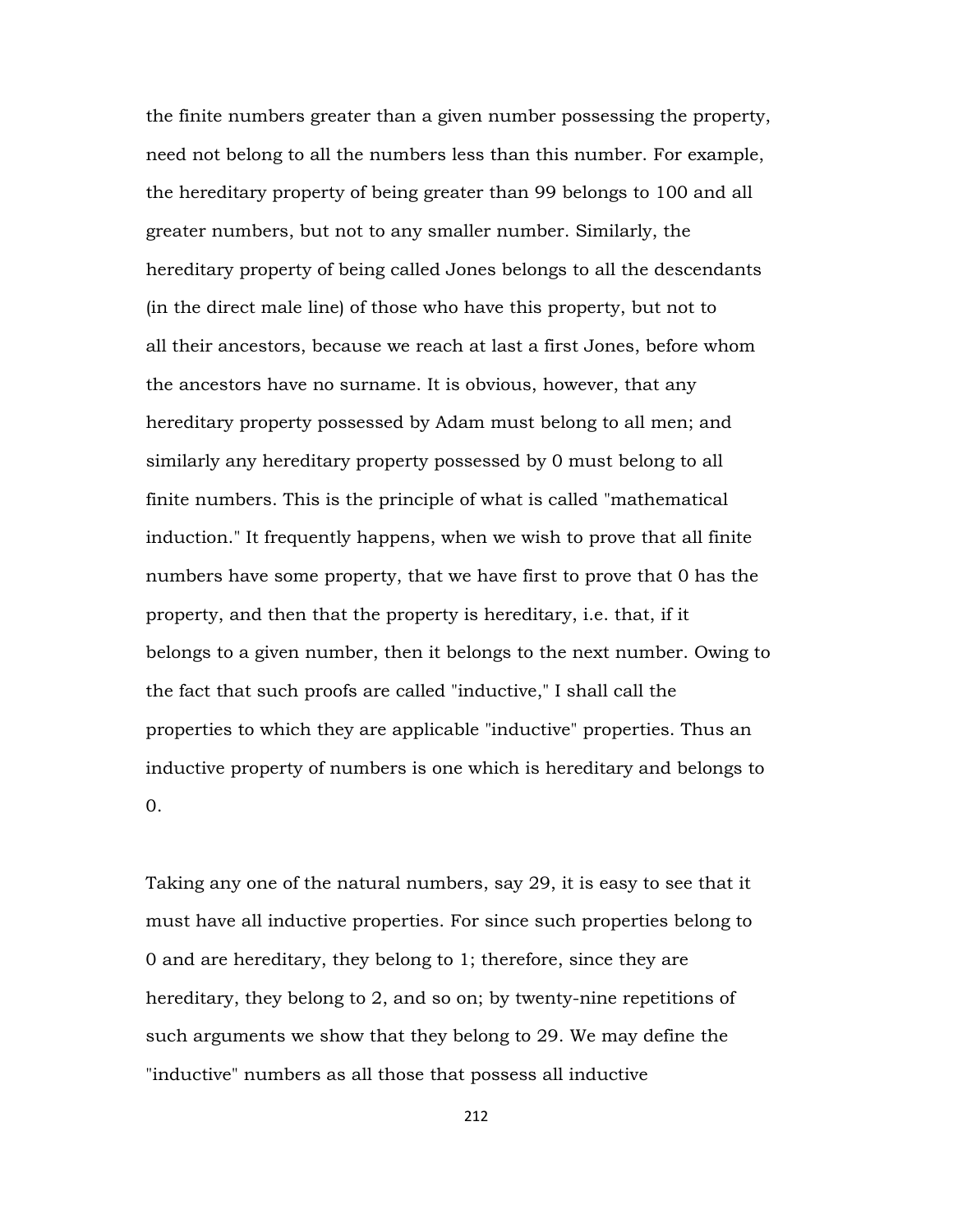properties; they will be the same as what are called the "natural" numbers, i.e. the ordinary finite whole numbers. To all such numbers, proofs by mathematical induction can be validly applied. They are those numbers, we may loosely say, which can be reached from 0 by successive additions of 1; in other words, they are all the numbers that can be reached by counting.

But beyond all these numbers, there are the infinite numbers, and infinite numbers do not have all inductive properties. Such numbers, therefore, may be called non-inductive. All those properties of numbers which are proved by an imaginary step-by-step process from one number to the next are liable to fail when we come to infinite numbers. The first of the infinite numbers has no immediate predecessor, because there is no greatest finite number; thus no succession of steps from one number to the next will ever reach from a finite number to an infinite one, and the step-by-step method of proof fails. This is another reason for the supposed self-contradictions of infinite numbers. Many of the most familiar properties of numbers, which custom had led people to regard as logically necessary, are in fact only demonstrable by the step-by-step method, and fail to be true of infinite numbers. But so soon as we realise the necessity of proving such properties by mathematical induction, and the strictly limited scope of this method of proof, the supposed contradictions are seen to contradict, not logic, but only our prejudices and mental habits.

The property of being increased by the addition of 1--i.e. the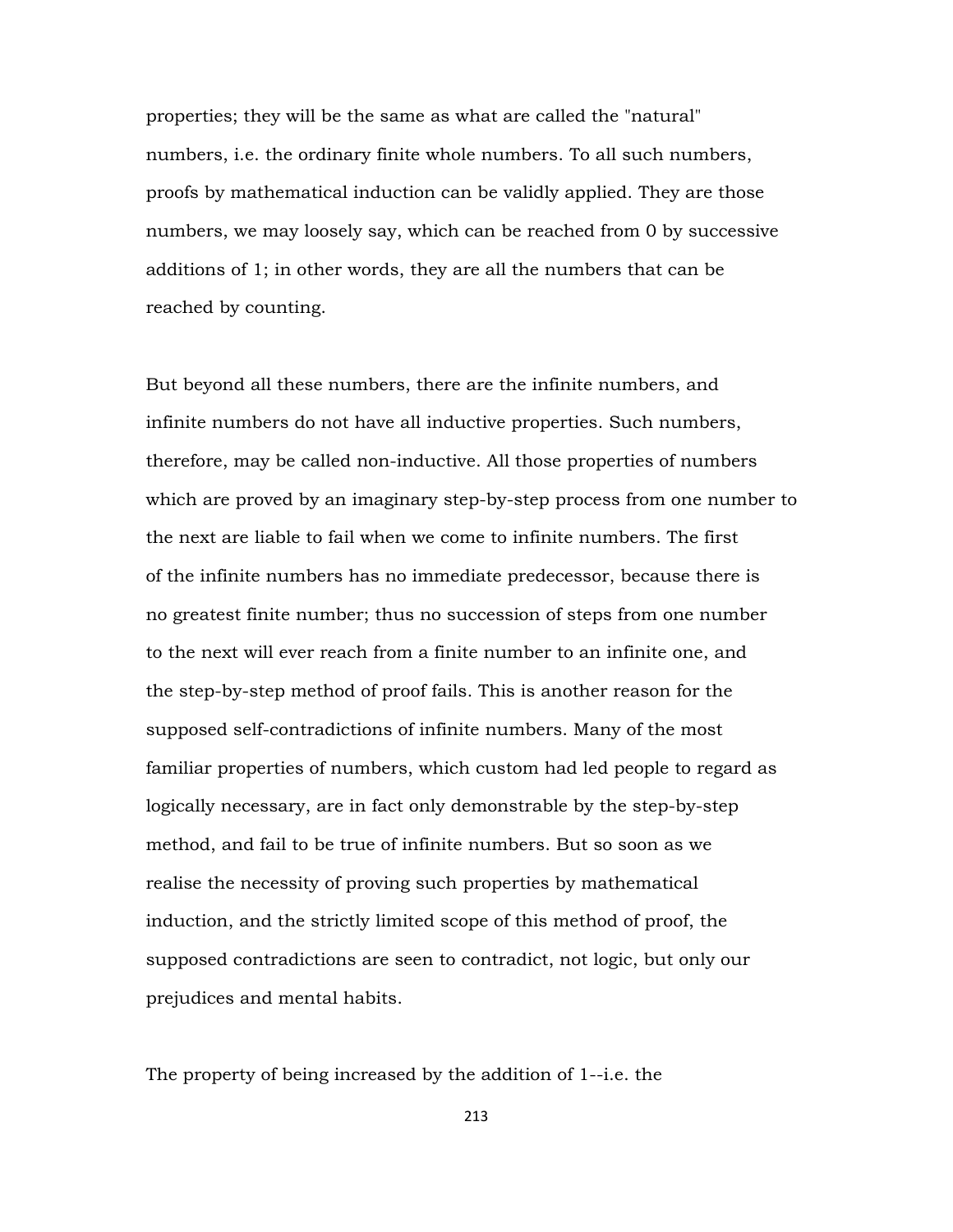property of non-reflexiveness--may serve to illustrate the limitations of mathematical induction. It is easy to prove that 0 is increased by the addition of 1, and that, if a given number is increased by the addition of 1, so is the next number, i.e. the number obtained by the addition of 1. It follows that each of the natural numbers is increased by the addition of 1. This follows generally from the general argument, and follows for each particular case by a sufficient number of applications of the argument. We first prove that 0 is not equal to 1; then, since the property of being increased by 1 is hereditary, it follows that 1 is not equal to 2; hence it follows that 2 is not equal to 3; if we wish to prove that 30,000 is not equal to 30,001, we can do so by repeating this reasoning 30,000 times. But we cannot prove in this way that all numbers are increased by the addition of 1; we can only prove that this holds of the numbers attainable by successive additions of 1 starting from 0. The reflexive numbers, which lie beyond all those attainable in this way, are as a matter of fact not increased by the addition of 1.

The two properties of reflexiveness and non-inductiveness, which we have considered as characteristics of infinite numbers, have not so far been proved to be always found together. It is known that all reflexive numbers are non-inductive, but it is not known that all non-inductive numbers are reflexive. Fallacious proofs of this proposition have been published by many writers, including myself, but up to the present no valid proof has been discovered. The infinite numbers actually known, however, are all reflexive as well as non-inductive; thus, in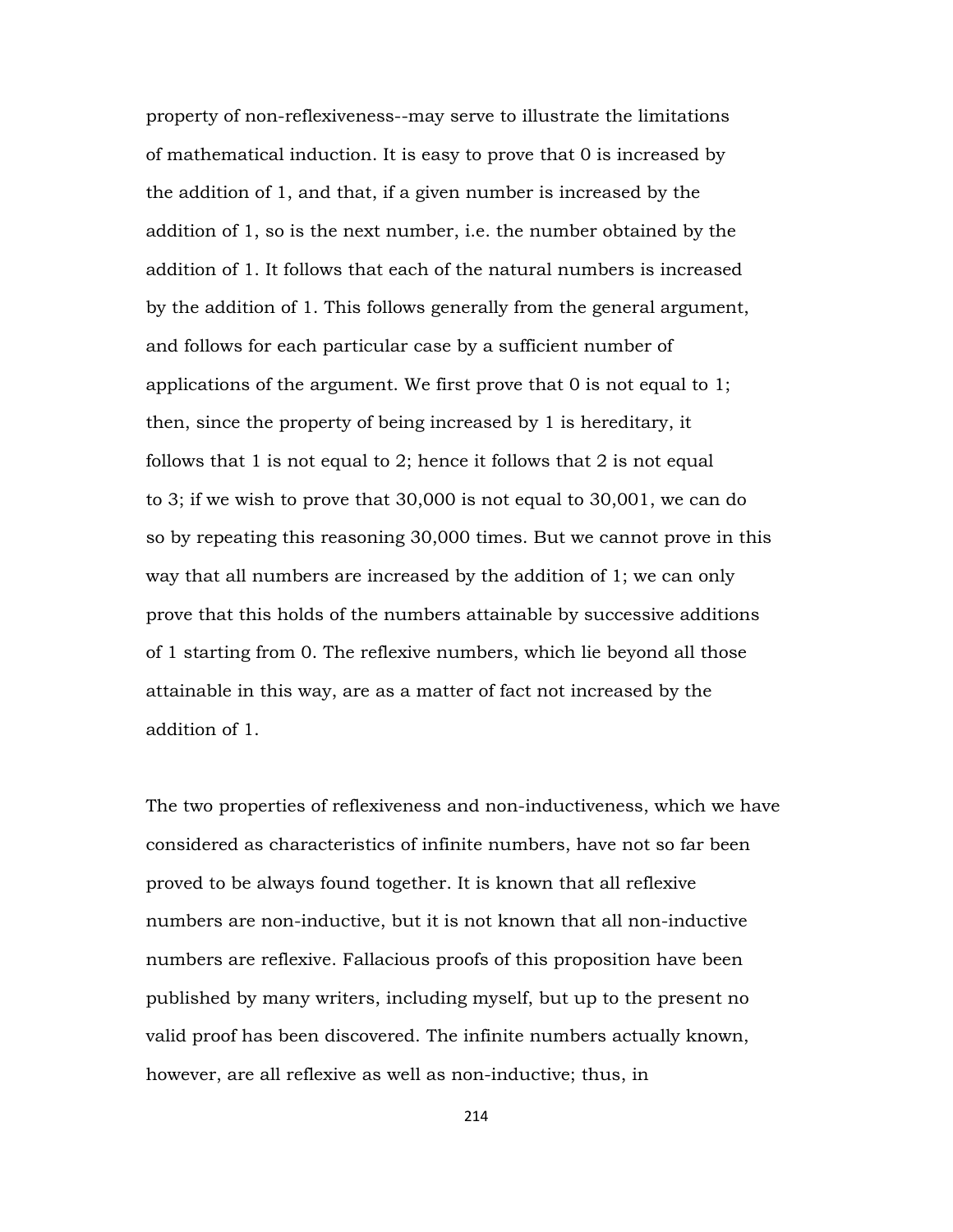mathematical practice, if not in theory, the two properties are always associated. For our purposes, therefore, it will be convenient to ignore the bare possibility that there may be non-inductive non-reflexive numbers, since all known numbers are either inductive or reflexive.

When infinite numbers are first introduced to people, they are apt to refuse the name of numbers to them, because their behaviour is so different from that of finite numbers that it seems a wilful misuse of terms to call them numbers at all. In order to meet this feeling, we must now turn to the logical basis of arithmetic, and consider the logical definition of numbers.

The logical definition of numbers, though it seems an essential support to the theory of infinite numbers, was in fact discovered independently and by a different man. The theory of infinite numbers--that is to say, the arithmetical as opposed to the logical part of the theory--was discovered by Georg Cantor, and published by him in 1882-3.[51] The definition of number was discovered about the same time by a man whose great genius has not received the recognition it deserves--I mean Gottlob Frege of Jena. His first work, Begriffsschrift, published in 1879, contained the very important theory of hereditary properties in a series to which I alluded in connection with inductiveness. His definition of number is contained in his second work, published in 1884, and entitled Die Grundlagen der Arithmetik, eine logisch-mathematische Untersuchung über den Begriff der Zahl.[52] It is with this book that the logical theory of arithmetic begins, and it will repay us to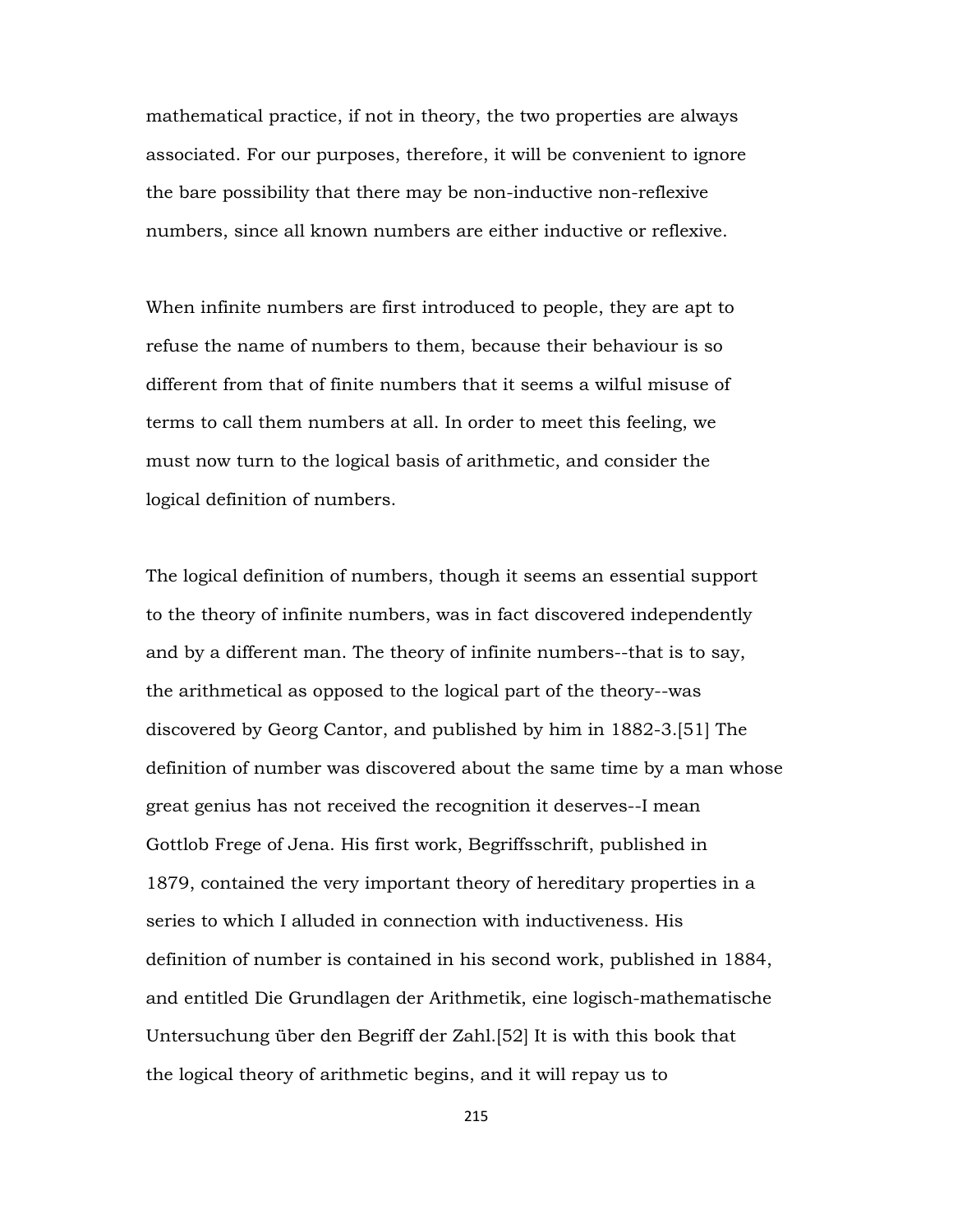consider Frege's analysis in some detail.

 [51] In his Grundlagen einer allgemeinen Mannichfaltigkeitslehre and in articles in Acta Mathematica, vol. ii.

 [52] The definition of number contained in this book, and elaborated in the Grundgesetze der Arithmetik (vol. i., 1893; vol. ii., 1903), was rediscovered by me in ignorance of Frege's work. I wish to state as emphatically as possible--what seems still often ignored--that his discovery antedated mine by eighteen years.

Frege begins by noting the increased desire for logical strictness in mathematical demonstrations which distinguishes modern mathematicians from their predecessors, and points out that this must lead to a critical investigation of the definition of number. He proceeds to show the inadequacy of previous philosophical theories, especially of the "synthetic a priori" theory of Kant and the empirical theory of Mill. This brings him to the question: What kind of object is it that number can properly be ascribed to? He points out that physical things may be regarded as one or many: for example, if a tree has a thousand leaves, they may be taken altogether as constituting its foliage, which would count as one, not as a thousand; and one pair of boots is the same object as two boots. It follows that physical things are not the subjects of which number is properly predicated; for when we have discovered the proper subjects, the number to be ascribed must be unambiguous. This leads to a discussion of the very prevalent view that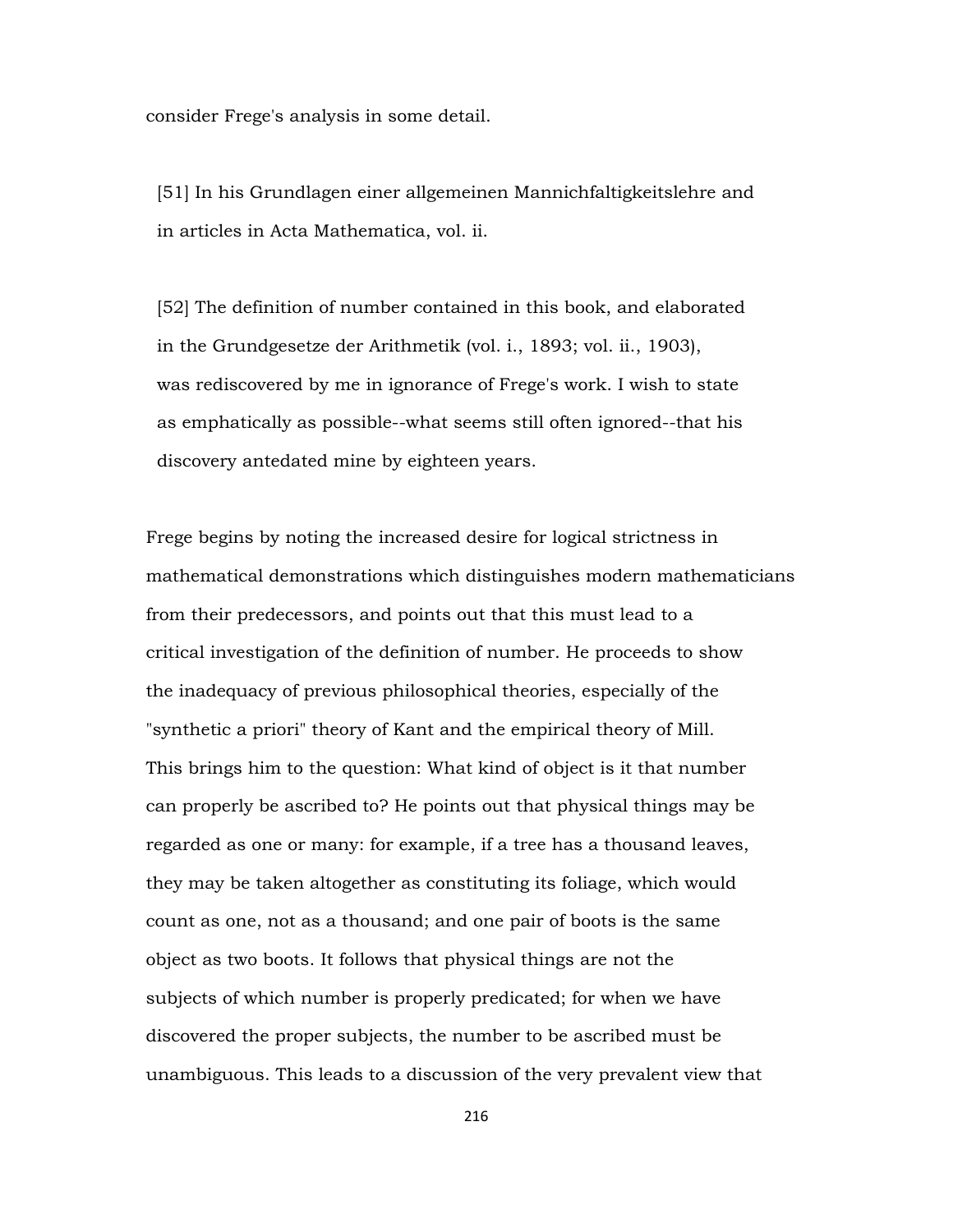number is really something psychological and subjective, a view which Frege emphatically rejects. "Number," he says, "is as little an object of psychology or an outcome of psychical processes as the North Sea.... The botanist wishes to state something which is just as much a fact when he gives the number of petals in a flower as when he gives its colour. The one depends as little as the other upon our caprice. There is therefore a certain similarity between number and colour; but this does not consist in the fact that both are sensibly perceptible in external things, but in the fact that both are objective" (p. 34).

"I distinguish the objective," he continues, "from the palpable, the spatial, the actual. The earth's axis, the centre of mass of the solar system, are objective, but I should not call them actual, like the earth itself" (p. 35). He concludes that number is neither spatial and physical, nor subjective, but non-sensible and objective. This conclusion is important, since it applies to all the subject-matter of mathematics and logic. Most philosophers have thought that the physical and the mental between them exhausted the world of being. Some have argued that the objects of mathematics were obviously not subjective, and therefore must be physical and empirical; others have argued that they were obviously not physical, and therefore must be subjective and mental. Both sides were right in what they denied, and wrong in what they asserted; Frege has the merit of accepting both denials, and finding a third assertion by recognising the world of logic, which is neither mental nor physical.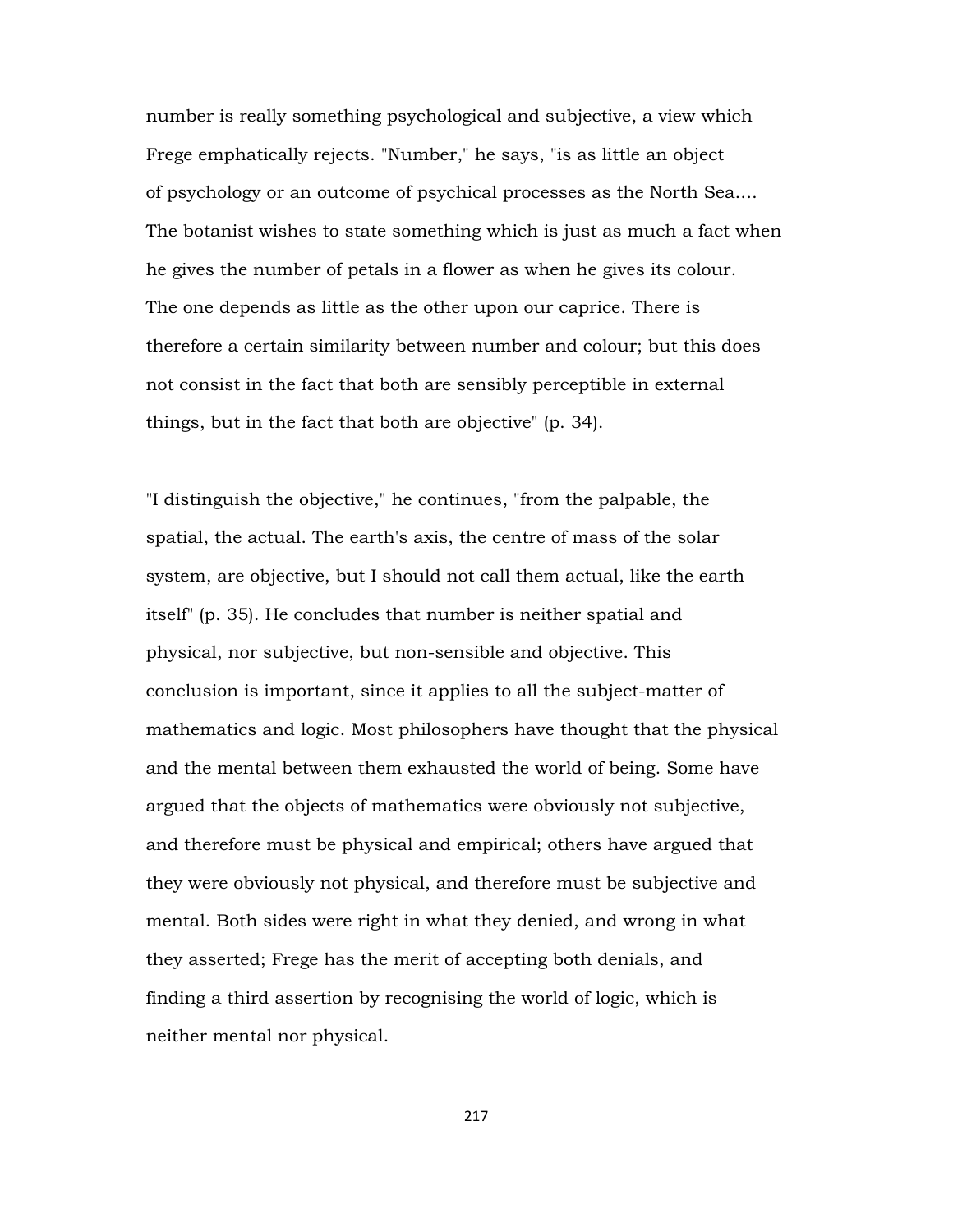The fact is, as Frege points out, that no number, not even 1, is applicable to physical things, but only to general terms or descriptions, such as "man," "satellite of the earth," "satellite of Venus." The general term "man" is applicable to a certain number of objects: there are in the world so and so many men. The unity which philosophers rightly feel to be necessary for the assertion of a number is the unity of the general term, and it is the general term which is the proper subject of number. And this applies equally when there is one object or none which falls under the general term. "Satellite of the earth" is a term only applicable to one object, namely, the moon. But "one" is not a property of the moon itself, which may equally well be regarded as many molecules: it is a property of the general term "earth's satellite." Similarly, 0 is a property of the general term "satellite of Venus," because Venus has no satellite. Here at last we have an intelligible theory of the number 0. This was impossible if numbers applied to physical objects, because obviously no physical object could have the number 0. Thus, in seeking our definition of number we have arrived so far at the result that numbers are properties of general terms or general descriptions, not of physical things or of mental occurrences.

Instead of speaking of a general term, such as "man," as the subject of which a number can be asserted, we may, without making any serious change, take the subject as the class or collection of objects--i.e. "mankind" in the above instance--to which the general term in question is applicable. Two general terms, such as "man" and "featherless biped,"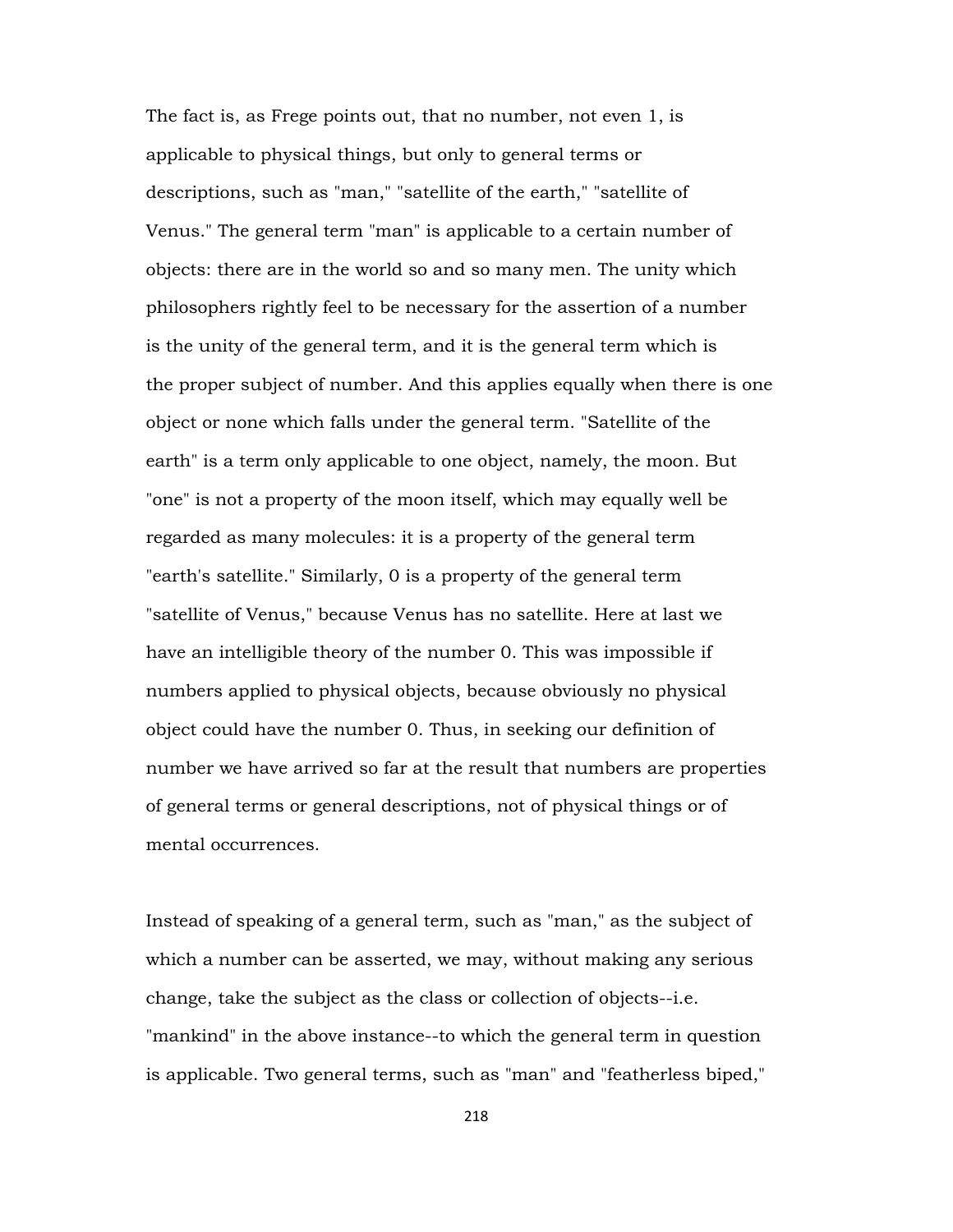which are applicable to the same collection of objects, will obviously have the same number of instances; thus the number depends upon the class, not upon the selection of this or that general term to describe it, provided several general terms can be found to describe the same class. But some general term is always necessary in order to describe a class. Even when the terms are enumerated, as "this and that and the other," the collection is constituted by the general property of being either this, or that, or the other, and only so acquires the unity which enables us to speak of it as one collection. And in the case of an infinite class, enumeration is impossible, so that description by a general characteristic common and peculiar to the members of the class is the only possible description. Here, as we see, the theory of number to which Frege was led by purely logical considerations becomes of use in showing how infinite classes can be amenable to number in spite of being incapable of enumeration.

Frege next asks the question: When do two collections have the same number of terms? In ordinary life, we decide this question by counting; but counting, as we saw, is impossible in the case of infinite collections, and is not logically fundamental with finite collections. We want, therefore, a different method of answering our question. An illustration may help to make the method clear. I do not know how many married men there are in England, but I do know that the number is the same as the number of married women. The reason I know this is that the relation of husband and wife relates one man to one woman and one woman to one man. A relation of this sort is called a one-one relation. The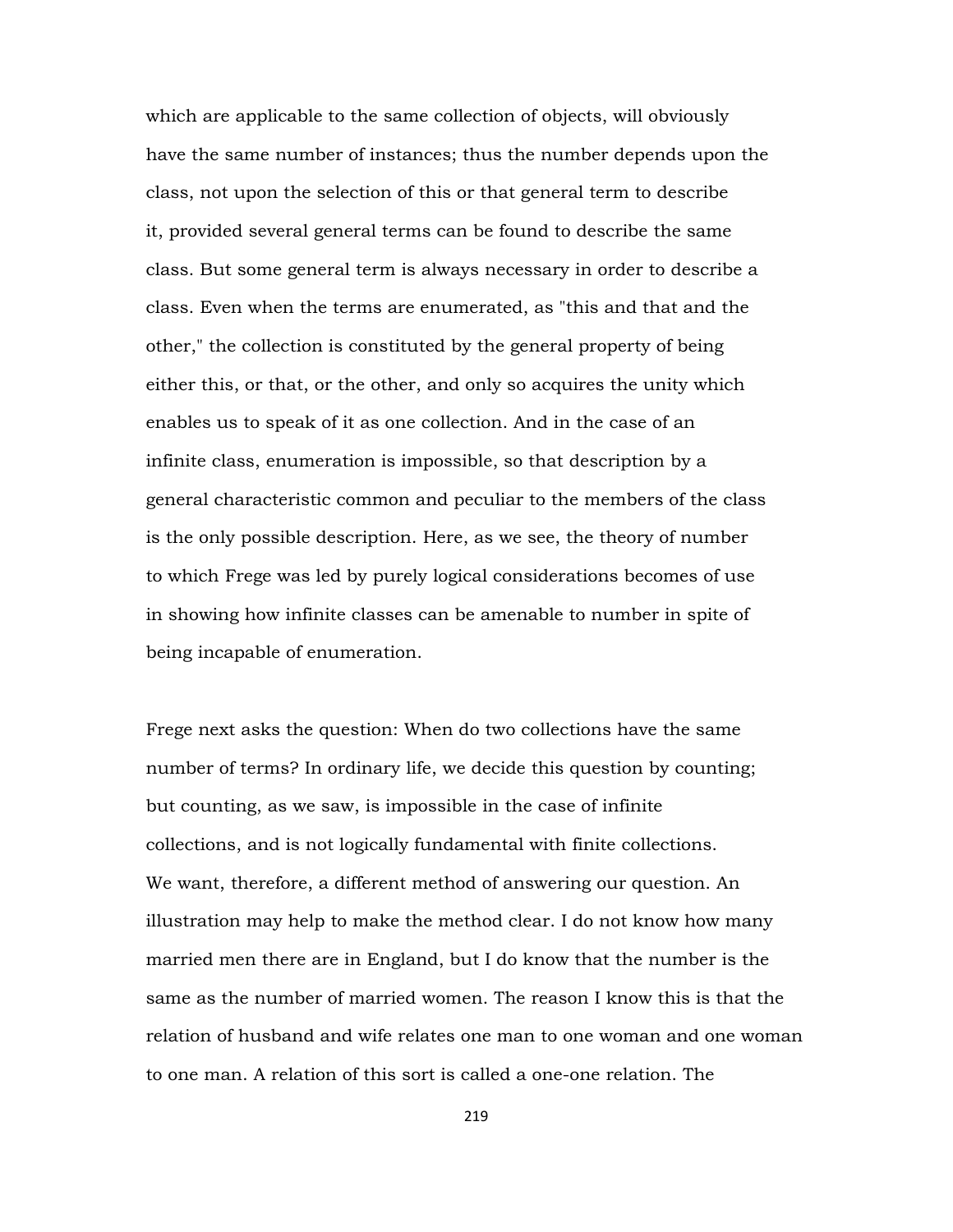relation of father to son is called a one-many relation, because a man can have only one father but may have many sons; conversely, the relation of son to father is called a many-one relation. But the relation of husband to wife (in Christian countries) is called one-one, because a man cannot have more than one wife, or a woman more than one husband. Now, whenever there is a one-one relation between all the terms of one collection and all the terms of another severally, as in the case of English husbands and English wives, the number of terms in the one collection is the same as the number in the other; but when there is not such a relation, the number is different. This is the answer to the question: When do two collections have the same number of terms?

We can now at last answer the question: What is meant by the number of terms in a given collection? When there is a one-one relation between all the terms of one collection and all the terms of another severally, we shall say that the two collections are "similar." We have just seen that two similar collections have the same number of terms. This leads us to define the number of a given collection as the class of all collections that are similar to it; that is to say, we set up the following formal definition:

"The number of terms in a given class" is defined as meaning "the class of all classes that are similar to the given class."

This definition, as Frege (expressing it in slightly different terms) showed, yields the usual arithmetical properties of numbers. It is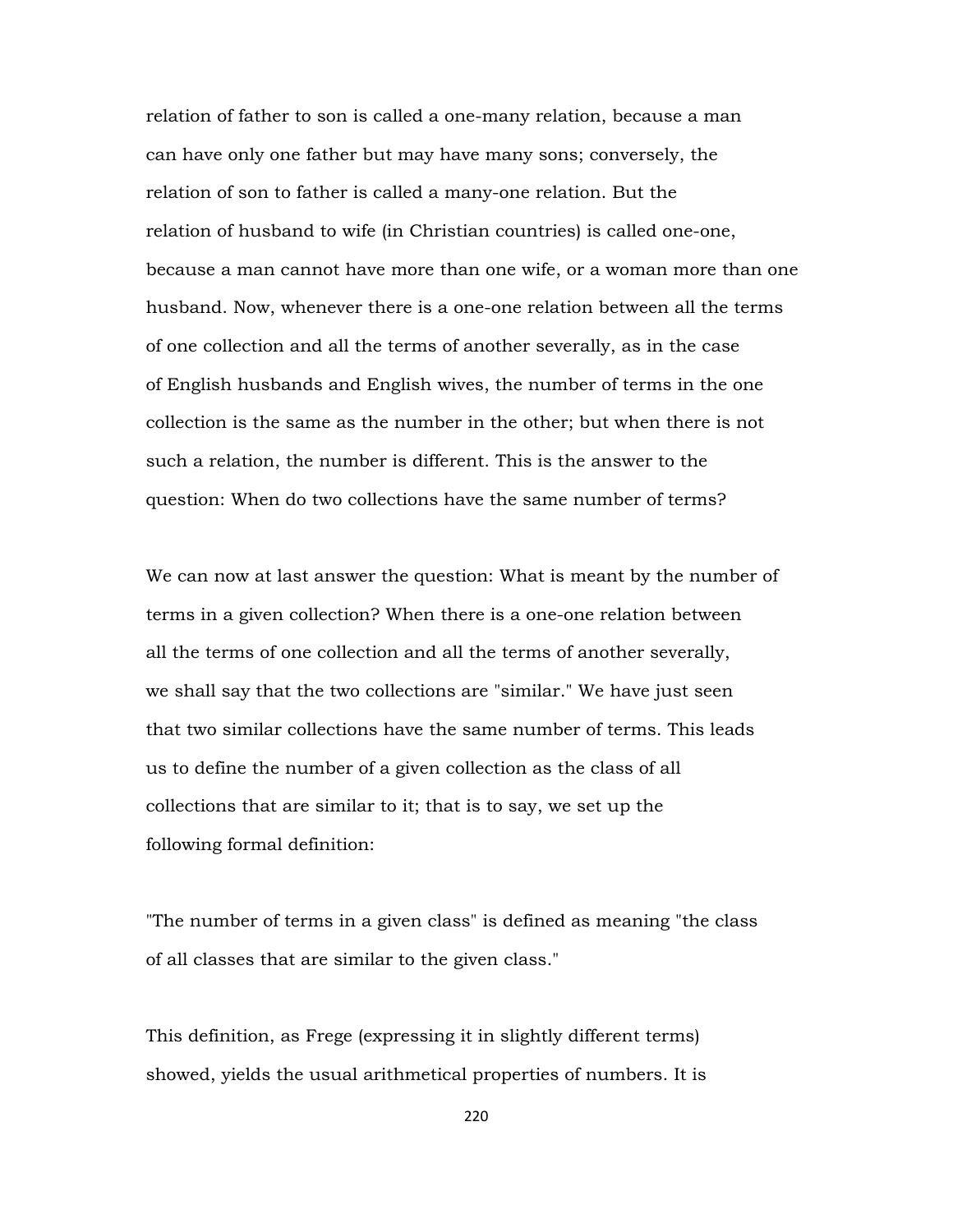applicable equally to finite and infinite numbers, and it does not require the admission of some new and mysterious set of metaphysical entities. It shows that it is not physical objects, but classes or the general terms by which they are defined, of which numbers can be asserted; and it applies to 0 and 1 without any of the difficulties which other theories find in dealing with these two special cases.

The above definition is sure to produce, at first sight, a feeling of oddity, which is liable to cause a certain dissatisfaction. It defines the number 2, for instance, as the class of all couples, and the number 3 as the class of all triads. This does not seem to be what we have hitherto been meaning when we spoke of 2 and 3, though it would be difficult to say what we had been meaning. The answer to a feeling cannot be a logical argument, but nevertheless the answer in this case is not without importance. In the first place, it will be found that when an idea which has grown familiar as an unanalysed whole is first resolved accurately into its component parts--which is what we do when we define it--there is almost always a feeling of unfamiliarity produced by the analysis, which tends to cause a protest against the definition. In the second place, it may be admitted that the definition, like all definitions, is to a certain extent arbitrary. In the case of the small finite numbers, such as 2 and 3, it would be possible to frame definitions more nearly in accordance with our unanalysed feeling of what we mean; but the method of such definitions would lack uniformity, and would be found to fail sooner or later--at latest when we reached infinite numbers.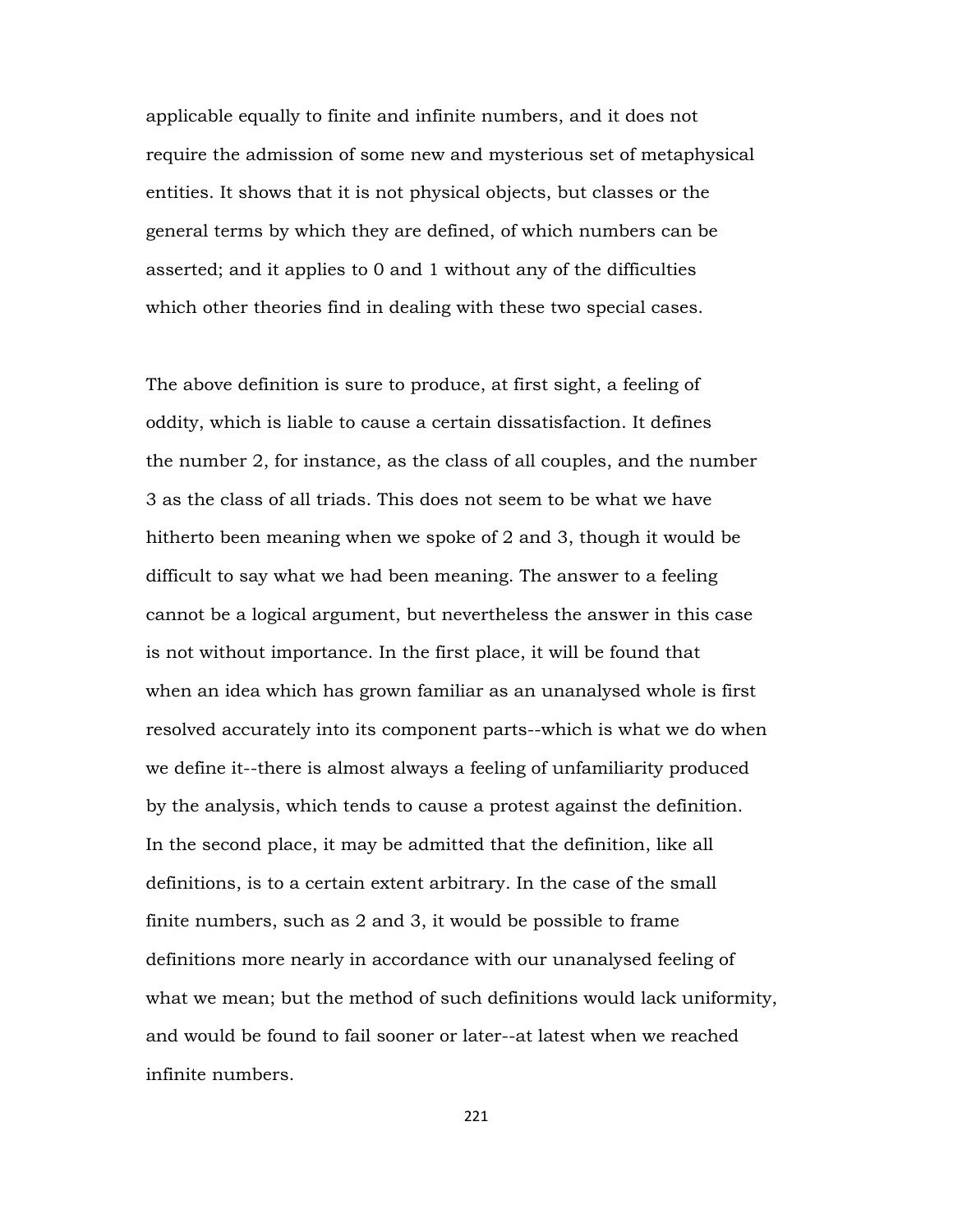In the third place, the real desideratum about such a definition as that of number is not that it should represent as nearly as possible the ideas of those who have not gone through the analysis required in order to reach a definition, but that it should give us objects having the requisite properties. Numbers, in fact, must satisfy the formulæ of arithmetic; any indubitable set of objects fulfilling this requirement may be called numbers. So far, the simplest set known to fulfil this requirement is the set introduced by the above definition. In comparison with this merit, the question whether the objects to which the definition applies are like or unlike the vague ideas of numbers entertained by those who cannot give a definition, is one of very little importance. All the important requirements are fulfilled by the above definition, and the sense of oddity which is at first unavoidable will be found to wear off very quickly with the growth of familiarity.

There is, however, a certain logical doctrine which may be thought to form an objection to the above definition of numbers as classes of classes--I mean the doctrine that there are no such objects as classes at all. It might be thought that this doctrine would make havoc of a theory which reduces numbers to classes, and of the many other theories in which we have made use of classes. This, however, would be a mistake: none of these theories are any the worse for the doctrine that classes are fictions. What the doctrine is, and why it is not destructive, I will try briefly to explain.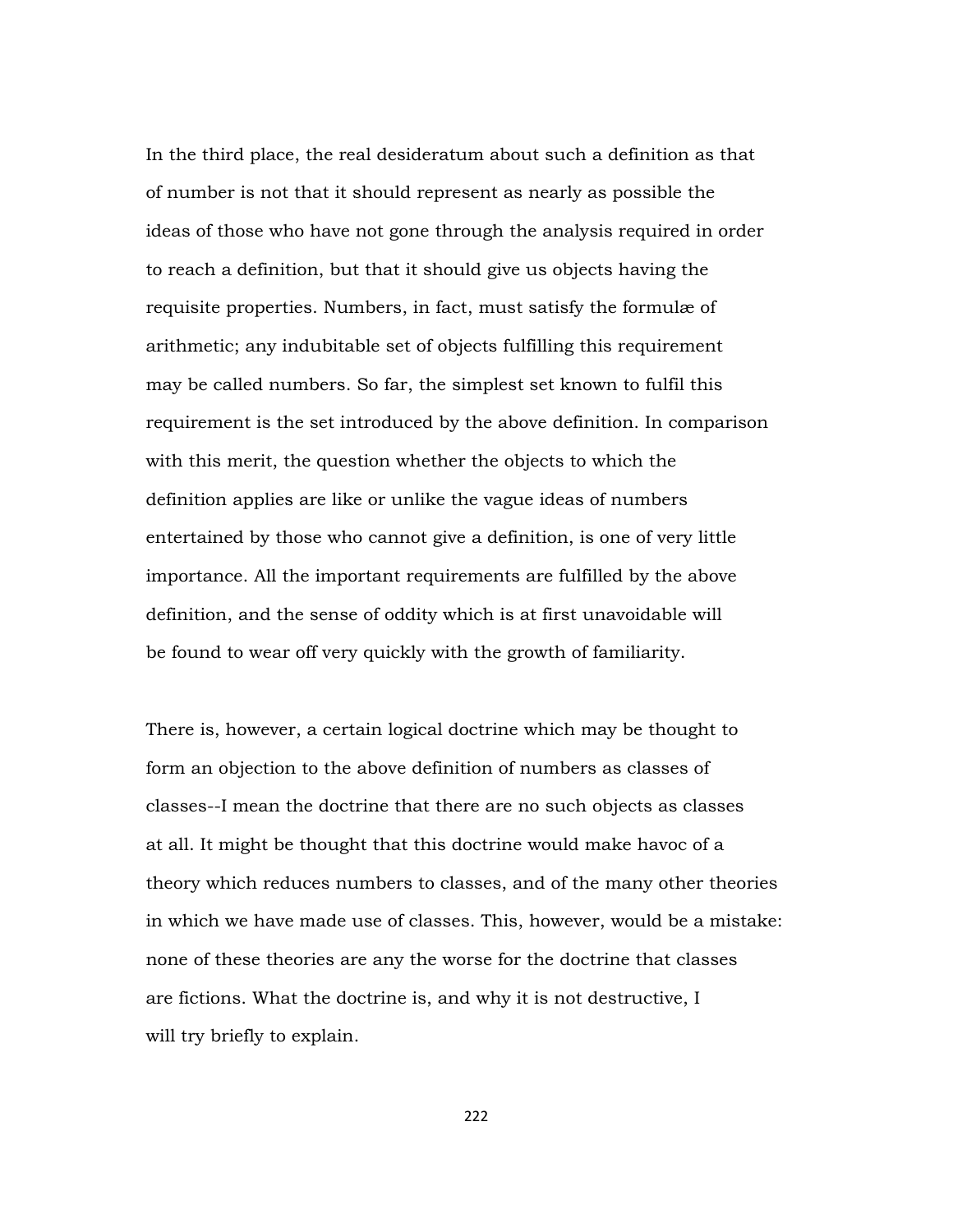On account of certain rather complicated difficulties, culminating in definite contradictions, I was led to the view that nothing that can be said significantly about things, i.e. particulars, can be said significantly (i.e. either truly or falsely) about classes of things. That is to say, if, in any sentence in which a thing is mentioned, you substitute a class for the thing, you no longer have a sentence that has any meaning: the sentence is no longer either true or false, but a meaningless collection of words. Appearances to the contrary can be dispelled by a moment's reflection. For example, in the sentence, "Adam is fond of apples," you may substitute mankind, and say, "Mankind is fond of apples." But obviously you do not mean that there is one individual, called "mankind," which munches apples: you mean that the separate individuals who compose mankind are each severally fond of apples.

Now, if nothing that can be said significantly about a thing can be said significantly about a class of things, it follows that classes of things cannot have the same kind of reality as things have; for if they had, a class could be substituted for a thing in a proposition predicating the kind of reality which would be common to both. This view is really consonant to common sense. In the third or fourth century B.C. there lived a Chinese philosopher named Hui Tzŭ, who maintained that "a bay horse and a dun cow are three; because taken separately they are two, and taken together they are one: two and one make three."[53] The author from whom I quote says that Hui Tzŭ "was particularly fond of the quibbles which so delighted the sophists or unsound reasoners of ancient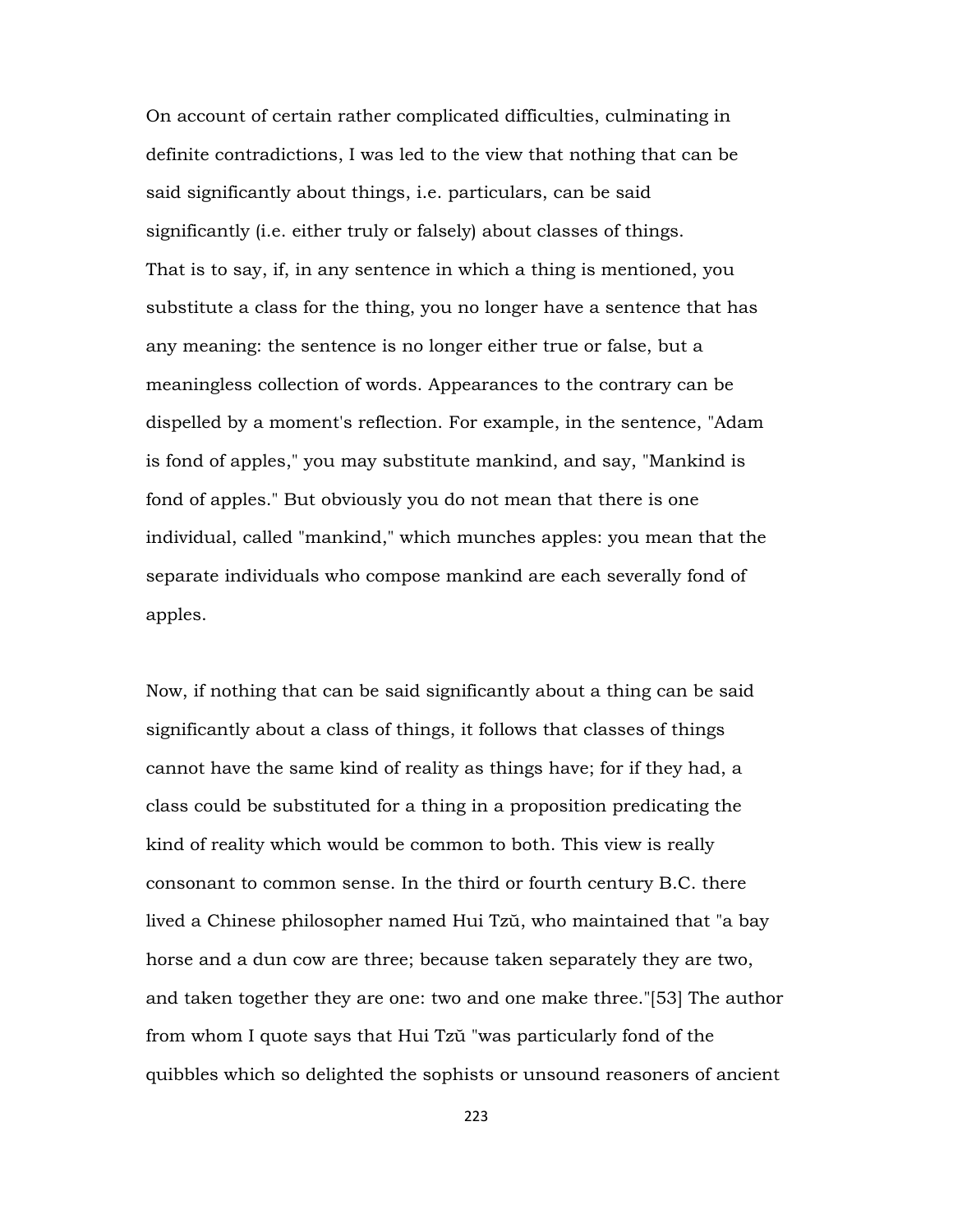Greece," and this no doubt represents the judgment of common sense upon such arguments. Yet if collections of things were things, his contention would be irrefragable. It is only because the bay horse and the dun cow taken together are not a new thing that we can escape the conclusion that there are three things wherever there are two.

 [53] Giles, The Civilisation of China (Home University Library), p. 147.

When it is admitted that classes are not things, the question arises: What do we mean by statements which are nominally about classes? Take such a statement as, "The class of people interested in mathematical logic is not very numerous." Obviously this reduces itself to, "Not very many people are interested in mathematical logic." For the sake of definiteness, let us substitute some particular number, say 3, for "very many." Then our statement is, "Not three people are interested in mathematical logic." This may be expressed in the form: "If x is interested in mathematical logic, and also y is interested, and also z is interested, then x is identical with y, or x is identical with z, or y is identical with z." Here there is no longer any reference at all to a "class." In some such way, all statements nominally about a class can be reduced to statements about what follows from the hypothesis of anything's having the defining property of the class. All that is wanted, therefore, in order to render the verbal use of classes legitimate, is a uniform method of interpreting propositions in which such a use occurs, so as to obtain propositions in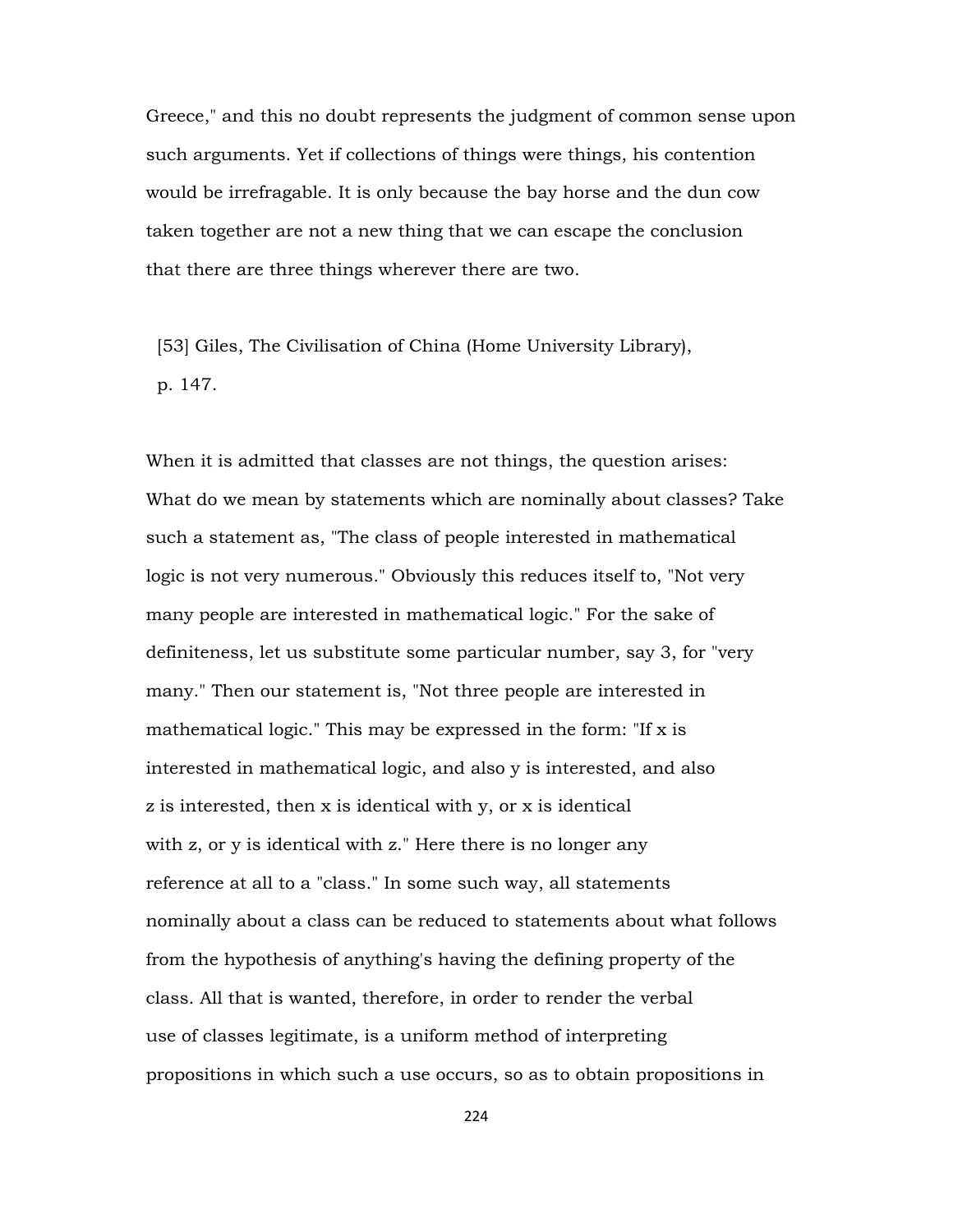which there is no longer any such use. The definition of such a method is a technical matter, which Dr Whitehead and I have dealt with elsewhere, and which we need not enter into on this occasion.[54]

[54] Cf. Principia Mathematica, § 20, and Introduction, chapter iii.

If the theory that classes are merely symbolic is accepted, it follows that numbers are not actual entities, but that propositions in which numbers verbally occur have not really any constituents corresponding to numbers, but only a certain logical form which is not a part of propositions having this form. This is in fact the case with all the apparent objects of logic and mathematics. Such words as or, not, if, there is, identity, greater, plus, nothing,

everything, function, and so on, are not names of definite objects, like "John" or "Jones," but are words which require a context in order to have meaning. All of them are formal, that is to say, their occurrence indicates a certain form of proposition, not a certain constituent. "Logical constants," in short, are not entities; the words expressing them are not names, and cannot significantly be made into logical subjects except when it is the words themselves, as opposed to their meanings, that are being discussed.[55] This fact has a very important bearing on all logic and philosophy, since it shows how they differ from the special sciences. But the questions raised are so large and so difficult that it is impossible to pursue them further on this occasion.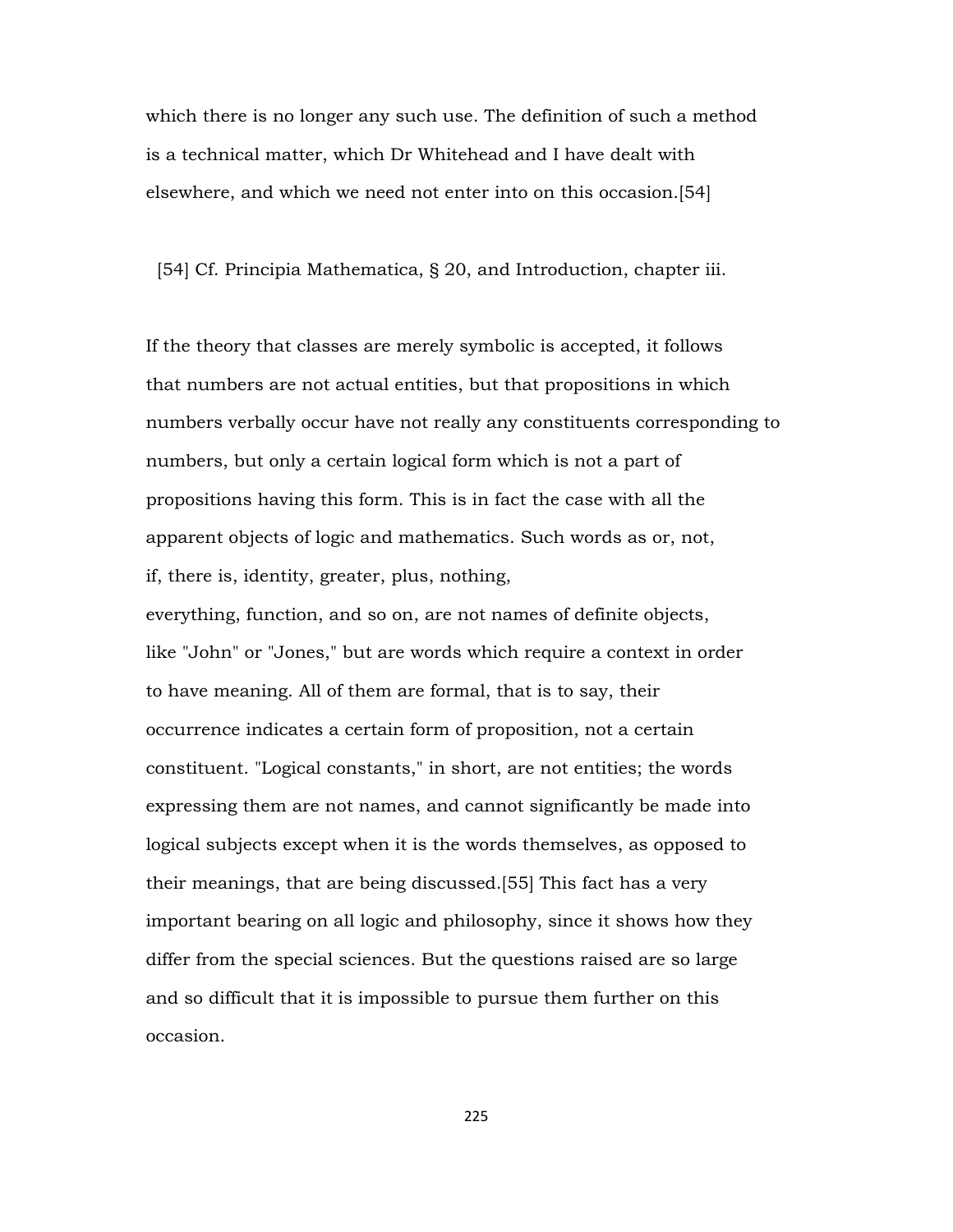[55] In the above remarks I am making use of unpublished work by my friend Ludwig Wittgenstein.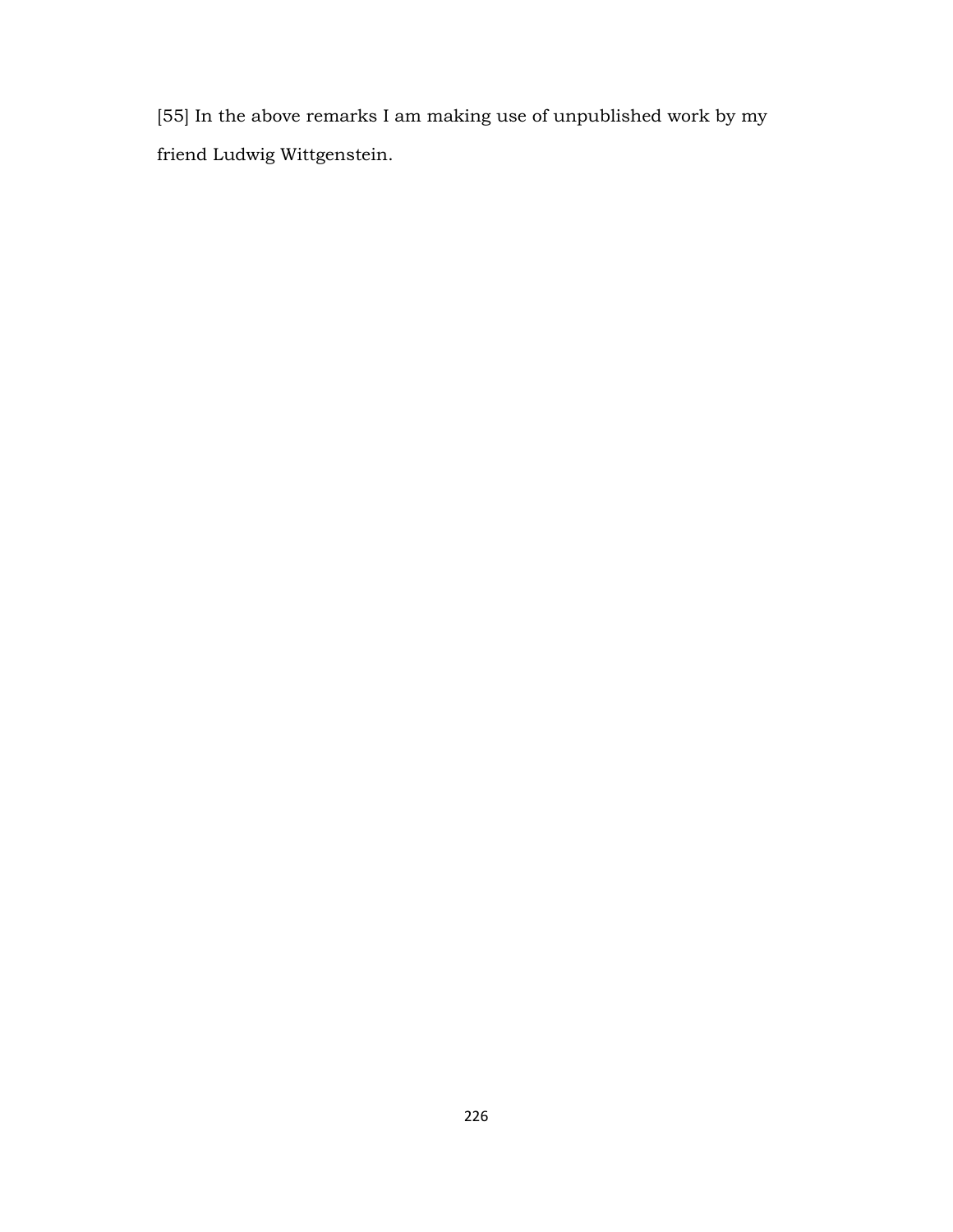## ON THE NOTION OF CAUSE, WITH APPLICATIONS TO THE FREE-WILL PROBLEM

The nature of philosophic analysis, as illustrated in our previous lectures, can now be stated in general terms. We start from a body of common knowledge, which constitutes our data. On examination, the data are found to be complex, rather vague, and largely interdependent logically. By analysis we reduce them to propositions which are as nearly as possible simple and precise, and we arrange them in deductive chains, in which a certain number of initial propositions form a logical guarantee for all the rest. These initial propositions are premisses for the body of knowledge in question. Premisses are thus quite different from data--they are simpler, more precise, and less infected with logical redundancy. If the work of analysis has been performed completely, they will be wholly free from logical redundancy, wholly precise, and as simple as is logically compatible with their leading to the given body of knowledge. The discovery of these premisses belongs to philosophy; but the work of deducing the body of common knowledge from them belongs to mathematics, if "mathematics" is interpreted in a somewhat liberal sense.

But besides the logical analysis of the common knowledge which forms our data, there is the consideration of its degree of certainty. When we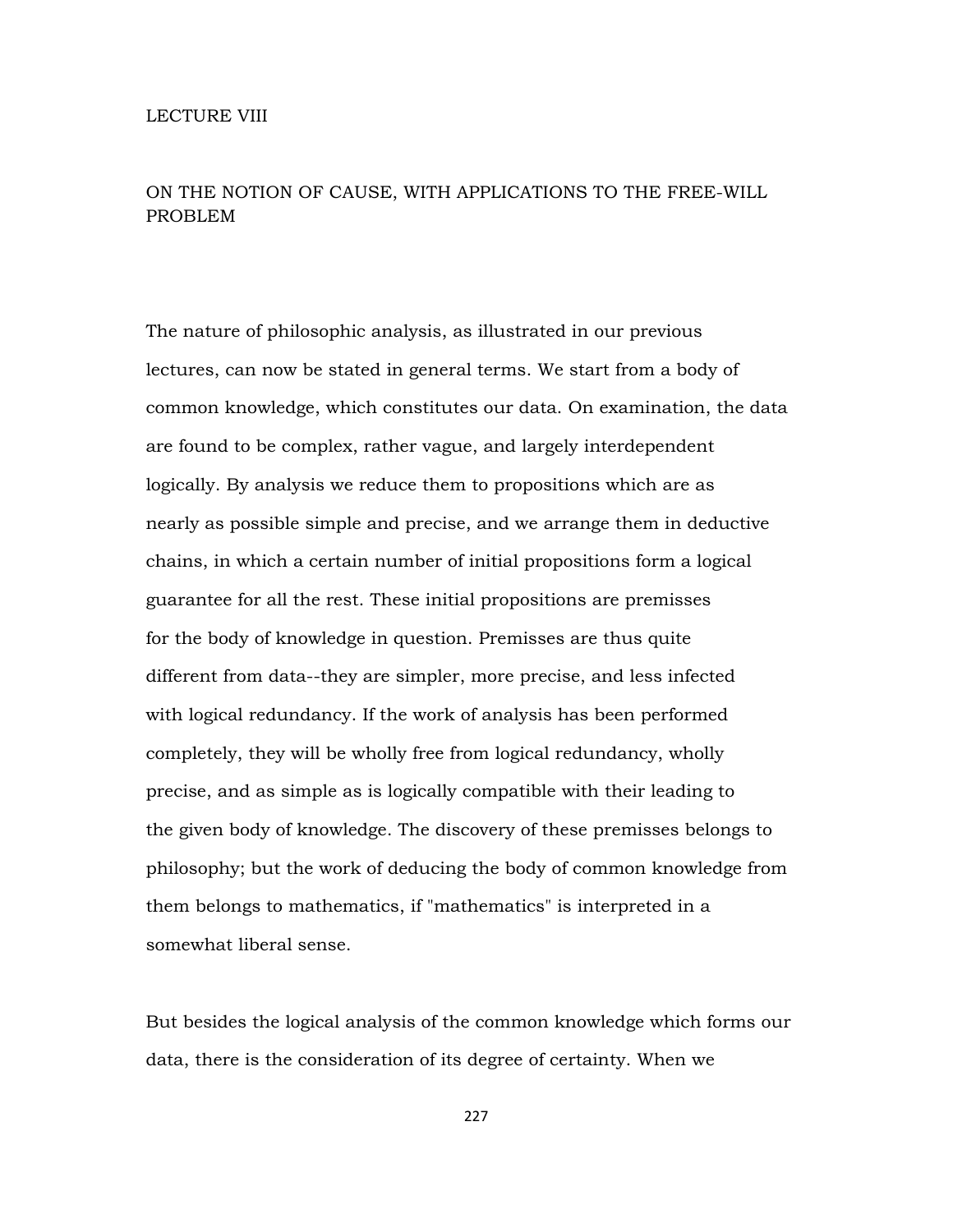have arrived at its premisses, we may find that some of them seem open to doubt, and we may find further that this doubt extends to those of our original data which depend upon these doubtful premisses. In our third lecture, for example, we saw that the part of physics which depends upon testimony, and thus upon the existence of other minds than our own, does not seem so certain as the part which depends exclusively upon our own sense-data and the laws of logic. Similarly, it used to be felt that the parts of geometry which depend upon the axiom of parallels have less certainty than the parts which are independent of this premiss. We may say, generally, that what commonly passes as knowledge is not all equally certain, and that, when analysis into premisses has been effected, the degree of certainty of any consequence of the premisses will depend upon that of the most doubtful premiss employed in proving this consequence. Thus analysis into premisses serves not only a logical purpose, but also the purpose of facilitating an estimate as to the degree of certainty to be attached to this or that derivative belief. In view of the fallibility of all human beliefs, this service seems at least as important as the purely logical services rendered by philosophical analysis.

In the present lecture, I wish to apply the analytic method to the notion of "cause," and to illustrate the discussion by applying it to the problem of free will. For this purpose I shall inquire: I., what is meant by a causal law; II., what is the evidence that causal laws have held hitherto; III., what is the evidence that they will continue to hold in the future; IV., how the causality which is used in science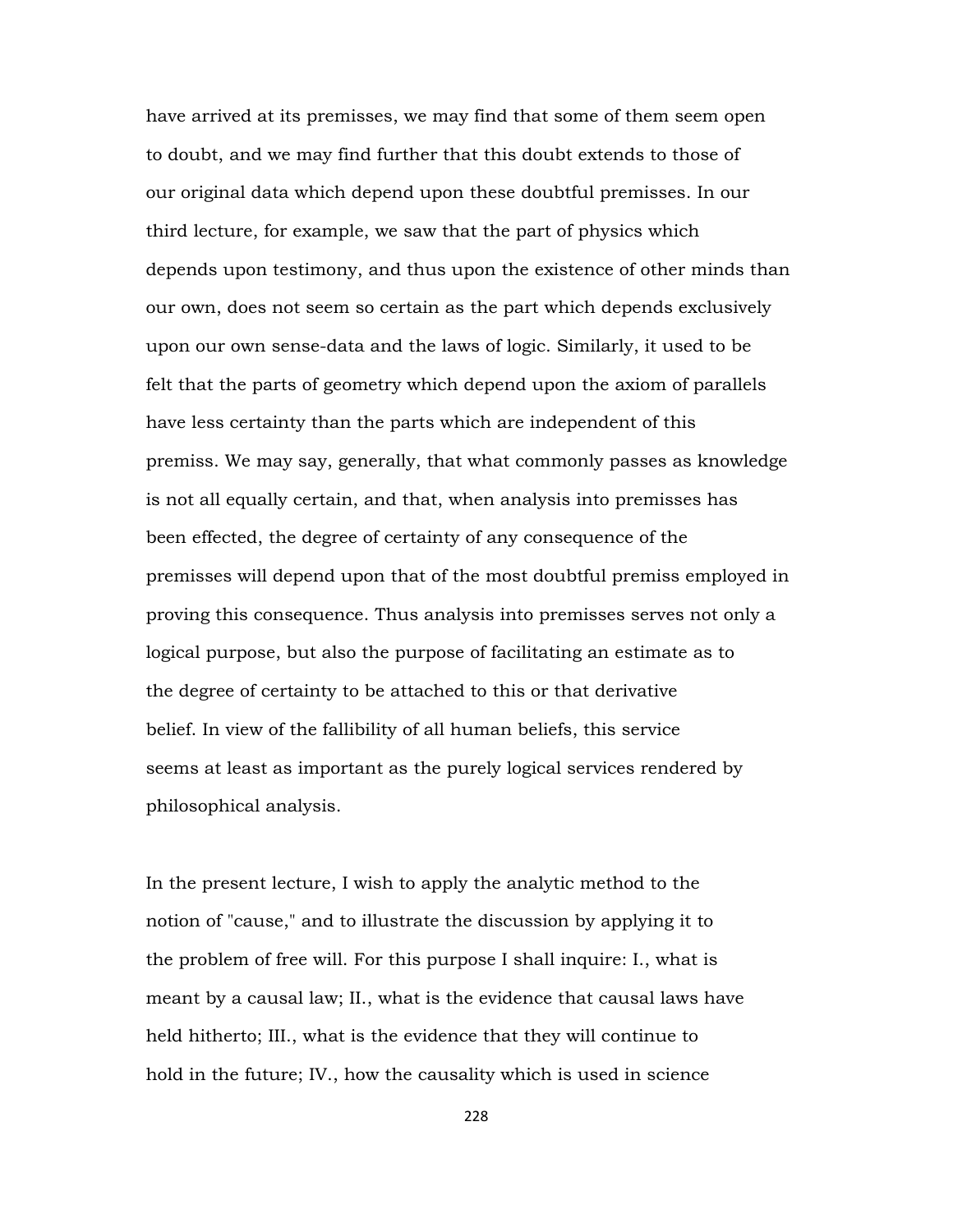differs from that of common sense and traditional philosophy; V., what new light is thrown on the question of free will by our analysis of the notion of "cause."

I. By a "causal law" I mean any general proposition in virtue of which it is possible to infer the existence of one thing or event from the existence of another or of a number of others. If you hear thunder without having seen lightning, you infer that there nevertheless was a flash, because of the general proposition, "All thunder is preceded by lightning." When Robinson Crusoe sees a footprint, he infers a human being, and he might justify his inference by the general proposition, "All marks in the ground shaped like a human foot are subsequent to a human being's standing where the marks are." When we see the sun set, we expect that it will rise again the next day. When we hear a man speaking, we infer that he has certain thoughts. All these inferences are due to causal laws.

A causal law, we said, allows us to infer the existence of one thing (or event) from the existence of one or more others. The word "thing" here is to be understood as only applying to particulars, i.e. as excluding such logical objects as numbers or classes or abstract properties and relations, and including sense-data, with whatever is logically of the same type as sense-data.[56] In so far as a causal law is directly verifiable, the thing inferred and the thing from which it is inferred must both be data, though they need not both be data at the same time. In fact, a causal law which is being used to extend our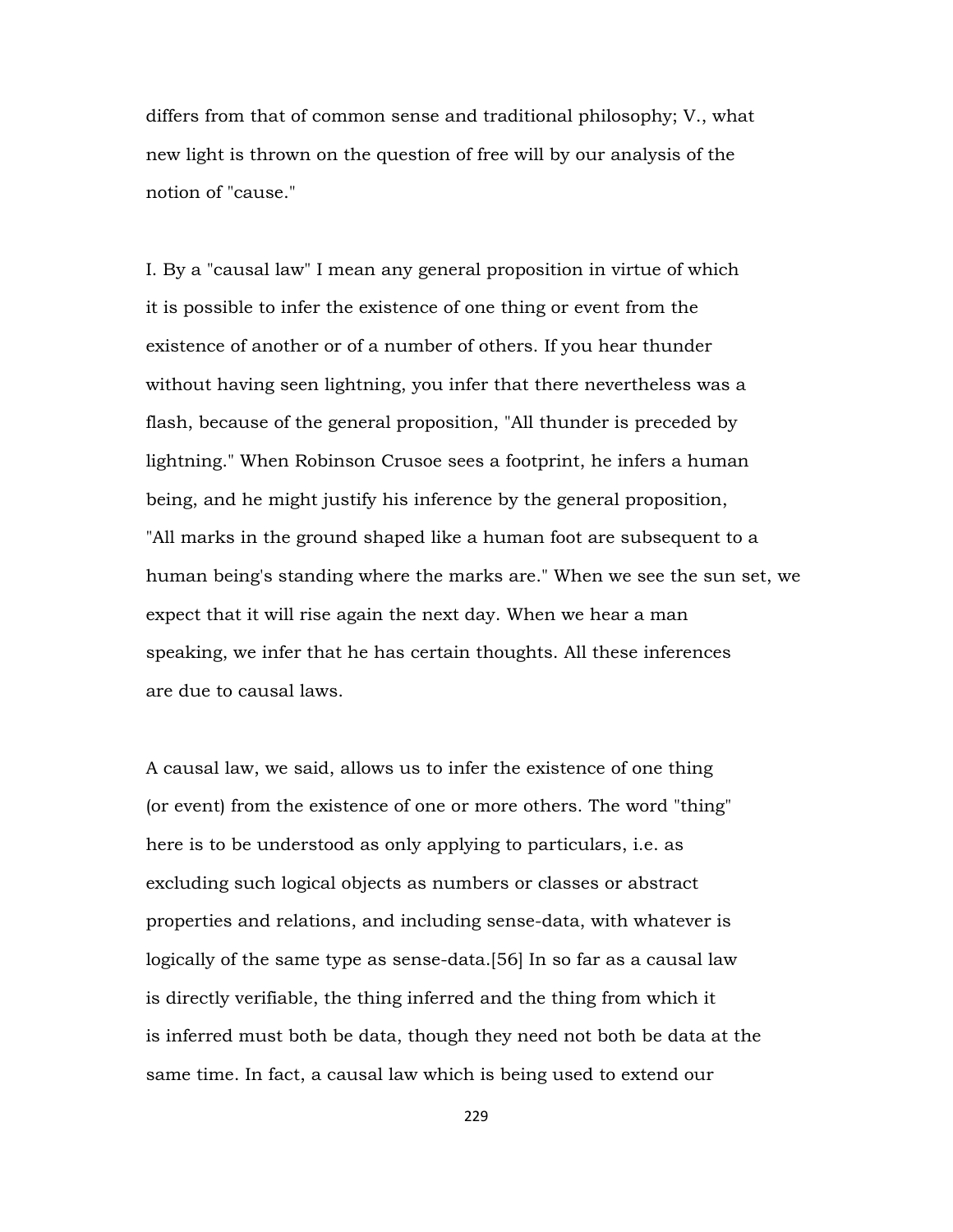knowledge of existence must be applied to what, at the moment, is not a datum; it is in the possibility of such application that the practical utility of a causal law consists. The important point, for our present purpose, however, is that what is inferred is a "thing," a "particular," an object having the kind of reality that belongs to objects of sense, not an abstract object such as virtue or the square root of two.

 [56] Thus we are not using "thing" here in the sense of a class of correlated "aspects," as we did in Lecture III. Each "aspect" will count separately in stating causal laws.

But we cannot become acquainted with a particular except by its being actually given. Hence the particular inferred by a causal law must be only described with more or less exactness; it cannot be named until the inference is verified. Moreover, since the causal law is general, and capable of applying to many cases, the given particular from which we infer must allow the inference in virtue of some general characteristic, not in virtue of its being just the particular that it is. This is obvious in all our previous instances: we infer the unperceived lightning from the thunder, not in virtue of any peculiarity of the thunder, but in virtue of its resemblance to other claps of thunder. Thus a causal law must state that the existence of a thing of a certain sort (or of a number of things of a number of assigned sorts) implies the existence of another thing having a relation to the first which remains invariable so long as the first is of the kind in question.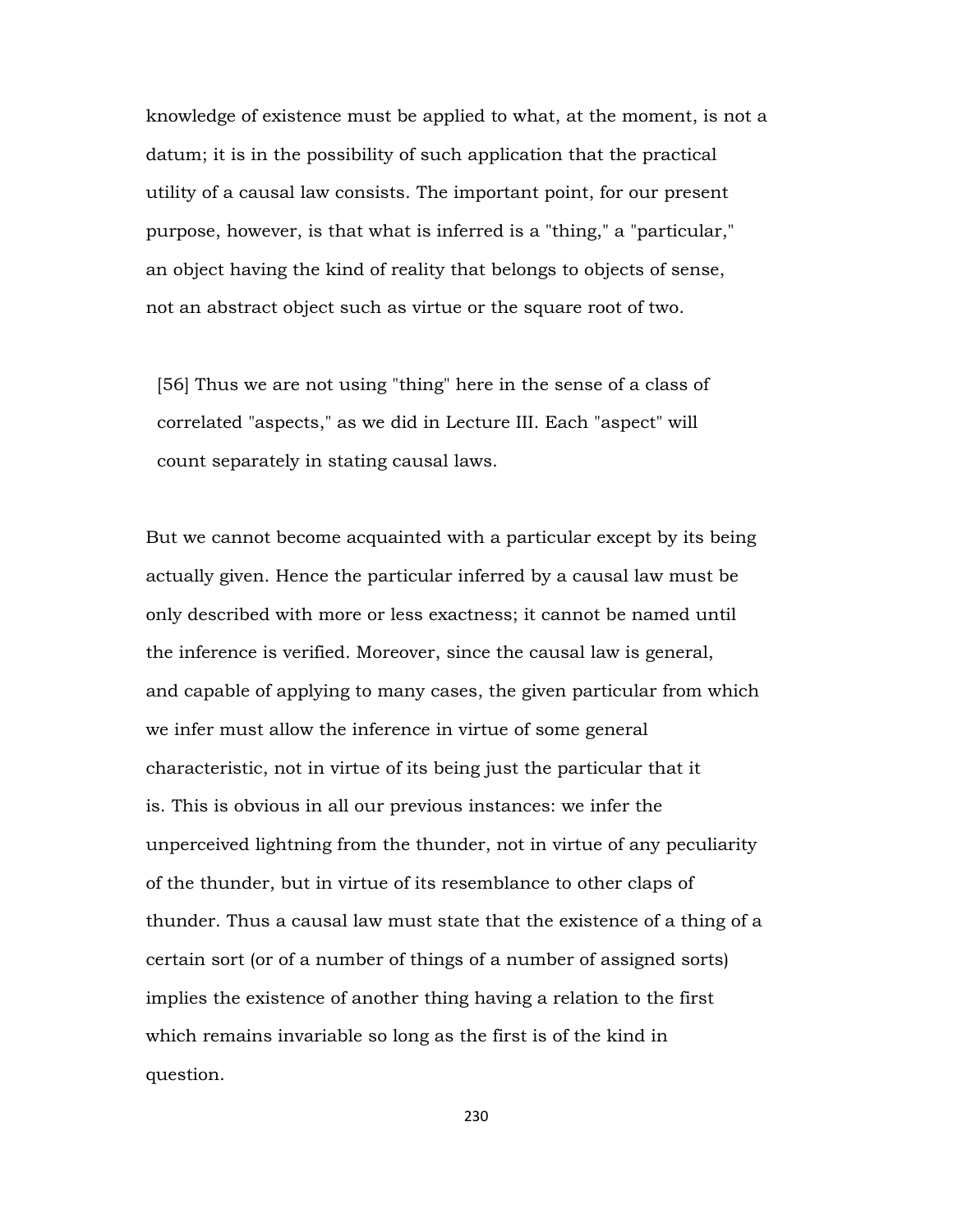It is to be observed that what is constant in a causal law is not the object or objects given, nor yet the object inferred, both of which may vary within wide limits, but the relation between what is given and what is inferred. The principle, "same cause, same effect," which is sometimes said to be the principle of causality, is much narrower in its scope than the principle which really occurs in science; indeed, if strictly interpreted, it has no scope at all, since the "same" cause never recurs exactly. We shall return to this point at a later stage of the discussion.

The particular which is inferred may be uniquely determined by the causal law, or may be only described in such general terms that many different particulars might satisfy the description. This depends upon whether the constant relation affirmed by the causal law is one which only one term can have to the data, or one which many terms may have. If many terms may have the relation in question, science will not be satisfied until it has found some more stringent law, which will enable us to determine the inferred things uniquely.

Since all known things are in time, a causal law must take account of temporal relations. It will be part of the causal law to state a relation of succession or coexistence between the thing given and the thing inferred. When we hear thunder and infer that there was lightning, the law states that the thing inferred is earlier than the thing given. Conversely, when we see lightning and wait expectantly for the thunder,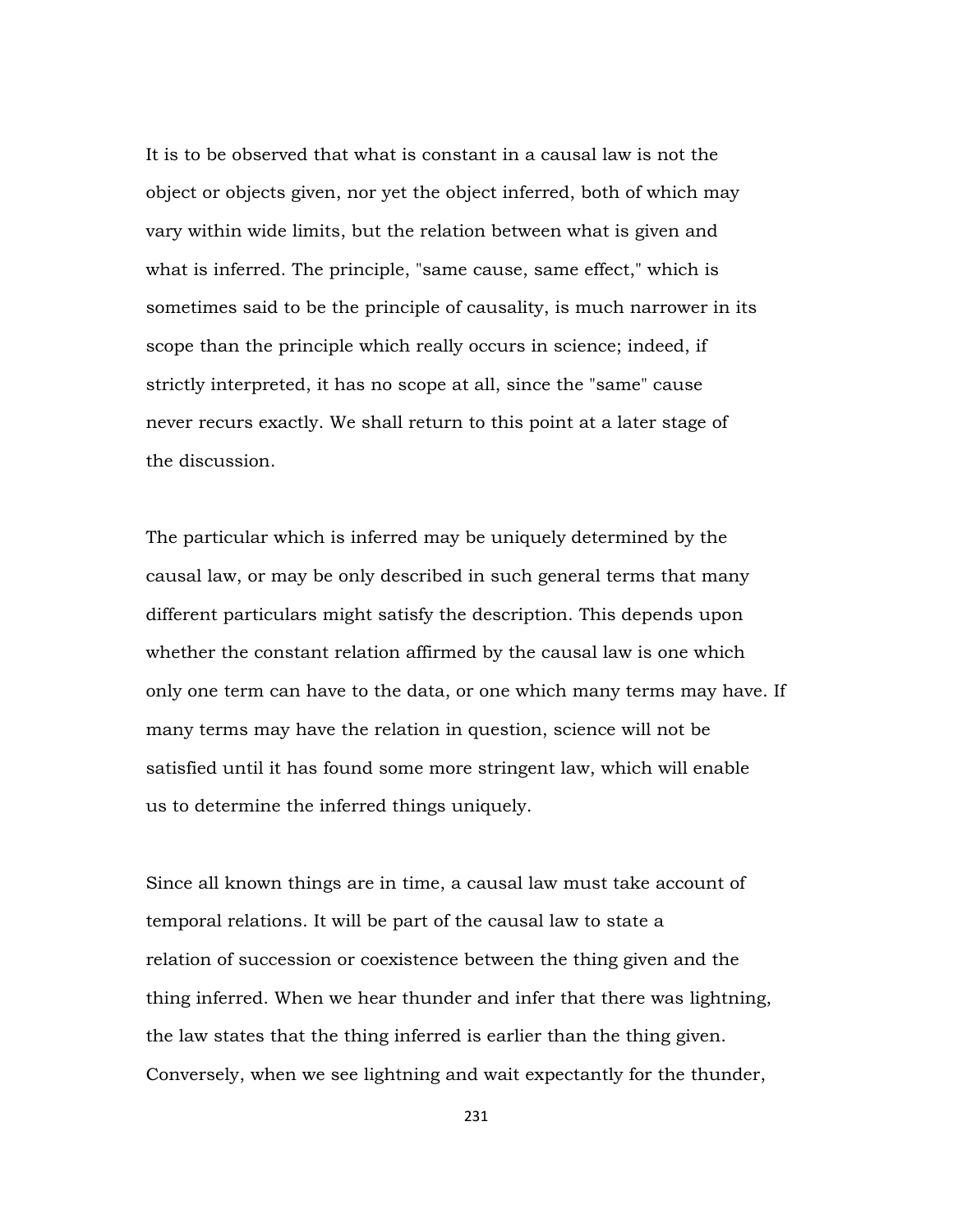the law states that the thing given is earlier than the thing inferred. When we infer a man's thoughts from his words, the law states that the two are (at least approximately) simultaneous.

If a causal law is to achieve the precision at which science aims, it must not be content with a vague earlier or later, but must state how much earlier or how much later. That is to say, the time-relation between the thing given and the thing inferred ought to be capable of exact statement; and usually the inference to be drawn is different according to the length and direction of the interval. "A quarter of an hour ago this man was alive; an hour hence he will be cold." Such a statement involves two causal laws, one inferring from a datum something which existed a quarter of an hour ago, the other inferring from the same datum something which will exist an hour hence.

Often a causal law involves not one datum, but many, which need not be all simultaneous with each other, though their time-relations must be given. The general scheme of a causal law will be as follows:

"Whenever things occur in certain relations to each other (among which their time-relations must be included), then a thing having a fixed relation to these things will occur at a date fixed relatively to their dates."

The things given will not, in practice, be things that only exist for an instant, for such things, if there are any, can never be data. The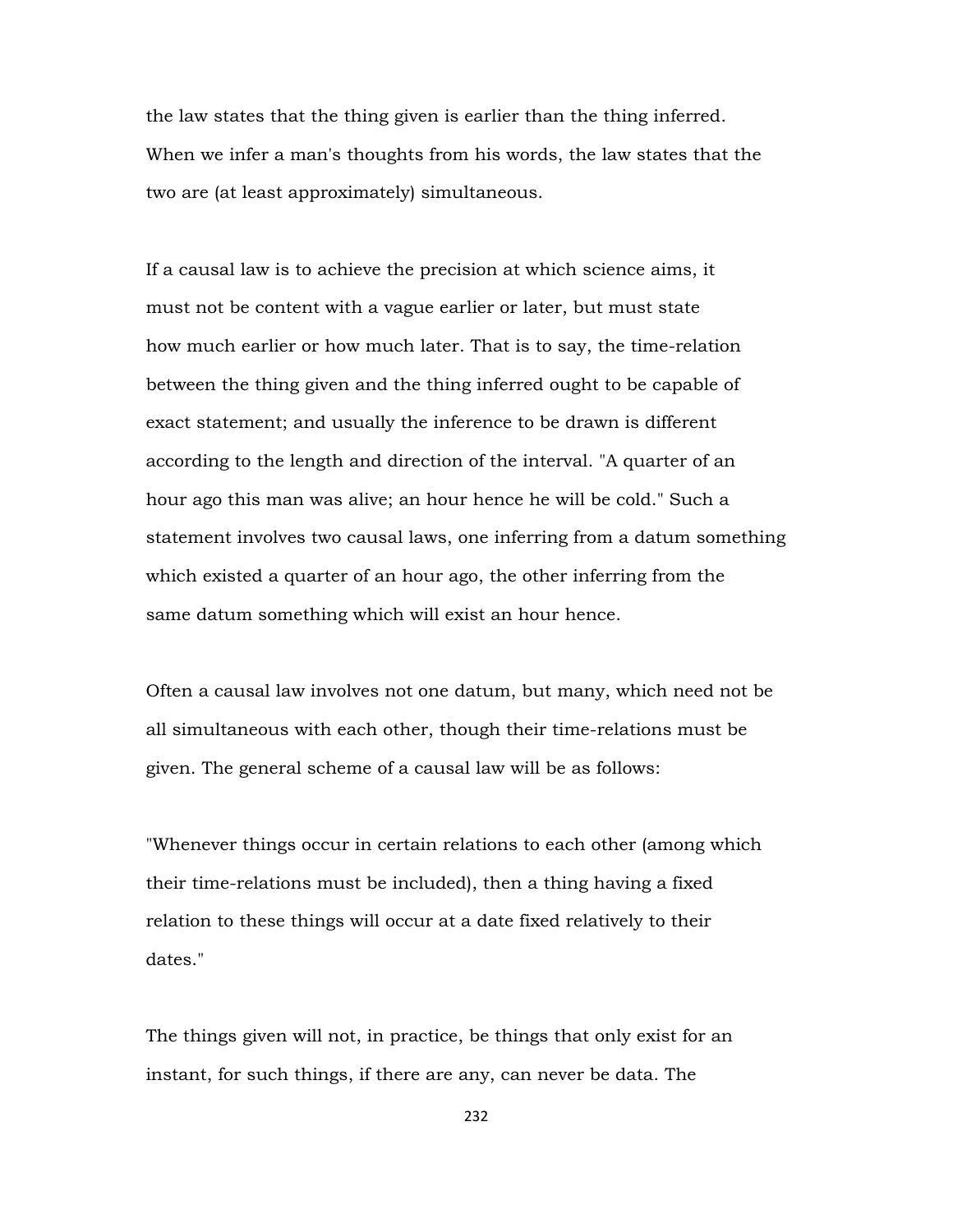things given will each occupy some finite time. They may be not static things, but processes, especially motions. We have considered in an earlier lecture the sense in which a motion may be a datum, and need not now recur to this topic.

It is not essential to a causal law that the object inferred should be later than some or all of the data. It may equally well be earlier or at the same time. The only thing essential is that the law should be such as to enable us to infer the existence of an object which we can more or less accurately describe in terms of the data.

II. I come now to our second question, namely: What is the nature of the evidence that causal laws have held hitherto, at least in the observed portions of the past? This question must not be confused with the further question: Does this evidence warrant us in assuming the truth of causal laws in the future and in unobserved portions of the past? For the present, I am only asking what are the grounds which lead to a belief in causal laws, not whether these grounds are adequate to support the belief in universal causation.

The first step is the discovery of approximate unanalysed uniformities of sequence or coexistence. After lightning comes thunder, after a blow received comes pain, after approaching a fire comes warmth; again, there are uniformities of coexistence, for example between touch and sight, between certain sensations in the throat and the sound of one's own voice, and so on. Every such uniformity of sequence or coexistence,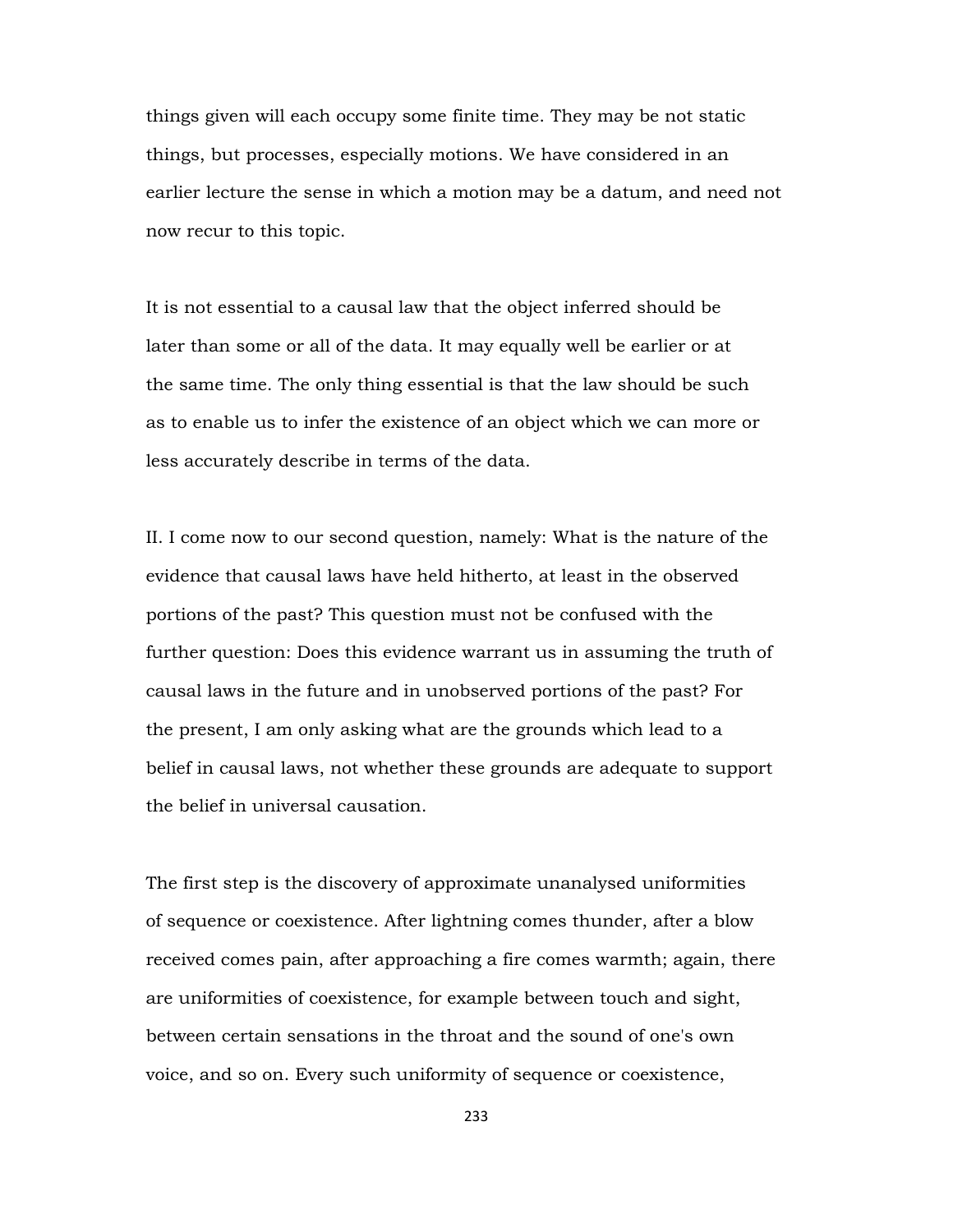after it has been experienced a certain number of times, is followed by an expectation that it will be repeated on future occasions, i.e. that where one of the correlated events is found, the other will be found also. The connection of experienced past uniformity with expectation as to the future is just one of those uniformities of sequence which we have observed to be true hitherto. This affords a psychological account of what may be called the animal belief in causation, because it is something which can be observed in horses and dogs, and is rather a habit of acting than a real belief. So far, we have merely repeated Hume, who carried the discussion of cause up to this point, but did not, apparently, perceive how much remained to be said.

Is there, in fact, any characteristic, such as might be called causality or uniformity, which is found to hold throughout the observed past? And if so, how is it to be stated?

The particular uniformities which we mentioned before, such as lightning being followed by thunder, are not found to be free from exceptions. We sometimes see lightning without hearing thunder; and although, in such a case, we suppose that thunder might have been heard if we had been nearer to the lightning, that is a supposition based on theory, and therefore incapable of being invoked to support the theory. What does seem, however, to be shown by scientific experience is this: that where an observed uniformity fails, some wider uniformity can be found, embracing more circumstances, and subsuming both the successes and the failures of the previous uniformity. Unsupported bodies in air fall,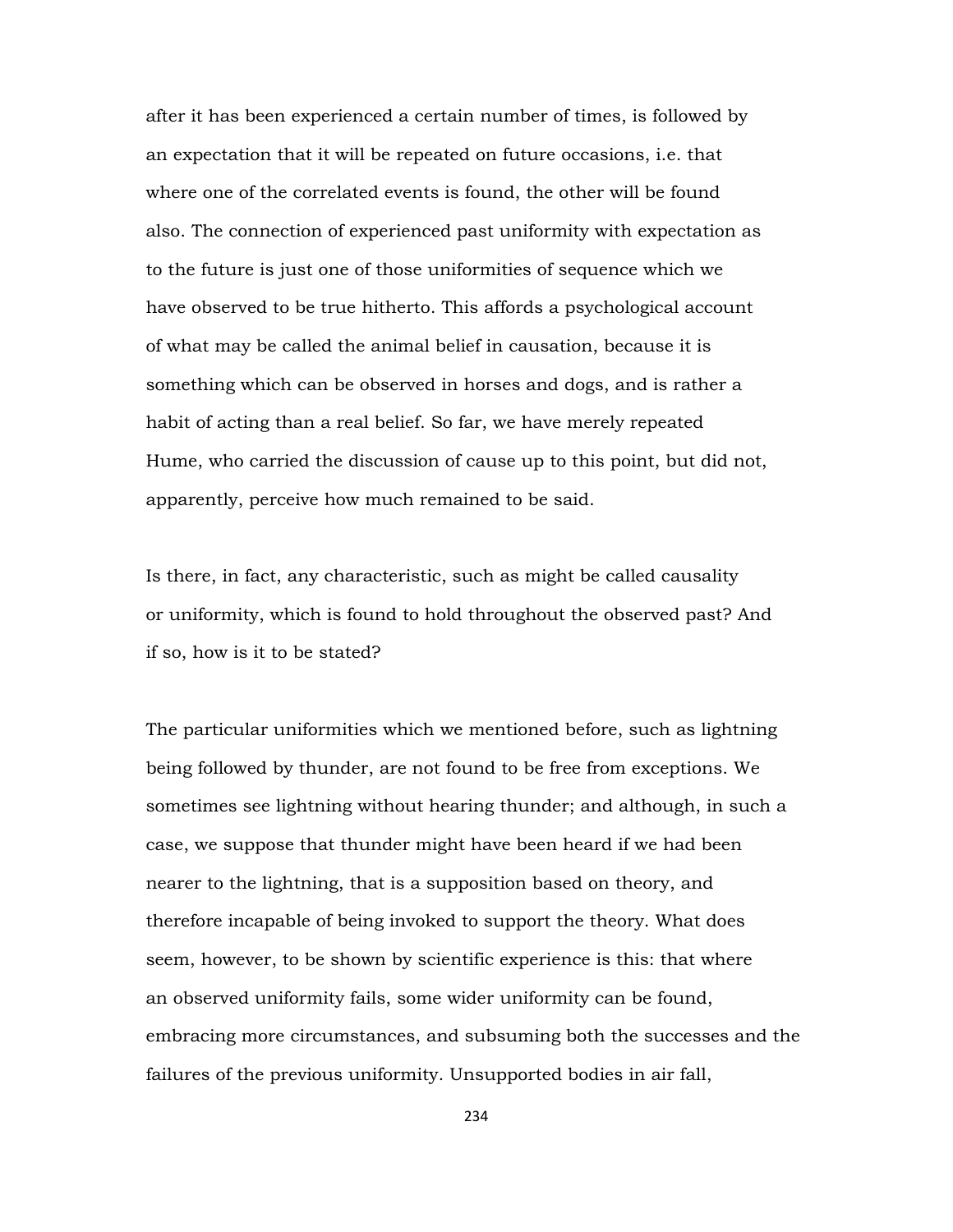unless they are balloons or aeroplanes; but the principles of mechanics give uniformities which apply to balloons and aeroplanes just as accurately as to bodies that fall. There is much that is hypothetical and more or less artificial in the uniformities affirmed by mechanics, because, when they cannot otherwise be made applicable, unobserved bodies are inferred in order to account for observed peculiarities. Still, it is an empirical fact that it is possible to preserve the laws by assuming such bodies, and that they never have to be assumed in circumstances in which they ought to be observable. Thus the empirical verification of mechanical laws may be admitted, although we must also admit that it is less complete and triumphant than is sometimes supposed.

Assuming now, what must be admitted to be doubtful, that the whole of the past has proceeded according to invariable laws, what can we say as to the nature of these laws? They will not be of the simple type which asserts that the same cause always produces the same effect. We may take the law of gravitation as a sample of the kind of law that appears to be verified without exception. In order to state this law in a form which observation can confirm, we will confine it to the solar system. It then states that the motions of planets and their satellites have at every instant an acceleration compounded of accelerations towards all the other bodies in the solar system, proportional to the masses of those bodies and inversely proportional to the squares of their distances. In virtue of this law, given the state of the solar system throughout any finite time, however short, its state at all earlier and later times is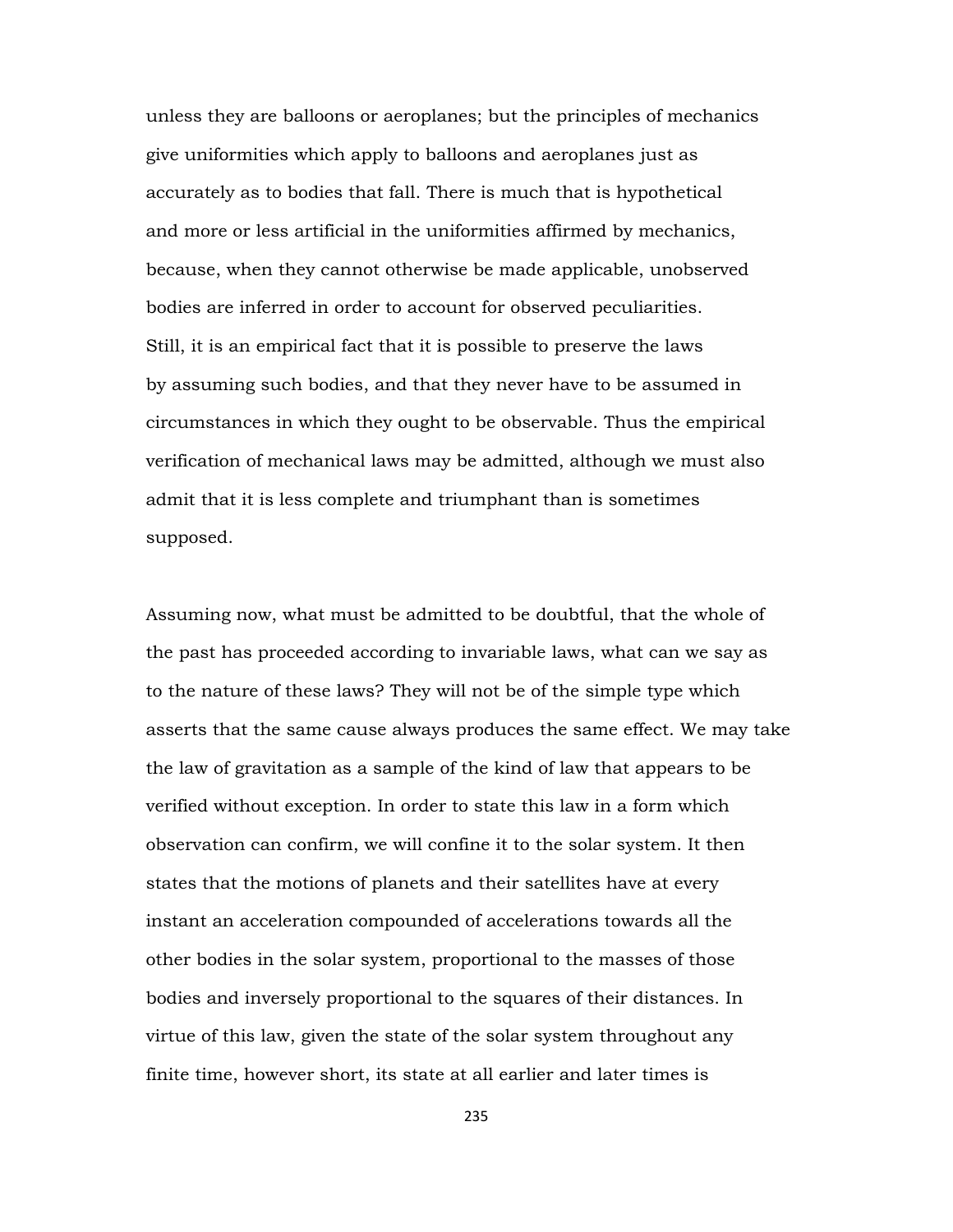determinate except in so far as other forces than gravitation or other bodies than those in the solar system have to be taken into consideration. But other forces, so far as science can discover, appear to be equally regular, and equally capable of being summed up in single causal laws. If the mechanical account of matter were complete, the whole physical history of the universe, past and future, could be inferred from a sufficient number of data concerning an assigned finite time, however short.

In the mental world, the evidence for the universality of causal laws is less complete than in the physical world. Psychology cannot boast of any triumph comparable to gravitational astronomy. Nevertheless, the evidence is not very greatly less than in the physical world. The crude and approximate causal laws from which science starts are just as easy to discover in the mental sphere as in the physical. In the world of sense, there are to begin with the correlations of sight and touch and so on, and the facts which lead us to connect various kinds of sensations with eyes, ears, nose, tongue, etc. Then there are such facts as that our body moves in answer to our volitions. Exceptions exist, but are capable of being explained as easily as the exceptions to the rule that unsupported bodies in air fall. There is, in fact, just such a degree of evidence for causal laws in psychology as will warrant the psychologist in assuming them as a matter of course, though not such a degree as will suffice to remove all doubt from the mind of a sceptical inquirer. It should be observed that causal laws in which the given term is mental and the inferred term physical, or vice versa, are at least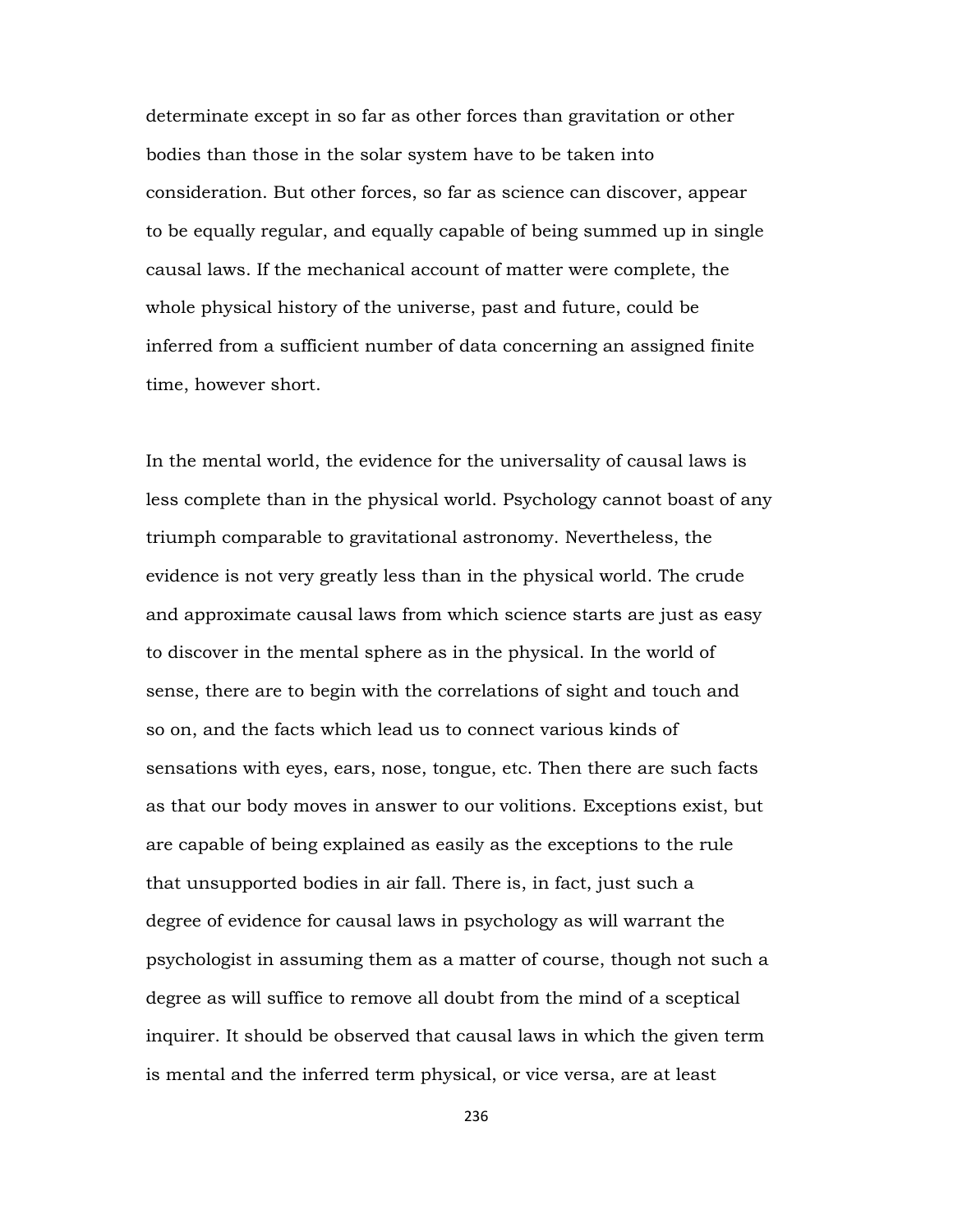as easy to discover as causal laws in which both terms are mental.

It will be noticed that, although we have spoken of causal laws, we have not hitherto introduced the word "cause." At this stage, it will be well to say a few words on legitimate and illegitimate uses of this word. The word "cause," in the scientific account of the world, belongs only to the early stages, in which small preliminary, approximate generalisations are being ascertained with a view to subsequent larger and more invariable laws. We may say, "Arsenic causes death," so long as we are ignorant of the precise process by which the result is brought about. But in a sufficiently advanced science, the word "cause" will not occur in any statement of invariable laws. There is, however, a somewhat rough and loose use of the word "cause" which may be preserved. The approximate uniformities which lead to its pre-scientific employment may turn out to be true in all but very rare and exceptional circumstances, perhaps in all circumstances that actually occur. In such cases, it is convenient to be able to speak of the antecedent event as the "cause" and the subsequent event as the "effect." In this sense, provided it is realised that the sequence is not necessary and may have exceptions, it is still possible to employ the words "cause" and "effect." It is in this sense, and in this sense only, that we shall intend the words when we speak of one particular event "causing" another particular event, as we must sometimes do if we are to avoid intolerable circumlocution.

III. We come now to our third question, namely: What reason can be given for believing that causal laws will hold in future, or that they have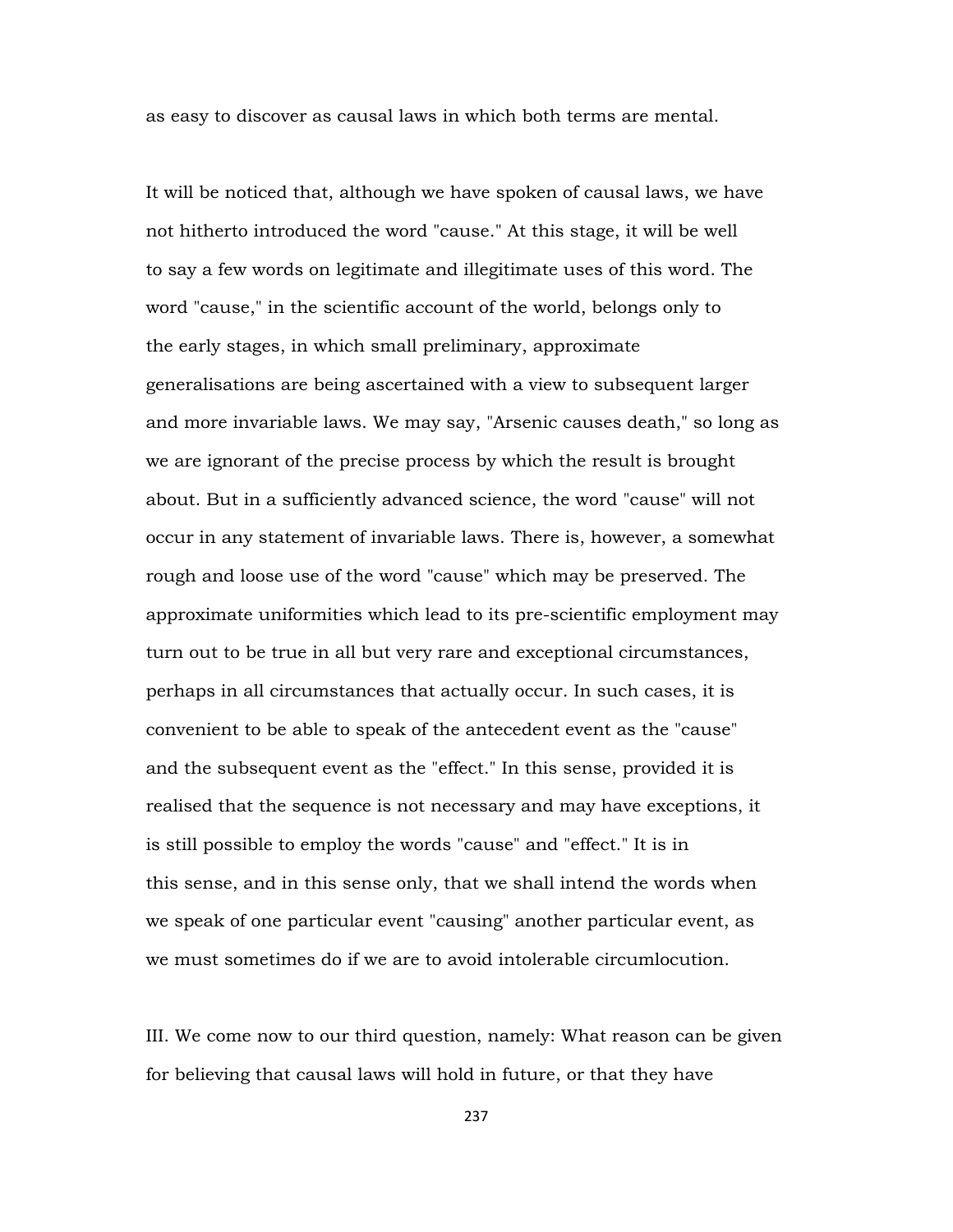held in unobserved portions of the past?

What we have said so far is that there have been hitherto certain observed causal laws, and that all the empirical evidence we possess is compatible with the view that everything, both mental and physical, so far as our observation has extended, has happened in accordance with causal laws. The law of universal causation, suggested by these facts, may be enunciated as follows:

"There are such invariable relations between different events at the same or different times that, given the state of the whole universe throughout any finite time, however short, every previous and subsequent event can theoretically be determined as a function of the given events during that time."

Have we any reason to believe this universal law? Or, to ask a more modest question, have we any reason to believe that a particular causal law, such as the law of gravitation, will continue to hold in the future?

Among observed causal laws is this, that observation of uniformities is followed by expectation of their recurrence. A horse who has been driven always along a certain road expects to be driven along that road again; a dog who is always fed at a certain hour expects food at that hour and not at any other. Such expectations, as Hume pointed out, explain only too well the common-sense belief in uniformities of sequence, but they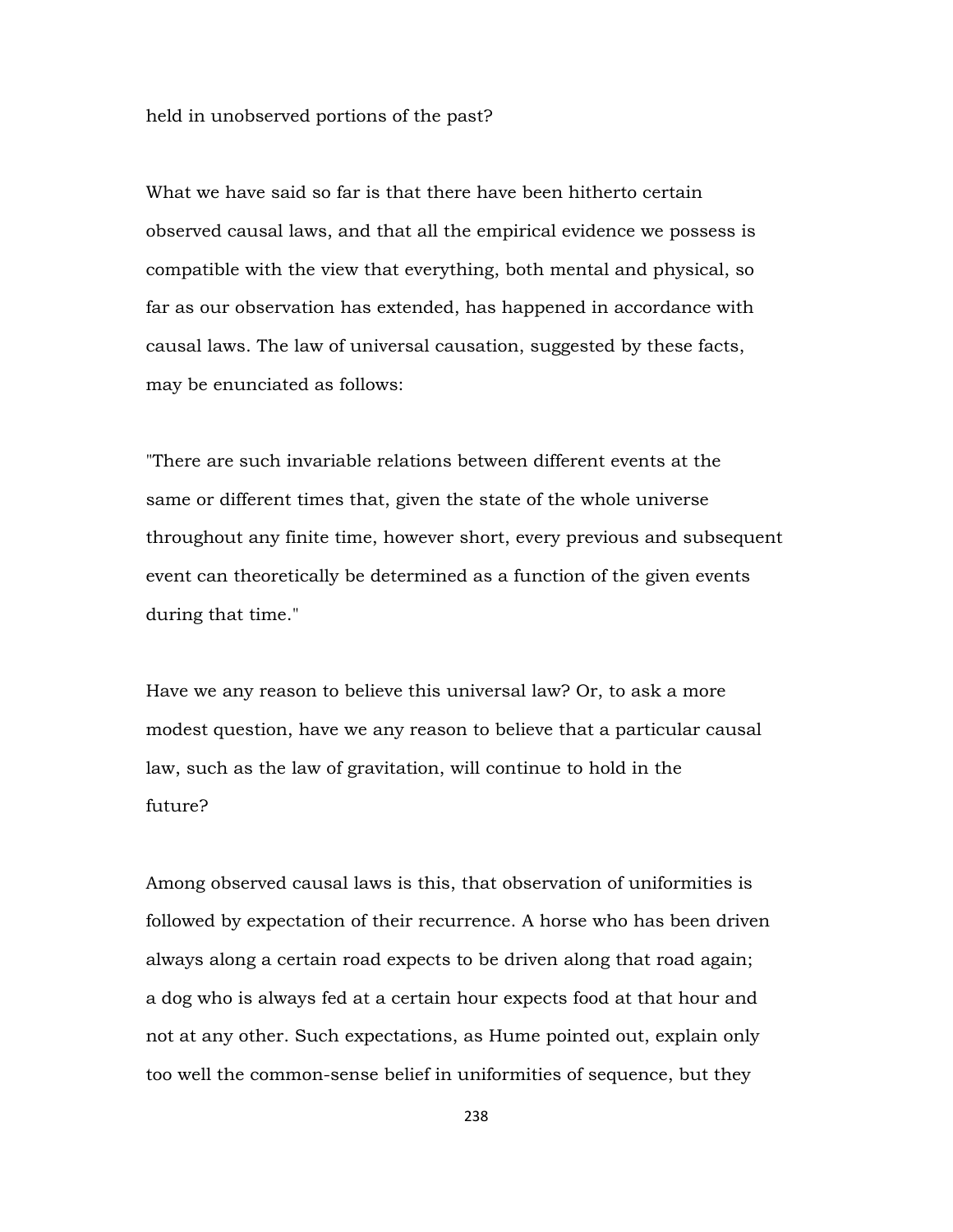afford absolutely no logical ground for beliefs as to the future, not even for the belief that we shall continue to expect the continuation of experienced uniformities, for that is precisely one of those causal laws for which a ground has to be sought. If Hume's account of causation is the last word, we have not only no reason to suppose that the sun will rise to-morrow, but no reason to suppose that five minutes hence we shall still expect it to rise to-morrow.

It may, of course, be said that all inferences as to the future are in fact invalid, and I do not see how such a view could be disproved. But, while admitting the legitimacy of such a view, we may nevertheless inquire: If inferences as to the future are valid, what principle must be involved in making them?

The principle involved is the principle of induction, which, if it is true, must be an a priori logical law, not capable of being proved or disproved by experience. It is a difficult question how this principle ought to be formulated; but if it is to warrant the inferences which we wish to make by its means, it must lead to the following proposition: "If, in a great number of instances, a thing of a certain kind is associated in a certain way with a thing of a certain other kind, it is probable that a thing of the one kind is always similarly associated with a thing of the other kind; and as the number of instances increases, the probability approaches indefinitely near to certainty." It may well be questioned whether this proposition is true; but if we admit it, we can infer that any characteristic of the whole of the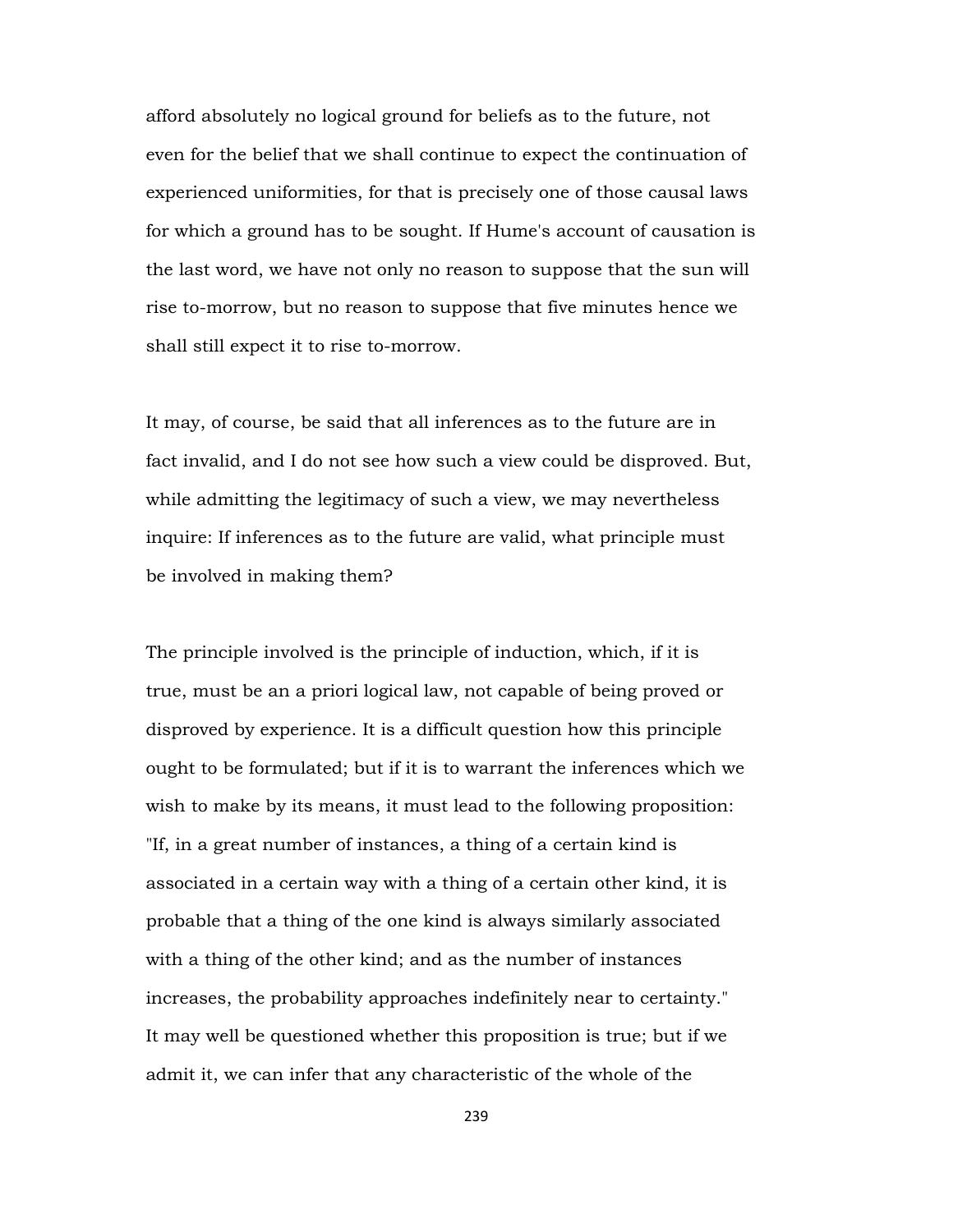observed past is likely to apply to the future and to the unobserved past. This proposition, therefore, if it is true, will warrant the inference that causal laws probably hold at all times, future as well as past; but without this principle, the observed cases of the truth of causal laws afford no presumption as to the unobserved cases, and therefore the existence of a thing not directly observed can never be validly inferred.

It is thus the principle of induction, rather than the law of causality, which is at the bottom of all inferences as to the existence of things not immediately given. With the principle of induction, all that is wanted for such inferences can be proved; without it, all such inferences are invalid. This principle has not received the attention which its great importance deserves. Those who were interested in deductive logic naturally enough ignored it, while those who emphasised the scope of induction wished to maintain that all logic is empirical, and therefore could not be expected to realise that induction itself, their own darling, required a logical principle which obviously could not be proved inductively, and must therefore be a priori if it could be known at all.

The view that the law of causality itself is a priori cannot, I think, be maintained by anyone who realises what a complicated principle it is. In the form which states that "every event has a cause" it looks simple; but on examination, "cause" is merged in "causal law," and the definition of a "causal law" is found to be far from simple. There must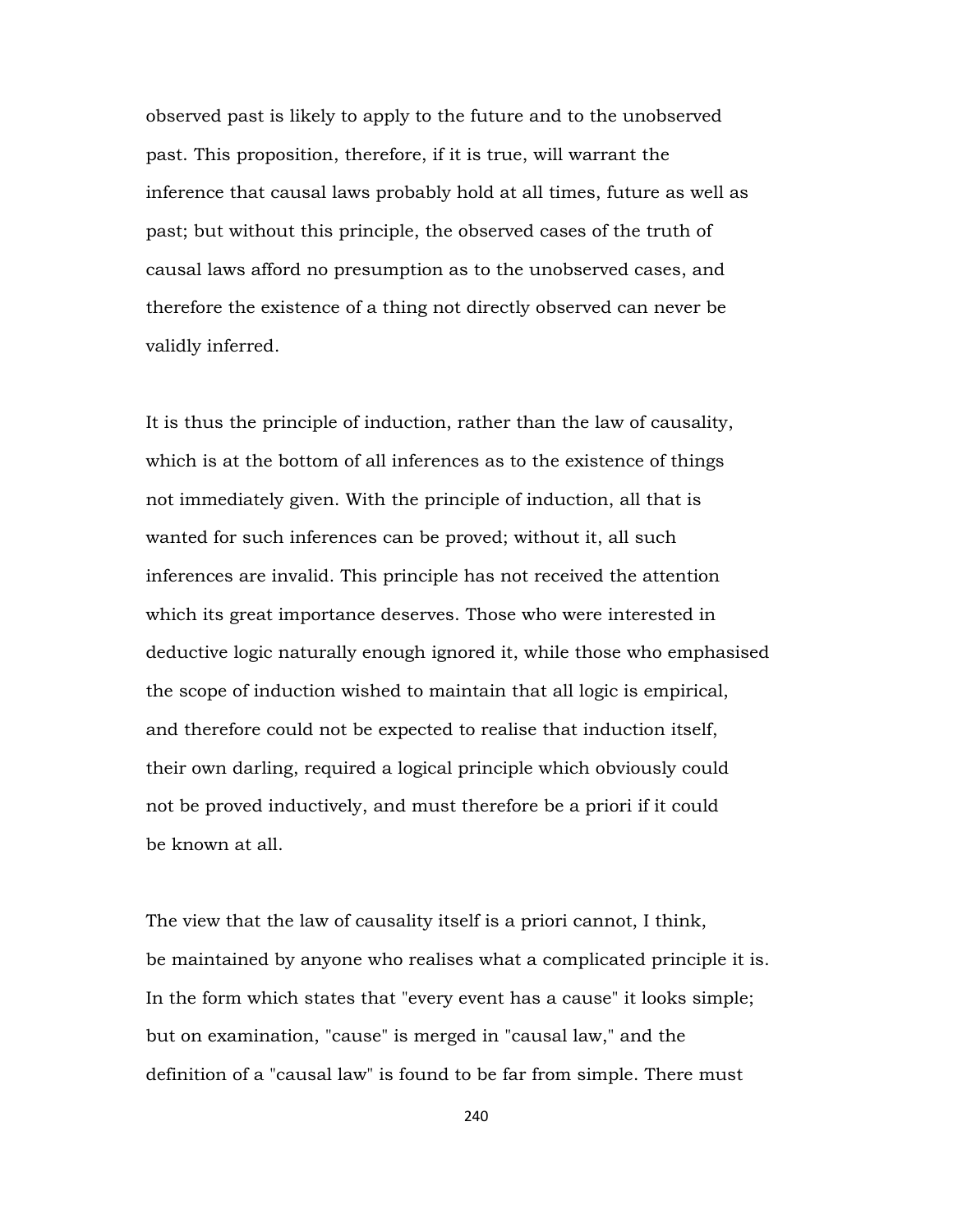necessarily be some a priori principle involved in inference from the existence of one thing to that of another, if such inference is ever valid; but it would appear from the above analysis that the principle in question is induction, not causality. Whether inferences from past to future are valid depends wholly, if our discussion has been sound, upon the inductive principle: if it is true, such inferences are valid, and if it is false, they are invalid.

IV. I come now to the question how the conception of causal laws which we have arrived at is related to the traditional conception of cause as it occurs in philosophy and common sense.

Historically, the notion of cause has been bound up with that of human volition. The typical cause would be the fiat of a king. The cause is supposed to be "active," the effect "passive." From this it is easy to pass on to the suggestion that a "true" cause must contain some prevision of the effect; hence the effect becomes the "end" at which the cause aims, and teleology replaces causation in the explanation of nature. But all such ideas, as applied to physics, are mere anthropomorphic superstitions. It is as a reaction against these errors that Mach and others have urged a purely "descriptive" view of physics: physics, they say, does not aim at telling us "why" things happen, but only "how" they happen. And if the question "why?" means anything more than the search for a general law according to which a phenomenon occurs, then it is certainly the case that this question cannot be answered in physics and ought not to be asked. In this sense, the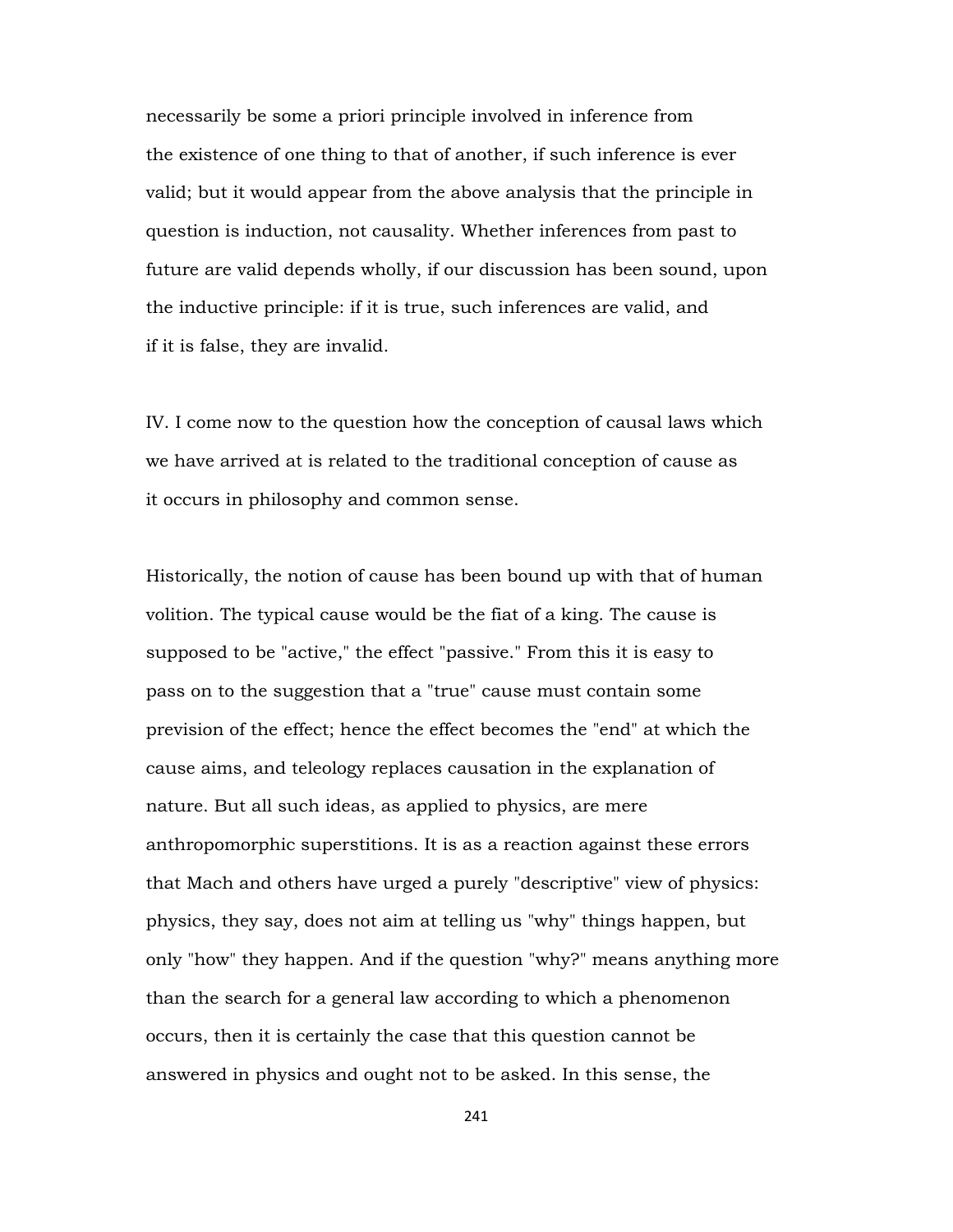descriptive view is indubitably in the right. But in using causal laws to support inferences from the observed to the unobserved, physics ceases to be purely descriptive, and it is these laws which give the scientifically useful part of the traditional notion of "cause." There is therefore something to preserve in this notion, though it is a very tiny part of what is commonly assumed in orthodox metaphysics.

In order to understand the difference between the kind of cause which science uses and the kind which we naturally imagine, it is necessary to shut out, by an effort, everything that differentiates between past and future. This is an extraordinarily difficult thing to do, because our mental life is so intimately bound up with difference. Not only do memory and hope make a difference in our feelings as regards past and future, but almost our whole vocabulary is filled with the idea of activity, of things done now for the sake of their future effects. All transitive verbs involve the notion of cause as activity, and would have to be replaced by some cumbrous periphrasis before this notion could be eliminated.

Consider such a statement as, "Brutus killed Cæsar." On another occasion, Brutus and Cæsar might engage our attention, but for the present it is the killing that we have to study. We may say that to kill a person is to cause his death intentionally. This means that desire for a person's death causes a certain act, because it is believed that that act will cause the person's death; or more accurately, the desire and the belief jointly cause the act. Brutus desires that Cæsar should be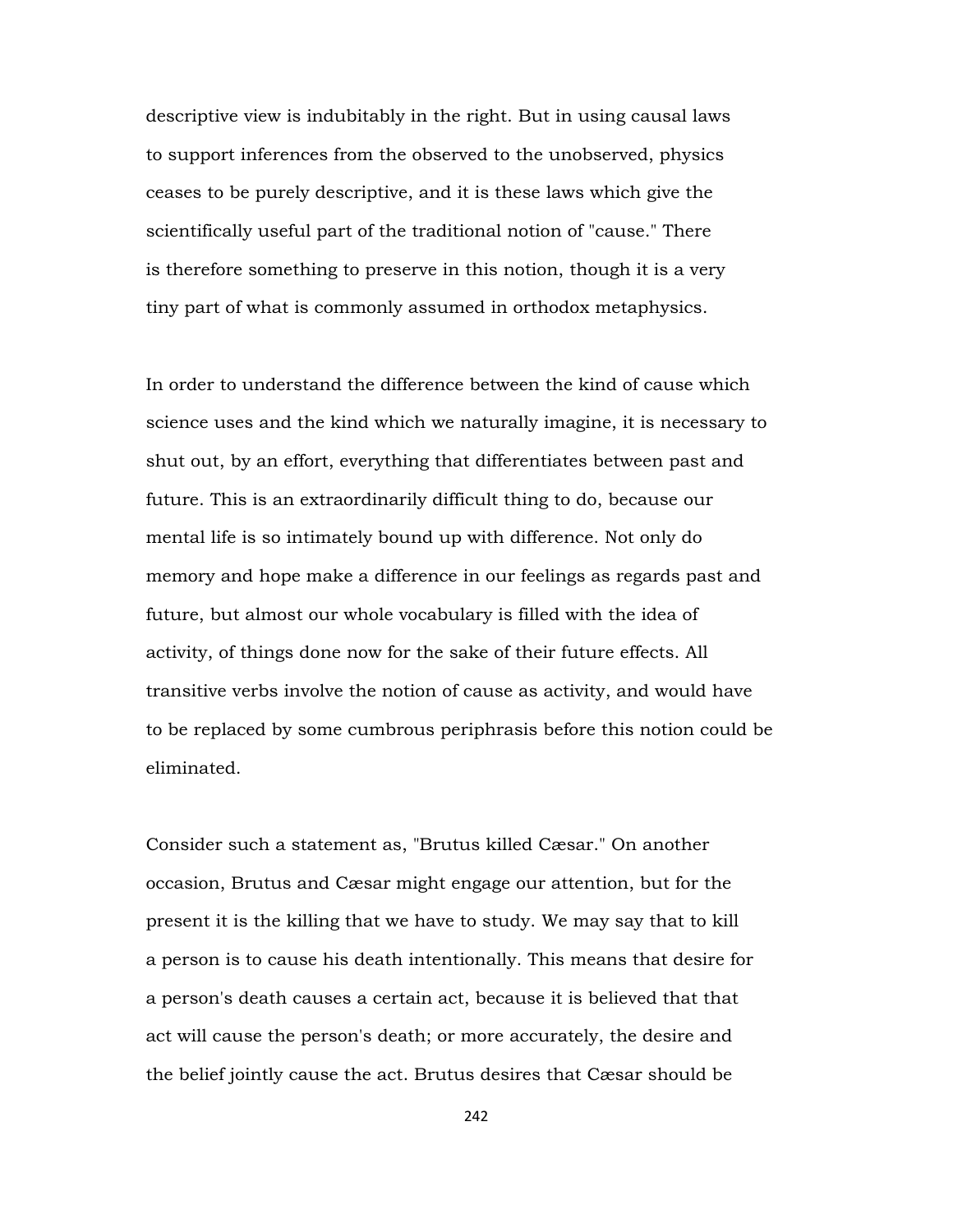dead, and believes that he will be dead if he is stabbed; Brutus therefore stabs him, and the stab causes Cæsar's death, as Brutus expected it would. Every act which realises a purpose involves two causal steps in this way: C is desired, and it is believed (truly if the purpose is achieved) that B will cause C; the desire and the belief together cause B, which in turn causes C. Thus we have first A, which is a desire for C and a belief that B (an act) will cause C; then we have B, the act caused by A, and believed to be a cause of C; then, if the belief was correct, we have C, caused by B, and if the belief was incorrect we have disappointment. Regarded purely scientifically, this series A, B, C may equally well be considered in the inverse order, as they would be at a coroner's inquest. But from the point of view of Brutus, the desire, which comes at the beginning, is what makes the whole series interesting. We feel that if his desires had been different, the effects which he in fact produced would not have occurred. This is true, and gives him a sense of power and freedom. It is equally true that if the effects had not occurred, his desires would have been different, since being what they were the effects did occur. Thus the desires are determined by their consequences just as much as the consequences by the desires; but as we cannot (in general) know in advance the consequences of our desires without knowing our desires, this form of inference is uninteresting as applied to our own acts, though quite vital as applied to those of others.

A cause, considered scientifically, has none of that analogy with volition which makes us imagine that the effect is compelled by it. A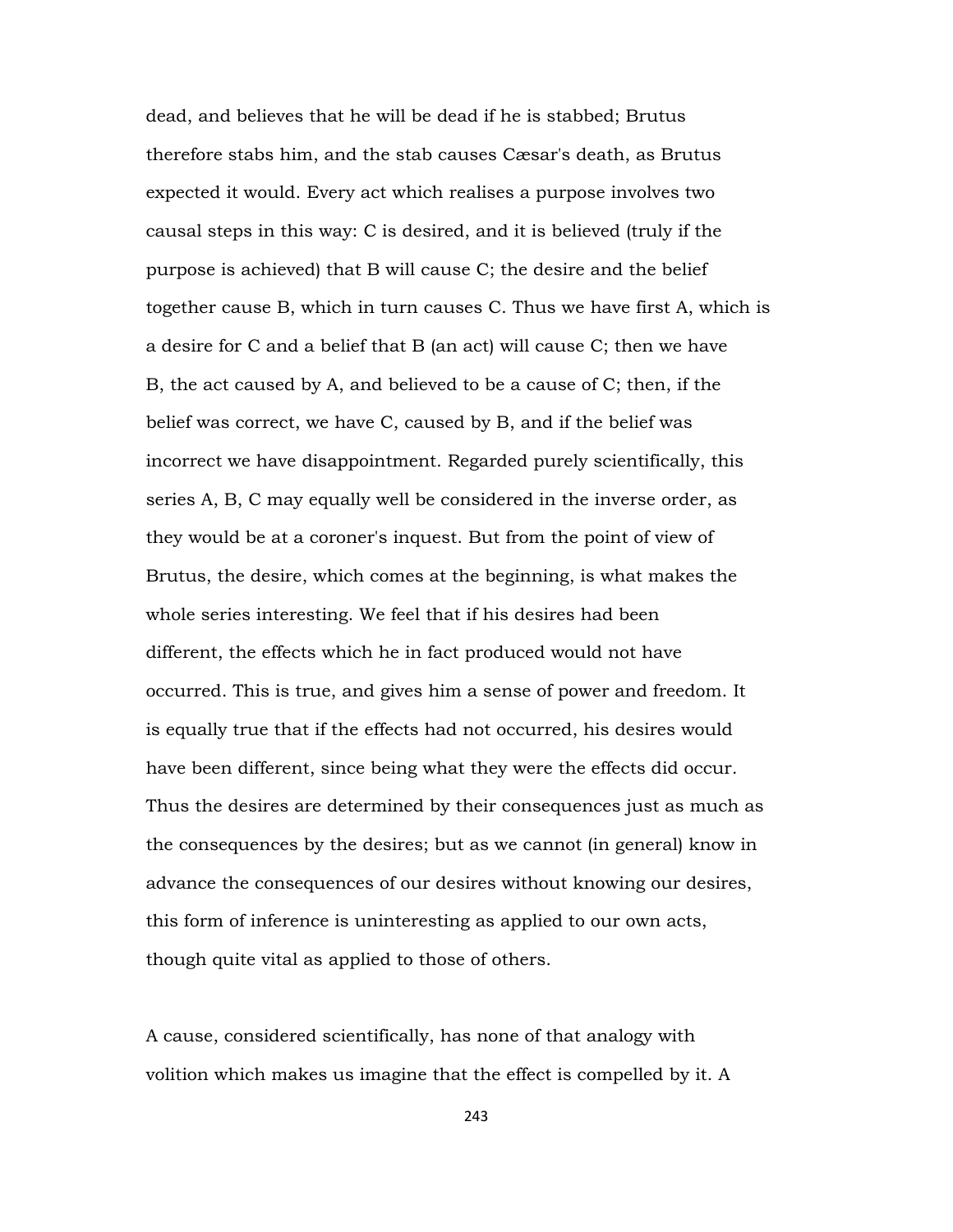cause is an event or group of events, of some known general character, and having a known relation to some other event, called the effect; the relation being of such a kind that only one event, or at any rate only one well-defined sort of event, can have the relation to a given cause. It is customary only to give the name "effect" to an event which is later than the cause, but there is no kind of reason for this restriction. We shall do better to allow the effect to be before the cause or simultaneous with it, because nothing of any scientific importance depends upon its being after the cause.

If the inference from cause to effect is to be indubitable, it seems that the cause can hardly stop short of the whole universe. So long as anything is left out, something may be left out which alters the expected result. But for practical and scientific purposes, phenomena can be collected into groups which are causally self-contained, or nearly so. In the common notion of causation, the cause is a single event--we say the lightning causes the thunder, and so on. But it is difficult to know what we mean by a single event; and it generally appears that, in order to have anything approaching certainty concerning the effect, it is necessary to include many more circumstances in the cause than unscientific common sense would suppose. But often a probable causal connection, where the cause is fairly simple, is of more practical importance than a more indubitable connection in which the cause is so complex as to be hard to ascertain.

To sum up: the strict, certain, universal law of causation which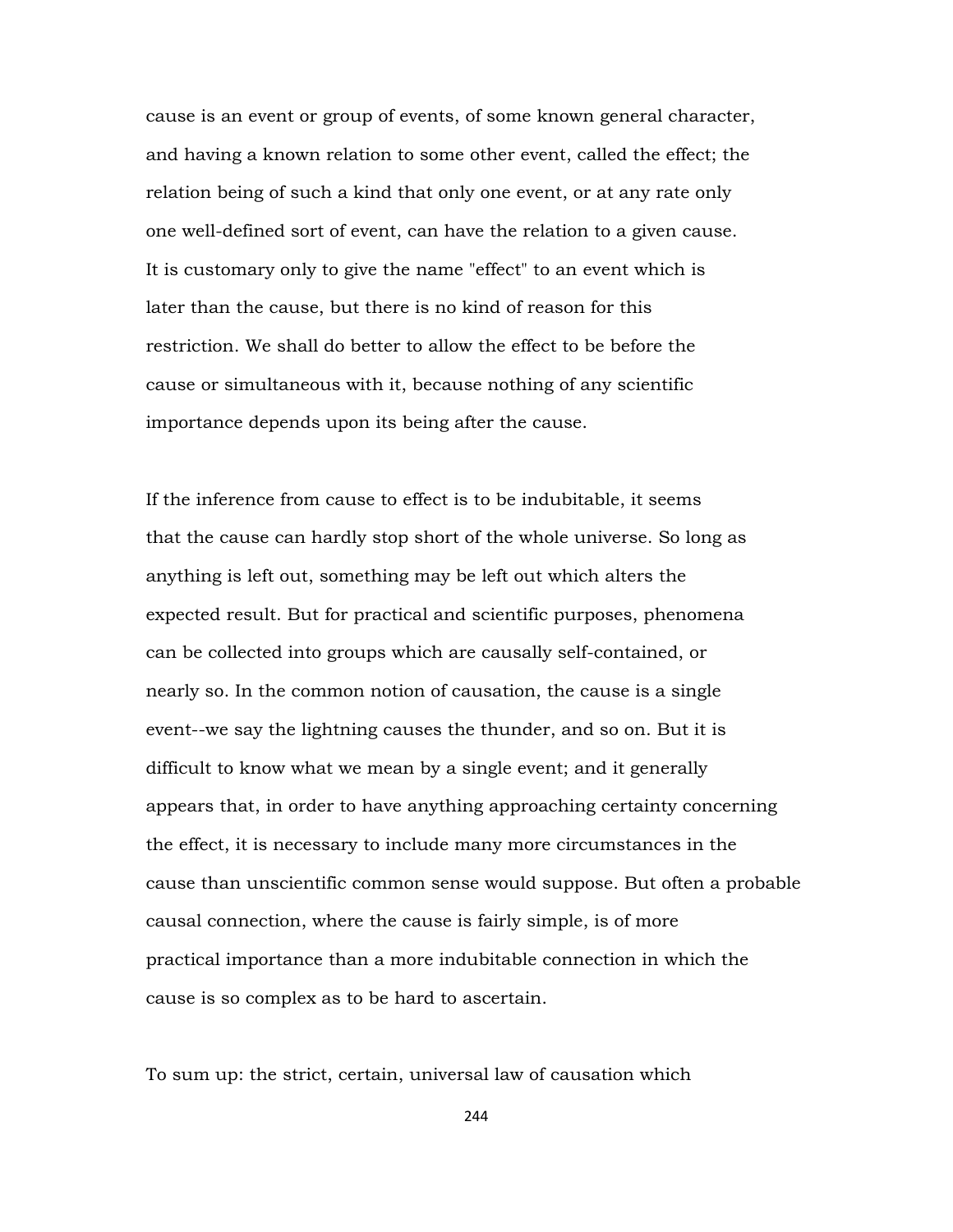philosophers advocate is an ideal, possibly true, but not known to be true in virtue of any available evidence. What is actually known, as a matter of empirical science, is that certain constant relations are observed to hold between the members of a group of events at certain times, and that when such relations fail, as they sometimes do, it is usually possible to discover a new, more constant relation by enlarging the group. Any such constant relation between events of specified kinds with given intervals of time between them is a "causal law." But all causal laws are liable to exceptions, if the cause is less than the whole state of the universe; we believe, on the basis of a good deal of experience, that such exceptions can be dealt with by enlarging the group we call the cause, but this belief, wherever it is still unverified, ought not to be regarded as certain, but only as suggesting a direction for further inquiry.

A very common causal group consists of volitions and the consequent bodily acts, though exceptions arise (for example) through sudden paralysis. Another very frequent connection (though here the exceptions are much more numerous) is between a bodily act and the realisation of the purpose which led to the act. These connections are patent, whereas the causes of desires are more obscure. Thus it is natural to begin causal series with desires, to suppose that all causes are analogous to desires, and that desires themselves arise spontaneously. Such a view, however, is not one which any serious psychologist would maintain. But this brings us to the question of the application of our analysis of cause to the problem of free will.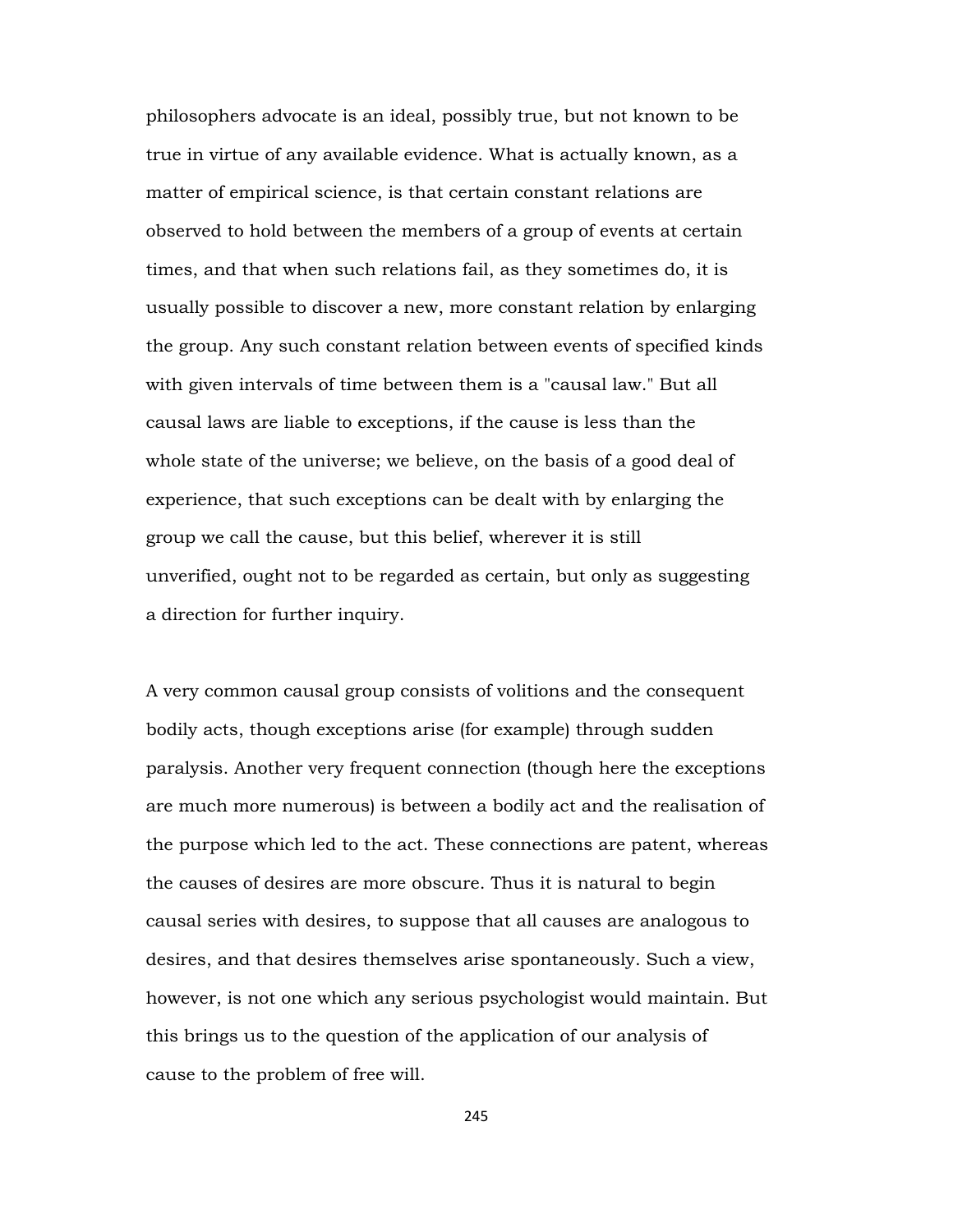V. The problem of free will is so intimately bound up with the analysis of causation that, old as it is, we need not despair of obtaining new light on it by the help of new views on the notion of cause. The free-will problem has, at one time or another, stirred men's passions profoundly, and the fear that the will might not be free has been to some men a source of great unhappiness. I believe that, under the influence of a cool analysis, the doubtful questions involved will be found to have no such emotional importance as is sometimes thought, since the disagreeable consequences supposed to flow from a denial of free will do not flow from this denial in any form in which there is reason to make it. It is not, however, on this account chiefly that I wish to discuss this problem, but rather because it affords a good example of the clarifying effect of analysis and of the interminable controversies which may result from its neglect.

Let us first try to discover what it is we really desire when we desire free will. Some of our reasons for desiring free will are profound, some trivial. To begin with the former: we do not wish to feel ourselves in the hands of fate, so that, however much we may desire to will one thing, we may nevertheless be compelled by an outside force to will another. We do not wish to think that, however much we may desire to act well, heredity and surroundings may force us into acting ill. We wish to feel that, in cases of doubt, our choice is momentous and lies within our power. Besides these desires, which are worthy of all respect, we have, however, others not so respectable, which equally make us desire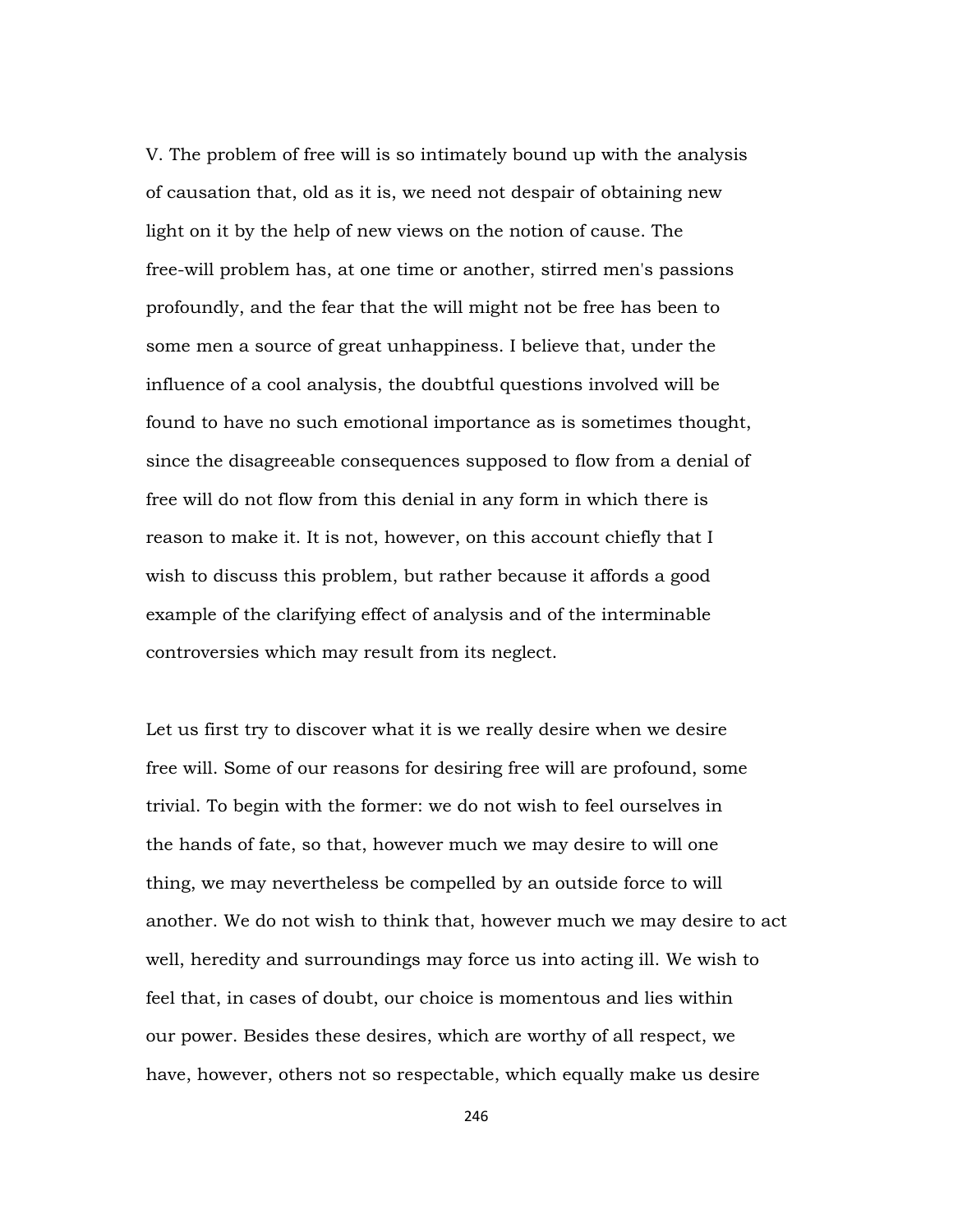free will. We do not like to think that other people, if they knew enough, could predict our actions, though we know that we can often predict those of other people, especially if they are elderly. Much as we esteem the old gentleman who is our neighbour in the country, we know that when grouse are mentioned he will tell the story of the grouse in the gun-room. But we ourselves are not so mechanical: we never tell an anecdote to the same person twice, or even once unless he is sure to enjoy it; although we once met (say) Bismarck, we are quite capable of hearing him mentioned without relating the occasion when we met him. In this sense, everybody thinks that he himself has free will, though he knows that no one else has. The desire for this kind of free will seems to be no better than a form of vanity. I do not believe that this desire can be gratified with any certainty; but the other, more respectable desires are, I believe, not inconsistent with any tenable form of determinism.

We have thus two questions to consider: (1) Are human actions theoretically predictable from a sufficient number of antecedents? (2) Are human actions subject to an external compulsion? The two questions, as I shall try to show, are entirely distinct, and we may answer the first in the affirmative without therefore being forced to give an affirmative answer to the second.

(1) Are human actions theoretically predictable from a sufficient number of antecedents? Let us first endeavour to give precision to this question. We may state the question thus: Is there some constant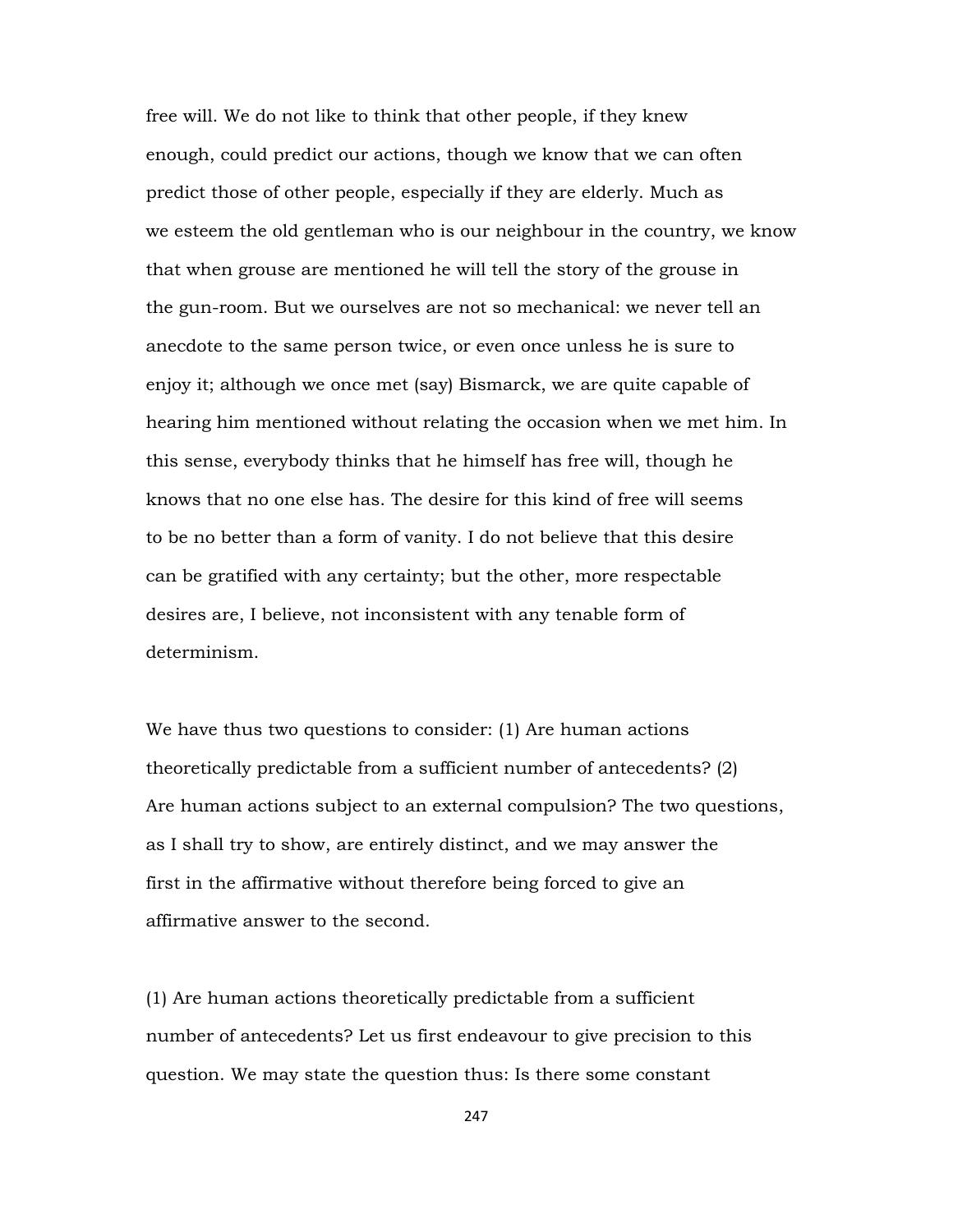relation between an act and a certain number of earlier events, such that, when the earlier events are given, only one act, or at most only acts with some well-marked character, can have this relation to the earlier events? If this is the case, then, as soon as the earlier events are known, it is theoretically possible to predict either the precise act, or at least the character necessary to its fulfilling the constant relation.

To this question, a negative answer has been given by Bergson, in a form which calls in question the general applicability of the law of causation. He maintains that every event, and more particularly every mental event, embodies so much of the past that it could not possibly have occurred at any earlier time, and is therefore necessarily quite different from all previous and subsequent events. If, for example, I read a certain poem many times, my experience on each occasion is modified by the previous readings, and my emotions are never repeated exactly. The principle of causation, according to him, asserts that the same cause, if repeated, will produce the same effect. But owing to memory, he contends, this principle does not apply to mental events. What is apparently the same cause, if repeated, is modified by the mere fact of repetition, and cannot produce the same effect. He infers that every mental event is a genuine novelty, not predictable from the past, because the past contains nothing exactly like it by which we could imagine it. And on this ground he regards the freedom of the will as unassailable.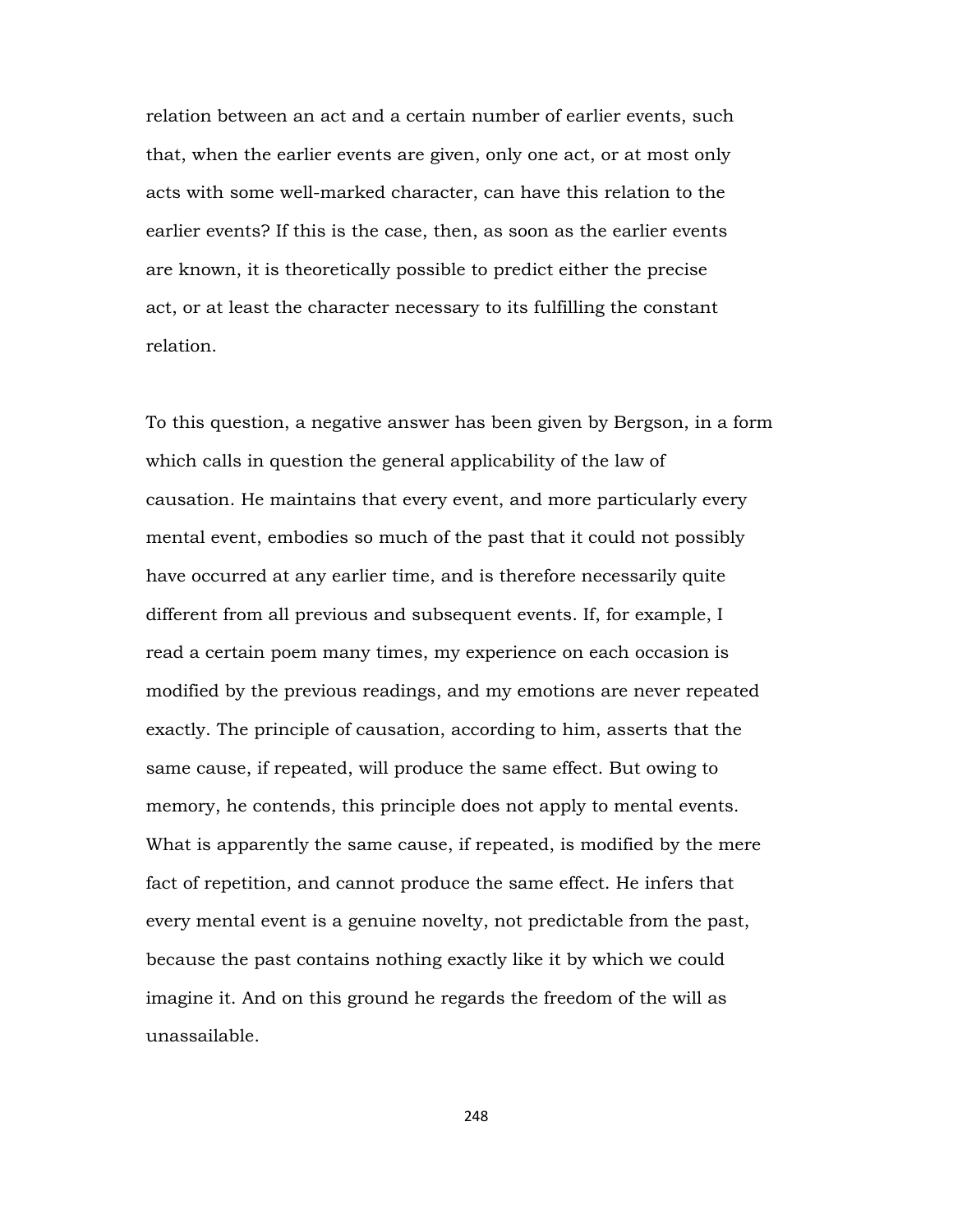Bergson's contention has undoubtedly a great deal of truth, and I have no wish to deny its importance. But I do not think its consequences are quite what he believes them to be. It is not necessary for the determinist to maintain that he can foresee the whole particularity of the act which will be performed. If he could foresee that A was going to murder B, his foresight would not be invalidated by the fact that he could not know all the infinite complexity of A's state of mind in committing the murder, nor whether the murder was to be performed with a knife or with a revolver. If the kind of act which will be performed can be foreseen within narrow limits, it is of little practical interest that there are fine shades which cannot be foreseen. No doubt every time the story of the grouse in the gun-room is told, there will be slight differences due to increasing habitualness, but they do not invalidate the prediction that the story will be told. And there is nothing in Bergson's argument to show that we can never predict what kind of act will be performed.

Again, his statement of the law of causation is inadequate. The law does not state merely that, if the same cause is repeated, the same effect will result. It states rather that there is a constant relation between causes of certain kinds and effects of certain kinds. For example, if a body falls freely, there is a constant relation between the height through which it falls and the time it takes in falling. It is not necessary to have a body fall through the same height which has been previously observed, in order to be able to foretell the length of time occupied in falling. If this were necessary, no prediction would be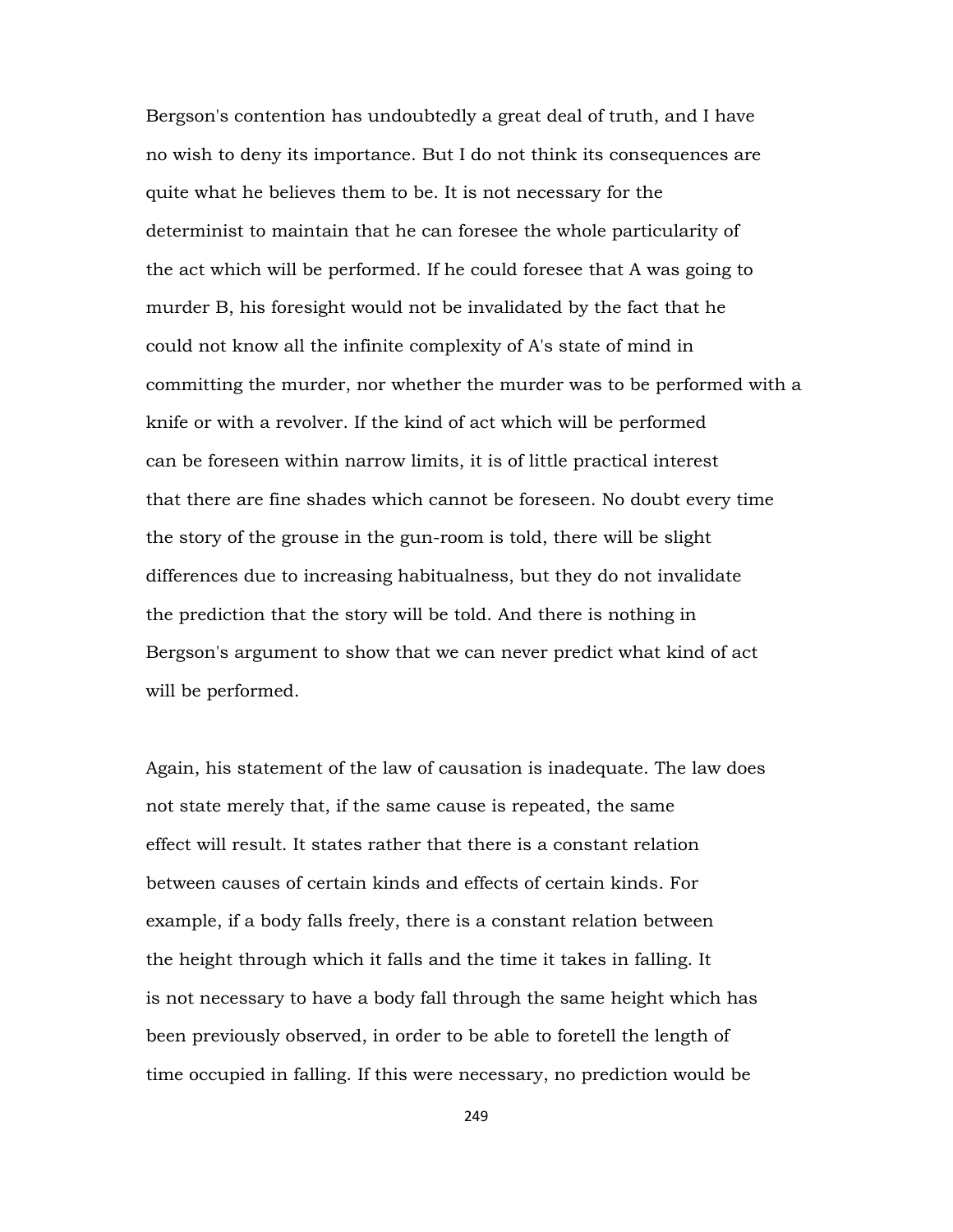possible, since it would be impossible to make the height exactly the same on two occasions. Similarly, the attraction which the sun will exert on the earth is not only known at distances for which it has been observed, but at all distances, because it is known to vary as the inverse square of the distance. In fact, what is found to be repeated is always the relation of cause and effect, not the cause itself; all that is necessary as regards the cause is that it should be of the same kind (in the relevant respect) as earlier causes whose effects have been observed.

Another respect in which Bergson's statement of causation is inadequate is in its assumption that the cause must be one event, whereas it may be two or more events, or even some continuous process. The substantive question at issue is whether mental events are determined by the past. Now in such a case as the repeated reading of a poem, it is obvious that our feelings in reading the poem are most emphatically dependent upon the past, but not upon one single event in the past. All our previous readings of the poem must be included in the cause. But we easily perceive a certain law according to which the effect varies as the previous readings increase in number, and in fact Bergson himself tacitly assumes such a law. We decide at last not to read the poem again, because we know that this time the effect would be boredom. We may not know all the niceties and shades of the boredom we should feel, but we know enough to guide our decision, and the prophecy of boredom is none the less true for being more or less general. Thus the kinds of cases upon which Bergson relies are insufficient to show the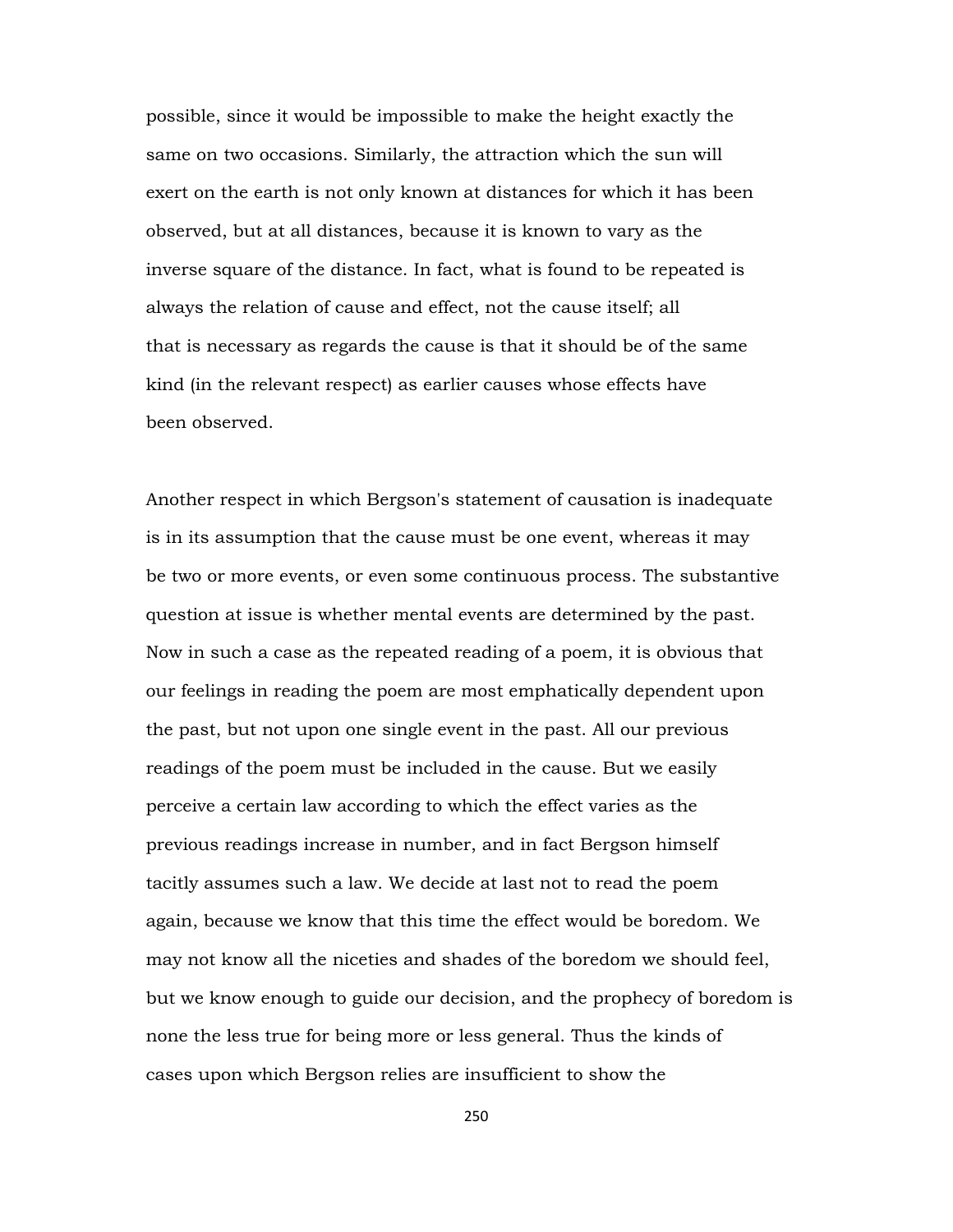impossibility of prediction in the only sense in which prediction has practical or emotional interest. We may therefore leave the consideration of his arguments and address ourselves to the problem directly.

The law of causation, according to which later events can theoretically be predicted by means of earlier events, has often been held to be a priori, a necessity of thought, a category without which science would be impossible. These claims seem to me excessive. In certain directions the law has been verified empirically, and in other directions there is no positive evidence against it. But science can use it where it has been found to be true, without being forced into any assumption as to its truth in other fields. We cannot, therefore, feel any a priori certainty that causation must apply to human volitions.

The question how far human volitions are subject to causal laws is a purely empirical one. Empirically it seems plain that the great majority of our volitions have causes, but it cannot, on this account, be held necessarily certain that all have causes. There are, however, precisely the same kinds of reasons for regarding it as probable that they all have causes as there are in the case of physical events.

We may suppose--though this is doubtful--that there are laws of correlation of the mental and the physical, in virtue of which, given the state of all the matter in the world, and therefore of all the brains and living organisms, the state of all the minds in the world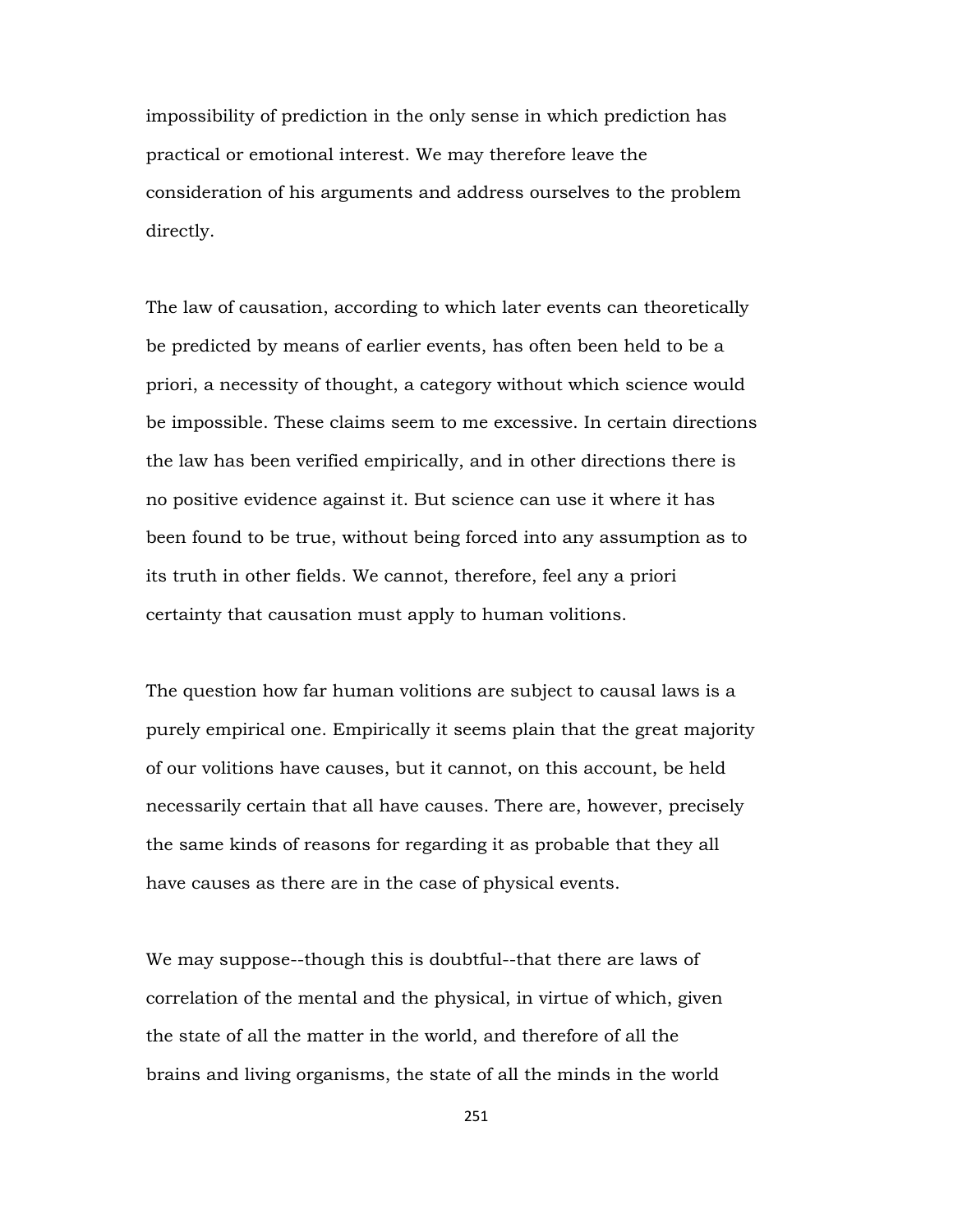could be inferred, while conversely the state of all the matter in the world could be inferred if the state of all the minds were given. It is obvious that there is some degree of correlation between brain and mind, and it is impossible to say how complete it may be. This, however, is not the point which I wish to elicit. What I wish to urge is that, even if we admit the most extreme claims of determinism and of correlation of mind and brain, still the consequences inimical to what is worth preserving in free will do not follow. The belief that they follow results, I think, entirely from the assimilation of causes to volitions, and from the notion that causes compel their effects in some sense analogous to that in which a human authority can compel a man to do what he would rather not do. This assimilation, as soon as the true nature of scientific causal laws is realised, is seen to be a sheer mistake. But this brings us to the second of the two questions which we raised in regard to free will, namely, whether, assuming determinism, our actions can be in any proper sense regarded as compelled by outside forces.

(2) Are human actions subject to an external compulsion? We have, in deliberation, a subjective sense of freedom, which is sometimes alleged against the view that volitions have causes. This sense of freedom, however, is only a sense that we can choose which we please of a number of alternatives: it does not show us that there is no causal connection between what we please to choose and our previous history. The supposed inconsistency of these two springs from the habit of conceiving causes as analogous to volitions--a habit which often survives unconsciously in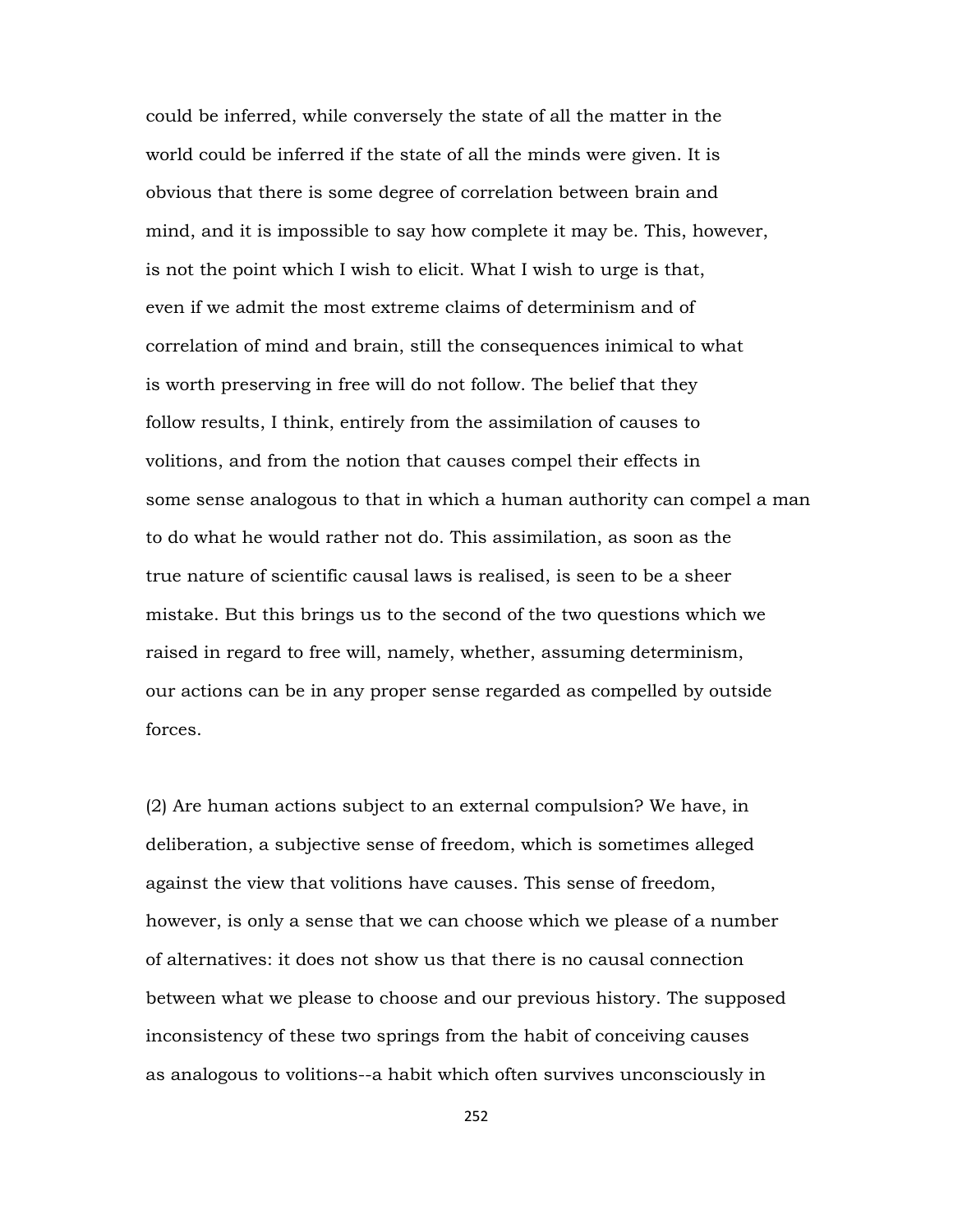those who intend to conceive causes in a more scientific manner. If a cause is analogous to a volition, outside causes will be analogous to an alien will, and acts predictable from outside causes will be subject to compulsion. But this view of cause is one to which science lends no countenance. Causes, we have seen, do not compel their effects, any more than effects compel their causes. There is a mutual relation, so that either can be inferred from the other. When the geologist infers the past state of the earth from its present state, we should not say that the present state compels the past state to have been what it was; yet it renders it necessary as a consequence of the data, in the only sense in which effects are rendered necessary by their causes. The difference which we feel, in this respect, between causes and effects is a mere confusion due to the fact that we remember past events but do not happen to have memory of the future.

The apparent indeterminateness of the future, upon which some advocates of free will rely, is merely a result of our ignorance. It is plain that no desirable kind of free will can be dependent simply upon our ignorance; for if that were the case, animals would be more free than men, and savages than civilised people. Free will in any valuable sense must be compatible with the fullest knowledge. Now, quite apart from any assumption as to causality, it is obvious that complete knowledge would embrace the future as well as the past. Our knowledge of the past is not wholly based upon causal inferences, but is partly derived from memory. It is a mere accident that we have no memory of the future. We might--as in the pretended visions of seers--see future events immediately, in the

253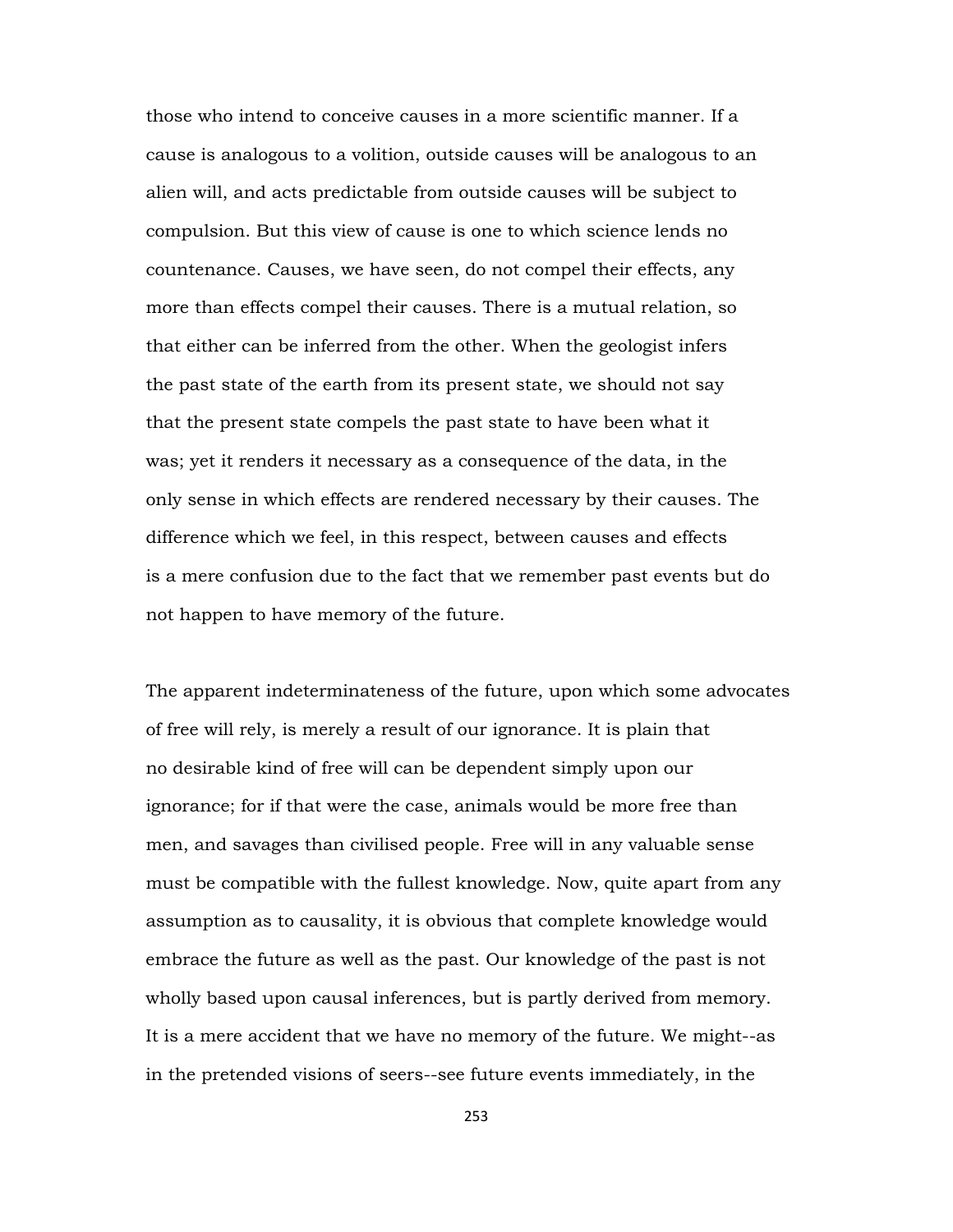way in which we see past events. They certainly will be what they will be, and are in this sense just as determined as the past. If we saw future events in the same immediate way in which we see past events, what kind of free will would still be possible? Such a kind would be wholly independent of determinism: it could not be contrary to even the most entirely universal reign of causality. And such a kind must contain whatever is worth having in free will, since it is impossible to believe that mere ignorance can be the essential condition of any good thing. Let us therefore imagine a set of beings who know the whole future with absolute certainty, and let us ask ourselves whether they could have anything that we should call free will.

Such beings as we are imagining would not have to wait for the event in order to know what decision they were going to adopt on some future occasion. They would know now what their volitions were going to be. But would they have any reason to regret this knowledge? Surely not, unless the foreseen volitions were in themselves regrettable. And it is less likely that the foreseen volitions would be regrettable if the steps which would lead to them were also foreseen. It is difficult not to suppose that what is foreseen is fated, and must happen however much it may be dreaded. But human actions are the outcome of desire, and no foreseeing can be true unless it takes account of desire. A foreseen volition will have to be one which does not become odious through being foreseen. The beings we are imagining would easily come to know the causal connections of volitions, and therefore their volitions would be better calculated to satisfy their desires than ours are. Since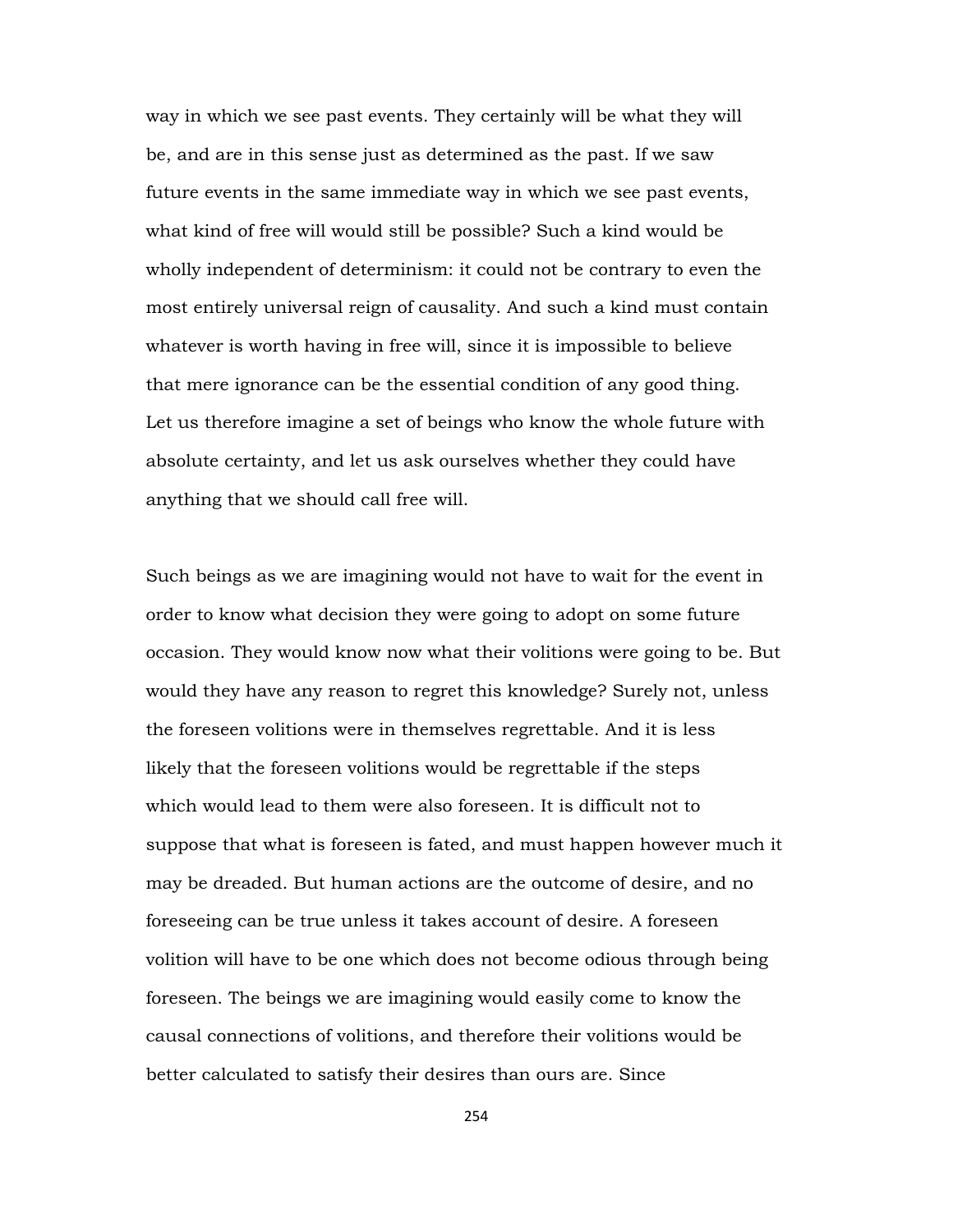volitions are the outcome of desires, a prevision of volitions contrary to desires could not be a true one. It must be remembered that the supposed prevision would not create the future any more than memory creates the past. We do not think we were necessarily not free in the past, merely because we can now remember our past volitions. Similarly, we might be free in the future, even if we could now see what our future volitions were going to be. Freedom, in short, in any valuable sense, demands only that our volitions shall be, as they are, the result of our own desires, not of an outside force compelling us to will what we would rather not will. Everything else is confusion of thought, due to the feeling that knowledge compels the happening of what it knows when this is future, though it is at once obvious that knowledge has no such power in regard to the past. Free will, therefore, is true in the only form which is important; and the desire for other forms is a mere effect of insufficient analysis.

\* \* \* \* \*

What has been said on philosophical method in the foregoing lectures has been rather by means of illustrations in particular cases than by means of general precepts. Nothing of any value can be said on method except through examples; but now, at the end of our course, we may collect certain general maxims which may possibly be a help in acquiring a philosophical habit of mind and a guide in looking for solutions of philosophic problems.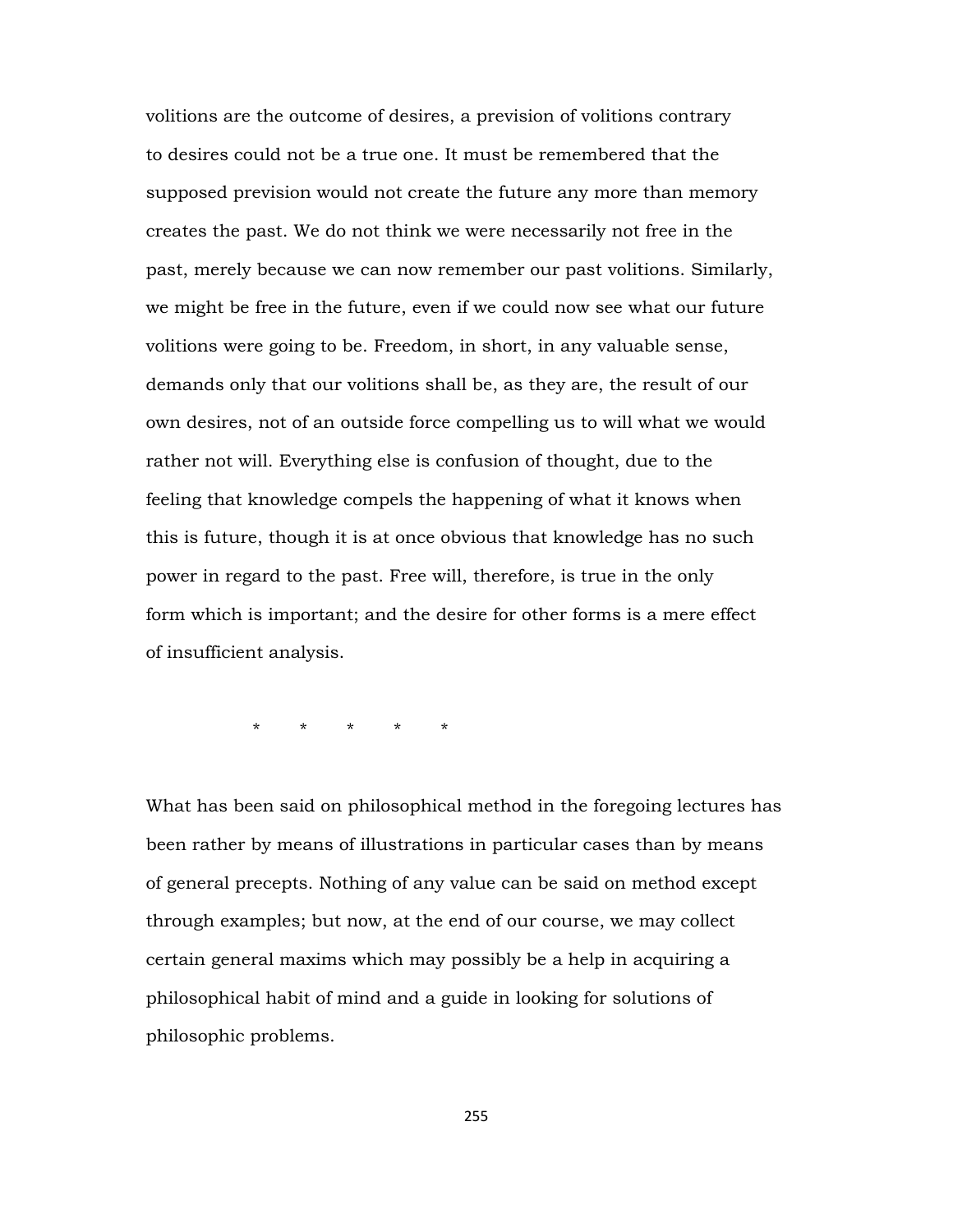Philosophy does not become scientific by making use of other sciences, in the kind of way in which (e.g.) Herbert Spencer does. Philosophy aims at what is general, and the special sciences, however they may suggest large generalisations, cannot make them certain. And a hasty generalisation, such as Spencer's generalisation of evolution, is none the less hasty because what is generalised is the latest scientific theory. Philosophy is a study apart from the other sciences: its results cannot be established by the other sciences, and conversely must not be such as some other science might conceivably contradict. Prophecies as to the future of the universe, for example, are not the business of philosophy; whether the universe is progressive, retrograde, or stationary, it is not for the philosopher to say.

In order to become a scientific philosopher, a certain peculiar mental discipline is required. There must be present, first of all, the desire to know philosophical truth, and this desire must be sufficiently strong to survive through years when there seems no hope of its finding any satisfaction. The desire to know philosophical truth is very rare--in its purity, it is not often found even among philosophers. It is obscured sometimes--particularly after long periods of fruitless search--by the desire to think we know. Some plausible opinion presents itself, and by turning our attention away from the objections to it, or merely by not making great efforts to find objections to it, we may obtain the comfort of believing it, although, if we had resisted the wish for comfort, we should have come to see that the opinion was false. Again the desire for unadulterated truth is often obscured, in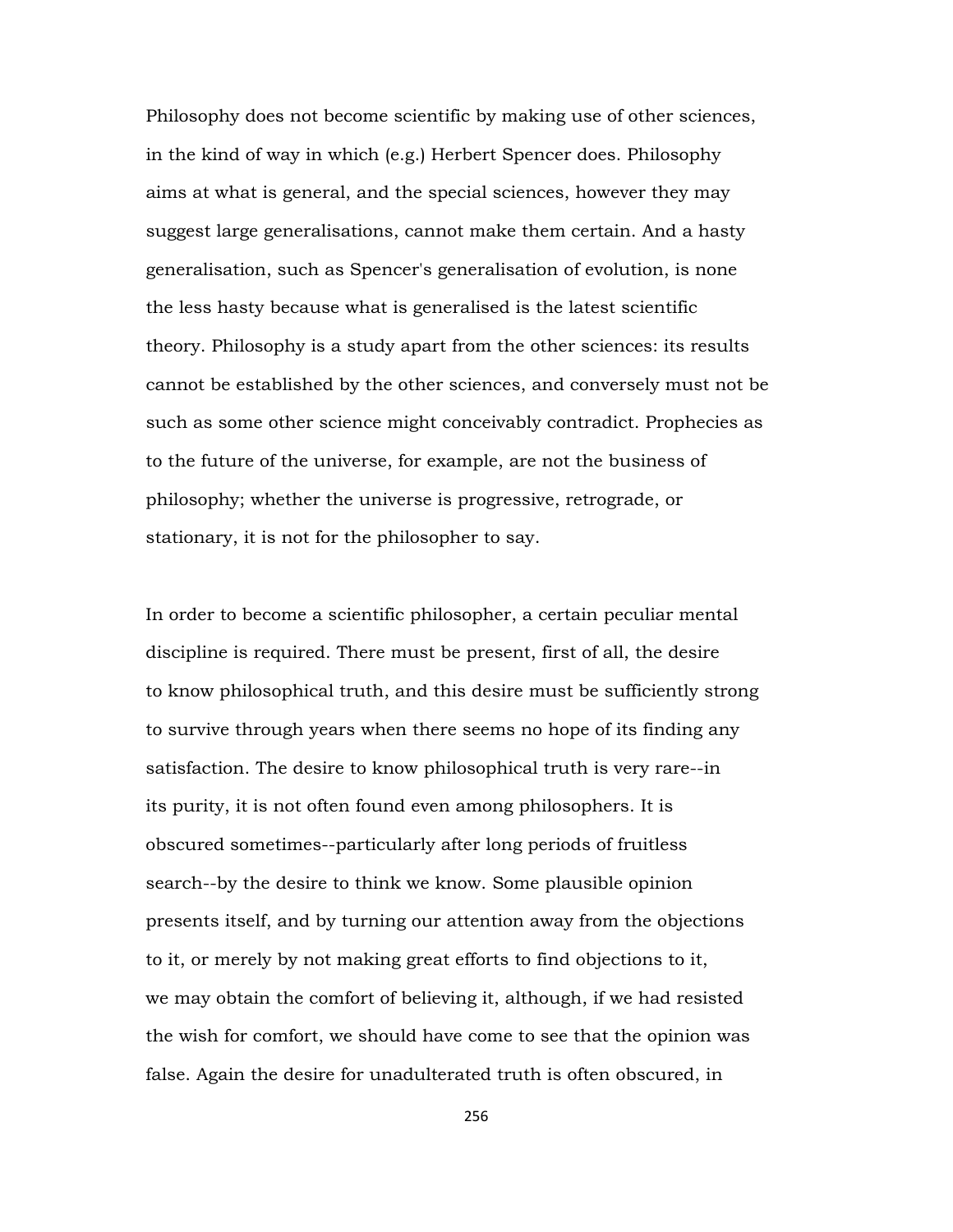professional philosophers, by love of system: the one little fact which will not come inside the philosopher's edifice has to be pushed and tortured until it seems to consent. Yet the one little fact is more likely to be important for the future than the system with which it is inconsistent. Pythagoras invented a system which fitted admirably with all the facts he knew, except the incommensurability of the diagonal of a square and the side; this one little fact stood out, and remained a fact even after Hippasos of Metapontion was drowned for revealing it. To us, the discovery of this fact is the chief claim of Pythagoras to immortality, while his system has become a matter of merely historical curiosity.[57] Love of system, therefore, and the system-maker's vanity which becomes associated with it, are among the snares that the student of philosophy must guard against.

 [57] The above remarks, for purposes of illustration, adopt one of several possible opinions on each of several disputed points.

The desire to establish this or that result, or generally to discover evidence for agreeable results, of whatever kind, has of course been the chief obstacle to honest philosophising. So strangely perverted do men become by unrecognised passions, that a determination in advance to arrive at this or that conclusion is generally regarded as a mark of virtue, and those whose studies lead to an opposite conclusion are thought to be wicked. No doubt it is commoner to wish to arrive at an agreeable result than to wish to arrive at a true result. But only those in whom the desire to arrive at a true result is paramount can hope to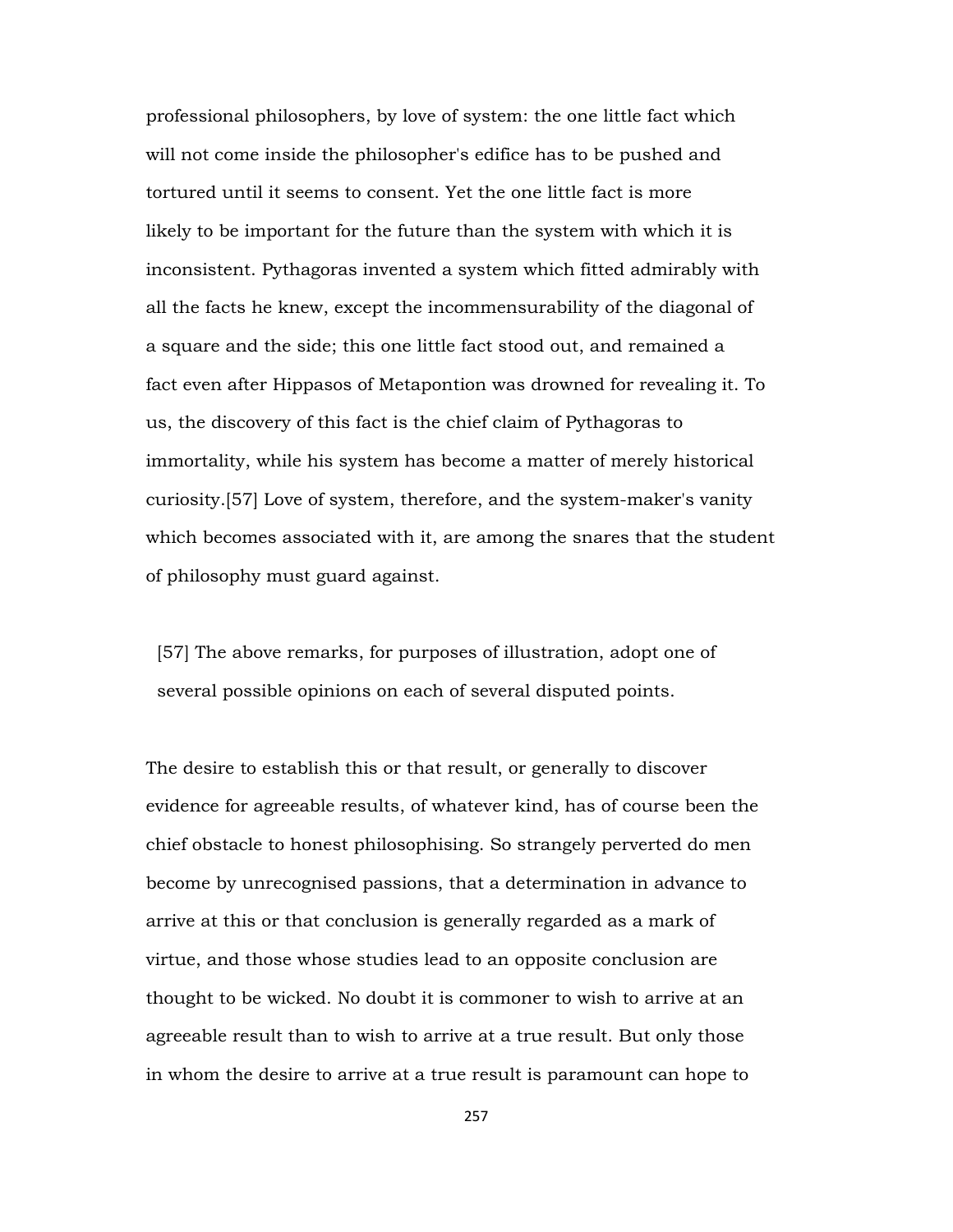serve any good purpose by the study of philosophy.

But even when the desire to know exists in the requisite strength, the mental vision by which abstract truth is recognised is hard to distinguish from vivid imaginability and consonance with mental habits. It is necessary to practise methodological doubt, like Descartes, in order to loosen the hold of mental habits; and it is necessary to cultivate logical imagination, in order to have a number of hypotheses at command, and not to be the slave of the one which common sense has rendered easy to imagine. These two processes, of doubting the familiar and imagining the unfamiliar, are correlative, and form the chief part of the mental training required for a philosopher.

The naïve beliefs which we find in ourselves when we first begin the process of philosophic reflection may turn out, in the end, to be almost all capable of a true interpretation; but they ought all, before being admitted into philosophy, to undergo the ordeal of sceptical criticism. Until they have gone through this ordeal, they are mere blind habits, ways of behaving rather than intellectual convictions. And although it may be that a majority will pass the test, we may be pretty sure that some will not, and that a serious readjustment of our outlook ought to result. In order to break the dominion of habit, we must do our best to doubt the senses, reason, morals, everything in short. In some directions, doubt will be found possible; in others, it will be checked by that direct vision of abstract truth upon which the possibility of philosophical knowledge depends.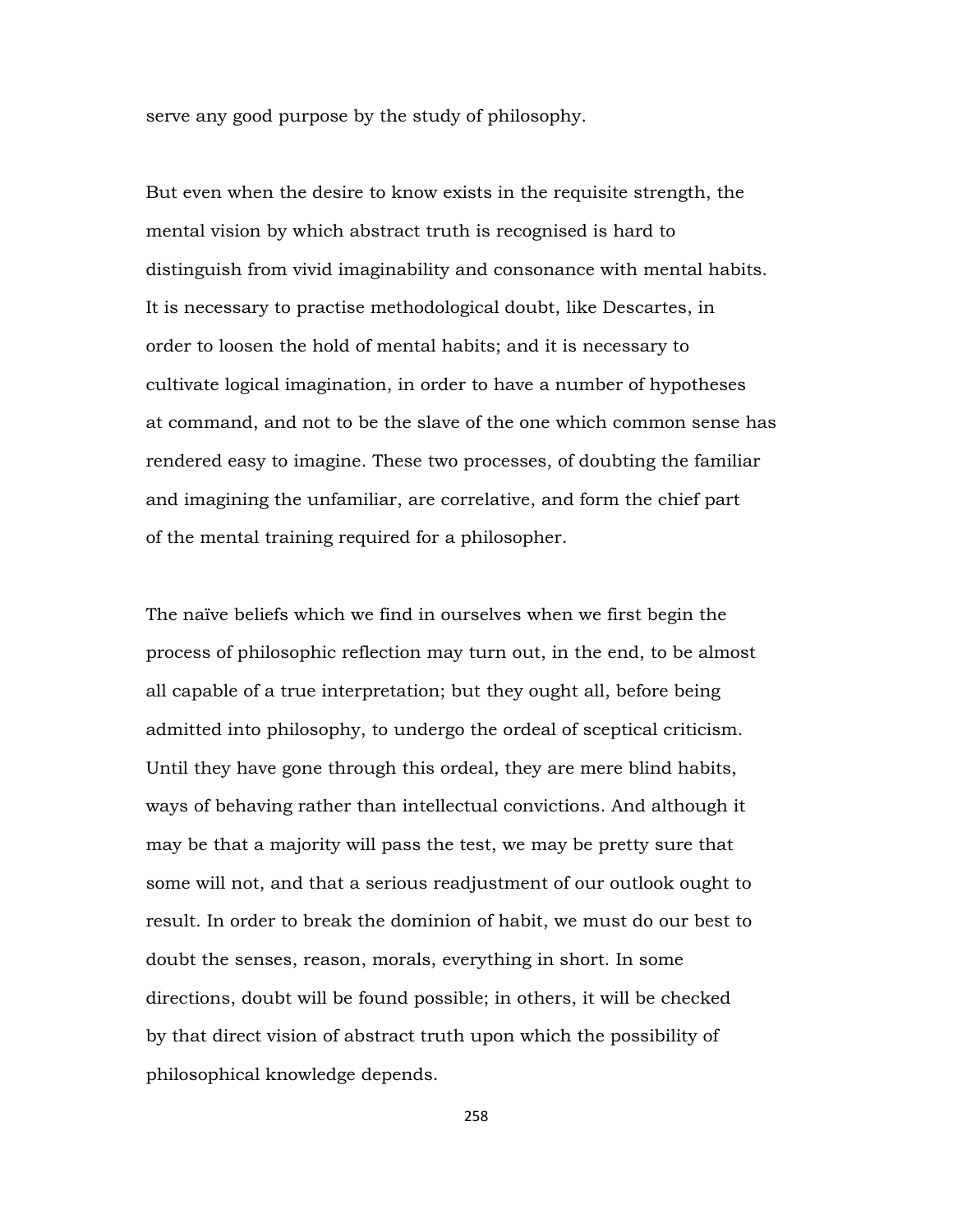At the same time, and as an essential aid to the direct perception of the truth, it is necessary to acquire fertility in imagining abstract hypotheses. This is, I think, what has most of all been lacking hitherto in philosophy. So meagre was the logical apparatus that all the hypotheses philosophers could imagine were found to be inconsistent with the facts. Too often this state of things led to the adoption of heroic measures, such as a wholesale denial of the facts, when an imagination better stocked with logical tools would have found a key to unlock the mystery. It is in this way that the study of logic becomes the central study in philosophy: it gives the method of research in philosophy, just as mathematics gives the method in physics. And as physics, which, from Plato to the Renaissance, was as unprogressive, dim, and superstitious as philosophy, became a science through Galileo's fresh observation of facts and subsequent mathematical manipulation, so philosophy, in our own day, is becoming scientific through the simultaneous acquisition of new facts and logical methods.

In spite, however, of the new possibility of progress in philosophy, the first effect, as in the case of physics, is to diminish very greatly the extent of what is thought to be known. Before Galileo, people believed themselves possessed of immense knowledge on all the most interesting questions in physics. He established certain facts as to the way in which bodies fall, not very interesting on their own account, but of quite immeasurable interest as examples of real knowledge and of a new method whose future fruitfulness he himself divined. But his few facts

259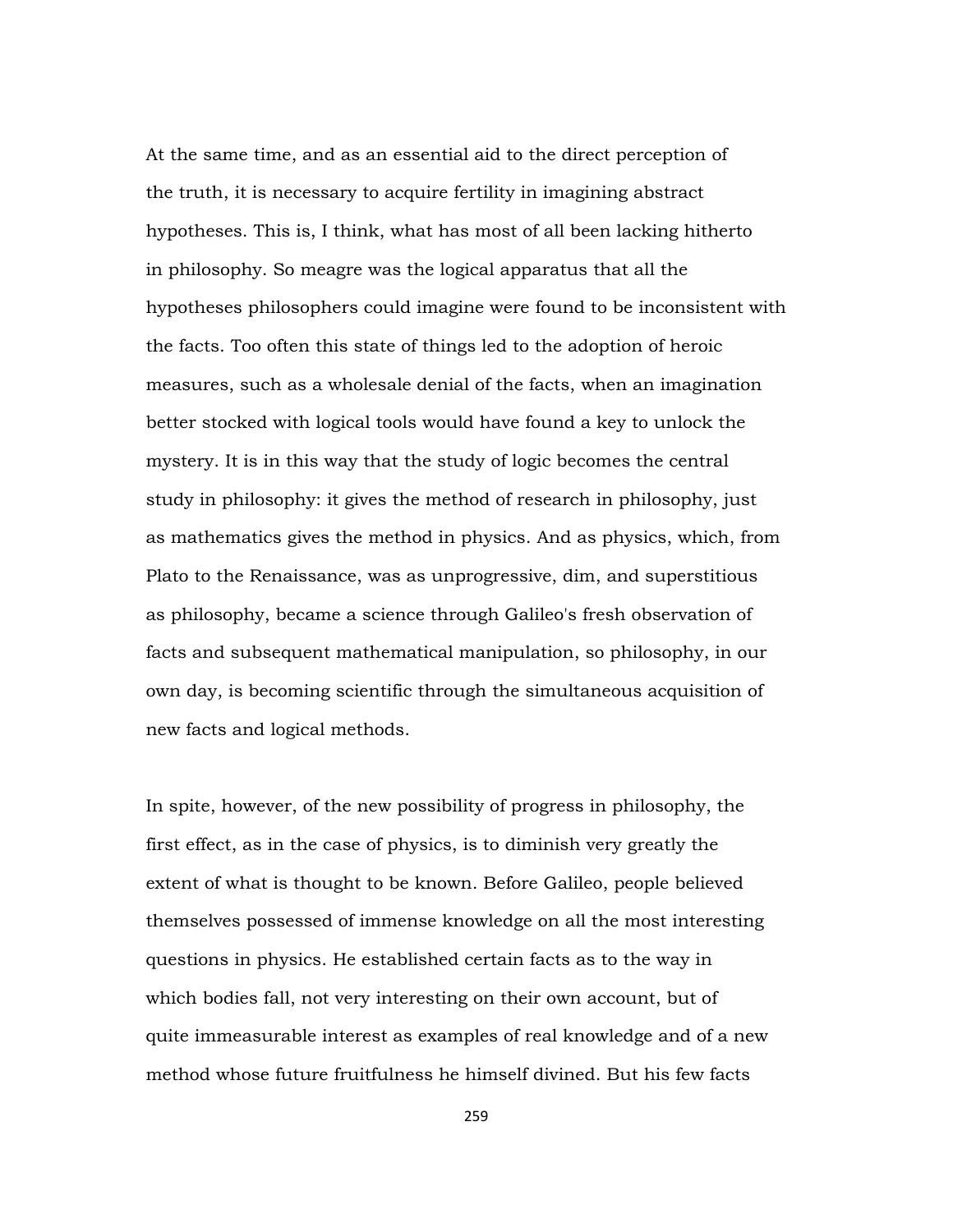sufficed to destroy the whole vast system of supposed knowledge handed down from Aristotle, as even the palest morning sun suffices to extinguish the stars. So in philosophy: though some have believed one system, and others another, almost all have been of opinion that a great deal was known; but all this supposed knowledge in the traditional systems must be swept away, and a new beginning must be made, which we shall esteem fortunate indeed if it can attain results comparable to Galileo's law of falling bodies.

By the practice of methodological doubt, if it is genuine and prolonged, a certain humility as to our knowledge is induced: we become glad to know anything in philosophy, however seemingly trivial. Philosophy has suffered from the lack of this kind of modesty. It has made the mistake of attacking the interesting problems at once, instead of proceeding patiently and slowly, accumulating whatever solid knowledge was obtainable, and trusting the great problems to the future. Men of science are not ashamed of what is intrinsically trivial, if its consequences are likely to be important; the immediate outcome of an experiment is hardly ever interesting on its own account. So in philosophy, it is often desirable to expend time and care on matters which, judged alone, might seem frivolous, for it is often only through the consideration of such matters that the greater problems can be approached.

When our problem has been selected, and the necessary mental discipline has been acquired, the method to be pursued is fairly uniform. The big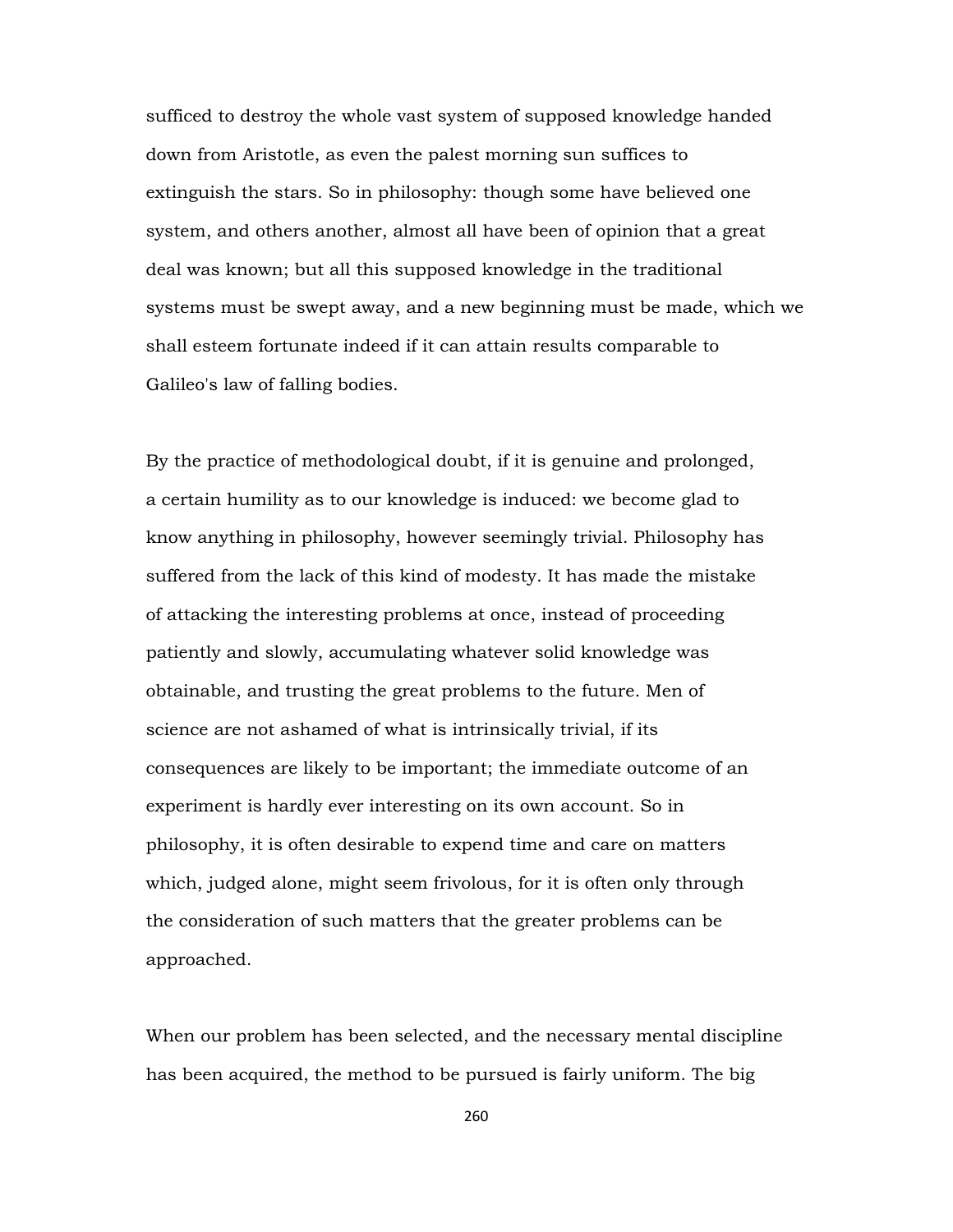problems which provoke philosophical inquiry are found, on examination, to be complex, and to depend upon a number of component problems, usually more abstract than those of which they are the components. It will generally be found that all our initial data, all the facts that we seem to know to begin with, suffer from vagueness, confusion, and complexity. Current philosophical ideas share these defects; it is therefore necessary to create an apparatus of precise conceptions as general and as free from complexity as possible, before the data can be analysed into the kind of premisses which philosophy aims at discovering. In this process of analysis, the source of difficulty is tracked further and further back, growing at each stage more abstract, more refined, more difficult to apprehend. Usually it will be found that a number of these extraordinarily abstract questions underlie any one of the big obvious problems. When everything has been done that can be done by method, a stage is reached where only direct philosophic vision can carry matters further. Here only genius will avail. What is wanted, as a rule, is some new effort of logical imagination, some glimpse of a possibility never conceived before, and then the direct perception that this possibility is realised in the case in question. Failure to think of the right possibility leaves insoluble difficulties, balanced arguments pro and con, utter bewilderment and despair. But the right possibility, as a rule, when once conceived, justifies itself swiftly by its astonishing power of absorbing apparently conflicting facts. From this point onward, the work of the philosopher is synthetic and comparatively easy; it is in the very last stage of the analysis that the real difficulty consists.

261